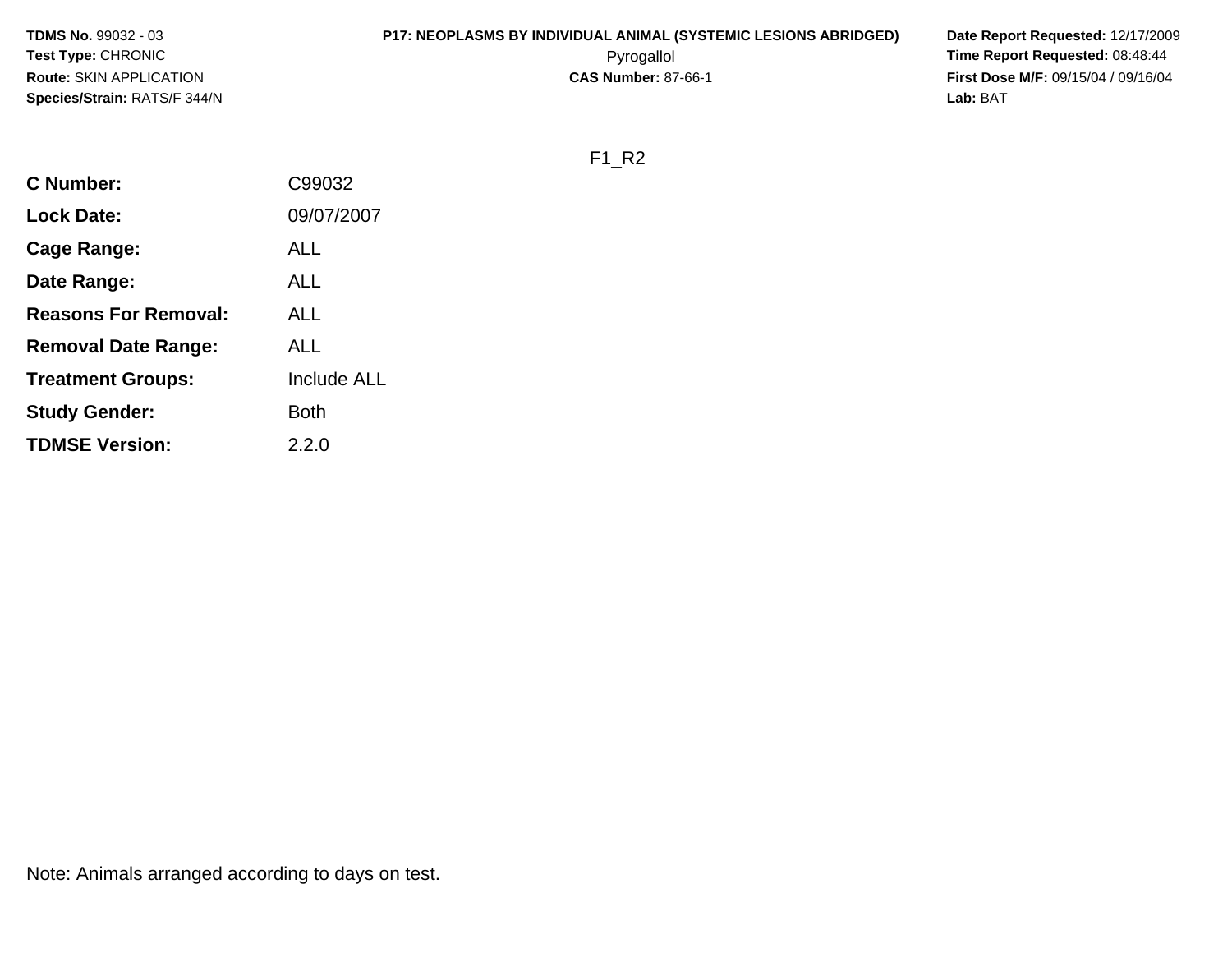### **P17: NEOPLASMS BY INDIVIDUAL ANIMAL (SYSTEMIC LESIONS ABRIDGED) Date Report Requested:** 12/17/2009 Pyrogallol Pyrogallol **Pyrogallol Time Report Requested:** 08:48:44<br>**CAS Number:** 87-66-1 **Time Report Requested:** 09/15/04 / 09/16/04

**First Dose M/F:** 09/15/04 / 09/16/04<br>Lab: BAT **Lab:** BAT

| <b>FISCHER 344 RATS MALE</b>                                                    | DAY ON TEST      | $\pmb{0}$<br>$\ddot{\mathbf{0}}$<br>$\mathbf{1}$<br>$\overline{5}$ | $\begin{smallmatrix}0\0\4\end{smallmatrix}$<br>$\overline{4}$<br>$\mathbf 0$ | $\begin{array}{c} 0 \\ 5 \end{array}$<br>$\frac{0}{7}$        | $0,52$<br>7                                                                | $0$<br>$5$<br>$2$<br>$8$                         | $\begin{array}{c} 0 \\ 5 \\ 3 \\ 2 \end{array}$          | 0<br>$\overline{5}$<br>$\,$ 5 $\,$<br>3      | $\begin{array}{c} 0 \\ 5 \\ 5 \end{array}$<br>$5\phantom{.0}$ | $\begin{array}{c} 0 \\ 5 \\ 7 \end{array}$<br>0                         | $\begin{array}{c} 0 \\ 5 \end{array}$<br>$\bf 8$<br>$\mathbf{1}$    | $\begin{array}{c} 0 \\ 5 \\ 8 \end{array}$<br>$\overline{4}$       | $\mathbf 0$<br>$\sqrt{5}$<br>$\boldsymbol{9}$<br>8                | $\pmb{0}$<br>6<br>$\mathbf 0$<br>3                             | $_{6}^{\rm 0}$<br>$\pmb{0}$<br>8          | $\begin{array}{c} 0 \\ 6 \end{array}$<br>$\mathbf{1}$<br>$\overline{5}$ | $\begin{array}{c} 0 \\ 6 \end{array}$<br>$\frac{2}{6}$         | $\mathbf 0$<br>$6\phantom{a}$<br>$\overline{4}$<br>4                          | $\pmb{0}$<br>6<br>$\overline{4}$<br>$\sqrt{5}$                             | 0<br>6<br>$\overline{4}$<br>5                    | $_{6}^{\rm 0}$<br>$\overline{\mathbf{4}}$<br>8 | $\pmb{0}$<br>$6\phantom{a}$<br>$\frac{5}{2}$                     | 0<br>$\,6\,$<br>$\overline{7}$<br>$\mathbf{3}$                | $\begin{array}{c} 0 \\ 6 \end{array}$<br>$\overline{7}$<br>3                | $\boldsymbol{0}$<br>6<br>$\bf 8$<br>$\mathbf{1}$     | $\mathbf 0$<br>$6\phantom{a}$<br>9<br>4                       |                 |
|---------------------------------------------------------------------------------|------------------|--------------------------------------------------------------------|------------------------------------------------------------------------------|---------------------------------------------------------------|----------------------------------------------------------------------------|--------------------------------------------------|----------------------------------------------------------|----------------------------------------------|---------------------------------------------------------------|-------------------------------------------------------------------------|---------------------------------------------------------------------|--------------------------------------------------------------------|-------------------------------------------------------------------|----------------------------------------------------------------|-------------------------------------------|-------------------------------------------------------------------------|----------------------------------------------------------------|-------------------------------------------------------------------------------|----------------------------------------------------------------------------|--------------------------------------------------|------------------------------------------------|------------------------------------------------------------------|---------------------------------------------------------------|-----------------------------------------------------------------------------|------------------------------------------------------|---------------------------------------------------------------|-----------------|
| 0 MG/KG                                                                         | <b>ANIMAL ID</b> | $\pmb{0}$<br>$\mathbf 0$<br>$\mathbf 0$<br>3<br>$\overline{9}$     | $\mathbf 0$<br>$\mathbf 0$<br>$\mathbf 0$<br>$\frac{3}{2}$                   | $\pmb{0}$<br>$\boldsymbol{0}$<br>$\mathbf 0$<br>$\frac{2}{4}$ | $\pmb{0}$<br>$\mathsf{O}\xspace$<br>$\pmb{0}$<br>$\ensuremath{\mathsf{3}}$ | 0<br>$\mathbf 0$<br>$\mathbf 0$<br>$\frac{4}{7}$ | $\pmb{0}$<br>$\mathbf 0$<br>$\mathsf 0$<br>$\frac{2}{0}$ | 0<br>$\mathbf 0$<br>$\mathbf{0}$<br>$\Omega$ | $\mathsf{O}\xspace$<br>$\mathbf 0$<br>$\mathbf 0$<br>$_8^3$   | 0<br>$\mathsf{O}\xspace$<br>$\pmb{0}$<br>$\overline{5}$<br>$\mathbf{0}$ | 0<br>$\mathbf 0$<br>$\mathbf 0$<br>$\overline{4}$<br>$\overline{4}$ | $\boldsymbol{0}$<br>$\mathbf 0$<br>$\mathbf 0$<br>$\mathbf 0$<br>6 | 0<br>$\mathbf 0$<br>$\mathbf 0$<br>$\mathbf{1}$<br>$\overline{2}$ | $\mathbf 0$<br>$\mathbf 0$<br>$\mathbf 0$<br>$\mathbf{1}$<br>8 | 0<br>$\overline{0}$<br>0<br>$\frac{4}{3}$ | $\pmb{0}$<br>$\mathbf 0$<br>$\frac{0}{2}$                               | $\pmb{0}$<br>$\mathsf{O}\xspace$<br>$\pmb{0}$<br>$\frac{2}{8}$ | $\mathbf 0$<br>$\mathbf 0$<br>$\mathbf 0$<br>$\overline{1}$<br>$\overline{4}$ | $\mathbf 0$<br>$\mathbf 0$<br>$\mathbf 0$<br>$\mathbf 0$<br>$\overline{9}$ | 0<br>$\mathbf 0$<br>$\mathbf 0$<br>$\frac{2}{9}$ | 0<br>$\pmb{0}$<br>$\mathbf 0$<br>$\frac{3}{6}$ | $\pmb{0}$<br>$\mathsf{O}\xspace$<br>$\mathbf 0$<br>$\frac{3}{5}$ | $\mathbf 0$<br>$\mathbf 0$<br>$\mathbf 0$<br>3<br>$\mathbf 0$ | $\mathbf 0$<br>$\mathbf 0$<br>$\mathbf 0$<br>$\mathbf{3}$<br>$\overline{4}$ | 0<br>$\mathbf 0$<br>$\mathbf 0$<br>$\mathbf{1}$<br>6 | 0<br>$\mathbf 0$<br>$\mathbf 0$<br>$\mathbf{1}$<br>$\sqrt{5}$ | males<br>(cont) |
| <b>ALIMENTARY SYSTEM</b>                                                        |                  |                                                                    |                                                                              |                                                               |                                                                            |                                                  |                                                          |                                              |                                                               |                                                                         |                                                                     |                                                                    |                                                                   |                                                                |                                           |                                                                         |                                                                |                                                                               |                                                                            |                                                  |                                                |                                                                  |                                                               |                                                                             |                                                      |                                                               |                 |
| Esophagus                                                                       |                  |                                                                    |                                                                              |                                                               |                                                                            |                                                  |                                                          |                                              |                                                               |                                                                         |                                                                     |                                                                    |                                                                   |                                                                |                                           |                                                                         |                                                                |                                                                               |                                                                            |                                                  |                                                |                                                                  |                                                               |                                                                             |                                                      | $^{+}$                                                        |                 |
| Intestine Large, Cecum                                                          |                  |                                                                    |                                                                              |                                                               |                                                                            |                                                  |                                                          |                                              |                                                               |                                                                         |                                                                     |                                                                    |                                                                   |                                                                |                                           |                                                                         |                                                                |                                                                               |                                                                            |                                                  |                                                |                                                                  |                                                               |                                                                             |                                                      |                                                               |                 |
| Intestine Large, Colon<br>Adenoma                                               |                  |                                                                    |                                                                              |                                                               |                                                                            |                                                  |                                                          |                                              |                                                               |                                                                         |                                                                     |                                                                    |                                                                   |                                                                |                                           |                                                                         |                                                                |                                                                               |                                                                            |                                                  |                                                |                                                                  |                                                               |                                                                             |                                                      |                                                               |                 |
| Intestine Large, Rectum                                                         |                  |                                                                    |                                                                              |                                                               |                                                                            |                                                  |                                                          |                                              |                                                               |                                                                         |                                                                     |                                                                    |                                                                   |                                                                |                                           |                                                                         |                                                                |                                                                               |                                                                            |                                                  |                                                |                                                                  |                                                               |                                                                             |                                                      | $\overline{1}$                                                |                 |
| Intestine Small, Duodenum                                                       |                  |                                                                    |                                                                              |                                                               |                                                                            |                                                  |                                                          |                                              |                                                               |                                                                         |                                                                     |                                                                    |                                                                   |                                                                |                                           |                                                                         |                                                                |                                                                               |                                                                            |                                                  |                                                |                                                                  |                                                               |                                                                             |                                                      | $\overline{1}$                                                |                 |
| Intestine Small, Ileum                                                          |                  |                                                                    |                                                                              |                                                               |                                                                            |                                                  |                                                          |                                              |                                                               |                                                                         |                                                                     |                                                                    |                                                                   |                                                                |                                           |                                                                         |                                                                |                                                                               |                                                                            |                                                  |                                                |                                                                  |                                                               |                                                                             |                                                      | $\overline{1}$                                                |                 |
| Intestine Small, Jejunum                                                        |                  |                                                                    |                                                                              |                                                               |                                                                            |                                                  |                                                          |                                              |                                                               |                                                                         |                                                                     |                                                                    |                                                                   |                                                                |                                           |                                                                         |                                                                |                                                                               |                                                                            |                                                  |                                                |                                                                  |                                                               |                                                                             |                                                      |                                                               |                 |
| Liver<br>Hepatocellular Adenoma                                                 |                  |                                                                    |                                                                              |                                                               |                                                                            |                                                  |                                                          |                                              |                                                               |                                                                         |                                                                     |                                                                    | $\times$                                                          |                                                                |                                           |                                                                         |                                                                |                                                                               |                                                                            |                                                  |                                                |                                                                  |                                                               |                                                                             | $\ddot{}$                                            | $\overline{1}$                                                |                 |
| Mesentery<br>Fibrous Histiocytoma                                               |                  |                                                                    | $\ddot{}$                                                                    |                                                               |                                                                            |                                                  |                                                          |                                              | $+$                                                           | $+$<br>X                                                                |                                                                     |                                                                    |                                                                   |                                                                |                                           |                                                                         | $\ddot{}$                                                      |                                                                               | $\ddot{}$                                                                  |                                                  |                                                | $+$                                                              | $+$                                                           |                                                                             |                                                      |                                                               |                 |
| Oral Mucosa                                                                     |                  |                                                                    |                                                                              |                                                               |                                                                            |                                                  |                                                          |                                              |                                                               |                                                                         |                                                                     |                                                                    |                                                                   |                                                                |                                           |                                                                         |                                                                |                                                                               |                                                                            |                                                  |                                                |                                                                  |                                                               |                                                                             |                                                      |                                                               |                 |
| Pancreas                                                                        |                  |                                                                    |                                                                              |                                                               |                                                                            |                                                  |                                                          |                                              |                                                               |                                                                         |                                                                     |                                                                    |                                                                   |                                                                |                                           |                                                                         |                                                                |                                                                               |                                                                            |                                                  |                                                |                                                                  |                                                               |                                                                             |                                                      | $^{+}$                                                        |                 |
| Salivary Glands<br>Carcinoma<br>Schwannoma Malignant                            |                  |                                                                    |                                                                              | $\div$                                                        | $\boldsymbol{\mathsf{X}}$                                                  |                                                  |                                                          |                                              |                                                               |                                                                         |                                                                     |                                                                    |                                                                   |                                                                |                                           |                                                                         |                                                                |                                                                               |                                                                            |                                                  |                                                |                                                                  |                                                               |                                                                             |                                                      |                                                               |                 |
| Stomach, Forestomach                                                            |                  |                                                                    |                                                                              |                                                               |                                                                            |                                                  |                                                          |                                              |                                                               |                                                                         |                                                                     |                                                                    |                                                                   |                                                                |                                           |                                                                         |                                                                |                                                                               |                                                                            |                                                  |                                                |                                                                  |                                                               |                                                                             |                                                      |                                                               |                 |
| *  Total animals with tissue examined microscopically; Total animals with tumor |                  |                                                                    |                                                                              |                                                               |                                                                            |                                                  |                                                          |                                              |                                                               |                                                                         |                                                                     |                                                                    |                                                                   |                                                                |                                           |                                                                         |                                                                |                                                                               |                                                                            |                                                  | M  Missing tissue                              |                                                                  |                                                               |                                                                             |                                                      |                                                               |                 |

+ .. Tissue examined microscopically

X .. Lesion present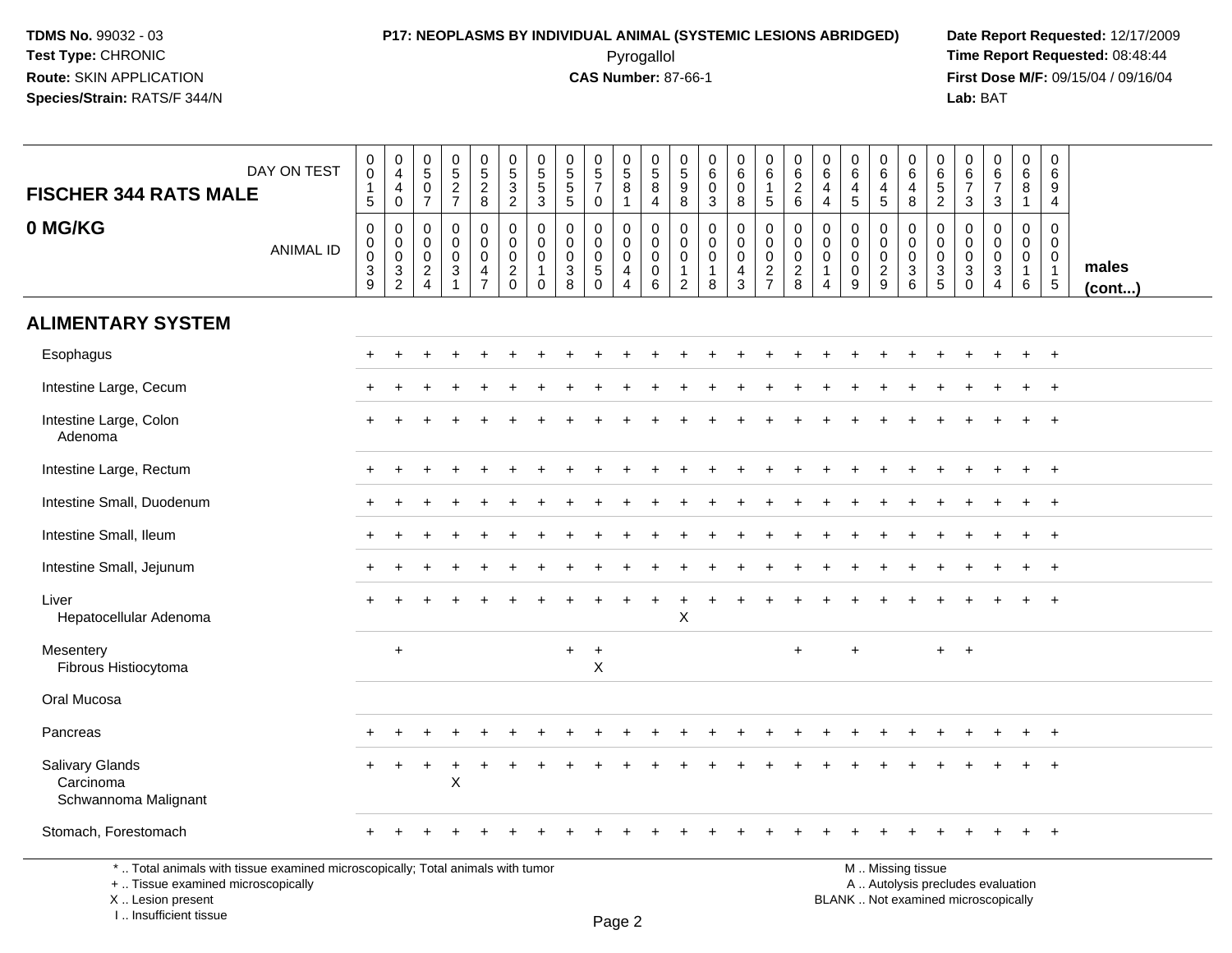### **P17: NEOPLASMS BY INDIVIDUAL ANIMAL (SYSTEMIC LESIONS ABRIDGED) Date Report Requested:** 12/17/2009 Pyrogallol Pyrogallol **Pyrogallol Time Report Requested:** 08:48:44<br>**CAS Number:** 87-66-1 **Time Report Requested:** 08/15/04 / 09/16/04

**First Dose M/F:** 09/15/04 / 09/16/04<br>Lab: BAT **Lab:** BAT

| DAY ON TEST<br><b>FISCHER 344 RATS MALE</b>                                                                                               | 0<br>$\pmb{0}$<br>$\mathbf{1}$<br>$\overline{5}$                | 0<br>$\overline{4}$<br>$\overline{4}$<br>$\mathbf 0$       | 0<br>$\sqrt{5}$<br>$\mathbf 0$<br>$\overline{7}$                           | 0<br>$\frac{5}{2}$                                                   | $0$<br>5<br>2<br>8                                        | $\begin{array}{c} 0 \\ 5 \\ 3 \end{array}$<br>$\overline{2}$                       | $\begin{array}{c} 0 \\ 5 \\ 5 \end{array}$<br>$\mathfrak{Z}$                     | 0<br>5<br>5<br>5                                        | $\begin{array}{c} 0 \\ 5 \\ 7 \end{array}$<br>$\mathbf 0$        | 0<br>$\frac{5}{8}$<br>$\mathbf{1}$                                                 | 0<br>5<br>8<br>4                                    | 0<br>$\frac{5}{9}$<br>8                                        | 0<br>$\,6\,$<br>$\mathbf 0$<br>3                            | 0<br>$\,6\,$<br>$\mathbf 0$<br>8        | $\mathbf 0$<br>$6\overline{6}$<br>$\mathbf{1}$<br>$\overline{5}$    | 0<br>$\,6\,$<br>$\overline{c}$<br>6                    | 0<br>$\,6\,$<br>$\overline{4}$<br>$\overline{4}$                           | 0<br>6<br>$\overline{a}$<br>5                                   | 0<br>$\,6\,$<br>4<br>5                              | 0<br>$6\overline{6}$<br>$\overline{4}$<br>8  | 0<br>$\,6$<br>$\overline{5}$<br>$\overline{2}$ | 0<br>$6\phantom{1}$<br>$\overline{7}$<br>3                          | $\begin{array}{c} 0 \\ 6 \end{array}$<br>$\overline{7}$<br>$\mathbf{3}$  | 0<br>$\,6\,$<br>$\overline{8}$<br>$\mathbf{1}$       | 0<br>6<br>9<br>4                                                          |                 |
|-------------------------------------------------------------------------------------------------------------------------------------------|-----------------------------------------------------------------|------------------------------------------------------------|----------------------------------------------------------------------------|----------------------------------------------------------------------|-----------------------------------------------------------|------------------------------------------------------------------------------------|----------------------------------------------------------------------------------|---------------------------------------------------------|------------------------------------------------------------------|------------------------------------------------------------------------------------|-----------------------------------------------------|----------------------------------------------------------------|-------------------------------------------------------------|-----------------------------------------|---------------------------------------------------------------------|--------------------------------------------------------|----------------------------------------------------------------------------|-----------------------------------------------------------------|-----------------------------------------------------|----------------------------------------------|------------------------------------------------|---------------------------------------------------------------------|--------------------------------------------------------------------------|------------------------------------------------------|---------------------------------------------------------------------------|-----------------|
| 0 MG/KG<br><b>ANIMAL ID</b>                                                                                                               | $\mathbf 0$<br>$\boldsymbol{0}$<br>$\mathbf 0$<br>$\frac{3}{9}$ | $\mathbf 0$<br>$\mathbf 0$<br>$\mathbf 0$<br>$\frac{3}{2}$ | $\mathbf 0$<br>$\Omega$<br>$\mathbf 0$<br>$\overline{2}$<br>$\overline{4}$ | $\mathbf 0$<br>$\Omega$<br>$\mathbf 0$<br>$\sqrt{3}$<br>$\mathbf{1}$ | 0<br>0<br>$\mathbf 0$<br>$\overline{4}$<br>$\overline{7}$ | $\mathbf 0$<br>$\mathbf 0$<br>$\mathsf{O}\xspace$<br>$\overline{c}$<br>$\mathbf 0$ | $\mathbf 0$<br>$\mathbf 0$<br>$\mathsf{O}\xspace$<br>$\mathbf{1}$<br>$\mathbf 0$ | $\mathbf 0$<br>$\mathbf 0$<br>$\mathbf 0$<br>$_{8}^{3}$ | $\mathbf 0$<br>$\Omega$<br>$\mathbf 0$<br>$\sqrt{5}$<br>$\Omega$ | $\mathbf 0$<br>$\mathbf 0$<br>$\boldsymbol{0}$<br>$\overline{4}$<br>$\overline{4}$ | $\mathbf 0$<br>$\mathbf 0$<br>$\mathbf 0$<br>0<br>6 | $\mathbf 0$<br>$\Omega$<br>0<br>$\mathbf{1}$<br>$\overline{2}$ | $\mathbf 0$<br>$\Omega$<br>$\mathbf 0$<br>$\mathbf{1}$<br>8 | $\mathbf 0$<br>0<br>$\pmb{0}$<br>4<br>3 | 0<br>$\mathbf 0$<br>$\mathbf 0$<br>$\overline{c}$<br>$\overline{7}$ | $\mathbf 0$<br>0<br>$\mathbf 0$<br>$\overline{c}$<br>8 | $\mathbf 0$<br>$\Omega$<br>$\mathbf 0$<br>$\overline{1}$<br>$\overline{4}$ | $\mathbf 0$<br>$\Omega$<br>$\mathbf 0$<br>$\boldsymbol{0}$<br>9 | 0<br>$\Omega$<br>$\mathbf 0$<br>$\overline{a}$<br>9 | 0<br>0<br>$\mathbf 0$<br>3<br>$6\phantom{1}$ | 0<br>0<br>$\mathsf{O}$<br>$\frac{3}{5}$        | $\mathbf 0$<br>$\Omega$<br>$\mathbf 0$<br>$\sqrt{3}$<br>$\mathbf 0$ | $\mathbf 0$<br>$\Omega$<br>$\mathbf 0$<br>$\mathbf{3}$<br>$\overline{4}$ | 0<br>$\mathbf 0$<br>$\mathbf 0$<br>$\mathbf{1}$<br>6 | $\mathbf 0$<br>$\Omega$<br>$\mathbf 0$<br>$\mathbf{1}$<br>$5\phantom{.0}$ | males<br>(cont) |
| Stomach, Glandular<br>Carcinosarcoma                                                                                                      |                                                                 |                                                            |                                                                            |                                                                      |                                                           |                                                                                    | $\boldsymbol{\mathsf{X}}$                                                        |                                                         |                                                                  |                                                                                    |                                                     |                                                                |                                                             |                                         |                                                                     |                                                        |                                                                            |                                                                 |                                                     |                                              |                                                |                                                                     |                                                                          |                                                      |                                                                           |                 |
| Tongue<br>Squamous Cell Carcinoma                                                                                                         |                                                                 |                                                            |                                                                            |                                                                      |                                                           |                                                                                    |                                                                                  |                                                         |                                                                  |                                                                                    |                                                     |                                                                |                                                             |                                         |                                                                     |                                                        |                                                                            | $\ddot{}$<br>X                                                  |                                                     |                                              |                                                |                                                                     |                                                                          |                                                      |                                                                           |                 |
| <b>CARDIOVASCULAR SYSTEM</b>                                                                                                              |                                                                 |                                                            |                                                                            |                                                                      |                                                           |                                                                                    |                                                                                  |                                                         |                                                                  |                                                                                    |                                                     |                                                                |                                                             |                                         |                                                                     |                                                        |                                                                            |                                                                 |                                                     |                                              |                                                |                                                                     |                                                                          |                                                      |                                                                           |                 |
| <b>Blood Vessel</b>                                                                                                                       |                                                                 |                                                            |                                                                            |                                                                      |                                                           |                                                                                    |                                                                                  |                                                         |                                                                  |                                                                                    |                                                     |                                                                |                                                             |                                         |                                                                     |                                                        |                                                                            |                                                                 |                                                     |                                              |                                                |                                                                     |                                                                          |                                                      | $\overline{+}$                                                            |                 |
| Heart<br>Schwannoma Malignant                                                                                                             |                                                                 | Χ                                                          |                                                                            |                                                                      |                                                           |                                                                                    |                                                                                  |                                                         |                                                                  |                                                                                    |                                                     |                                                                |                                                             |                                         |                                                                     |                                                        |                                                                            |                                                                 |                                                     |                                              |                                                |                                                                     |                                                                          |                                                      |                                                                           |                 |
| <b>ENDOCRINE SYSTEM</b>                                                                                                                   |                                                                 |                                                            |                                                                            |                                                                      |                                                           |                                                                                    |                                                                                  |                                                         |                                                                  |                                                                                    |                                                     |                                                                |                                                             |                                         |                                                                     |                                                        |                                                                            |                                                                 |                                                     |                                              |                                                |                                                                     |                                                                          |                                                      |                                                                           |                 |
| <b>Adrenal Cortex</b>                                                                                                                     |                                                                 |                                                            |                                                                            |                                                                      |                                                           |                                                                                    |                                                                                  |                                                         |                                                                  |                                                                                    |                                                     |                                                                |                                                             |                                         |                                                                     |                                                        |                                                                            |                                                                 |                                                     |                                              |                                                |                                                                     |                                                                          |                                                      |                                                                           |                 |
| Adrenal Medulla<br>Pheochromocytoma Benign<br>Pheochromocytoma Malignant<br>Bilateral, Pheochromocytoma Benign                            |                                                                 |                                                            |                                                                            |                                                                      |                                                           | $\boldsymbol{\mathsf{X}}$                                                          |                                                                                  |                                                         |                                                                  |                                                                                    |                                                     |                                                                |                                                             |                                         |                                                                     |                                                        |                                                                            |                                                                 |                                                     |                                              |                                                |                                                                     |                                                                          | $\ddot{}$                                            | $\ddot{}$<br>X                                                            |                 |
| Islets, Pancreatic<br>Adenoma                                                                                                             |                                                                 |                                                            |                                                                            |                                                                      |                                                           |                                                                                    |                                                                                  |                                                         |                                                                  |                                                                                    |                                                     |                                                                |                                                             |                                         |                                                                     |                                                        |                                                                            |                                                                 |                                                     |                                              |                                                |                                                                     |                                                                          | $\ddot{}$<br>X                                       | $+$                                                                       |                 |
| Parathyroid Gland                                                                                                                         |                                                                 |                                                            |                                                                            |                                                                      |                                                           |                                                                                    |                                                                                  |                                                         |                                                                  |                                                                                    |                                                     |                                                                |                                                             |                                         |                                                                     |                                                        |                                                                            |                                                                 |                                                     |                                              |                                                |                                                                     |                                                                          |                                                      |                                                                           |                 |
| <b>Pituitary Gland</b><br>Pars Distalis, Adenoma<br>Pars Intermedia, Adenoma                                                              | $+$                                                             | $\ddot{}$                                                  | $\ddot{}$                                                                  | X                                                                    | $\boldsymbol{\mathsf{X}}$                                 |                                                                                    |                                                                                  | X                                                       |                                                                  | X                                                                                  | $\sf X$                                             | $\boldsymbol{\mathsf{X}}$                                      | X                                                           | $\sf X$                                 | $\boldsymbol{\mathsf{X}}$                                           |                                                        | $\pmb{\times}$                                                             | $\mathsf{X}$                                                    | $\boldsymbol{\mathsf{X}}$                           |                                              | X                                              | $\mathsf{X}$                                                        | $\sf X$                                                                  |                                                      | $X \times$                                                                |                 |
| <b>Thyroid Gland</b><br>Bilateral, C-cell, Adenoma                                                                                        |                                                                 |                                                            |                                                                            |                                                                      |                                                           |                                                                                    |                                                                                  |                                                         |                                                                  |                                                                                    |                                                     |                                                                |                                                             |                                         |                                                                     |                                                        |                                                                            |                                                                 |                                                     |                                              |                                                |                                                                     |                                                                          |                                                      | $\overline{ }$                                                            |                 |
| *  Total animals with tissue examined microscopically; Total animals with tumor<br>+  Tissue examined microscopically<br>X Lesion present |                                                                 |                                                            |                                                                            |                                                                      |                                                           |                                                                                    |                                                                                  |                                                         |                                                                  |                                                                                    |                                                     |                                                                |                                                             |                                         |                                                                     |                                                        |                                                                            | BLANK  Not examined microscopically                             |                                                     | M. Missing tissue                            |                                                |                                                                     | A  Autolysis precludes evaluation                                        |                                                      |                                                                           |                 |

I .. Insufficient tissue

Page 3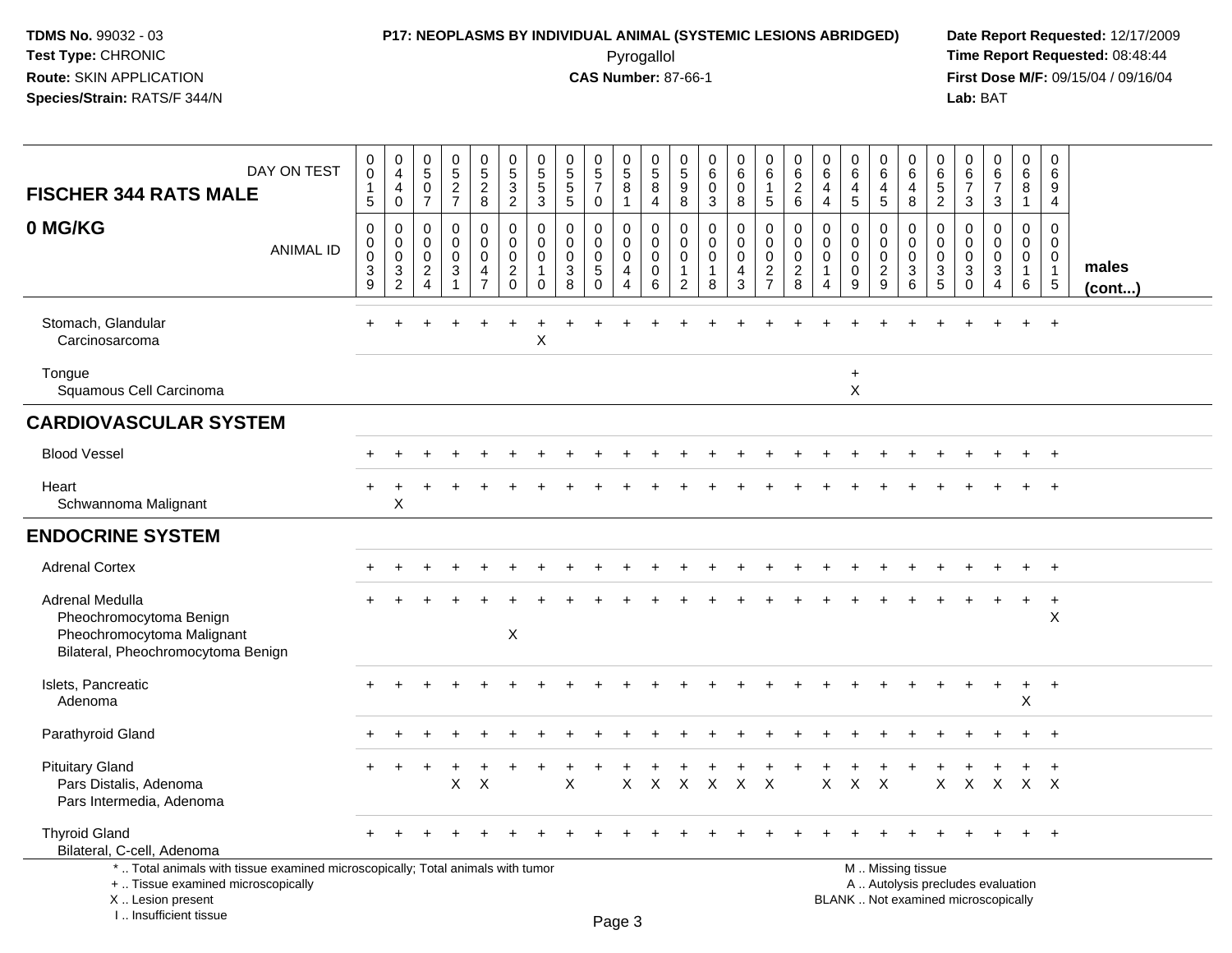### **P17: NEOPLASMS BY INDIVIDUAL ANIMAL (SYSTEMIC LESIONS ABRIDGED) Date Report Requested:** 12/17/2009

Pyrogallol Pyrogallol **Pyrogallol Time Report Requested:** 08:48:44<br>**CAS Number:** 87-66-1 **Time Report Requested:** 09/15/04 / 09/16/04 **First Dose M/F:** 09/15/04 / 09/16/04 Lab: BAT **Lab:** BAT

| <b>FISCHER 344 RATS MALE</b><br>0 MG/KG                             | DAY ON TEST<br><b>ANIMAL ID</b> | $\,0\,$<br>$\mathbf 0$<br>$\mathbf{1}$<br>5<br>$\boldsymbol{0}$<br>$\pmb{0}$<br>$\pmb{0}$<br>$\sqrt{3}$ | 0<br>$\overline{4}$<br>4<br>0<br>0<br>$\pmb{0}$<br>$\pmb{0}$<br>$\ensuremath{\mathsf{3}}$ | $\begin{matrix} 0 \\ 5 \end{matrix}$<br>$\mathbf 0$<br>$\overline{7}$<br>$\mathbf 0$<br>0<br>0<br>$\frac{2}{4}$ | $\begin{array}{c} 0 \\ 5 \end{array}$<br>$\frac{2}{7}$<br>0<br>$\pmb{0}$<br>$\pmb{0}$<br>$\ensuremath{\mathsf{3}}$ | $\begin{array}{c} 0 \\ 5 \end{array}$<br>$\sqrt{2}$<br>8<br>0<br>$\mathsf{O}\xspace$<br>$\mathbf 0$<br>$\overline{4}$ | $\begin{array}{c} 0 \\ 5 \end{array}$<br>$\frac{3}{2}$<br>$\pmb{0}$<br>$\mathbf 0$<br>$\mathbf 0$<br>$\overline{c}$ | $\pmb{0}$<br>$\sqrt{5}$<br>$\sqrt{5}$<br>$\mathbf{3}$<br>$\mathbf 0$<br>0<br>$\mathbf 0$<br>1 | $\pmb{0}$<br>$\overline{5}$<br>$\sqrt{5}$<br>$\sqrt{5}$<br>$\mathbf 0$<br>$\pmb{0}$<br>$\mathbf 0$<br>$\ensuremath{\mathsf{3}}$ | $\begin{matrix} 0 \\ 5 \end{matrix}$<br>$\overline{7}$<br>$\mathbf 0$<br>0<br>$\mathbf 0$<br>$\mathbf 0$<br>$\sqrt{5}$ | $\begin{array}{c} 0 \\ 5 \end{array}$<br>$\bf 8$<br>$\mathbf{1}$<br>$\mathbf 0$<br>$\mathbf 0$<br>$\mathbf 0$<br>$\overline{4}$ | $\begin{array}{c} 0 \\ 5 \end{array}$<br>$\, 8$<br>4<br>$\mathbf 0$<br>$\mathsf 0$<br>$\pmb{0}$<br>$\pmb{0}$ | $\frac{0}{5}$<br>$\boldsymbol{9}$<br>8<br>$\mathbf 0$<br>$\mathbf 0$<br>$\mathbf 0$<br>$\overline{1}$ | $\mathbf 0$<br>$\,6\,$<br>$\mathbf 0$<br>3<br>$\mathbf 0$<br>$\pmb{0}$<br>$\mathbf 0$<br>$\mathbf{1}$ | $\pmb{0}$<br>$\,6\,$<br>$\pmb{0}$<br>8<br>0<br>$\pmb{0}$<br>$\mathbf 0$<br>$\overline{4}$ | 0<br>$\,6\,$<br>$\mathbf 1$<br>5<br>$\pmb{0}$<br>$\pmb{0}$<br>$\pmb{0}$<br>$\frac{2}{7}$ | 0<br>$\,6\,$<br>$\overline{2}$<br>6<br>$\mathbf 0$<br>$\mathbf 0$<br>0<br>$\overline{c}$ | 0<br>$\,6\,$<br>$\overline{4}$<br>$\overline{a}$<br>$\mathbf 0$<br>0<br>0<br>-1 | $\begin{array}{c} 0 \\ 6 \end{array}$<br>$\overline{\mathbf{4}}$<br>$\sqrt{5}$<br>$\mathbf 0$<br>$\pmb{0}$<br>$\pmb{0}$<br>$\pmb{0}$ | 0<br>$\,6\,$<br>$\overline{\mathbf{4}}$<br>$\sqrt{5}$<br>0<br>$\mathbf 0$<br>$\mathsf{O}\xspace$<br>$\sqrt{2}$ | $\pmb{0}$<br>$\,6\,$<br>$\overline{4}$<br>8<br>$\mathbf 0$<br>$\mathbf 0$<br>$\mathbf 0$<br>$\ensuremath{\mathsf{3}}$ | 0<br>$\,6\,$<br>$\,$ 5 $\,$<br>$\overline{c}$<br>0<br>0<br>0<br>3 | 0<br>$\,6\,$<br>$\overline{7}$<br>3<br>$\mathbf 0$<br>$\mathbf 0$<br>0<br>$\ensuremath{\mathsf{3}}$ | $_{6}^{\rm 0}$<br>$\overline{7}$<br>$\mathbf{3}$<br>$\mathbf 0$<br>$\mathsf 0$<br>$\pmb{0}$<br>$\mathbf{3}$ | 0<br>6<br>8<br>$\mathbf{1}$<br>0<br>$\overline{0}$<br>$\overline{0}$<br>$\mathbf{1}$ | 0<br>$\,6\,$<br>9<br>$\overline{4}$<br>$\mathbf 0$<br>$\mathbf 0$<br>$\mathbf 0$<br>$\overline{1}$ | males  |
|---------------------------------------------------------------------|---------------------------------|---------------------------------------------------------------------------------------------------------|-------------------------------------------------------------------------------------------|-----------------------------------------------------------------------------------------------------------------|--------------------------------------------------------------------------------------------------------------------|-----------------------------------------------------------------------------------------------------------------------|---------------------------------------------------------------------------------------------------------------------|-----------------------------------------------------------------------------------------------|---------------------------------------------------------------------------------------------------------------------------------|------------------------------------------------------------------------------------------------------------------------|---------------------------------------------------------------------------------------------------------------------------------|--------------------------------------------------------------------------------------------------------------|-------------------------------------------------------------------------------------------------------|-------------------------------------------------------------------------------------------------------|-------------------------------------------------------------------------------------------|------------------------------------------------------------------------------------------|------------------------------------------------------------------------------------------|---------------------------------------------------------------------------------|--------------------------------------------------------------------------------------------------------------------------------------|----------------------------------------------------------------------------------------------------------------|-----------------------------------------------------------------------------------------------------------------------|-------------------------------------------------------------------|-----------------------------------------------------------------------------------------------------|-------------------------------------------------------------------------------------------------------------|--------------------------------------------------------------------------------------|----------------------------------------------------------------------------------------------------|--------|
|                                                                     |                                 | 9                                                                                                       | $\overline{c}$                                                                            |                                                                                                                 | $\overline{1}$                                                                                                     | $\overline{7}$                                                                                                        | $\mathbf 0$                                                                                                         | $\mathbf{0}$                                                                                  | 8                                                                                                                               | $\Omega$                                                                                                               | $\overline{4}$                                                                                                                  | 6                                                                                                            | $\overline{2}$                                                                                        | 8                                                                                                     | $\sqrt{3}$                                                                                |                                                                                          | 8                                                                                        | $\boldsymbol{\Lambda}$                                                          | 9                                                                                                                                    | 9                                                                                                              | 6                                                                                                                     | 5                                                                 | $\Omega$                                                                                            | $\overline{4}$                                                                                              | 6                                                                                    | $\sqrt{5}$                                                                                         | (cont) |
| C-cell, Adenoma                                                     |                                 |                                                                                                         |                                                                                           |                                                                                                                 |                                                                                                                    |                                                                                                                       |                                                                                                                     |                                                                                               |                                                                                                                                 |                                                                                                                        |                                                                                                                                 |                                                                                                              |                                                                                                       | $X$ $X$                                                                                               |                                                                                           |                                                                                          |                                                                                          |                                                                                 |                                                                                                                                      |                                                                                                                |                                                                                                                       |                                                                   |                                                                                                     |                                                                                                             | $X$ $X$                                                                              |                                                                                                    |        |
| <b>GENERAL BODY SYSTEM</b>                                          |                                 |                                                                                                         |                                                                                           |                                                                                                                 |                                                                                                                    |                                                                                                                       |                                                                                                                     |                                                                                               |                                                                                                                                 |                                                                                                                        |                                                                                                                                 |                                                                                                              |                                                                                                       |                                                                                                       |                                                                                           |                                                                                          |                                                                                          |                                                                                 |                                                                                                                                      |                                                                                                                |                                                                                                                       |                                                                   |                                                                                                     |                                                                                                             |                                                                                      |                                                                                                    |        |
| <b>NONE</b>                                                         |                                 |                                                                                                         |                                                                                           |                                                                                                                 |                                                                                                                    |                                                                                                                       |                                                                                                                     |                                                                                               |                                                                                                                                 |                                                                                                                        |                                                                                                                                 |                                                                                                              |                                                                                                       |                                                                                                       |                                                                                           |                                                                                          |                                                                                          |                                                                                 |                                                                                                                                      |                                                                                                                |                                                                                                                       |                                                                   |                                                                                                     |                                                                                                             |                                                                                      |                                                                                                    |        |
| <b>GENITAL SYSTEM</b>                                               |                                 |                                                                                                         |                                                                                           |                                                                                                                 |                                                                                                                    |                                                                                                                       |                                                                                                                     |                                                                                               |                                                                                                                                 |                                                                                                                        |                                                                                                                                 |                                                                                                              |                                                                                                       |                                                                                                       |                                                                                           |                                                                                          |                                                                                          |                                                                                 |                                                                                                                                      |                                                                                                                |                                                                                                                       |                                                                   |                                                                                                     |                                                                                                             |                                                                                      |                                                                                                    |        |
| <b>Coagulating Gland</b>                                            |                                 |                                                                                                         |                                                                                           |                                                                                                                 |                                                                                                                    |                                                                                                                       |                                                                                                                     |                                                                                               |                                                                                                                                 |                                                                                                                        |                                                                                                                                 |                                                                                                              |                                                                                                       |                                                                                                       |                                                                                           | $+$                                                                                      |                                                                                          |                                                                                 |                                                                                                                                      |                                                                                                                |                                                                                                                       |                                                                   |                                                                                                     |                                                                                                             |                                                                                      |                                                                                                    |        |
| Epididymis                                                          |                                 |                                                                                                         |                                                                                           |                                                                                                                 |                                                                                                                    |                                                                                                                       |                                                                                                                     |                                                                                               |                                                                                                                                 |                                                                                                                        |                                                                                                                                 |                                                                                                              |                                                                                                       |                                                                                                       |                                                                                           |                                                                                          |                                                                                          |                                                                                 |                                                                                                                                      |                                                                                                                |                                                                                                                       |                                                                   |                                                                                                     |                                                                                                             | $\ddot{}$                                                                            | $+$                                                                                                |        |
| <b>Preputial Gland</b>                                              |                                 |                                                                                                         |                                                                                           |                                                                                                                 |                                                                                                                    |                                                                                                                       |                                                                                                                     |                                                                                               |                                                                                                                                 |                                                                                                                        |                                                                                                                                 |                                                                                                              |                                                                                                       |                                                                                                       |                                                                                           |                                                                                          |                                                                                          |                                                                                 |                                                                                                                                      |                                                                                                                |                                                                                                                       |                                                                   |                                                                                                     |                                                                                                             | $+$                                                                                  | $+$                                                                                                |        |
| Prostate                                                            |                                 |                                                                                                         |                                                                                           |                                                                                                                 |                                                                                                                    |                                                                                                                       |                                                                                                                     |                                                                                               |                                                                                                                                 |                                                                                                                        |                                                                                                                                 |                                                                                                              |                                                                                                       |                                                                                                       |                                                                                           |                                                                                          |                                                                                          |                                                                                 |                                                                                                                                      |                                                                                                                |                                                                                                                       |                                                                   |                                                                                                     |                                                                                                             | $\ddot{}$                                                                            | $+$                                                                                                |        |
| <b>Seminal Vesicle</b>                                              |                                 |                                                                                                         |                                                                                           |                                                                                                                 |                                                                                                                    |                                                                                                                       |                                                                                                                     |                                                                                               |                                                                                                                                 |                                                                                                                        |                                                                                                                                 |                                                                                                              |                                                                                                       |                                                                                                       |                                                                                           |                                                                                          |                                                                                          |                                                                                 |                                                                                                                                      |                                                                                                                |                                                                                                                       |                                                                   |                                                                                                     |                                                                                                             | $\ddot{}$                                                                            | $+$                                                                                                |        |
| <b>Testes</b><br>Hemangioma                                         |                                 |                                                                                                         |                                                                                           |                                                                                                                 |                                                                                                                    |                                                                                                                       |                                                                                                                     |                                                                                               |                                                                                                                                 |                                                                                                                        |                                                                                                                                 |                                                                                                              |                                                                                                       |                                                                                                       |                                                                                           |                                                                                          |                                                                                          |                                                                                 |                                                                                                                                      | +<br>X                                                                                                         |                                                                                                                       |                                                                   |                                                                                                     |                                                                                                             | $+$                                                                                  | $+$                                                                                                |        |
| Bilateral, Interstitial Cell, Adenoma<br>Interstitial Cell, Adenoma |                                 |                                                                                                         |                                                                                           | $\sf X$                                                                                                         |                                                                                                                    |                                                                                                                       | X                                                                                                                   | $\pmb{\times}$                                                                                |                                                                                                                                 |                                                                                                                        | X                                                                                                                               |                                                                                                              |                                                                                                       |                                                                                                       |                                                                                           | X                                                                                        | $X$ $X$                                                                                  |                                                                                 |                                                                                                                                      |                                                                                                                | X X X X X                                                                                                             |                                                                   |                                                                                                     |                                                                                                             |                                                                                      | $X$ $X$                                                                                            |        |
| <b>HEMATOPOIETIC SYSTEM</b>                                         |                                 |                                                                                                         |                                                                                           |                                                                                                                 |                                                                                                                    |                                                                                                                       |                                                                                                                     |                                                                                               |                                                                                                                                 |                                                                                                                        |                                                                                                                                 |                                                                                                              |                                                                                                       |                                                                                                       |                                                                                           |                                                                                          |                                                                                          |                                                                                 |                                                                                                                                      |                                                                                                                |                                                                                                                       |                                                                   |                                                                                                     |                                                                                                             |                                                                                      |                                                                                                    |        |
| <b>Bone Marrow</b>                                                  |                                 |                                                                                                         |                                                                                           |                                                                                                                 |                                                                                                                    |                                                                                                                       |                                                                                                                     |                                                                                               |                                                                                                                                 |                                                                                                                        |                                                                                                                                 |                                                                                                              |                                                                                                       |                                                                                                       |                                                                                           |                                                                                          |                                                                                          |                                                                                 |                                                                                                                                      |                                                                                                                |                                                                                                                       |                                                                   |                                                                                                     |                                                                                                             | $\ddot{}$                                                                            | $+$                                                                                                |        |
| Lymph Node                                                          |                                 |                                                                                                         |                                                                                           | $\ddot{}$                                                                                                       |                                                                                                                    |                                                                                                                       |                                                                                                                     | $\ddot{}$                                                                                     |                                                                                                                                 |                                                                                                                        |                                                                                                                                 |                                                                                                              | $\ddot{}$                                                                                             |                                                                                                       |                                                                                           | $\ddot{}$                                                                                |                                                                                          |                                                                                 | $+$                                                                                                                                  | $\ddot{}$                                                                                                      | $+$                                                                                                                   |                                                                   |                                                                                                     |                                                                                                             | $+$                                                                                  | $+$                                                                                                |        |
| Lymph Node, Mandibular                                              |                                 | M                                                                                                       | M                                                                                         | м                                                                                                               | M                                                                                                                  | M                                                                                                                     | M                                                                                                                   | M                                                                                             | M                                                                                                                               | M                                                                                                                      | M                                                                                                                               | M                                                                                                            | М                                                                                                     | M                                                                                                     | M                                                                                         | M                                                                                        | M                                                                                        | M                                                                               | M                                                                                                                                    | M                                                                                                              | M                                                                                                                     | M                                                                 | M                                                                                                   | M                                                                                                           | M M                                                                                  |                                                                                                    |        |
| Lymph Node, Mesenteric                                              |                                 |                                                                                                         |                                                                                           |                                                                                                                 |                                                                                                                    |                                                                                                                       |                                                                                                                     |                                                                                               |                                                                                                                                 |                                                                                                                        |                                                                                                                                 |                                                                                                              |                                                                                                       |                                                                                                       |                                                                                           |                                                                                          |                                                                                          |                                                                                 |                                                                                                                                      |                                                                                                                |                                                                                                                       |                                                                   |                                                                                                     |                                                                                                             | +                                                                                    | $+$                                                                                                |        |

\* .. Total animals with tissue examined microscopically; Total animals with tumor

+ .. Tissue examined microscopically

X .. Lesion present

I .. Insufficient tissue

 M .. Missing tissuey the contract of the contract of the contract of the contract of the contract of  $\mathsf A$  . Autolysis precludes evaluation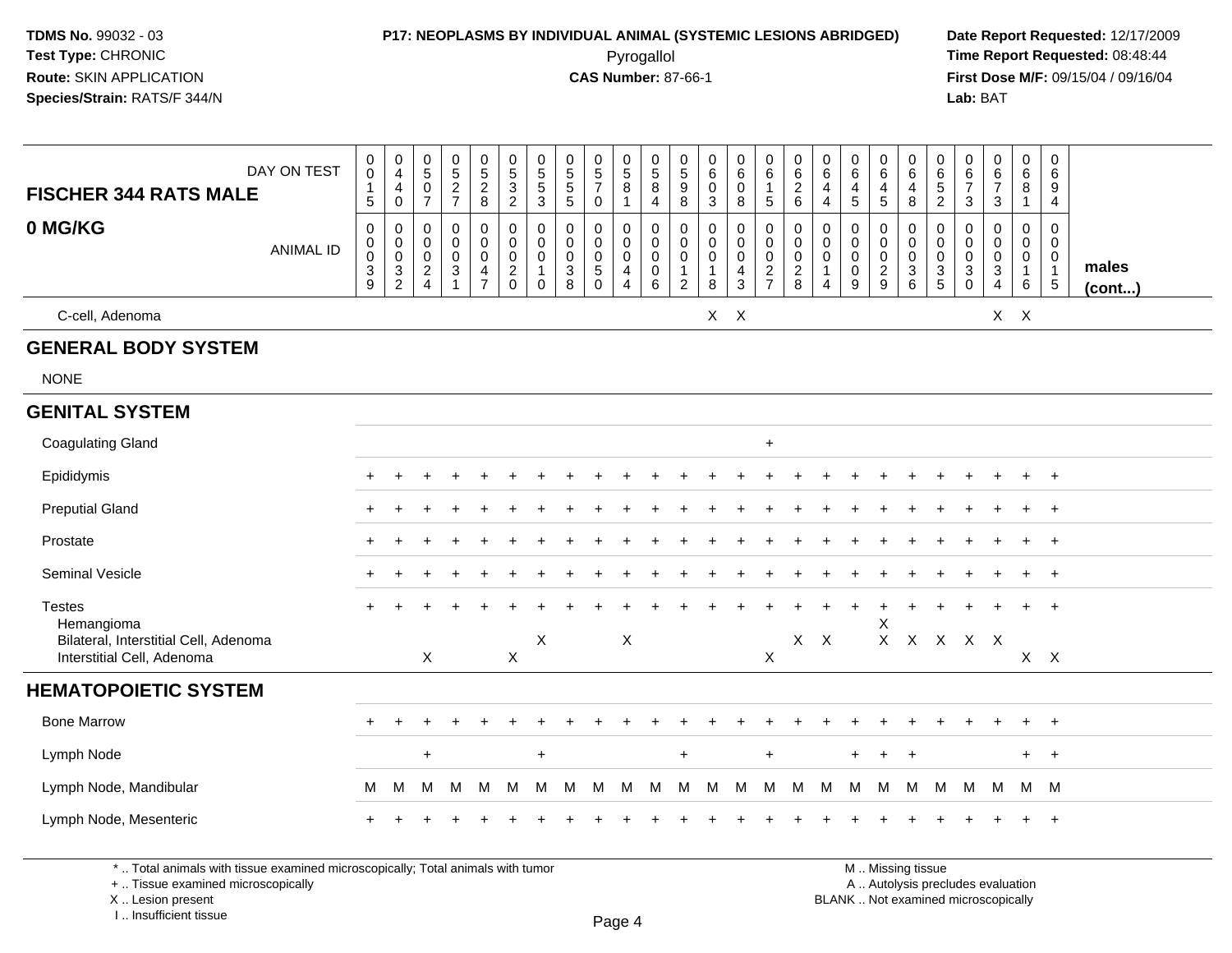### **P17: NEOPLASMS BY INDIVIDUAL ANIMAL (SYSTEMIC LESIONS ABRIDGED) Date Report Requested:** 12/17/2009 Pyrogallol Pyrogallol **Pyrogallol Time Report Requested:** 08:48:44<br>**CAS Number:** 87-66-1 **Time Report Requested:** 08/15/04 / 09/16/04

**First Dose M/F:** 09/15/04 / 09/16/04<br>Lab: BAT **Lab:** BAT

| DAY ON TEST<br><b>FISCHER 344 RATS MALE</b>                                                                                                                         | $_0^0$<br>1<br>$5\phantom{.0}$                | $_4^{\rm 0}$<br>$\overline{4}$<br>$\mathbf 0$    | 0<br>$\overline{5}$<br>$\mathsf{O}\xspace$<br>$\overline{7}$        | $0$<br>5<br>2<br>7                                            | 0<br>$\overline{5}$<br>$\overline{c}$<br>8   | 0<br>$\overline{5}$<br>3<br>$\overline{2}$                                   | $\frac{0}{5}$<br>$\,$ 5 $\,$<br>3      | 0<br>$\sqrt{5}$<br>$\sqrt{5}$<br>5            | $\begin{smallmatrix}0\0\5\end{smallmatrix}$<br>$\overline{7}$<br>$\mathbf 0$ | $\begin{array}{c} 0 \\ 5 \end{array}$<br>8<br>$\overline{1}$     | 0<br>$\overline{5}$<br>$\, 8$<br>$\overline{4}$     | 0<br>$\sqrt{5}$<br>$\boldsymbol{9}$<br>8          | 0<br>6<br>$\Omega$<br>3                          | 0<br>$6\overline{6}$<br>$\mathsf 0$<br>8 | 0<br>$6\overline{6}$<br>$\mathbf{1}$<br>5 | $\pmb{0}$<br>6<br>$\overline{c}$<br>$6\phantom{1}$ | 0<br>$\,6\,$<br>4<br>$\overline{4}$                   | 0<br>$\,6\,$<br>$\overline{4}$<br>$\sqrt{5}$         | 0<br>$\,6\,$<br>4<br>$\sqrt{5}$               | 0<br>$6\phantom{1}6$<br>4<br>8                        | 0<br>6<br>5<br>$\overline{2}$                 | 0<br>6<br>$\overline{7}$<br>$\mathbf{3}$      | $_{6}^{\rm 0}$<br>$\overline{7}$<br>3                                    | 0<br>$6\overline{6}$<br>8<br>$\mathbf{1}$                      | 0<br>$\,6\,$<br>9<br>$\overline{4}$                                          |                 |
|---------------------------------------------------------------------------------------------------------------------------------------------------------------------|-----------------------------------------------|--------------------------------------------------|---------------------------------------------------------------------|---------------------------------------------------------------|----------------------------------------------|------------------------------------------------------------------------------|----------------------------------------|-----------------------------------------------|------------------------------------------------------------------------------|------------------------------------------------------------------|-----------------------------------------------------|---------------------------------------------------|--------------------------------------------------|------------------------------------------|-------------------------------------------|----------------------------------------------------|-------------------------------------------------------|------------------------------------------------------|-----------------------------------------------|-------------------------------------------------------|-----------------------------------------------|-----------------------------------------------|--------------------------------------------------------------------------|----------------------------------------------------------------|------------------------------------------------------------------------------|-----------------|
| 0 MG/KG<br><b>ANIMAL ID</b>                                                                                                                                         | 0<br>0<br>0<br>$\ensuremath{\mathsf{3}}$<br>9 | $\mathbf 0$<br>0<br>$\mathbf 0$<br>$\frac{3}{2}$ | $\mathbf 0$<br>0<br>$\mathbf 0$<br>$\overline{c}$<br>$\overline{4}$ | $\mathbf 0$<br>$\Omega$<br>$\mathbf 0$<br>3<br>$\overline{1}$ | 0<br>0<br>$\mathbf 0$<br>4<br>$\overline{7}$ | $\mathbf 0$<br>$\mathbf 0$<br>$\mathbf 0$<br>$\boldsymbol{2}$<br>$\mathbf 0$ | 0<br>0<br>$\mathbf 0$<br>1<br>$\Omega$ | $\mathbf 0$<br>$\Omega$<br>$\Omega$<br>3<br>8 | $\mathbf 0$<br>$\Omega$<br>0<br>$\sqrt{5}$<br>$\Omega$                       | $\mathbf 0$<br>$\mathbf 0$<br>$\mathbf 0$<br>4<br>$\overline{4}$ | $\mathbf 0$<br>0<br>$\mathbf 0$<br>$\mathbf 0$<br>6 | $\mathbf 0$<br>$\Omega$<br>$\mathbf{0}$<br>1<br>2 | $\mathbf 0$<br>$\Omega$<br>$\mathbf 0$<br>1<br>8 | 0<br>0<br>$\mathbf 0$<br>4<br>3          | 0<br>$\mathbf 0$<br>0<br>$\frac{2}{7}$    | $\mathbf 0$<br>0<br>$\mathbf 0$<br>$\frac{2}{8}$   | $\mathbf 0$<br>$\Omega$<br>$\Omega$<br>$\overline{4}$ | $\mathbf 0$<br>$\mathbf{0}$<br>$\mathbf 0$<br>0<br>9 | 0<br>$\Omega$<br>$\mathbf 0$<br>$\frac{2}{9}$ | $\mathbf 0$<br>0<br>$\overline{0}$<br>$\sqrt{3}$<br>6 | 0<br>$\Omega$<br>$\mathbf 0$<br>$\frac{3}{5}$ | 0<br>$\Omega$<br>$\mathbf 0$<br>3<br>$\Omega$ | $\mathbf 0$<br>$\Omega$<br>$\mathbf 0$<br>3<br>$\overline{4}$            | $\mathbf 0$<br>$\mathbf 0$<br>$\mathbf 0$<br>$\mathbf{1}$<br>6 | $\mathbf 0$<br>$\mathbf 0$<br>$\mathbf 0$<br>$\mathbf{1}$<br>$5\phantom{.0}$ | males<br>(cont) |
| Spleen                                                                                                                                                              |                                               |                                                  |                                                                     |                                                               |                                              |                                                                              |                                        |                                               |                                                                              |                                                                  |                                                     |                                                   |                                                  |                                          |                                           |                                                    |                                                       |                                                      |                                               |                                                       |                                               |                                               |                                                                          |                                                                | $+$                                                                          |                 |
| Thymus                                                                                                                                                              |                                               |                                                  |                                                                     |                                                               |                                              |                                                                              |                                        | м                                             |                                                                              |                                                                  |                                                     | $\ddot{}$                                         | M                                                | $\ddot{}$                                |                                           |                                                    |                                                       |                                                      |                                               |                                                       |                                               |                                               |                                                                          | $+$                                                            | M                                                                            |                 |
| <b>INTEGUMENTARY SYSTEM</b>                                                                                                                                         |                                               |                                                  |                                                                     |                                                               |                                              |                                                                              |                                        |                                               |                                                                              |                                                                  |                                                     |                                                   |                                                  |                                          |                                           |                                                    |                                                       |                                                      |                                               |                                                       |                                               |                                               |                                                                          |                                                                |                                                                              |                 |
| <b>Mammary Gland</b><br>Adenocarcinoma                                                                                                                              |                                               |                                                  |                                                                     |                                                               |                                              |                                                                              |                                        |                                               |                                                                              |                                                                  |                                                     |                                                   |                                                  |                                          |                                           |                                                    |                                                       |                                                      |                                               |                                                       |                                               | X                                             |                                                                          | $\ddot{}$                                                      | $^{+}$                                                                       |                 |
| <b>Skin</b><br>Keratoacanthoma<br>Squamous Cell Papilloma<br>Subcutaneous Tissue, Fibroma                                                                           |                                               |                                                  |                                                                     |                                                               |                                              |                                                                              |                                        |                                               |                                                                              |                                                                  |                                                     |                                                   |                                                  | Χ                                        | X                                         |                                                    |                                                       |                                                      |                                               |                                                       | X                                             |                                               |                                                                          |                                                                |                                                                              |                 |
| <b>MUSCULOSKELETAL SYSTEM</b>                                                                                                                                       |                                               |                                                  |                                                                     |                                                               |                                              |                                                                              |                                        |                                               |                                                                              |                                                                  |                                                     |                                                   |                                                  |                                          |                                           |                                                    |                                                       |                                                      |                                               |                                                       |                                               |                                               |                                                                          |                                                                |                                                                              |                 |
| Bone                                                                                                                                                                | $+$                                           | $\div$                                           |                                                                     |                                                               | ÷                                            |                                                                              |                                        |                                               |                                                                              |                                                                  |                                                     |                                                   |                                                  |                                          |                                           |                                                    |                                                       |                                                      | $\pm$                                         |                                                       |                                               |                                               | $+$                                                                      | $+$                                                            | $+$                                                                          |                 |
| <b>NERVOUS SYSTEM</b>                                                                                                                                               |                                               |                                                  |                                                                     |                                                               |                                              |                                                                              |                                        |                                               |                                                                              |                                                                  |                                                     |                                                   |                                                  |                                          |                                           |                                                    |                                                       |                                                      |                                               |                                                       |                                               |                                               |                                                                          |                                                                |                                                                              |                 |
| <b>Brain</b>                                                                                                                                                        | $+$                                           | $\div$                                           |                                                                     |                                                               |                                              |                                                                              |                                        |                                               |                                                                              |                                                                  |                                                     |                                                   |                                                  |                                          |                                           |                                                    |                                                       |                                                      | $\ddot{}$                                     |                                                       |                                               |                                               | $+$                                                                      | $+$                                                            | $+$                                                                          |                 |
| <b>RESPIRATORY SYSTEM</b>                                                                                                                                           |                                               |                                                  |                                                                     |                                                               |                                              |                                                                              |                                        |                                               |                                                                              |                                                                  |                                                     |                                                   |                                                  |                                          |                                           |                                                    |                                                       |                                                      |                                               |                                                       |                                               |                                               |                                                                          |                                                                |                                                                              |                 |
| Lung<br>Alveolar/Bronchiolar Adenoma<br>Alveolar/Bronchiolar Carcinoma                                                                                              |                                               |                                                  |                                                                     |                                                               |                                              |                                                                              |                                        |                                               |                                                                              |                                                                  |                                                     |                                                   |                                                  |                                          |                                           |                                                    |                                                       |                                                      |                                               |                                                       |                                               |                                               |                                                                          | $\ddot{}$                                                      | $+$                                                                          |                 |
| Carcinoma, Metastatic, Zymbal'S Gland                                                                                                                               |                                               |                                                  |                                                                     |                                                               |                                              |                                                                              |                                        |                                               |                                                                              |                                                                  |                                                     |                                                   |                                                  |                                          |                                           |                                                    |                                                       |                                                      |                                               |                                                       |                                               |                                               |                                                                          | X                                                              |                                                                              |                 |
| Nose                                                                                                                                                                |                                               |                                                  |                                                                     |                                                               |                                              |                                                                              |                                        |                                               |                                                                              |                                                                  |                                                     |                                                   |                                                  |                                          |                                           |                                                    |                                                       |                                                      |                                               |                                                       |                                               |                                               |                                                                          |                                                                | $+$                                                                          |                 |
| Trachea                                                                                                                                                             |                                               |                                                  |                                                                     |                                                               |                                              |                                                                              |                                        |                                               |                                                                              |                                                                  |                                                     |                                                   |                                                  |                                          |                                           |                                                    |                                                       |                                                      |                                               |                                                       |                                               |                                               |                                                                          |                                                                |                                                                              |                 |
| *  Total animals with tissue examined microscopically; Total animals with tumor<br>+  Tissue examined microscopically<br>X  Lesion present<br>I Insufficient tissue |                                               |                                                  |                                                                     |                                                               |                                              |                                                                              |                                        |                                               |                                                                              | DaoE                                                             |                                                     |                                                   |                                                  |                                          |                                           |                                                    |                                                       |                                                      |                                               | M  Missing tissue                                     |                                               |                                               | A  Autolysis precludes evaluation<br>BLANK  Not examined microscopically |                                                                |                                                                              |                 |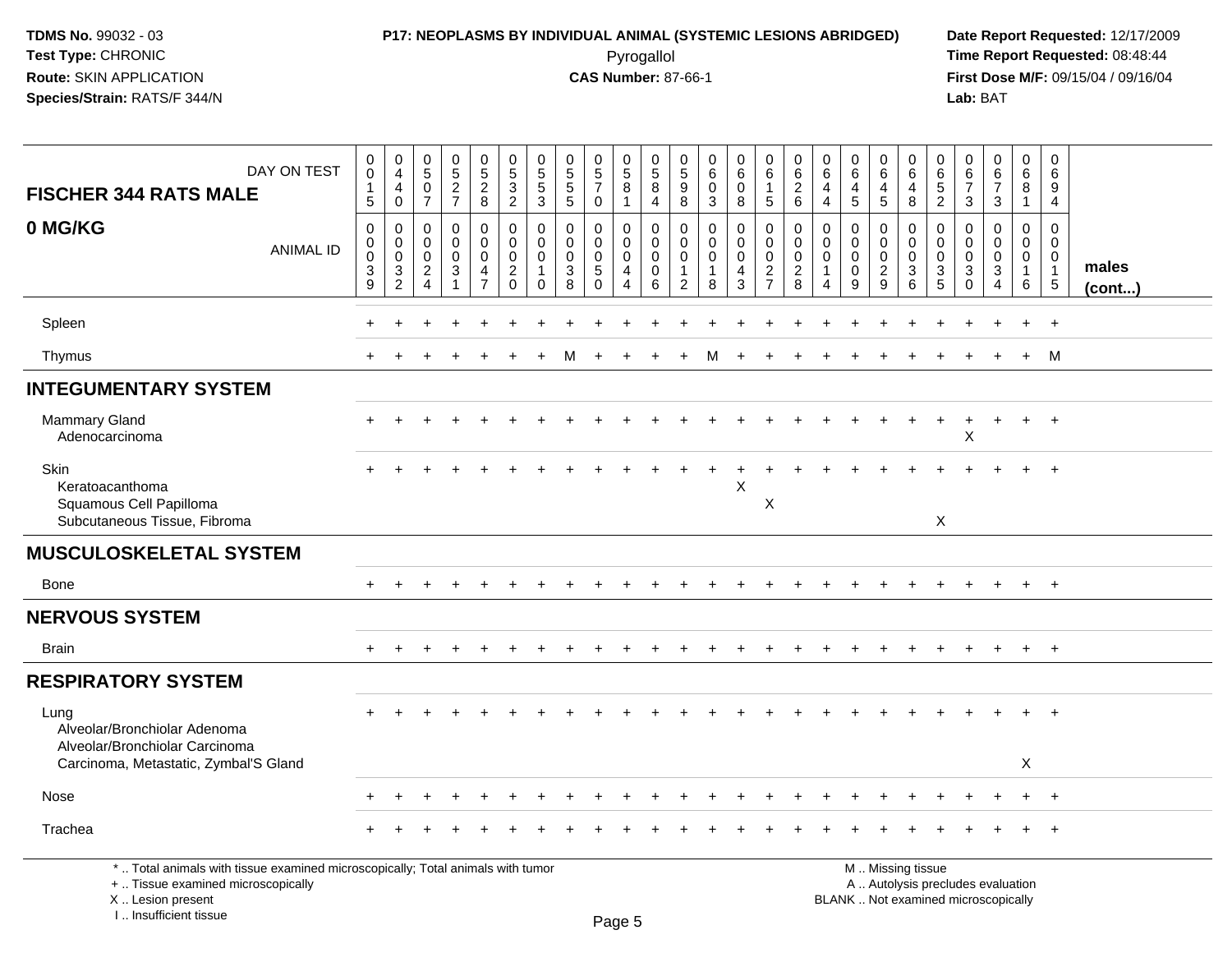### **P17: NEOPLASMS BY INDIVIDUAL ANIMAL (SYSTEMIC LESIONS ABRIDGED) Date Report Requested:** 12/17/2009 Pyrogallol Pyrogallol **Pyrogallol Time Report Requested:** 08:48:44<br>**CAS Number:** 87-66-1 **Time Report Requested:** 09/15/04 / 09/16/04

**First Dose M/F:** 09/15/04 / 09/16/04 Lab: BAT **Lab:** BAT

| DAY ON TEST<br><b>FISCHER 344 RATS MALE</b><br>0 MG/KG           | $\pmb{0}$<br>$\mathsf 0$<br>$\sqrt{5}$<br>0              | $\begin{smallmatrix}0\\4\end{smallmatrix}$<br>$\overline{\mathbf{4}}$<br>$\boldsymbol{0}$<br>$\mathbf 0$ | $\begin{array}{c} 0 \\ 5 \end{array}$<br>$\pmb{0}$<br>$\overline{7}$<br>0 | $\begin{array}{c} 0 \\ 5 \end{array}$<br>$\overline{c}$<br>$\overline{7}$<br>0 | $\begin{array}{c} 0 \\ 5 \end{array}$<br>$\sqrt{2}$<br>8<br>0                   | $\begin{array}{c} 0 \\ 5 \end{array}$<br>$\sqrt{3}$<br>$\boldsymbol{2}$<br>$\pmb{0}$ | $\begin{array}{c} 0 \\ 5 \\ 5 \end{array}$<br>$\mathbf{3}$<br>$\mathbf 0$ | $\begin{array}{c} 0 \\ 5 \\ 5 \end{array}$<br>$\sqrt{5}$<br>0 | $\begin{array}{c} 0 \\ 5 \end{array}$<br>$\overline{7}$<br>0<br>0 | $\begin{array}{c} 0 \\ 5 \\ 8 \end{array}$<br>0         | $\begin{array}{c} 0 \\ 5 \\ 8 \end{array}$<br>$\overline{4}$<br>$\pmb{0}$ | $\begin{smallmatrix}0\0\5\end{smallmatrix}$<br>$\boldsymbol{9}$<br>8<br>0 | $\begin{array}{c} 0 \\ 6 \end{array}$<br>$\pmb{0}$<br>3<br>$\mathbf 0$ | $\begin{array}{c} 0 \\ 6 \end{array}$<br>$\pmb{0}$<br>8<br>$\mathbf 0$ | $_{6}^{\rm 0}$<br>$\mathbf{1}$<br>$5\phantom{.0}$<br>$\pmb{0}$                 | $_{6}^{\rm 0}$<br>$\sqrt{2}$<br>6<br>$\pmb{0}$  | $\begin{array}{c} 0 \\ 6 \end{array}$<br>4<br>$\overline{4}$<br>0 | $\begin{array}{c} 0 \\ 6 \end{array}$<br>$\overline{4}$<br>$\overline{5}$<br>$\pmb{0}$ | $_{6}^{\rm 0}$<br>$\overline{\mathbf{4}}$<br>5<br>0    | $\begin{matrix} 0 \\ 6 \end{matrix}$<br>$\overline{\mathbf{4}}$<br>8<br>0 | $\begin{array}{c} 0 \\ 6 \\ 5 \end{array}$<br>$\overline{2}$<br>0 | $\pmb{0}$<br>$\begin{array}{c} 6 \\ 7 \end{array}$<br>$\sqrt{3}$<br>0 | $\begin{array}{c} 0 \\ 6 \end{array}$<br>$\overline{7}$<br>$\sqrt{3}$<br>0 | $\begin{array}{c} 0 \\ 6 \\ 8 \end{array}$<br>0         | $\pmb{0}$<br>$\,6\,$<br>$\boldsymbol{9}$<br>$\overline{4}$<br>0 |                       |
|------------------------------------------------------------------|----------------------------------------------------------|----------------------------------------------------------------------------------------------------------|---------------------------------------------------------------------------|--------------------------------------------------------------------------------|---------------------------------------------------------------------------------|--------------------------------------------------------------------------------------|---------------------------------------------------------------------------|---------------------------------------------------------------|-------------------------------------------------------------------|---------------------------------------------------------|---------------------------------------------------------------------------|---------------------------------------------------------------------------|------------------------------------------------------------------------|------------------------------------------------------------------------|--------------------------------------------------------------------------------|-------------------------------------------------|-------------------------------------------------------------------|----------------------------------------------------------------------------------------|--------------------------------------------------------|---------------------------------------------------------------------------|-------------------------------------------------------------------|-----------------------------------------------------------------------|----------------------------------------------------------------------------|---------------------------------------------------------|-----------------------------------------------------------------|-----------------------|
| <b>ANIMAL ID</b>                                                 | $\pmb{0}$<br>$\pmb{0}$<br>$\sqrt{3}$<br>$\boldsymbol{9}$ | $\pmb{0}$<br>$\pmb{0}$<br>$\sqrt{3}$<br>$\overline{c}$                                                   | $\pmb{0}$<br>$\pmb{0}$<br>$\boldsymbol{2}$<br>$\overline{\mathbf{4}}$     | $\mathsf{O}\xspace$<br>$\mathbf 0$<br>$\mathbf{3}$                             | $\mathsf{O}\xspace$<br>$\mathbf 0$<br>$\overline{\mathbf{4}}$<br>$\overline{7}$ | $\mathbf 0$<br>$\mathbf 0$<br>$\boldsymbol{2}$<br>$\Omega$                           | $\pmb{0}$<br>$\pmb{0}$<br>$\Omega$                                        | $\mathsf 0$<br>$\pmb{0}$<br>$\sqrt{3}$<br>8                   | $\mathbf 0$<br>$\mathbf 0$<br>5<br>$\Omega$                       | $\pmb{0}$<br>$\ddot{\mathbf{0}}$<br>$\overline{4}$<br>4 | $\mathbf 0$<br>$\mathbf 0$<br>$\pmb{0}$<br>6                              | 0<br>0<br>2                                                               | $\pmb{0}$<br>$\pmb{0}$<br>$\overline{1}$<br>8                          | $\mathbf 0$<br>$\mathbf 0$<br>$\overline{\mathbf{4}}$<br>3             | $\mathsf{O}\xspace$<br>$\mathsf{O}\xspace$<br>$\overline{c}$<br>$\overline{7}$ | $\mathbf 0$<br>$\pmb{0}$<br>$\overline{c}$<br>8 | 0<br>$\mathbf 0$<br>4                                             | $\pmb{0}$<br>$\pmb{0}$<br>$\mathbf 0$<br>9                                             | $\pmb{0}$<br>$\pmb{0}$<br>$\overline{\mathbf{c}}$<br>9 | $\mathbf 0$<br>$\mathbf 0$<br>$\ensuremath{\mathsf{3}}$<br>6              | $\mathsf{O}$<br>$\pmb{0}$<br>$\mathsf 3$<br>5                     | 0<br>$\pmb{0}$<br>$\ensuremath{\mathsf{3}}$<br>$\Omega$               | $\pmb{0}$<br>$\pmb{0}$<br>$\sqrt{3}$<br>$\overline{4}$                     | $\overline{0}$<br>$\overline{0}$<br>$\overline{1}$<br>6 | $\mathbf 0$<br>$\overline{0}$<br>$\overline{1}$<br>5            | males<br>$($ cont $)$ |
| <b>SPECIAL SENSES SYSTEM</b>                                     |                                                          |                                                                                                          |                                                                           |                                                                                |                                                                                 |                                                                                      |                                                                           |                                                               |                                                                   |                                                         |                                                                           |                                                                           |                                                                        |                                                                        |                                                                                |                                                 |                                                                   |                                                                                        |                                                        |                                                                           |                                                                   |                                                                       |                                                                            |                                                         |                                                                 |                       |
| Eye                                                              |                                                          |                                                                                                          |                                                                           |                                                                                |                                                                                 |                                                                                      |                                                                           |                                                               |                                                                   |                                                         |                                                                           |                                                                           |                                                                        |                                                                        |                                                                                |                                                 |                                                                   |                                                                                        |                                                        |                                                                           |                                                                   |                                                                       |                                                                            | $+$                                                     | $+$                                                             |                       |
| <b>Harderian Gland</b>                                           |                                                          |                                                                                                          |                                                                           |                                                                                |                                                                                 |                                                                                      |                                                                           |                                                               |                                                                   |                                                         |                                                                           |                                                                           |                                                                        |                                                                        |                                                                                |                                                 |                                                                   |                                                                                        |                                                        |                                                                           |                                                                   |                                                                       |                                                                            | $\ddot{}$                                               | $+$                                                             |                       |
| Zymbal's Gland<br>Carcinoma                                      |                                                          |                                                                                                          |                                                                           |                                                                                |                                                                                 |                                                                                      |                                                                           |                                                               |                                                                   |                                                         |                                                                           |                                                                           |                                                                        |                                                                        |                                                                                |                                                 |                                                                   |                                                                                        |                                                        |                                                                           |                                                                   |                                                                       |                                                                            | $\ddot{}$<br>$\mathsf X$                                |                                                                 |                       |
| <b>URINARY SYSTEM</b>                                            |                                                          |                                                                                                          |                                                                           |                                                                                |                                                                                 |                                                                                      |                                                                           |                                                               |                                                                   |                                                         |                                                                           |                                                                           |                                                                        |                                                                        |                                                                                |                                                 |                                                                   |                                                                                        |                                                        |                                                                           |                                                                   |                                                                       |                                                                            |                                                         |                                                                 |                       |
| Kidney                                                           |                                                          |                                                                                                          |                                                                           |                                                                                |                                                                                 |                                                                                      |                                                                           |                                                               |                                                                   |                                                         |                                                                           |                                                                           |                                                                        |                                                                        |                                                                                |                                                 |                                                                   |                                                                                        |                                                        |                                                                           |                                                                   |                                                                       |                                                                            |                                                         | $+$                                                             |                       |
| <b>Urinary Bladder</b><br>Transitional Epithelium, Papilloma     |                                                          |                                                                                                          |                                                                           |                                                                                |                                                                                 |                                                                                      |                                                                           | X                                                             |                                                                   |                                                         |                                                                           |                                                                           |                                                                        |                                                                        |                                                                                |                                                 |                                                                   |                                                                                        |                                                        |                                                                           |                                                                   |                                                                       |                                                                            | $\div$                                                  | $+$                                                             |                       |
| <b>SYSTEMIC LESIONS</b>                                          |                                                          |                                                                                                          |                                                                           |                                                                                |                                                                                 |                                                                                      |                                                                           |                                                               |                                                                   |                                                         |                                                                           |                                                                           |                                                                        |                                                                        |                                                                                |                                                 |                                                                   |                                                                                        |                                                        |                                                                           |                                                                   |                                                                       |                                                                            |                                                         |                                                                 |                       |
| Multiple Organ<br>Leukemia Mononuclear<br>Mesothelioma Malignant | $\pm$                                                    |                                                                                                          | $\boldsymbol{\mathsf{X}}$                                                 |                                                                                |                                                                                 |                                                                                      |                                                                           |                                                               |                                                                   |                                                         |                                                                           |                                                                           |                                                                        |                                                                        | $\mathsf X$                                                                    | X                                               |                                                                   | X                                                                                      | $\mathsf{X}$                                           | $\mathsf{X}$                                                              |                                                                   |                                                                       | X                                                                          | $\pm$<br>$\boldsymbol{\mathsf{X}}$                      | $^{+}$                                                          |                       |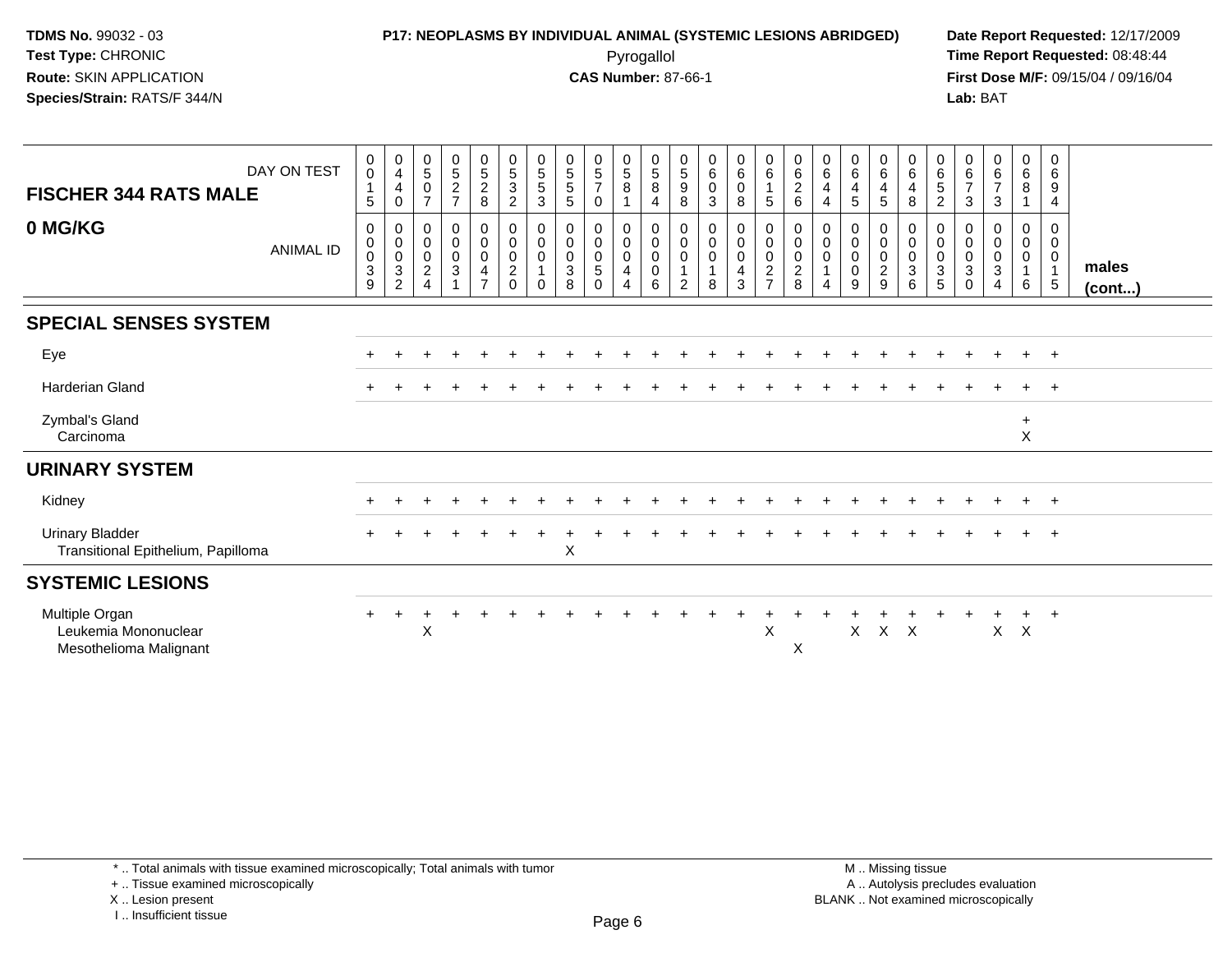### **P17: NEOPLASMS BY INDIVIDUAL ANIMAL (SYSTEMIC LESIONS ABRIDGED) Date Report Requested:** 12/17/2009 Pyrogallol Pyrogallol **Pyrogallol Time Report Requested:** 08:48:44<br>**CAS Number:** 87-66-1 **Time Report Requested:** 09/15/04 / 09/16/04

**First Dose M/F:** 09/15/04 / 09/16/04 Lab: BAT **Lab:** BAT

| <b>FISCHER 344 RATS MALE</b>                         | DAY ON TEST      | $\frac{0}{7}$<br>$\pmb{0}$<br>$\overline{2}$                                | $\frac{0}{7}$<br>$\mathbf{1}$<br>$\overline{7}$                     | $\frac{0}{7}$<br>$\frac{2}{7}$                                             | $\begin{smallmatrix}0\\7\end{smallmatrix}$<br>$\frac{2}{7}$                | $\frac{0}{7}$<br>$\frac{2}{7}$                                  | $\frac{0}{7}$<br>$\frac{2}{7}$                                                 | $\frac{0}{7}$<br>$\frac{2}{7}$                                 | $\frac{0}{7}$<br>$\frac{2}{7}$                                | $\frac{0}{7}$<br>$\frac{2}{7}$                             | $\frac{0}{7}$<br>$\frac{2}{7}$         | $\frac{0}{7}$<br>$\frac{2}{7}$                             | $\frac{0}{7}$<br>$\frac{2}{7}$                                                      | $\frac{0}{7}$<br>$\frac{2}{7}$                        | $\frac{0}{7}$<br>$\frac{2}{7}$                                            | $\frac{0}{7}$<br>$\frac{2}{8}$                                   | $\frac{0}{7}$<br>$\sqrt{2}$<br>8                                           | $\frac{0}{7}$<br>$\sqrt{2}$<br>8                    | $\frac{0}{7}$<br>$\frac{2}{8}$                                            | $\frac{0}{7}$<br>$\overline{c}$<br>8                     | $\frac{0}{7}$<br>$_{8}^2$                        | $\frac{0}{7}$<br>$\frac{2}{8}$                                | $\frac{0}{7}$<br>$\overline{c}$<br>8                        | $\frac{0}{7}$<br>$\sqrt{2}$<br>8                                           | $\frac{0}{7}$<br>$\frac{2}{8}$                         | $\frac{0}{7}$<br>$\overline{2}$<br>8                                            |                                    |
|------------------------------------------------------|------------------|-----------------------------------------------------------------------------|---------------------------------------------------------------------|----------------------------------------------------------------------------|----------------------------------------------------------------------------|-----------------------------------------------------------------|--------------------------------------------------------------------------------|----------------------------------------------------------------|---------------------------------------------------------------|------------------------------------------------------------|----------------------------------------|------------------------------------------------------------|-------------------------------------------------------------------------------------|-------------------------------------------------------|---------------------------------------------------------------------------|------------------------------------------------------------------|----------------------------------------------------------------------------|-----------------------------------------------------|---------------------------------------------------------------------------|----------------------------------------------------------|--------------------------------------------------|---------------------------------------------------------------|-------------------------------------------------------------|----------------------------------------------------------------------------|--------------------------------------------------------|---------------------------------------------------------------------------------|------------------------------------|
| 0 MG/KG                                              | <b>ANIMAL ID</b> | $\mathsf{O}\xspace$<br>$_{\rm 0}^{\rm 0}$<br>$\mathbf{1}$<br>$\overline{7}$ | $\pmb{0}$<br>$_{\rm 0}^{\rm 0}$<br>$\mathbf{1}$<br>$\boldsymbol{9}$ | $\mathbf 0$<br>$\mathbf 0$<br>$\mathbf 0$<br>$\mathbf 0$<br>$\overline{1}$ | $\mathbf 0$<br>$\mathbf 0$<br>$\mathbf 0$<br>$\mathbf 0$<br>$\overline{3}$ | $\mathbf{0}$<br>0<br>$\mathbf 0$<br>$\pmb{0}$<br>$\overline{7}$ | $\mathbf 0$<br>$\pmb{0}$<br>$\ddot{\mathbf{0}}$<br>$\pmb{0}$<br>$\overline{8}$ | $\mathbf 0$<br>$\mathbf 0$<br>$\mathbf 0$<br>$\mathbf{1}$<br>1 | $\mathbf 0$<br>$\mathbf 0$<br>$\mathbf 0$<br>$\mathbf 1$<br>3 | $\mathbf 0$<br>$\mathbf 0$<br>$\mathbf 0$<br>$\frac{2}{5}$ | 0<br>0<br>$\mathsf 0$<br>$\frac{2}{6}$ | $\mathbf 0$<br>$\mathbf 0$<br>$\mathbf 0$<br>$\frac{3}{3}$ | $\mathbf 0$<br>$\mathsf{O}\xspace$<br>$\mathbf 0$<br>$\overline{4}$<br>$\mathbf{1}$ | $\mathbf 0$<br>0<br>0<br>$\overline{\mathbf{4}}$<br>5 | $\mathbf 0$<br>$\pmb{0}$<br>$\pmb{0}$<br>$\overline{4}$<br>$6\phantom{a}$ | $\mathbf 0$<br>$_{\rm 0}^{\rm 0}$<br>$\pmb{0}$<br>$\overline{2}$ | $\mathbf 0$<br>$\mathbf 0$<br>$\mathbf 0$<br>$\mathbf 0$<br>$\overline{4}$ | $\mathbf 0$<br>$\mathbf 0$<br>$\mathbf 0$<br>0<br>5 | 0<br>$\mathsf{O}\xspace$<br>$\mathbf 0$<br>$\overline{2}$<br>$\mathbf{1}$ | $\mathbf 0$<br>$\mathbf 0$<br>$\pmb{0}$<br>$\frac{2}{2}$ | 0<br>$\mathbf 0$<br>$\mathbf 0$<br>$\frac{2}{3}$ | $\mathbf 0$<br>$\mathbf 0$<br>$\overline{0}$<br>$\frac{3}{7}$ | $\mathbf 0$<br>$\mathbf 0$<br>$\mathbf{0}$<br>4<br>$\Omega$ | $\mathbf 0$<br>$\Omega$<br>$\mathbf 0$<br>$\overline{4}$<br>$\overline{2}$ | $\mathbf 0$<br>$\mathbf 0$<br>0<br>$\overline{4}$<br>8 | $\mathbf 0$<br>$\mathbf 0$<br>$\mathbf 0$<br>$\overline{4}$<br>$\boldsymbol{9}$ | * TOTALS                           |
| <b>ALIMENTARY SYSTEM</b>                             |                  |                                                                             |                                                                     |                                                                            |                                                                            |                                                                 |                                                                                |                                                                |                                                               |                                                            |                                        |                                                            |                                                                                     |                                                       |                                                                           |                                                                  |                                                                            |                                                     |                                                                           |                                                          |                                                  |                                                               |                                                             |                                                                            |                                                        |                                                                                 |                                    |
| Esophagus                                            |                  | $\div$                                                                      |                                                                     |                                                                            |                                                                            |                                                                 |                                                                                |                                                                |                                                               |                                                            |                                        |                                                            |                                                                                     |                                                       |                                                                           |                                                                  |                                                                            |                                                     |                                                                           |                                                          |                                                  |                                                               |                                                             |                                                                            |                                                        | $\overline{+}$                                                                  | 50                                 |
| Intestine Large, Cecum                               |                  |                                                                             |                                                                     |                                                                            |                                                                            |                                                                 |                                                                                |                                                                |                                                               |                                                            |                                        |                                                            |                                                                                     |                                                       |                                                                           |                                                                  |                                                                            |                                                     |                                                                           |                                                          |                                                  |                                                               |                                                             |                                                                            |                                                        | $\ddot{}$                                                                       | 49                                 |
| Intestine Large, Colon<br>Adenoma                    |                  |                                                                             |                                                                     |                                                                            |                                                                            |                                                                 |                                                                                |                                                                |                                                               |                                                            |                                        |                                                            |                                                                                     |                                                       |                                                                           | $\mathsf X$                                                      |                                                                            |                                                     |                                                                           |                                                          |                                                  |                                                               |                                                             |                                                                            |                                                        |                                                                                 | 50<br>$\mathbf{1}$                 |
| Intestine Large, Rectum                              |                  |                                                                             |                                                                     |                                                                            |                                                                            |                                                                 |                                                                                |                                                                |                                                               |                                                            |                                        |                                                            |                                                                                     |                                                       |                                                                           |                                                                  |                                                                            |                                                     |                                                                           |                                                          |                                                  |                                                               |                                                             |                                                                            |                                                        |                                                                                 | 50                                 |
| Intestine Small, Duodenum                            |                  | $\pm$                                                                       |                                                                     |                                                                            |                                                                            |                                                                 |                                                                                |                                                                |                                                               |                                                            |                                        |                                                            |                                                                                     |                                                       |                                                                           |                                                                  |                                                                            |                                                     |                                                                           |                                                          |                                                  |                                                               |                                                             |                                                                            |                                                        | $\overline{+}$                                                                  | 50                                 |
| Intestine Small, Ileum                               |                  |                                                                             |                                                                     |                                                                            |                                                                            |                                                                 |                                                                                |                                                                |                                                               |                                                            |                                        |                                                            |                                                                                     |                                                       |                                                                           |                                                                  |                                                                            |                                                     |                                                                           |                                                          |                                                  |                                                               |                                                             |                                                                            |                                                        |                                                                                 | 50                                 |
| Intestine Small, Jejunum                             |                  | $\pm$                                                                       |                                                                     |                                                                            |                                                                            |                                                                 |                                                                                |                                                                |                                                               |                                                            |                                        |                                                            |                                                                                     |                                                       |                                                                           |                                                                  |                                                                            |                                                     |                                                                           |                                                          |                                                  |                                                               |                                                             |                                                                            |                                                        | $\overline{+}$                                                                  | 50                                 |
| Liver<br>Hepatocellular Adenoma                      |                  |                                                                             |                                                                     |                                                                            |                                                                            |                                                                 |                                                                                |                                                                |                                                               |                                                            |                                        |                                                            |                                                                                     |                                                       |                                                                           |                                                                  |                                                                            |                                                     |                                                                           |                                                          |                                                  |                                                               |                                                             |                                                                            |                                                        |                                                                                 | 50<br>$\mathbf{1}$                 |
| Mesentery<br>Fibrous Histiocytoma                    |                  |                                                                             |                                                                     |                                                                            |                                                                            |                                                                 |                                                                                |                                                                |                                                               |                                                            | $\ddot{}$                              |                                                            |                                                                                     |                                                       | $+$                                                                       |                                                                  |                                                                            |                                                     |                                                                           |                                                          |                                                  |                                                               |                                                             |                                                                            |                                                        |                                                                                 | 9<br>$\mathbf{1}$                  |
| Oral Mucosa                                          |                  |                                                                             |                                                                     |                                                                            |                                                                            |                                                                 |                                                                                |                                                                |                                                               |                                                            |                                        |                                                            |                                                                                     |                                                       |                                                                           |                                                                  |                                                                            |                                                     | $+$ $+$                                                                   |                                                          |                                                  |                                                               |                                                             |                                                                            |                                                        |                                                                                 | $\overline{2}$                     |
| Pancreas                                             |                  |                                                                             |                                                                     |                                                                            |                                                                            |                                                                 |                                                                                |                                                                |                                                               |                                                            |                                        |                                                            |                                                                                     |                                                       |                                                                           |                                                                  |                                                                            |                                                     |                                                                           |                                                          |                                                  |                                                               |                                                             |                                                                            |                                                        |                                                                                 | 50                                 |
| Salivary Glands<br>Carcinoma<br>Schwannoma Malignant |                  |                                                                             |                                                                     |                                                                            |                                                                            |                                                                 |                                                                                |                                                                |                                                               |                                                            |                                        |                                                            |                                                                                     | X                                                     |                                                                           |                                                                  |                                                                            |                                                     |                                                                           |                                                          |                                                  |                                                               |                                                             |                                                                            |                                                        |                                                                                 | 50<br>$\mathbf{1}$<br>$\mathbf{1}$ |
| Stomach, Forestomach                                 |                  |                                                                             |                                                                     |                                                                            |                                                                            |                                                                 |                                                                                |                                                                |                                                               |                                                            |                                        |                                                            |                                                                                     |                                                       |                                                                           |                                                                  |                                                                            |                                                     |                                                                           |                                                          |                                                  |                                                               |                                                             |                                                                            |                                                        |                                                                                 | 50                                 |

\* .. Total animals with tissue examined microscopically; Total animals with tumor

+ .. Tissue examined microscopically

X .. Lesion present

I .. Insufficient tissue

y the contract of the contract of the contract of the contract of the contract of  $\mathsf A$  . Autolysis precludes evaluation Lesion present BLANK .. Not examined microscopically

M .. Missing tissue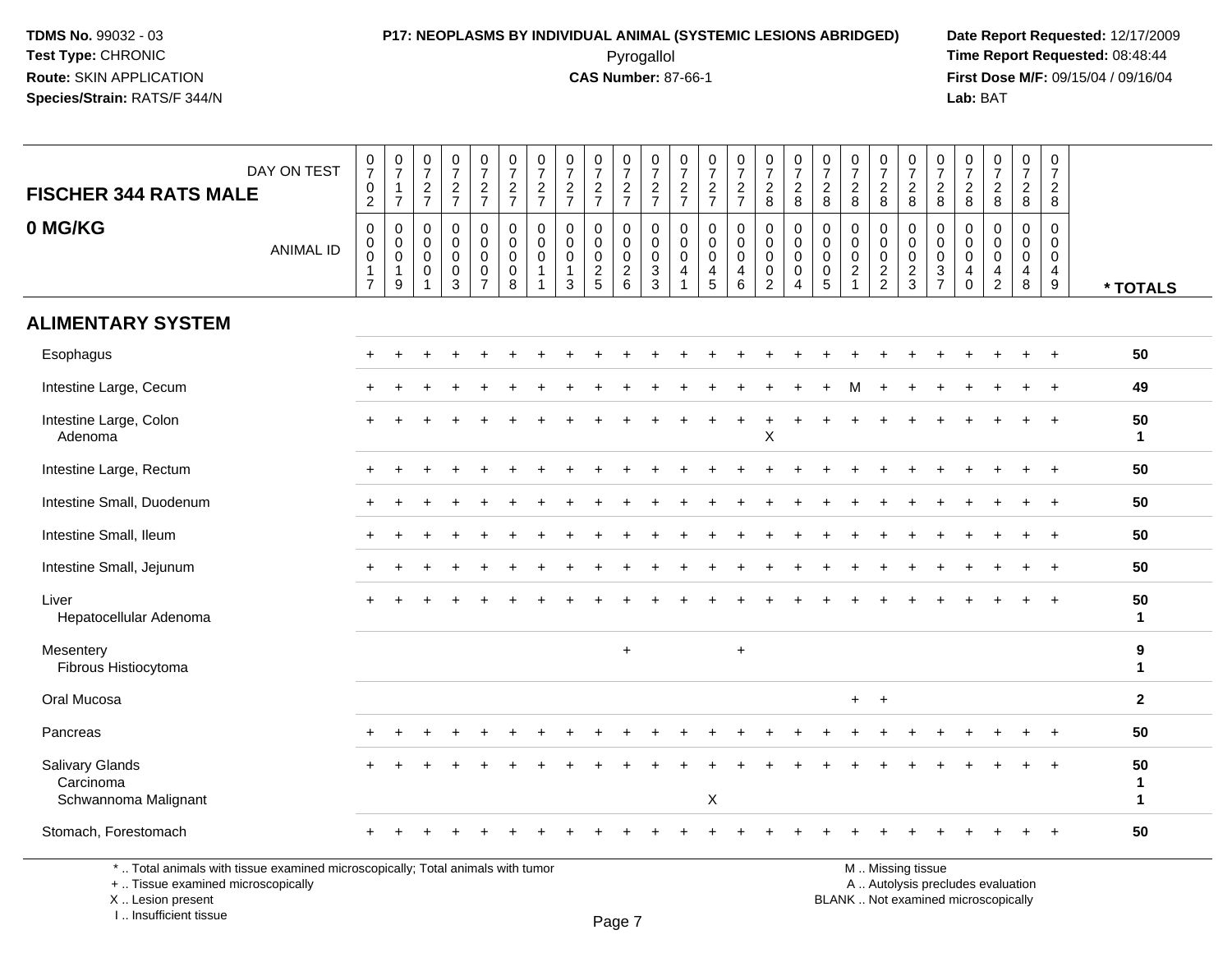## **P17: NEOPLASMS BY INDIVIDUAL ANIMAL (SYSTEMIC LESIONS ABRIDGED) Date Report Requested:** 12/17/2009

Pyrogallol Pyrogallol **Pyrogallol Time Report Requested:** 08:48:44<br>**CAS Number:** 87-66-1 **Time Report Requested:** 09/15/04 / 09/16/04 **First Dose M/F:** 09/15/04 / 09/16/04<br>Lab: BAT **Lab:** BAT

| DAY ON TEST<br><b>FISCHER 344 RATS MALE</b>                                                                           | $\frac{0}{7}$<br>$\pmb{0}$<br>$\overline{2}$                                     | $\frac{0}{7}$<br>1<br>$\overline{7}$                 | $\frac{0}{7}$<br>$rac{2}{7}$         | $\frac{0}{7}$<br>$\frac{2}{7}$                 | $\mathbf 0$<br>$\overline{7}$<br>$rac{2}{7}$                        | $\frac{0}{7}$<br>$\frac{2}{7}$                    | $\frac{0}{7}$<br>$rac{2}{7}$                             | $\frac{0}{7}$<br>$\frac{2}{7}$                                 | $\frac{0}{7}$<br>$rac{2}{7}$        | 0<br>$\overline{7}$<br>$\frac{2}{7}$                      | $\pmb{0}$<br>$\overline{7}$<br>$\frac{2}{7}$               | 0<br>$\overline{7}$<br>$\frac{2}{7}$                           | 0<br>$\overline{7}$<br>$\frac{2}{7}$          | $\frac{0}{7}$<br>$\frac{2}{7}$         | $\begin{smallmatrix}0\\7\end{smallmatrix}$<br>$\frac{2}{8}$            | $\frac{0}{7}$<br>$\boldsymbol{2}$<br>8                                     | $\frac{0}{7}$<br>$_{\rm 8}^2$                                   | $\pmb{0}$<br>$\overline{7}$<br>$\sqrt{2}$<br>8                             | $\frac{0}{7}$<br>$\overline{c}$<br>8          | 0<br>$\overline{7}$<br>$\overline{c}$<br>8       | $\pmb{0}$<br>$\overline{7}$<br>$\overline{c}$<br>8                                       | 0<br>$\overline{7}$<br>$\frac{2}{8}$                        | $\frac{0}{7}$<br>$\boldsymbol{2}$<br>8                     | $\frac{0}{7}$<br>$\overline{a}$<br>$\,8\,$ | 0<br>$\overline{7}$<br>$\overline{a}$<br>8             |                                       |
|-----------------------------------------------------------------------------------------------------------------------|----------------------------------------------------------------------------------|------------------------------------------------------|--------------------------------------|------------------------------------------------|---------------------------------------------------------------------|---------------------------------------------------|----------------------------------------------------------|----------------------------------------------------------------|-------------------------------------|-----------------------------------------------------------|------------------------------------------------------------|----------------------------------------------------------------|-----------------------------------------------|----------------------------------------|------------------------------------------------------------------------|----------------------------------------------------------------------------|-----------------------------------------------------------------|----------------------------------------------------------------------------|-----------------------------------------------|--------------------------------------------------|------------------------------------------------------------------------------------------|-------------------------------------------------------------|------------------------------------------------------------|--------------------------------------------|--------------------------------------------------------|---------------------------------------|
| 0 MG/KG<br><b>ANIMAL ID</b>                                                                                           | $\boldsymbol{0}$<br>$\mathbf 0$<br>$\mathbf 0$<br>$\mathbf{1}$<br>$\overline{7}$ | 0<br>$\mathbf 0$<br>$\mathbf 0$<br>$\mathbf{1}$<br>9 | 0<br>$\Omega$<br>$\Omega$<br>0<br>-1 | 0<br>$\Omega$<br>$\mathbf 0$<br>$\pmb{0}$<br>3 | 0<br>$\overline{0}$<br>$\mathbf 0$<br>$\mathbf 0$<br>$\overline{7}$ | 0<br>$\mathbf 0$<br>$\mathbf 0$<br>$\pmb{0}$<br>8 | $\mathbf 0$<br>$\Omega$<br>$\Omega$<br>$\mathbf{1}$<br>1 | $\mathbf 0$<br>$\mathbf 0$<br>$\mathbf 0$<br>$\mathbf{1}$<br>3 | 0<br>$\Omega$<br>0<br>$\frac{2}{5}$ | 0<br>$\mathbf 0$<br>0<br>$\overline{c}$<br>$6\phantom{a}$ | $\mathbf 0$<br>$\mathbf 0$<br>$\mathbf 0$<br>$\frac{3}{3}$ | $\mathbf 0$<br>$\Omega$<br>$\mathbf{0}$<br>4<br>$\overline{1}$ | $\mathbf 0$<br>$\Omega$<br>$\Omega$<br>4<br>5 | 0<br>$\Omega$<br>$\mathbf 0$<br>4<br>6 | $\pmb{0}$<br>$\mathbf 0$<br>$\mathbf 0$<br>$\pmb{0}$<br>$\overline{2}$ | $\mathbf 0$<br>$\mathbf 0$<br>$\mathbf 0$<br>$\mathbf 0$<br>$\overline{4}$ | $\mathbf 0$<br>$\Omega$<br>$\mathbf 0$<br>$\boldsymbol{0}$<br>5 | $\mathbf 0$<br>$\mathbf{0}$<br>$\mathbf 0$<br>$\sqrt{2}$<br>$\overline{1}$ | 0<br>$\Omega$<br>$\mathbf 0$<br>$\frac{2}{2}$ | 0<br>$\mathbf 0$<br>$\mathbf 0$<br>$\frac{2}{3}$ | $\mathbf 0$<br>$\mathbf 0$<br>$\mathbf 0$<br>$\ensuremath{\mathsf{3}}$<br>$\overline{7}$ | $\mathbf 0$<br>$\Omega$<br>$\mathbf 0$<br>4<br>$\mathbf{0}$ | $\mathbf 0$<br>$\Omega$<br>$\Omega$<br>4<br>$\overline{2}$ | 0<br>$\mathbf 0$<br>$\mathbf 0$<br>4<br>8  | 0<br>$\mathbf 0$<br>$\mathbf 0$<br>$\overline{4}$<br>9 | * TOTALS                              |
| Stomach, Glandular<br>Carcinosarcoma                                                                                  |                                                                                  |                                                      |                                      |                                                |                                                                     |                                                   |                                                          |                                                                |                                     |                                                           |                                                            |                                                                |                                               |                                        |                                                                        |                                                                            |                                                                 |                                                                            |                                               |                                                  |                                                                                          |                                                             |                                                            |                                            |                                                        | 50<br>$\mathbf{1}$                    |
| Tongue<br>Squamous Cell Carcinoma                                                                                     |                                                                                  |                                                      |                                      |                                                |                                                                     |                                                   |                                                          |                                                                |                                     |                                                           |                                                            |                                                                |                                               |                                        |                                                                        |                                                                            |                                                                 |                                                                            |                                               |                                                  |                                                                                          |                                                             |                                                            |                                            |                                                        | $\mathbf 1$<br>$\mathbf 1$            |
| <b>CARDIOVASCULAR SYSTEM</b>                                                                                          |                                                                                  |                                                      |                                      |                                                |                                                                     |                                                   |                                                          |                                                                |                                     |                                                           |                                                            |                                                                |                                               |                                        |                                                                        |                                                                            |                                                                 |                                                                            |                                               |                                                  |                                                                                          |                                                             |                                                            |                                            |                                                        |                                       |
| <b>Blood Vessel</b>                                                                                                   |                                                                                  |                                                      |                                      |                                                |                                                                     |                                                   |                                                          |                                                                |                                     |                                                           |                                                            |                                                                |                                               |                                        |                                                                        |                                                                            |                                                                 |                                                                            |                                               |                                                  |                                                                                          |                                                             |                                                            |                                            |                                                        | 50                                    |
| Heart<br>Schwannoma Malignant                                                                                         |                                                                                  |                                                      |                                      |                                                |                                                                     |                                                   |                                                          |                                                                |                                     |                                                           |                                                            |                                                                |                                               |                                        |                                                                        |                                                                            |                                                                 |                                                                            |                                               |                                                  |                                                                                          |                                                             | X                                                          |                                            |                                                        | 50<br>$\mathbf{2}$                    |
| <b>ENDOCRINE SYSTEM</b>                                                                                               |                                                                                  |                                                      |                                      |                                                |                                                                     |                                                   |                                                          |                                                                |                                     |                                                           |                                                            |                                                                |                                               |                                        |                                                                        |                                                                            |                                                                 |                                                                            |                                               |                                                  |                                                                                          |                                                             |                                                            |                                            |                                                        |                                       |
| <b>Adrenal Cortex</b>                                                                                                 |                                                                                  |                                                      |                                      |                                                |                                                                     |                                                   |                                                          |                                                                |                                     |                                                           |                                                            |                                                                |                                               |                                        |                                                                        |                                                                            |                                                                 |                                                                            |                                               |                                                  |                                                                                          |                                                             |                                                            |                                            |                                                        | 50                                    |
| Adrenal Medulla<br>Pheochromocytoma Benign<br>Pheochromocytoma Malignant<br>Bilateral, Pheochromocytoma Benign        |                                                                                  |                                                      |                                      |                                                | ÷<br>X                                                              |                                                   |                                                          |                                                                |                                     | X                                                         |                                                            |                                                                |                                               |                                        |                                                                        |                                                                            |                                                                 |                                                                            |                                               |                                                  |                                                                                          |                                                             |                                                            | $\ddot{}$                                  | $\ddot{}$<br>X                                         | 50<br>3<br>$\mathbf 1$<br>$\mathbf 1$ |
| Islets, Pancreatic<br>Adenoma                                                                                         |                                                                                  |                                                      |                                      |                                                |                                                                     |                                                   |                                                          |                                                                |                                     |                                                           |                                                            |                                                                |                                               |                                        | X                                                                      |                                                                            |                                                                 |                                                                            |                                               |                                                  |                                                                                          |                                                             |                                                            | X                                          |                                                        | 50<br>$\mathbf{3}$                    |
| Parathyroid Gland                                                                                                     |                                                                                  |                                                      |                                      |                                                |                                                                     |                                                   |                                                          |                                                                |                                     |                                                           |                                                            |                                                                |                                               |                                        |                                                                        |                                                                            |                                                                 |                                                                            |                                               |                                                  |                                                                                          |                                                             |                                                            |                                            |                                                        | 50                                    |
| <b>Pituitary Gland</b><br>Pars Distalis, Adenoma<br>Pars Intermedia, Adenoma                                          | $\times$                                                                         | X                                                    | X                                    | $\boldsymbol{X}$                               | $\mathsf X$                                                         | $\times$                                          |                                                          |                                                                | Х                                   | X                                                         |                                                            | X                                                              | X                                             | $\times$                               | $\boldsymbol{\mathsf{X}}$                                              | $\times$                                                                   |                                                                 | $\boldsymbol{\mathsf{X}}$                                                  |                                               |                                                  |                                                                                          | $\mathsf X$                                                 | $\boldsymbol{\mathsf{X}}$                                  |                                            | $\times$                                               | 50<br>33<br>$\mathbf{1}$              |
| <b>Thyroid Gland</b><br>Bilateral, C-cell, Adenoma                                                                    |                                                                                  |                                                      |                                      |                                                |                                                                     |                                                   |                                                          |                                                                | $\div$<br>X                         |                                                           |                                                            |                                                                |                                               |                                        |                                                                        |                                                                            |                                                                 |                                                                            |                                               |                                                  |                                                                                          |                                                             |                                                            |                                            | $\overline{+}$                                         | 50<br>$\mathbf{1}$                    |
| *  Total animals with tissue examined microscopically; Total animals with tumor<br>+  Tissue examined microscopically |                                                                                  |                                                      |                                      |                                                |                                                                     |                                                   |                                                          |                                                                |                                     |                                                           |                                                            |                                                                |                                               |                                        |                                                                        |                                                                            |                                                                 |                                                                            |                                               | M  Missing tissue                                |                                                                                          |                                                             | A  Autolysis precludes evaluation                          |                                            |                                                        |                                       |

X .. Lesion present

I .. Insufficient tissue

Page 8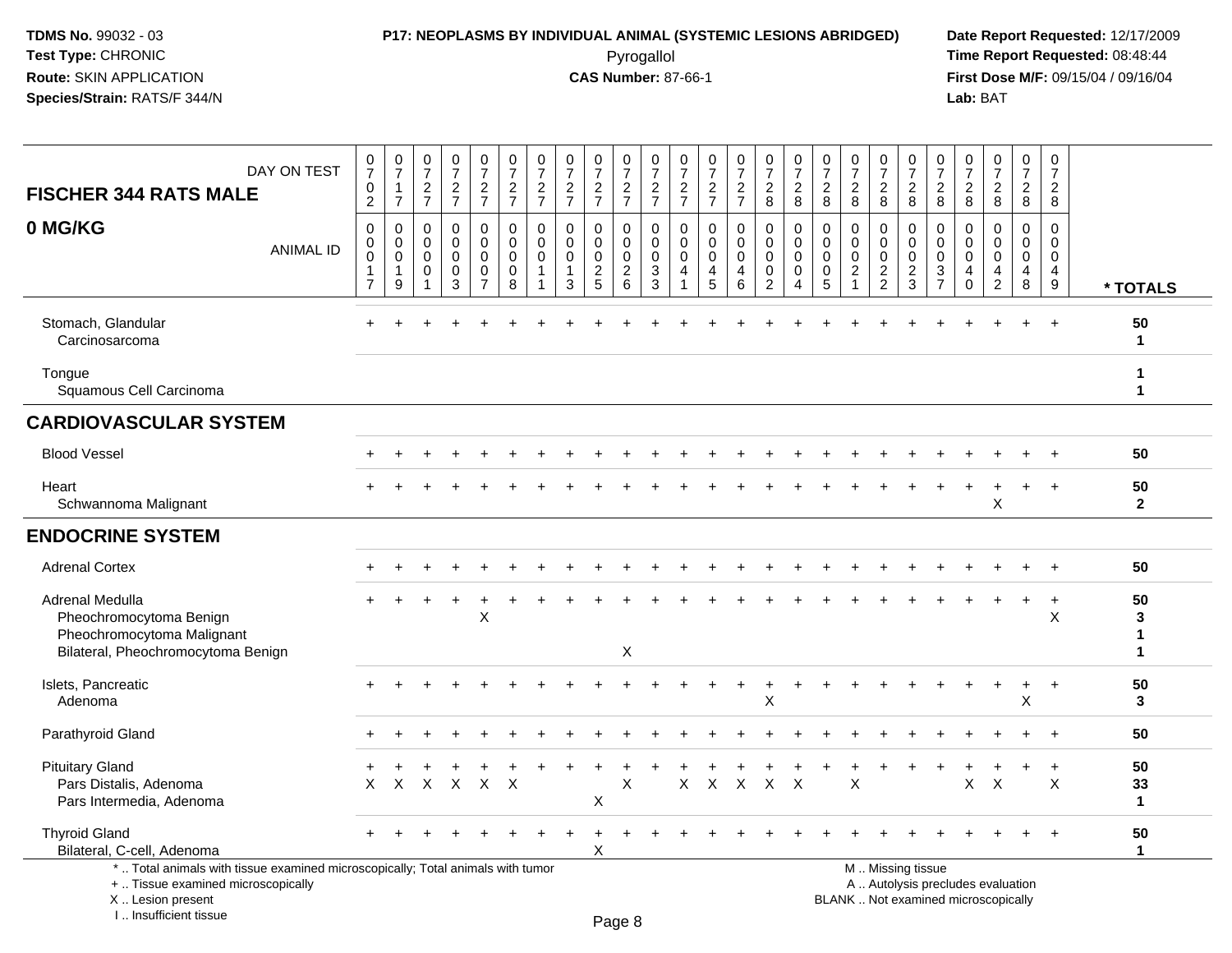### **P17: NEOPLASMS BY INDIVIDUAL ANIMAL (SYSTEMIC LESIONS ABRIDGED) Date Report Requested:** 12/17/2009

Pyrogallol Pyrogallol **Pyrogallol Time Report Requested:** 08:48:44<br>**CAS Number:** 87-66-1 **Time Report Requested:** 09/15/04 / 09/16/04 **First Dose M/F:** 09/15/04 / 09/16/04 Lab: BAT **Lab:** BAT

| <b>FISCHER 344 RATS MALE</b>                                         | DAY ON TEST      | $\frac{0}{7}$<br>$\pmb{0}$<br>$\overline{2}$                             | $\frac{0}{7}$<br>$\mathbf{1}$<br>$\overline{7}$       | $\frac{0}{7}$<br>$\frac{2}{7}$                                       | $\frac{0}{7}$<br>$\frac{2}{7}$                       | $\begin{smallmatrix} 0\\7 \end{smallmatrix}$<br>$\frac{2}{7}$    | $\frac{0}{7}$<br>$\frac{2}{7}$                    | $\pmb{0}$<br>$\overline{7}$<br>$\overline{2}$<br>$\overline{7}$ | $\begin{array}{c} 0 \\ 7 \end{array}$<br>$\sqrt{2}$<br>$\overline{7}$ | $\frac{0}{7}$<br>$\frac{2}{7}$      | $\begin{smallmatrix} 0\\7 \end{smallmatrix}$<br>$\frac{2}{7}$ | $\frac{0}{7}$<br>$\frac{2}{7}$                 | $\pmb{0}$<br>$\overline{7}$<br>$\frac{2}{7}$ | $\begin{array}{c} 0 \\ 7 \end{array}$<br>$\frac{2}{7}$        | $\frac{0}{7}$<br>$\overline{2}$<br>$\overline{7}$ | $\begin{smallmatrix}0\\7\end{smallmatrix}$<br>$\overline{c}$<br>8 | $\frac{0}{7}$<br>$\boldsymbol{2}$<br>8                 | $\frac{0}{7}$<br>$\boldsymbol{2}$<br>$\,8\,$         | $\begin{array}{c} 0 \\ 7 \end{array}$<br>$\overline{2}$<br>8 | $\begin{array}{c} 0 \\ 7 \end{array}$<br>$\overline{c}$<br>8 | $\frac{0}{7}$<br>$\overline{c}$<br>8           | $\frac{0}{7}$<br>$\overline{c}$<br>8           | $\pmb{0}$<br>$\overline{7}$<br>$\boldsymbol{2}$<br>8          | $\begin{smallmatrix}0\\7\end{smallmatrix}$<br>$\boldsymbol{2}$<br>8 | $\frac{0}{7}$<br>$\overline{a}$<br>8      | $\begin{smallmatrix}0\\7\end{smallmatrix}$<br>$\overline{a}$<br>8               |                          |
|----------------------------------------------------------------------|------------------|--------------------------------------------------------------------------|-------------------------------------------------------|----------------------------------------------------------------------|------------------------------------------------------|------------------------------------------------------------------|---------------------------------------------------|-----------------------------------------------------------------|-----------------------------------------------------------------------|-------------------------------------|---------------------------------------------------------------|------------------------------------------------|----------------------------------------------|---------------------------------------------------------------|---------------------------------------------------|-------------------------------------------------------------------|--------------------------------------------------------|------------------------------------------------------|--------------------------------------------------------------|--------------------------------------------------------------|------------------------------------------------|------------------------------------------------|---------------------------------------------------------------|---------------------------------------------------------------------|-------------------------------------------|---------------------------------------------------------------------------------|--------------------------|
| 0 MG/KG                                                              | <b>ANIMAL ID</b> | $\mathbf 0$<br>$\pmb{0}$<br>$\mathbf 0$<br>$\mathbf 1$<br>$\overline{7}$ | $\mathbf 0$<br>$\mathbf{0}$<br>0<br>$\mathbf{1}$<br>9 | $\Omega$<br>$\Omega$<br>$\mathbf 0$<br>$\mathbf 0$<br>$\overline{1}$ | 0<br>$\mathbf 0$<br>0<br>$\pmb{0}$<br>$\overline{3}$ | 0<br>$\mathbf 0$<br>$\mathbf 0$<br>$\mathbf 0$<br>$\overline{7}$ | 0<br>$\mathbf 0$<br>$\mathbf 0$<br>$\pmb{0}$<br>8 | $\mathbf 0$<br>$\Omega$<br>$\Omega$                             | $\mathbf 0$<br>$\Omega$<br>$\mathbf 0$<br>$\mathbf{1}$<br>3           | 0<br>$\Omega$<br>0<br>$\frac{2}{5}$ | 0<br>$\mathbf 0$<br>$\mathbf 0$<br>$\frac{2}{6}$              | 0<br>$\mathbf 0$<br>$\pmb{0}$<br>$\frac{3}{3}$ | 0<br>$\Omega$<br>0<br>4                      | $\mathbf 0$<br>$\Omega$<br>$\mathbf 0$<br>$\overline{4}$<br>5 | 0<br>$\mathbf 0$<br>0<br>4<br>6                   | 0<br>$\Omega$<br>$\mathbf 0$<br>0<br>$\overline{2}$               | 0<br>$\mathbf 0$<br>$\mathbf 0$<br>0<br>$\overline{4}$ | 0<br>$\mathbf 0$<br>0<br>$\pmb{0}$<br>$\overline{5}$ | $\mathbf 0$<br>$\mathbf 0$<br>$\mathbf 0$<br>$\frac{2}{1}$   | 0<br>$\mathbf 0$<br>$\mathbf 0$<br>$\frac{2}{2}$             | 0<br>$\mathbf 0$<br>$\pmb{0}$<br>$\frac{2}{3}$ | 0<br>$\mathbf 0$<br>$\pmb{0}$<br>$\frac{3}{7}$ | $\mathbf 0$<br>$\Omega$<br>0<br>$\overline{4}$<br>$\mathbf 0$ | $\mathbf 0$<br>$\Omega$<br>$\mathbf 0$<br>4<br>$\overline{2}$       | 0<br>$\Omega$<br>0<br>$\overline{4}$<br>8 | $\mathbf 0$<br>$\mathbf 0$<br>$\mathbf 0$<br>$\overline{4}$<br>$\boldsymbol{9}$ | * TOTALS                 |
| C-cell, Adenoma                                                      |                  | $\boldsymbol{\mathsf{X}}$                                                |                                                       |                                                                      |                                                      |                                                                  |                                                   |                                                                 |                                                                       |                                     |                                                               |                                                |                                              |                                                               |                                                   | $X$ $X$                                                           |                                                        |                                                      |                                                              | X                                                            |                                                |                                                |                                                               |                                                                     |                                           |                                                                                 | 8                        |
| <b>GENERAL BODY SYSTEM</b>                                           |                  |                                                                          |                                                       |                                                                      |                                                      |                                                                  |                                                   |                                                                 |                                                                       |                                     |                                                               |                                                |                                              |                                                               |                                                   |                                                                   |                                                        |                                                      |                                                              |                                                              |                                                |                                                |                                                               |                                                                     |                                           |                                                                                 |                          |
| <b>NONE</b>                                                          |                  |                                                                          |                                                       |                                                                      |                                                      |                                                                  |                                                   |                                                                 |                                                                       |                                     |                                                               |                                                |                                              |                                                               |                                                   |                                                                   |                                                        |                                                      |                                                              |                                                              |                                                |                                                |                                                               |                                                                     |                                           |                                                                                 |                          |
| <b>GENITAL SYSTEM</b>                                                |                  |                                                                          |                                                       |                                                                      |                                                      |                                                                  |                                                   |                                                                 |                                                                       |                                     |                                                               |                                                |                                              |                                                               |                                                   |                                                                   |                                                        |                                                      |                                                              |                                                              |                                                |                                                |                                                               |                                                                     |                                           |                                                                                 |                          |
| <b>Coagulating Gland</b>                                             |                  |                                                                          |                                                       |                                                                      |                                                      |                                                                  |                                                   |                                                                 |                                                                       |                                     |                                                               |                                                |                                              |                                                               |                                                   |                                                                   |                                                        |                                                      |                                                              |                                                              |                                                |                                                |                                                               |                                                                     |                                           |                                                                                 | $\blacktriangleleft$     |
| Epididymis                                                           |                  |                                                                          |                                                       |                                                                      |                                                      |                                                                  |                                                   |                                                                 |                                                                       |                                     |                                                               |                                                |                                              |                                                               |                                                   |                                                                   |                                                        |                                                      |                                                              |                                                              |                                                |                                                |                                                               |                                                                     |                                           |                                                                                 | 50                       |
| <b>Preputial Gland</b>                                               |                  |                                                                          |                                                       |                                                                      |                                                      |                                                                  |                                                   |                                                                 |                                                                       |                                     |                                                               |                                                |                                              |                                                               |                                                   |                                                                   |                                                        |                                                      |                                                              |                                                              |                                                |                                                |                                                               |                                                                     |                                           |                                                                                 | 50                       |
| Prostate                                                             |                  |                                                                          |                                                       |                                                                      |                                                      |                                                                  |                                                   |                                                                 |                                                                       |                                     |                                                               |                                                |                                              |                                                               |                                                   |                                                                   |                                                        |                                                      |                                                              |                                                              |                                                |                                                |                                                               |                                                                     |                                           | $\ddot{}$                                                                       | 50                       |
| Seminal Vesicle                                                      |                  |                                                                          |                                                       |                                                                      |                                                      |                                                                  |                                                   |                                                                 |                                                                       |                                     |                                                               |                                                |                                              |                                                               |                                                   |                                                                   |                                                        |                                                      |                                                              |                                                              |                                                |                                                |                                                               |                                                                     |                                           |                                                                                 | 50                       |
| <b>Testes</b><br>Hemangioma<br>Bilateral, Interstitial Cell, Adenoma |                  |                                                                          |                                                       | X X X X                                                              |                                                      |                                                                  |                                                   |                                                                 | X X X                                                                 |                                     |                                                               | $\boldsymbol{X}$                               |                                              | $X$ $X$                                                       |                                                   |                                                                   |                                                        |                                                      | X X X X X X X                                                |                                                              |                                                |                                                |                                                               |                                                                     |                                           |                                                                                 | 50<br>$\mathbf{1}$<br>26 |
| Interstitial Cell, Adenoma                                           |                  |                                                                          |                                                       |                                                                      |                                                      |                                                                  | $\mathsf X$                                       |                                                                 |                                                                       |                                     | $\boldsymbol{\mathsf{X}}$                                     |                                                |                                              |                                                               |                                                   | $\boldsymbol{\mathsf{X}}$                                         |                                                        |                                                      |                                                              |                                                              |                                                |                                                |                                                               |                                                                     | $X$ $X$ $X$                               |                                                                                 | 11                       |
| <b>HEMATOPOIETIC SYSTEM</b>                                          |                  |                                                                          |                                                       |                                                                      |                                                      |                                                                  |                                                   |                                                                 |                                                                       |                                     |                                                               |                                                |                                              |                                                               |                                                   |                                                                   |                                                        |                                                      |                                                              |                                                              |                                                |                                                |                                                               |                                                                     |                                           |                                                                                 |                          |
| <b>Bone Marrow</b>                                                   |                  |                                                                          |                                                       |                                                                      |                                                      |                                                                  |                                                   |                                                                 |                                                                       |                                     |                                                               |                                                |                                              |                                                               |                                                   |                                                                   |                                                        |                                                      |                                                              |                                                              |                                                |                                                |                                                               |                                                                     |                                           | $\ddot{}$                                                                       | 50                       |
| Lymph Node                                                           |                  |                                                                          |                                                       |                                                                      |                                                      |                                                                  |                                                   |                                                                 |                                                                       |                                     |                                                               |                                                |                                              |                                                               |                                                   |                                                                   |                                                        |                                                      |                                                              |                                                              |                                                |                                                |                                                               |                                                                     |                                           | $+$                                                                             | 10                       |
| Lymph Node, Mandibular                                               |                  | М                                                                        | м                                                     | М                                                                    | M                                                    | M                                                                | м                                                 | M                                                               | м                                                                     | M                                   | M                                                             | м                                              | м                                            | M                                                             | М                                                 | M                                                                 | м                                                      | M                                                    | M                                                            | м                                                            | M                                              | M                                              | м                                                             | M                                                                   | M                                         | M                                                                               | $\bf{0}$                 |
| Lymph Node, Mesenteric                                               |                  |                                                                          |                                                       |                                                                      |                                                      |                                                                  |                                                   |                                                                 |                                                                       |                                     |                                                               |                                                |                                              |                                                               |                                                   |                                                                   |                                                        |                                                      |                                                              |                                                              |                                                |                                                |                                                               |                                                                     |                                           | $\overline{+}$                                                                  | 50                       |

\* .. Total animals with tissue examined microscopically; Total animals with tumor

+ .. Tissue examined microscopically

X .. Lesion present

I .. Insufficient tissue

M .. Missing tissue

y the contract of the contract of the contract of the contract of the contract of  $\mathsf A$  . Autolysis precludes evaluation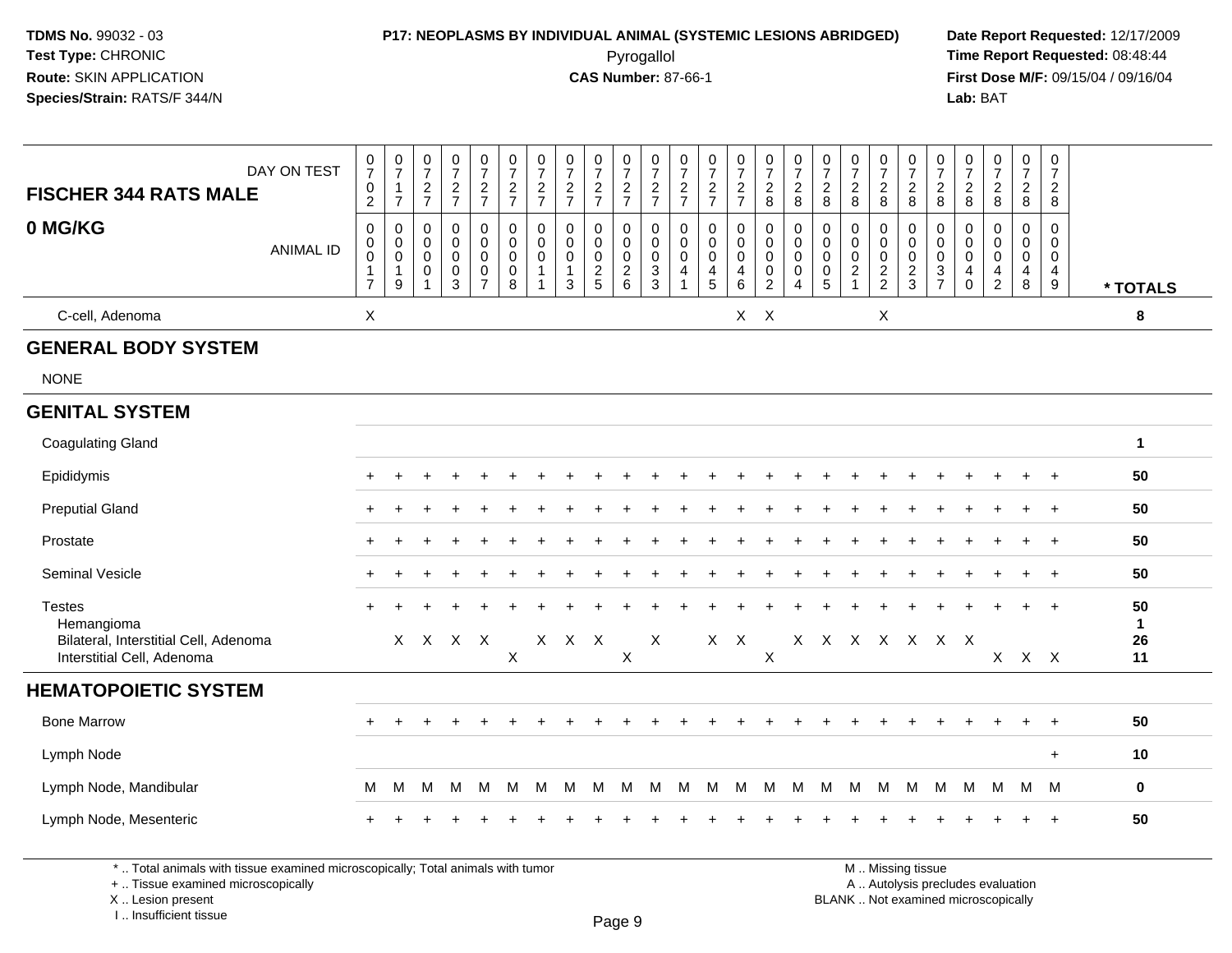### **P17: NEOPLASMS BY INDIVIDUAL ANIMAL (SYSTEMIC LESIONS ABRIDGED) Date Report Requested:** 12/17/2009 Pyrogallol Pyrogallol **Pyrogallol Time Report Requested:** 08:48:44<br>**CAS Number:** 87-66-1 **Time Report Requested:** 08/15/04 / 09/16/04

**First Dose M/F:** 09/15/04 / 09/16/04<br>Lab: BAT **Lab:** BAT

| DAY ON TEST<br><b>FISCHER 344 RATS MALE</b>                                                                           | $\frac{0}{7}$<br>$\mathbf 0$<br>$\overline{2}$                    | $\pmb{0}$<br>$\overline{7}$<br>$\mathbf{1}$<br>$\overline{7}$ | $\begin{smallmatrix}0\\7\end{smallmatrix}$<br>$\frac{2}{7}$ | $\begin{smallmatrix}0\\7\end{smallmatrix}$<br>$rac{2}{7}$ | $\frac{0}{7}$<br>$rac{2}{7}$                                             | $\frac{0}{7}$<br>$\frac{2}{7}$                    | $\pmb{0}$<br>$\overline{7}$<br>$\frac{2}{7}$              | $\frac{0}{7}$<br>$\frac{2}{7}$                              | $\frac{0}{7}$<br>$\frac{2}{7}$                    | $\frac{0}{7}$<br>$\frac{2}{7}$                                  | 0<br>$\overline{7}$<br>$\frac{2}{7}$                                     | 0<br>$\overline{7}$<br>$\frac{2}{7}$            | $\begin{array}{c} 0 \\ 7 \end{array}$<br>$rac{2}{7}$ | $\begin{smallmatrix}0\\7\end{smallmatrix}$<br>$\frac{2}{7}$      | $\frac{0}{7}$<br>$\frac{2}{8}$                                           | $\frac{0}{7}$<br>$\overline{c}$<br>8   | 0<br>$\overline{7}$<br>$\boldsymbol{2}$<br>8                | $\frac{0}{7}$<br>$\overline{c}$<br>8                       | $\begin{array}{c} 0 \\ 7 \end{array}$<br>$\frac{2}{8}$ | $\frac{0}{7}$<br>$\frac{2}{8}$                              | $\begin{array}{c} 0 \\ 7 \end{array}$<br>$\overline{\mathbf{c}}$<br>8 | 0<br>$\overline{7}$<br>$_{\rm 8}^2$                  | $\frac{0}{7}$<br>$\frac{2}{8}$                                | $\mathbf 0$<br>$\overline{7}$<br>$\frac{2}{8}$   | $\pmb{0}$<br>$\overline{7}$<br>$\overline{c}$<br>8         |                                         |
|-----------------------------------------------------------------------------------------------------------------------|-------------------------------------------------------------------|---------------------------------------------------------------|-------------------------------------------------------------|-----------------------------------------------------------|--------------------------------------------------------------------------|---------------------------------------------------|-----------------------------------------------------------|-------------------------------------------------------------|---------------------------------------------------|-----------------------------------------------------------------|--------------------------------------------------------------------------|-------------------------------------------------|------------------------------------------------------|------------------------------------------------------------------|--------------------------------------------------------------------------|----------------------------------------|-------------------------------------------------------------|------------------------------------------------------------|--------------------------------------------------------|-------------------------------------------------------------|-----------------------------------------------------------------------|------------------------------------------------------|---------------------------------------------------------------|--------------------------------------------------|------------------------------------------------------------|-----------------------------------------|
| 0 MG/KG<br><b>ANIMAL ID</b>                                                                                           | $\mathbf 0$<br>0<br>$\mathbf 0$<br>$\mathbf{1}$<br>$\overline{7}$ | 0<br>$\mathbf 0$<br>$\mathbf 0$<br>$\mathbf{1}$<br>9          | $\mathbf 0$<br>$\mathbf{0}$<br>$\mathbf 0$<br>$\mathbf 0$   | 0<br>$\mathbf 0$<br>$\mathbf 0$<br>$\pmb{0}$<br>3         | $\mathbf 0$<br>$\mathbf 0$<br>$\mathbf 0$<br>$\pmb{0}$<br>$\overline{7}$ | 0<br>$\mathbf 0$<br>$\mathbf 0$<br>$\pmb{0}$<br>8 | $\mathbf 0$<br>$\mathbf{0}$<br>$\Omega$<br>$\overline{1}$ | $\mathbf 0$<br>$\Omega$<br>$\mathbf 0$<br>$\mathbf{1}$<br>3 | 0<br>$\mathbf{0}$<br>$\mathbf 0$<br>$\frac{2}{5}$ | $\mathbf 0$<br>$\mathbf 0$<br>$\overline{0}$<br>$\sqrt{2}$<br>6 | $\mathbf 0$<br>$\Omega$<br>$\mathbf 0$<br>$\ensuremath{\mathsf{3}}$<br>3 | $\mathbf 0$<br>$\mathbf{0}$<br>$\mathbf 0$<br>4 | $\mathbf 0$<br>$\Omega$<br>$\mathbf 0$<br>4<br>5     | $\mathbf 0$<br>$\mathbf 0$<br>$\mathbf 0$<br>$\overline{4}$<br>6 | $\mathbf 0$<br>$\mathbf 0$<br>$\mathbf 0$<br>$\pmb{0}$<br>$\overline{2}$ | 0<br>$\Omega$<br>0<br>$\mathbf 0$<br>4 | $\mathbf 0$<br>$\Omega$<br>$\mathbf{0}$<br>$\mathbf 0$<br>5 | $\mathbf 0$<br>$\Omega$<br>$\mathbf 0$<br>$\boldsymbol{2}$ | 0<br>$\mathbf 0$<br>$\mathbf 0$<br>$\frac{2}{2}$       | $\mathbf 0$<br>$\mathbf{0}$<br>$\mathbf 0$<br>$\frac{2}{3}$ | $\mathbf 0$<br>$\Omega$<br>$\mathbf{0}$<br>3<br>$\overline{7}$        | $\mathbf 0$<br>$\Omega$<br>$\Omega$<br>4<br>$\Omega$ | $\mathbf 0$<br>$\Omega$<br>$\mathbf 0$<br>4<br>$\overline{2}$ | $\mathbf 0$<br>$\Omega$<br>$\mathbf 0$<br>4<br>8 | $\Omega$<br>$\Omega$<br>$\mathbf 0$<br>$\overline{4}$<br>9 | * TOTALS                                |
| Spleen                                                                                                                |                                                                   |                                                               |                                                             |                                                           |                                                                          |                                                   |                                                           |                                                             |                                                   |                                                                 |                                                                          |                                                 |                                                      |                                                                  |                                                                          |                                        |                                                             |                                                            |                                                        |                                                             |                                                                       |                                                      |                                                               |                                                  | $^{+}$                                                     | 50                                      |
| Thymus                                                                                                                | $\div$                                                            |                                                               |                                                             |                                                           |                                                                          |                                                   |                                                           |                                                             |                                                   |                                                                 |                                                                          |                                                 |                                                      |                                                                  |                                                                          |                                        |                                                             |                                                            |                                                        |                                                             |                                                                       |                                                      |                                                               |                                                  |                                                            | 47                                      |
| <b>INTEGUMENTARY SYSTEM</b>                                                                                           |                                                                   |                                                               |                                                             |                                                           |                                                                          |                                                   |                                                           |                                                             |                                                   |                                                                 |                                                                          |                                                 |                                                      |                                                                  |                                                                          |                                        |                                                             |                                                            |                                                        |                                                             |                                                                       |                                                      |                                                               |                                                  |                                                            |                                         |
| <b>Mammary Gland</b><br>Adenocarcinoma                                                                                | $\div$                                                            |                                                               |                                                             |                                                           |                                                                          |                                                   |                                                           |                                                             |                                                   |                                                                 |                                                                          |                                                 |                                                      |                                                                  |                                                                          |                                        |                                                             |                                                            |                                                        |                                                             |                                                                       |                                                      |                                                               |                                                  | $^{+}$                                                     | 50<br>$\mathbf 1$                       |
| Skin<br>Keratoacanthoma<br>Squamous Cell Papilloma<br>Subcutaneous Tissue, Fibroma                                    | $\ddot{}$                                                         |                                                               |                                                             |                                                           |                                                                          |                                                   |                                                           |                                                             |                                                   |                                                                 |                                                                          |                                                 |                                                      |                                                                  |                                                                          |                                        |                                                             | X                                                          |                                                        |                                                             |                                                                       |                                                      |                                                               | $+$                                              | $+$                                                        | 50<br>$\mathbf{2}$<br>$\mathbf{1}$<br>1 |
| <b>MUSCULOSKELETAL SYSTEM</b>                                                                                         |                                                                   |                                                               |                                                             |                                                           |                                                                          |                                                   |                                                           |                                                             |                                                   |                                                                 |                                                                          |                                                 |                                                      |                                                                  |                                                                          |                                        |                                                             |                                                            |                                                        |                                                             |                                                                       |                                                      |                                                               |                                                  |                                                            |                                         |
| <b>Bone</b>                                                                                                           |                                                                   |                                                               |                                                             |                                                           |                                                                          |                                                   |                                                           |                                                             |                                                   |                                                                 |                                                                          |                                                 |                                                      |                                                                  |                                                                          |                                        |                                                             |                                                            |                                                        |                                                             |                                                                       |                                                      |                                                               |                                                  |                                                            | 50                                      |
| <b>NERVOUS SYSTEM</b>                                                                                                 |                                                                   |                                                               |                                                             |                                                           |                                                                          |                                                   |                                                           |                                                             |                                                   |                                                                 |                                                                          |                                                 |                                                      |                                                                  |                                                                          |                                        |                                                             |                                                            |                                                        |                                                             |                                                                       |                                                      |                                                               |                                                  |                                                            |                                         |
| <b>Brain</b>                                                                                                          | $+$                                                               |                                                               |                                                             |                                                           |                                                                          |                                                   |                                                           |                                                             |                                                   |                                                                 |                                                                          |                                                 |                                                      |                                                                  |                                                                          |                                        |                                                             |                                                            |                                                        |                                                             |                                                                       |                                                      |                                                               |                                                  | $+$                                                        | 50                                      |
| <b>RESPIRATORY SYSTEM</b>                                                                                             |                                                                   |                                                               |                                                             |                                                           |                                                                          |                                                   |                                                           |                                                             |                                                   |                                                                 |                                                                          |                                                 |                                                      |                                                                  |                                                                          |                                        |                                                             |                                                            |                                                        |                                                             |                                                                       |                                                      |                                                               |                                                  |                                                            |                                         |
| Lung<br>Alveolar/Bronchiolar Adenoma<br>Alveolar/Bronchiolar Carcinoma<br>Carcinoma, Metastatic, Zymbal'S Gland       | $\sf X$                                                           |                                                               |                                                             |                                                           |                                                                          |                                                   |                                                           |                                                             |                                                   |                                                                 |                                                                          |                                                 | $\mathsf X$                                          |                                                                  |                                                                          |                                        |                                                             |                                                            |                                                        |                                                             |                                                                       | X                                                    | $\div$                                                        | $+$<br>X                                         | $+$                                                        | 50<br>$\mathbf 1$<br>3<br>$\mathbf{1}$  |
| Nose                                                                                                                  |                                                                   |                                                               |                                                             |                                                           |                                                                          |                                                   |                                                           |                                                             |                                                   |                                                                 |                                                                          |                                                 |                                                      |                                                                  |                                                                          |                                        |                                                             |                                                            |                                                        |                                                             |                                                                       |                                                      |                                                               |                                                  |                                                            | 50                                      |
| Trachea                                                                                                               |                                                                   |                                                               |                                                             |                                                           |                                                                          |                                                   |                                                           |                                                             |                                                   |                                                                 |                                                                          |                                                 |                                                      |                                                                  |                                                                          |                                        |                                                             |                                                            |                                                        |                                                             |                                                                       |                                                      |                                                               |                                                  | $\div$                                                     | 50                                      |
| *  Total animals with tissue examined microscopically; Total animals with tumor<br>+  Tissue examined microscopically |                                                                   |                                                               |                                                             |                                                           |                                                                          |                                                   |                                                           |                                                             |                                                   |                                                                 |                                                                          |                                                 |                                                      |                                                                  |                                                                          |                                        |                                                             |                                                            |                                                        | M  Missing tissue<br>A  Autolysis precludes evaluation      |                                                                       |                                                      |                                                               |                                                  |                                                            |                                         |

X .. Lesion present

I .. Insufficient tissue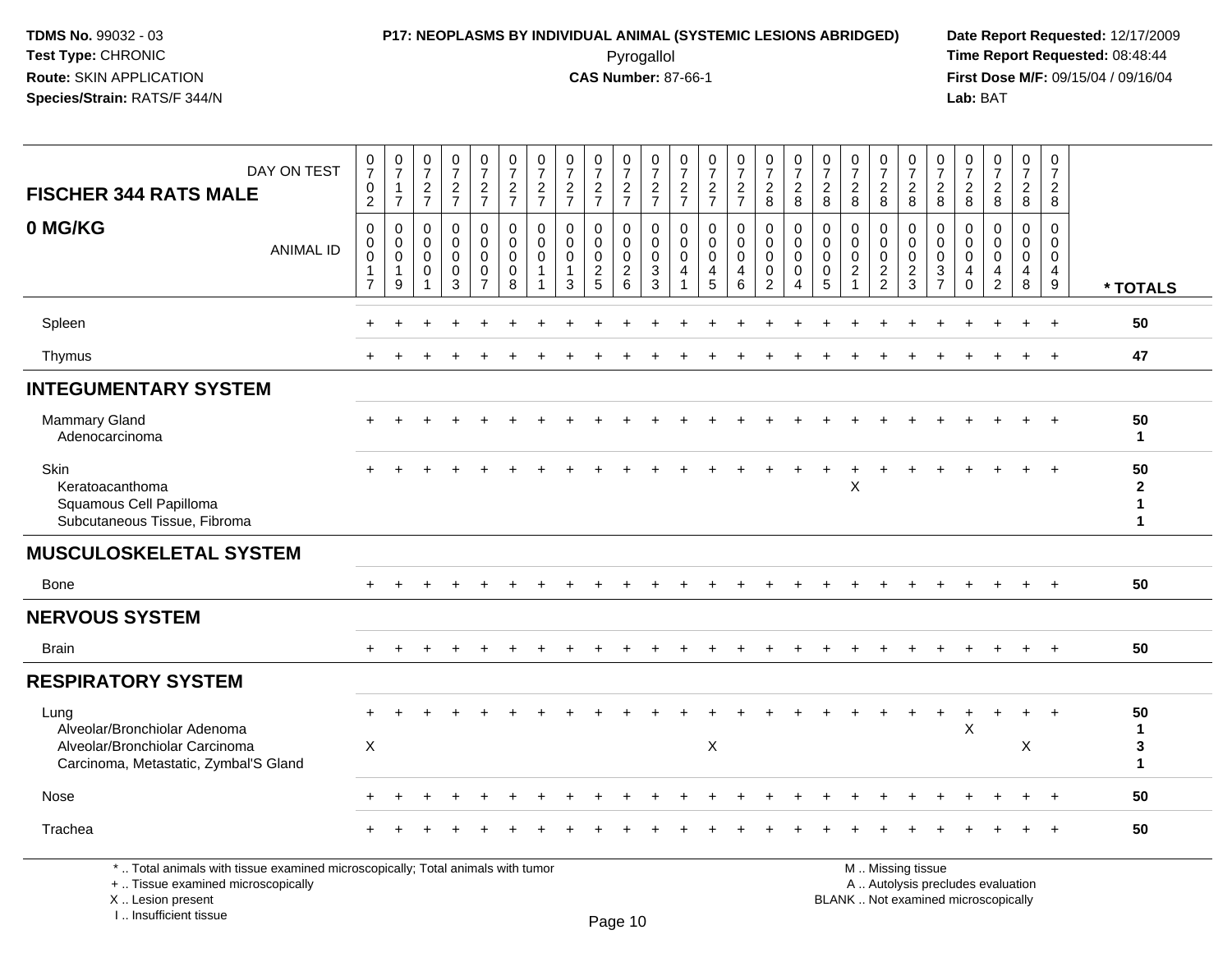### **P17: NEOPLASMS BY INDIVIDUAL ANIMAL (SYSTEMIC LESIONS ABRIDGED) Date Report Requested:** 12/17/2009 Pyrogallol Pyrogallol **Pyrogallol Time Report Requested:** 08:48:44<br>**CAS Number:** 87-66-1 **Time Report Requested:** 09/15/04 / 09/16/04

**First Dose M/F:** 09/15/04 / 09/16/04 Lab: BAT **Lab:** BAT

| <b>FISCHER 344 RATS MALE</b><br>0 MG/KG                          | DAY ON TEST<br>ANIMAL ID | $\frac{0}{7}$<br>$\mathbf 0$<br>2<br>0<br>$\mathbf 0$<br>$\mathbf 0$<br>1<br>$\overline{7}$ | $\begin{array}{c} 0 \\ 7 \end{array}$<br>$\overline{1}$<br>$\overline{7}$<br>0<br>$\mathsf{O}\xspace$<br>$\mathsf 0$<br>$\mathbf{1}$<br>9 | $\frac{0}{7}$<br>$\boldsymbol{2}$<br>$\overline{ }$<br>0<br>$\pmb{0}$<br>$\mathbf 0$<br>$\mathbf 0$ | $\begin{array}{c} 0 \\ 7 \end{array}$<br>$\frac{2}{7}$<br>0<br>$\mathbf 0$<br>$\mathbf 0$<br>$\mathbf 0$<br>$\overline{3}$ | $\frac{0}{7}$<br>$\frac{2}{7}$<br>$\mathsf 0$<br>$\pmb{0}$<br>$\mathbf 0$<br>$\pmb{0}$<br>$\overline{7}$ | $\frac{0}{7}$<br>$\overline{c}$<br>$\overline{7}$<br>0<br>$\mathbf 0$<br>$\mathbf 0$<br>$\mathbf 0$<br>8 | $\begin{array}{c} 0 \\ 7 \\ 2 \end{array}$<br>$\overline{7}$<br>0<br>$\pmb{0}$<br>$\mathbf 0$ | $\frac{0}{7}$<br>$\overline{c}$<br>$\overline{ }$<br>0<br>$\pmb{0}$<br>0<br>$\mathbf{1}$<br>3 | $\frac{0}{7}$<br>$\frac{2}{7}$<br>0<br>$\mathsf{O}$<br>$\mathsf 0$<br>$\frac{2}{5}$ | $\frac{0}{7}$<br>$\frac{2}{7}$<br>0<br>$\overline{0}$<br>$\frac{2}{6}$ | $\frac{0}{7}$<br>$\frac{2}{7}$<br>0<br>$\pmb{0}$<br>$\mathbf 0$<br>$\mathbf{3}$<br>3 | $\frac{0}{7}$<br>$\overline{c}$<br>$\overline{7}$<br>0<br>$\mathbf 0$<br>$\mathbf 0$<br>$\overline{4}$ | $\frac{0}{7}$<br>$\frac{2}{7}$<br>0<br>$\boldsymbol{0}$<br>$\mathsf{O}$<br>4<br>5 | 072<br>$\pmb{0}$<br>$\mathsf{O}\xspace$<br>$\mathsf{O}\xspace$<br>$\overline{4}$<br>6 | $\frac{0}{7}$<br>$\overline{c}$<br>8<br>0<br>$\mathbf 0$<br>$\ddot{\mathbf{0}}$<br>$\pmb{0}$<br>$\overline{2}$ | $\frac{0}{7}$<br>$\frac{2}{8}$<br>0<br>$\pmb{0}$<br>$\mathbf 0$<br>$\mathbf 0$<br>$\overline{4}$ | $\begin{array}{c} 0 \\ 7 \\ 2 \end{array}$<br>8<br>0<br>$\pmb{0}$<br>$\mathbf 0$<br>$\mathbf 0$<br>5 | $\frac{0}{7}$<br>$\overline{c}$<br>8<br>0<br>$\mathbf 0$<br>$\mathbf 0$<br>$\boldsymbol{2}$ | 0728<br>0<br>$\pmb{0}$<br>$\mathbf 0$<br>$\frac{2}{2}$ | $\frac{0}{7}$<br>$\overline{c}$<br>8<br>0<br>$\boldsymbol{0}$<br>$\overline{0}$<br>$\frac{2}{3}$ | $\frac{0}{7}$<br>$\boldsymbol{2}$<br>$\,8\,$<br>0<br>0<br>$\mathbf 0$<br>$\sqrt{3}$<br>$\overline{z}$ | $\frac{0}{7}$<br>$\sqrt{2}$<br>8<br>0<br>0<br>0<br>4<br>$\Omega$ | $\begin{smallmatrix}0\\7\end{smallmatrix}$<br>$\overline{c}$<br>8<br>0<br>$\mathbf 0$<br>0<br>4<br>$\overline{2}$ | $\begin{array}{c} 0 \\ 7 \end{array}$<br>$_{8}^2$<br>0<br>$\mathbf 0$<br>$\mathbf 0$<br>$\overline{4}$<br>8 | 0<br>$\overline{7}$<br>$\overline{c}$<br>8<br>0<br>0<br>0<br>4<br>9 | * TOTALS                   |
|------------------------------------------------------------------|--------------------------|---------------------------------------------------------------------------------------------|-------------------------------------------------------------------------------------------------------------------------------------------|-----------------------------------------------------------------------------------------------------|----------------------------------------------------------------------------------------------------------------------------|----------------------------------------------------------------------------------------------------------|----------------------------------------------------------------------------------------------------------|-----------------------------------------------------------------------------------------------|-----------------------------------------------------------------------------------------------|-------------------------------------------------------------------------------------|------------------------------------------------------------------------|--------------------------------------------------------------------------------------|--------------------------------------------------------------------------------------------------------|-----------------------------------------------------------------------------------|---------------------------------------------------------------------------------------|----------------------------------------------------------------------------------------------------------------|--------------------------------------------------------------------------------------------------|------------------------------------------------------------------------------------------------------|---------------------------------------------------------------------------------------------|--------------------------------------------------------|--------------------------------------------------------------------------------------------------|-------------------------------------------------------------------------------------------------------|------------------------------------------------------------------|-------------------------------------------------------------------------------------------------------------------|-------------------------------------------------------------------------------------------------------------|---------------------------------------------------------------------|----------------------------|
| <b>SPECIAL SENSES SYSTEM</b>                                     |                          |                                                                                             |                                                                                                                                           |                                                                                                     |                                                                                                                            |                                                                                                          |                                                                                                          |                                                                                               |                                                                                               |                                                                                     |                                                                        |                                                                                      |                                                                                                        |                                                                                   |                                                                                       |                                                                                                                |                                                                                                  |                                                                                                      |                                                                                             |                                                        |                                                                                                  |                                                                                                       |                                                                  |                                                                                                                   |                                                                                                             |                                                                     |                            |
| Eye                                                              |                          |                                                                                             |                                                                                                                                           |                                                                                                     |                                                                                                                            |                                                                                                          |                                                                                                          |                                                                                               |                                                                                               |                                                                                     |                                                                        |                                                                                      |                                                                                                        |                                                                                   |                                                                                       |                                                                                                                |                                                                                                  |                                                                                                      |                                                                                             |                                                        |                                                                                                  |                                                                                                       |                                                                  |                                                                                                                   |                                                                                                             | $\overline{ }$                                                      | 50                         |
| <b>Harderian Gland</b>                                           |                          |                                                                                             |                                                                                                                                           |                                                                                                     |                                                                                                                            |                                                                                                          |                                                                                                          |                                                                                               |                                                                                               |                                                                                     |                                                                        |                                                                                      |                                                                                                        |                                                                                   |                                                                                       |                                                                                                                |                                                                                                  |                                                                                                      |                                                                                             |                                                        |                                                                                                  |                                                                                                       |                                                                  |                                                                                                                   |                                                                                                             | $+$                                                                 | 50                         |
| Zymbal's Gland<br>Carcinoma                                      |                          |                                                                                             |                                                                                                                                           |                                                                                                     |                                                                                                                            |                                                                                                          |                                                                                                          |                                                                                               |                                                                                               |                                                                                     |                                                                        |                                                                                      |                                                                                                        |                                                                                   |                                                                                       |                                                                                                                |                                                                                                  |                                                                                                      |                                                                                             |                                                        |                                                                                                  |                                                                                                       |                                                                  |                                                                                                                   |                                                                                                             |                                                                     |                            |
| <b>URINARY SYSTEM</b>                                            |                          |                                                                                             |                                                                                                                                           |                                                                                                     |                                                                                                                            |                                                                                                          |                                                                                                          |                                                                                               |                                                                                               |                                                                                     |                                                                        |                                                                                      |                                                                                                        |                                                                                   |                                                                                       |                                                                                                                |                                                                                                  |                                                                                                      |                                                                                             |                                                        |                                                                                                  |                                                                                                       |                                                                  |                                                                                                                   |                                                                                                             |                                                                     |                            |
| Kidney                                                           |                          |                                                                                             |                                                                                                                                           |                                                                                                     |                                                                                                                            |                                                                                                          |                                                                                                          |                                                                                               |                                                                                               |                                                                                     |                                                                        |                                                                                      |                                                                                                        |                                                                                   |                                                                                       |                                                                                                                |                                                                                                  |                                                                                                      |                                                                                             |                                                        |                                                                                                  |                                                                                                       |                                                                  |                                                                                                                   |                                                                                                             | $\overline{ }$                                                      | 50                         |
| <b>Urinary Bladder</b><br>Transitional Epithelium, Papilloma     |                          |                                                                                             |                                                                                                                                           |                                                                                                     |                                                                                                                            |                                                                                                          |                                                                                                          |                                                                                               |                                                                                               |                                                                                     |                                                                        |                                                                                      |                                                                                                        |                                                                                   |                                                                                       |                                                                                                                |                                                                                                  |                                                                                                      |                                                                                             |                                                        |                                                                                                  |                                                                                                       |                                                                  |                                                                                                                   |                                                                                                             | $+$                                                                 | 50                         |
| <b>SYSTEMIC LESIONS</b>                                          |                          |                                                                                             |                                                                                                                                           |                                                                                                     |                                                                                                                            |                                                                                                          |                                                                                                          |                                                                                               |                                                                                               |                                                                                     |                                                                        |                                                                                      |                                                                                                        |                                                                                   |                                                                                       |                                                                                                                |                                                                                                  |                                                                                                      |                                                                                             |                                                        |                                                                                                  |                                                                                                       |                                                                  |                                                                                                                   |                                                                                                             |                                                                     |                            |
| Multiple Organ<br>Leukemia Mononuclear<br>Mesothelioma Malignant |                          |                                                                                             |                                                                                                                                           |                                                                                                     | X                                                                                                                          |                                                                                                          | X                                                                                                        |                                                                                               | X                                                                                             |                                                                                     |                                                                        |                                                                                      |                                                                                                        | X                                                                                 |                                                                                       |                                                                                                                |                                                                                                  |                                                                                                      |                                                                                             |                                                        |                                                                                                  |                                                                                                       |                                                                  |                                                                                                                   |                                                                                                             | $\div$<br>X                                                         | 50<br>11<br>$\overline{2}$ |

+ .. Tissue examined microscopically

X .. Lesion present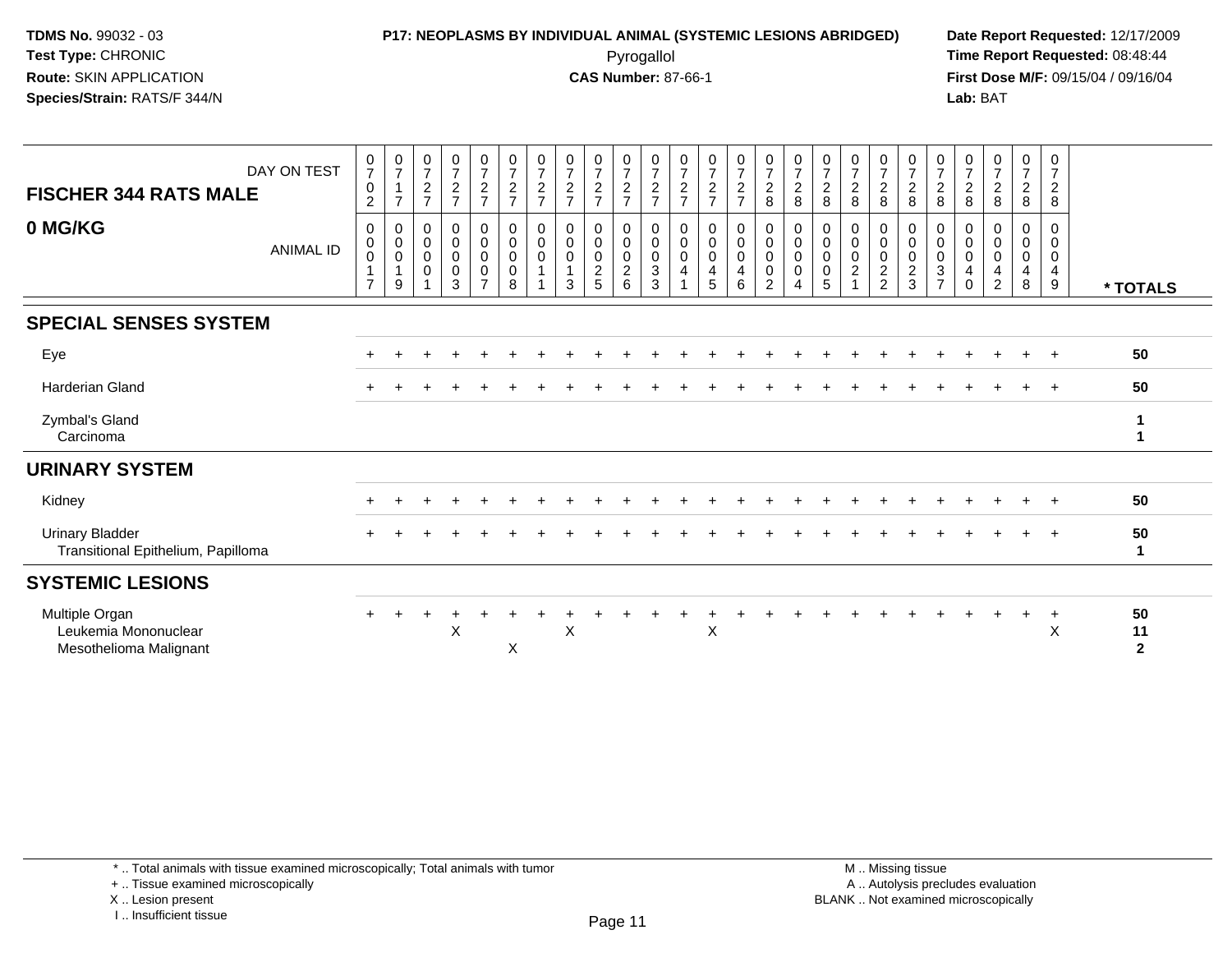### **P17: NEOPLASMS BY INDIVIDUAL ANIMAL (SYSTEMIC LESIONS ABRIDGED) Date Report Requested:** 12/17/2009 Pyrogallol Pyrogallol **Pyrogallol Time Report Requested:** 08:48:44<br>**CAS Number:** 87-66-1 **Time Report Requested:** 09/15/04 / 09/16/04

**First Dose M/F:** 09/15/04 / 09/16/04 Lab: BAT **Lab:** BAT

| DAY ON TEST<br><b>FISCHER 344 RATS MALE</b>     | $_4^{\rm 0}$<br>$\overline{\mathbf{4}}$<br>$\mathsf g$             | $\begin{smallmatrix}0\\4\end{smallmatrix}$<br>$\frac{1}{2}$            | 0<br>$\overline{4}$<br>6<br>$\boldsymbol{9}$ | 0<br>$\overline{4}$<br>$\overline{7}$<br>$\,8\,$                        | 0<br>$\overline{4}$<br>9<br>$\overline{7}$                      | $\begin{array}{c} 0 \\ 5 \\ 5 \end{array}$<br>$\overline{3}$            | $\begin{array}{c} 0 \\ 5 \\ 5 \end{array}$<br>$\overline{9}$                      | $\begin{array}{c} 0 \\ 5 \\ 8 \end{array}$<br>$\overline{4}$                  | $\begin{array}{c} 0 \\ 5 \\ 8 \end{array}$<br>$\overline{7}$   | $\begin{matrix} 0 \\ 5 \end{matrix}$<br>$\overline{9}$<br>$\overline{9}$ | $\begin{matrix} 0 \\ 6 \end{matrix}$<br>$\overline{0}$<br>$\overline{8}$ | 0<br>$\,6\,$<br>$\mathsf{O}\xspace$<br>$\overline{9}$ | 0<br>6<br>$\mathbf 0$<br>$9\,$                         | $\begin{array}{c} 0 \\ 6 \end{array}$<br>$\mathbf{1}$<br>$\boldsymbol{9}$ | $\begin{array}{c} 0 \\ 6 \\ 2 \\ 2 \end{array}$                | $\begin{matrix} 0 \\ 6 \end{matrix}$<br>$\frac{2}{5}$                    | 0<br>6<br>5<br>2                                     | 0<br>$6 \over 7$<br>$\bf 8$                                                        | $\begin{array}{c} 0 \\ 6 \\ 9 \\ 2 \end{array}$            | $\frac{0}{7}$<br>$\mathbf 0$<br>$\overline{2}$          | $\frac{0}{7}$<br>$\frac{0}{2}$                      | $\frac{0}{7}$<br>$\mathbf{1}$                    | $\frac{0}{7}$<br>$\frac{2}{7}$                                            | $\frac{0}{7}$<br>$\frac{2}{7}$            | $\begin{array}{c} 0 \\ 7 \end{array}$<br>$\frac{2}{7}$                        |                 |
|-------------------------------------------------|--------------------------------------------------------------------|------------------------------------------------------------------------|----------------------------------------------|-------------------------------------------------------------------------|-----------------------------------------------------------------|-------------------------------------------------------------------------|-----------------------------------------------------------------------------------|-------------------------------------------------------------------------------|----------------------------------------------------------------|--------------------------------------------------------------------------|--------------------------------------------------------------------------|-------------------------------------------------------|--------------------------------------------------------|---------------------------------------------------------------------------|----------------------------------------------------------------|--------------------------------------------------------------------------|------------------------------------------------------|------------------------------------------------------------------------------------|------------------------------------------------------------|---------------------------------------------------------|-----------------------------------------------------|--------------------------------------------------|---------------------------------------------------------------------------|-------------------------------------------|-------------------------------------------------------------------------------|-----------------|
| 5 MG/KG<br><b>ANIMAL ID</b>                     | $\pmb{0}$<br>$\begin{matrix}0\\0\\6\end{matrix}$<br>$\mathfrak{S}$ | $\mathbf 0$<br>$\begin{matrix} 0 \\ 0 \\ 7 \end{matrix}$<br>$\sqrt{5}$ | 0<br>$\mathbf 0$<br>$\mathbf 0$<br>6<br>2    | $\mathbf 0$<br>$\mathbf 0$<br>$\mathbf 0$<br>$\overline{7}$<br>$\Omega$ | 0<br>$\mathbf 0$<br>$\mathsf 0$<br>$\sqrt{5}$<br>$\overline{7}$ | $\pmb{0}$<br>$\mathbf 0$<br>$\mathbf 0$<br>$\sqrt{5}$<br>$\overline{2}$ | $\mathsf{O}\xspace$<br>$\pmb{0}$<br>$\pmb{0}$<br>$\overline{7}$<br>$\overline{2}$ | $\mathbf 0$<br>$\mathbf 0$<br>$\mathbf 0$<br>$\overline{7}$<br>$\overline{4}$ | $\mathbf 0$<br>$\mathbf 0$<br>$\mathbf 0$<br>9<br>$\mathbf{1}$ | 0<br>$\mathbf 0$<br>$\mathsf{O}$<br>9<br>8                               | 0<br>$\mathbf 0$<br>$\mathbf 0$<br>$6\overline{6}$<br>4                  | $\mathbf 0$<br>$\mathbf 0$<br>$\mathbf 0$<br>6<br>8   | $\mathbf 0$<br>0<br>$\mathbf 0$<br>9<br>$\overline{3}$ | $\pmb{0}$<br>$\pmb{0}$<br>$\frac{0}{7}$<br>$\mathbf{1}$                   | $\pmb{0}$<br>$\mathbf 0$<br>$\mathbf 0$<br>$\overline{7}$<br>9 | $\mathbf 0$<br>$\mathsf{O}\xspace$<br>$\mathbf 0$<br>6<br>$\overline{7}$ | 0<br>$\pmb{0}$<br>$\mathbf 0$<br>8<br>$\overline{5}$ | $\mathbf 0$<br>$\mathbf 0$<br>$\mathbf 0$<br>$\begin{array}{c} 9 \\ 5 \end{array}$ | $\mathbf 0$<br>$\mathbf 0$<br>$\pmb{0}$<br>$\sqrt{5}$<br>9 | 0<br>$\mathbf 0$<br>$\mathsf{O}$<br>6<br>$\overline{5}$ | $\mathbf 0$<br>$\mathbf 0$<br>$\mathsf 0$<br>6<br>6 | $\mathbf 0$<br>$\mathbf 0$<br>1<br>0<br>$\Omega$ | $\mathbf 0$<br>$\mathbf 0$<br>$\mathbf 0$<br>$\sqrt{5}$<br>$\overline{1}$ | $\pmb{0}$<br>$\mathbf 0$<br>$\frac{0}{5}$ | $\mathbf 0$<br>$\mathbf 0$<br>$\mathsf 0$<br>$\overline{5}$<br>$6\phantom{1}$ | males<br>(cont) |
| <b>ALIMENTARY SYSTEM</b>                        |                                                                    |                                                                        |                                              |                                                                         |                                                                 |                                                                         |                                                                                   |                                                                               |                                                                |                                                                          |                                                                          |                                                       |                                                        |                                                                           |                                                                |                                                                          |                                                      |                                                                                    |                                                            |                                                         |                                                     |                                                  |                                                                           |                                           |                                                                               |                 |
| Esophagus                                       | $+$                                                                | $\div$                                                                 | $\ddot{}$                                    |                                                                         | ÷                                                               | ÷                                                                       |                                                                                   |                                                                               |                                                                |                                                                          |                                                                          |                                                       |                                                        |                                                                           |                                                                |                                                                          |                                                      |                                                                                    |                                                            |                                                         |                                                     |                                                  |                                                                           | $\ddot{}$                                 | $+$                                                                           |                 |
| Intestine Large, Cecum                          |                                                                    |                                                                        |                                              |                                                                         |                                                                 |                                                                         |                                                                                   |                                                                               |                                                                |                                                                          |                                                                          |                                                       |                                                        |                                                                           |                                                                |                                                                          |                                                      |                                                                                    |                                                            |                                                         |                                                     |                                                  |                                                                           |                                           | $+$                                                                           |                 |
| Intestine Large, Colon                          | $\pm$                                                              |                                                                        |                                              |                                                                         |                                                                 |                                                                         |                                                                                   |                                                                               |                                                                |                                                                          |                                                                          |                                                       |                                                        |                                                                           |                                                                |                                                                          |                                                      |                                                                                    |                                                            |                                                         |                                                     |                                                  |                                                                           |                                           | $\overline{ }$                                                                |                 |
| Intestine Large, Rectum                         |                                                                    |                                                                        |                                              |                                                                         |                                                                 |                                                                         |                                                                                   |                                                                               |                                                                |                                                                          |                                                                          |                                                       |                                                        |                                                                           |                                                                |                                                                          |                                                      |                                                                                    |                                                            |                                                         |                                                     |                                                  |                                                                           |                                           | $\overline{+}$                                                                |                 |
| Intestine Small, Duodenum                       | +                                                                  |                                                                        |                                              |                                                                         |                                                                 |                                                                         |                                                                                   |                                                                               |                                                                |                                                                          |                                                                          |                                                       |                                                        |                                                                           |                                                                |                                                                          |                                                      |                                                                                    |                                                            |                                                         |                                                     |                                                  |                                                                           | $\ddot{}$                                 | $\overline{+}$                                                                |                 |
| Intestine Small, Ileum                          | $\pm$                                                              |                                                                        |                                              |                                                                         |                                                                 |                                                                         |                                                                                   |                                                                               |                                                                |                                                                          |                                                                          |                                                       |                                                        |                                                                           |                                                                |                                                                          |                                                      |                                                                                    |                                                            |                                                         |                                                     |                                                  |                                                                           |                                           | $\ddot{}$                                                                     |                 |
| Intestine Small, Jejunum                        | $\pm$                                                              |                                                                        |                                              |                                                                         |                                                                 |                                                                         |                                                                                   |                                                                               |                                                                |                                                                          |                                                                          |                                                       |                                                        |                                                                           |                                                                |                                                                          |                                                      |                                                                                    |                                                            |                                                         |                                                     |                                                  |                                                                           |                                           | $\overline{+}$                                                                |                 |
| Liver<br>Hepatocellular Carcinoma               |                                                                    |                                                                        |                                              |                                                                         |                                                                 |                                                                         |                                                                                   |                                                                               |                                                                |                                                                          |                                                                          |                                                       |                                                        |                                                                           | $\mathsf X$                                                    |                                                                          |                                                      |                                                                                    |                                                            |                                                         |                                                     |                                                  |                                                                           |                                           |                                                                               |                 |
| Mesentery                                       |                                                                    |                                                                        |                                              |                                                                         |                                                                 |                                                                         |                                                                                   |                                                                               |                                                                |                                                                          |                                                                          |                                                       |                                                        |                                                                           |                                                                |                                                                          |                                                      |                                                                                    |                                                            |                                                         |                                                     |                                                  |                                                                           |                                           |                                                                               |                 |
| Oral Mucosa                                     |                                                                    |                                                                        |                                              |                                                                         |                                                                 |                                                                         |                                                                                   |                                                                               |                                                                |                                                                          |                                                                          |                                                       |                                                        |                                                                           |                                                                |                                                                          |                                                      |                                                                                    |                                                            |                                                         |                                                     |                                                  |                                                                           | $\ddot{}$                                 |                                                                               |                 |
| Pancreas                                        |                                                                    |                                                                        |                                              |                                                                         |                                                                 |                                                                         |                                                                                   |                                                                               |                                                                |                                                                          |                                                                          |                                                       |                                                        |                                                                           |                                                                |                                                                          |                                                      |                                                                                    |                                                            |                                                         |                                                     |                                                  |                                                                           |                                           | $\overline{+}$                                                                |                 |
| Salivary Glands                                 |                                                                    |                                                                        |                                              |                                                                         |                                                                 |                                                                         |                                                                                   |                                                                               |                                                                |                                                                          |                                                                          |                                                       |                                                        |                                                                           |                                                                |                                                                          |                                                      |                                                                                    |                                                            |                                                         |                                                     |                                                  |                                                                           |                                           | $\overline{1}$                                                                |                 |
| Stomach, Forestomach<br>Squamous Cell Papilloma |                                                                    |                                                                        |                                              |                                                                         |                                                                 |                                                                         |                                                                                   |                                                                               |                                                                |                                                                          |                                                                          |                                                       |                                                        |                                                                           |                                                                |                                                                          |                                                      |                                                                                    |                                                            |                                                         |                                                     |                                                  |                                                                           |                                           |                                                                               |                 |
| Stomach, Glandular<br>Adenoma                   |                                                                    |                                                                        |                                              |                                                                         |                                                                 |                                                                         |                                                                                   |                                                                               |                                                                |                                                                          |                                                                          |                                                       |                                                        |                                                                           |                                                                |                                                                          |                                                      |                                                                                    |                                                            |                                                         |                                                     |                                                  |                                                                           |                                           | $\ddot{}$                                                                     |                 |

\* .. Total animals with tissue examined microscopically; Total animals with tumor

+ .. Tissue examined microscopically

X .. Lesion present

I .. Insufficient tissue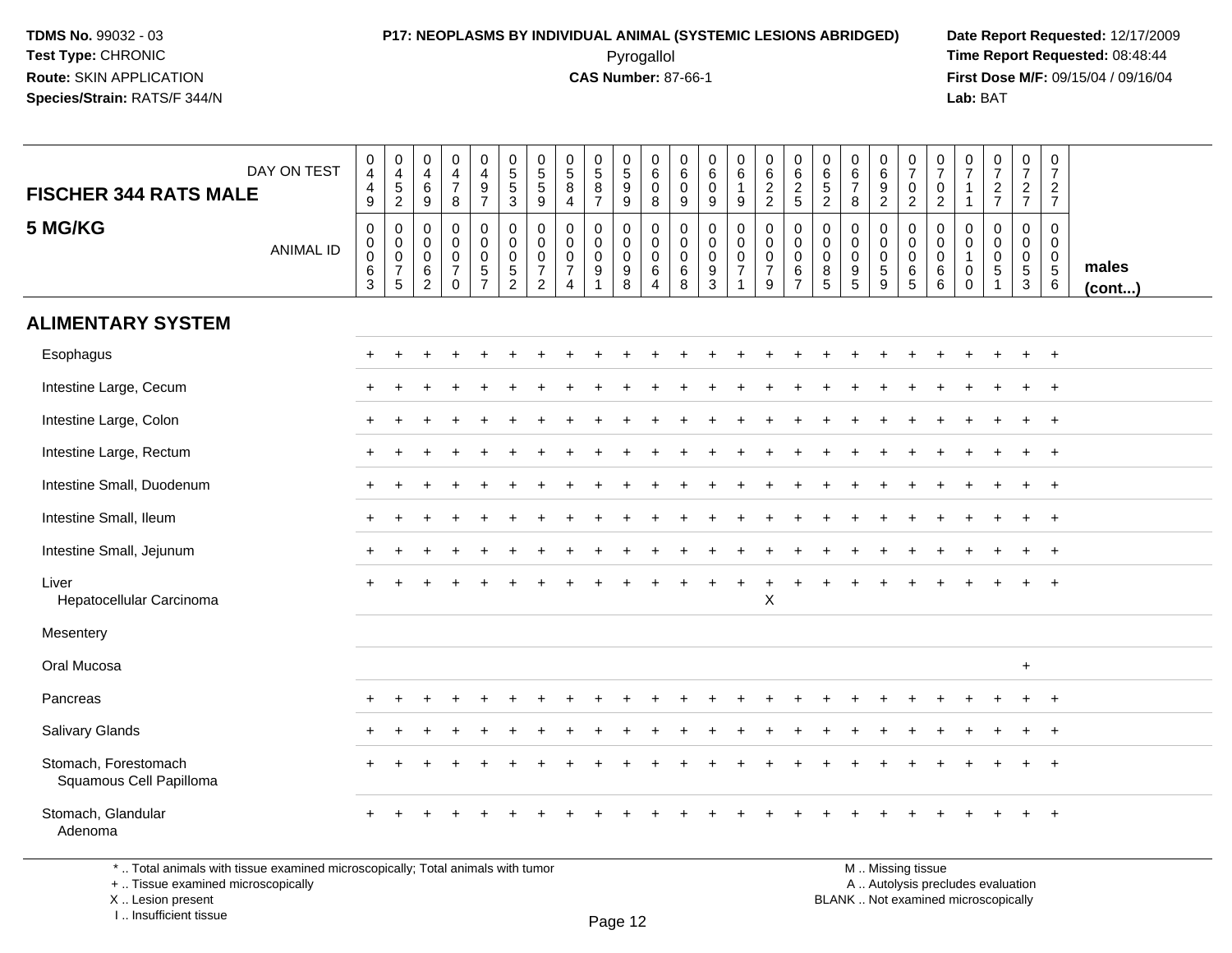### **P17: NEOPLASMS BY INDIVIDUAL ANIMAL (SYSTEMIC LESIONS ABRIDGED) Date Report Requested:** 12/17/2009 Pyrogallol Pyrogallol **Pyrogallol Time Report Requested:** 08:48:44<br>**CAS Number:** 87-66-1 **Time Report Requested:** 09/15/04 / 09/16/04

**First Dose M/F:** 09/15/04 / 09/16/04 Lab: BAT **Lab:** BAT

| <b>FISCHER 344 RATS MALE</b>                                                               | DAY ON TEST      | $\mathbf 0$<br>$\overline{4}$<br>$\overline{4}$<br>9                     | 0<br>$\overline{4}$<br>$5\,$<br>$\overline{2}$                               | 0<br>$\overline{4}$<br>$\,6\,$<br>9             | $_4^{\rm 0}$<br>$\overline{7}$<br>8                                           | $\mathbf 0$<br>$\overline{4}$<br>$\boldsymbol{9}$<br>$\overline{7}$                             | $\begin{array}{c} 0 \\ 5 \end{array}$<br>$\overline{5}$<br>$\mathbf{3}$        | $\begin{array}{c} 0 \\ 5 \end{array}$<br>$\sqrt{5}$<br>9            | $\begin{array}{c} 0 \\ 5 \end{array}$<br>8<br>$\overline{4}$                          | $\begin{smallmatrix}0\0\5\end{smallmatrix}$<br>$\bf 8$<br>$\overline{7}$ | $\begin{array}{c} 0 \\ 5 \end{array}$<br>$\boldsymbol{9}$<br>9             | 0<br>$\,6\,$<br>$\mathbf 0$<br>8                                            | 0<br>$\,6\,$<br>$\mathbf 0$<br>9          | $_{6}^{\rm 0}$<br>$\pmb{0}$<br>9                             | $_{6}^{\rm 0}$<br>$\mathbf{1}$<br>9                                   | $\begin{matrix} 0 \\ 6 \end{matrix}$<br>$\frac{2}{2}$                  | $\begin{array}{c} 0 \\ 6 \end{array}$<br>$\frac{2}{5}$               | $\begin{array}{c} 0 \\ 6 \end{array}$<br>$\sqrt{5}$<br>$\overline{2}$ | $\begin{array}{c} 0 \\ 6 \end{array}$<br>$\boldsymbol{7}$<br>8 | $_{6}^{\rm 0}$<br>9<br>$\overline{2}$      | $\frac{0}{7}$<br>$\mathsf{O}\xspace$<br>$\overline{2}$       | $\frac{0}{7}$<br>$\mathbf 0$<br>$\overline{2}$                  | $\mathbf 0$<br>$\overline{7}$<br>$\overline{1}$<br>$\mathbf{1}$          | $\begin{smallmatrix}0\\7\end{smallmatrix}$<br>$\frac{2}{7}$                         | $\frac{0}{7}$<br>$\overline{2}$<br>$\overline{7}$                      | 0<br>$\overline{7}$<br>$\overline{2}$<br>$\overline{7}$   |                       |
|--------------------------------------------------------------------------------------------|------------------|--------------------------------------------------------------------------|------------------------------------------------------------------------------|-------------------------------------------------|-------------------------------------------------------------------------------|-------------------------------------------------------------------------------------------------|--------------------------------------------------------------------------------|---------------------------------------------------------------------|---------------------------------------------------------------------------------------|--------------------------------------------------------------------------|----------------------------------------------------------------------------|-----------------------------------------------------------------------------|-------------------------------------------|--------------------------------------------------------------|-----------------------------------------------------------------------|------------------------------------------------------------------------|----------------------------------------------------------------------|-----------------------------------------------------------------------|----------------------------------------------------------------|--------------------------------------------|--------------------------------------------------------------|-----------------------------------------------------------------|--------------------------------------------------------------------------|-------------------------------------------------------------------------------------|------------------------------------------------------------------------|-----------------------------------------------------------|-----------------------|
| 5 MG/KG                                                                                    | <b>ANIMAL ID</b> | $\boldsymbol{0}$<br>$\boldsymbol{0}$<br>$\boldsymbol{0}$<br>$\,6\,$<br>3 | 0<br>$\mathbf 0$<br>$\mathsf{O}\xspace$<br>$\overline{7}$<br>$5\phantom{.0}$ | 0<br>$\mathbf 0$<br>$\mathbf 0$<br>$\,6\,$<br>2 | $\pmb{0}$<br>$\mathbf 0$<br>$\mathsf{O}\xspace$<br>$\overline{7}$<br>$\Omega$ | $\begin{smallmatrix} 0\\0 \end{smallmatrix}$<br>$\mathbf 0$<br>$\overline{5}$<br>$\overline{7}$ | $\pmb{0}$<br>$\overline{0}$<br>$\mathbf 0$<br>$\overline{5}$<br>$\overline{2}$ | 0<br>$\mathbf 0$<br>$\mathbf 0$<br>$\overline{7}$<br>$\overline{2}$ | $\mathsf{O}\xspace$<br>0<br>$\mathsf{O}\xspace$<br>$\boldsymbol{7}$<br>$\overline{4}$ | 0<br>0<br>$\mathsf{O}\xspace$<br>$\boldsymbol{9}$                        | $\mathbf 0$<br>$\mathbf 0$<br>$\mathsf{O}\xspace$<br>$\boldsymbol{9}$<br>8 | $\pmb{0}$<br>$\mathbf 0$<br>$\mathsf 0$<br>$6\phantom{1}$<br>$\overline{4}$ | 0<br>$\mathbf 0$<br>$\mathbf 0$<br>6<br>8 | $\pmb{0}$<br>$\pmb{0}$<br>$\pmb{0}$<br>$\boldsymbol{9}$<br>3 | $\pmb{0}$<br>$\pmb{0}$<br>$\pmb{0}$<br>$\overline{7}$<br>$\mathbf{1}$ | $\pmb{0}$<br>$\mathbf 0$<br>$\mathsf{O}\xspace$<br>$\overline{7}$<br>9 | $\pmb{0}$<br>$\mathbf 0$<br>$\mathbf 0$<br>$\,6\,$<br>$\overline{7}$ | 0<br>$\mathbf 0$<br>$\mathbf 0$<br>8<br>5                             | $\pmb{0}$<br>$\pmb{0}$<br>$\pmb{0}$<br>$\boldsymbol{9}$<br>5   | 0<br>0<br>$\pmb{0}$<br>$\overline{5}$<br>9 | 0<br>$\mathbf 0$<br>$\mathbf 0$<br>$\,6\,$<br>$\overline{5}$ | $\mathbf 0$<br>$\mathbf 0$<br>$\mathbf 0$<br>$\,6\,$<br>$\,6\,$ | $\mathbf 0$<br>$\mathbf 0$<br>$\mathbf{1}$<br>$\mathbf 0$<br>$\mathbf 0$ | $\mathbf 0$<br>$\mathbf 0$<br>$\mathsf{O}\xspace$<br>$\overline{5}$<br>$\mathbf{1}$ | $\pmb{0}$<br>$\mathbf 0$<br>$\mathsf{O}\xspace$<br>$\overline{5}$<br>3 | 0<br>$\overline{0}$<br>$\mathbf 0$<br>$\overline{5}$<br>6 | males<br>$($ cont $)$ |
| Leiomyosarcoma                                                                             |                  |                                                                          |                                                                              |                                                 |                                                                               |                                                                                                 |                                                                                |                                                                     |                                                                                       |                                                                          |                                                                            | X                                                                           |                                           |                                                              |                                                                       |                                                                        |                                                                      |                                                                       |                                                                |                                            |                                                              |                                                                 |                                                                          |                                                                                     |                                                                        |                                                           |                       |
| <b>CARDIOVASCULAR SYSTEM</b>                                                               |                  |                                                                          |                                                                              |                                                 |                                                                               |                                                                                                 |                                                                                |                                                                     |                                                                                       |                                                                          |                                                                            |                                                                             |                                           |                                                              |                                                                       |                                                                        |                                                                      |                                                                       |                                                                |                                            |                                                              |                                                                 |                                                                          |                                                                                     |                                                                        |                                                           |                       |
| <b>Blood Vessel</b>                                                                        |                  |                                                                          |                                                                              |                                                 |                                                                               |                                                                                                 |                                                                                |                                                                     |                                                                                       |                                                                          |                                                                            |                                                                             |                                           |                                                              |                                                                       |                                                                        |                                                                      |                                                                       |                                                                |                                            |                                                              |                                                                 |                                                                          |                                                                                     |                                                                        | $+$                                                       |                       |
| Heart<br>Schwannoma Malignant                                                              |                  |                                                                          |                                                                              |                                                 |                                                                               |                                                                                                 |                                                                                |                                                                     |                                                                                       |                                                                          |                                                                            |                                                                             |                                           |                                                              |                                                                       |                                                                        |                                                                      |                                                                       |                                                                |                                            |                                                              |                                                                 |                                                                          |                                                                                     |                                                                        |                                                           |                       |
| <b>ENDOCRINE SYSTEM</b>                                                                    |                  |                                                                          |                                                                              |                                                 |                                                                               |                                                                                                 |                                                                                |                                                                     |                                                                                       |                                                                          |                                                                            |                                                                             |                                           |                                                              |                                                                       |                                                                        |                                                                      |                                                                       |                                                                |                                            |                                                              |                                                                 |                                                                          |                                                                                     |                                                                        |                                                           |                       |
| <b>Adrenal Cortex</b>                                                                      |                  |                                                                          |                                                                              |                                                 |                                                                               |                                                                                                 |                                                                                |                                                                     |                                                                                       |                                                                          |                                                                            |                                                                             |                                           |                                                              |                                                                       |                                                                        |                                                                      |                                                                       |                                                                |                                            |                                                              |                                                                 |                                                                          |                                                                                     |                                                                        | $+$                                                       |                       |
| Adrenal Medulla<br>Pheochromocytoma Benign<br>Bilateral, Pheochromocytoma Benign           |                  |                                                                          |                                                                              |                                                 |                                                                               |                                                                                                 |                                                                                |                                                                     |                                                                                       |                                                                          | $\mathsf{X}$                                                               |                                                                             |                                           |                                                              |                                                                       |                                                                        |                                                                      |                                                                       |                                                                |                                            |                                                              |                                                                 |                                                                          |                                                                                     | $\ddot{}$                                                              | $\ddot{}$<br>X                                            |                       |
| Islets, Pancreatic<br>Adenoma                                                              |                  |                                                                          |                                                                              |                                                 |                                                                               |                                                                                                 |                                                                                |                                                                     |                                                                                       |                                                                          |                                                                            |                                                                             |                                           |                                                              |                                                                       |                                                                        |                                                                      |                                                                       |                                                                |                                            |                                                              |                                                                 |                                                                          | $\mathsf{X}$                                                                        | $\ddot{}$<br>$\mathsf{X}$                                              | $\ddot{}$                                                 |                       |
| Parathyroid Gland                                                                          |                  |                                                                          |                                                                              |                                                 |                                                                               |                                                                                                 |                                                                                |                                                                     |                                                                                       |                                                                          |                                                                            |                                                                             |                                           |                                                              | м                                                                     |                                                                        |                                                                      |                                                                       |                                                                |                                            |                                                              |                                                                 |                                                                          |                                                                                     |                                                                        | $+$                                                       |                       |
| <b>Pituitary Gland</b><br>Pars Distalis, Adenoma<br>Pars Intermedia, Adenoma               |                  | X                                                                        | $\boldsymbol{\mathsf{X}}$                                                    |                                                 | X                                                                             | $\mathsf{X}$                                                                                    | $\mathsf{X}$                                                                   | $\mathsf{X}$                                                        |                                                                                       |                                                                          | $\boldsymbol{\mathsf{X}}$                                                  | $\boldsymbol{\mathsf{X}}$                                                   |                                           |                                                              | $\mathsf{X}$                                                          | $\pmb{\times}$                                                         | $\mathsf{X}$                                                         | $\mathsf{X}$                                                          |                                                                | X                                          | $\mathsf X$                                                  | $\sf X$                                                         | $\boldsymbol{\mathsf{X}}$                                                |                                                                                     | $\mathsf{X}$                                                           | $\mathsf{X}$                                              |                       |
| <b>Thyroid Gland</b><br>Bilateral, C-cell, Adenoma<br>C-cell, Adenoma<br>C-cell, Carcinoma |                  |                                                                          |                                                                              |                                                 |                                                                               |                                                                                                 |                                                                                | X                                                                   |                                                                                       |                                                                          |                                                                            | $\times$                                                                    |                                           | $\boldsymbol{\mathsf{X}}$                                    | X                                                                     |                                                                        |                                                                      |                                                                       |                                                                | X                                          |                                                              |                                                                 |                                                                          |                                                                                     |                                                                        | $\ddot{}$                                                 |                       |

#### **GENERAL BODY SYSTEM**

\* .. Total animals with tissue examined microscopically; Total animals with tumor

+ .. Tissue examined microscopically

X .. Lesion present

I .. Insufficient tissue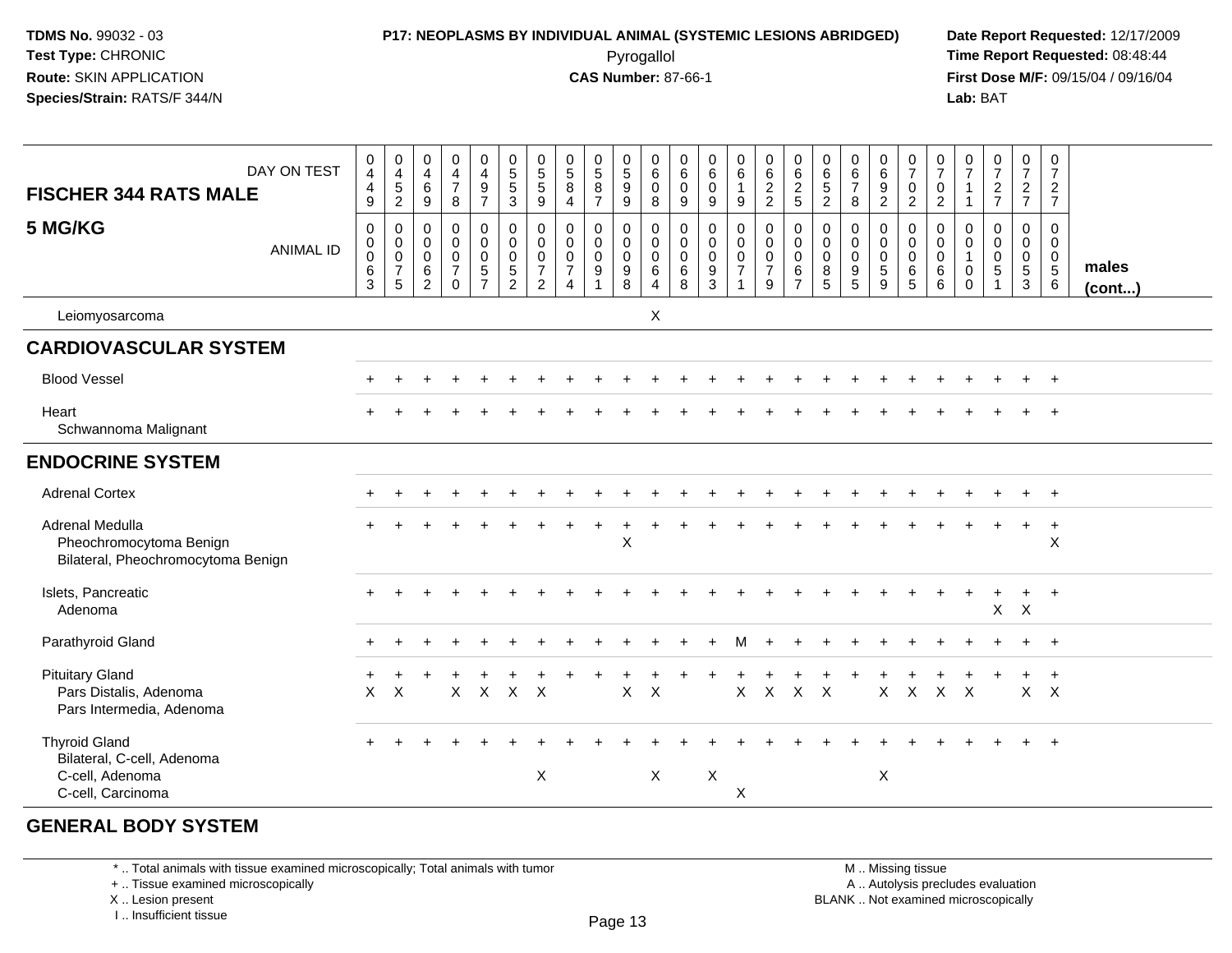# **P17: NEOPLASMS BY INDIVIDUAL ANIMAL (SYSTEMIC LESIONS ABRIDGED) Date Report Requested:** 12/17/2009

Pyrogallol Pyrogallol **Pyrogallol Time Report Requested:** 08:48:44<br>**CAS Number:** 87-66-1 **Time Report Requested:** 09/15/04 / 09/16/04 **First Dose M/F:** 09/15/04 / 09/16/04 Lab: BAT **Lab:** BAT

| DAY ON TEST                                                                          | 0<br>$\overline{4}$<br>$\overline{4}$                                     | $\pmb{0}$<br>$\overline{4}$<br>$\,$ 5 $\,$                                        | 0<br>4<br>6                                            | $\mathbf 0$<br>$\overline{4}$<br>$\overline{7}$                                  | $\mathbf 0$<br>4<br>$\boldsymbol{9}$                       | 0<br>$5\phantom{.0}$<br>5                        | 0<br>$\sqrt{5}$<br>5                                      | 0<br>$\sqrt{5}$<br>8                                                | $\begin{array}{c} 0 \\ 5 \end{array}$<br>$\bf 8$          | 0<br>$\overline{5}$<br>9                               | $\mathbf 0$<br>$\,6\,$<br>$\mathbf 0$                                  | 0<br>6<br>0                                     | 0<br>6<br>0                                                       | $\pmb{0}$<br>$6\phantom{a}$                               | $\mathbf 0$<br>$\frac{6}{2}$                                 | $\mathbf 0$<br>$\,6\,$                                                 | 0<br>6<br>5                     | 0<br>6<br>$\overline{7}$                         | $\pmb{0}$<br>$6\phantom{a}$<br>$\boldsymbol{9}$      | 0<br>$\overline{7}$<br>$\pmb{0}$                                               | 0<br>$\overline{7}$<br>$\mathbf 0$                              | 0<br>$\overline{7}$<br>1                                                 | $\pmb{0}$<br>$\overline{7}$<br>$\overline{c}$       | $\frac{0}{7}$<br>$\overline{a}$              | $\pmb{0}$<br>$\overline{7}$<br>$\overline{a}$                        |                 |
|--------------------------------------------------------------------------------------|---------------------------------------------------------------------------|-----------------------------------------------------------------------------------|--------------------------------------------------------|----------------------------------------------------------------------------------|------------------------------------------------------------|--------------------------------------------------|-----------------------------------------------------------|---------------------------------------------------------------------|-----------------------------------------------------------|--------------------------------------------------------|------------------------------------------------------------------------|-------------------------------------------------|-------------------------------------------------------------------|-----------------------------------------------------------|--------------------------------------------------------------|------------------------------------------------------------------------|---------------------------------|--------------------------------------------------|------------------------------------------------------|--------------------------------------------------------------------------------|-----------------------------------------------------------------|--------------------------------------------------------------------------|-----------------------------------------------------|----------------------------------------------|----------------------------------------------------------------------|-----------------|
| <b>FISCHER 344 RATS MALE</b>                                                         | 9                                                                         | $\overline{c}$                                                                    | 9                                                      | 8                                                                                | $\overline{7}$                                             | $\mathbf{3}$                                     | $9\,$                                                     | $\overline{4}$                                                      | $\overline{7}$                                            | $\boldsymbol{9}$                                       | 8                                                                      | 9                                               | 9                                                                 | $\boldsymbol{9}$                                          |                                                              | $\frac{2}{5}$                                                          | $\overline{c}$                  | 8                                                | $\overline{2}$                                       | $\overline{2}$                                                                 | $\overline{2}$                                                  | $\mathbf{1}$                                                             | $\overline{7}$                                      | $\overline{7}$                               | $\overline{7}$                                                       |                 |
| 5 MG/KG<br><b>ANIMAL ID</b>                                                          | $\mathbf 0$<br>$\pmb{0}$<br>$\mathbf 0$<br>$6\phantom{a}$<br>$\mathbf{3}$ | $\mathbf 0$<br>$\mathsf{O}\xspace$<br>$\mathbf 0$<br>$\overline{7}$<br>$\sqrt{5}$ | 0<br>$\mathbf 0$<br>$\mathbf 0$<br>6<br>$\overline{2}$ | $\mathbf 0$<br>$\pmb{0}$<br>$\mathsf{O}\xspace$<br>$\overline{7}$<br>$\mathbf 0$ | $\mathbf 0$<br>$\mathbf 0$<br>$\mathbf 0$<br>$\frac{5}{7}$ | 0<br>$\mathbf 0$<br>$\mathbf 0$<br>$\frac{5}{2}$ | 0<br>$\mathbf 0$<br>0<br>$\overline{7}$<br>$\overline{c}$ | $\mathbf 0$<br>$\mathbf 0$<br>0<br>$\overline{7}$<br>$\overline{4}$ | $\mathbf 0$<br>$\pmb{0}$<br>$\pmb{0}$<br>$\boldsymbol{9}$ | $\mathbf 0$<br>0<br>$\pmb{0}$<br>$\boldsymbol{9}$<br>8 | $\mathbf 0$<br>$\mathbf 0$<br>$\mathbf 0$<br>$\,6\,$<br>$\overline{4}$ | 0<br>$\mathbf 0$<br>$\mathbf 0$<br>$\,6\,$<br>8 | $\mathbf 0$<br>0<br>$\pmb{0}$<br>$\boldsymbol{9}$<br>$\mathbf{3}$ | $\mathbf 0$<br>$\mathbf 0$<br>$\pmb{0}$<br>$\overline{7}$ | $\mathbf 0$<br>$\pmb{0}$<br>$\pmb{0}$<br>$\overline{7}$<br>9 | $\mathbf 0$<br>$\mathbf 0$<br>$\mathbf 0$<br>$\,6\,$<br>$\overline{7}$ | 0<br>0<br>$\mathbf 0$<br>8<br>5 | 0<br>$\mathbf 0$<br>$\mathbf 0$<br>$\frac{9}{5}$ | $\mathbf 0$<br>0<br>$\pmb{0}$<br>$\overline{5}$<br>9 | $\mathbf 0$<br>$\mathsf{O}\xspace$<br>$\mathbf 0$<br>$\,6\,$<br>$\overline{5}$ | $\mathbf 0$<br>$\mathbf 0$<br>$\mathbf 0$<br>$\,6\,$<br>$\,6\,$ | $\mathbf 0$<br>$\mathbf 0$<br>$\mathbf{1}$<br>$\mathbf 0$<br>$\mathbf 0$ | $\mathbf 0$<br>$\mathbf 0$<br>$\mathbf 0$<br>5<br>1 | 0<br>0<br>$\mathbf 0$<br>$\overline{5}$<br>3 | $\pmb{0}$<br>$\mathbf 0$<br>$\mathbf 0$<br>$\overline{5}$<br>$\,6\,$ | males<br>(cont) |
| <b>NONE</b>                                                                          |                                                                           |                                                                                   |                                                        |                                                                                  |                                                            |                                                  |                                                           |                                                                     |                                                           |                                                        |                                                                        |                                                 |                                                                   |                                                           |                                                              |                                                                        |                                 |                                                  |                                                      |                                                                                |                                                                 |                                                                          |                                                     |                                              |                                                                      |                 |
| <b>GENITAL SYSTEM</b>                                                                |                                                                           |                                                                                   |                                                        |                                                                                  |                                                            |                                                  |                                                           |                                                                     |                                                           |                                                        |                                                                        |                                                 |                                                                   |                                                           |                                                              |                                                                        |                                 |                                                  |                                                      |                                                                                |                                                                 |                                                                          |                                                     |                                              |                                                                      |                 |
| Epididymis                                                                           |                                                                           |                                                                                   |                                                        |                                                                                  |                                                            |                                                  |                                                           |                                                                     |                                                           |                                                        |                                                                        |                                                 |                                                                   |                                                           |                                                              |                                                                        |                                 |                                                  |                                                      |                                                                                |                                                                 |                                                                          |                                                     | $\div$                                       | $\overline{+}$                                                       |                 |
| <b>Preputial Gland</b>                                                               |                                                                           |                                                                                   |                                                        |                                                                                  |                                                            |                                                  |                                                           |                                                                     |                                                           |                                                        |                                                                        |                                                 |                                                                   |                                                           |                                                              |                                                                        |                                 |                                                  |                                                      |                                                                                |                                                                 |                                                                          |                                                     | $\div$                                       | $\overline{+}$                                                       |                 |
| Prostate<br>Adenoma                                                                  |                                                                           |                                                                                   |                                                        |                                                                                  |                                                            |                                                  |                                                           |                                                                     |                                                           |                                                        |                                                                        |                                                 |                                                                   |                                                           |                                                              |                                                                        |                                 |                                                  |                                                      |                                                                                |                                                                 |                                                                          |                                                     |                                              | $\ddot{}$                                                            |                 |
| <b>Seminal Vesicle</b>                                                               | $\pm$                                                                     |                                                                                   |                                                        |                                                                                  |                                                            |                                                  |                                                           |                                                                     |                                                           |                                                        |                                                                        |                                                 |                                                                   |                                                           |                                                              |                                                                        |                                 |                                                  |                                                      |                                                                                |                                                                 |                                                                          |                                                     | $\ddot{}$                                    | $+$                                                                  |                 |
| <b>Testes</b><br>Bilateral, Interstitial Cell, Adenoma<br>Interstitial Cell, Adenoma | $+$                                                                       |                                                                                   | X                                                      |                                                                                  |                                                            |                                                  |                                                           |                                                                     | X                                                         | +<br>$\mathsf X$                                       |                                                                        | X                                               |                                                                   | $\mathsf X$                                               |                                                              |                                                                        |                                 | $\mathsf X$                                      | $\boldsymbol{\mathsf{X}}$                            |                                                                                |                                                                 | $X$ $X$                                                                  | X                                                   | $\ddot{}$<br>$\times$                        | $+$<br>X                                                             |                 |
| <b>HEMATOPOIETIC SYSTEM</b>                                                          |                                                                           |                                                                                   |                                                        |                                                                                  |                                                            |                                                  |                                                           |                                                                     |                                                           |                                                        |                                                                        |                                                 |                                                                   |                                                           |                                                              |                                                                        |                                 |                                                  |                                                      |                                                                                |                                                                 |                                                                          |                                                     |                                              |                                                                      |                 |
| <b>Bone Marrow</b>                                                                   |                                                                           |                                                                                   |                                                        |                                                                                  |                                                            |                                                  |                                                           |                                                                     |                                                           |                                                        |                                                                        |                                                 |                                                                   |                                                           |                                                              |                                                                        |                                 |                                                  |                                                      |                                                                                |                                                                 |                                                                          |                                                     |                                              | $\ddot{}$                                                            |                 |
| Lymph Node                                                                           |                                                                           |                                                                                   | $+$                                                    | $\overline{1}$                                                                   |                                                            |                                                  |                                                           |                                                                     |                                                           | $\ddot{}$                                              |                                                                        |                                                 |                                                                   |                                                           |                                                              |                                                                        |                                 |                                                  |                                                      |                                                                                |                                                                 |                                                                          |                                                     |                                              |                                                                      |                 |
| Lymph Node, Mandibular                                                               | M                                                                         | M                                                                                 | м                                                      | м                                                                                | м                                                          | M                                                | M                                                         | M                                                                   | м                                                         | M                                                      | M                                                                      | M                                               | M                                                                 | M                                                         | M                                                            | M                                                                      | M                               | M                                                | M                                                    | M                                                                              | M                                                               | M                                                                        |                                                     | M M M                                        |                                                                      |                 |
| Lymph Node, Mesenteric                                                               |                                                                           |                                                                                   |                                                        |                                                                                  |                                                            |                                                  |                                                           |                                                                     |                                                           |                                                        |                                                                        |                                                 |                                                                   |                                                           |                                                              |                                                                        |                                 |                                                  |                                                      |                                                                                |                                                                 |                                                                          |                                                     |                                              | $\ddot{}$                                                            |                 |
| Spleen                                                                               |                                                                           |                                                                                   |                                                        |                                                                                  |                                                            |                                                  |                                                           |                                                                     |                                                           |                                                        |                                                                        |                                                 |                                                                   |                                                           |                                                              |                                                                        |                                 |                                                  |                                                      |                                                                                |                                                                 |                                                                          |                                                     | $\div$                                       | $\overline{+}$                                                       |                 |
| Thymus                                                                               | $+$                                                                       |                                                                                   |                                                        |                                                                                  |                                                            |                                                  |                                                           |                                                                     |                                                           |                                                        |                                                                        |                                                 |                                                                   |                                                           |                                                              |                                                                        |                                 |                                                  |                                                      |                                                                                | м                                                               |                                                                          |                                                     | $\ddot{}$                                    | $+$                                                                  |                 |

#### **INTEGUMENTARY SYSTEM**

\* .. Total animals with tissue examined microscopically; Total animals with tumor

+ .. Tissue examined microscopically

X .. Lesion present

I .. Insufficient tissue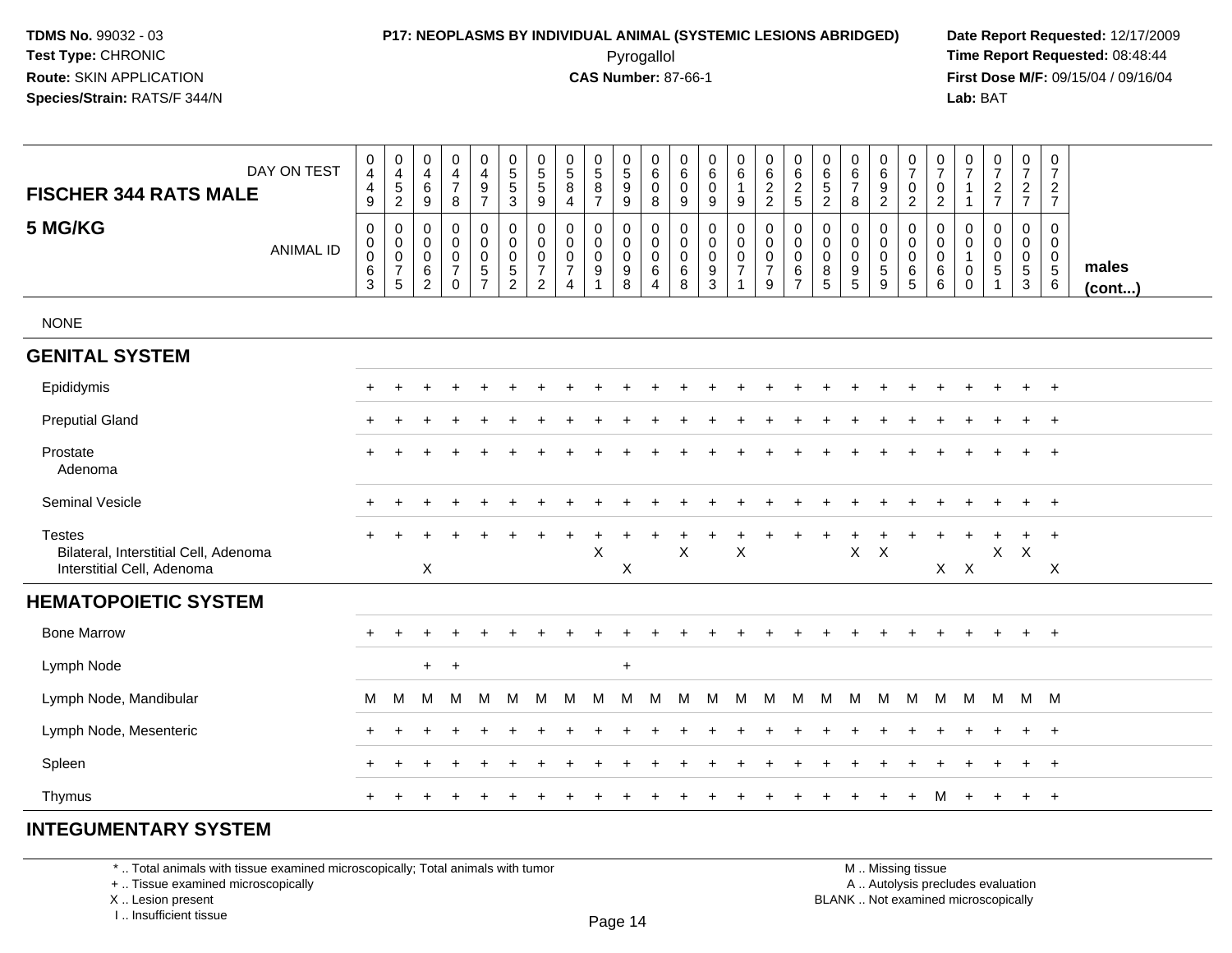I .. Insufficient tissue

## **P17: NEOPLASMS BY INDIVIDUAL ANIMAL (SYSTEMIC LESIONS ABRIDGED) Date Report Requested:** 12/17/2009

Pyrogallol Pyrogallol **Pyrogallol Time Report Requested:** 08:48:44<br>**CAS Number:** 87-66-1 **Time Report Requested:** 09/15/04 / 09/16/04 **First Dose M/F:** 09/15/04 / 09/16/04<br>Lab: BAT **Lab:** BAT

| DAY ON TEST<br><b>FISCHER 344 RATS MALE</b>                                                                                                                                                                                                                                       | $_4^{\rm 0}$<br>$\overline{4}$<br>$9\,$                            | $_4^{\rm 0}$<br>$\sqrt{5}$<br>$\overline{2}$                     | 0<br>$\overline{4}$<br>6<br>$\boldsymbol{9}$                     | $\mathbf 0$<br>$\overline{4}$<br>$\overline{7}$<br>$\,8\,$                 | 0<br>$\overline{4}$<br>9<br>$\overline{7}$   | $\pmb{0}$<br>$\overline{5}$<br>$\sqrt{5}$<br>$\mathbf{3}$                         | 0<br>$\mathbf 5$<br>$\overline{5}$<br>9                          | $\pmb{0}$<br>$\sqrt{5}$<br>8<br>$\overline{4}$                                | $\begin{array}{c} 0 \\ 5 \end{array}$<br>8<br>$\overline{7}$ | $\begin{array}{c} 0 \\ 5 \\ 9 \end{array}$<br>9                       | 0<br>$\,6\,$<br>$\mathbf 0$<br>8                    | 0<br>$\,6\,$<br>$\mathbf 0$<br>$\boldsymbol{9}$ | $\mathbf 0$<br>6<br>$\Omega$<br>$9\,$            | 0<br>$6\phantom{a}$<br>9                                  | $\begin{array}{c} 0 \\ 6 \end{array}$<br>$\overline{2}$<br>$\overline{2}$           | $\begin{matrix} 0 \\ 6 \\ 2 \end{matrix}$<br>5                   | 0<br>6<br>$\sqrt{5}$<br>$\overline{2}$ | $\begin{array}{c} 0 \\ 6 \end{array}$<br>$\overline{7}$<br>8                    | $_{6}^{\rm 0}$<br>9<br>$\overline{c}$                 | $\begin{matrix} 0 \\ 7 \end{matrix}$<br>$\mathbf 0$<br>$\overline{2}$                         | 0<br>$\overline{7}$<br>$\mathbf 0$<br>$\overline{c}$ | $\frac{0}{7}$<br>1<br>$\mathbf{1}$                                   | $\frac{0}{7}$<br>$\overline{c}$<br>$\overline{7}$ | $\frac{0}{7}$<br>$\overline{a}$<br>$\overline{7}$                        | $\begin{smallmatrix}0\\7\end{smallmatrix}$<br>$\overline{c}$<br>$\overline{7}$ |                       |
|-----------------------------------------------------------------------------------------------------------------------------------------------------------------------------------------------------------------------------------------------------------------------------------|--------------------------------------------------------------------|------------------------------------------------------------------|------------------------------------------------------------------|----------------------------------------------------------------------------|----------------------------------------------|-----------------------------------------------------------------------------------|------------------------------------------------------------------|-------------------------------------------------------------------------------|--------------------------------------------------------------|-----------------------------------------------------------------------|-----------------------------------------------------|-------------------------------------------------|--------------------------------------------------|-----------------------------------------------------------|-------------------------------------------------------------------------------------|------------------------------------------------------------------|----------------------------------------|---------------------------------------------------------------------------------|-------------------------------------------------------|-----------------------------------------------------------------------------------------------|------------------------------------------------------|----------------------------------------------------------------------|---------------------------------------------------|--------------------------------------------------------------------------|--------------------------------------------------------------------------------|-----------------------|
| 5 MG/KG<br><b>ANIMAL ID</b>                                                                                                                                                                                                                                                       | $\mathbf 0$<br>$\mathsf{O}$<br>$\pmb{0}$<br>$\,6\,$<br>$\mathsf 3$ | $\mathbf 0$<br>$\mathbf 0$<br>$\mathbf 0$<br>$\overline{7}$<br>5 | $\mathbf 0$<br>$\mathbf 0$<br>$\mathbf 0$<br>6<br>$\overline{c}$ | $\mathbf 0$<br>$\mathbf 0$<br>$\mathbf 0$<br>$\overline{7}$<br>$\mathbf 0$ | 0<br>0<br>$\mathbf 0$<br>5<br>$\overline{7}$ | $\mathbf 0$<br>$\mathsf{O}\xspace$<br>$\mathbf 0$<br>$\sqrt{5}$<br>$\overline{2}$ | $\mathbf 0$<br>$\mathbf 0$<br>$\mathbf 0$<br>7<br>$\overline{2}$ | $\mathbf 0$<br>$\mathbf 0$<br>$\mathbf 0$<br>$\overline{7}$<br>$\overline{4}$ | 0<br>$\mathbf 0$<br>$\mathbf 0$<br>9                         | 0<br>$\mathbf 0$<br>$\mathbf 0$<br>$\boldsymbol{9}$<br>$\overline{8}$ | $\mathbf 0$<br>$\mathsf 0$<br>$\mathbf 0$<br>6<br>4 | 0<br>$\mathbf 0$<br>$\mathbf 0$<br>6<br>8       | $\mathbf 0$<br>$\Omega$<br>$\mathbf 0$<br>9<br>3 | $\mathbf 0$<br>$\mathbf 0$<br>$\pmb{0}$<br>$\overline{7}$ | $\mathbf 0$<br>$\mathsf{O}\xspace$<br>$\pmb{0}$<br>$\overline{7}$<br>$\overline{9}$ | $\mathbf 0$<br>$\mathbf 0$<br>$\mathbf 0$<br>6<br>$\overline{7}$ | $\mathbf 0$<br>0<br>0<br>8<br>5        | $\mathbf 0$<br>$\mathbf 0$<br>$\mathbf 0$<br>$\boldsymbol{9}$<br>$\overline{5}$ | 0<br>0<br>$\mathbf 0$<br>$\sqrt{5}$<br>$\overline{9}$ | $\mathbf 0$<br>$\mathbf 0$<br>$\mathbf 0$<br>6<br>5                                           | 0<br>$\mathbf 0$<br>$\overline{0}$<br>6<br>6         | $\mathbf 0$<br>$\mathbf 0$<br>$\mathbf 1$<br>$\mathbf 0$<br>$\Omega$ | $\mathbf 0$<br>$\mathbf 0$<br>$\mathbf 0$<br>5    | $\mathbf 0$<br>$\mathbf 0$<br>$\mathsf{O}\xspace$<br>5<br>$\mathfrak{Z}$ | $\mathbf 0$<br>$\mathbf 0$<br>$\mathbf 0$<br>$\sqrt{5}$<br>6                   | males<br>$($ cont $)$ |
| <b>Mammary Gland</b><br>Fibroadenoma                                                                                                                                                                                                                                              |                                                                    |                                                                  |                                                                  |                                                                            |                                              |                                                                                   |                                                                  |                                                                               |                                                              |                                                                       |                                                     |                                                 |                                                  |                                                           |                                                                                     |                                                                  |                                        |                                                                                 |                                                       |                                                                                               |                                                      |                                                                      |                                                   |                                                                          | $\overline{1}$                                                                 |                       |
| Skin<br>Keratoacanthoma<br>Control, Subcutaneous Tissue, Fibrous<br>Histiocytoma<br>Subcutaneous Tissue, Fibroma<br>Subcutaneous Tissue, Fibrous Histiocytoma<br>Subcutaneous Tissue, Hemangiosarcoma<br>Subcutaneous Tissue, Lipoma<br>Subcutaneous Tissue, Schwannoma Malignant |                                                                    |                                                                  |                                                                  |                                                                            |                                              |                                                                                   |                                                                  |                                                                               |                                                              |                                                                       |                                                     | $\times$                                        | X                                                |                                                           |                                                                                     |                                                                  |                                        |                                                                                 |                                                       |                                                                                               | X                                                    |                                                                      |                                                   |                                                                          | $\overline{+}$<br>$\times$                                                     |                       |
| <b>MUSCULOSKELETAL SYSTEM</b>                                                                                                                                                                                                                                                     |                                                                    |                                                                  |                                                                  |                                                                            |                                              |                                                                                   |                                                                  |                                                                               |                                                              |                                                                       |                                                     |                                                 |                                                  |                                                           |                                                                                     |                                                                  |                                        |                                                                                 |                                                       |                                                                                               |                                                      |                                                                      |                                                   |                                                                          |                                                                                |                       |
| Bone<br>Osteosarcoma                                                                                                                                                                                                                                                              |                                                                    |                                                                  |                                                                  |                                                                            |                                              |                                                                                   |                                                                  |                                                                               |                                                              |                                                                       |                                                     |                                                 |                                                  |                                                           |                                                                                     |                                                                  |                                        | X                                                                               |                                                       |                                                                                               |                                                      |                                                                      |                                                   |                                                                          |                                                                                |                       |
| <b>NERVOUS SYSTEM</b>                                                                                                                                                                                                                                                             |                                                                    |                                                                  |                                                                  |                                                                            |                                              |                                                                                   |                                                                  |                                                                               |                                                              |                                                                       |                                                     |                                                 |                                                  |                                                           |                                                                                     |                                                                  |                                        |                                                                                 |                                                       |                                                                                               |                                                      |                                                                      |                                                   |                                                                          |                                                                                |                       |
| <b>Brain</b>                                                                                                                                                                                                                                                                      |                                                                    |                                                                  |                                                                  |                                                                            |                                              |                                                                                   |                                                                  |                                                                               |                                                              |                                                                       |                                                     |                                                 |                                                  |                                                           |                                                                                     |                                                                  |                                        |                                                                                 |                                                       |                                                                                               |                                                      |                                                                      |                                                   |                                                                          | $+$                                                                            |                       |
| <b>RESPIRATORY SYSTEM</b>                                                                                                                                                                                                                                                         |                                                                    |                                                                  |                                                                  |                                                                            |                                              |                                                                                   |                                                                  |                                                                               |                                                              |                                                                       |                                                     |                                                 |                                                  |                                                           |                                                                                     |                                                                  |                                        |                                                                                 |                                                       |                                                                                               |                                                      |                                                                      |                                                   |                                                                          |                                                                                |                       |
| Lung<br>Alveolar/Bronchiolar Adenoma<br>Alveolar/Bronchiolar Carcinoma<br>Osteosarcoma, Metastatic, Bone                                                                                                                                                                          |                                                                    |                                                                  |                                                                  |                                                                            |                                              |                                                                                   |                                                                  |                                                                               |                                                              |                                                                       |                                                     |                                                 |                                                  | X                                                         |                                                                                     |                                                                  |                                        | X                                                                               |                                                       |                                                                                               |                                                      |                                                                      |                                                   |                                                                          |                                                                                |                       |
| Nose                                                                                                                                                                                                                                                                              |                                                                    |                                                                  |                                                                  |                                                                            |                                              |                                                                                   |                                                                  |                                                                               |                                                              |                                                                       |                                                     |                                                 |                                                  |                                                           |                                                                                     |                                                                  |                                        |                                                                                 |                                                       |                                                                                               |                                                      |                                                                      |                                                   |                                                                          |                                                                                |                       |
| Trachea                                                                                                                                                                                                                                                                           |                                                                    |                                                                  |                                                                  |                                                                            |                                              |                                                                                   |                                                                  |                                                                               |                                                              |                                                                       |                                                     |                                                 |                                                  |                                                           |                                                                                     |                                                                  |                                        |                                                                                 |                                                       |                                                                                               |                                                      |                                                                      |                                                   |                                                                          | $\overline{1}$                                                                 |                       |
| *  Total animals with tissue examined microscopically; Total animals with tumor<br>+  Tissue examined microscopically<br>X  Lesion present                                                                                                                                        |                                                                    |                                                                  |                                                                  |                                                                            |                                              |                                                                                   |                                                                  |                                                                               |                                                              |                                                                       |                                                     |                                                 |                                                  |                                                           |                                                                                     |                                                                  |                                        |                                                                                 |                                                       | M  Missing tissue<br>A  Autolysis precludes evaluation<br>BLANK  Not examined microscopically |                                                      |                                                                      |                                                   |                                                                          |                                                                                |                       |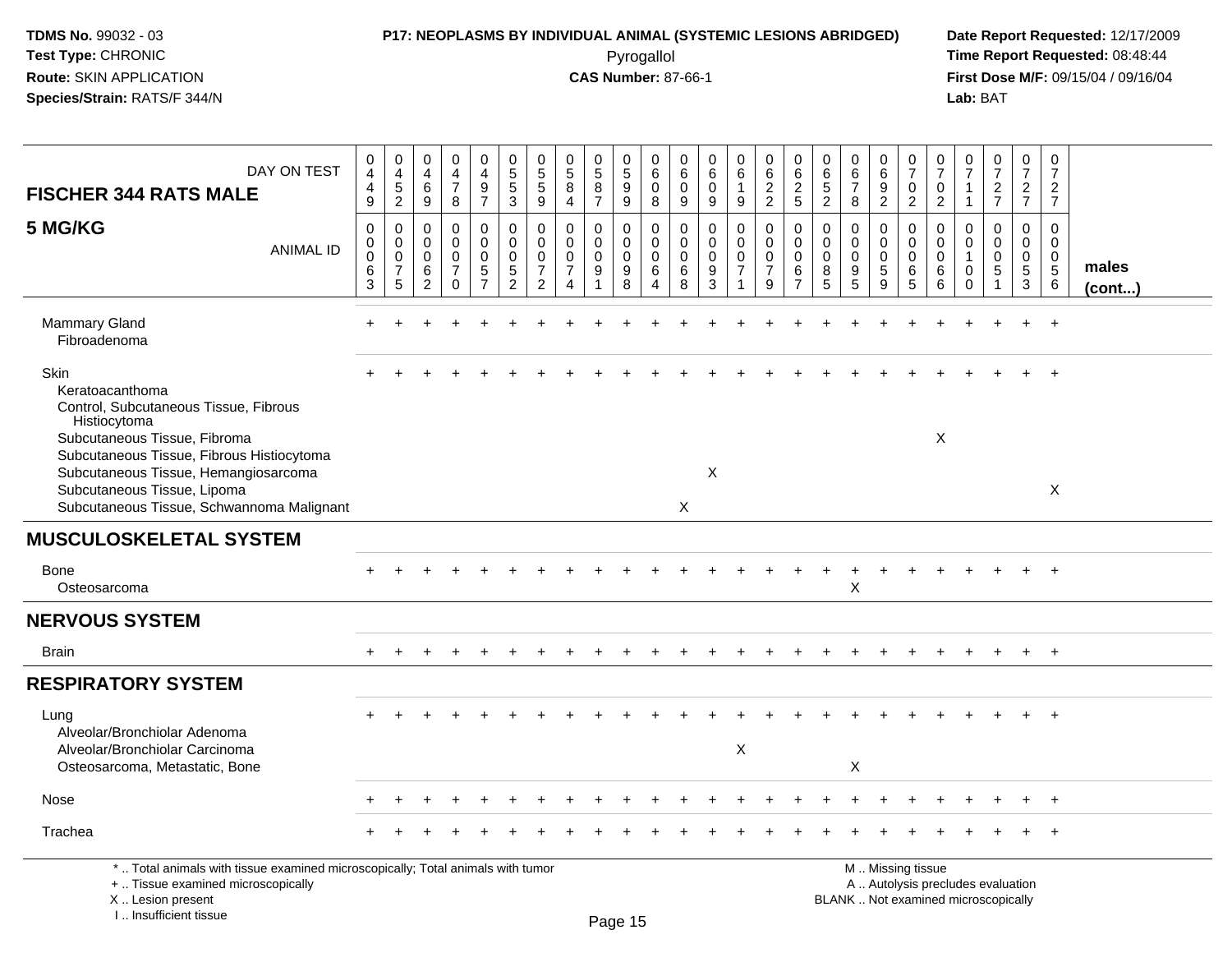### **P17: NEOPLASMS BY INDIVIDUAL ANIMAL (SYSTEMIC LESIONS ABRIDGED) Date Report Requested:** 12/17/2009 Pyrogallol Pyrogallol **Pyrogallol Time Report Requested:** 08:48:44<br>**CAS Number:** 87-66-1 **Time Report Requested:** 09/15/04 / 09/16/04

**First Dose M/F:** 09/15/04 / 09/16/04 Lab: BAT **Lab:** BAT

| DAY ON TEST<br><b>FISCHER 344 RATS MALE</b>                                             | 0<br>4<br>4<br>9                                       | $\begin{smallmatrix}0\\4\end{smallmatrix}$<br>5<br>$\overline{c}$ | $\begin{smallmatrix}0\\4\end{smallmatrix}$<br>$\,6\,$<br>9 | $\mathbf 0$<br>$\frac{4}{7}$<br>8                    | $\boldsymbol{0}$<br>$\overline{4}$<br>9<br>$\overline{7}$    | $\begin{matrix}0\\5\\5\end{matrix}$<br>3                                    | $\begin{smallmatrix}0\0\5\end{smallmatrix}$<br>5<br>9 | $\begin{array}{c} 0 \\ 5 \\ 8 \end{array}$<br>$\overline{a}$    | $\begin{array}{c} 0 \\ 5 \\ 8 \end{array}$<br>$\overline{ }$ | $\begin{array}{c} 0 \\ 5 \end{array}$<br>$\overline{9}$<br>9          | 0<br>6<br>$\mathbf 0$<br>8               | $_{6}^{\rm 0}$<br>$\pmb{0}$<br>9          | $_{6}^{\rm 0}$<br>0<br>9                             | $\begin{matrix} 0 \\ 6 \\ 1 \end{matrix}$<br>9 | $062$<br>22 | $\begin{array}{c} 0 \\ 6 \end{array}$<br>$\frac{2}{5}$ | $_{6}^{\rm 0}$<br>5<br>$\overline{2}$ | $\begin{array}{c} 0 \\ 6 \\ 7 \end{array}$<br>8      | $_{6}^{\rm 0}$<br>$\boldsymbol{9}$<br>$\overline{2}$ | $\begin{array}{c} 0 \\ 7 \end{array}$<br>$\mathsf{O}\xspace$<br>$\overline{2}$ | $\frac{0}{7}$<br>$\mathbf 0$<br>$\overline{c}$ | $\begin{array}{c} 0 \\ 7 \end{array}$ | $\frac{0}{7}$<br>$\frac{2}{7}$   | $\frac{0}{7}$<br>$\frac{2}{7}$                | 0<br>$\overline{7}$<br>$\frac{2}{7}$                 |                 |
|-----------------------------------------------------------------------------------------|--------------------------------------------------------|-------------------------------------------------------------------|------------------------------------------------------------|------------------------------------------------------|--------------------------------------------------------------|-----------------------------------------------------------------------------|-------------------------------------------------------|-----------------------------------------------------------------|--------------------------------------------------------------|-----------------------------------------------------------------------|------------------------------------------|-------------------------------------------|------------------------------------------------------|------------------------------------------------|-------------|--------------------------------------------------------|---------------------------------------|------------------------------------------------------|------------------------------------------------------|--------------------------------------------------------------------------------|------------------------------------------------|---------------------------------------|----------------------------------|-----------------------------------------------|------------------------------------------------------|-----------------|
| 5 MG/KG<br><b>ANIMAL ID</b>                                                             | 0<br>$\pmb{0}$<br>$\pmb{0}$<br>$\,6\,$<br>$\mathbf{3}$ | 0<br>$\pmb{0}$<br>$\pmb{0}$<br>$\boldsymbol{7}$<br>5              | 0<br>$\pmb{0}$<br>$\pmb{0}$<br>$\,6\,$<br>$\overline{2}$   | 0<br>$\mathbf 0$<br>$\pmb{0}$<br>$\overline{7}$<br>0 | $\mathbf 0$<br>$\pmb{0}$<br>$\pmb{0}$<br>5<br>$\overline{7}$ | 0<br>$\mathbf 0$<br>$\begin{array}{c} 0 \\ 5 \end{array}$<br>$\overline{2}$ | $\mathbf 0$<br>$\mathsf 0$<br>$\overline{7}$<br>2     | 0<br>$\pmb{0}$<br>$\pmb{0}$<br>$\overline{7}$<br>$\overline{4}$ | 0<br>$\pmb{0}$<br>0<br>9                                     | $\boldsymbol{0}$<br>$\mathbf 0$<br>$\pmb{0}$<br>$\boldsymbol{9}$<br>8 | $\boldsymbol{0}$<br>$\mathbf 0$<br>$\,6$ | 0<br>$\pmb{0}$<br>$\pmb{0}$<br>$\,6$<br>8 | 0<br>$\pmb{0}$<br>$\pmb{0}$<br>$\boldsymbol{9}$<br>3 | $\begin{matrix} 0 \\ 0 \\ 0 \\ 7 \end{matrix}$ | $9\,$       | 0<br>$\mathsf 0$<br>$\mathbf 0$<br>6<br>$\rightarrow$  | $\pmb{0}$<br>$\pmb{0}$<br>8<br>5      | 0<br>$\pmb{0}$<br>$\pmb{0}$<br>$\boldsymbol{9}$<br>5 | 0<br>$\pmb{0}$<br>$\pmb{0}$<br>$\sqrt{5}$<br>9       | 0<br>$\pmb{0}$<br>$\pmb{0}$<br>$\,6\,$<br>5                                    | 0<br>$\pmb{0}$<br>$\pmb{0}$<br>$\,6$<br>6      | $\pmb{0}$<br>$\pmb{0}$<br>0           | 0<br>$\pmb{0}$<br>$\pmb{0}$<br>5 | 0<br>0<br>0<br>$\overline{5}$<br>$\mathbf{3}$ | 0<br>0<br>$\begin{array}{c} 0 \\ 5 \end{array}$<br>6 | males<br>(cont) |
| <b>SPECIAL SENSES SYSTEM</b>                                                            |                                                        |                                                                   |                                                            |                                                      |                                                              |                                                                             |                                                       |                                                                 |                                                              |                                                                       |                                          |                                           |                                                      |                                                |             |                                                        |                                       |                                                      |                                                      |                                                                                |                                                |                                       |                                  |                                               |                                                      |                 |
| Eye                                                                                     |                                                        |                                                                   |                                                            |                                                      |                                                              |                                                                             |                                                       |                                                                 |                                                              |                                                                       |                                          |                                           |                                                      |                                                |             |                                                        |                                       |                                                      |                                                      |                                                                                |                                                |                                       | $\pm$                            | $+$                                           | $+$                                                  |                 |
| Harderian Gland                                                                         | $\pm$                                                  |                                                                   |                                                            |                                                      |                                                              |                                                                             |                                                       |                                                                 |                                                              |                                                                       |                                          |                                           |                                                      |                                                |             |                                                        |                                       |                                                      |                                                      |                                                                                |                                                |                                       | $^+$                             | $+$ $+$                                       |                                                      |                 |
| <b>URINARY SYSTEM</b>                                                                   |                                                        |                                                                   |                                                            |                                                      |                                                              |                                                                             |                                                       |                                                                 |                                                              |                                                                       |                                          |                                           |                                                      |                                                |             |                                                        |                                       |                                                      |                                                      |                                                                                |                                                |                                       |                                  |                                               |                                                      |                 |
| Kidney                                                                                  |                                                        |                                                                   |                                                            |                                                      |                                                              |                                                                             |                                                       |                                                                 |                                                              |                                                                       |                                          |                                           |                                                      |                                                |             |                                                        |                                       |                                                      |                                                      |                                                                                |                                                |                                       | $\pm$                            | $+$                                           | $+$                                                  |                 |
| <b>Urinary Bladder</b>                                                                  | $\pm$                                                  |                                                                   |                                                            |                                                      |                                                              |                                                                             |                                                       |                                                                 |                                                              |                                                                       |                                          |                                           |                                                      |                                                |             |                                                        |                                       |                                                      |                                                      |                                                                                |                                                |                                       | $\pm$                            | $+$                                           | $+$                                                  |                 |
| <b>SYSTEMIC LESIONS</b>                                                                 |                                                        |                                                                   |                                                            |                                                      |                                                              |                                                                             |                                                       |                                                                 |                                                              |                                                                       |                                          |                                           |                                                      |                                                |             |                                                        |                                       |                                                      |                                                      |                                                                                |                                                |                                       |                                  |                                               |                                                      |                 |
| Multiple Organ<br>Histiocytic Sarcoma<br>Leukemia Mononuclear<br>Mesothelioma Malignant | $\ddot{}$                                              |                                                                   | X                                                          |                                                      |                                                              |                                                                             |                                                       |                                                                 | X X X                                                        |                                                                       |                                          | X                                         |                                                      |                                                |             |                                                        |                                       |                                                      | Χ                                                    |                                                                                | X                                              |                                       |                                  | $+$<br>X                                      | $+$                                                  |                 |

\* .. Total animals with tissue examined microscopically; Total animals with tumor

+ .. Tissue examined microscopically

X .. Lesion present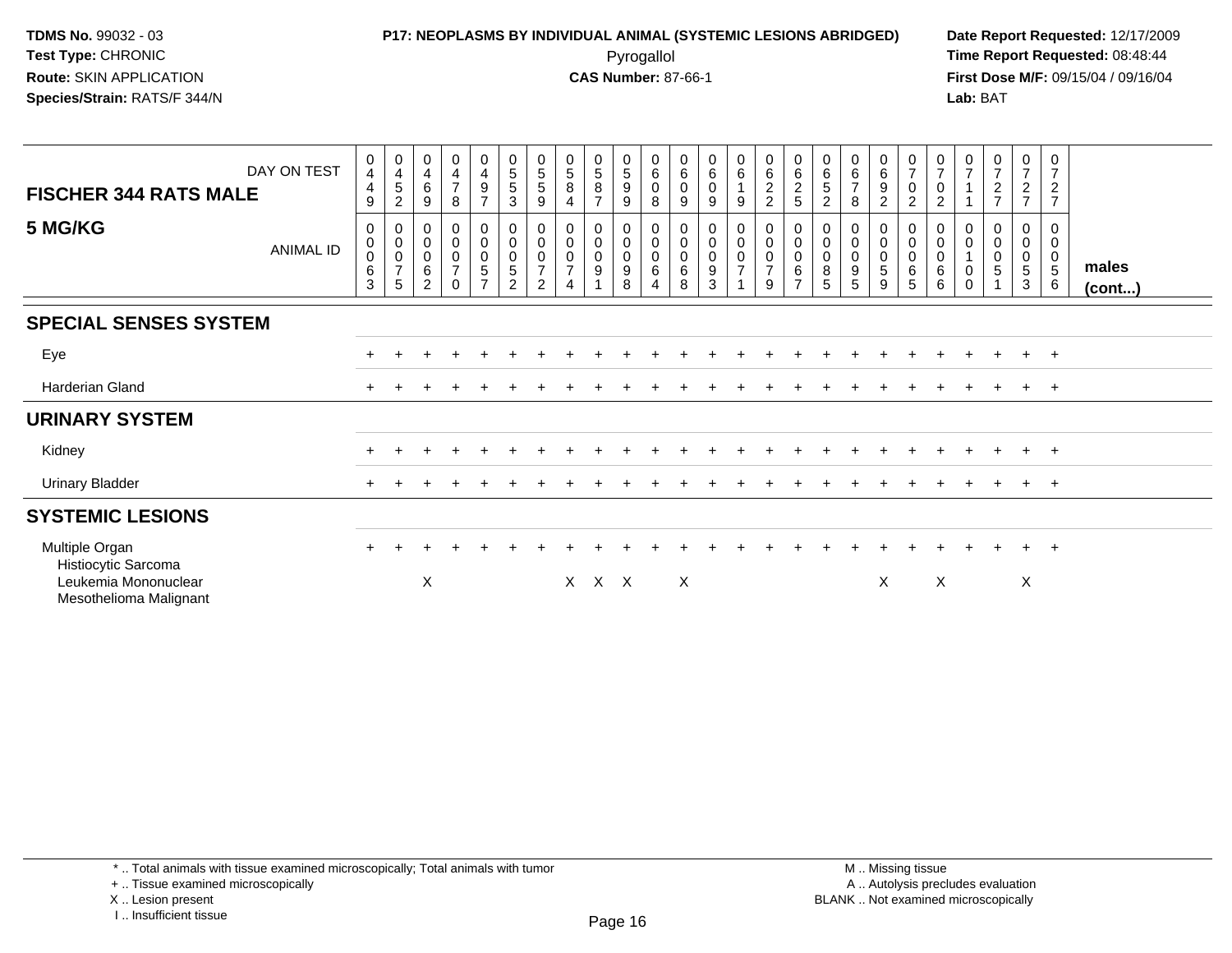### **P17: NEOPLASMS BY INDIVIDUAL ANIMAL (SYSTEMIC LESIONS ABRIDGED) Date Report Requested:** 12/17/2009 Pyrogallol Pyrogallol **Pyrogallol Time Report Requested:** 08:48:44<br>**CAS Number:** 87-66-1 **Time Report Requested:** 09/15/04 / 09/16/04

**First Dose M/F:** 09/15/04 / 09/16/04 Lab: BAT **Lab:** BAT

| DAY ON TEST<br><b>FISCHER 344 RATS MALE</b>     | $\frac{0}{7}$<br>$\frac{2}{7}$                                            | $\frac{0}{7}$<br>$\frac{2}{7}$                              | $\frac{0}{7}$<br>$\frac{2}{7}$                                   | $\frac{0}{7}$<br>$\frac{2}{7}$                                   | $\frac{0}{7}$<br>$\frac{2}{7}$                                                                | $\frac{0}{7}$<br>$\frac{2}{7}$                   | $\frac{0}{7}$<br>$\frac{2}{7}$                                                    | $\frac{0}{7}$<br>$\frac{2}{7}$                                  | $\begin{array}{c} 0 \\ 7 \end{array}$<br>$\frac{2}{7}$   | $\frac{0}{7}$<br>$\frac{2}{7}$                             | 0<br>$\overline{7}$<br>$\frac{2}{7}$                | $\frac{0}{7}$<br>$\frac{2}{7}$                                                       | $\frac{0}{7}$<br>$rac{2}{7}$                                | $\frac{0}{7}$<br>$rac{2}{7}$                             | $\frac{0}{7}$<br>$_{8}^2$                                                                     | $\frac{0}{7}$<br>$_{\rm 8}^2$                        | $\frac{0}{7}$<br>$_{\rm 8}^2$                                            | $\frac{0}{7}$<br>$\frac{2}{8}$                  | $\frac{0}{7}$<br>$\frac{2}{8}$                                               | $\frac{0}{7}$<br>$\frac{2}{8}$ | $\frac{0}{7}$<br>$\frac{2}{8}$                                              | $\frac{0}{7}$<br>$\overline{a}$<br>8    | $\frac{0}{7}$<br>$\frac{2}{8}$                                    | $\frac{0}{7}$<br>$\frac{2}{8}$                                        | $\frac{0}{7}$<br>$\overline{2}$<br>8 |              |
|-------------------------------------------------|---------------------------------------------------------------------------|-------------------------------------------------------------|------------------------------------------------------------------|------------------------------------------------------------------|-----------------------------------------------------------------------------------------------|--------------------------------------------------|-----------------------------------------------------------------------------------|-----------------------------------------------------------------|----------------------------------------------------------|------------------------------------------------------------|-----------------------------------------------------|--------------------------------------------------------------------------------------|-------------------------------------------------------------|----------------------------------------------------------|-----------------------------------------------------------------------------------------------|------------------------------------------------------|--------------------------------------------------------------------------|-------------------------------------------------|------------------------------------------------------------------------------|--------------------------------|-----------------------------------------------------------------------------|-----------------------------------------|-------------------------------------------------------------------|-----------------------------------------------------------------------|--------------------------------------|--------------|
| 5 MG/KG<br><b>ANIMAL ID</b>                     | $\mathbf 0$<br>$\ddot{\mathbf{0}}$<br>$\pmb{0}$<br>$\,6\,$<br>$\mathbf 0$ | $\mathbf 0$<br>$\pmb{0}$<br>$\overline{0}$<br>$\,6\,$<br>-1 | $\mathbf 0$<br>$\mathbf 0$<br>$\mathbf 0$<br>$\overline{7}$<br>3 | $\mathbf 0$<br>$\mathbf 0$<br>$\pmb{0}$<br>$\boldsymbol{7}$<br>6 | $\mathbf 0$<br>$\mathsf{O}\xspace$<br>$\ddot{\mathbf{0}}$<br>$\overline{7}$<br>$\overline{7}$ | 0<br>$\mathbf 0$<br>$\mathbf 0$<br>8<br>$\Omega$ | $\mathbf 0$<br>0<br>$\mathbf 0$<br>$\begin{smallmatrix} 8 \\ 2 \end{smallmatrix}$ | $\mathsf{O}\xspace$<br>0<br>$\mathsf{O}\xspace$<br>$\bf 8$<br>4 | $\mathbf 0$<br>$\mathbf 0$<br>$\pmb{0}$<br>$\frac{8}{6}$ | $\mathbf 0$<br>$\mathbf 0$<br>$\mathbf 0$<br>$\frac{8}{7}$ | $\mathbf 0$<br>$\mathbf 0$<br>$\mathbf 0$<br>8<br>8 | $\boldsymbol{0}$<br>$\mathbf 0$<br>$\mathbf 0$<br>$\boldsymbol{9}$<br>$\overline{2}$ | 0<br>0<br>$\mathbf 0$<br>$\boldsymbol{9}$<br>$6\phantom{a}$ | $\mathbf 0$<br>$\mathbf 0$<br>$\pmb{0}$<br>$\frac{9}{7}$ | $\mathbf 0$<br>$\mathsf{O}\xspace$<br>$\ddot{\mathbf{0}}$<br>$\overline{5}$<br>$\overline{4}$ | 0<br>0<br>0<br>$\begin{array}{c} 5 \\ 5 \end{array}$ | $\mathbf 0$<br>$\mathbf 0$<br>$\mathsf{O}\xspace$<br>$\overline{5}$<br>8 | 0<br>$\mathbf 0$<br>$\mathbf 0$<br>$\,6\,$<br>9 | $\pmb{0}$<br>$\mathbf 0$<br>$\ddot{\mathbf{0}}$<br>$\overline{7}$<br>$\,8\,$ | 0<br>0<br>$\mathbf 0$<br>8     | $\boldsymbol{0}$<br>$\mathbf 0$<br>$\mathbf 0$<br>$\bf 8$<br>$\mathfrak{S}$ | 0<br>0<br>$\mathsf{O}\xspace$<br>$^8_9$ | $\pmb{0}$<br>$\pmb{0}$<br>$\ddot{\mathbf{0}}$<br>$\overline{9}$ 0 | $\mathbf 0$<br>0<br>$\mathbf 0$<br>$\boldsymbol{9}$<br>$\overline{4}$ | 0<br>0<br>$\mathbf 0$<br>$^9_9$      | * TOTALS     |
| <b>ALIMENTARY SYSTEM</b>                        |                                                                           |                                                             |                                                                  |                                                                  |                                                                                               |                                                  |                                                                                   |                                                                 |                                                          |                                                            |                                                     |                                                                                      |                                                             |                                                          |                                                                                               |                                                      |                                                                          |                                                 |                                                                              |                                |                                                                             |                                         |                                                                   |                                                                       |                                      |              |
| Esophagus                                       |                                                                           |                                                             |                                                                  |                                                                  |                                                                                               |                                                  |                                                                                   |                                                                 |                                                          |                                                            |                                                     |                                                                                      |                                                             |                                                          |                                                                                               |                                                      |                                                                          |                                                 |                                                                              |                                |                                                                             |                                         |                                                                   |                                                                       |                                      | 50           |
| Intestine Large, Cecum                          |                                                                           |                                                             |                                                                  |                                                                  |                                                                                               |                                                  |                                                                                   |                                                                 |                                                          |                                                            |                                                     |                                                                                      |                                                             |                                                          |                                                                                               |                                                      |                                                                          |                                                 |                                                                              |                                |                                                                             |                                         |                                                                   |                                                                       |                                      | 50           |
| Intestine Large, Colon                          |                                                                           |                                                             |                                                                  |                                                                  |                                                                                               |                                                  |                                                                                   |                                                                 |                                                          |                                                            |                                                     |                                                                                      |                                                             |                                                          |                                                                                               |                                                      |                                                                          |                                                 |                                                                              |                                |                                                                             |                                         |                                                                   |                                                                       |                                      | 50           |
| Intestine Large, Rectum                         |                                                                           |                                                             |                                                                  |                                                                  |                                                                                               |                                                  |                                                                                   |                                                                 |                                                          |                                                            |                                                     |                                                                                      |                                                             |                                                          |                                                                                               |                                                      |                                                                          |                                                 |                                                                              |                                |                                                                             |                                         |                                                                   |                                                                       | $\ddot{}$                            | 50           |
| Intestine Small, Duodenum                       |                                                                           |                                                             |                                                                  |                                                                  |                                                                                               |                                                  |                                                                                   |                                                                 |                                                          |                                                            |                                                     |                                                                                      |                                                             |                                                          |                                                                                               |                                                      |                                                                          |                                                 |                                                                              |                                |                                                                             |                                         |                                                                   |                                                                       | $+$                                  | 50           |
| Intestine Small, Ileum                          |                                                                           |                                                             |                                                                  |                                                                  |                                                                                               |                                                  |                                                                                   |                                                                 |                                                          |                                                            |                                                     |                                                                                      |                                                             |                                                          |                                                                                               |                                                      |                                                                          |                                                 |                                                                              |                                |                                                                             |                                         |                                                                   |                                                                       | $\overline{+}$                       | 50           |
| Intestine Small, Jejunum                        |                                                                           |                                                             |                                                                  |                                                                  |                                                                                               |                                                  |                                                                                   |                                                                 |                                                          |                                                            |                                                     |                                                                                      |                                                             |                                                          |                                                                                               |                                                      |                                                                          |                                                 |                                                                              |                                |                                                                             |                                         |                                                                   |                                                                       |                                      | 50           |
| Liver<br>Hepatocellular Carcinoma               |                                                                           |                                                             |                                                                  |                                                                  |                                                                                               |                                                  |                                                                                   |                                                                 |                                                          |                                                            |                                                     |                                                                                      |                                                             |                                                          |                                                                                               |                                                      |                                                                          |                                                 |                                                                              |                                |                                                                             |                                         |                                                                   | $\ddot{}$                                                             | $\ddot{}$                            | 50<br>1      |
| Mesentery                                       |                                                                           |                                                             |                                                                  |                                                                  |                                                                                               |                                                  |                                                                                   |                                                                 |                                                          |                                                            |                                                     |                                                                                      |                                                             | $+$                                                      |                                                                                               |                                                      |                                                                          | $+$                                             |                                                                              |                                |                                                                             |                                         |                                                                   |                                                                       |                                      | $\mathbf{2}$ |
| Oral Mucosa                                     |                                                                           |                                                             |                                                                  |                                                                  |                                                                                               |                                                  |                                                                                   |                                                                 |                                                          |                                                            |                                                     |                                                                                      |                                                             |                                                          |                                                                                               |                                                      |                                                                          |                                                 |                                                                              |                                |                                                                             |                                         |                                                                   |                                                                       |                                      | $\mathbf 1$  |
| Pancreas                                        |                                                                           |                                                             |                                                                  |                                                                  |                                                                                               |                                                  |                                                                                   |                                                                 |                                                          |                                                            |                                                     |                                                                                      |                                                             |                                                          |                                                                                               |                                                      |                                                                          |                                                 |                                                                              |                                |                                                                             |                                         |                                                                   |                                                                       |                                      | 50           |
| Salivary Glands                                 |                                                                           |                                                             |                                                                  |                                                                  |                                                                                               |                                                  |                                                                                   |                                                                 |                                                          |                                                            |                                                     |                                                                                      |                                                             |                                                          |                                                                                               |                                                      |                                                                          |                                                 |                                                                              |                                |                                                                             |                                         |                                                                   |                                                                       | $\ddot{}$                            | 50           |
| Stomach, Forestomach<br>Squamous Cell Papilloma |                                                                           |                                                             |                                                                  |                                                                  |                                                                                               |                                                  |                                                                                   |                                                                 |                                                          | X                                                          |                                                     |                                                                                      |                                                             |                                                          |                                                                                               |                                                      |                                                                          |                                                 |                                                                              |                                |                                                                             |                                         |                                                                   |                                                                       |                                      | 50<br>1      |
| Stomach, Glandular<br>Adenoma                   |                                                                           |                                                             |                                                                  |                                                                  |                                                                                               |                                                  |                                                                                   |                                                                 |                                                          |                                                            |                                                     |                                                                                      |                                                             |                                                          |                                                                                               |                                                      |                                                                          |                                                 |                                                                              |                                |                                                                             |                                         | X                                                                 | $\ddot{}$                                                             | $\ddot{}$                            | 50<br>1      |

Page 17

\* .. Total animals with tissue examined microscopically; Total animals with tumor

+ .. Tissue examined microscopically

 Lesion present BLANK .. Not examined microscopicallyX .. Lesion present

I .. Insufficient tissue

M .. Missing tissue y the contract of the contract of the contract of the contract of the contract of  $\mathsf A$  . Autolysis precludes evaluation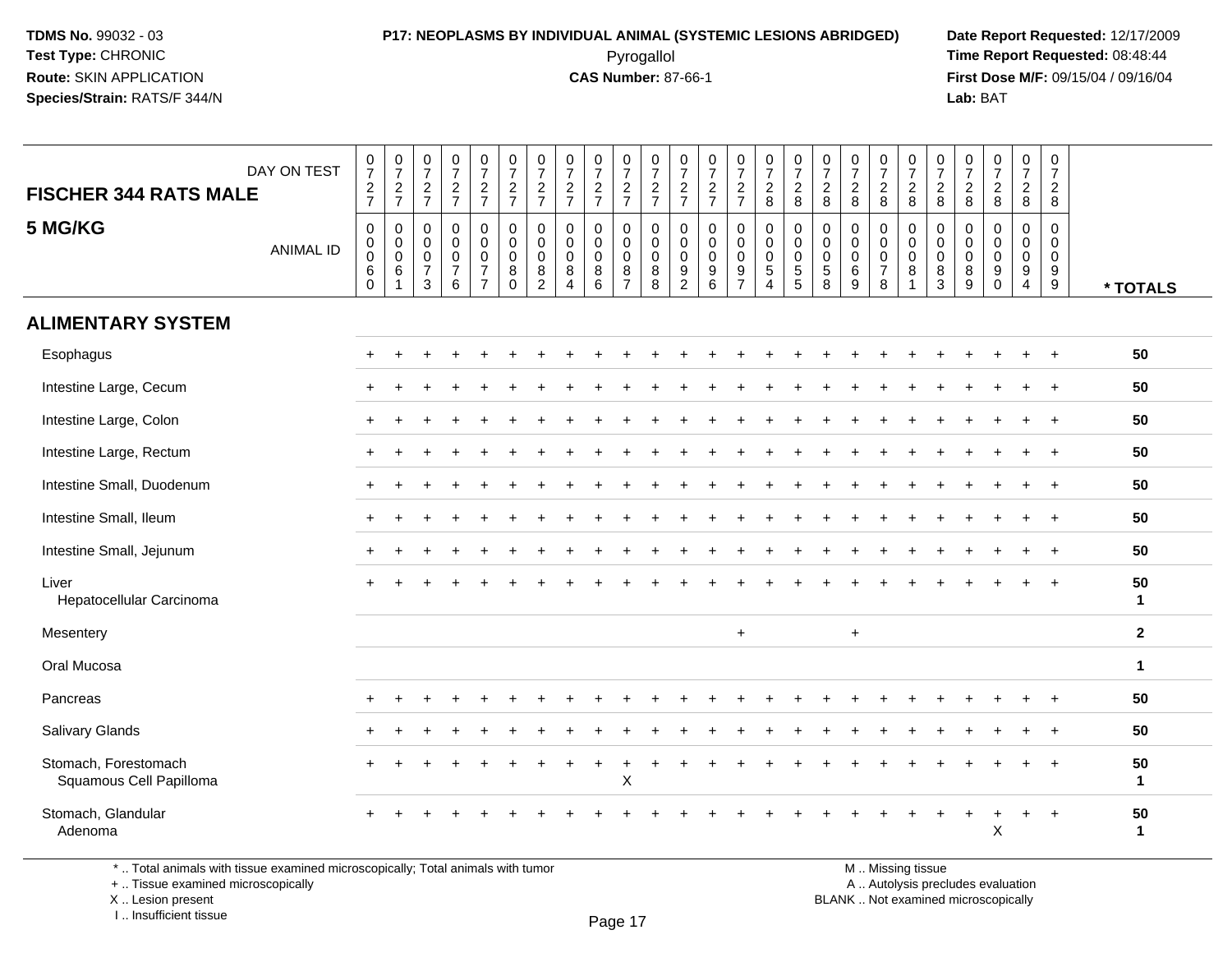### **P17: NEOPLASMS BY INDIVIDUAL ANIMAL (SYSTEMIC LESIONS ABRIDGED) Date Report Requested:** 12/17/2009 Pyrogallol Pyrogallol **Pyrogallol Time Report Requested:** 08:48:44<br>**CAS Number:** 87-66-1 **Time Report Requested:** 08/15/04 / 09/16/04

**First Dose M/F:** 09/15/04 / 09/16/04 Lab: BAT **Lab:** BAT

| DAY ON TEST<br><b>FISCHER 344 RATS MALE</b>                                                | $\begin{array}{c} 0 \\ 7 \end{array}$<br>$\frac{2}{7}$ | $\frac{0}{7}$<br>$\frac{2}{7}$                                  | $\frac{0}{7}$<br>$\frac{2}{7}$                                         | $\begin{smallmatrix}0\\7\end{smallmatrix}$<br>$rac{2}{7}$        | $\frac{0}{7}$<br>$\frac{2}{7}$                                                                 | $\begin{array}{c} 0 \\ 7 \end{array}$<br>$\frac{2}{7}$                    | $\frac{0}{7}$<br>$\frac{2}{7}$            | $\frac{0}{7}$<br>$\frac{2}{7}$                                         | $\frac{0}{7}$<br>$\frac{2}{7}$            | $\frac{0}{7}$<br>$\frac{2}{7}$                                    | $\frac{0}{7}$<br>$\frac{2}{7}$            | $\frac{0}{7}$<br>$\frac{2}{7}$                   | $\frac{0}{7}$<br>$\frac{2}{7}$                                                     | $\frac{0}{7}$<br>$\frac{2}{7}$                                           | $\begin{array}{c} 0 \\ 7 \\ 2 \end{array}$<br>8                            | $\frac{0}{7}$<br>$\frac{2}{8}$                              | $\frac{0}{7}$<br>$\frac{2}{8}$                         | $\frac{0}{7}$<br>$_{\rm 8}^2$                                | $\frac{0}{7}$<br>$\frac{2}{8}$                         | $\begin{array}{c} 0 \\ 7 \\ 2 \\ 8 \end{array}$                   | $\frac{0}{7}$<br>$^2_{\bf 8}$             | $\frac{0}{7}$<br>$_{\rm 8}^2$                   | $\frac{0}{7}$<br>$\frac{2}{8}$                                                  | $\begin{array}{c} 0 \\ 7 \end{array}$<br>$\frac{2}{8}$ | 0<br>$\overline{7}$<br>$\overline{2}$<br>8 |                          |
|--------------------------------------------------------------------------------------------|--------------------------------------------------------|-----------------------------------------------------------------|------------------------------------------------------------------------|------------------------------------------------------------------|------------------------------------------------------------------------------------------------|---------------------------------------------------------------------------|-------------------------------------------|------------------------------------------------------------------------|-------------------------------------------|-------------------------------------------------------------------|-------------------------------------------|--------------------------------------------------|------------------------------------------------------------------------------------|--------------------------------------------------------------------------|----------------------------------------------------------------------------|-------------------------------------------------------------|--------------------------------------------------------|--------------------------------------------------------------|--------------------------------------------------------|-------------------------------------------------------------------|-------------------------------------------|-------------------------------------------------|---------------------------------------------------------------------------------|--------------------------------------------------------|--------------------------------------------|--------------------------|
| 5 MG/KG<br><b>ANIMAL ID</b>                                                                | 0<br>0<br>$\pmb{0}$<br>$\,6\,$<br>$\Omega$             | $\boldsymbol{0}$<br>$\begin{bmatrix} 0 \\ 0 \\ 6 \end{bmatrix}$ | $\pmb{0}$<br>$\mathsf{O}\xspace$<br>$\mathbf 0$<br>$\overline{7}$<br>3 | $\mathbf 0$<br>$\mathbf 0$<br>$\mathbf 0$<br>$\overline{7}$<br>6 | $\begin{smallmatrix}0\0\0\end{smallmatrix}$<br>$\mathbf 0$<br>$\overline{7}$<br>$\overline{7}$ | $\pmb{0}$<br>$\overline{0}$<br>$\mathsf{O}\xspace$<br>$\bf 8$<br>$\Omega$ | 0<br>$\mathbf 0$<br>$\mathbf 0$<br>8<br>2 | $\pmb{0}$<br>$\mathbf 0$<br>$\mathbf 0$<br>8<br>$\boldsymbol{\Lambda}$ | 0<br>$\mathbf 0$<br>$\mathbf 0$<br>8<br>6 | $\pmb{0}$<br>$\overline{0}$<br>$\mathsf 0$<br>8<br>$\overline{7}$ | 0<br>$\mathbf 0$<br>$\mathbf 0$<br>8<br>8 | 0<br>$\mathbf 0$<br>$\mathbf 0$<br>$\frac{9}{2}$ | $\mathbf 0$<br>$\ddot{\mathbf{0}}$<br>$\mathsf{O}\xspace$<br>$\boldsymbol{9}$<br>6 | 0<br>$\mathbf 0$<br>$\overline{0}$<br>$\boldsymbol{9}$<br>$\overline{7}$ | $\pmb{0}$<br>$\overline{0}$<br>$\mathbf 0$<br>$\sqrt{5}$<br>$\overline{4}$ | $\mathbf 0$<br>$\ddot{\mathbf{0}}$<br>$\mathbf 0$<br>5<br>5 | 0<br>$\mathbf 0$<br>$\mathbf 0$<br>$\overline{5}$<br>8 | $\mathbf 0$<br>$\overline{0}$<br>$\mathbf 0$<br>$\,6\,$<br>9 | 0<br>$\mathbf 0$<br>$\mathbf 0$<br>$\overline{7}$<br>8 | $\pmb{0}$<br>$\overline{0}$<br>$\mathbf 0$<br>8<br>$\overline{1}$ | 0<br>$\mathbf 0$<br>$\mathsf 0$<br>8<br>3 | 0<br>$\mathbf 0$<br>$\mathbf 0$<br>$\bf 8$<br>9 | $\pmb{0}$<br>$\mathbf 0$<br>$\mathsf{O}\xspace$<br>$\boldsymbol{9}$<br>$\Omega$ | 0<br>$\mathbf 0$<br>$\mathbf 0$<br>$\frac{9}{4}$       | 0<br>$\mathbf 0$<br>$\mathbf{0}$<br>9<br>9 | * TOTALS                 |
| Leiomyosarcoma                                                                             |                                                        |                                                                 |                                                                        |                                                                  |                                                                                                |                                                                           |                                           |                                                                        |                                           |                                                                   |                                           |                                                  |                                                                                    |                                                                          |                                                                            |                                                             |                                                        |                                                              |                                                        |                                                                   |                                           |                                                 |                                                                                 |                                                        |                                            | 1                        |
| <b>CARDIOVASCULAR SYSTEM</b>                                                               |                                                        |                                                                 |                                                                        |                                                                  |                                                                                                |                                                                           |                                           |                                                                        |                                           |                                                                   |                                           |                                                  |                                                                                    |                                                                          |                                                                            |                                                             |                                                        |                                                              |                                                        |                                                                   |                                           |                                                 |                                                                                 |                                                        |                                            |                          |
| <b>Blood Vessel</b>                                                                        |                                                        |                                                                 |                                                                        |                                                                  |                                                                                                |                                                                           |                                           |                                                                        |                                           |                                                                   |                                           |                                                  |                                                                                    |                                                                          |                                                                            |                                                             |                                                        |                                                              |                                                        |                                                                   |                                           |                                                 |                                                                                 |                                                        |                                            | 50                       |
| Heart<br>Schwannoma Malignant                                                              |                                                        |                                                                 |                                                                        |                                                                  |                                                                                                |                                                                           |                                           |                                                                        |                                           |                                                                   |                                           |                                                  |                                                                                    |                                                                          |                                                                            |                                                             |                                                        |                                                              |                                                        |                                                                   | X                                         |                                                 |                                                                                 |                                                        | $+$                                        | 50<br>$\mathbf 1$        |
| <b>ENDOCRINE SYSTEM</b>                                                                    |                                                        |                                                                 |                                                                        |                                                                  |                                                                                                |                                                                           |                                           |                                                                        |                                           |                                                                   |                                           |                                                  |                                                                                    |                                                                          |                                                                            |                                                             |                                                        |                                                              |                                                        |                                                                   |                                           |                                                 |                                                                                 |                                                        |                                            |                          |
| <b>Adrenal Cortex</b>                                                                      |                                                        |                                                                 |                                                                        |                                                                  |                                                                                                |                                                                           |                                           |                                                                        |                                           |                                                                   |                                           |                                                  |                                                                                    |                                                                          |                                                                            |                                                             |                                                        |                                                              |                                                        |                                                                   |                                           |                                                 |                                                                                 |                                                        |                                            | 50                       |
| Adrenal Medulla<br>Pheochromocytoma Benign<br>Bilateral, Pheochromocytoma Benign           |                                                        |                                                                 |                                                                        |                                                                  |                                                                                                |                                                                           | X                                         |                                                                        |                                           |                                                                   |                                           |                                                  |                                                                                    | X                                                                        |                                                                            |                                                             |                                                        |                                                              | X                                                      |                                                                   |                                           |                                                 | X                                                                               |                                                        |                                            | 50<br>5<br>1             |
| Islets, Pancreatic<br>Adenoma                                                              |                                                        | $\pmb{\times}$                                                  | $\times$                                                               |                                                                  |                                                                                                |                                                                           |                                           |                                                                        |                                           |                                                                   |                                           |                                                  |                                                                                    |                                                                          |                                                                            |                                                             | X                                                      |                                                              |                                                        |                                                                   |                                           |                                                 |                                                                                 |                                                        | $+$                                        | 50<br>5                  |
| Parathyroid Gland                                                                          |                                                        |                                                                 |                                                                        |                                                                  |                                                                                                |                                                                           |                                           |                                                                        |                                           |                                                                   |                                           |                                                  |                                                                                    |                                                                          |                                                                            |                                                             |                                                        |                                                              |                                                        |                                                                   |                                           |                                                 |                                                                                 |                                                        | $+$                                        | 49                       |
| <b>Pituitary Gland</b><br>Pars Distalis, Adenoma<br>Pars Intermedia, Adenoma               | $\mathsf{X}$                                           |                                                                 | $X$ $X$ $X$                                                            |                                                                  |                                                                                                |                                                                           |                                           |                                                                        |                                           |                                                                   | $\mathsf X$                               |                                                  | X                                                                                  |                                                                          | X                                                                          | $\mathsf X$                                                 | $\mathsf{X}$                                           | $\mathsf{X}$                                                 | $\mathsf{X}$                                           | $\mathsf{X}$                                                      | X                                         | $\mathsf{X}$                                    | $X$ $X$                                                                         |                                                        | $\ddot{+}$                                 | 49<br>33<br>$\mathbf{1}$ |
| <b>Thyroid Gland</b><br>Bilateral, C-cell, Adenoma<br>C-cell, Adenoma<br>C-cell, Carcinoma | X                                                      |                                                                 |                                                                        |                                                                  |                                                                                                |                                                                           |                                           | X                                                                      |                                           |                                                                   |                                           |                                                  |                                                                                    |                                                                          |                                                                            |                                                             | X                                                      |                                                              |                                                        |                                                                   |                                           | X                                               |                                                                                 |                                                        | Χ                                          | 50<br>1<br>8             |

#### **GENERAL BODY SYSTEM**

\* .. Total animals with tissue examined microscopically; Total animals with tumor

+ .. Tissue examined microscopically

X .. Lesion present

I .. Insufficient tissue

 M .. Missing tissuey the contract of the contract of the contract of the contract of the contract of  $\mathsf A$  . Autolysis precludes evaluation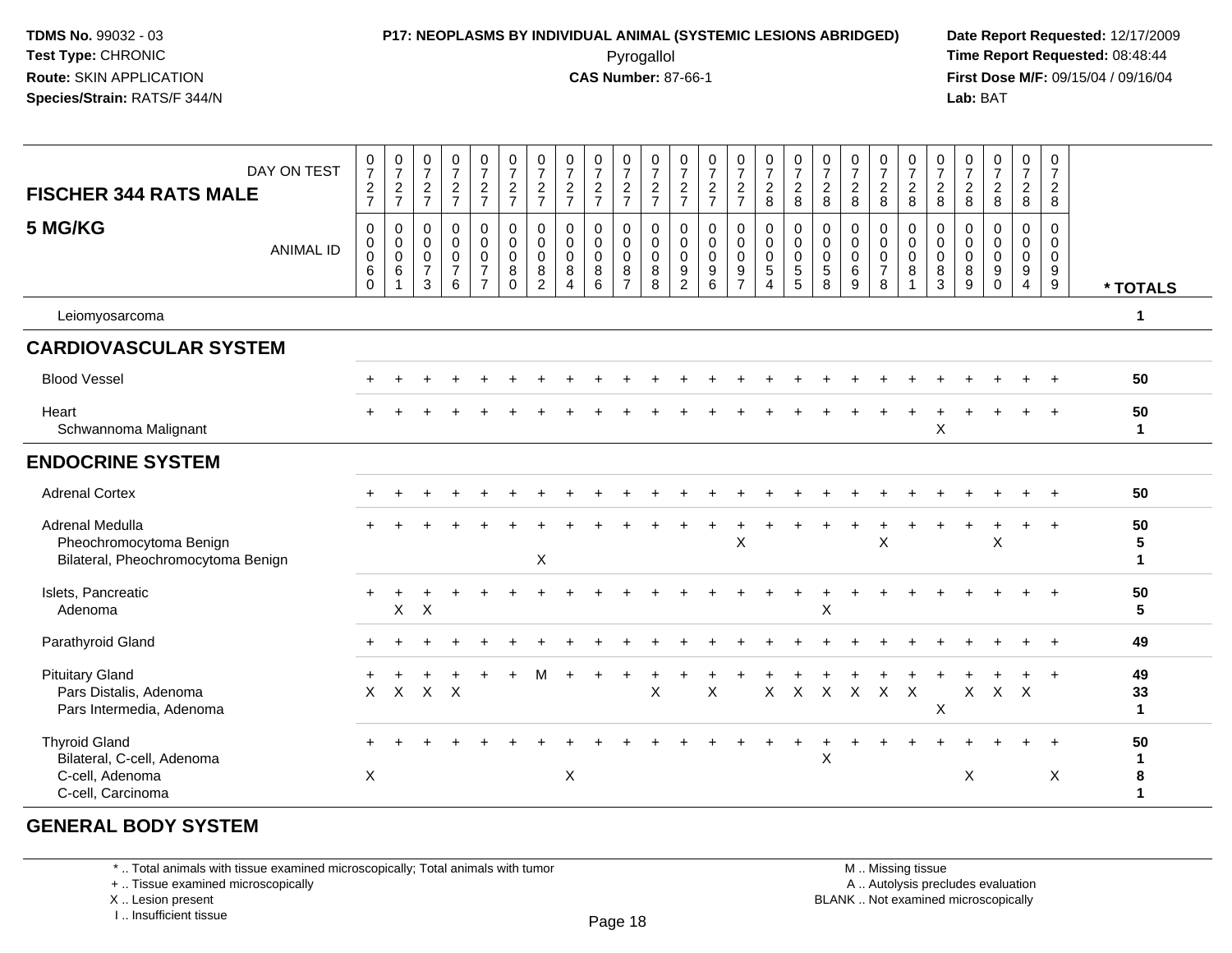### **P17: NEOPLASMS BY INDIVIDUAL ANIMAL (SYSTEMIC LESIONS ABRIDGED) Date Report Requested:** 12/17/2009

Pyrogallol Pyrogallol **Pyrogallol Time Report Requested:** 08:48:44<br>**CAS Number:** 87-66-1 **Time Report Requested:** 08/15/04 / 09/16/04 **First Dose M/F:** 09/15/04 / 09/16/04 Lab: BAT **Lab:** BAT

| DAY ON TEST<br><b>FISCHER 344 RATS MALE</b>                                          | $\frac{0}{7}$<br>$\frac{2}{7}$                         | $\frac{0}{7}$<br>$\frac{2}{7}$                                              | $\frac{0}{7}$<br>$\frac{2}{7}$                                                   | $\frac{0}{7}$<br>$\frac{2}{7}$                                 | $\frac{0}{7}$<br>$\frac{2}{7}$                                                      | $\frac{0}{7}$<br>$\frac{2}{7}$                                 | $\frac{0}{7}$<br>$\frac{2}{7}$                         | $\begin{array}{c} 0 \\ 7 \end{array}$<br>$\frac{2}{7}$                   | $\frac{0}{7}$<br>$\frac{2}{7}$                        | $\frac{0}{7}$<br>$\frac{2}{7}$                               | $\frac{0}{7}$<br>$\frac{2}{7}$            | $\frac{0}{7}$<br>$\frac{2}{7}$                 | $\frac{0}{7}$<br>$\frac{2}{7}$                       | $\frac{0}{7}$<br>$\frac{2}{7}$                         | $\frac{0}{7}$<br>$\frac{2}{8}$                                   | $\frac{0}{7}$<br>$_{\rm 8}^2$           | $\frac{0}{7}$<br>$^2_8$                                      | $\frac{0}{7}$<br>$^2_8$                                       | $\frac{0}{7}$<br>$^2_8$                                          | $\frac{0}{7}$<br>$\frac{2}{8}$                                           | $\frac{0}{7}$<br>$\sqrt{2}$<br>8                  | $\frac{0}{7}$<br>$_{\rm 8}^2$             | $\frac{0}{7}$<br>$\frac{2}{8}$                                  | $\frac{0}{7}$<br>$\frac{2}{8}$                                                | $\begin{smallmatrix}0\\7\end{smallmatrix}$<br>$\frac{2}{8}$        |                    |
|--------------------------------------------------------------------------------------|--------------------------------------------------------|-----------------------------------------------------------------------------|----------------------------------------------------------------------------------|----------------------------------------------------------------|-------------------------------------------------------------------------------------|----------------------------------------------------------------|--------------------------------------------------------|--------------------------------------------------------------------------|-------------------------------------------------------|--------------------------------------------------------------|-------------------------------------------|------------------------------------------------|------------------------------------------------------|--------------------------------------------------------|------------------------------------------------------------------|-----------------------------------------|--------------------------------------------------------------|---------------------------------------------------------------|------------------------------------------------------------------|--------------------------------------------------------------------------|---------------------------------------------------|-------------------------------------------|-----------------------------------------------------------------|-------------------------------------------------------------------------------|--------------------------------------------------------------------|--------------------|
| 5 MG/KG<br><b>ANIMAL ID</b>                                                          | $\mathbf 0$<br>$\pmb{0}$<br>$\pmb{0}$<br>6<br>$\Omega$ | $\boldsymbol{0}$<br>$\begin{smallmatrix} 0\\0 \end{smallmatrix}$<br>$\,6\,$ | $\mathbf 0$<br>$\mathsf{O}\xspace$<br>$\mathsf{O}\xspace$<br>$\overline{7}$<br>3 | $\mathbf 0$<br>$\mathbf 0$<br>$\pmb{0}$<br>$\overline{7}$<br>6 | $\mathbf 0$<br>$\mathsf{O}\xspace$<br>$\pmb{0}$<br>$\overline{7}$<br>$\overline{7}$ | $\mathbf 0$<br>$\pmb{0}$<br>$\mathbf 0$<br>$\bf 8$<br>$\Omega$ | $\mathbf 0$<br>0<br>$\mathbf 0$<br>8<br>$\overline{2}$ | $\mathbf 0$<br>$\mathbf 0$<br>$\mathbf 0$<br>8<br>$\boldsymbol{\Lambda}$ | $\mathbf 0$<br>$\pmb{0}$<br>$\pmb{0}$<br>$\bf 8$<br>6 | $\mathbf 0$<br>$\pmb{0}$<br>$\pmb{0}$<br>8<br>$\overline{7}$ | $\mathbf 0$<br>0<br>$\mathbf 0$<br>8<br>8 | $\mathbf 0$<br>$\pmb{0}$<br>0<br>$\frac{9}{2}$ | 0<br>$\pmb{0}$<br>$\pmb{0}$<br>$\boldsymbol{9}$<br>6 | 0<br>$\pmb{0}$<br>$\mathsf{O}\xspace$<br>$\frac{9}{7}$ | $\mathbf 0$<br>$\mathbf 0$<br>$\mathbf 0$<br>$\overline{5}$<br>4 | 0<br>$\pmb{0}$<br>$\mathbf 0$<br>5<br>5 | $\mathbf 0$<br>$\mathbf 0$<br>$\mathbf 0$<br>$\sqrt{5}$<br>8 | $\mathbf 0$<br>$\pmb{0}$<br>$\mathsf{O}\xspace$<br>$\,6$<br>9 | $\mathbf 0$<br>$\mathbf 0$<br>$\mathbf 0$<br>$\overline{7}$<br>8 | $\mathbf 0$<br>$\mathsf{O}\xspace$<br>$\mathbf 0$<br>8<br>$\overline{1}$ | $\mathbf 0$<br>$\pmb{0}$<br>$\mathbf 0$<br>8<br>3 | $\mathbf 0$<br>0<br>$\mathbf 0$<br>8<br>9 | $\mathbf 0$<br>$\boldsymbol{0}$<br>$\mathbf 0$<br>9<br>$\Omega$ | $\mathbf 0$<br>$\mathbf 0$<br>$\pmb{0}$<br>$\boldsymbol{9}$<br>$\overline{4}$ | $\mathbf 0$<br>$\mathbf 0$<br>$\mathbf 0$<br>$\boldsymbol{9}$<br>9 | * TOTALS           |
| <b>NONE</b>                                                                          |                                                        |                                                                             |                                                                                  |                                                                |                                                                                     |                                                                |                                                        |                                                                          |                                                       |                                                              |                                           |                                                |                                                      |                                                        |                                                                  |                                         |                                                              |                                                               |                                                                  |                                                                          |                                                   |                                           |                                                                 |                                                                               |                                                                    |                    |
| <b>GENITAL SYSTEM</b>                                                                |                                                        |                                                                             |                                                                                  |                                                                |                                                                                     |                                                                |                                                        |                                                                          |                                                       |                                                              |                                           |                                                |                                                      |                                                        |                                                                  |                                         |                                                              |                                                               |                                                                  |                                                                          |                                                   |                                           |                                                                 |                                                                               |                                                                    |                    |
| Epididymis                                                                           |                                                        |                                                                             |                                                                                  |                                                                |                                                                                     |                                                                |                                                        |                                                                          |                                                       |                                                              |                                           |                                                |                                                      |                                                        |                                                                  |                                         |                                                              |                                                               |                                                                  |                                                                          |                                                   |                                           |                                                                 |                                                                               |                                                                    | 50                 |
| <b>Preputial Gland</b>                                                               |                                                        |                                                                             |                                                                                  |                                                                |                                                                                     |                                                                |                                                        |                                                                          |                                                       |                                                              |                                           |                                                |                                                      |                                                        |                                                                  |                                         |                                                              |                                                               |                                                                  |                                                                          |                                                   |                                           |                                                                 |                                                                               | $\overline{1}$                                                     | 50                 |
| Prostate<br>Adenoma                                                                  |                                                        |                                                                             |                                                                                  |                                                                |                                                                                     |                                                                |                                                        | $\boldsymbol{\mathsf{X}}$                                                |                                                       |                                                              |                                           |                                                |                                                      |                                                        |                                                                  |                                         |                                                              |                                                               |                                                                  |                                                                          |                                                   |                                           |                                                                 |                                                                               |                                                                    | 50<br>$\mathbf{1}$ |
| <b>Seminal Vesicle</b>                                                               |                                                        |                                                                             |                                                                                  |                                                                |                                                                                     |                                                                |                                                        |                                                                          |                                                       |                                                              |                                           |                                                |                                                      |                                                        |                                                                  |                                         |                                                              |                                                               |                                                                  |                                                                          |                                                   |                                           |                                                                 |                                                                               | $+$                                                                | 50                 |
| <b>Testes</b><br>Bilateral, Interstitial Cell, Adenoma<br>Interstitial Cell, Adenoma | $\div$<br>X                                            | X                                                                           |                                                                                  | $\pmb{\times}$                                                 | $\pmb{\times}$                                                                      | $\boldsymbol{\mathsf{X}}$                                      |                                                        | $\mathsf X$                                                              | $\mathsf X$                                           | $\times$                                                     | X                                         | X                                              |                                                      | $\mathsf{X}$                                           | $\times$                                                         |                                         |                                                              | $X$ $X$ $X$                                                   |                                                                  |                                                                          | X                                                 | $\mathsf X$                               | X                                                               | $\ddot{}$                                                                     | $\overline{+}$<br>X                                                | 50<br>19<br>12     |
| <b>HEMATOPOIETIC SYSTEM</b>                                                          |                                                        |                                                                             |                                                                                  |                                                                |                                                                                     |                                                                |                                                        |                                                                          |                                                       |                                                              |                                           |                                                |                                                      |                                                        |                                                                  |                                         |                                                              |                                                               |                                                                  |                                                                          |                                                   |                                           |                                                                 |                                                                               |                                                                    |                    |
| <b>Bone Marrow</b>                                                                   |                                                        |                                                                             |                                                                                  |                                                                |                                                                                     |                                                                |                                                        |                                                                          |                                                       |                                                              |                                           |                                                |                                                      |                                                        |                                                                  |                                         |                                                              |                                                               |                                                                  |                                                                          |                                                   |                                           |                                                                 |                                                                               | $\overline{+}$                                                     | 50                 |
| Lymph Node                                                                           | $\ddot{}$                                              |                                                                             |                                                                                  |                                                                |                                                                                     |                                                                |                                                        |                                                                          |                                                       |                                                              |                                           |                                                | $\ddot{}$                                            |                                                        |                                                                  |                                         | $+$                                                          |                                                               | $\ddot{}$                                                        |                                                                          | $\ddot{}$                                         |                                           |                                                                 |                                                                               |                                                                    | 8                  |
| Lymph Node, Mandibular                                                               | м                                                      | м                                                                           | м                                                                                | м                                                              | M                                                                                   | M                                                              | м                                                      | M                                                                        | м                                                     | м                                                            | M                                         | M                                              | M                                                    | м                                                      | M                                                                | M                                       | M                                                            | M                                                             | м                                                                | M                                                                        | М                                                 | M                                         | M                                                               | M M                                                                           |                                                                    | 0                  |
| Lymph Node, Mesenteric                                                               |                                                        |                                                                             |                                                                                  |                                                                |                                                                                     |                                                                |                                                        |                                                                          |                                                       |                                                              |                                           |                                                |                                                      |                                                        |                                                                  |                                         |                                                              |                                                               |                                                                  |                                                                          |                                                   |                                           |                                                                 |                                                                               | $\overline{ }$                                                     | 50                 |
| Spleen                                                                               |                                                        |                                                                             |                                                                                  |                                                                |                                                                                     |                                                                |                                                        |                                                                          |                                                       |                                                              |                                           |                                                |                                                      |                                                        |                                                                  |                                         |                                                              |                                                               |                                                                  |                                                                          |                                                   |                                           |                                                                 |                                                                               | $\overline{1}$                                                     | 50                 |
| Thymus                                                                               |                                                        |                                                                             |                                                                                  |                                                                |                                                                                     |                                                                |                                                        |                                                                          |                                                       |                                                              |                                           |                                                |                                                      |                                                        |                                                                  |                                         |                                                              |                                                               |                                                                  |                                                                          |                                                   |                                           |                                                                 | м                                                                             | $+$                                                                | 48                 |

#### **INTEGUMENTARY SYSTEM**

\* .. Total animals with tissue examined microscopically; Total animals with tumor

+ .. Tissue examined microscopically

X .. Lesion present

I .. Insufficient tissue

M .. Missing tissue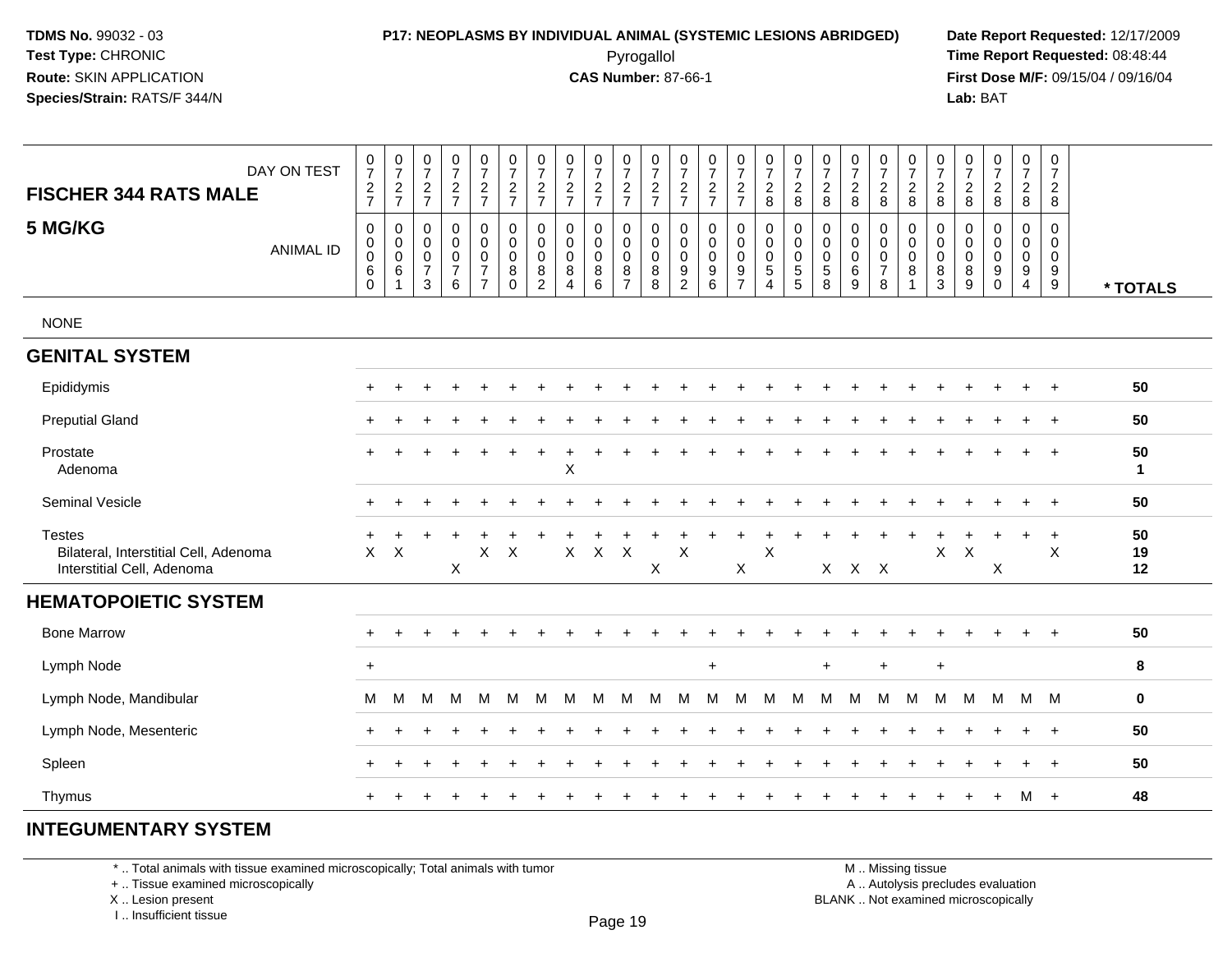# **P17: NEOPLASMS BY INDIVIDUAL ANIMAL (SYSTEMIC LESIONS ABRIDGED) Date Report Requested:** 12/17/2009

Pyrogallol Pyrogallol **Pyrogallol Time Report Requested:** 08:48:44<br>**CAS Number:** 87-66-1 **Time Report Requested:** 09/15/04 / 09/16/04 **First Dose M/F:** 09/15/04 / 09/16/04<br>Lab: BAT **Lab:** BAT

| $\frac{0}{7}$<br>$\frac{0}{7}$<br>0<br>$\frac{0}{7}$<br>0<br>$\frac{0}{7}$<br>$\overline{7}$<br>$\overline{7}$<br>$\frac{2}{7}$<br>$\frac{2}{7}$<br>$\frac{2}{7}$<br>$\frac{2}{7}$<br>$\frac{2}{7}$<br>$\overline{c}$<br>$\overline{7}$<br>$\mathbf 0$<br>$\mathbf 0$<br>$\mathbf 0$<br>$\mathbf 0$<br>$\mathbf 0$<br>$\Omega$<br>$\mathbf 0$<br>$\mathbf 0$<br>0<br>$\Omega$<br>$\Omega$<br>0<br>$\mathbf 0$<br>$\mathbf 0$<br>$\mathbf 0$<br>$\mathbf 0$<br>0<br>$\Omega$<br>$\bf 8$<br>$\bf 8$<br>8<br>8<br>9<br>9<br>6<br>$\overline{7}$<br>8<br>2<br>6<br>Δ | 0<br>$\frac{0}{7}$<br>$\frac{0}{7}$<br>$\frac{0}{7}$<br>$\frac{0}{7}$<br>$\frac{0}{7}$<br>$\frac{0}{7}$<br>$\frac{0}{7}$<br>$\frac{0}{7}$<br>$\frac{0}{7}$<br>0<br>0<br>$\overline{7}$<br>$\overline{7}$<br>$\overline{7}$<br>$\frac{2}{8}$<br>$_{8}^2$<br>$\frac{2}{7}$<br>$\frac{2}{8}$<br>$\frac{2}{8}$<br>$\overline{c}$<br>$\overline{2}$<br>$\overline{2}$<br>$\frac{2}{8}$<br>$\overline{2}$<br>$\overline{2}$<br>$\overline{2}$<br>8<br>$\bf 8$<br>8<br>8<br>8<br>8<br>$\mathbf 0$<br>$\mathbf 0$<br>$\mathbf 0$<br>$\mathbf 0$<br>$\mathbf 0$<br>$\Omega$<br>$\mathbf 0$<br>$\Omega$<br>$\Omega$<br>$\Omega$<br>0<br>$\Omega$<br>0<br>0<br>$\mathbf 0$<br>$\mathbf 0$<br>$\mathbf 0$<br>0<br>0<br>$\Omega$<br>$\Omega$<br>$\mathbf 0$<br>$\Omega$<br>$\Omega$<br>$\mathbf 0$<br>$\mathbf 0$<br>$\Omega$<br>$\mathbf 0$<br>$\mathbf 0$<br>$\mathbf 0$<br>$\mathbf 0$<br>$\mathbf 0$<br>$\mathbf 0$<br>$\mathbf 0$<br>$\Omega$<br>$\Omega$<br>$\boldsymbol{9}$<br>$\sqrt{5}$<br>$\sqrt{5}$<br>$\sqrt{5}$<br>$\,6\,$<br>$\overline{7}$<br>9<br>$\boldsymbol{9}$<br>8<br>8<br>8<br>9<br>$\overline{5}$<br>$\overline{9}$<br>$\mathbf{3}$<br>9<br>8<br>8<br>9<br>$\boldsymbol{\Lambda}$<br>$\Omega$<br>$\overline{\mathbf{4}}$<br>* TOTALS<br>M<br>49<br>$+$<br>$\ddot{}$<br>X<br>$\mathsf X$<br>$\overline{2}$<br>50 |
|------------------------------------------------------------------------------------------------------------------------------------------------------------------------------------------------------------------------------------------------------------------------------------------------------------------------------------------------------------------------------------------------------------------------------------------------------------------------------------------------------------------------------------------------------------------|---------------------------------------------------------------------------------------------------------------------------------------------------------------------------------------------------------------------------------------------------------------------------------------------------------------------------------------------------------------------------------------------------------------------------------------------------------------------------------------------------------------------------------------------------------------------------------------------------------------------------------------------------------------------------------------------------------------------------------------------------------------------------------------------------------------------------------------------------------------------------------------------------------------------------------------------------------------------------------------------------------------------------------------------------------------------------------------------------------------------------------------------------------------------------------------------------------------------------------------------------------------------------------------------------------------------------|
|                                                                                                                                                                                                                                                                                                                                                                                                                                                                                                                                                                  |                                                                                                                                                                                                                                                                                                                                                                                                                                                                                                                                                                                                                                                                                                                                                                                                                                                                                                                                                                                                                                                                                                                                                                                                                                                                                                                           |
|                                                                                                                                                                                                                                                                                                                                                                                                                                                                                                                                                                  |                                                                                                                                                                                                                                                                                                                                                                                                                                                                                                                                                                                                                                                                                                                                                                                                                                                                                                                                                                                                                                                                                                                                                                                                                                                                                                                           |
|                                                                                                                                                                                                                                                                                                                                                                                                                                                                                                                                                                  |                                                                                                                                                                                                                                                                                                                                                                                                                                                                                                                                                                                                                                                                                                                                                                                                                                                                                                                                                                                                                                                                                                                                                                                                                                                                                                                           |
|                                                                                                                                                                                                                                                                                                                                                                                                                                                                                                                                                                  | X<br>X                                                                                                                                                                                                                                                                                                                                                                                                                                                                                                                                                                                                                                                                                                                                                                                                                                                                                                                                                                                                                                                                                                                                                                                                                                                                                                                    |
|                                                                                                                                                                                                                                                                                                                                                                                                                                                                                                                                                                  |                                                                                                                                                                                                                                                                                                                                                                                                                                                                                                                                                                                                                                                                                                                                                                                                                                                                                                                                                                                                                                                                                                                                                                                                                                                                                                                           |
|                                                                                                                                                                                                                                                                                                                                                                                                                                                                                                                                                                  | 50<br>$\mathbf{1}$                                                                                                                                                                                                                                                                                                                                                                                                                                                                                                                                                                                                                                                                                                                                                                                                                                                                                                                                                                                                                                                                                                                                                                                                                                                                                                        |
|                                                                                                                                                                                                                                                                                                                                                                                                                                                                                                                                                                  |                                                                                                                                                                                                                                                                                                                                                                                                                                                                                                                                                                                                                                                                                                                                                                                                                                                                                                                                                                                                                                                                                                                                                                                                                                                                                                                           |
|                                                                                                                                                                                                                                                                                                                                                                                                                                                                                                                                                                  | 50<br>$+$                                                                                                                                                                                                                                                                                                                                                                                                                                                                                                                                                                                                                                                                                                                                                                                                                                                                                                                                                                                                                                                                                                                                                                                                                                                                                                                 |
|                                                                                                                                                                                                                                                                                                                                                                                                                                                                                                                                                                  |                                                                                                                                                                                                                                                                                                                                                                                                                                                                                                                                                                                                                                                                                                                                                                                                                                                                                                                                                                                                                                                                                                                                                                                                                                                                                                                           |
|                                                                                                                                                                                                                                                                                                                                                                                                                                                                                                                                                                  | 50<br>$\mathbf{1}$<br>$\overline{2}$<br>1                                                                                                                                                                                                                                                                                                                                                                                                                                                                                                                                                                                                                                                                                                                                                                                                                                                                                                                                                                                                                                                                                                                                                                                                                                                                                 |
|                                                                                                                                                                                                                                                                                                                                                                                                                                                                                                                                                                  |                                                                                                                                                                                                                                                                                                                                                                                                                                                                                                                                                                                                                                                                                                                                                                                                                                                                                                                                                                                                                                                                                                                                                                                                                                                                                                                           |
|                                                                                                                                                                                                                                                                                                                                                                                                                                                                                                                                                                  | 50<br>$\ddot{}$                                                                                                                                                                                                                                                                                                                                                                                                                                                                                                                                                                                                                                                                                                                                                                                                                                                                                                                                                                                                                                                                                                                                                                                                                                                                                                           |
|                                                                                                                                                                                                                                                                                                                                                                                                                                                                                                                                                                  |                                                                                                                                                                                                                                                                                                                                                                                                                                                                                                                                                                                                                                                                                                                                                                                                                                                                                                                                                                                                                                                                                                                                                                                                                                                                                                                           |

+ .. Tissue examined microscopically

X .. Lesion present

I .. Insufficient tissue

y the contract of the contract of the contract of the contract of the contract of  $\mathsf A$  . Autolysis precludes evaluation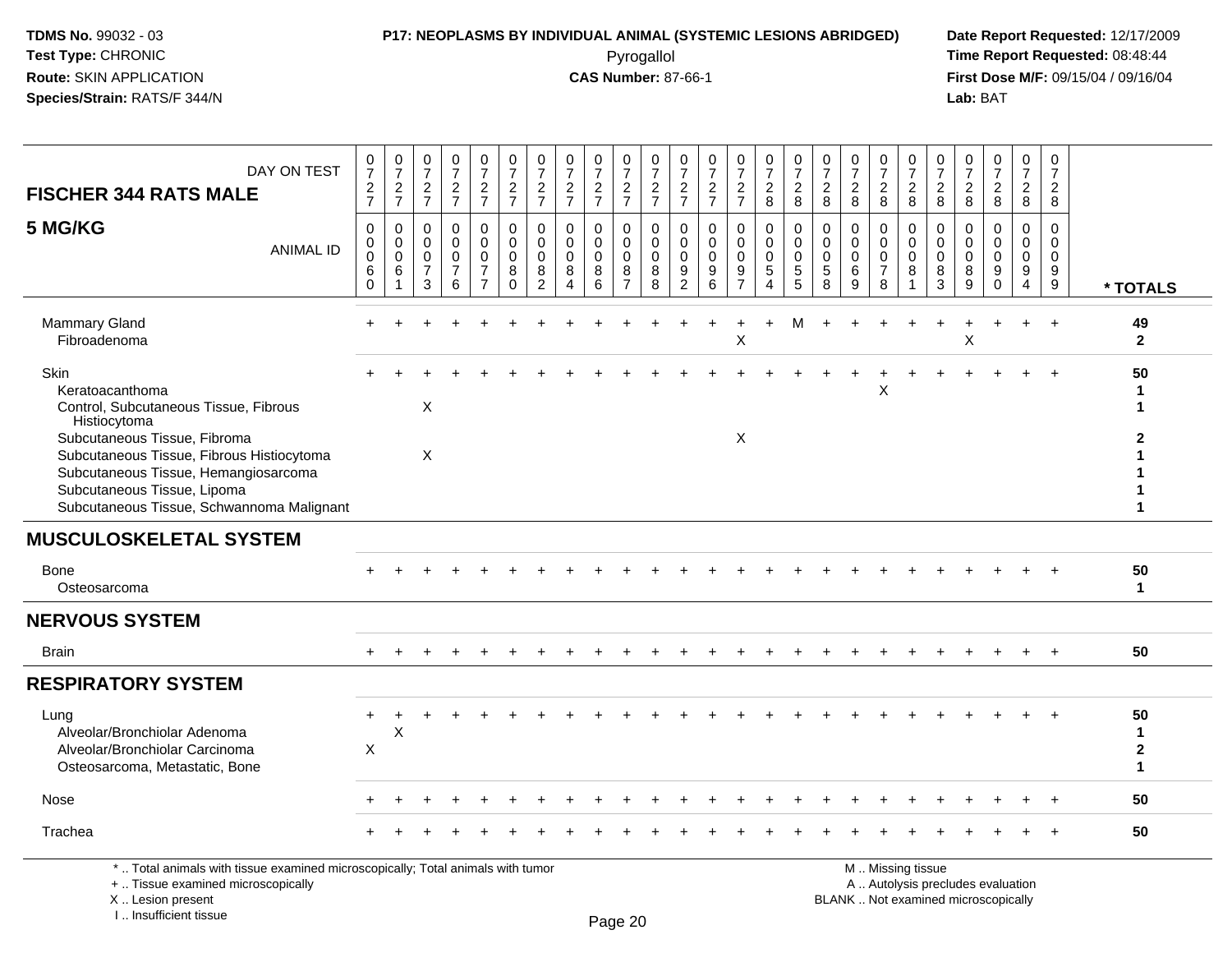### **P17: NEOPLASMS BY INDIVIDUAL ANIMAL (SYSTEMIC LESIONS ABRIDGED) Date Report Requested:** 12/17/2009 Pyrogallol Pyrogallol **Pyrogallol Time Report Requested:** 08:48:44<br>**CAS Number:** 87-66-1 **Time Report Requested:** 09/15/04 / 09/16/04

**First Dose M/F:** 09/15/04 / 09/16/04 Lab: BAT **Lab:** BAT

| DAY ON TEST<br><b>FISCHER 344 RATS MALE</b>                                             | $\frac{0}{7}$<br>$\frac{2}{7}$                     | $\frac{0}{7}$<br>$\frac{2}{7}$                                    | $\frac{0}{7}$<br>$\frac{2}{7}$                     | $\begin{smallmatrix}0\\7\end{smallmatrix}$<br>$rac{2}{7}$                          | $\frac{0}{7}$<br>$\frac{2}{7}$                                      | $\begin{array}{c} 0 \\ 7 \end{array}$<br>$\frac{2}{7}$ | $\frac{0}{7}$<br>$\frac{2}{7}$                 | $\frac{0}{7}$<br>$\frac{2}{7}$ | 072                           | $\frac{0}{7}$<br>$\frac{2}{7}$                                                  | $\frac{0}{7}$<br>$\frac{2}{7}$                  | $\frac{0}{7}$<br>$\boldsymbol{2}$<br>$\overline{7}$               | $\frac{0}{7}$<br>$\frac{2}{7}$       | $\frac{0}{7}$<br>$\frac{2}{7}$                                                 | $\frac{0}{7}$<br>$\frac{2}{8}$                                                            | $\frac{0}{7}$<br>$\frac{2}{8}$                                      | $\frac{0}{7}$<br>$\sqrt{2}$<br>8              | $\frac{0}{7}$<br>$\overline{c}$<br>8    | $\begin{array}{c} 0 \\ 7 \\ 2 \end{array}$<br>8          | $\frac{0}{7}$<br>$\overline{c}$<br>8         | $\frac{0}{7}$<br>$\frac{2}{8}$  | $\frac{0}{7}$<br>$\overline{c}$<br>8  | $\begin{smallmatrix}0\\7\end{smallmatrix}$<br>$\frac{2}{8}$    | 0<br>$\overline{7}$<br>$_{\rm 8}^2$                      | 0<br>$\overline{7}$<br>$\overline{c}$<br>8 |                    |
|-----------------------------------------------------------------------------------------|----------------------------------------------------|-------------------------------------------------------------------|----------------------------------------------------|------------------------------------------------------------------------------------|---------------------------------------------------------------------|--------------------------------------------------------|------------------------------------------------|--------------------------------|-------------------------------|---------------------------------------------------------------------------------|-------------------------------------------------|-------------------------------------------------------------------|--------------------------------------|--------------------------------------------------------------------------------|-------------------------------------------------------------------------------------------|---------------------------------------------------------------------|-----------------------------------------------|-----------------------------------------|----------------------------------------------------------|----------------------------------------------|---------------------------------|---------------------------------------|----------------------------------------------------------------|----------------------------------------------------------|--------------------------------------------|--------------------|
| 5 MG/KG<br>ANIMAL ID                                                                    | 0<br>$\mathbf 0$<br>$\pmb{0}$<br>$\,6$<br>$\Omega$ | $\begin{smallmatrix}0\0\0\end{smallmatrix}$<br>$\pmb{0}$<br>$\,6$ | 0<br>$\pmb{0}$<br>$\pmb{0}$<br>$\overline{ }$<br>3 | $\begin{smallmatrix} 0\\0 \end{smallmatrix}$<br>$\mathsf 0$<br>$\overline{7}$<br>6 | $_{\rm 0}^{\rm 0}$<br>$\pmb{0}$<br>$\overline{7}$<br>$\overline{z}$ | 0<br>$\pmb{0}$<br>$\mathbf 0$<br>8<br>$\Omega$         | $\mathbf 0$<br>$\pmb{0}$<br>8<br>$\mathcal{P}$ | $_0^0$<br>$\pmb{0}$<br>8       | 0<br>0<br>$\pmb{0}$<br>8<br>6 | $\begin{smallmatrix} 0\\0 \end{smallmatrix}$<br>$\frac{0}{8}$<br>$\overline{ }$ | $_{\rm 0}^{\rm 0}$<br>$\pmb{0}$<br>$\bf 8$<br>8 | $\boldsymbol{0}$<br>$\pmb{0}$<br>$\pmb{0}$<br>9<br>$\overline{2}$ | $_0^0$<br>$\boldsymbol{0}$<br>9<br>6 | $\begin{smallmatrix}0\\0\end{smallmatrix}$<br>$\pmb{0}$<br>9<br>$\overline{7}$ | $\begin{smallmatrix} 0\\0 \end{smallmatrix}$<br>$\pmb{0}$<br>$\sqrt{5}$<br>$\overline{4}$ | $\begin{smallmatrix} 0\\0 \end{smallmatrix}$<br>$\pmb{0}$<br>5<br>5 | $\pmb{0}$<br>$\pmb{0}$<br>$\pmb{0}$<br>5<br>8 | 0<br>$\pmb{0}$<br>$\mathbf 0$<br>6<br>9 | $_{\rm 0}^{\rm 0}$<br>$\mathsf 0$<br>$\overline{7}$<br>8 | $_{\rm 0}^{\rm 0}$<br>$\mathbf 0$<br>$\bf 8$ | 0<br>0<br>$\mathbf 0$<br>8<br>3 | 0<br>$\pmb{0}$<br>$\pmb{0}$<br>8<br>9 | 0<br>$\pmb{0}$<br>$\pmb{0}$<br>$\boldsymbol{9}$<br>$\mathbf 0$ | 0<br>$\mathbf 0$<br>$\mathbf 0$<br>$\boldsymbol{9}$<br>4 | 0<br>0<br>0<br>9<br>9                      | * TOTALS           |
| <b>SPECIAL SENSES SYSTEM</b>                                                            |                                                    |                                                                   |                                                    |                                                                                    |                                                                     |                                                        |                                                |                                |                               |                                                                                 |                                                 |                                                                   |                                      |                                                                                |                                                                                           |                                                                     |                                               |                                         |                                                          |                                              |                                 |                                       |                                                                |                                                          |                                            |                    |
| Eye                                                                                     |                                                    |                                                                   |                                                    |                                                                                    |                                                                     |                                                        |                                                |                                |                               |                                                                                 |                                                 |                                                                   |                                      |                                                                                |                                                                                           |                                                                     |                                               |                                         |                                                          |                                              |                                 |                                       |                                                                |                                                          |                                            | 50                 |
| Harderian Gland                                                                         |                                                    |                                                                   |                                                    |                                                                                    |                                                                     |                                                        |                                                |                                |                               |                                                                                 |                                                 |                                                                   |                                      |                                                                                |                                                                                           |                                                                     |                                               |                                         |                                                          |                                              |                                 |                                       |                                                                |                                                          | $+$                                        | 50                 |
| <b>URINARY SYSTEM</b>                                                                   |                                                    |                                                                   |                                                    |                                                                                    |                                                                     |                                                        |                                                |                                |                               |                                                                                 |                                                 |                                                                   |                                      |                                                                                |                                                                                           |                                                                     |                                               |                                         |                                                          |                                              |                                 |                                       |                                                                |                                                          |                                            |                    |
| Kidney                                                                                  | $\div$                                             |                                                                   |                                                    |                                                                                    |                                                                     |                                                        |                                                |                                |                               |                                                                                 |                                                 |                                                                   |                                      |                                                                                |                                                                                           |                                                                     |                                               |                                         |                                                          |                                              |                                 |                                       |                                                                |                                                          |                                            | 50                 |
| <b>Urinary Bladder</b>                                                                  |                                                    |                                                                   |                                                    |                                                                                    |                                                                     |                                                        |                                                |                                |                               |                                                                                 |                                                 |                                                                   |                                      |                                                                                |                                                                                           |                                                                     |                                               |                                         |                                                          |                                              |                                 |                                       |                                                                |                                                          | $+$                                        | 50                 |
| <b>SYSTEMIC LESIONS</b>                                                                 |                                                    |                                                                   |                                                    |                                                                                    |                                                                     |                                                        |                                                |                                |                               |                                                                                 |                                                 |                                                                   |                                      |                                                                                |                                                                                           |                                                                     |                                               |                                         |                                                          |                                              |                                 |                                       |                                                                |                                                          |                                            |                    |
| Multiple Organ<br>Histiocytic Sarcoma<br>Leukemia Mononuclear<br>Mesothelioma Malignant |                                                    |                                                                   | X<br>X                                             | X                                                                                  |                                                                     | $\mathsf{X}$                                           | $\mathsf{X}$                                   |                                | $X \times X$                  |                                                                                 |                                                 |                                                                   | X                                    |                                                                                |                                                                                           |                                                                     | X                                             |                                         |                                                          | X                                            |                                 |                                       |                                                                |                                                          | $\div$                                     | 50<br>1<br>12<br>5 |

<sup>+ ..</sup> Tissue examined microscopically

X .. Lesion present

I .. Insufficient tissue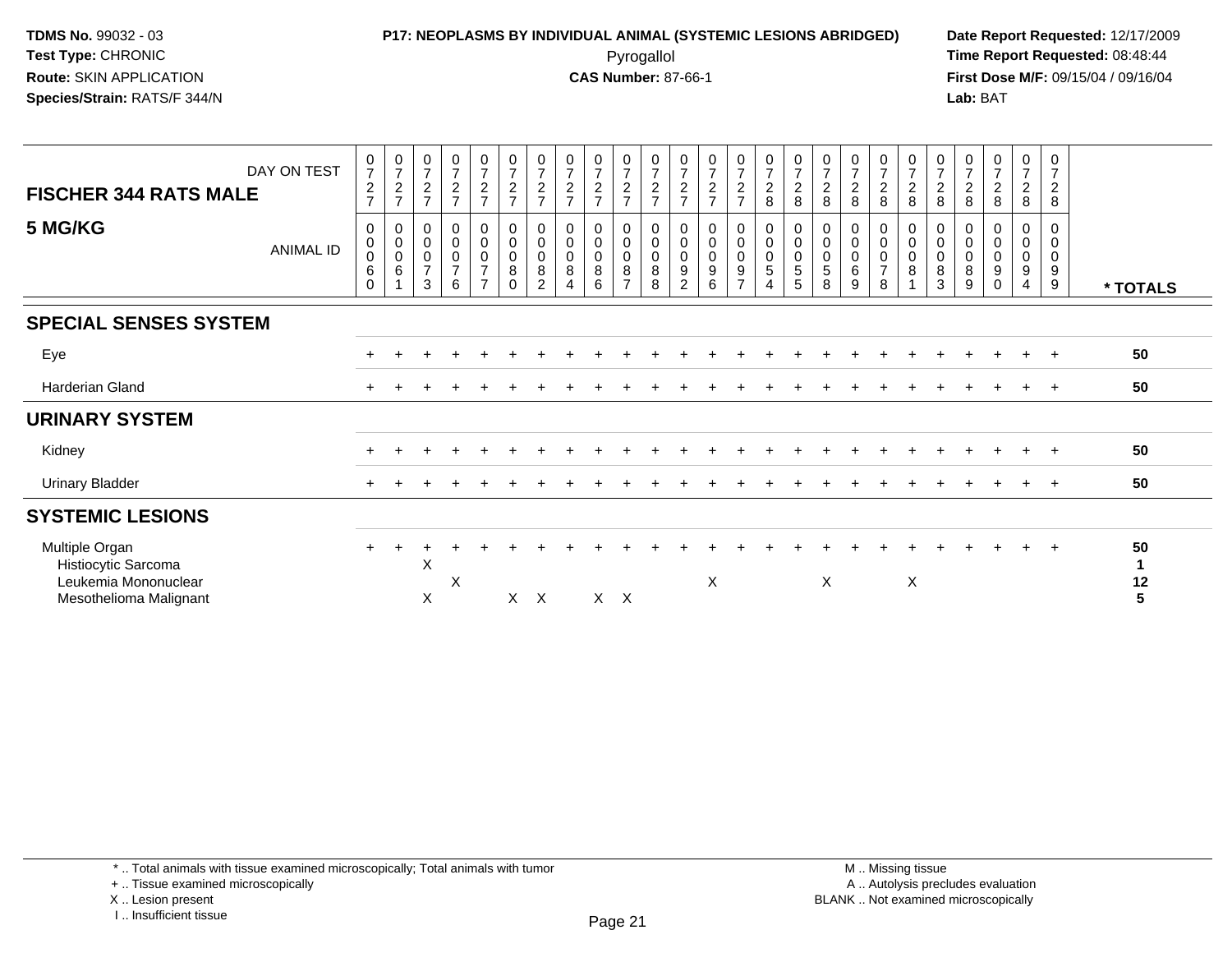### **P17: NEOPLASMS BY INDIVIDUAL ANIMAL (SYSTEMIC LESIONS ABRIDGED) Date Report Requested:** 12/17/2009 Pyrogallol Pyrogallol **Pyrogallol Time Report Requested:** 08:48:44<br>**CAS Number:** 87-66-1 **Time Report Requested:** 09/15/04 / 09/16/04

**First Dose M/F:** 09/15/04 / 09/16/04<br>Lab: BAT **Lab:** BAT

| <b>FISCHER 344 RATS MALE</b>                                                                                          | DAY ON TEST      | $\pmb{0}$<br>$\overline{4}$<br>$\,6\,$<br>$\,6\,$                               | 0<br>$\overline{4}$<br>$\boldsymbol{9}$<br>$\mathbf{1}$  | $\begin{array}{c} 0 \\ 5 \\ 8 \end{array}$<br>$\mathsf 0$            | $\begin{array}{c} 0 \\ 5 \\ 8 \end{array}$<br>$\mathbf{3}$        | $\begin{array}{c} 0 \\ 5 \\ 8 \end{array}$<br>$\boldsymbol{9}$  | $\begin{array}{c} 0 \\ 5 \\ 8 \end{array}$<br>$9\,$                              | $\begin{array}{c} 0 \\ 5 \end{array}$<br>9                         | $\begin{array}{c} 0 \\ 5 \\ 9 \end{array}$<br>$\overline{4}$                                  | $\begin{array}{c} 0 \\ 5 \end{array}$<br>$\overline{9}$<br>$\boldsymbol{9}$ | $\begin{array}{c} 0 \\ 6 \end{array}$<br>$\mathbf 0$<br>$\sqrt{3}$                  | 0<br>$\,6\,$<br>$\mathbf 0$<br>$\,$ 5 $\,$                      | 0<br>$\,6\,$<br>$\mathbf 3$<br>$\overline{7}$ | 0<br>6<br>$\overline{4}$<br>$\overline{4}$                  | $\begin{array}{c} 0 \\ 6 \\ 4 \end{array}$<br>$\overline{7}$ | $\begin{array}{c} 0 \\ 6 \\ 5 \end{array}$<br>$\overline{2}$                 | $\begin{array}{c} 0 \\ 6 \end{array}$<br>$\,6\,$<br>$\overline{5}$ | 0<br>$6\phantom{.}6$<br>$\overline{7}$<br>3 | $\begin{array}{c} 0 \\ 6 \\ 7 \end{array}$<br>$\bf 8$             | $\begin{array}{c} 0 \\ 6 \\ 8 \end{array}$<br>$\mathbf{1}$ | $_{6}^{\rm 0}$<br>$\overline{9}$<br>$\overline{4}$                    | $\begin{array}{c} 0 \\ 6 \end{array}$<br>$\overline{9}$<br>$\overline{4}$        | $\frac{0}{7}$<br>$\overline{1}$<br>6                        | $\begin{array}{c} 0 \\ 7 \end{array}$<br>$\frac{2}{7}$                 | $\frac{0}{7}$<br>$\frac{2}{7}$                        | $\begin{smallmatrix}0\\7\end{smallmatrix}$<br>$\overline{a}$<br>$\overline{7}$ |                 |
|-----------------------------------------------------------------------------------------------------------------------|------------------|---------------------------------------------------------------------------------|----------------------------------------------------------|----------------------------------------------------------------------|-------------------------------------------------------------------|-----------------------------------------------------------------|----------------------------------------------------------------------------------|--------------------------------------------------------------------|-----------------------------------------------------------------------------------------------|-----------------------------------------------------------------------------|-------------------------------------------------------------------------------------|-----------------------------------------------------------------|-----------------------------------------------|-------------------------------------------------------------|--------------------------------------------------------------|------------------------------------------------------------------------------|--------------------------------------------------------------------|---------------------------------------------|-------------------------------------------------------------------|------------------------------------------------------------|-----------------------------------------------------------------------|----------------------------------------------------------------------------------|-------------------------------------------------------------|------------------------------------------------------------------------|-------------------------------------------------------|--------------------------------------------------------------------------------|-----------------|
| 20 MG/KG                                                                                                              | <b>ANIMAL ID</b> | $\boldsymbol{0}$<br>$\pmb{0}$<br>$\mathbf{1}$<br>$\mathbf{1}$<br>$\overline{5}$ | 0<br>0<br>$\mathbf{1}$<br>$\ensuremath{\mathsf{3}}$<br>6 | 0<br>$\mathbf 0$<br>$\mathbf{1}$<br>$\overline{4}$<br>$\overline{2}$ | $\mathbf 0$<br>$\mathbf 0$<br>$\mathbf{1}$<br>1<br>$\overline{7}$ | 0<br>$\mathbf 0$<br>$\mathbf{1}$<br>$\pmb{0}$<br>$\overline{4}$ | $\mathbf 0$<br>$\mathbf 0$<br>$\overline{1}$<br>$\overline{c}$<br>$\overline{1}$ | 0<br>$\mathbf 0$<br>$\mathbf{1}$<br>$\ensuremath{\mathsf{3}}$<br>5 | $\mathbf 0$<br>$\Omega$<br>$\mathbf{1}$<br>$\ensuremath{\mathsf{3}}$<br>$\boldsymbol{\Delta}$ | $\mathbf 0$<br>$\mathbf 0$<br>$\mathbf{1}$<br>$\overline{\mathbf{4}}$<br>5  | $\mathbf 0$<br>$\mathbf 0$<br>$\mathbf{1}$<br>$\begin{array}{c} 0 \\ 5 \end{array}$ | 0<br>$\mathbf 0$<br>$\overline{1}$<br>$\pmb{0}$<br>$\mathbf{1}$ | 0<br>$\mathbf 0$<br>$\mathbf{1}$<br>3<br>3    | $\mathbf 0$<br>$\mathbf 0$<br>$\mathbf{1}$<br>$\frac{2}{5}$ | 0<br>$\mathbf 0$<br>$\mathbf{1}$<br>1<br>$\overline{ }$      | $\mathbf 0$<br>$\overline{0}$<br>$\overline{1}$<br>$\pmb{0}$<br>$\mathbf{3}$ | $\mathbf 0$<br>$\mathbf 0$<br>$\overline{1}$<br>$\frac{4}{7}$      | 0<br>$\mathbf 0$<br>$\mathbf{1}$<br>1<br>8  | $\mathbf 0$<br>$\mathbf 0$<br>$\mathbf{1}$<br>$\overline{4}$<br>6 | 0<br>$\mathbf 0$<br>$\mathbf{1}$<br>$\pmb{0}$<br>8         | 0<br>$\mathbf 0$<br>1<br>$\begin{smallmatrix} 0\\2 \end{smallmatrix}$ | $\mathbf 0$<br>$\mathbf 0$<br>$\overline{1}$<br>$\overline{1}$<br>$\overline{4}$ | $\mathbf 0$<br>$\mathbf 0$<br>$\mathbf{1}$<br>$\frac{2}{2}$ | $\mathbf 0$<br>$\Omega$<br>$\mathbf{1}$<br>$\pmb{0}$<br>$\overline{7}$ | 0<br>$\mathbf 0$<br>$\mathbf{1}$<br>$\mathsf{O}$<br>9 | $\mathbf 0$<br>$\Omega$<br>$\mathbf{1}$<br>$\mathbf{1}$<br>$\overline{2}$      | males<br>(cont) |
| <b>ALIMENTARY SYSTEM</b>                                                                                              |                  |                                                                                 |                                                          |                                                                      |                                                                   |                                                                 |                                                                                  |                                                                    |                                                                                               |                                                                             |                                                                                     |                                                                 |                                               |                                                             |                                                              |                                                                              |                                                                    |                                             |                                                                   |                                                            |                                                                       |                                                                                  |                                                             |                                                                        |                                                       |                                                                                |                 |
| Esophagus                                                                                                             |                  |                                                                                 |                                                          |                                                                      |                                                                   |                                                                 |                                                                                  |                                                                    |                                                                                               |                                                                             |                                                                                     |                                                                 |                                               |                                                             |                                                              |                                                                              |                                                                    |                                             |                                                                   |                                                            |                                                                       |                                                                                  |                                                             |                                                                        |                                                       |                                                                                |                 |
| Intestine Large, Cecum                                                                                                |                  |                                                                                 |                                                          |                                                                      |                                                                   |                                                                 |                                                                                  |                                                                    |                                                                                               |                                                                             |                                                                                     |                                                                 |                                               |                                                             |                                                              |                                                                              |                                                                    |                                             |                                                                   |                                                            |                                                                       |                                                                                  |                                                             |                                                                        |                                                       |                                                                                |                 |
| Intestine Large, Colon                                                                                                |                  |                                                                                 |                                                          |                                                                      |                                                                   |                                                                 |                                                                                  |                                                                    |                                                                                               |                                                                             |                                                                                     |                                                                 |                                               |                                                             |                                                              |                                                                              |                                                                    |                                             |                                                                   |                                                            |                                                                       |                                                                                  |                                                             |                                                                        |                                                       | $\ddot{}$                                                                      |                 |
| Intestine Large, Rectum                                                                                               |                  |                                                                                 |                                                          |                                                                      |                                                                   |                                                                 |                                                                                  |                                                                    |                                                                                               |                                                                             |                                                                                     |                                                                 |                                               |                                                             |                                                              |                                                                              |                                                                    |                                             |                                                                   |                                                            |                                                                       |                                                                                  |                                                             |                                                                        |                                                       | $\ddot{}$                                                                      |                 |
| Intestine Small, Duodenum                                                                                             |                  |                                                                                 |                                                          |                                                                      |                                                                   |                                                                 |                                                                                  |                                                                    |                                                                                               |                                                                             |                                                                                     |                                                                 |                                               |                                                             |                                                              |                                                                              |                                                                    |                                             |                                                                   |                                                            |                                                                       |                                                                                  |                                                             |                                                                        |                                                       | $\ddot{}$                                                                      |                 |
| Intestine Small, Ileum                                                                                                |                  |                                                                                 |                                                          |                                                                      |                                                                   |                                                                 |                                                                                  |                                                                    |                                                                                               |                                                                             |                                                                                     |                                                                 |                                               |                                                             |                                                              |                                                                              |                                                                    |                                             |                                                                   |                                                            |                                                                       |                                                                                  |                                                             |                                                                        |                                                       | $\ddot{}$                                                                      |                 |
| Intestine Small, Jejunum                                                                                              |                  |                                                                                 |                                                          |                                                                      |                                                                   |                                                                 |                                                                                  |                                                                    |                                                                                               |                                                                             |                                                                                     |                                                                 |                                               |                                                             |                                                              |                                                                              |                                                                    |                                             |                                                                   |                                                            |                                                                       |                                                                                  |                                                             |                                                                        |                                                       | $^{+}$                                                                         |                 |
| Liver<br>Hepatocellular Adenoma<br>Hepatocellular Adenoma, Multiple                                                   |                  |                                                                                 |                                                          |                                                                      |                                                                   |                                                                 |                                                                                  |                                                                    |                                                                                               |                                                                             |                                                                                     |                                                                 |                                               |                                                             |                                                              |                                                                              |                                                                    |                                             |                                                                   |                                                            |                                                                       |                                                                                  |                                                             |                                                                        |                                                       |                                                                                |                 |
| Mesentery                                                                                                             |                  |                                                                                 |                                                          |                                                                      |                                                                   |                                                                 |                                                                                  |                                                                    |                                                                                               | $\ddot{}$                                                                   |                                                                                     |                                                                 |                                               |                                                             |                                                              |                                                                              |                                                                    | $\ddot{}$                                   |                                                                   |                                                            |                                                                       |                                                                                  |                                                             |                                                                        |                                                       |                                                                                |                 |
| Oral Mucosa                                                                                                           |                  |                                                                                 |                                                          |                                                                      |                                                                   |                                                                 |                                                                                  |                                                                    |                                                                                               |                                                                             |                                                                                     |                                                                 |                                               |                                                             |                                                              |                                                                              |                                                                    |                                             |                                                                   |                                                            |                                                                       |                                                                                  |                                                             |                                                                        |                                                       |                                                                                |                 |
| Pancreas                                                                                                              |                  |                                                                                 |                                                          |                                                                      |                                                                   |                                                                 |                                                                                  |                                                                    |                                                                                               |                                                                             |                                                                                     |                                                                 |                                               |                                                             |                                                              |                                                                              |                                                                    |                                             |                                                                   |                                                            |                                                                       |                                                                                  |                                                             |                                                                        |                                                       |                                                                                |                 |
| Salivary Glands<br>Schwannoma Malignant                                                                               |                  |                                                                                 |                                                          |                                                                      |                                                                   |                                                                 |                                                                                  | $\sf X$                                                            |                                                                                               |                                                                             |                                                                                     |                                                                 |                                               |                                                             |                                                              |                                                                              |                                                                    |                                             |                                                                   |                                                            |                                                                       |                                                                                  |                                                             |                                                                        |                                                       |                                                                                |                 |
| Stomach, Forestomach                                                                                                  |                  |                                                                                 |                                                          |                                                                      |                                                                   |                                                                 |                                                                                  |                                                                    |                                                                                               |                                                                             |                                                                                     |                                                                 |                                               |                                                             |                                                              |                                                                              |                                                                    |                                             |                                                                   |                                                            |                                                                       |                                                                                  |                                                             |                                                                        |                                                       |                                                                                |                 |
| Stomach, Glandular                                                                                                    |                  |                                                                                 |                                                          |                                                                      |                                                                   |                                                                 |                                                                                  |                                                                    |                                                                                               |                                                                             |                                                                                     |                                                                 |                                               |                                                             |                                                              |                                                                              |                                                                    |                                             |                                                                   |                                                            |                                                                       |                                                                                  |                                                             |                                                                        |                                                       | $\ddot{}$                                                                      |                 |
| *  Total animals with tissue examined microscopically; Total animals with tumor<br>+  Tissue examined microscopically |                  |                                                                                 |                                                          |                                                                      |                                                                   |                                                                 |                                                                                  |                                                                    |                                                                                               |                                                                             |                                                                                     |                                                                 |                                               |                                                             |                                                              |                                                                              |                                                                    |                                             |                                                                   |                                                            | M  Missing tissue                                                     |                                                                                  |                                                             | A  Autolysis precludes evaluation                                      |                                                       |                                                                                |                 |

 Lesion present BLANK .. Not examined microscopicallyX .. Lesion present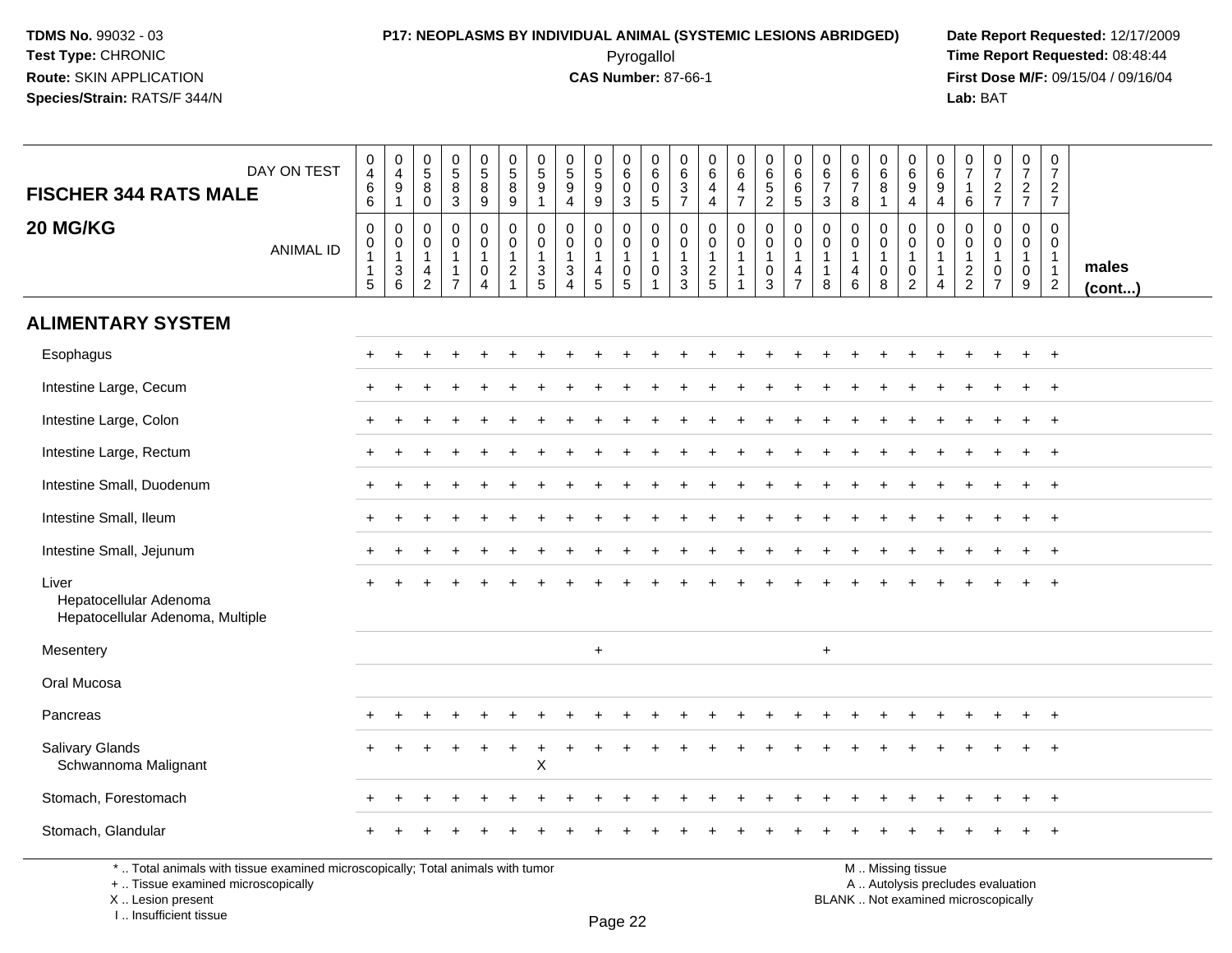### **P17: NEOPLASMS BY INDIVIDUAL ANIMAL (SYSTEMIC LESIONS ABRIDGED) Date Report Requested:** 12/17/2009 Pyrogallol Pyrogallol **Pyrogallol Time Report Requested:** 08:48:44<br>**CAS Number:** 87-66-1 **Time Report Requested:** 09/15/04 / 09/16/04

**First Dose M/F:** 09/15/04 / 09/16/04 Lab: BAT **Lab:** BAT

| DAY ON TEST<br><b>FISCHER 344 RATS MALE</b><br>20 MG/KG                   | $\begin{smallmatrix} 0\\4 \end{smallmatrix}$<br>$\,6\,$<br>$\,6\,$<br>$\mathbf 0$ | $\begin{smallmatrix}0\\4\end{smallmatrix}$<br>9<br>$\mathbf{1}$<br>$\mathbf 0$ | $\begin{array}{c} 0 \\ 5 \end{array}$<br>8<br>$\pmb{0}$<br>$\mathbf 0$ | $\begin{array}{c} 0 \\ 5 \end{array}$<br>8<br>3<br>$\mathbf 0$ | $\begin{array}{c} 0 \\ 5 \\ 8 \end{array}$<br>$\overline{9}$<br>$\mathbf 0$ | $\begin{array}{c} 0 \\ 5 \\ 8 \end{array}$<br>$\overline{9}$<br>$\begin{smallmatrix} 0\\0 \end{smallmatrix}$ | $\begin{array}{c} 0 \\ 5 \end{array}$<br>9<br>-1<br>0 | $\begin{array}{c} 0 \\ 5 \end{array}$<br>9<br>4<br>$\pmb{0}$ | $\begin{array}{c} 0 \\ 5 \end{array}$<br>9<br>9<br>$\mathbf 0$ | $\begin{array}{c} 0 \\ 6 \end{array}$<br>$\mathsf 0$<br>$\sqrt{3}$<br>$\mathbf 0$ | $_{6}^{\rm 0}$<br>$\pmb{0}$<br>$\overline{5}$<br>$\pmb{0}$ | $\boldsymbol{0}$<br>$\,6\,$<br>$\mathsf 3$<br>$\overline{7}$<br>0 | $\begin{array}{c} 0 \\ 6 \end{array}$<br>$\overline{4}$<br>$\overline{4}$<br>$\mathbf 0$ | $_{\rm 6}^{\rm 0}$<br>$\overline{4}$<br>$\overline{7}$<br>0 | $\begin{array}{c} 0 \\ 6 \end{array}$<br>$\overline{5}$<br>$\overline{a}$<br>$\mathbf 0$ | $_{6}^{\rm 0}$<br>$\,6\,$<br>$\overline{5}$<br>0 | $\pmb{0}$<br>6<br>$\overline{7}$<br>$\sqrt{3}$<br>0 | $\begin{array}{c} 0 \\ 6 \\ 7 \end{array}$<br>$\bf 8$<br>$\mathbf 0$ | $\begin{array}{c} 0 \\ 6 \end{array}$<br>8<br>$\overline{\mathbf{1}}$<br>0 | $\begin{array}{c} 0 \\ 6 \\ 9 \end{array}$<br>$\overline{4}$<br>$\mathbf 0$ | 0<br>$\,6$<br>9<br>4<br>0           | $\frac{0}{7}$<br>$\mathbf{1}$<br>$\,6\,$<br>0 | $\frac{0}{7}$<br>$\frac{2}{7}$<br>0              | $\begin{array}{c} 0 \\ 7 \end{array}$<br>$\frac{2}{7}$<br>$\mathbf 0$ | 0<br>$\overline{7}$<br>$\overline{c}$<br>$\overline{7}$<br>$\mathbf 0$ |                       |
|---------------------------------------------------------------------------|-----------------------------------------------------------------------------------|--------------------------------------------------------------------------------|------------------------------------------------------------------------|----------------------------------------------------------------|-----------------------------------------------------------------------------|--------------------------------------------------------------------------------------------------------------|-------------------------------------------------------|--------------------------------------------------------------|----------------------------------------------------------------|-----------------------------------------------------------------------------------|------------------------------------------------------------|-------------------------------------------------------------------|------------------------------------------------------------------------------------------|-------------------------------------------------------------|------------------------------------------------------------------------------------------|--------------------------------------------------|-----------------------------------------------------|----------------------------------------------------------------------|----------------------------------------------------------------------------|-----------------------------------------------------------------------------|-------------------------------------|-----------------------------------------------|--------------------------------------------------|-----------------------------------------------------------------------|------------------------------------------------------------------------|-----------------------|
| <b>ANIMAL ID</b>                                                          | 0<br>$\mathbf{1}$<br>$\mathbf{1}$<br>5                                            | $\mathbf 0$<br>$\mathbf{1}$<br>$\sqrt{3}$<br>6                                 | $\mathbf 0$<br>$\mathbf{1}$<br>4<br>2                                  | $\mathbf 0$<br>$\mathbf{1}$<br>$\overline{7}$                  | $\mathbf 0$<br>$\mathbf{1}$<br>$\frac{0}{4}$                                | $\overline{1}$<br>$\frac{2}{1}$                                                                              | 0<br>$\overline{1}$<br>$\ensuremath{\mathsf{3}}$<br>5 | $\mathbf 0$<br>$\mathbf{1}$<br>$\mathbf 3$<br>$\overline{4}$ | $\mathbf 0$<br>$\mathbf{1}$<br>4<br>5                          | $\mathbf 0$<br>$\mathbf{1}$<br>$\begin{array}{c} 0 \\ 5 \end{array}$              | $\pmb{0}$<br>$\mathbf{1}$<br>$\pmb{0}$<br>$\mathbf{1}$     | $\mathbf 0$<br>$\mathbf{1}$<br>$\ensuremath{\mathsf{3}}$<br>3     | $\mathbf 0$<br>$\mathbf{1}$<br>$\frac{2}{5}$                                             | $\pmb{0}$<br>$\mathbf{1}$<br>1<br>$\mathbf{1}$              | $\mathsf{O}\xspace$<br>$\mathbf{1}$<br>$\mathbf 0$<br>3                                  | 0<br>$\mathbf{1}$<br>4<br>$\overline{7}$         | 0<br>$\mathbf{1}$<br>8                              | $\mathbf 0$<br>$\mathbf{1}$<br>$\overline{4}$<br>6                   | 0<br>$\overline{1}$<br>0<br>8                                              | $\mathbf 0$<br>$\mathbf{1}$<br>$\,0\,$<br>$\overline{2}$                    | 0<br>$\mathbf{1}$<br>$\overline{4}$ | 0<br>$\mathbf{1}$<br>$\frac{2}{2}$            | 0<br>$\mathbf{1}$<br>$\pmb{0}$<br>$\overline{7}$ | $\mathbf 0$<br>$\mathbf{1}$<br>$\mathbf 0$<br>9                       | $\mathbf{0}$<br>$\mathbf{1}$<br>$\mathbf{1}$<br>$\overline{2}$         | males<br>$($ cont $)$ |
| <b>CARDIOVASCULAR SYSTEM</b>                                              |                                                                                   |                                                                                |                                                                        |                                                                |                                                                             |                                                                                                              |                                                       |                                                              |                                                                |                                                                                   |                                                            |                                                                   |                                                                                          |                                                             |                                                                                          |                                                  |                                                     |                                                                      |                                                                            |                                                                             |                                     |                                               |                                                  |                                                                       |                                                                        |                       |
| <b>Blood Vessel</b>                                                       |                                                                                   |                                                                                |                                                                        |                                                                |                                                                             |                                                                                                              |                                                       |                                                              |                                                                |                                                                                   |                                                            |                                                                   |                                                                                          |                                                             |                                                                                          |                                                  |                                                     |                                                                      |                                                                            |                                                                             |                                     |                                               |                                                  |                                                                       | $^{+}$                                                                 |                       |
| Heart<br>Schwannoma Malignant<br>Thymoma Malignant, Metastatic, Thymus    |                                                                                   |                                                                                |                                                                        |                                                                |                                                                             |                                                                                                              |                                                       |                                                              |                                                                |                                                                                   |                                                            |                                                                   |                                                                                          |                                                             |                                                                                          |                                                  |                                                     | $\mathsf X$                                                          |                                                                            |                                                                             | X                                   |                                               |                                                  |                                                                       |                                                                        |                       |
| <b>ENDOCRINE SYSTEM</b>                                                   |                                                                                   |                                                                                |                                                                        |                                                                |                                                                             |                                                                                                              |                                                       |                                                              |                                                                |                                                                                   |                                                            |                                                                   |                                                                                          |                                                             |                                                                                          |                                                  |                                                     |                                                                      |                                                                            |                                                                             |                                     |                                               |                                                  |                                                                       |                                                                        |                       |
| <b>Adrenal Cortex</b>                                                     |                                                                                   |                                                                                |                                                                        |                                                                |                                                                             |                                                                                                              |                                                       |                                                              |                                                                |                                                                                   |                                                            |                                                                   |                                                                                          |                                                             |                                                                                          |                                                  |                                                     |                                                                      |                                                                            |                                                                             |                                     |                                               |                                                  |                                                                       |                                                                        |                       |
| <b>Adrenal Medulla</b><br>Pheochromocytoma Benign                         |                                                                                   |                                                                                |                                                                        |                                                                |                                                                             |                                                                                                              |                                                       |                                                              |                                                                |                                                                                   |                                                            |                                                                   |                                                                                          | $\boldsymbol{\mathsf{X}}$                                   |                                                                                          |                                                  |                                                     |                                                                      |                                                                            |                                                                             |                                     |                                               | X                                                |                                                                       |                                                                        |                       |
| Islets, Pancreatic<br>Adenoma                                             |                                                                                   |                                                                                |                                                                        |                                                                |                                                                             |                                                                                                              |                                                       |                                                              |                                                                |                                                                                   |                                                            |                                                                   |                                                                                          |                                                             |                                                                                          |                                                  | X                                                   |                                                                      |                                                                            |                                                                             |                                     | X                                             |                                                  |                                                                       | $+$                                                                    |                       |
| Parathyroid Gland                                                         |                                                                                   |                                                                                |                                                                        |                                                                |                                                                             |                                                                                                              |                                                       |                                                              |                                                                |                                                                                   |                                                            |                                                                   |                                                                                          |                                                             |                                                                                          |                                                  |                                                     |                                                                      |                                                                            | М                                                                           | $\ddot{}$                           | м                                             | $+$                                              | $+$                                                                   | $+$                                                                    |                       |
| <b>Pituitary Gland</b><br>Pars Distalis, Adenoma                          | X                                                                                 |                                                                                |                                                                        | X                                                              | $\boldsymbol{\mathsf{X}}$                                                   |                                                                                                              | X                                                     | $\sf X$                                                      | $\mathsf X$                                                    | $\mathsf{X}$                                                                      |                                                            | X                                                                 |                                                                                          | $\mathsf{X}$                                                | $\mathsf{X}$                                                                             | $\mathsf{X}$                                     |                                                     | $\mathsf{X}$                                                         | $\mathsf{X}$                                                               | $\mathsf{X}$                                                                | $\mathsf{X}$                        | $\mathsf{X}$                                  |                                                  |                                                                       | $+$<br>$X$ $X$                                                         |                       |
| <b>Thyroid Gland</b><br>Adenoma<br>Bilateral, C-cell, Adenoma             |                                                                                   |                                                                                |                                                                        |                                                                |                                                                             |                                                                                                              |                                                       |                                                              |                                                                |                                                                                   |                                                            |                                                                   |                                                                                          |                                                             |                                                                                          |                                                  |                                                     |                                                                      |                                                                            |                                                                             |                                     |                                               |                                                  |                                                                       | $+$                                                                    |                       |
| C-cell, Adenoma<br>Follicular Cell, Adenoma<br>Follicular Cell, Carcinoma |                                                                                   |                                                                                |                                                                        |                                                                |                                                                             | X                                                                                                            |                                                       |                                                              |                                                                |                                                                                   |                                                            |                                                                   |                                                                                          |                                                             |                                                                                          |                                                  |                                                     |                                                                      |                                                                            | $\sf X$                                                                     |                                     |                                               |                                                  |                                                                       | X                                                                      |                       |

#### **GENERAL BODY SYSTEM**

\* .. Total animals with tissue examined microscopically; Total animals with tumor

+ .. Tissue examined microscopically

X .. Lesion present

I .. Insufficient tissue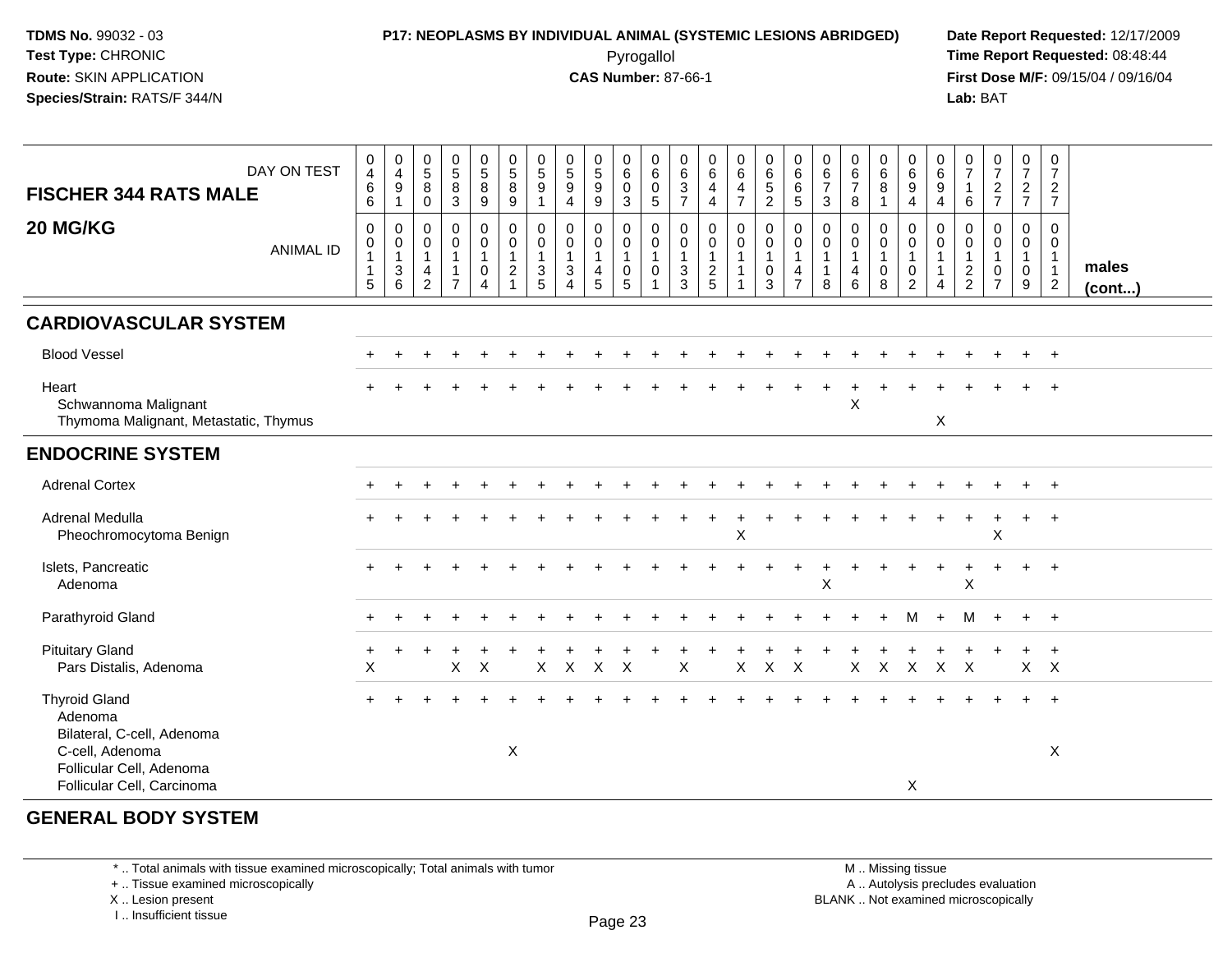## **P17: NEOPLASMS BY INDIVIDUAL ANIMAL (SYSTEMIC LESIONS ABRIDGED) Date Report Requested:** 12/17/2009

Pyrogallol Pyrogallol **Pyrogallol Time Report Requested:** 08:48:44<br>**CAS Number:** 87-66-1 **Time Report Requested:** 09/15/04 / 09/16/04 **First Dose M/F:** 09/15/04 / 09/16/04 Lab: BAT **Lab:** BAT

| DAY ON TEST<br><b>FISCHER 344 RATS MALE</b>                                          | $\mathbf 0$<br>4<br>6<br>$\,6\,$                             | 0<br>$\overline{4}$<br>$\boldsymbol{9}$<br>$\mathbf{1}$                    | 0<br>$\overline{5}$<br>$\bf8$<br>$\mathbf 0$                        | $\begin{array}{c} 0 \\ 5 \end{array}$<br>$\,8\,$<br>$\sqrt{3}$ | 0<br>$\overline{5}$<br>8<br>$9\,$                          | 0<br>$\overline{5}$<br>$\bf8$<br>9                                             | 0<br>5<br>9<br>1                         | 0<br>$\sqrt{5}$<br>$\boldsymbol{9}$<br>$\overline{4}$                           | $\begin{smallmatrix}0\0\5\end{smallmatrix}$<br>$\boldsymbol{9}$<br>$9\,$ | 0<br>$\,6\,$<br>$\mathbf 0$<br>$\mathsf 3$        | 0<br>$\,6$<br>0<br>$\sqrt{5}$                                                    | 0<br>$\,6\,$<br>3<br>$\overline{7}$ | 0<br>$\,6\,$<br>4<br>$\overline{\mathbf{4}}$      | 0<br>$6^{\circ}$<br>4<br>$\overline{7}$                       | 0<br>$6\phantom{a}$<br>$\sqrt{5}$<br>$\overline{2}$ | 0<br>$\,6\,$<br>$\,6$<br>$\overline{5}$                                    | 0<br>6<br>$\overline{7}$<br>$\mathbf{3}$ | 0<br>6<br>$\overline{7}$<br>8                                            | 0<br>$\,6\,$<br>8<br>$\mathbf{1}$         | 0<br>$6\phantom{a}$<br>$\boldsymbol{9}$<br>$\overline{4}$               | 0<br>$\,6\,$<br>9<br>$\overline{4}$                                          | 0<br>$\overline{7}$<br>$\mathbf 1$<br>6 | $\pmb{0}$<br>$\overline{7}$<br>$\frac{2}{7}$                          | 0<br>$\overline{7}$<br>$\overline{a}$<br>$\overline{7}$ | $\pmb{0}$<br>$\overline{7}$<br>$\overline{2}$<br>$\overline{7}$              |                       |
|--------------------------------------------------------------------------------------|--------------------------------------------------------------|----------------------------------------------------------------------------|---------------------------------------------------------------------|----------------------------------------------------------------|------------------------------------------------------------|--------------------------------------------------------------------------------|------------------------------------------|---------------------------------------------------------------------------------|--------------------------------------------------------------------------|---------------------------------------------------|----------------------------------------------------------------------------------|-------------------------------------|---------------------------------------------------|---------------------------------------------------------------|-----------------------------------------------------|----------------------------------------------------------------------------|------------------------------------------|--------------------------------------------------------------------------|-------------------------------------------|-------------------------------------------------------------------------|------------------------------------------------------------------------------|-----------------------------------------|-----------------------------------------------------------------------|---------------------------------------------------------|------------------------------------------------------------------------------|-----------------------|
| 20 MG/KG<br><b>ANIMAL ID</b>                                                         | $\mathbf 0$<br>$\pmb{0}$<br>$\mathbf 1$<br>$\mathbf{1}$<br>5 | 0<br>$\mathsf{O}\xspace$<br>$\mathbf{1}$<br>$\ensuremath{\mathsf{3}}$<br>6 | $\mathbf 0$<br>0<br>$\mathbf 1$<br>$\overline{4}$<br>$\overline{2}$ | $\pmb{0}$<br>$\mathsf 0$<br>$\mathbf{1}$<br>$\overline{7}$     | 0<br>$\mathsf{O}\xspace$<br>$\mathbf{1}$<br>$\pmb{0}$<br>4 | $\mathbf 0$<br>$\mathbf 0$<br>$\mathbf{1}$<br>$\overline{c}$<br>$\overline{1}$ | 0<br>$\mathbf 0$<br>1<br>$\sqrt{3}$<br>5 | $\mathbf 0$<br>$\mathbf 0$<br>-1<br>$\ensuremath{\mathsf{3}}$<br>$\overline{4}$ | $\mathbf 0$<br>$\mathsf{O}\xspace$<br>$\overline{4}$<br>5                | 0<br>$\mathbf 0$<br>$\mathbf 1$<br>$\pmb{0}$<br>5 | $\mathbf 0$<br>$\boldsymbol{0}$<br>$\overline{1}$<br>$\mathbf 0$<br>$\mathbf{1}$ | 0<br>0<br>1<br>$\sqrt{3}$<br>3      | 0<br>$\mathbf 0$<br>$\mathbf{1}$<br>$\frac{2}{5}$ | $\pmb{0}$<br>$\mathbf 0$<br>$\mathbf{1}$<br>$\mathbf{1}$<br>1 | 0<br>$\mathbf 0$<br>$\pmb{0}$<br>3                  | $\pmb{0}$<br>$\pmb{0}$<br>$\mathbf{1}$<br>$\overline{4}$<br>$\overline{7}$ | 0<br>0<br>1<br>$\overline{1}$<br>8       | $\mathbf 0$<br>$\boldsymbol{0}$<br>$\overline{1}$<br>$\overline{4}$<br>6 | 0<br>$\mathbf 0$<br>1<br>$\mathbf 0$<br>8 | 0<br>$\mathsf{O}\xspace$<br>$\mathbf{1}$<br>$\pmb{0}$<br>$\overline{2}$ | $\mathbf 0$<br>$\mathsf 0$<br>$\mathbf{1}$<br>$\mathbf{1}$<br>$\overline{4}$ | 0<br>0<br>-1<br>$\frac{2}{2}$           | $\Omega$<br>$\mathbf 0$<br>$\mathbf 1$<br>$\pmb{0}$<br>$\overline{7}$ | 0<br>$\mathsf{O}$<br>1<br>$\mathbf 0$<br>9              | $\mathbf 0$<br>$\mathbf 0$<br>$\mathbf{1}$<br>$\mathbf{1}$<br>$\overline{2}$ | males<br>$($ cont $)$ |
| <b>NONE</b>                                                                          |                                                              |                                                                            |                                                                     |                                                                |                                                            |                                                                                |                                          |                                                                                 |                                                                          |                                                   |                                                                                  |                                     |                                                   |                                                               |                                                     |                                                                            |                                          |                                                                          |                                           |                                                                         |                                                                              |                                         |                                                                       |                                                         |                                                                              |                       |
| <b>GENITAL SYSTEM</b>                                                                |                                                              |                                                                            |                                                                     |                                                                |                                                            |                                                                                |                                          |                                                                                 |                                                                          |                                                   |                                                                                  |                                     |                                                   |                                                               |                                                     |                                                                            |                                          |                                                                          |                                           |                                                                         |                                                                              |                                         |                                                                       |                                                         |                                                                              |                       |
| Epididymis                                                                           |                                                              |                                                                            |                                                                     |                                                                |                                                            |                                                                                |                                          |                                                                                 |                                                                          |                                                   |                                                                                  |                                     |                                                   |                                                               |                                                     |                                                                            |                                          |                                                                          |                                           |                                                                         |                                                                              |                                         |                                                                       | $\ddot{}$                                               | $+$                                                                          |                       |
| Penis                                                                                |                                                              |                                                                            |                                                                     |                                                                |                                                            |                                                                                |                                          |                                                                                 |                                                                          |                                                   |                                                                                  |                                     |                                                   |                                                               | $\ddot{}$                                           |                                                                            |                                          |                                                                          |                                           |                                                                         |                                                                              |                                         |                                                                       |                                                         |                                                                              |                       |
| <b>Preputial Gland</b>                                                               |                                                              |                                                                            |                                                                     |                                                                |                                                            |                                                                                |                                          |                                                                                 |                                                                          |                                                   |                                                                                  |                                     |                                                   |                                                               |                                                     |                                                                            |                                          |                                                                          |                                           |                                                                         |                                                                              |                                         |                                                                       | +                                                       | $+$                                                                          |                       |
| Prostate                                                                             |                                                              |                                                                            |                                                                     |                                                                |                                                            |                                                                                |                                          |                                                                                 |                                                                          |                                                   |                                                                                  |                                     |                                                   |                                                               |                                                     |                                                                            |                                          |                                                                          |                                           |                                                                         |                                                                              |                                         |                                                                       | ÷                                                       | $^{+}$                                                                       |                       |
| Seminal Vesicle                                                                      |                                                              |                                                                            |                                                                     |                                                                |                                                            |                                                                                |                                          |                                                                                 |                                                                          |                                                   |                                                                                  |                                     |                                                   |                                                               |                                                     |                                                                            |                                          |                                                                          |                                           |                                                                         |                                                                              |                                         |                                                                       |                                                         | $\ddot{}$                                                                    |                       |
| <b>Testes</b><br>Bilateral, Interstitial Cell, Adenoma<br>Interstitial Cell, Adenoma |                                                              | X                                                                          | $X$ $X$                                                             |                                                                |                                                            |                                                                                |                                          | X                                                                               | $\ddot{}$<br>X                                                           |                                                   | $\boldsymbol{\mathsf{X}}$                                                        | $\mathsf X$                         | $\sf X$                                           | X                                                             | $\boldsymbol{\mathsf{X}}$                           |                                                                            | $\mathsf X$                              | $X$ $X$                                                                  |                                           | X                                                                       | $\mathsf{X}$                                                                 | X                                       | $\mathsf{X}$                                                          | $X$ $X$                                                 | $\ddot{}$                                                                    |                       |
| <b>HEMATOPOIETIC SYSTEM</b>                                                          |                                                              |                                                                            |                                                                     |                                                                |                                                            |                                                                                |                                          |                                                                                 |                                                                          |                                                   |                                                                                  |                                     |                                                   |                                                               |                                                     |                                                                            |                                          |                                                                          |                                           |                                                                         |                                                                              |                                         |                                                                       |                                                         |                                                                              |                       |
| <b>Bone Marrow</b>                                                                   |                                                              |                                                                            |                                                                     |                                                                |                                                            |                                                                                |                                          |                                                                                 |                                                                          |                                                   |                                                                                  |                                     |                                                   |                                                               |                                                     |                                                                            |                                          |                                                                          |                                           |                                                                         |                                                                              |                                         |                                                                       | $\ddot{}$                                               | $+$                                                                          |                       |
| Lymph Node                                                                           |                                                              |                                                                            |                                                                     |                                                                |                                                            |                                                                                |                                          |                                                                                 |                                                                          |                                                   | $+$                                                                              | $+$                                 |                                                   |                                                               |                                                     |                                                                            |                                          | $\ddot{}$                                                                |                                           |                                                                         |                                                                              |                                         |                                                                       |                                                         |                                                                              |                       |
| Lymph Node, Mandibular                                                               | M                                                            | M                                                                          | M                                                                   | M                                                              | м                                                          | М                                                                              | M                                        | M                                                                               | м                                                                        | м                                                 | м                                                                                | M                                   | м                                                 | M                                                             | M                                                   | M                                                                          | м                                        | M                                                                        | M                                         | M                                                                       | M                                                                            | М                                       | M                                                                     | M M                                                     |                                                                              |                       |
| Lymph Node, Mesenteric                                                               |                                                              |                                                                            |                                                                     |                                                                |                                                            |                                                                                |                                          |                                                                                 |                                                                          |                                                   |                                                                                  |                                     |                                                   |                                                               |                                                     |                                                                            |                                          |                                                                          |                                           |                                                                         |                                                                              |                                         |                                                                       |                                                         | $^{+}$                                                                       |                       |
| Spleen                                                                               |                                                              |                                                                            |                                                                     |                                                                |                                                            |                                                                                |                                          |                                                                                 |                                                                          |                                                   |                                                                                  |                                     |                                                   |                                                               |                                                     |                                                                            |                                          |                                                                          |                                           |                                                                         |                                                                              |                                         |                                                                       | $\div$                                                  | $+$                                                                          |                       |
| Thymus<br>Thymoma Malignant                                                          |                                                              |                                                                            |                                                                     |                                                                |                                                            |                                                                                |                                          |                                                                                 |                                                                          |                                                   |                                                                                  |                                     |                                                   |                                                               |                                                     |                                                                            |                                          |                                                                          | м                                         | $\ddot{}$                                                               | $\mathsf X$                                                                  |                                         |                                                                       |                                                         | $\ddot{}$                                                                    |                       |

\* .. Total animals with tissue examined microscopically; Total animals with tumor

+ .. Tissue examined microscopically

X .. Lesion present

I .. Insufficient tissue

Page 24

 M .. Missing tissuey the contract of the contract of the contract of the contract of the contract of  $\mathsf A$  . Autolysis precludes evaluation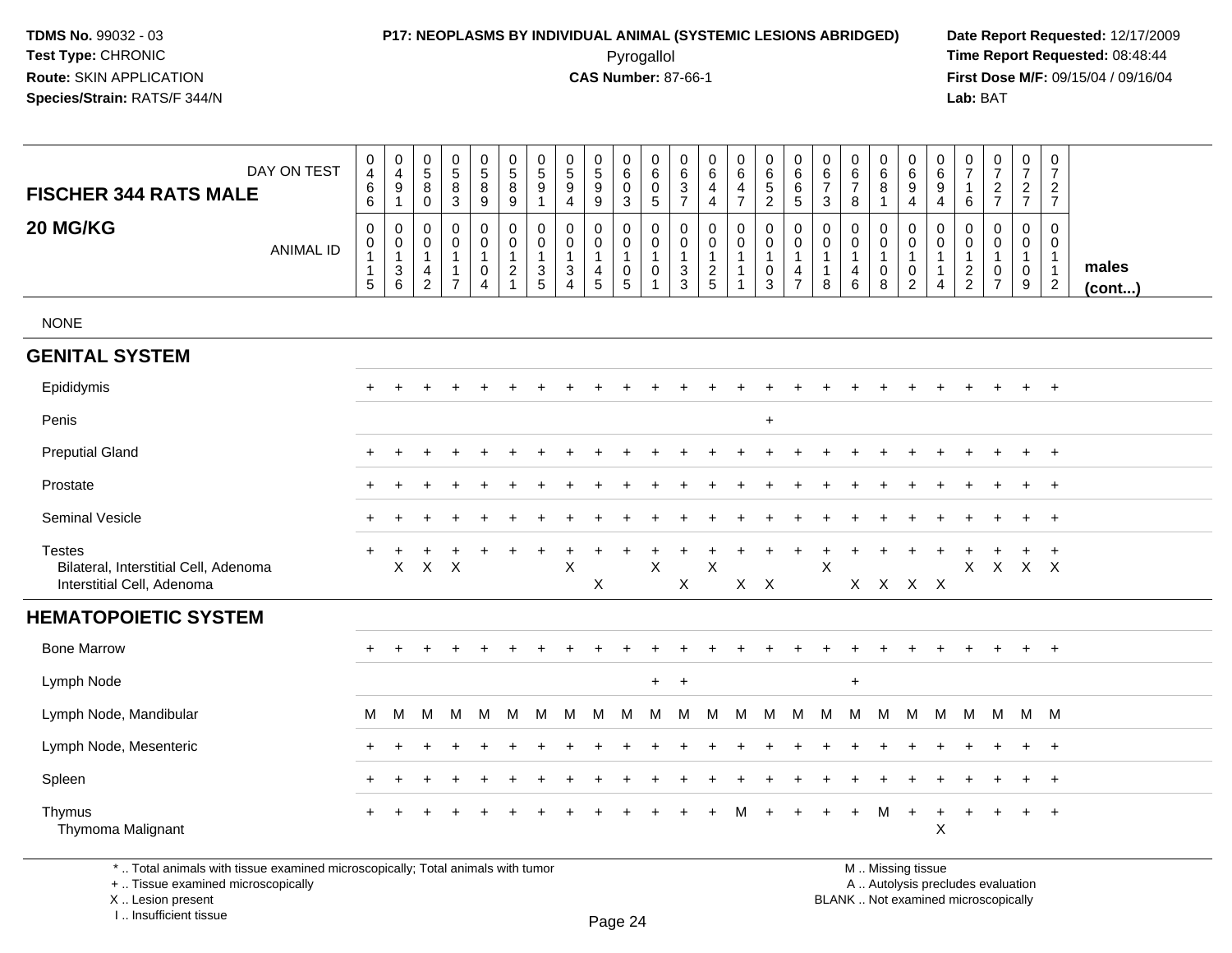# **P17: NEOPLASMS BY INDIVIDUAL ANIMAL (SYSTEMIC LESIONS ABRIDGED) Date Report Requested:** 12/17/2009

Pyrogallol Pyrogallol **Pyrogallol Time Report Requested:** 08:48:44<br>**CAS Number:** 87-66-1 **Time Report Requested:** 09/15/04 / 09/16/04 **First Dose M/F:** 09/15/04 / 09/16/04 Lab: BAT **Lab:** BAT

| DAY ON TEST<br><b>FISCHER 344 RATS MALE</b>                                                                                               | $_4^{\rm 0}$<br>6                                                      | 0<br>$\overline{4}$<br>9                                | $\begin{array}{c} 0 \\ 5 \end{array}$<br>8                                       | $\pmb{0}$<br>$\sqrt{5}$<br>$\bf 8$                                 | 0<br>$\overline{5}$<br>8         | 0<br>$5\phantom{.0}$<br>8                                | 0<br>5<br>9                                                        | $\begin{array}{c} 0 \\ 5 \end{array}$<br>$\boldsymbol{9}$                | 0<br>$\sqrt{5}$<br>$\boldsymbol{9}$             | 0<br>6<br>$\mathbf 0$                                | 0<br>6<br>0           | 0<br>$\,6\,$<br>$\sqrt{3}$                                              | 0<br>6<br>$\overline{\mathbf{4}}$                 | 0<br>$6\phantom{a}$<br>4                   | 0<br>$\,6\,$<br>$\frac{5}{2}$                                     | 0<br>6<br>6                                                       | 0<br>$\,6\,$<br>$\overline{7}$                                  | 0<br>6<br>$\overline{7}$                   | 0<br>$\,6\,$<br>8                                | 0<br>6<br>9                                                                 | 0<br>6<br>9                                | 0<br>$\overline{7}$<br>-1                             | $\frac{0}{7}$<br>$\frac{2}{7}$                     | 0<br>$\overline{7}$<br>$\frac{2}{7}$                 | $\pmb{0}$<br>$\overline{7}$<br>$\overline{a}$                |                       |
|-------------------------------------------------------------------------------------------------------------------------------------------|------------------------------------------------------------------------|---------------------------------------------------------|----------------------------------------------------------------------------------|--------------------------------------------------------------------|----------------------------------|----------------------------------------------------------|--------------------------------------------------------------------|--------------------------------------------------------------------------|-------------------------------------------------|------------------------------------------------------|-----------------------|-------------------------------------------------------------------------|---------------------------------------------------|--------------------------------------------|-------------------------------------------------------------------|-------------------------------------------------------------------|-----------------------------------------------------------------|--------------------------------------------|--------------------------------------------------|-----------------------------------------------------------------------------|--------------------------------------------|-------------------------------------------------------|----------------------------------------------------|------------------------------------------------------|--------------------------------------------------------------|-----------------------|
|                                                                                                                                           | 6                                                                      | $\overline{1}$                                          | $\Omega$                                                                         | $\mathbf{3}$                                                       | 9                                | 9                                                        | $\mathbf{1}$                                                       | $\overline{4}$                                                           | 9                                               | 3                                                    | 5                     | $\overline{7}$                                                          | $\overline{4}$                                    | $\overline{7}$                             |                                                                   | $\sqrt{5}$                                                        | $\mathbf{3}$                                                    | 8                                          | $\mathbf{1}$                                     | $\overline{4}$                                                              | $\overline{4}$                             | 6                                                     |                                                    |                                                      | $\overline{7}$                                               |                       |
| 20 MG/KG<br><b>ANIMAL ID</b>                                                                                                              | $\mathbf 0$<br>$\pmb{0}$<br>$\mathbf{1}$<br>$\mathbf{1}$<br>$\sqrt{5}$ | 0<br>0<br>$\mathbf{1}$<br>$\mathsf 3$<br>$6\phantom{1}$ | $\mathbf 0$<br>$\mathbf 0$<br>$\overline{1}$<br>$\overline{4}$<br>$\overline{2}$ | 0<br>$\mathbf 0$<br>$\mathbf{1}$<br>$\mathbf{1}$<br>$\overline{7}$ | 0<br>0<br>$\mathbf{1}$<br>0<br>4 | 0<br>0<br>$\mathbf{1}$<br>$\overline{c}$<br>$\mathbf{1}$ | 0<br>$\mathbf 0$<br>$\mathbf{1}$<br>$\mathbf{3}$<br>$\overline{5}$ | 0<br>$\mathbf 0$<br>$\mathbf{1}$<br>$\sqrt{3}$<br>$\boldsymbol{\Lambda}$ | 0<br>0<br>$\overline{1}$<br>4<br>$\overline{5}$ | 0<br>$\mathbf 0$<br>$\mathbf{1}$<br>$\mathbf 0$<br>5 | 0<br>$\mathbf 0$<br>0 | $\mathbf 0$<br>$\Omega$<br>$\overline{1}$<br>$\sqrt{3}$<br>$\mathbf{3}$ | 0<br>$\mathbf 0$<br>$\mathbf{1}$<br>$\frac{2}{5}$ | $\mathbf 0$<br>$\mathbf 0$<br>$\mathbf{1}$ | 0<br>$\mathbf 0$<br>$\overline{1}$<br>$\mathbf 0$<br>$\mathbf{3}$ | $\mathbf 0$<br>$\mathbf 0$<br>$\mathbf{1}$<br>4<br>$\overline{7}$ | $\mathbf 0$<br>$\mathbf 0$<br>$\mathbf{1}$<br>$\mathbf{1}$<br>8 | 0<br>$\mathbf 0$<br>$\mathbf{1}$<br>4<br>6 | 0<br>$\pmb{0}$<br>$\mathbf{1}$<br>$\pmb{0}$<br>8 | $\mathbf 0$<br>$\mathbf 0$<br>$\mathbf{1}$<br>$\mathbf 0$<br>$\overline{2}$ | 0<br>$\Omega$<br>$\overline{1}$<br>-1<br>4 | $\Omega$<br>$\Omega$<br>$\mathbf{1}$<br>$\frac{2}{2}$ | $\mathbf{0}$<br>$\mathbf 0$<br>0<br>$\overline{7}$ | $\mathbf 0$<br>$\mathbf 0$<br>$\mathbf{1}$<br>0<br>9 | 0<br>0<br>$\overline{1}$<br>$\overline{1}$<br>$\overline{c}$ | males<br>$($ cont $)$ |
| <b>INTEGUMENTARY SYSTEM</b>                                                                                                               |                                                                        |                                                         |                                                                                  |                                                                    |                                  |                                                          |                                                                    |                                                                          |                                                 |                                                      |                       |                                                                         |                                                   |                                            |                                                                   |                                                                   |                                                                 |                                            |                                                  |                                                                             |                                            |                                                       |                                                    |                                                      |                                                              |                       |
| <b>Mammary Gland</b><br>Fibroadenoma                                                                                                      |                                                                        |                                                         |                                                                                  |                                                                    |                                  |                                                          |                                                                    |                                                                          |                                                 |                                                      |                       |                                                                         |                                                   |                                            |                                                                   |                                                                   |                                                                 |                                            |                                                  |                                                                             |                                            |                                                       |                                                    |                                                      |                                                              |                       |
| Skin<br>Keratoacanthoma<br>Subcutaneous Tissue, Fibroma<br>Subcutaneous Tissue, Fibrosarcoma<br>Subcutaneous Tissue, Fibrous Histiocytoma |                                                                        |                                                         |                                                                                  | X                                                                  |                                  |                                                          |                                                                    |                                                                          |                                                 |                                                      |                       |                                                                         |                                                   |                                            |                                                                   |                                                                   |                                                                 |                                            |                                                  |                                                                             |                                            |                                                       |                                                    |                                                      |                                                              |                       |
| Subcutaneous Tissue, Schwannoma Malignant                                                                                                 |                                                                        |                                                         | $\mathsf{X}$                                                                     |                                                                    |                                  |                                                          |                                                                    | X                                                                        |                                                 |                                                      |                       |                                                                         |                                                   |                                            |                                                                   |                                                                   |                                                                 | X                                          |                                                  |                                                                             |                                            |                                                       |                                                    |                                                      |                                                              |                       |
| <b>MUSCULOSKELETAL SYSTEM</b>                                                                                                             |                                                                        |                                                         |                                                                                  |                                                                    |                                  |                                                          |                                                                    |                                                                          |                                                 |                                                      |                       |                                                                         |                                                   |                                            |                                                                   |                                                                   |                                                                 |                                            |                                                  |                                                                             |                                            |                                                       |                                                    |                                                      |                                                              |                       |
| Bone                                                                                                                                      | $\div$                                                                 |                                                         |                                                                                  |                                                                    |                                  |                                                          |                                                                    |                                                                          |                                                 |                                                      |                       |                                                                         |                                                   |                                            |                                                                   |                                                                   |                                                                 |                                            |                                                  |                                                                             |                                            |                                                       |                                                    | $+$                                                  | $+$                                                          |                       |
| <b>NERVOUS SYSTEM</b>                                                                                                                     |                                                                        |                                                         |                                                                                  |                                                                    |                                  |                                                          |                                                                    |                                                                          |                                                 |                                                      |                       |                                                                         |                                                   |                                            |                                                                   |                                                                   |                                                                 |                                            |                                                  |                                                                             |                                            |                                                       |                                                    |                                                      |                                                              |                       |
| <b>Brain</b><br>Astrocytoma Malignant                                                                                                     | $\ddot{}$                                                              | $\ddot{}$<br>X                                          |                                                                                  |                                                                    |                                  |                                                          |                                                                    |                                                                          |                                                 |                                                      |                       |                                                                         |                                                   |                                            |                                                                   |                                                                   |                                                                 |                                            |                                                  |                                                                             |                                            |                                                       |                                                    |                                                      | $+$                                                          |                       |
| <b>RESPIRATORY SYSTEM</b>                                                                                                                 |                                                                        |                                                         |                                                                                  |                                                                    |                                  |                                                          |                                                                    |                                                                          |                                                 |                                                      |                       |                                                                         |                                                   |                                            |                                                                   |                                                                   |                                                                 |                                            |                                                  |                                                                             |                                            |                                                       |                                                    |                                                      |                                                              |                       |
| Lung<br>Alveolar/Bronchiolar Carcinoma<br>Thymoma Malignant, Metastatic, Thymus                                                           |                                                                        |                                                         |                                                                                  |                                                                    |                                  |                                                          |                                                                    |                                                                          |                                                 |                                                      |                       |                                                                         |                                                   |                                            |                                                                   |                                                                   |                                                                 |                                            |                                                  |                                                                             | X                                          |                                                       |                                                    |                                                      |                                                              |                       |
| Nose                                                                                                                                      |                                                                        |                                                         |                                                                                  |                                                                    |                                  |                                                          |                                                                    |                                                                          |                                                 |                                                      |                       |                                                                         |                                                   |                                            |                                                                   |                                                                   |                                                                 |                                            |                                                  |                                                                             |                                            |                                                       |                                                    |                                                      | $+$                                                          |                       |
| Trachea                                                                                                                                   |                                                                        |                                                         |                                                                                  |                                                                    |                                  |                                                          |                                                                    |                                                                          |                                                 |                                                      |                       |                                                                         |                                                   |                                            |                                                                   |                                                                   |                                                                 |                                            |                                                  |                                                                             |                                            |                                                       |                                                    |                                                      | $+$                                                          |                       |
| <b>SPECIAL SENSES SYSTEM</b>                                                                                                              |                                                                        |                                                         |                                                                                  |                                                                    |                                  |                                                          |                                                                    |                                                                          |                                                 |                                                      |                       |                                                                         |                                                   |                                            |                                                                   |                                                                   |                                                                 |                                            |                                                  |                                                                             |                                            |                                                       |                                                    |                                                      |                                                              |                       |

\* .. Total animals with tissue examined microscopically; Total animals with tumor

+ .. Tissue examined microscopically

X .. Lesion present

I .. Insufficient tissue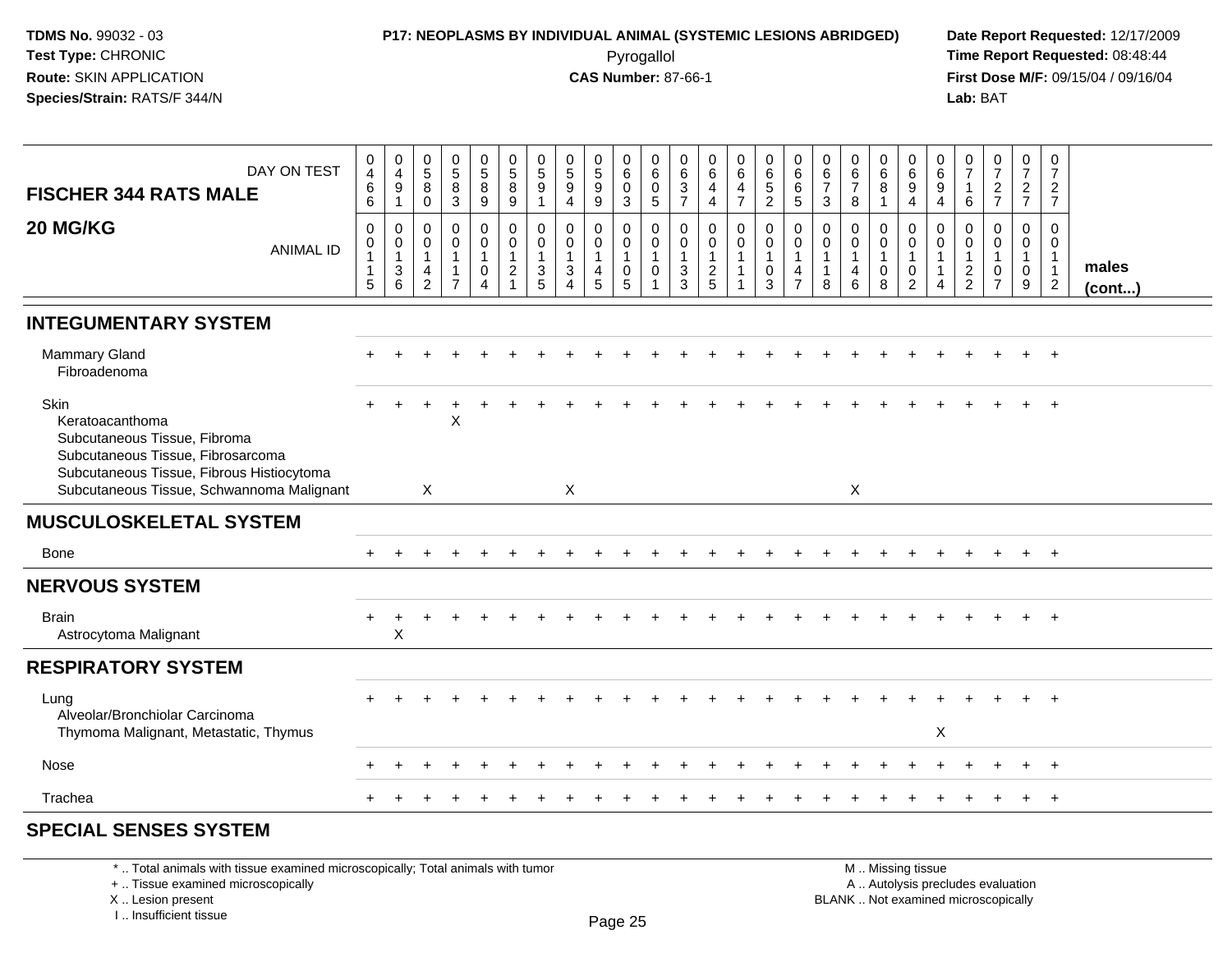### **P17: NEOPLASMS BY INDIVIDUAL ANIMAL (SYSTEMIC LESIONS ABRIDGED) Date Report Requested:** 12/17/2009 Pyrogallol Pyrogallol **Pyrogallol Time Report Requested:** 08:48:44<br>**CAS Number:** 87-66-1 **Time Report Requested:** 09/15/04 / 09/16/04

**First Dose M/F:** 09/15/04 / 09/16/04 Lab: BAT **Lab:** BAT

| DAY ON TEST<br><b>FISCHER 344 RATS MALE</b>                      | $\begin{smallmatrix}0\0\4\end{smallmatrix}$<br>$\,6$<br>6 | $\begin{smallmatrix}0\0\4\end{smallmatrix}$<br>$\boldsymbol{9}$        | $\begin{array}{c} 0 \\ 5 \end{array}$<br>$\bf 8$<br>$\mathbf 0$ | $\begin{matrix} 0 \\ 5 \end{matrix}$<br>8<br>3 | $\begin{array}{c} 0 \\ 5 \end{array}$<br>8<br>9   | $\begin{smallmatrix}0\5\8\end{smallmatrix}$<br>9               | $\begin{array}{c} 0 \\ 5 \end{array}$<br>$\boldsymbol{9}$ | $\begin{array}{c} 0 \\ 5 \end{array}$<br>$\boldsymbol{9}$<br>$\overline{4}$                    | $\begin{matrix} 0 \\ 5 \end{matrix}$<br>$\boldsymbol{9}$<br>9 | $\begin{matrix} 0 \\ 6 \\ 0 \end{matrix}$<br>3                                 | $\begin{matrix} 0 \\ 6 \\ 0 \end{matrix}$<br>5                            | $\begin{matrix} 0 \\ 6 \\ 3 \end{matrix}$<br>$\overline{ }$ | $\begin{array}{c} 0 \\ 6 \end{array}$<br>$\overline{\mathbf{4}}$<br>$\overline{4}$ | $_6^0$<br>$\overline{4}$<br>$\overline{7}$ | 0<br>6<br>5<br>2                                       | $\begin{matrix} 0 \\ 6 \\ 6 \end{matrix}$<br>5                    | $\begin{array}{c} 0 \\ 6 \end{array}$<br>$\overline{7}$<br>3 | $\begin{array}{c} 0 \\ 6 \end{array}$<br>$\overline{7}$<br>8 | 0<br>$\,6\,$<br>8          | $\begin{array}{c} 0 \\ 6 \\ 9 \end{array}$<br>$\overline{4}$ | $\begin{array}{c} 0 \\ 6 \end{array}$<br>$\boldsymbol{9}$<br>$\overline{4}$ | $\frac{0}{7}$<br>6      | $\frac{0}{7}$<br>$\frac{2}{7}$                | $\frac{0}{7}$<br>$rac{2}{7}$ | 0<br>$\overline{7}$<br>$\boldsymbol{2}$<br>$\overline{7}$         |                 |
|------------------------------------------------------------------|-----------------------------------------------------------|------------------------------------------------------------------------|-----------------------------------------------------------------|------------------------------------------------|---------------------------------------------------|----------------------------------------------------------------|-----------------------------------------------------------|------------------------------------------------------------------------------------------------|---------------------------------------------------------------|--------------------------------------------------------------------------------|---------------------------------------------------------------------------|-------------------------------------------------------------|------------------------------------------------------------------------------------|--------------------------------------------|--------------------------------------------------------|-------------------------------------------------------------------|--------------------------------------------------------------|--------------------------------------------------------------|----------------------------|--------------------------------------------------------------|-----------------------------------------------------------------------------|-------------------------|-----------------------------------------------|------------------------------|-------------------------------------------------------------------|-----------------|
| 20 MG/KG<br><b>ANIMAL ID</b>                                     | 0<br>$\pmb{0}$<br>1<br>5                                  | $_{\rm 0}^{\rm 0}$<br>$\overline{A}$<br>$\ensuremath{\mathsf{3}}$<br>6 | $\pmb{0}$<br>$\pmb{0}$<br>$\mathbf{1}$<br>4<br>$\overline{2}$   | 0<br>$\mathsf{O}\xspace$<br>$\overline{ }$     | $_{\rm 0}^{\rm 0}$<br>$\pmb{0}$<br>$\overline{A}$ | $\begin{smallmatrix}0\\0\end{smallmatrix}$<br>$\boldsymbol{2}$ | 0<br>$\pmb{0}$<br>$\ensuremath{\mathsf{3}}$<br>5          | $\pmb{0}$<br>$\pmb{0}$<br>$\mathbf{1}$<br>$\ensuremath{\mathsf{3}}$<br>$\overline{\mathbf{4}}$ | 0<br>$\mathbf 0$<br>4<br>5                                    | $\begin{smallmatrix}0\\0\end{smallmatrix}$<br>$\overline{A}$<br>$\pmb{0}$<br>5 | $\begin{smallmatrix}0\\0\end{smallmatrix}$<br>$\overline{A}$<br>$\pmb{0}$ | $\pmb{0}$<br>$\pmb{0}$<br>$\ensuremath{\mathsf{3}}$<br>3    | $\mathsf 0$<br>$\pmb{0}$<br>1<br>$\frac{2}{5}$                                     | 0<br>0                                     | $_{\rm 0}^{\rm 0}$<br>$\overline{A}$<br>$_{3}^{\rm 0}$ | $\begin{smallmatrix}0\\0\end{smallmatrix}$<br>4<br>$\overline{ }$ | $\pmb{0}$<br>8                                               | 0<br>$\pmb{0}$<br>4<br>6                                     | 0<br>$\mathbf 0$<br>0<br>8 | 0<br>$\pmb{0}$<br>$\mathbf{1}$<br>$\pmb{0}$<br>$\sqrt{2}$    | $\pmb{0}$<br>$\pmb{0}$<br>$\overline{A}$<br>$\mathbf{1}$<br>$\overline{4}$  | 0<br>0<br>$\frac{2}{2}$ | 0<br>$\pmb{0}$<br>$\pmb{0}$<br>$\overline{ }$ | 0<br>$\mathbf 0$<br>0<br>9   | $\mathbf 0$<br>$\mathbf 0$<br>$\mathbf{1}$<br>1<br>$\overline{2}$ | males<br>(cont) |
|                                                                  |                                                           |                                                                        |                                                                 |                                                |                                                   |                                                                |                                                           |                                                                                                |                                                               |                                                                                |                                                                           |                                                             |                                                                                    |                                            |                                                        |                                                                   |                                                              |                                                              |                            |                                                              |                                                                             |                         |                                               |                              |                                                                   |                 |
| Eye                                                              |                                                           |                                                                        |                                                                 |                                                |                                                   |                                                                |                                                           |                                                                                                |                                                               |                                                                                |                                                                           |                                                             |                                                                                    |                                            |                                                        |                                                                   |                                                              |                                                              |                            |                                                              |                                                                             |                         |                                               | $+$ $+$                      |                                                                   |                 |
| Harderian Gland                                                  | $\pm$                                                     |                                                                        |                                                                 |                                                |                                                   |                                                                |                                                           |                                                                                                |                                                               |                                                                                |                                                                           |                                                             |                                                                                    |                                            |                                                        |                                                                   |                                                              |                                                              |                            |                                                              |                                                                             |                         |                                               | $\ddot{}$                    | $+$                                                               |                 |
| <b>URINARY SYSTEM</b>                                            |                                                           |                                                                        |                                                                 |                                                |                                                   |                                                                |                                                           |                                                                                                |                                                               |                                                                                |                                                                           |                                                             |                                                                                    |                                            |                                                        |                                                                   |                                                              |                                                              |                            |                                                              |                                                                             |                         |                                               |                              |                                                                   |                 |
| Kidney                                                           | $\pm$                                                     |                                                                        |                                                                 |                                                |                                                   |                                                                |                                                           |                                                                                                |                                                               |                                                                                |                                                                           |                                                             |                                                                                    |                                            |                                                        |                                                                   |                                                              |                                                              |                            |                                                              |                                                                             |                         |                                               | $+$                          | $+$                                                               |                 |
| <b>Urinary Bladder</b>                                           | $\ddot{}$                                                 |                                                                        |                                                                 |                                                |                                                   |                                                                |                                                           |                                                                                                |                                                               |                                                                                |                                                                           |                                                             |                                                                                    |                                            |                                                        |                                                                   |                                                              |                                                              |                            |                                                              |                                                                             |                         |                                               | $\ddot{}$                    | $+$                                                               |                 |
| <b>SYSTEMIC LESIONS</b>                                          |                                                           |                                                                        |                                                                 |                                                |                                                   |                                                                |                                                           |                                                                                                |                                                               |                                                                                |                                                                           |                                                             |                                                                                    |                                            |                                                        |                                                                   |                                                              |                                                              |                            |                                                              |                                                                             |                         |                                               |                              |                                                                   |                 |
| Multiple Organ<br>Leukemia Mononuclear<br>Mesothelioma Malignant | $+$                                                       |                                                                        | Χ                                                               |                                                |                                                   | $\boldsymbol{\mathsf{X}}$                                      |                                                           |                                                                                                |                                                               |                                                                                | X                                                                         |                                                             | X                                                                                  | X X                                        |                                                        |                                                                   | X                                                            |                                                              |                            |                                                              |                                                                             |                         |                                               | $+$                          | $+$                                                               |                 |

\* .. Total animals with tissue examined microscopically; Total animals with tumor

X .. Lesion present

<sup>+ ..</sup> Tissue examined microscopically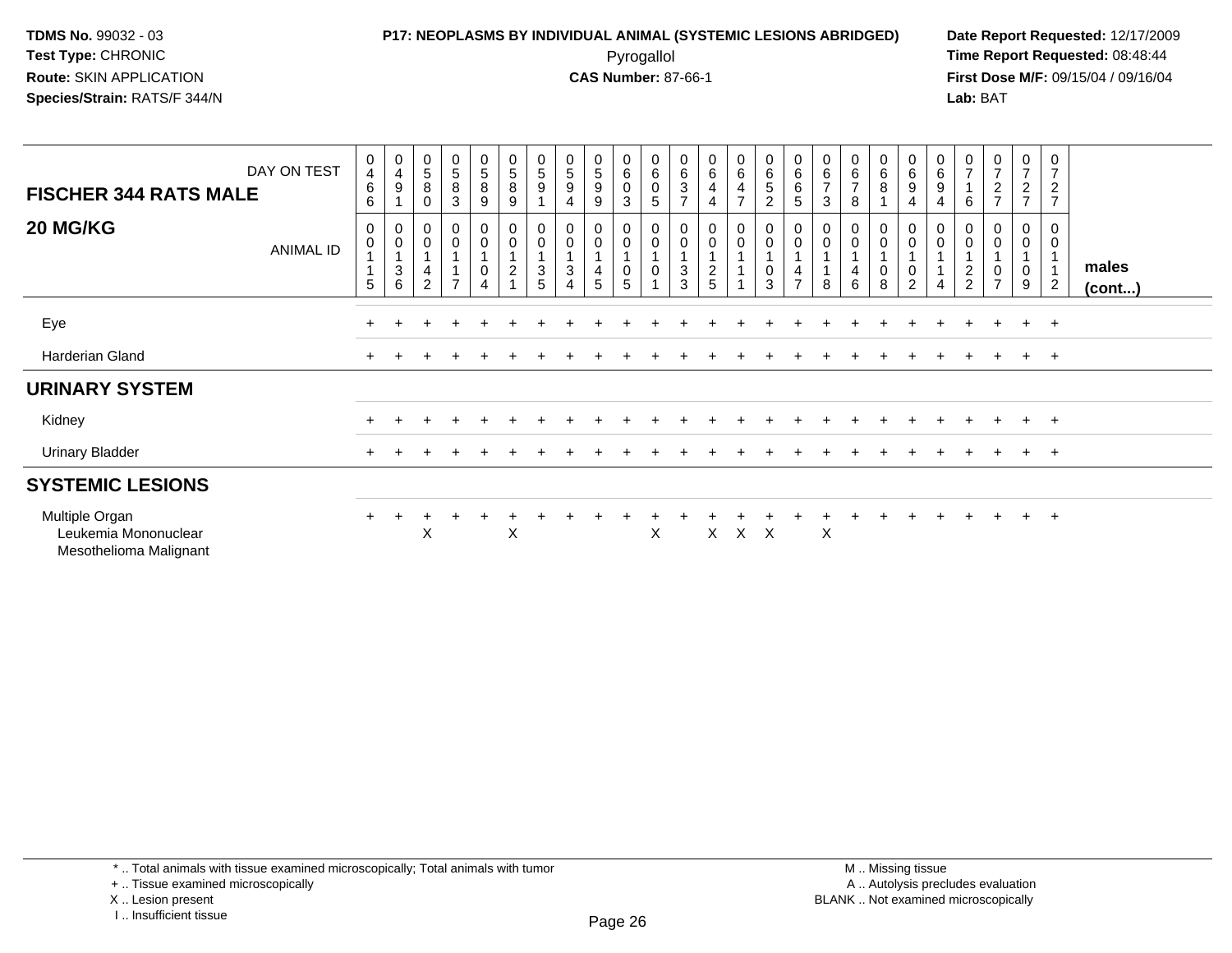### **P17: NEOPLASMS BY INDIVIDUAL ANIMAL (SYSTEMIC LESIONS ABRIDGED) Date Report Requested:** 12/17/2009 Pyrogallol Pyrogallol **Pyrogallol Time Report Requested:** 08:48:44<br>**CAS Number:** 87-66-1 **Time Report Requested:** 09/15/04 / 09/16/04

**First Dose M/F:** 09/15/04 / 09/16/04 Lab: BAT **Lab:** BAT

| DAY ON TEST<br><b>FISCHER 344 RATS MALE</b>                                     | $\begin{array}{c} 0 \\ 7 \end{array}$<br>$\frac{2}{7}$ | $\frac{0}{7}$<br>$\frac{2}{7}$                                      | $\frac{0}{7}$<br>$\frac{2}{7}$                                               | $\frac{0}{7}$<br>$rac{2}{7}$                                                  | $\frac{0}{7}$<br>$rac{2}{7}$                                | $\frac{0}{7}$<br>$\frac{2}{7}$                                   | $\frac{0}{7}$<br>$\frac{2}{7}$                                 | $\frac{0}{7}$<br>$\frac{2}{7}$ | $\begin{array}{c} 0 \\ 7 \end{array}$<br>$\frac{2}{7}$  | $\frac{0}{7}$<br>$\frac{2}{8}$                                        | 0<br>$\overline{7}$<br>$\frac{2}{8}$                                    | 0<br>$\overline{7}$<br>$\frac{2}{8}$         | $\frac{0}{7}$<br>$\frac{2}{8}$ | $\frac{0}{7}$<br>$\overline{2}$<br>8                           | $\frac{0}{7}$<br>$\overline{c}$<br>$\bf 8$        | 0<br>$\overline{7}$<br>$\frac{2}{8}$              | $\frac{0}{7}$<br>$_{\rm 8}^2$          | $\begin{array}{c} 0 \\ 7 \end{array}$<br>$_{8}^{\rm 2}$ | $\begin{array}{c} 0 \\ 7 \end{array}$<br>$\frac{2}{8}$    | $\frac{0}{7}$<br>$\frac{2}{8}$                     | $\frac{0}{7}$<br>$_{8}^2$                           | $\frac{0}{7}$<br>$\frac{2}{8}$ | $\begin{array}{c} 0 \\ 7 \\ 2 \\ 8 \end{array}$            | $\begin{array}{c} 0 \\ 7 \end{array}$<br>$\frac{2}{8}$ | $\frac{0}{7}$<br>$\overline{c}$                                      |                         |
|---------------------------------------------------------------------------------|--------------------------------------------------------|---------------------------------------------------------------------|------------------------------------------------------------------------------|-------------------------------------------------------------------------------|-------------------------------------------------------------|------------------------------------------------------------------|----------------------------------------------------------------|--------------------------------|---------------------------------------------------------|-----------------------------------------------------------------------|-------------------------------------------------------------------------|----------------------------------------------|--------------------------------|----------------------------------------------------------------|---------------------------------------------------|---------------------------------------------------|----------------------------------------|---------------------------------------------------------|-----------------------------------------------------------|----------------------------------------------------|-----------------------------------------------------|--------------------------------|------------------------------------------------------------|--------------------------------------------------------|----------------------------------------------------------------------|-------------------------|
| 20 MG/KG<br><b>ANIMAL ID</b>                                                    | $\mathsf 0$<br>$\mathbf 0$<br>$\mathbf{1}$<br>6        | $\mathbf 0$<br>$\mathsf{O}\xspace$<br>$\mathbf{1}$<br>$\frac{2}{8}$ | 0<br>$\mathbf 0$<br>$\mathbf{1}$<br>$\ensuremath{\mathsf{3}}$<br>$\mathbf 0$ | 0<br>$\mathbf 0$<br>$\mathbf{1}$<br>$\ensuremath{\mathsf{3}}$<br>$\mathbf{1}$ | $\mathbf 0$<br>$\mathbf 0$<br>$\mathbf{1}$<br>$\frac{3}{2}$ | 0<br>$\mathbf 0$<br>$\mathbf{1}$<br>$\sqrt{3}$<br>$\overline{7}$ | 0<br>$\mathbf 0$<br>$\mathbf{1}$<br>$\overline{4}$<br>$\Omega$ | 0<br>$\mathbf 0$<br>4<br>3     | 0<br>$\mathbf 0$<br>$\mathbf{1}$<br>$\overline{4}$<br>8 | $\mathbf 0$<br>$\mathbf 0$<br>$\overline{1}$<br>$\boldsymbol{0}$<br>6 | $\mathbf 0$<br>$\mathbf{0}$<br>$\mathbf{1}$<br>$\mathbf{1}$<br>$\Omega$ | $\mathbf 0$<br>$\Omega$<br>$\mathbf{1}$<br>3 | 0<br>$\mathbf 0$<br>1<br>9     | 0<br>$\mathbf 0$<br>$\mathbf{1}$<br>$\overline{a}$<br>$\Omega$ | 0<br>$\mathsf 0$<br>$\mathbf{1}$<br>$\frac{2}{3}$ | $\mathbf 0$<br>$\Omega$<br>$\sqrt{2}$<br>$\Delta$ | 0<br>$\mathbf 0$<br>1<br>$\frac{2}{6}$ | 0<br>$\mathbf 0$<br>$\mathbf{1}$<br>$\frac{2}{7}$       | $\pmb{0}$<br>$\mathbf 0$<br>$\mathbf{1}$<br>$\frac{2}{9}$ | $\mathbf 0$<br>$\mathbf 0$<br>1<br>$\sqrt{3}$<br>8 | $\mathbf 0$<br>$\mathbf 0$<br>$\mathbf 1$<br>$_9^3$ | 0<br>$\mathbf 0$<br>1<br>4     | 0<br>0<br>$\mathbf{1}$<br>$\overline{4}$<br>$\overline{4}$ | $\mathbf 0$<br>$\Omega$<br>1<br>4<br>9                 | 8<br>0<br>$\mathbf 0$<br>$\overline{1}$<br>$\sqrt{5}$<br>$\mathbf 0$ | * TOTALS                |
| <b>ALIMENTARY SYSTEM</b>                                                        |                                                        |                                                                     |                                                                              |                                                                               |                                                             |                                                                  |                                                                |                                |                                                         |                                                                       |                                                                         |                                              |                                |                                                                |                                                   |                                                   |                                        |                                                         |                                                           |                                                    |                                                     |                                |                                                            |                                                        |                                                                      |                         |
| Esophagus                                                                       | $\div$                                                 |                                                                     |                                                                              |                                                                               |                                                             |                                                                  |                                                                |                                |                                                         |                                                                       |                                                                         |                                              |                                |                                                                |                                                   |                                                   |                                        |                                                         |                                                           |                                                    |                                                     |                                |                                                            | $\ddot{}$                                              | $\pm$                                                                | 50                      |
| Intestine Large, Cecum                                                          |                                                        |                                                                     |                                                                              |                                                                               |                                                             |                                                                  |                                                                |                                |                                                         |                                                                       |                                                                         |                                              |                                |                                                                |                                                   |                                                   |                                        |                                                         |                                                           |                                                    |                                                     |                                |                                                            |                                                        |                                                                      | 50                      |
| Intestine Large, Colon                                                          |                                                        |                                                                     |                                                                              |                                                                               |                                                             |                                                                  |                                                                |                                |                                                         |                                                                       |                                                                         |                                              |                                |                                                                |                                                   |                                                   |                                        |                                                         |                                                           |                                                    |                                                     |                                |                                                            |                                                        | $+$                                                                  | 50                      |
| Intestine Large, Rectum                                                         |                                                        |                                                                     |                                                                              |                                                                               |                                                             |                                                                  |                                                                |                                |                                                         |                                                                       |                                                                         |                                              |                                |                                                                |                                                   |                                                   |                                        |                                                         |                                                           |                                                    |                                                     |                                |                                                            |                                                        | $+$                                                                  | 50                      |
| Intestine Small, Duodenum                                                       |                                                        |                                                                     |                                                                              |                                                                               |                                                             |                                                                  |                                                                |                                |                                                         |                                                                       |                                                                         |                                              |                                |                                                                |                                                   |                                                   |                                        |                                                         |                                                           |                                                    |                                                     |                                |                                                            |                                                        |                                                                      | 50                      |
| Intestine Small, Ileum                                                          |                                                        |                                                                     |                                                                              |                                                                               |                                                             |                                                                  |                                                                |                                |                                                         |                                                                       |                                                                         |                                              |                                |                                                                |                                                   |                                                   |                                        |                                                         |                                                           |                                                    |                                                     |                                |                                                            |                                                        | $+$                                                                  | 50                      |
| Intestine Small, Jejunum                                                        |                                                        |                                                                     |                                                                              |                                                                               |                                                             |                                                                  |                                                                |                                |                                                         |                                                                       |                                                                         |                                              |                                |                                                                |                                                   |                                                   |                                        |                                                         |                                                           |                                                    |                                                     |                                |                                                            |                                                        | $+$                                                                  | 50                      |
| Liver<br>Hepatocellular Adenoma<br>Hepatocellular Adenoma, Multiple             |                                                        |                                                                     |                                                                              |                                                                               |                                                             |                                                                  |                                                                |                                |                                                         |                                                                       |                                                                         |                                              |                                |                                                                | X                                                 |                                                   |                                        |                                                         |                                                           |                                                    |                                                     |                                |                                                            |                                                        | $\div$<br>X                                                          | 50<br>1<br>$\mathbf{1}$ |
| Mesentery                                                                       |                                                        |                                                                     |                                                                              |                                                                               |                                                             |                                                                  |                                                                |                                |                                                         |                                                                       |                                                                         |                                              |                                |                                                                |                                                   |                                                   |                                        |                                                         | $+$                                                       |                                                    |                                                     |                                |                                                            |                                                        |                                                                      | 3                       |
| Oral Mucosa                                                                     |                                                        |                                                                     |                                                                              |                                                                               |                                                             |                                                                  |                                                                |                                |                                                         |                                                                       | $\ddot{}$                                                               |                                              |                                |                                                                |                                                   |                                                   |                                        |                                                         | $+$                                                       |                                                    |                                                     | $\ddot{}$                      |                                                            |                                                        | $+$                                                                  | 4                       |
| Pancreas                                                                        |                                                        |                                                                     |                                                                              |                                                                               |                                                             |                                                                  |                                                                |                                |                                                         |                                                                       |                                                                         |                                              |                                |                                                                |                                                   |                                                   |                                        |                                                         |                                                           |                                                    |                                                     |                                |                                                            |                                                        | $+$                                                                  | 50                      |
| <b>Salivary Glands</b><br>Schwannoma Malignant                                  |                                                        |                                                                     |                                                                              |                                                                               |                                                             |                                                                  |                                                                |                                |                                                         |                                                                       |                                                                         |                                              |                                |                                                                |                                                   |                                                   |                                        |                                                         |                                                           |                                                    |                                                     |                                |                                                            |                                                        |                                                                      | 50<br>1                 |
| Stomach, Forestomach                                                            |                                                        |                                                                     |                                                                              |                                                                               |                                                             |                                                                  |                                                                |                                |                                                         |                                                                       |                                                                         |                                              |                                |                                                                |                                                   |                                                   |                                        |                                                         |                                                           |                                                    |                                                     |                                |                                                            |                                                        |                                                                      | 50                      |
| Stomach, Glandular                                                              |                                                        |                                                                     |                                                                              |                                                                               |                                                             |                                                                  |                                                                |                                |                                                         |                                                                       |                                                                         |                                              |                                |                                                                |                                                   |                                                   |                                        |                                                         |                                                           |                                                    |                                                     |                                |                                                            |                                                        |                                                                      | 50                      |
| *  Total animals with tissue examined microscopically; Total animals with tumor |                                                        |                                                                     |                                                                              |                                                                               |                                                             |                                                                  |                                                                |                                |                                                         |                                                                       |                                                                         |                                              |                                |                                                                |                                                   |                                                   |                                        |                                                         |                                                           | M  Missing tissue                                  |                                                     |                                |                                                            |                                                        |                                                                      |                         |

\* .. Total animals with tissue examined microscopically; Total animals with tumor

+ .. Tissue examined microscopically

X .. Lesion present

I .. Insufficient tissue

y the contract of the contract of the contract of the contract of the contract of  $\mathsf A$  . Autolysis precludes evaluation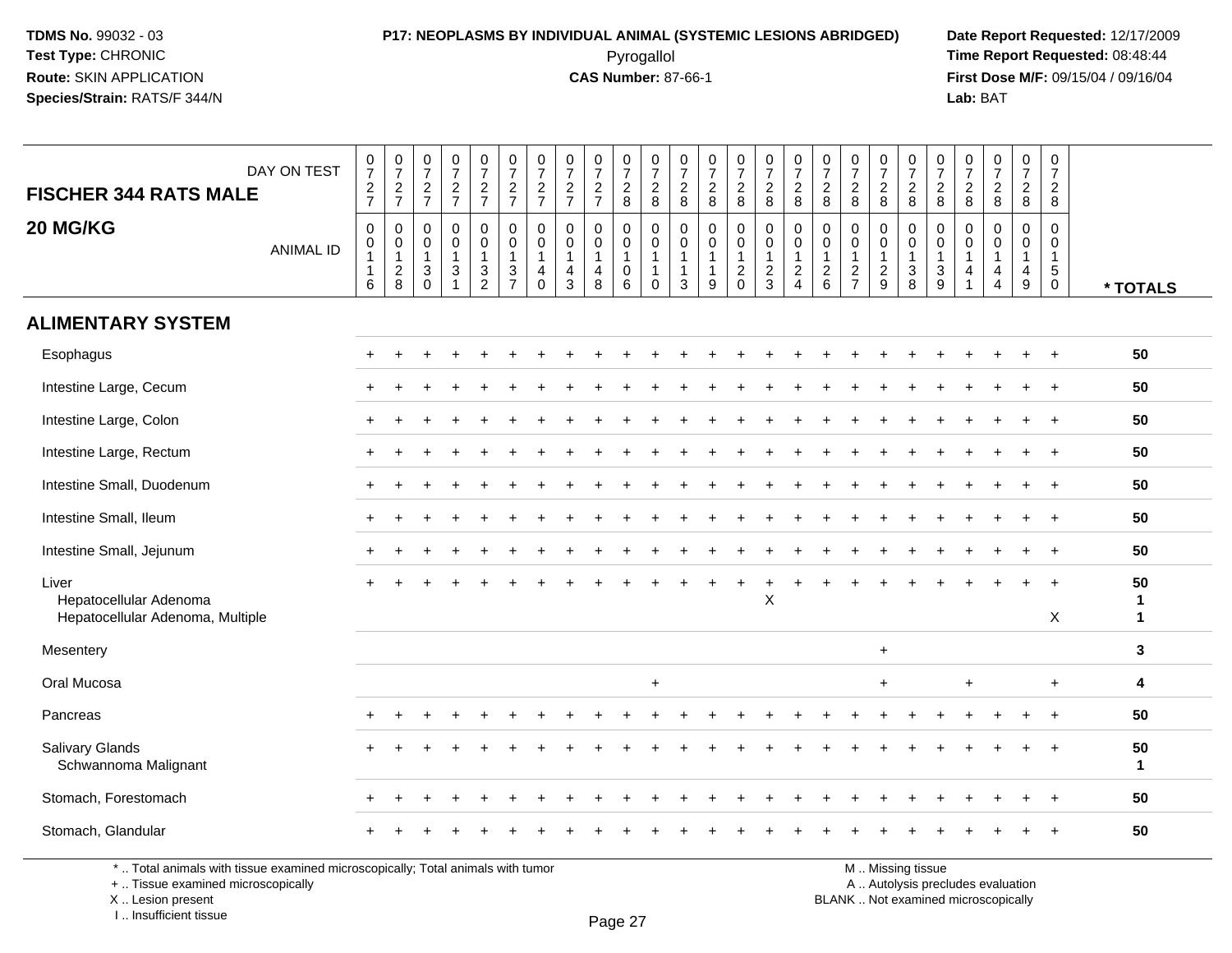### **P17: NEOPLASMS BY INDIVIDUAL ANIMAL (SYSTEMIC LESIONS ABRIDGED) Date Report Requested:** 12/17/2009 Pyrogallol Pyrogallol **Pyrogallol Time Report Requested:** 08:48:44<br>**CAS Number:** 87-66-1 **Time Report Requested:** 08/15/04 / 09/16/04

**First Dose M/F:** 09/15/04 / 09/16/04 Lab: BAT **Lab:** BAT

| DAY ON TEST<br><b>FISCHER 344 RATS MALE</b><br>20 MG/KG<br><b>ANIMAL ID</b>                                                                | $\frac{0}{7}$<br>$\frac{2}{7}$<br>$\mathbf 0$<br>0<br>1<br>6 | $\begin{array}{c} 0 \\ 7 \end{array}$<br>$\frac{2}{7}$<br>$\boldsymbol{0}$<br>$\begin{array}{c} 0 \\ 1 \\ 2 \\ 8 \end{array}$ | $\frac{0}{7}$<br>$\frac{2}{7}$<br>$\pmb{0}$<br>$\pmb{0}$<br>$\mathbf{1}$<br>$\ensuremath{\mathsf{3}}$<br>$\Omega$ | $\frac{0}{7}$<br>$\frac{2}{7}$<br>0<br>0<br>$\mathbf{1}$<br>3 | $\frac{0}{7}$<br>$\frac{2}{7}$<br>$\begin{smallmatrix} 0\\0 \end{smallmatrix}$<br>$\mathbf{1}$<br>$\frac{3}{2}$ | $\begin{array}{c} 0 \\ 7 \end{array}$<br>$\frac{2}{7}$<br>$\boldsymbol{0}$<br>$\mathbf 0$<br>$\mathbf{1}$<br>$\frac{3}{7}$ | $\frac{0}{7}$<br>$\frac{2}{7}$<br>0<br>$\mathbf 0$<br>$\mathbf{1}$<br>$\overline{4}$<br>$\mathbf{0}$ | $\frac{0}{7}$<br>$\frac{2}{7}$<br>$\mathbf 0$<br>$\mathbf 0$<br>$\mathbf{1}$<br>$\overline{4}$<br>3 | $\frac{0}{7}$<br>$\frac{2}{7}$<br>0<br>$\mathbf 0$<br>$\mathbf{1}$<br>4<br>8 | $\frac{0}{7}$<br>$_{\rm 8}^2$<br>0<br>$\pmb{0}$<br>$\mathbf{1}$<br>$\mathbf 0$<br>6 | $\frac{0}{7}$<br>$_{8}^2$<br>0<br>$\mathsf{O}$<br>$\mathbf{1}$<br>$\mathbf{1}$<br>$\Omega$ | $\frac{0}{7}$<br>$_{\rm 8}^2$<br>0<br>0<br>$\mathbf{1}$<br>$\mathbf{1}$<br>3 | $\frac{0}{7}$<br>$_{8}^{\rm 2}$<br>$\mathbf 0$<br>$\pmb{0}$<br>$\mathbf{1}$<br>9 | $\frac{0}{7}$<br>$\frac{2}{8}$<br>$\mathbf 0$<br>$\mathbf 0$<br>$\overline{1}$<br>$\frac{2}{0}$ | $\frac{0}{7}$<br>$\frac{2}{8}$<br>$\pmb{0}$<br>$\ddot{\mathbf{0}}$<br>$\mathbf{1}$<br>$\frac{2}{3}$ | $\frac{0}{7}$<br>$_{\rm 8}^2$<br>0<br>$\mathbf 0$<br>$\mathbf{1}$<br>$\boldsymbol{2}$<br>$\overline{4}$ | $\frac{0}{7}$<br>$\frac{2}{8}$<br>0<br>0<br>$\overline{1}$<br>$\frac{2}{6}$ | $\frac{0}{7}$<br>$_{\rm 8}^2$<br>0<br>$\pmb{0}$<br>$\mathbf{1}$<br>$\frac{2}{7}$ | $\frac{0}{7}$<br>$_{8}^{\rm 2}$<br>$\mathbf 0$<br>$\mathbf 0$<br>$\mathbf{1}$<br>$\frac{2}{9}$ | $\frac{0}{7}$<br>$\frac{2}{8}$<br>$\mathbf 0$<br>$\pmb{0}$<br>$\mathbf{1}$<br>$\sqrt{3}$<br>8 | $\frac{0}{7}$<br>$\frac{2}{8}$<br>$\mathbf 0$<br>0<br>$\mathbf{1}$<br>$\sqrt{3}$<br>9 | $\frac{0}{7}$<br>$_{8}^2$<br>0<br>0<br>$\mathbf{1}$<br>4<br>$\mathbf{1}$ | $\frac{0}{7}$<br>$\frac{2}{8}$<br>0<br>0<br>$\mathbf{1}$<br>4<br>4 | $\begin{array}{c} 0 \\ 7 \\ 2 \\ 8 \end{array}$<br>0<br>$\mathbf 0$<br>$\mathbf{1}$<br>$\begin{array}{c} 4 \\ 9 \end{array}$ | 0<br>$\boldsymbol{7}$<br>$\overline{c}$<br>$\bf 8$<br>$\mathbf 0$<br>0<br>$\mathbf{1}$<br>$\sqrt{5}$<br>$\mathbf 0$ | * TOTALS             |
|--------------------------------------------------------------------------------------------------------------------------------------------|--------------------------------------------------------------|-------------------------------------------------------------------------------------------------------------------------------|-------------------------------------------------------------------------------------------------------------------|---------------------------------------------------------------|-----------------------------------------------------------------------------------------------------------------|----------------------------------------------------------------------------------------------------------------------------|------------------------------------------------------------------------------------------------------|-----------------------------------------------------------------------------------------------------|------------------------------------------------------------------------------|-------------------------------------------------------------------------------------|--------------------------------------------------------------------------------------------|------------------------------------------------------------------------------|----------------------------------------------------------------------------------|-------------------------------------------------------------------------------------------------|-----------------------------------------------------------------------------------------------------|---------------------------------------------------------------------------------------------------------|-----------------------------------------------------------------------------|----------------------------------------------------------------------------------|------------------------------------------------------------------------------------------------|-----------------------------------------------------------------------------------------------|---------------------------------------------------------------------------------------|--------------------------------------------------------------------------|--------------------------------------------------------------------|------------------------------------------------------------------------------------------------------------------------------|---------------------------------------------------------------------------------------------------------------------|----------------------|
| <b>CARDIOVASCULAR SYSTEM</b>                                                                                                               |                                                              |                                                                                                                               |                                                                                                                   |                                                               |                                                                                                                 |                                                                                                                            |                                                                                                      |                                                                                                     |                                                                              |                                                                                     |                                                                                            |                                                                              |                                                                                  |                                                                                                 |                                                                                                     |                                                                                                         |                                                                             |                                                                                  |                                                                                                |                                                                                               |                                                                                       |                                                                          |                                                                    |                                                                                                                              |                                                                                                                     |                      |
| <b>Blood Vessel</b>                                                                                                                        |                                                              |                                                                                                                               |                                                                                                                   |                                                               |                                                                                                                 |                                                                                                                            |                                                                                                      |                                                                                                     |                                                                              |                                                                                     |                                                                                            |                                                                              |                                                                                  |                                                                                                 |                                                                                                     |                                                                                                         |                                                                             |                                                                                  |                                                                                                |                                                                                               |                                                                                       |                                                                          |                                                                    |                                                                                                                              |                                                                                                                     | 50                   |
| Heart<br>Schwannoma Malignant<br>Thymoma Malignant, Metastatic, Thymus                                                                     |                                                              |                                                                                                                               |                                                                                                                   |                                                               |                                                                                                                 |                                                                                                                            |                                                                                                      |                                                                                                     |                                                                              |                                                                                     |                                                                                            |                                                                              |                                                                                  |                                                                                                 |                                                                                                     |                                                                                                         |                                                                             |                                                                                  |                                                                                                |                                                                                               |                                                                                       |                                                                          |                                                                    |                                                                                                                              |                                                                                                                     | 50<br>1<br>1         |
| <b>ENDOCRINE SYSTEM</b>                                                                                                                    |                                                              |                                                                                                                               |                                                                                                                   |                                                               |                                                                                                                 |                                                                                                                            |                                                                                                      |                                                                                                     |                                                                              |                                                                                     |                                                                                            |                                                                              |                                                                                  |                                                                                                 |                                                                                                     |                                                                                                         |                                                                             |                                                                                  |                                                                                                |                                                                                               |                                                                                       |                                                                          |                                                                    |                                                                                                                              |                                                                                                                     |                      |
| <b>Adrenal Cortex</b>                                                                                                                      |                                                              |                                                                                                                               |                                                                                                                   |                                                               |                                                                                                                 |                                                                                                                            |                                                                                                      |                                                                                                     |                                                                              |                                                                                     |                                                                                            |                                                                              |                                                                                  |                                                                                                 |                                                                                                     |                                                                                                         |                                                                             |                                                                                  |                                                                                                |                                                                                               |                                                                                       |                                                                          |                                                                    |                                                                                                                              |                                                                                                                     | 50                   |
| <b>Adrenal Medulla</b><br>Pheochromocytoma Benign                                                                                          |                                                              |                                                                                                                               | Χ                                                                                                                 |                                                               |                                                                                                                 | X                                                                                                                          |                                                                                                      | $\pmb{\times}$                                                                                      |                                                                              |                                                                                     |                                                                                            |                                                                              |                                                                                  |                                                                                                 |                                                                                                     | X                                                                                                       |                                                                             |                                                                                  |                                                                                                |                                                                                               |                                                                                       | X                                                                        |                                                                    |                                                                                                                              | $\overline{+}$                                                                                                      | 50<br>$\overline{7}$ |
| Islets, Pancreatic<br>Adenoma                                                                                                              |                                                              |                                                                                                                               |                                                                                                                   |                                                               |                                                                                                                 |                                                                                                                            | X                                                                                                    |                                                                                                     |                                                                              |                                                                                     |                                                                                            | X                                                                            |                                                                                  |                                                                                                 |                                                                                                     |                                                                                                         |                                                                             |                                                                                  |                                                                                                |                                                                                               |                                                                                       |                                                                          |                                                                    |                                                                                                                              |                                                                                                                     | 50<br>4              |
| Parathyroid Gland                                                                                                                          |                                                              |                                                                                                                               |                                                                                                                   |                                                               |                                                                                                                 |                                                                                                                            |                                                                                                      |                                                                                                     |                                                                              |                                                                                     |                                                                                            |                                                                              |                                                                                  |                                                                                                 |                                                                                                     |                                                                                                         |                                                                             |                                                                                  |                                                                                                |                                                                                               |                                                                                       |                                                                          |                                                                    | м                                                                                                                            | $+$                                                                                                                 | 47                   |
| <b>Pituitary Gland</b><br>Pars Distalis, Adenoma                                                                                           | X                                                            | X                                                                                                                             |                                                                                                                   |                                                               |                                                                                                                 | X                                                                                                                          |                                                                                                      | X                                                                                                   | $\sf X$                                                                      | $\sf X$                                                                             | $\mathsf{X}$                                                                               | $\mathsf{X}$                                                                 | $\mathsf{X}$                                                                     | $\boldsymbol{\mathsf{X}}$                                                                       | $\mathsf{X}$                                                                                        | $\mathsf{X}$                                                                                            | $\sf X$                                                                     | $\boldsymbol{\mathsf{X}}$                                                        |                                                                                                | $\mathsf{X}$                                                                                  | $\times$                                                                              |                                                                          |                                                                    |                                                                                                                              |                                                                                                                     | 50<br>34             |
| <b>Thyroid Gland</b><br>Adenoma<br>Bilateral, C-cell, Adenoma<br>C-cell, Adenoma<br>Follicular Cell, Adenoma<br>Follicular Cell, Carcinoma |                                                              | X                                                                                                                             |                                                                                                                   |                                                               | $\times$                                                                                                        |                                                                                                                            |                                                                                                      |                                                                                                     | X                                                                            |                                                                                     |                                                                                            |                                                                              | X                                                                                |                                                                                                 | X                                                                                                   |                                                                                                         |                                                                             |                                                                                  |                                                                                                |                                                                                               |                                                                                       |                                                                          |                                                                    | X                                                                                                                            | X                                                                                                                   | 50<br>1<br>1         |

#### **GENERAL BODY SYSTEM**

\* .. Total animals with tissue examined microscopically; Total animals with tumor

+ .. Tissue examined microscopically

X .. Lesion present

I .. Insufficient tissue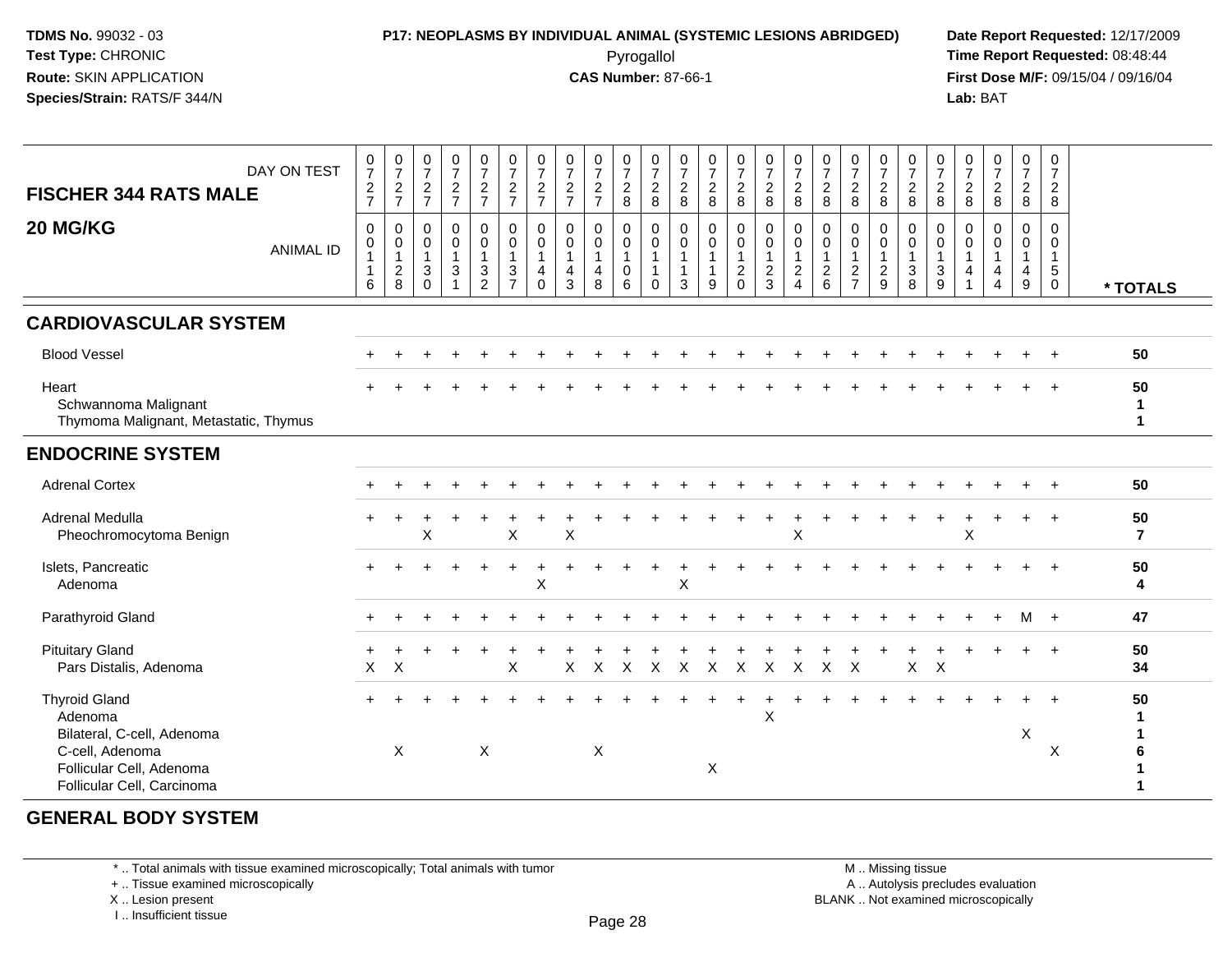# **P17: NEOPLASMS BY INDIVIDUAL ANIMAL (SYSTEMIC LESIONS ABRIDGED) Date Report Requested:** 12/17/2009

Pyrogallol Pyrogallol **Pyrogallol Time Report Requested:** 08:48:44<br>**CAS Number:** 87-66-1 **Time Report Requested:** 09/15/04 / 09/16/04 **First Dose M/F:** 09/15/04 / 09/16/04 Lab: BAT **Lab:** BAT

| DAY ON TEST<br><b>FISCHER 344 RATS MALE</b><br>20 MG/KG<br><b>ANIMAL ID</b>          | $\frac{0}{7}$<br>$\frac{2}{7}$<br>$\mathbf 0$<br>$\Omega$<br>$\mathbf{1}$<br>6 | $\frac{0}{7}$<br>$\frac{2}{7}$<br>0<br>$\mathbf 0$<br>$\mathbf{1}$<br>$\frac{2}{8}$ | $\frac{0}{7}$<br>$\frac{2}{7}$<br>0<br>$\mathbf 0$<br>$\mathbf{1}$<br>$\frac{3}{0}$ | $\begin{smallmatrix}0\\7\end{smallmatrix}$<br>$\frac{2}{7}$<br>0<br>$\Omega$<br>$\mathbf{1}$<br>$\mathbf{3}$ | $\frac{0}{7}$<br>$\frac{2}{7}$<br>0<br>$\mathbf 0$<br>$\mathbf{1}$<br>$\frac{3}{2}$ | $\frac{0}{7}$<br>$\overline{2}$<br>$\overline{7}$<br>0<br>$\mathbf 0$<br>$\mathbf{1}$<br>$\mathbf{3}$<br>$\overline{7}$ | $\frac{0}{7}$<br>$\frac{2}{7}$<br>$\mathbf 0$<br>$\Omega$<br>$\mathbf{1}$<br>$\overline{\mathbf{4}}$<br>$\Omega$ | $\frac{0}{7}$<br>$\overline{\mathbf{c}}$<br>$\overline{7}$<br>0<br>$\mathbf 0$<br>$\mathbf{1}$<br>4<br>$\overline{3}$ | $\frac{0}{7}$<br>$\frac{2}{7}$<br>0<br>$\mathsf{O}$<br>$\mathbf{1}$<br>$\begin{array}{c} 4 \\ 8 \end{array}$ | $\frac{0}{7}$<br>$\sqrt{2}$<br>$\,8\,$<br>0<br>$\mathbf 0$<br>$\mathbf{1}$<br>$\pmb{0}$<br>$\,6\,$ | $\frac{0}{7}$<br>$\frac{2}{8}$<br>$\mathbf 0$<br>$\mathbf 0$<br>$\overline{\mathbf{1}}$<br>$\overline{1}$<br>$\mathbf 0$ | $\frac{0}{7}$<br>$\boldsymbol{2}$<br>8<br>$\mathbf 0$<br>$\mathbf 0$<br>$\mathbf{1}$<br>$\mathbf{1}$<br>$\overline{3}$ | $\frac{0}{7}$<br>$\overline{\mathbf{c}}$<br>8<br>0<br>$\mathbf 0$<br>1<br>1<br>9 | $\frac{0}{7}$<br>$\overline{c}$<br>8<br>$\pmb{0}$<br>$\mathbf 0$<br>$\mathbf{1}$<br>$^2_{0}$ | $\begin{smallmatrix}0\\7\end{smallmatrix}$<br>$\boldsymbol{2}$<br>8<br>$\mathbf 0$<br>$\mathsf 0$<br>$\mathbf{1}$<br>$\frac{2}{3}$ | $\begin{smallmatrix}0\\7\end{smallmatrix}$<br>$\sqrt{2}$<br>8<br>0<br>$\Omega$<br>-1<br>$_4^2$ | $\frac{0}{7}$<br>$\boldsymbol{2}$<br>8<br>$\mathbf 0$<br>$\mathbf 0$<br>$\mathbf{1}$<br>$\frac{2}{6}$ | $\frac{0}{7}$<br>$\sqrt{2}$<br>8<br>0<br>$\mathbf 0$<br>$\mathbf{1}$<br>$\frac{2}{7}$ | $\frac{0}{7}$<br>$\boldsymbol{2}$<br>8<br>0<br>$\mathbf 0$<br>$\mathbf{1}$<br>$\frac{2}{9}$ | 0<br>$\overline{7}$<br>$\overline{\mathbf{c}}$<br>8<br>0<br>$\mathbf 0$<br>1<br>$\mathbf{3}$<br>8 | $\frac{0}{7}$<br>$\sqrt{2}$<br>8<br>$\mathbf 0$<br>$\mathbf 0$<br>$\mathbf{1}$<br>$\frac{3}{9}$ | $\frac{0}{7}$<br>$\sqrt{2}$<br>8<br>0<br>$\Omega$<br>4 | $\frac{0}{7}$<br>$\frac{2}{8}$<br>0<br>$\overline{0}$<br>$\mathbf{1}$<br>$\frac{4}{4}$ | $\frac{0}{7}$<br>$\overline{c}$<br>8<br>$\mathbf 0$<br>$\mathbf{0}$<br>$\mathbf{1}$<br>$\overline{4}$<br>$\overline{9}$ | 0<br>$\overline{7}$<br>2<br>8<br>0<br>$\Omega$<br>1<br>$5\phantom{.0}$<br>0 | * TOTALS           |
|--------------------------------------------------------------------------------------|--------------------------------------------------------------------------------|-------------------------------------------------------------------------------------|-------------------------------------------------------------------------------------|--------------------------------------------------------------------------------------------------------------|-------------------------------------------------------------------------------------|-------------------------------------------------------------------------------------------------------------------------|------------------------------------------------------------------------------------------------------------------|-----------------------------------------------------------------------------------------------------------------------|--------------------------------------------------------------------------------------------------------------|----------------------------------------------------------------------------------------------------|--------------------------------------------------------------------------------------------------------------------------|------------------------------------------------------------------------------------------------------------------------|----------------------------------------------------------------------------------|----------------------------------------------------------------------------------------------|------------------------------------------------------------------------------------------------------------------------------------|------------------------------------------------------------------------------------------------|-------------------------------------------------------------------------------------------------------|---------------------------------------------------------------------------------------|---------------------------------------------------------------------------------------------|---------------------------------------------------------------------------------------------------|-------------------------------------------------------------------------------------------------|--------------------------------------------------------|----------------------------------------------------------------------------------------|-------------------------------------------------------------------------------------------------------------------------|-----------------------------------------------------------------------------|--------------------|
| <b>NONE</b>                                                                          |                                                                                |                                                                                     |                                                                                     |                                                                                                              |                                                                                     |                                                                                                                         |                                                                                                                  |                                                                                                                       |                                                                                                              |                                                                                                    |                                                                                                                          |                                                                                                                        |                                                                                  |                                                                                              |                                                                                                                                    |                                                                                                |                                                                                                       |                                                                                       |                                                                                             |                                                                                                   |                                                                                                 |                                                        |                                                                                        |                                                                                                                         |                                                                             |                    |
| <b>GENITAL SYSTEM</b>                                                                |                                                                                |                                                                                     |                                                                                     |                                                                                                              |                                                                                     |                                                                                                                         |                                                                                                                  |                                                                                                                       |                                                                                                              |                                                                                                    |                                                                                                                          |                                                                                                                        |                                                                                  |                                                                                              |                                                                                                                                    |                                                                                                |                                                                                                       |                                                                                       |                                                                                             |                                                                                                   |                                                                                                 |                                                        |                                                                                        |                                                                                                                         |                                                                             |                    |
| Epididymis                                                                           |                                                                                |                                                                                     |                                                                                     |                                                                                                              |                                                                                     |                                                                                                                         |                                                                                                                  |                                                                                                                       |                                                                                                              |                                                                                                    |                                                                                                                          |                                                                                                                        |                                                                                  |                                                                                              |                                                                                                                                    |                                                                                                |                                                                                                       |                                                                                       |                                                                                             |                                                                                                   |                                                                                                 |                                                        |                                                                                        |                                                                                                                         |                                                                             | 50                 |
| Penis                                                                                |                                                                                |                                                                                     |                                                                                     |                                                                                                              |                                                                                     |                                                                                                                         |                                                                                                                  |                                                                                                                       |                                                                                                              |                                                                                                    |                                                                                                                          |                                                                                                                        |                                                                                  |                                                                                              |                                                                                                                                    |                                                                                                |                                                                                                       |                                                                                       |                                                                                             |                                                                                                   |                                                                                                 |                                                        |                                                                                        |                                                                                                                         |                                                                             | $\mathbf 1$        |
| <b>Preputial Gland</b>                                                               | ÷                                                                              |                                                                                     |                                                                                     |                                                                                                              |                                                                                     |                                                                                                                         |                                                                                                                  |                                                                                                                       |                                                                                                              |                                                                                                    |                                                                                                                          |                                                                                                                        |                                                                                  |                                                                                              |                                                                                                                                    |                                                                                                |                                                                                                       |                                                                                       |                                                                                             |                                                                                                   |                                                                                                 |                                                        |                                                                                        |                                                                                                                         | $+$                                                                         | 50                 |
| Prostate                                                                             |                                                                                |                                                                                     |                                                                                     |                                                                                                              |                                                                                     |                                                                                                                         |                                                                                                                  |                                                                                                                       |                                                                                                              |                                                                                                    |                                                                                                                          |                                                                                                                        |                                                                                  |                                                                                              |                                                                                                                                    |                                                                                                |                                                                                                       |                                                                                       |                                                                                             |                                                                                                   |                                                                                                 |                                                        |                                                                                        |                                                                                                                         | $\div$                                                                      | 50                 |
| Seminal Vesicle                                                                      |                                                                                |                                                                                     |                                                                                     |                                                                                                              |                                                                                     |                                                                                                                         |                                                                                                                  |                                                                                                                       |                                                                                                              |                                                                                                    |                                                                                                                          |                                                                                                                        |                                                                                  |                                                                                              |                                                                                                                                    |                                                                                                |                                                                                                       |                                                                                       |                                                                                             |                                                                                                   |                                                                                                 |                                                        |                                                                                        |                                                                                                                         | $\ddot{}$                                                                   | 50                 |
| <b>Testes</b><br>Bilateral, Interstitial Cell, Adenoma<br>Interstitial Cell, Adenoma | ÷<br>X                                                                         | X                                                                                   | $\mathsf{X}$                                                                        | $\mathsf{X}$                                                                                                 | $\mathsf{X}$                                                                        |                                                                                                                         | $\mathsf{X}$                                                                                                     | $\boldsymbol{X}$                                                                                                      | $\mathsf{X}$                                                                                                 |                                                                                                    | X                                                                                                                        | X                                                                                                                      | $\boldsymbol{\mathsf{X}}$                                                        | $\times$                                                                                     | $\mathsf{X}$                                                                                                                       | $\boldsymbol{\mathsf{X}}$                                                                      | $X$ $X$                                                                                               | $\ddot{}$                                                                             | X                                                                                           | $\boldsymbol{\mathsf{X}}$                                                                         | X                                                                                               | $\boldsymbol{\mathsf{X}}$                              | $\mathsf X$                                                                            | $\ddot{}$<br>$X -$                                                                                                      | $+$<br>$\boldsymbol{\mathsf{X}}$                                            | 50<br>28<br>14     |
| <b>HEMATOPOIETIC SYSTEM</b>                                                          |                                                                                |                                                                                     |                                                                                     |                                                                                                              |                                                                                     |                                                                                                                         |                                                                                                                  |                                                                                                                       |                                                                                                              |                                                                                                    |                                                                                                                          |                                                                                                                        |                                                                                  |                                                                                              |                                                                                                                                    |                                                                                                |                                                                                                       |                                                                                       |                                                                                             |                                                                                                   |                                                                                                 |                                                        |                                                                                        |                                                                                                                         |                                                                             |                    |
| <b>Bone Marrow</b>                                                                   |                                                                                |                                                                                     |                                                                                     |                                                                                                              |                                                                                     |                                                                                                                         |                                                                                                                  |                                                                                                                       |                                                                                                              |                                                                                                    |                                                                                                                          |                                                                                                                        |                                                                                  |                                                                                              |                                                                                                                                    |                                                                                                |                                                                                                       |                                                                                       |                                                                                             |                                                                                                   |                                                                                                 |                                                        |                                                                                        |                                                                                                                         |                                                                             | 50                 |
| Lymph Node                                                                           |                                                                                |                                                                                     | $\ddot{}$                                                                           |                                                                                                              |                                                                                     |                                                                                                                         |                                                                                                                  |                                                                                                                       |                                                                                                              |                                                                                                    |                                                                                                                          |                                                                                                                        |                                                                                  |                                                                                              |                                                                                                                                    |                                                                                                |                                                                                                       |                                                                                       |                                                                                             |                                                                                                   |                                                                                                 |                                                        |                                                                                        |                                                                                                                         |                                                                             | 4                  |
| Lymph Node, Mandibular                                                               | M                                                                              | M                                                                                   | M                                                                                   | М                                                                                                            | м                                                                                   | M                                                                                                                       | м                                                                                                                | M                                                                                                                     | M                                                                                                            | М                                                                                                  | м                                                                                                                        | M                                                                                                                      | M                                                                                | M                                                                                            | M                                                                                                                                  | м                                                                                              | M                                                                                                     | м                                                                                     | M                                                                                           | M                                                                                                 | M                                                                                               | M                                                      | M                                                                                      | M M                                                                                                                     |                                                                             | $\mathbf 0$        |
| Lymph Node, Mesenteric                                                               | ٠                                                                              |                                                                                     |                                                                                     |                                                                                                              |                                                                                     |                                                                                                                         |                                                                                                                  |                                                                                                                       |                                                                                                              |                                                                                                    |                                                                                                                          |                                                                                                                        |                                                                                  |                                                                                              |                                                                                                                                    |                                                                                                |                                                                                                       |                                                                                       |                                                                                             |                                                                                                   |                                                                                                 |                                                        |                                                                                        |                                                                                                                         | $^{+}$                                                                      | 50                 |
| Spleen                                                                               | ÷                                                                              |                                                                                     |                                                                                     |                                                                                                              |                                                                                     |                                                                                                                         |                                                                                                                  |                                                                                                                       |                                                                                                              |                                                                                                    |                                                                                                                          |                                                                                                                        |                                                                                  |                                                                                              |                                                                                                                                    |                                                                                                |                                                                                                       |                                                                                       |                                                                                             |                                                                                                   |                                                                                                 |                                                        |                                                                                        |                                                                                                                         | $+$                                                                         | 50                 |
| Thymus<br>Thymoma Malignant                                                          | ÷                                                                              |                                                                                     |                                                                                     |                                                                                                              |                                                                                     |                                                                                                                         |                                                                                                                  |                                                                                                                       |                                                                                                              |                                                                                                    |                                                                                                                          |                                                                                                                        |                                                                                  |                                                                                              |                                                                                                                                    |                                                                                                |                                                                                                       |                                                                                       |                                                                                             |                                                                                                   |                                                                                                 |                                                        |                                                                                        |                                                                                                                         | $\ddot{}$                                                                   | 48<br>$\mathbf{1}$ |

\* .. Total animals with tissue examined microscopically; Total animals with tumor

+ .. Tissue examined microscopically

X .. Lesion present

I .. Insufficient tissue

M .. Missing tissue y the contract of the contract of the contract of the contract of the contract of  $\mathsf A$  . Autolysis precludes evaluation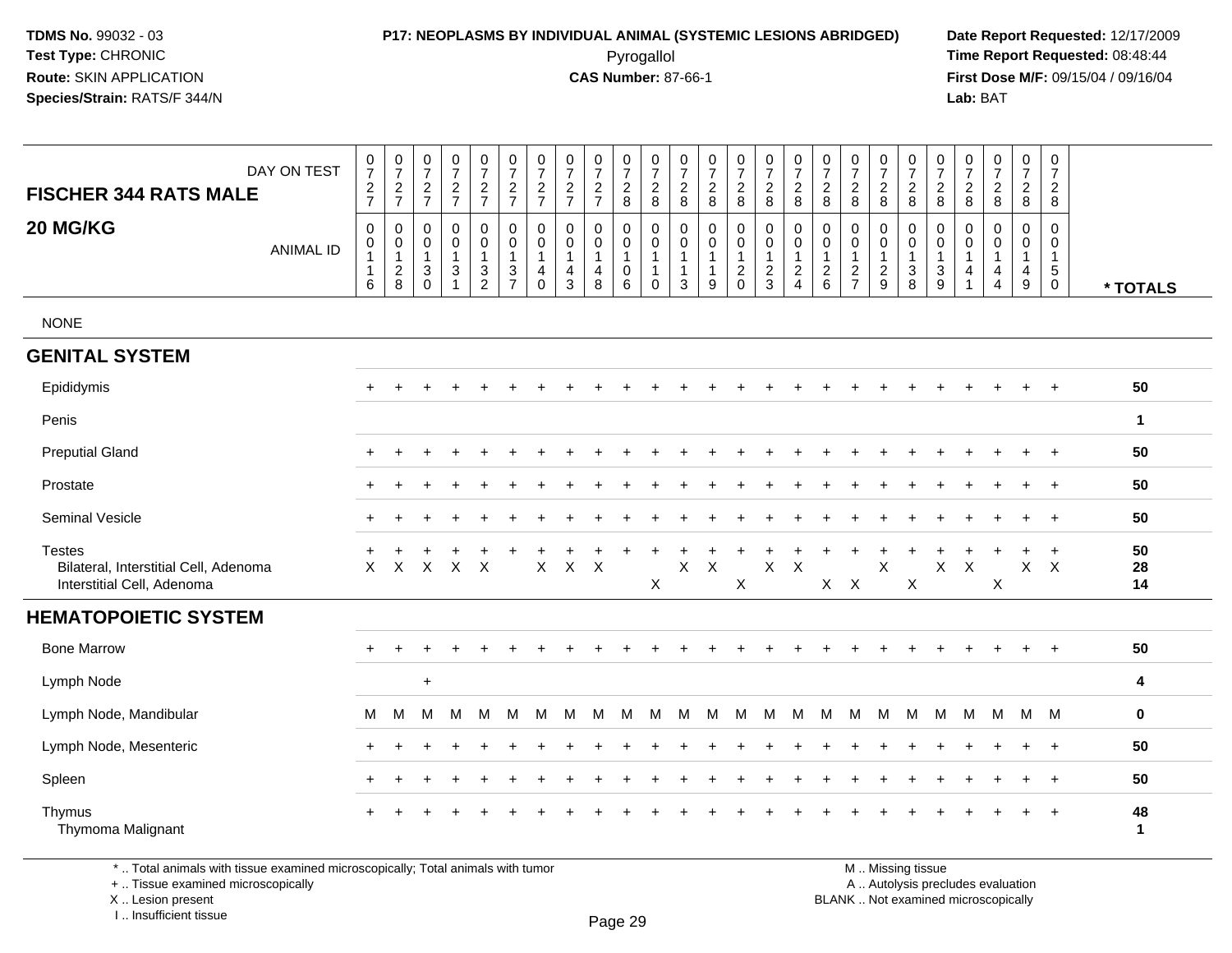### **P17: NEOPLASMS BY INDIVIDUAL ANIMAL (SYSTEMIC LESIONS ABRIDGED) Date Report Requested:** 12/17/2009 Pyrogallol Pyrogallol **Pyrogallol Time Report Requested:** 08:48:44<br>**CAS Number:** 87-66-1 **Time Report Requested:** 09/15/04 / 09/16/04

**First Dose M/F:** 09/15/04 / 09/16/04 Lab: BAT **Lab:** BAT

| DAY ON TEST<br><b>FISCHER 344 RATS MALE</b>                                                                                                                                            | $\begin{array}{c} 0 \\ 7 \end{array}$<br>$\boldsymbol{2}$<br>$\overline{7}$ | $\frac{0}{7}$<br>$\overline{c}$<br>$\overline{7}$       | $\frac{0}{7}$<br>$\overline{c}$<br>$\overline{7}$        | $\frac{0}{7}$<br>$\overline{c}$<br>$\overline{7}$ | $\begin{array}{c} 0 \\ 7 \end{array}$<br>$\overline{c}$<br>$\overline{7}$ | $\frac{0}{7}$<br>$\overline{c}$<br>$\overline{7}$               | $\frac{0}{7}$<br>$\boldsymbol{2}$<br>$\overline{7}$ | $\frac{0}{7}$<br>$\overline{c}$<br>$\overline{7}$              | $\frac{0}{7}$<br>$\overline{c}$<br>$\overline{7}$ | $\frac{0}{7}$<br>$\overline{2}$<br>8               | $\frac{0}{7}$<br>$\overline{c}$<br>8                                   | $\frac{0}{7}$<br>$\overline{c}$<br>8     | $\frac{0}{7}$<br>$\boldsymbol{2}$<br>8                            | $\frac{0}{7}$<br>$\overline{c}$<br>8                | $\frac{0}{7}$<br>$\overline{2}$<br>8                        | $\frac{0}{7}$<br>$\overline{c}$<br>8                                          | $\frac{0}{7}$<br>$\boldsymbol{2}$<br>8                     | $\frac{0}{7}$<br>$\sqrt{2}$<br>8                                               | $\frac{0}{7}$<br>$\overline{c}$<br>$\,8\,$                | $\frac{0}{7}$<br>$\overline{c}$<br>8                         | 0<br>$\overline{7}$<br>$\sqrt{2}$<br>8         | $\frac{0}{7}$<br>$\overline{c}$<br>8 | $\frac{0}{7}$<br>$\overline{a}$<br>8 | $\frac{0}{7}$<br>$\boldsymbol{2}$<br>$\,8\,$                        | 0<br>$\overline{7}$<br>$\overline{2}$<br>8                              |                                              |
|----------------------------------------------------------------------------------------------------------------------------------------------------------------------------------------|-----------------------------------------------------------------------------|---------------------------------------------------------|----------------------------------------------------------|---------------------------------------------------|---------------------------------------------------------------------------|-----------------------------------------------------------------|-----------------------------------------------------|----------------------------------------------------------------|---------------------------------------------------|----------------------------------------------------|------------------------------------------------------------------------|------------------------------------------|-------------------------------------------------------------------|-----------------------------------------------------|-------------------------------------------------------------|-------------------------------------------------------------------------------|------------------------------------------------------------|--------------------------------------------------------------------------------|-----------------------------------------------------------|--------------------------------------------------------------|------------------------------------------------|--------------------------------------|--------------------------------------|---------------------------------------------------------------------|-------------------------------------------------------------------------|----------------------------------------------|
| 20 MG/KG<br><b>ANIMAL ID</b>                                                                                                                                                           | $\mathbf 0$<br>0<br>1<br>$\mathbf 1$<br>6                                   | $\mathbf 0$<br>0<br>$\mathbf{1}$<br>$\overline{2}$<br>8 | $\Omega$<br>$\mathbf 0$<br>$\mathbf{1}$<br>3<br>$\Omega$ | $\mathbf 0$<br>$\mathbf 0$<br>3                   | $\Omega$<br>$\mathbf 0$<br>$\mathbf{1}$<br>$\sqrt{3}$<br>$\overline{2}$   | $\mathbf 0$<br>$\pmb{0}$<br>1<br>$\mathbf{3}$<br>$\overline{7}$ | $\mathbf 0$<br>0<br>$\overline{1}$<br>4<br>$\Omega$ | $\Omega$<br>$\mathbf 0$<br>$\mathbf{1}$<br>$\overline{4}$<br>3 | $\Omega$<br>$\mathbf 0$<br>4<br>8                 | $\mathbf 0$<br>$\pmb{0}$<br>$\mathbf{1}$<br>0<br>6 | $\mathbf 0$<br>$\mathbf 0$<br>$\mathbf{1}$<br>$\mathbf{1}$<br>$\Omega$ | $\Omega$<br>$\Omega$<br>$\mathbf 1$<br>3 | $\mathbf 0$<br>$\mathbf 0$<br>$\overline{1}$<br>$\mathbf{1}$<br>9 | 0<br>$\mathbf 0$<br>1<br>$\overline{c}$<br>$\Omega$ | $\mathbf 0$<br>$\mathbf 0$<br>$\mathbf{1}$<br>$\frac{2}{3}$ | $\mathbf 0$<br>0<br>$\mathbf{1}$<br>$\overline{\mathbf{c}}$<br>$\overline{4}$ | $\Omega$<br>$\mathbf 0$<br>$\overline{1}$<br>$\frac{2}{6}$ | $\mathbf 0$<br>$\mathbf 0$<br>$\mathbf{1}$<br>$\overline{c}$<br>$\overline{7}$ | 0<br>$\mathbf 0$<br>$\overline{1}$<br>$\overline{2}$<br>9 | $\Omega$<br>$\mathbf 0$<br>$\overline{1}$<br>$\sqrt{3}$<br>8 | $\Omega$<br>$\Omega$<br>$\mathbf{1}$<br>3<br>9 | $\Omega$<br>$\Omega$<br>4            | $\mathbf 0$<br>$\mathbf 0$<br>4<br>4 | $\mathbf 0$<br>$\mathbf 0$<br>$\overline{1}$<br>$\overline{4}$<br>9 | $\Omega$<br>$\mathbf 0$<br>$\mathbf{1}$<br>$\sqrt{5}$<br>$\overline{0}$ | * TOTALS                                     |
| <b>INTEGUMENTARY SYSTEM</b>                                                                                                                                                            |                                                                             |                                                         |                                                          |                                                   |                                                                           |                                                                 |                                                     |                                                                |                                                   |                                                    |                                                                        |                                          |                                                                   |                                                     |                                                             |                                                                               |                                                            |                                                                                |                                                           |                                                              |                                                |                                      |                                      |                                                                     |                                                                         |                                              |
| <b>Mammary Gland</b><br>Fibroadenoma                                                                                                                                                   |                                                                             |                                                         | X                                                        |                                                   |                                                                           |                                                                 |                                                     |                                                                |                                                   |                                                    |                                                                        |                                          |                                                                   |                                                     |                                                             |                                                                               |                                                            |                                                                                |                                                           |                                                              |                                                |                                      |                                      |                                                                     |                                                                         | 50<br>1                                      |
| Skin<br>Keratoacanthoma<br>Subcutaneous Tissue, Fibroma<br>Subcutaneous Tissue, Fibrosarcoma<br>Subcutaneous Tissue, Fibrous Histiocytoma<br>Subcutaneous Tissue, Schwannoma Malignant |                                                                             |                                                         | X                                                        |                                                   |                                                                           | $X$ $X$                                                         |                                                     |                                                                |                                                   |                                                    |                                                                        | X                                        |                                                                   |                                                     | $\sf X$                                                     |                                                                               |                                                            |                                                                                |                                                           |                                                              |                                                |                                      |                                      |                                                                     |                                                                         | 50<br>$\mathbf{2}$<br>$\mathbf{2}$<br>1<br>3 |
| <b>MUSCULOSKELETAL SYSTEM</b>                                                                                                                                                          |                                                                             |                                                         |                                                          |                                                   |                                                                           |                                                                 |                                                     |                                                                |                                                   |                                                    |                                                                        |                                          |                                                                   |                                                     |                                                             |                                                                               |                                                            |                                                                                |                                                           |                                                              |                                                |                                      |                                      |                                                                     |                                                                         |                                              |
| <b>Bone</b>                                                                                                                                                                            |                                                                             |                                                         |                                                          |                                                   |                                                                           |                                                                 |                                                     |                                                                |                                                   |                                                    |                                                                        |                                          |                                                                   |                                                     |                                                             |                                                                               |                                                            |                                                                                |                                                           |                                                              |                                                |                                      |                                      |                                                                     | $+$                                                                     | 50                                           |
| <b>NERVOUS SYSTEM</b>                                                                                                                                                                  |                                                                             |                                                         |                                                          |                                                   |                                                                           |                                                                 |                                                     |                                                                |                                                   |                                                    |                                                                        |                                          |                                                                   |                                                     |                                                             |                                                                               |                                                            |                                                                                |                                                           |                                                              |                                                |                                      |                                      |                                                                     |                                                                         |                                              |
| <b>Brain</b><br>Astrocytoma Malignant                                                                                                                                                  |                                                                             |                                                         |                                                          |                                                   |                                                                           |                                                                 |                                                     |                                                                |                                                   |                                                    |                                                                        |                                          |                                                                   |                                                     |                                                             |                                                                               |                                                            |                                                                                |                                                           |                                                              |                                                |                                      |                                      |                                                                     |                                                                         | 50<br>$\mathbf{1}$                           |
| <b>RESPIRATORY SYSTEM</b>                                                                                                                                                              |                                                                             |                                                         |                                                          |                                                   |                                                                           |                                                                 |                                                     |                                                                |                                                   |                                                    |                                                                        |                                          |                                                                   |                                                     |                                                             |                                                                               |                                                            |                                                                                |                                                           |                                                              |                                                |                                      |                                      |                                                                     |                                                                         |                                              |
| Lung<br>Alveolar/Bronchiolar Carcinoma<br>Thymoma Malignant, Metastatic, Thymus                                                                                                        | $\mathsf X$                                                                 |                                                         |                                                          |                                                   |                                                                           |                                                                 |                                                     |                                                                |                                                   | X                                                  |                                                                        |                                          |                                                                   |                                                     |                                                             |                                                                               |                                                            |                                                                                |                                                           |                                                              |                                                |                                      |                                      |                                                                     |                                                                         | 50<br>$\mathbf{2}$<br>$\mathbf{1}$           |
| Nose                                                                                                                                                                                   |                                                                             |                                                         |                                                          |                                                   |                                                                           |                                                                 |                                                     |                                                                |                                                   |                                                    |                                                                        |                                          |                                                                   |                                                     |                                                             |                                                                               |                                                            |                                                                                |                                                           |                                                              |                                                |                                      |                                      |                                                                     |                                                                         | 50                                           |
| Trachea                                                                                                                                                                                |                                                                             |                                                         |                                                          |                                                   |                                                                           |                                                                 |                                                     |                                                                |                                                   |                                                    |                                                                        |                                          |                                                                   |                                                     |                                                             |                                                                               |                                                            |                                                                                |                                                           |                                                              |                                                |                                      |                                      |                                                                     | $\overline{+}$                                                          | 50                                           |
| <b>SPECIAL SENSES SYSTEM</b>                                                                                                                                                           |                                                                             |                                                         |                                                          |                                                   |                                                                           |                                                                 |                                                     |                                                                |                                                   |                                                    |                                                                        |                                          |                                                                   |                                                     |                                                             |                                                                               |                                                            |                                                                                |                                                           |                                                              |                                                |                                      |                                      |                                                                     |                                                                         |                                              |

#### \* .. Total animals with tissue examined microscopically; Total animals with tumor

+ .. Tissue examined microscopically

 Lesion present BLANK .. Not examined microscopicallyX .. Lesion present

I .. Insufficient tissue

 M .. Missing tissuey the contract of the contract of the contract of the contract of the contract of  $\mathsf A$  . Autolysis precludes evaluation

Page 30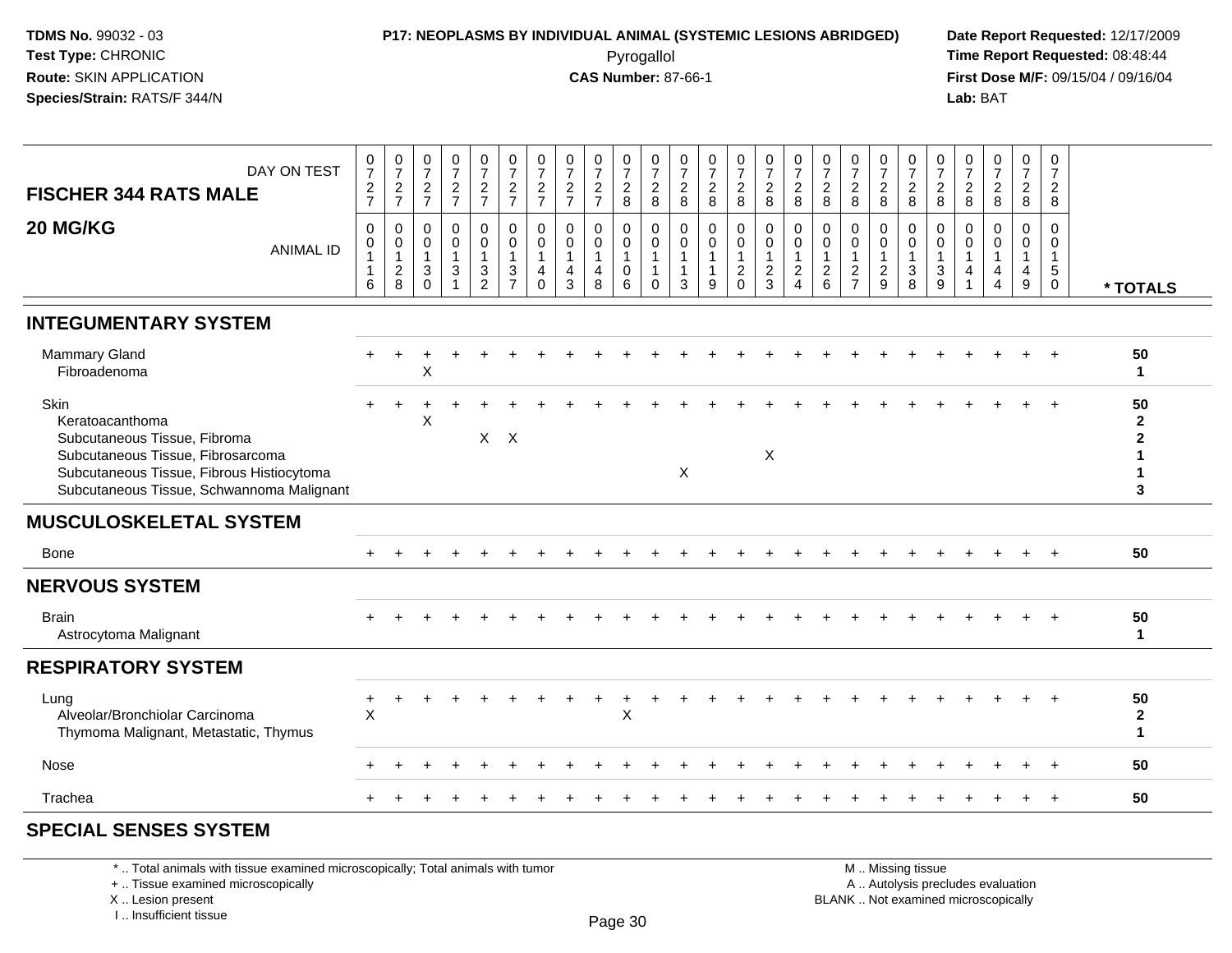### **P17: NEOPLASMS BY INDIVIDUAL ANIMAL (SYSTEMIC LESIONS ABRIDGED) Date Report Requested:** 12/17/2009 Pyrogallol Pyrogallol **Pyrogallol Time Report Requested:** 08:48:44<br>**CAS Number:** 87-66-1 **Time Report Requested:** 09/15/04 / 09/16/04

**First Dose M/F:** 09/15/04 / 09/16/04 Lab: BAT **Lab:** BAT

| DAY ON TEST<br><b>FISCHER 344 RATS MALE</b><br>20 MG/KG          | $\overline{ }$ | $\frac{0}{7}$<br>$\overline{c}$<br>0 | $\frac{0}{7}$<br>$\frac{2}{7}$<br>0 | $\frac{0}{7}$<br>$\overline{c}$<br>$\overline{ }$<br>$_{\rm 0}^{\rm 0}$ | $\frac{0}{7}$<br>$\frac{2}{7}$<br>$\mathbf 0$ | $\begin{array}{c} 0 \\ 7 \end{array}$<br>$\frac{2}{7}$<br>$_{\rm 0}^{\rm 0}$ | $\frac{0}{7}$<br>$\frac{2}{7}$<br>$_{\rm 0}^{\rm 0}$ | $\frac{0}{7}$<br>$\overline{c}$<br>$\rightarrow$<br>$\begin{smallmatrix} 0\\0 \end{smallmatrix}$ | $\frac{0}{7}$<br>$\frac{2}{7}$<br>$_{\rm 0}^{\rm 0}$ | $\frac{0}{7}$<br>$\frac{2}{7}$<br>$_0^0$ | $\frac{0}{7}$<br>$_{\rm 8}^2$<br>$_{\rm 0}^{\rm 0}$ | $\frac{0}{7}$<br>$\begin{array}{c} 2 \\ 8 \end{array}$<br>$_{\rm 0}^{\rm 0}$ | $\frac{0}{7}$<br>$\frac{2}{8}$<br>$_{\rm 0}^{\rm 0}$ | $\begin{smallmatrix}0\\7\end{smallmatrix}$<br>$\sqrt{2}$<br>$\,8\,$<br>$_{\rm 0}^{\rm 0}$ | $\frac{0}{7}$<br>$\frac{2}{8}$<br>$\mathbf 0$ | $\frac{0}{7}$<br>$\boldsymbol{2}$<br>8<br>$\begin{smallmatrix}0\0\end{smallmatrix}$ | $\frac{0}{7}$<br>$\frac{2}{8}$<br>$\begin{smallmatrix} 0\\0 \end{smallmatrix}$ | $\begin{array}{c} 0 \\ 7 \end{array}$<br>$\frac{2}{8}$<br>$\begin{smallmatrix} 0\\0 \end{smallmatrix}$ | $\frac{0}{7}$<br>$\boldsymbol{2}$<br>8<br>$\begin{smallmatrix} 0\\0 \end{smallmatrix}$ | 0<br>$\overline{7}$<br>$\overline{c}$<br>8<br>0 | $\frac{0}{7}$<br>$\frac{2}{8}$<br>0 | $\frac{0}{7}$<br>$_{\rm 8}^2$<br>0 | $\frac{0}{7}$<br>$\frac{2}{8}$<br>0 | $\frac{0}{7}$<br>$\boldsymbol{2}$<br>8<br>0 | $\frac{0}{7}$<br>$\frac{2}{8}$<br>0 | $\mathbf 0$<br>$\overline{7}$<br>$\overline{c}$<br>8<br>0 |               |
|------------------------------------------------------------------|----------------|--------------------------------------|-------------------------------------|-------------------------------------------------------------------------|-----------------------------------------------|------------------------------------------------------------------------------|------------------------------------------------------|--------------------------------------------------------------------------------------------------|------------------------------------------------------|------------------------------------------|-----------------------------------------------------|------------------------------------------------------------------------------|------------------------------------------------------|-------------------------------------------------------------------------------------------|-----------------------------------------------|-------------------------------------------------------------------------------------|--------------------------------------------------------------------------------|--------------------------------------------------------------------------------------------------------|----------------------------------------------------------------------------------------|-------------------------------------------------|-------------------------------------|------------------------------------|-------------------------------------|---------------------------------------------|-------------------------------------|-----------------------------------------------------------|---------------|
| ANIMAL ID                                                        | 6              | 0                                    | $\mathbf 0$<br>$\frac{2}{8}$        | $\sqrt{3}$<br>$\Omega$                                                  | $\pmb{0}$<br>1<br>$\mathbf{3}$                | $\mathbf{1}$<br>$\mathbf{3}$<br>$\overline{2}$                               | $\overline{A}$<br>3<br>$\overline{ }$                | $\Omega$                                                                                         | 4<br>3                                               | $\overline{\mathbf{4}}$<br>8             | 0<br>6                                              | $\Omega$                                                                     | 3                                                    | $\mathbf{1}$<br>9                                                                         | 0<br>$\overline{c}$<br>$\Omega$               | $\frac{2}{3}$                                                                       | $\overline{\mathbf{c}}$<br>4                                                   | $\begin{array}{c} 2 \\ 6 \end{array}$                                                                  | $\overline{1}$<br>$\overline{c}$<br>$\overline{ }$                                     | $\pmb{0}$<br>$\overline{c}$<br>9                | $\pmb{0}$<br>$\sqrt{3}$<br>8        | $\mathbf 0$<br>$\sqrt{3}$<br>9     | $\mathbf 0$                         | $\mathbf 0$<br>4<br>$\overline{4}$          | 0<br>4<br>9                         | $\pmb{0}$<br>$\mathbf 5$<br>$\mathbf 0$                   | * TOTALS      |
| Eye                                                              |                |                                      |                                     |                                                                         |                                               |                                                                              |                                                      |                                                                                                  |                                                      |                                          |                                                     |                                                                              |                                                      |                                                                                           |                                               |                                                                                     |                                                                                |                                                                                                        |                                                                                        |                                                 |                                     |                                    |                                     |                                             |                                     | $\pm$                                                     | 50            |
| Harderian Gland                                                  | $\ddot{}$      |                                      |                                     |                                                                         |                                               |                                                                              |                                                      |                                                                                                  |                                                      |                                          |                                                     |                                                                              |                                                      |                                                                                           |                                               |                                                                                     |                                                                                |                                                                                                        |                                                                                        |                                                 |                                     |                                    |                                     |                                             |                                     | $\pm$                                                     | 50            |
| <b>URINARY SYSTEM</b>                                            |                |                                      |                                     |                                                                         |                                               |                                                                              |                                                      |                                                                                                  |                                                      |                                          |                                                     |                                                                              |                                                      |                                                                                           |                                               |                                                                                     |                                                                                |                                                                                                        |                                                                                        |                                                 |                                     |                                    |                                     |                                             |                                     |                                                           |               |
| Kidney                                                           |                |                                      |                                     |                                                                         |                                               |                                                                              |                                                      |                                                                                                  |                                                      |                                          |                                                     |                                                                              |                                                      |                                                                                           |                                               |                                                                                     |                                                                                |                                                                                                        |                                                                                        |                                                 |                                     |                                    |                                     |                                             |                                     | $\pm$                                                     | 50            |
| <b>Urinary Bladder</b>                                           | $\pm$          |                                      |                                     |                                                                         |                                               |                                                                              |                                                      |                                                                                                  |                                                      |                                          |                                                     |                                                                              |                                                      |                                                                                           |                                               |                                                                                     |                                                                                |                                                                                                        |                                                                                        |                                                 |                                     |                                    |                                     |                                             |                                     | $\overline{+}$                                            | 50            |
| <b>SYSTEMIC LESIONS</b>                                          |                |                                      |                                     |                                                                         |                                               |                                                                              |                                                      |                                                                                                  |                                                      |                                          |                                                     |                                                                              |                                                      |                                                                                           |                                               |                                                                                     |                                                                                |                                                                                                        |                                                                                        |                                                 |                                     |                                    |                                     |                                             |                                     |                                                           |               |
| Multiple Organ<br>Leukemia Mononuclear<br>Mesothelioma Malignant | $\pm$          |                                      |                                     | Χ                                                                       |                                               |                                                                              |                                                      |                                                                                                  |                                                      |                                          |                                                     |                                                                              |                                                      |                                                                                           |                                               |                                                                                     |                                                                                |                                                                                                        |                                                                                        | X                                               |                                     |                                    | X                                   |                                             | X                                   | $\pm$<br>X                                                | 50<br>11<br>1 |

\* .. Total animals with tissue examined microscopically; Total animals with tumor

+ .. Tissue examined microscopically

X .. Lesion present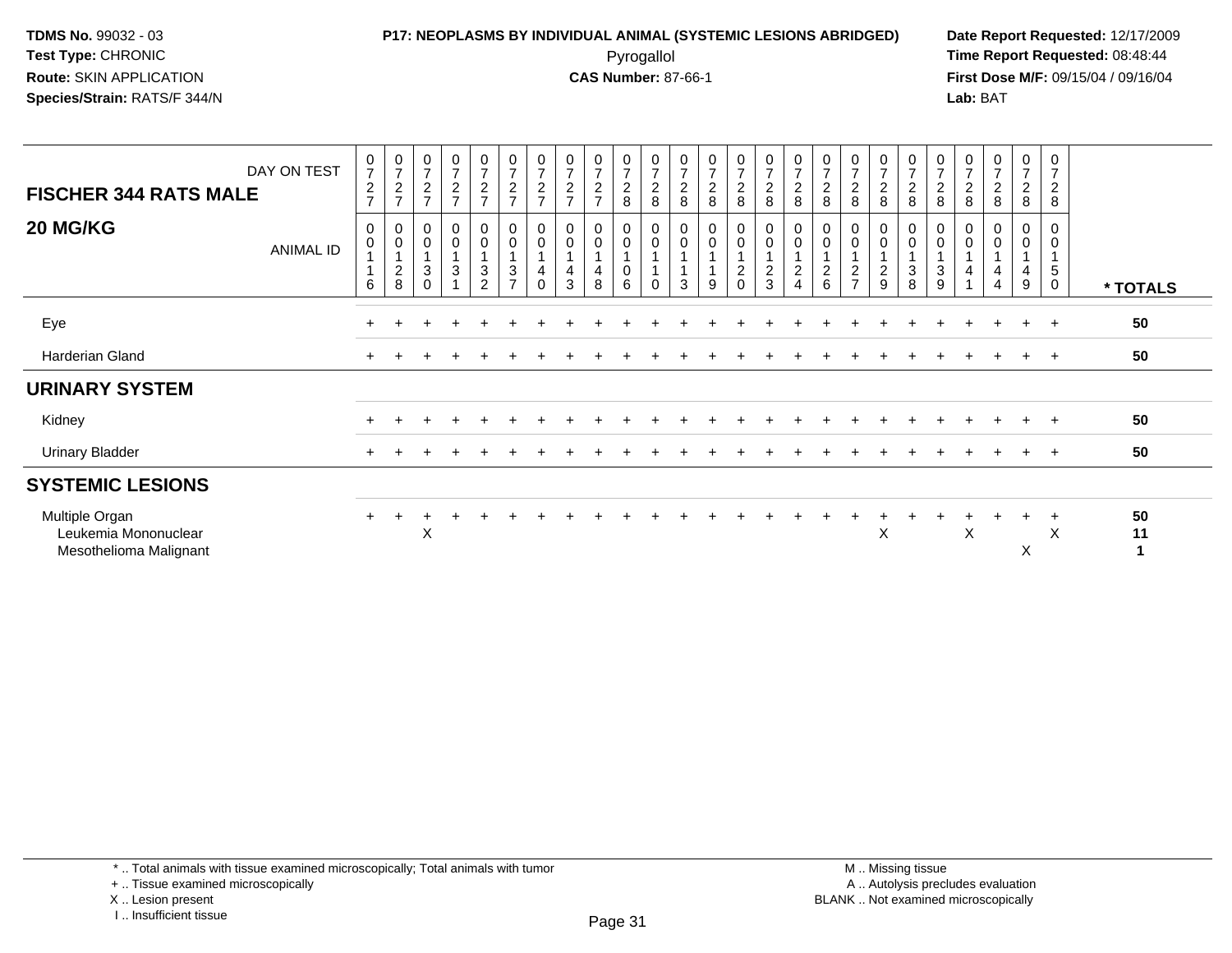### **P17: NEOPLASMS BY INDIVIDUAL ANIMAL (SYSTEMIC LESIONS ABRIDGED) Date Report Requested:** 12/17/2009 Pyrogallol Pyrogallol **Pyrogallol Time Report Requested:** 08:48:44<br>**CAS Number:** 87-66-1 **Time Report Requested:** 09/15/04 / 09/16/04

**First Dose M/F:** 09/15/04 / 09/16/04<br>Lab: BAT **Lab:** BAT

| <b>FISCHER 344 RATS MALE</b>                                                                                          | DAY ON TEST      | $\frac{0}{2}$<br>9<br>4                                           | $\begin{smallmatrix} 0\\4 \end{smallmatrix}$<br>$\frac{1}{1}$                            | $\mathbf 0$<br>$\overline{4}$<br>$\boldsymbol{9}$<br>6      | $0$<br>5<br>5<br>5<br>2                                       | $\begin{array}{c} 0 \\ 5 \end{array}$<br>$\bf 8$<br>9     | $\begin{array}{c} 0 \\ 6 \end{array}$<br>$\overline{1}$<br>$\mathbf{1}$ | $\begin{matrix} 0 \\ 6 \\ 3 \end{matrix}$<br>9       | $\mathbf 0$<br>6<br>$\overline{4}$<br>$\overline{4}$    | $\mathbf 0$<br>$\overline{6}$<br>$\overline{\mathbf{4}}$<br>$\overline{4}$          | $\begin{array}{c} 0 \\ 6 \end{array}$<br>$\overline{5}$<br>$\overline{4}$ | 0<br>$\,6\,$<br>$\overline{5}$<br>6                                 | 0<br>$\,6\,$<br>$\overline{5}$<br>$\overline{7}$                         | $\mathbf 0$<br>6<br>$6\phantom{a}$<br>$\overline{7}$ | $\begin{array}{c} 0 \\ 6 \\ 7 \end{array}$<br>$\sqrt{5}$ | $\begin{array}{c} 0 \\ 6 \end{array}$<br>$\overline{8}$<br>$\mathbf{1}$ | $\begin{array}{c} 0 \\ 6 \end{array}$<br>$\boldsymbol{9}$<br>6 | $\begin{array}{c} 0 \\ 6 \end{array}$<br>$\boldsymbol{9}$<br>6 | $\begin{array}{c} 0 \\ 6 \end{array}$<br>$\frac{9}{6}$    | $\begin{array}{c} 0 \\ 6 \end{array}$<br>$\overline{9}$<br>$6\phantom{1}$      | $\frac{0}{7}$<br>$\frac{0}{2}$                   | $\frac{0}{7}$<br>$\begin{smallmatrix} 0\\2 \end{smallmatrix}$ | $\frac{0}{7}$<br>0<br>6                                         | $\begin{array}{c} 0 \\ 7 \end{array}$<br>$\frac{2}{7}$   | $\frac{0}{7}$<br>$\frac{2}{7}$           | $\begin{smallmatrix}0\\7\end{smallmatrix}$<br>$rac{2}{7}$         |                 |
|-----------------------------------------------------------------------------------------------------------------------|------------------|-------------------------------------------------------------------|------------------------------------------------------------------------------------------|-------------------------------------------------------------|---------------------------------------------------------------|-----------------------------------------------------------|-------------------------------------------------------------------------|------------------------------------------------------|---------------------------------------------------------|-------------------------------------------------------------------------------------|---------------------------------------------------------------------------|---------------------------------------------------------------------|--------------------------------------------------------------------------|------------------------------------------------------|----------------------------------------------------------|-------------------------------------------------------------------------|----------------------------------------------------------------|----------------------------------------------------------------|-----------------------------------------------------------|--------------------------------------------------------------------------------|--------------------------------------------------|---------------------------------------------------------------|-----------------------------------------------------------------|----------------------------------------------------------|------------------------------------------|-------------------------------------------------------------------|-----------------|
| <b>75 MG/KG</b>                                                                                                       | <b>ANIMAL ID</b> | $\pmb{0}$<br>$\begin{smallmatrix}0\\1\end{smallmatrix}$<br>$^6_0$ | $\pmb{0}$<br>$\mathsf{O}\xspace$<br>$\overline{1}$<br>$\boldsymbol{7}$<br>$\overline{4}$ | 0<br>$\mathbf 0$<br>$\overline{2}$<br>$\pmb{0}$<br>$\Omega$ | $\pmb{0}$<br>$\mathbf 0$<br>$\mathbf{1}$<br>$9\,$<br>$\Omega$ | 0<br>$\mathbf 0$<br>$\begin{array}{c} 9 \\ 5 \end{array}$ | $\pmb{0}$<br>$\mathbf 0$<br>$\mathbf{1}$<br>$^6_6$                      | $\mathsf 0$<br>$\mathbf 0$<br>$\mathbf{1}$<br>$^9$ 6 | $\Omega$<br>$\mathbf 0$<br>$\mathbf 1$<br>$\frac{5}{7}$ | $\mathbf 0$<br>$\mathbf 0$<br>$\mathbf{1}$<br>$\begin{array}{c} 8 \\ 7 \end{array}$ | 0<br>$\mathbf 0$<br>$\mathbf{1}$<br>$\frac{9}{2}$                         | $\mathbf 0$<br>$\mathsf{O}\xspace$<br>$\mathbf{1}$<br>$\frac{9}{3}$ | $\Omega$<br>$\mathbf 0$<br>$\mathbf{1}$<br>$\,$ 5 $\,$<br>$\overline{2}$ | $\Omega$<br>$\mathbf 0$<br>$\mathbf 1$<br>$\,6$<br>8 | $\mathbf 0$<br>$\mathbf 0$<br>1<br>$_{8}^8$              | 0<br>$\mathbf 0$<br>$\mathbf{1}$<br>$_{3}^8$                            | $\mathbf 0$<br>$\mathbf 0$<br>$\mathbf{1}$<br>$\frac{5}{5}$    | 0<br>$\mathbf 0$<br>$\mathbf{1}$<br>$^6_5$                     | $\pmb{0}$<br>$\mathbf 0$<br>$\mathbf{1}$<br>$\frac{8}{2}$ | $\Omega$<br>$\mathbf{0}$<br>$\mathbf{1}$<br>$\boldsymbol{9}$<br>$\overline{4}$ | 0<br>$\mathbf 0$<br>$\mathbf 1$<br>$\frac{6}{7}$ | $\Omega$<br>$\mathbf 0$<br>$\mathbf{1}$<br>$^8_9$             | $\Omega$<br>$\Omega$<br>$\mathbf{1}$<br>$\,6$<br>$\overline{4}$ | $\Omega$<br>$\mathbf 0$<br>$\mathbf{1}$<br>$\frac{5}{3}$ | 0<br>$\mathbf 0$<br>1<br>$\sqrt{5}$<br>9 | $\mathbf 0$<br>$\mathbf 0$<br>$\mathbf{1}$<br>6<br>$\overline{2}$ | males<br>(cont) |
| <b>ALIMENTARY SYSTEM</b>                                                                                              |                  |                                                                   |                                                                                          |                                                             |                                                               |                                                           |                                                                         |                                                      |                                                         |                                                                                     |                                                                           |                                                                     |                                                                          |                                                      |                                                          |                                                                         |                                                                |                                                                |                                                           |                                                                                |                                                  |                                                               |                                                                 |                                                          |                                          |                                                                   |                 |
| Esophagus                                                                                                             |                  |                                                                   |                                                                                          |                                                             |                                                               |                                                           |                                                                         |                                                      |                                                         |                                                                                     |                                                                           |                                                                     |                                                                          |                                                      |                                                          |                                                                         |                                                                |                                                                |                                                           |                                                                                |                                                  |                                                               |                                                                 |                                                          |                                          | $\ddot{}$                                                         |                 |
| Intestine Large, Cecum                                                                                                |                  |                                                                   |                                                                                          |                                                             |                                                               |                                                           |                                                                         |                                                      |                                                         |                                                                                     |                                                                           |                                                                     |                                                                          |                                                      |                                                          |                                                                         |                                                                |                                                                |                                                           |                                                                                |                                                  |                                                               |                                                                 |                                                          |                                          | $\overline{ }$                                                    |                 |
| Intestine Large, Colon                                                                                                |                  |                                                                   |                                                                                          |                                                             |                                                               |                                                           |                                                                         |                                                      |                                                         |                                                                                     |                                                                           |                                                                     |                                                                          |                                                      |                                                          |                                                                         |                                                                |                                                                |                                                           |                                                                                |                                                  |                                                               |                                                                 |                                                          |                                          | $\div$                                                            |                 |
| Intestine Large, Rectum                                                                                               |                  | $\pm$                                                             |                                                                                          |                                                             |                                                               |                                                           |                                                                         |                                                      |                                                         |                                                                                     |                                                                           |                                                                     |                                                                          |                                                      |                                                          |                                                                         |                                                                |                                                                |                                                           |                                                                                |                                                  |                                                               |                                                                 |                                                          |                                          | $\ddot{}$                                                         |                 |
| Intestine Small, Duodenum                                                                                             |                  |                                                                   |                                                                                          |                                                             |                                                               |                                                           |                                                                         |                                                      |                                                         |                                                                                     |                                                                           |                                                                     |                                                                          |                                                      |                                                          |                                                                         |                                                                |                                                                |                                                           |                                                                                |                                                  |                                                               |                                                                 |                                                          |                                          | $\ddot{}$                                                         |                 |
| Intestine Small, Ileum                                                                                                |                  | $\pm$                                                             |                                                                                          |                                                             |                                                               |                                                           |                                                                         |                                                      |                                                         |                                                                                     |                                                                           |                                                                     |                                                                          |                                                      |                                                          |                                                                         |                                                                |                                                                |                                                           |                                                                                |                                                  |                                                               |                                                                 |                                                          |                                          | $\ddot{}$                                                         |                 |
| Intestine Small, Jejunum                                                                                              |                  | $\pm$                                                             |                                                                                          |                                                             |                                                               |                                                           |                                                                         |                                                      |                                                         |                                                                                     |                                                                           |                                                                     |                                                                          |                                                      |                                                          |                                                                         |                                                                |                                                                |                                                           |                                                                                |                                                  |                                                               |                                                                 |                                                          | $\div$                                   | $\ddot{}$                                                         |                 |
| Liver<br>Hepatocellular Adenoma                                                                                       |                  |                                                                   |                                                                                          |                                                             |                                                               |                                                           |                                                                         |                                                      |                                                         |                                                                                     |                                                                           |                                                                     |                                                                          |                                                      |                                                          |                                                                         |                                                                |                                                                |                                                           |                                                                                |                                                  |                                                               |                                                                 |                                                          |                                          |                                                                   |                 |
| Mesentery                                                                                                             |                  |                                                                   |                                                                                          |                                                             |                                                               |                                                           |                                                                         |                                                      |                                                         |                                                                                     |                                                                           |                                                                     |                                                                          |                                                      | $+$                                                      | $+$                                                                     | $+$                                                            |                                                                |                                                           |                                                                                |                                                  |                                                               |                                                                 |                                                          |                                          |                                                                   |                 |
| Oral Mucosa                                                                                                           |                  |                                                                   |                                                                                          |                                                             |                                                               |                                                           |                                                                         |                                                      |                                                         |                                                                                     |                                                                           |                                                                     |                                                                          |                                                      |                                                          |                                                                         |                                                                |                                                                |                                                           |                                                                                |                                                  |                                                               |                                                                 |                                                          | $\ddot{}$                                |                                                                   |                 |
| Pancreas                                                                                                              |                  |                                                                   |                                                                                          |                                                             |                                                               |                                                           |                                                                         |                                                      |                                                         |                                                                                     |                                                                           |                                                                     |                                                                          |                                                      |                                                          |                                                                         |                                                                |                                                                |                                                           |                                                                                |                                                  |                                                               |                                                                 |                                                          |                                          | $\overline{+}$                                                    |                 |
| Salivary Glands                                                                                                       |                  |                                                                   |                                                                                          |                                                             |                                                               |                                                           |                                                                         |                                                      |                                                         |                                                                                     |                                                                           |                                                                     |                                                                          |                                                      |                                                          |                                                                         |                                                                |                                                                |                                                           |                                                                                |                                                  |                                                               |                                                                 |                                                          | $\div$                                   | $\div$                                                            |                 |
| Stomach, Forestomach                                                                                                  |                  |                                                                   |                                                                                          |                                                             |                                                               |                                                           |                                                                         |                                                      |                                                         |                                                                                     |                                                                           |                                                                     |                                                                          |                                                      |                                                          |                                                                         |                                                                |                                                                |                                                           |                                                                                |                                                  |                                                               |                                                                 |                                                          |                                          | $\overline{ }$                                                    |                 |
| Stomach, Glandular<br>Adenoma                                                                                         |                  |                                                                   |                                                                                          |                                                             |                                                               |                                                           |                                                                         |                                                      |                                                         |                                                                                     |                                                                           |                                                                     |                                                                          |                                                      |                                                          |                                                                         |                                                                |                                                                |                                                           |                                                                                |                                                  |                                                               |                                                                 |                                                          |                                          |                                                                   |                 |
| Tongue                                                                                                                |                  |                                                                   |                                                                                          |                                                             |                                                               |                                                           |                                                                         |                                                      |                                                         |                                                                                     |                                                                           |                                                                     |                                                                          |                                                      |                                                          |                                                                         |                                                                |                                                                |                                                           |                                                                                |                                                  |                                                               |                                                                 |                                                          |                                          |                                                                   |                 |
| *  Total animals with tissue examined microscopically; Total animals with tumor<br>+  Tissue examined microscopically |                  |                                                                   |                                                                                          |                                                             |                                                               |                                                           |                                                                         |                                                      |                                                         |                                                                                     |                                                                           |                                                                     |                                                                          |                                                      |                                                          |                                                                         |                                                                |                                                                |                                                           |                                                                                | M  Missing tissue                                |                                                               |                                                                 | A  Autolysis precludes evaluation                        |                                          |                                                                   |                 |

 Lesion present BLANK .. Not examined microscopicallyX .. Lesion present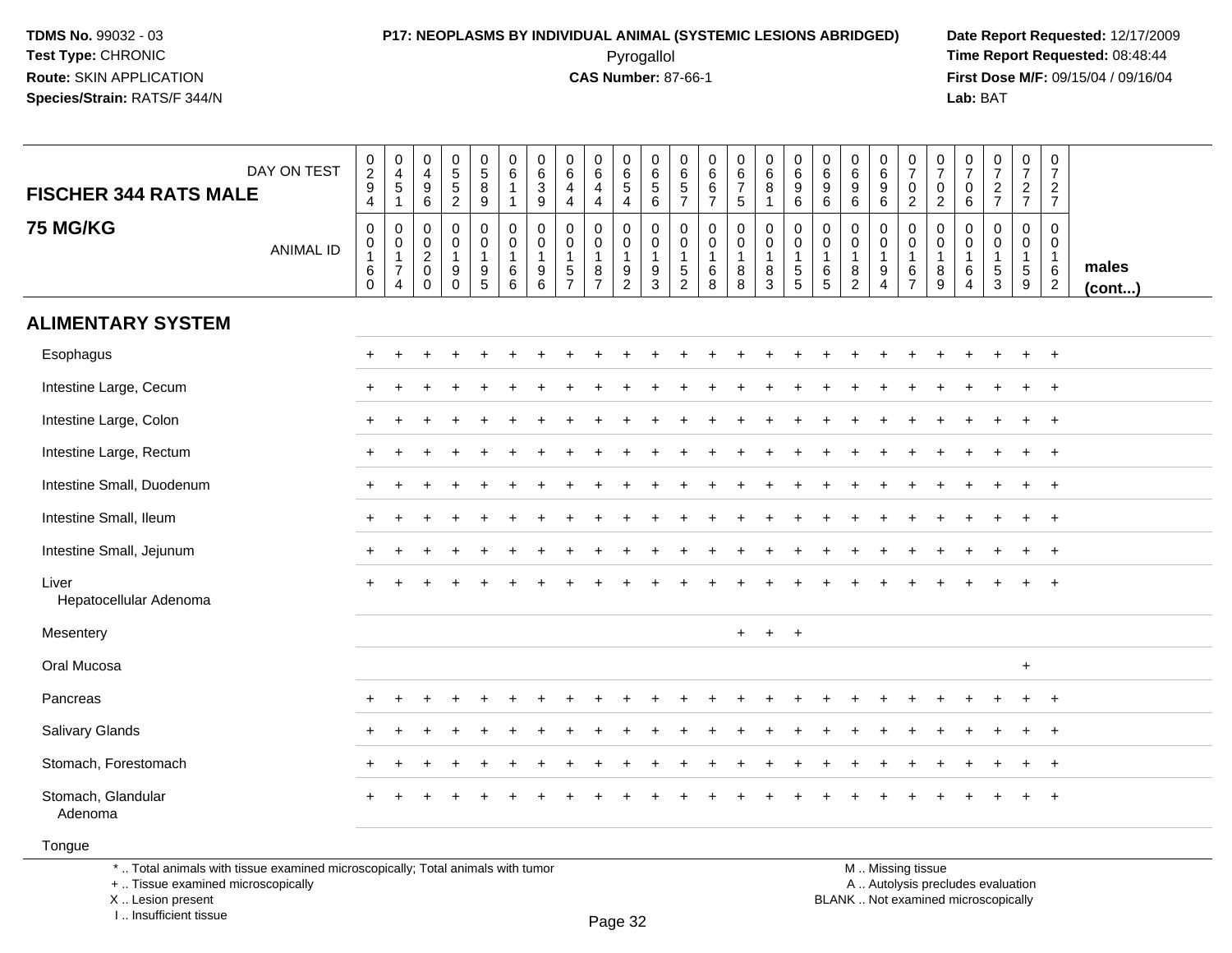# **P17: NEOPLASMS BY INDIVIDUAL ANIMAL (SYSTEMIC LESIONS ABRIDGED) Date Report Requested:** 12/17/2009

Pyrogallol Pyrogallol **Pyrogallol Time Report Requested:** 08:48:44<br>**CAS Number:** 87-66-1 **Time Report Requested:** 09/15/04 / 09/16/04 **First Dose M/F:** 09/15/04 / 09/16/04 Lab: BAT **Lab:** BAT

| <b>FISCHER 344 RATS MALE</b>                                                               | DAY ON TEST      | $\pmb{0}$<br>$\overline{c}$<br>$\boldsymbol{9}$<br>$\overline{4}$ | $\pmb{0}$<br>$\overline{4}$<br>5<br>$\mathbf 1$         | 0<br>4<br>9<br>$\,6\,$                                | $\pmb{0}$<br>$\sqrt{5}$<br>$\overline{5}$<br>$\overline{2}$ | $\pmb{0}$<br>$\sqrt{5}$<br>$\overline{8}$<br>9          | 0<br>$\,6\,$<br>1<br>$\overline{1}$                  | $\begin{array}{c} 0 \\ 6 \end{array}$<br>$\ensuremath{\mathsf{3}}$<br>$9\,$ | 0<br>6<br>$\overline{4}$<br>$\overline{4}$ | $\begin{array}{c} 0 \\ 6 \end{array}$<br>$\overline{4}$<br>4      | $\begin{array}{c} 0 \\ 6 \end{array}$<br>$\overline{5}$<br>$\overline{4}$ | $\,0\,$<br>6<br>$\sqrt{5}$<br>6                               | 0<br>$\,6\,$<br>$\,$ 5 $\,$<br>$\overline{7}$           | $\mathbf 0$<br>$\,6\,$<br>$\,6$<br>$\overline{7}$          | $\pmb{0}$<br>6<br>$\overline{7}$<br>5    | $\pmb{0}$<br>$\,6\,$<br>$\bf 8$<br>$\overline{1}$ | $\pmb{0}$<br>$\,6\,$<br>$\boldsymbol{9}$<br>$\,6\,$           | $\pmb{0}$<br>6<br>$9\,$<br>$\,6\,$         | 0<br>$\,6\,$<br>$9\,$<br>6                                                   | $_6^0$<br>9<br>6                                         | $\frac{0}{7}$<br>$\pmb{0}$<br>$\overline{2}$ | $\frac{0}{7}$<br>$\pmb{0}$<br>$\overline{2}$             | 0<br>$\overline{7}$<br>0<br>$\,6\,$ | $\pmb{0}$<br>$\overline{7}$<br>$\frac{2}{7}$                  | 0<br>$\overline{7}$<br>$\frac{2}{7}$ | $\pmb{0}$<br>$\overline{7}$<br>$\sqrt{2}$<br>$\overline{7}$       |                       |
|--------------------------------------------------------------------------------------------|------------------|-------------------------------------------------------------------|---------------------------------------------------------|-------------------------------------------------------|-------------------------------------------------------------|---------------------------------------------------------|------------------------------------------------------|-----------------------------------------------------------------------------|--------------------------------------------|-------------------------------------------------------------------|---------------------------------------------------------------------------|---------------------------------------------------------------|---------------------------------------------------------|------------------------------------------------------------|------------------------------------------|---------------------------------------------------|---------------------------------------------------------------|--------------------------------------------|------------------------------------------------------------------------------|----------------------------------------------------------|----------------------------------------------|----------------------------------------------------------|-------------------------------------|---------------------------------------------------------------|--------------------------------------|-------------------------------------------------------------------|-----------------------|
| <b>75 MG/KG</b>                                                                            | <b>ANIMAL ID</b> | $\mathbf 0$<br>0<br>$\overline{1}$<br>$\,6\,$<br>$\mathbf 0$      | 0<br>$\mathbf 0$<br>$\mathbf{1}$<br>$\overline{7}$<br>4 | 0<br>0<br>$\overline{c}$<br>$\pmb{0}$<br>$\mathbf{0}$ | $\mathbf 0$<br>$\mathbf 0$<br>$\mathbf{1}$<br>9<br>$\Omega$ | $\mathbf 0$<br>0<br>$\mathbf{1}$<br>9<br>$\overline{5}$ | $\mathbf 0$<br>$\mathbf 0$<br>$\mathbf{1}$<br>6<br>6 | $\mathbf 0$<br>0<br>$\mathbf{1}$<br>$\begin{array}{c} 9 \\ 6 \end{array}$   | 0<br>0<br>$\mathbf{1}$<br>$\frac{5}{7}$    | $\mathbf 0$<br>$\mathbf 0$<br>$\mathbf{1}$<br>8<br>$\overline{7}$ | 0<br>$\boldsymbol{0}$<br>$\overline{1}$<br>$\frac{9}{2}$                  | $\mathbf 0$<br>$\mathbf 0$<br>$\overline{1}$<br>$\frac{9}{3}$ | 0<br>$\mathbf 0$<br>$\mathbf{1}$<br>5<br>$\overline{2}$ | $\mathbf 0$<br>$\mathbf 0$<br>$\mathbf{1}$<br>$\,6\,$<br>8 | 0<br>$\pmb{0}$<br>$\mathbf{1}$<br>8<br>8 | 0<br>0<br>$\mathbf{1}$<br>8<br>3                  | $\mathbf 0$<br>$\mathbf 0$<br>$\overline{1}$<br>$\frac{5}{5}$ | $\mathbf 0$<br>0<br>$\mathbf{1}$<br>6<br>5 | $\mathbf 0$<br>$\boldsymbol{0}$<br>$\mathbf{1}$<br>$\,8\,$<br>$\overline{2}$ | $\mathbf{0}$<br>0<br>$\mathbf{1}$<br>9<br>$\overline{4}$ | 0<br>0<br>$\mathbf{1}$<br>$\frac{6}{7}$      | $\mathbf 0$<br>$\mathbf 0$<br>$\mathbf{1}$<br>8<br>$9\,$ | 0<br>0<br>$\overline{1}$<br>6<br>4  | $\mathbf 0$<br>$\mathbf 0$<br>$\mathbf{1}$<br>$\sqrt{5}$<br>3 | 0<br>0<br>$\mathbf{1}$<br>5<br>9     | $\mathbf 0$<br>$\mathbf 0$<br>$\mathbf{1}$<br>6<br>$\overline{2}$ | males<br>$($ cont $)$ |
| Squamous Cell Papilloma                                                                    |                  |                                                                   |                                                         |                                                       |                                                             |                                                         |                                                      |                                                                             |                                            |                                                                   |                                                                           |                                                               |                                                         |                                                            |                                          |                                                   |                                                               |                                            |                                                                              |                                                          |                                              |                                                          |                                     |                                                               |                                      |                                                                   |                       |
| <b>CARDIOVASCULAR SYSTEM</b>                                                               |                  |                                                                   |                                                         |                                                       |                                                             |                                                         |                                                      |                                                                             |                                            |                                                                   |                                                                           |                                                               |                                                         |                                                            |                                          |                                                   |                                                               |                                            |                                                                              |                                                          |                                              |                                                          |                                     |                                                               |                                      |                                                                   |                       |
| <b>Blood Vessel</b>                                                                        |                  |                                                                   |                                                         |                                                       |                                                             |                                                         |                                                      |                                                                             |                                            |                                                                   |                                                                           |                                                               |                                                         |                                                            |                                          |                                                   |                                                               |                                            |                                                                              |                                                          |                                              |                                                          |                                     |                                                               | $\pm$                                | $+$                                                               |                       |
| Heart<br>Carcinoma, Metastatic, Urethra                                                    |                  |                                                                   |                                                         |                                                       |                                                             |                                                         |                                                      | X                                                                           |                                            |                                                                   |                                                                           |                                                               |                                                         |                                                            |                                          |                                                   |                                                               |                                            |                                                                              |                                                          |                                              |                                                          |                                     |                                                               |                                      |                                                                   |                       |
| <b>ENDOCRINE SYSTEM</b>                                                                    |                  |                                                                   |                                                         |                                                       |                                                             |                                                         |                                                      |                                                                             |                                            |                                                                   |                                                                           |                                                               |                                                         |                                                            |                                          |                                                   |                                                               |                                            |                                                                              |                                                          |                                              |                                                          |                                     |                                                               |                                      |                                                                   |                       |
| <b>Adrenal Cortex</b>                                                                      |                  |                                                                   |                                                         |                                                       |                                                             |                                                         |                                                      |                                                                             |                                            |                                                                   |                                                                           |                                                               |                                                         |                                                            |                                          |                                                   |                                                               |                                            |                                                                              |                                                          |                                              |                                                          |                                     |                                                               |                                      | $+$                                                               |                       |
| Adrenal Medulla<br>Pheochromocytoma Benign<br>Pheochromocytoma Malignant                   |                  |                                                                   |                                                         |                                                       |                                                             |                                                         |                                                      |                                                                             |                                            |                                                                   |                                                                           |                                                               |                                                         |                                                            |                                          | X                                                 |                                                               |                                            | X                                                                            |                                                          |                                              |                                                          |                                     |                                                               |                                      | $\ddot{}$                                                         |                       |
| Islets, Pancreatic<br>Adenoma                                                              |                  |                                                                   |                                                         |                                                       | X                                                           |                                                         |                                                      |                                                                             |                                            |                                                                   |                                                                           |                                                               | X                                                       |                                                            |                                          |                                                   |                                                               |                                            |                                                                              |                                                          |                                              |                                                          |                                     |                                                               |                                      | $+$                                                               |                       |
| Parathyroid Gland                                                                          |                  |                                                                   |                                                         |                                                       |                                                             |                                                         |                                                      |                                                                             |                                            |                                                                   |                                                                           |                                                               |                                                         |                                                            |                                          |                                                   |                                                               |                                            |                                                                              |                                                          |                                              |                                                          |                                     |                                                               | $+$                                  | $+$                                                               |                       |
| <b>Pituitary Gland</b><br>Pars Distalis, Adenoma                                           |                  |                                                                   |                                                         | X                                                     |                                                             | $\mathsf{X}$                                            | $\times$                                             |                                                                             | X                                          |                                                                   | $\boldsymbol{\mathsf{X}}$                                                 |                                                               | X                                                       | X                                                          | $\times$                                 |                                                   |                                                               | X                                          | $\pmb{\times}$                                                               | $\boldsymbol{\mathsf{X}}$                                | $\mathsf X$                                  | $\mathsf{X}$                                             |                                     |                                                               |                                      | $X$ $X$                                                           |                       |
| <b>Thyroid Gland</b><br>C-cell, Adenoma<br>C-cell, Carcinoma<br>Follicular Cell, Carcinoma |                  |                                                                   |                                                         |                                                       |                                                             |                                                         |                                                      |                                                                             |                                            |                                                                   | $\mathsf X$                                                               |                                                               |                                                         |                                                            |                                          |                                                   |                                                               | Χ                                          | $\boldsymbol{\mathsf{X}}$                                                    |                                                          |                                              |                                                          |                                     |                                                               | X                                    | $\ddot{}$                                                         |                       |

#### **GENERAL BODY SYSTEM**

#### NONE

\* .. Total animals with tissue examined microscopically; Total animals with tumor

+ .. Tissue examined microscopically

X .. Lesion present

I .. Insufficient tissue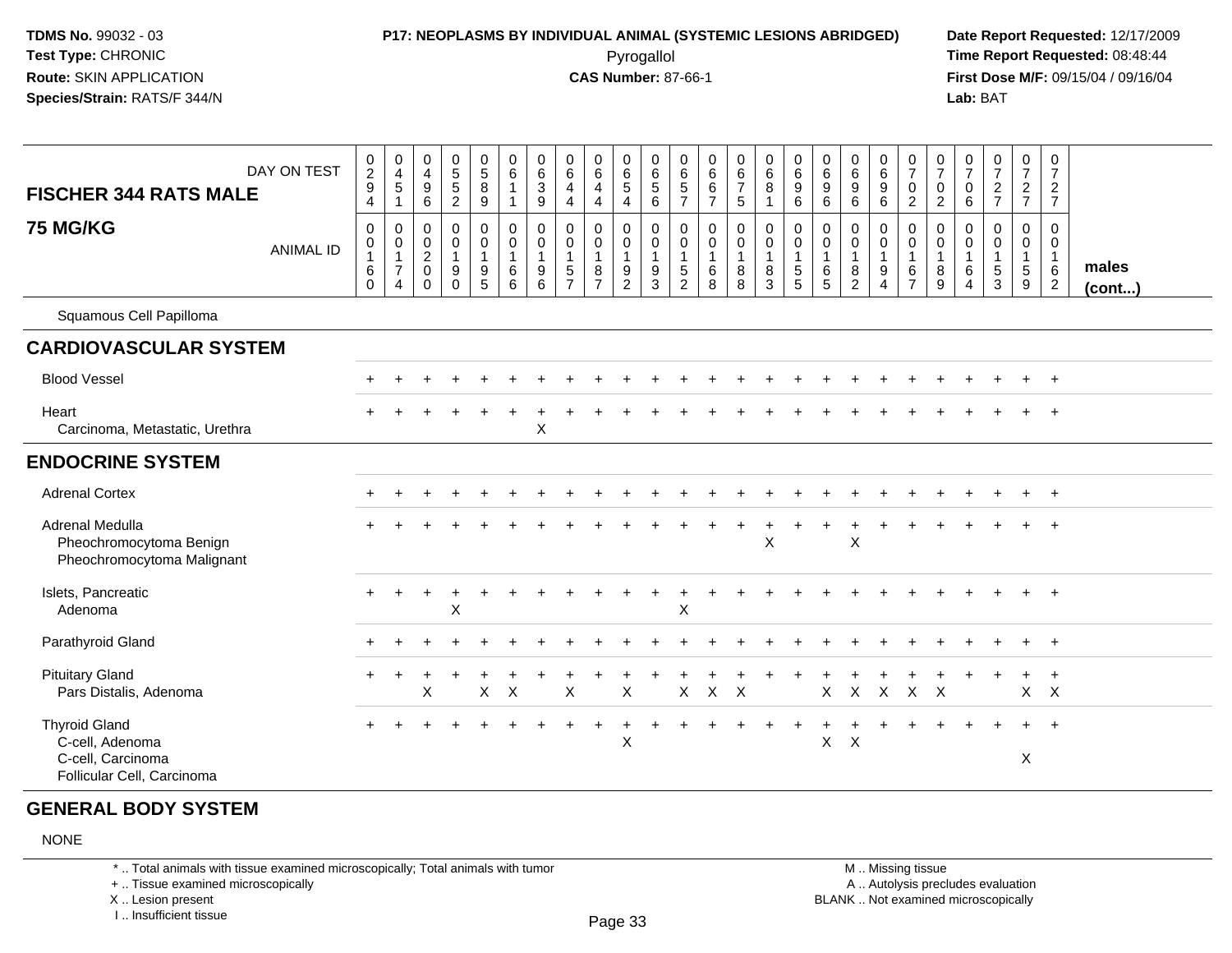I .. Insufficient tissue

### **P17: NEOPLASMS BY INDIVIDUAL ANIMAL (SYSTEMIC LESIONS ABRIDGED) Date Report Requested:** 12/17/2009 Pyrogallol Pyrogallol **Pyrogallol Time Report Requested:** 08:48:44<br>**CAS Number:** 87-66-1 **Time Report Requested:** 08/15/04 / 09/16/04

**First Dose M/F:** 09/15/04 / 09/16/04<br>Lab: BAT **Lab:** BAT

| DAY ON TEST<br><b>FISCHER 344 RATS MALE</b>                                                                                                | 0<br>$\frac{2}{9}$<br>$\overline{4}$                       | $\pmb{0}$<br>$\overline{4}$<br>5<br>1                     | 0<br>$\frac{4}{9}$<br>$\,6$                                       | 0<br>5<br>5<br>2                                     | $\begin{array}{c} 0 \\ 5 \\ 8 \end{array}$<br>$9\,$                       | 0<br>$\,6\,$<br>$\mathbf{1}$<br>$\overline{1}$         | $\pmb{0}$<br>$\,6\,$<br>$\ensuremath{\mathsf{3}}$<br>$9\,$ | 0<br>6<br>$\overline{\mathbf{4}}$<br>$\overline{4}$       | $\begin{array}{c} 0 \\ 6 \end{array}$<br>$\overline{4}$<br>$\overline{4}$ | 0<br>6<br>$\overline{5}$<br>$\overline{\mathbf{4}}$ | 0<br>$\,6\,$<br>$\begin{array}{c} 5 \\ 6 \end{array}$         | 0<br>$\,6$<br>$\,$ 5 $\,$<br>$\overline{7}$                                 | 0<br>6<br>$\,6\,$<br>$\overline{7}$                   | $\begin{array}{c} 0 \\ 6 \\ 7 \end{array}$<br>5 | $\pmb{0}$<br>$6\phantom{a}$<br>8<br>$\mathbf{1}$ | $\begin{array}{c} 0 \\ 6 \end{array}$<br>$\boldsymbol{9}$<br>$\,6\,$ | $\pmb{0}$<br>$\,6\,$<br>9<br>$\,6\,$ | $\Omega$<br>$6\phantom{1}6$<br>9<br>$6\phantom{1}6$              | 0<br>$6\phantom{a}$<br>$\boldsymbol{9}$<br>$\,6\,$ | $\frac{0}{7}$<br>$\mathbf 0$<br>$\overline{2}$                   | $\frac{0}{7}$<br>$\mathbf 0$<br>$\overline{2}$                        | $\frac{0}{7}$<br>0<br>$6\overline{6}$                                | $\frac{0}{7}$<br>$\frac{2}{7}$                                          | $\frac{0}{7}$<br>$\frac{2}{7}$                 | $\mathbf 0$<br>$\overline{7}$<br>$rac{2}{7}$                      |                 |
|--------------------------------------------------------------------------------------------------------------------------------------------|------------------------------------------------------------|-----------------------------------------------------------|-------------------------------------------------------------------|------------------------------------------------------|---------------------------------------------------------------------------|--------------------------------------------------------|------------------------------------------------------------|-----------------------------------------------------------|---------------------------------------------------------------------------|-----------------------------------------------------|---------------------------------------------------------------|-----------------------------------------------------------------------------|-------------------------------------------------------|-------------------------------------------------|--------------------------------------------------|----------------------------------------------------------------------|--------------------------------------|------------------------------------------------------------------|----------------------------------------------------|------------------------------------------------------------------|-----------------------------------------------------------------------|----------------------------------------------------------------------|-------------------------------------------------------------------------|------------------------------------------------|-------------------------------------------------------------------|-----------------|
| <b>75 MG/KG</b><br><b>ANIMAL ID</b>                                                                                                        | $\mathbf 0$<br>0<br>$\mathbf{1}$<br>$\,6\,$<br>$\mathbf 0$ | $\mathbf 0$<br>0<br>$\mathbf{1}$<br>$\boldsymbol{7}$<br>4 | $\mathbf 0$<br>$\mathbf 0$<br>$\sqrt{2}$<br>$\pmb{0}$<br>$\Omega$ | $\mathsf 0$<br>0<br>$\mathbf{1}$<br>9<br>$\mathbf 0$ | 0<br>$\mathbf 0$<br>$\mathbf{1}$<br>$\begin{array}{c} 9 \\ 5 \end{array}$ | $\mathbf 0$<br>$\mathbf 0$<br>$\overline{1}$<br>6<br>6 | $\mathbf 0$<br>$\mathbf 0$<br>$\mathbf{1}$<br>9<br>6       | $\pmb{0}$<br>$\mathbf 0$<br>$\mathbf{1}$<br>$\frac{5}{7}$ | $\mathbf 0$<br>$\mathbf 0$<br>$\mathbf{1}$<br>$\frac{8}{7}$               | 0<br>0<br>$\mathbf 1$<br>$\frac{9}{2}$              | $\mathbf 0$<br>$\mathbf 0$<br>$\overline{1}$<br>$\frac{9}{3}$ | $\mathbf 0$<br>$\mathbf 0$<br>$\mathbf{1}$<br>$\,$ 5 $\,$<br>$\overline{2}$ | $\mathbf 0$<br>$\Omega$<br>$\mathbf{1}$<br>$\,6$<br>8 | 0<br>$\mathbf 0$<br>$\mathbf{1}$<br>8<br>8      | 0<br>$\mathbf 0$<br>$\mathbf{1}$<br>$^8_3$       | $\mathbf 0$<br>$\mathbf 0$<br>$\overline{1}$<br>$\frac{5}{5}$        | 0<br>$\mathbf{0}$<br>-1<br>6<br>5    | $\mathbf 0$<br>$\Omega$<br>$\overline{1}$<br>8<br>$\overline{2}$ | 0<br>$\Omega$<br>1<br>9<br>$\overline{4}$          | $\mathbf 0$<br>$\mathbf 0$<br>$\mathbf 1$<br>6<br>$\overline{7}$ | $\mathbf 0$<br>$\mathbf 0$<br>$\overline{1}$<br>8<br>$\boldsymbol{9}$ | $\mathbf{0}$<br>$\mathbf 0$<br>$\overline{1}$<br>6<br>$\overline{4}$ | $\mathbf 0$<br>$\Omega$<br>$\mathbf{1}$<br>$\sqrt{5}$<br>$\overline{3}$ | 0<br>$\Omega$<br>1<br>$5\phantom{.0}$<br>$9\,$ | $\mathbf 0$<br>$\mathbf 0$<br>$\mathbf{1}$<br>6<br>$\overline{2}$ | males<br>(cont) |
| <b>GENITAL SYSTEM</b>                                                                                                                      |                                                            |                                                           |                                                                   |                                                      |                                                                           |                                                        |                                                            |                                                           |                                                                           |                                                     |                                                               |                                                                             |                                                       |                                                 |                                                  |                                                                      |                                      |                                                                  |                                                    |                                                                  |                                                                       |                                                                      |                                                                         |                                                |                                                                   |                 |
| Epididymis                                                                                                                                 |                                                            |                                                           |                                                                   |                                                      |                                                                           |                                                        |                                                            |                                                           |                                                                           |                                                     |                                                               |                                                                             |                                                       |                                                 |                                                  |                                                                      |                                      |                                                                  |                                                    |                                                                  |                                                                       |                                                                      |                                                                         |                                                | $\overline{ }$                                                    |                 |
| <b>Preputial Gland</b>                                                                                                                     |                                                            |                                                           |                                                                   |                                                      |                                                                           |                                                        |                                                            |                                                           |                                                                           |                                                     |                                                               |                                                                             |                                                       |                                                 |                                                  |                                                                      |                                      |                                                                  |                                                    |                                                                  |                                                                       |                                                                      |                                                                         |                                                |                                                                   |                 |
| Prostate                                                                                                                                   |                                                            |                                                           |                                                                   |                                                      |                                                                           |                                                        |                                                            |                                                           |                                                                           |                                                     |                                                               |                                                                             |                                                       |                                                 |                                                  |                                                                      |                                      |                                                                  |                                                    |                                                                  |                                                                       |                                                                      |                                                                         |                                                |                                                                   |                 |
| Seminal Vesicle                                                                                                                            |                                                            |                                                           |                                                                   |                                                      |                                                                           |                                                        |                                                            |                                                           |                                                                           |                                                     |                                                               |                                                                             |                                                       |                                                 |                                                  |                                                                      |                                      |                                                                  |                                                    |                                                                  |                                                                       |                                                                      |                                                                         |                                                | $^{+}$                                                            |                 |
| <b>Testes</b><br>Bilateral, Interstitial Cell, Adenoma<br>Interstitial Cell, Adenoma                                                       |                                                            |                                                           |                                                                   |                                                      |                                                                           | X X X                                                  |                                                            |                                                           | $\ddot{}$                                                                 | ÷<br>Χ                                              | X                                                             |                                                                             |                                                       | $X$ $X$ $X$                                     | $\ddot{}$                                        | X                                                                    |                                      | $\mathsf{X}$                                                     | $\mathsf{X}$                                       | $\ddot{}$                                                        | $\ddot{}$<br>$\boldsymbol{\mathsf{X}}$                                |                                                                      |                                                                         | $\ddot{}$<br>X X X                             | $^{+}$                                                            |                 |
| <b>HEMATOPOIETIC SYSTEM</b>                                                                                                                |                                                            |                                                           |                                                                   |                                                      |                                                                           |                                                        |                                                            |                                                           |                                                                           |                                                     |                                                               |                                                                             |                                                       |                                                 |                                                  |                                                                      |                                      |                                                                  |                                                    |                                                                  |                                                                       |                                                                      |                                                                         |                                                |                                                                   |                 |
| <b>Bone Marrow</b>                                                                                                                         |                                                            |                                                           |                                                                   |                                                      |                                                                           |                                                        |                                                            |                                                           |                                                                           |                                                     |                                                               |                                                                             |                                                       |                                                 |                                                  |                                                                      |                                      |                                                                  |                                                    |                                                                  |                                                                       |                                                                      |                                                                         |                                                | $+$                                                               |                 |
| Lymph Node                                                                                                                                 |                                                            | $\ddot{}$                                                 |                                                                   | $\ddot{}$                                            |                                                                           |                                                        |                                                            |                                                           |                                                                           |                                                     | $\ddot{}$                                                     |                                                                             |                                                       |                                                 | $\ddot{}$                                        |                                                                      |                                      |                                                                  | $\ddot{}$                                          |                                                                  | $\ddot{}$                                                             |                                                                      |                                                                         |                                                |                                                                   |                 |
| Lymph Node, Mandibular                                                                                                                     | м                                                          | M                                                         | M                                                                 | M                                                    | м                                                                         | м                                                      | м                                                          | M                                                         | м                                                                         | M                                                   | м                                                             | м                                                                           | M                                                     | M                                               | M                                                | м                                                                    | M                                    | M                                                                | M                                                  | M                                                                | M                                                                     | M                                                                    | M                                                                       |                                                | M M                                                               |                 |
| Lymph Node, Mesenteric                                                                                                                     |                                                            |                                                           |                                                                   |                                                      |                                                                           |                                                        |                                                            |                                                           |                                                                           |                                                     |                                                               |                                                                             |                                                       |                                                 |                                                  |                                                                      |                                      |                                                                  |                                                    |                                                                  |                                                                       |                                                                      |                                                                         | $\ddot{}$                                      | $\ddot{}$                                                         |                 |
| Spleen                                                                                                                                     |                                                            |                                                           |                                                                   |                                                      |                                                                           |                                                        |                                                            |                                                           |                                                                           |                                                     |                                                               |                                                                             |                                                       |                                                 |                                                  |                                                                      |                                      |                                                                  |                                                    |                                                                  |                                                                       |                                                                      |                                                                         |                                                |                                                                   |                 |
| Thymus<br>Carcinoma, Metastatic, Thyroid Gland                                                                                             |                                                            |                                                           |                                                                   |                                                      |                                                                           |                                                        |                                                            |                                                           |                                                                           |                                                     |                                                               |                                                                             |                                                       |                                                 |                                                  |                                                                      |                                      |                                                                  |                                                    |                                                                  |                                                                       | м                                                                    | $\overline{+}$                                                          | M +                                            |                                                                   |                 |
| <b>INTEGUMENTARY SYSTEM</b>                                                                                                                |                                                            |                                                           |                                                                   |                                                      |                                                                           |                                                        |                                                            |                                                           |                                                                           |                                                     |                                                               |                                                                             |                                                       |                                                 |                                                  |                                                                      |                                      |                                                                  |                                                    |                                                                  |                                                                       |                                                                      |                                                                         |                                                |                                                                   |                 |
| <b>Mammary Gland</b><br>Fibroadenoma                                                                                                       |                                                            |                                                           |                                                                   |                                                      |                                                                           |                                                        |                                                            |                                                           |                                                                           |                                                     |                                                               |                                                                             |                                                       |                                                 |                                                  |                                                                      |                                      |                                                                  |                                                    |                                                                  |                                                                       |                                                                      |                                                                         | $\ddot{}$<br>X                                 | $+$                                                               |                 |
| *  Total animals with tissue examined microscopically; Total animals with tumor<br>+  Tissue examined microscopically<br>X  Lesion present |                                                            |                                                           |                                                                   |                                                      |                                                                           |                                                        |                                                            |                                                           |                                                                           |                                                     |                                                               |                                                                             |                                                       |                                                 |                                                  |                                                                      |                                      | BLANK  Not examined microscopically                              |                                                    | M  Missing tissue<br>A  Autolysis precludes evaluation           |                                                                       |                                                                      |                                                                         |                                                |                                                                   |                 |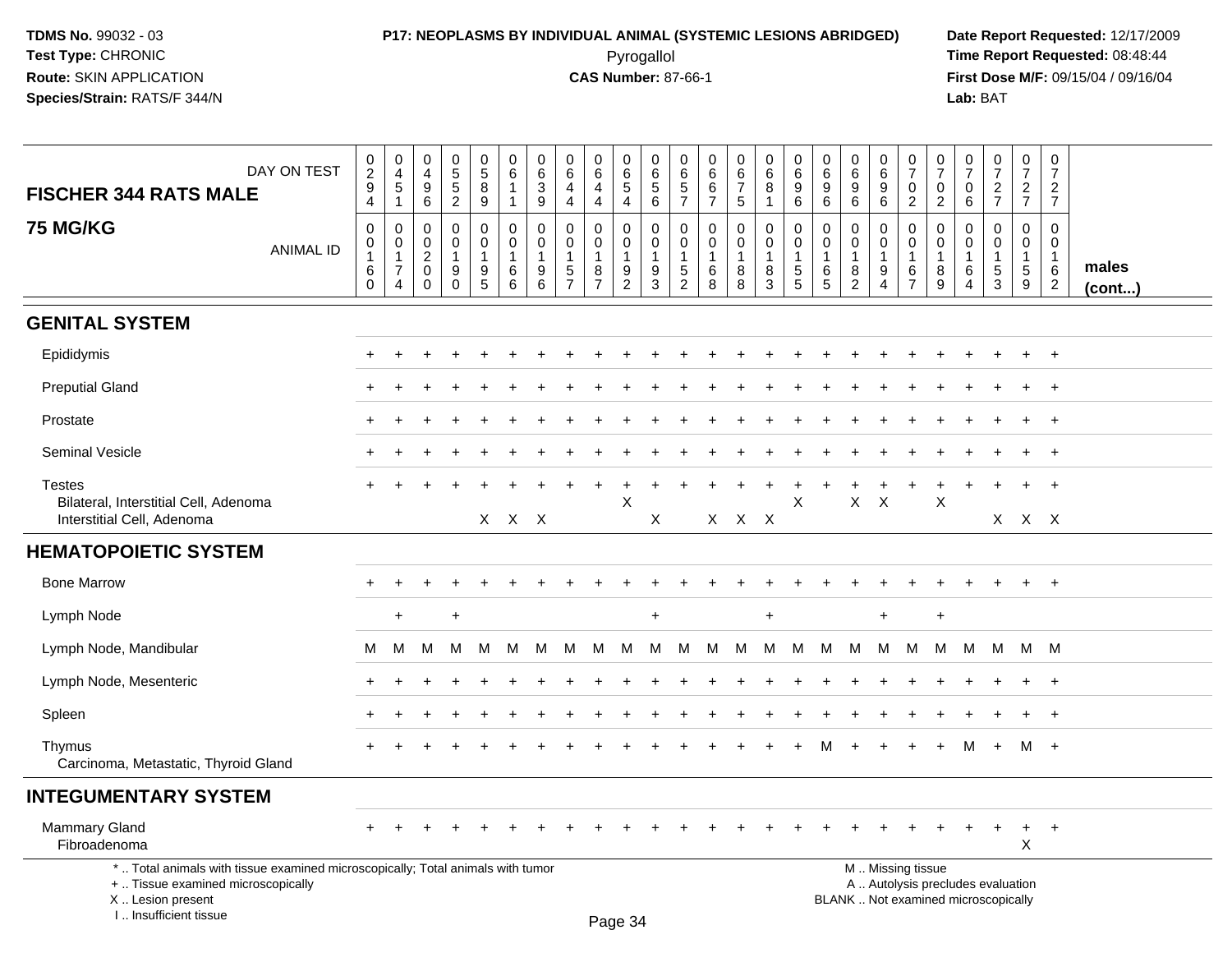## **P17: NEOPLASMS BY INDIVIDUAL ANIMAL (SYSTEMIC LESIONS ABRIDGED) Date Report Requested:** 12/17/2009

Pyrogallol Pyrogallol **Pyrogallol Time Report Requested:** 08:48:44<br>**CAS Number:** 87-66-1 **Time Report Requested:** 08/15/04 / 09/16/04 **First Dose M/F:** 09/15/04 / 09/16/04<br>Lab: BAT **Lab:** BAT

| DAY ON TEST<br><b>FISCHER 344 RATS MALE</b>                                                                                                                         | $^{\rm 0}_{\rm 2}$<br>$\boldsymbol{9}$<br>$\overline{4}$ | 0<br>$\overline{4}$<br>5<br>$\mathbf{1}$                   | 0<br>4<br>9<br>6                                       | 0<br>$\overline{5}$<br>$\,$ 5 $\,$<br>$\overline{2}$ | 0<br>$\overline{5}$<br>$\bf 8$<br>9       | $\mathbf 0$<br>6<br>$\mathbf{1}$<br>$\mathbf{1}$       | 0<br>$\,6\,$<br>3<br>9     | 0<br>$\,6\,$<br>$\overline{4}$<br>$\overline{4}$                           | 0<br>$\overline{6}$<br>$\overline{4}$<br>4              | 0<br>$\,6$<br>$5\,$<br>$\overline{4}$                  | 0<br>6<br>$\sqrt{5}$<br>$6\phantom{1}$              | 0<br>6<br>$\sqrt{5}$<br>$\overline{7}$          | 0<br>6<br>6<br>$\overline{7}$              | 0<br>$6\overline{6}$<br>$\overline{7}$<br>$\sqrt{5}$ | 0<br>6<br>8<br>$\mathbf{1}$                  | $\mathbf 0$<br>$6\phantom{a}$<br>$\boldsymbol{9}$<br>$6\phantom{a}$ | 0<br>6<br>9<br>$\,6\,$     | 0<br>$\,6\,$<br>$\boldsymbol{9}$<br>6                   | 0<br>$6\phantom{1}$<br>9<br>$\,6\,$ | 0<br>$\overline{7}$<br>$\mathbf 0$<br>$\overline{c}$      | 0<br>$\overline{7}$<br>0<br>$\overline{2}$ | 0<br>$\overline{7}$<br>0<br>6 | $\frac{0}{7}$<br>$\overline{c}$<br>$\overline{7}$                        | 0<br>$\overline{7}$<br>$\overline{2}$<br>$\overline{7}$ | $\mathbf 0$<br>$\overline{7}$<br>$\overline{2}$<br>$\overline{7}$ |                       |
|---------------------------------------------------------------------------------------------------------------------------------------------------------------------|----------------------------------------------------------|------------------------------------------------------------|--------------------------------------------------------|------------------------------------------------------|-------------------------------------------|--------------------------------------------------------|----------------------------|----------------------------------------------------------------------------|---------------------------------------------------------|--------------------------------------------------------|-----------------------------------------------------|-------------------------------------------------|--------------------------------------------|------------------------------------------------------|----------------------------------------------|---------------------------------------------------------------------|----------------------------|---------------------------------------------------------|-------------------------------------|-----------------------------------------------------------|--------------------------------------------|-------------------------------|--------------------------------------------------------------------------|---------------------------------------------------------|-------------------------------------------------------------------|-----------------------|
| <b>75 MG/KG</b><br><b>ANIMAL ID</b>                                                                                                                                 | $\mathbf 0$<br>0<br>$\mathbf{1}$<br>6<br>$\pmb{0}$       | 0<br>0<br>$\mathbf{1}$<br>$\overline{7}$<br>$\overline{4}$ | $\mathbf 0$<br>0<br>$\overline{2}$<br>0<br>$\mathbf 0$ | $\mathbf 0$<br>0<br>$\mathbf{1}$<br>9<br>$\Omega$    | $\mathbf 0$<br>0<br>-1<br>9<br>$\sqrt{5}$ | $\mathbf 0$<br>$\mathbf 0$<br>$\overline{1}$<br>6<br>6 | 0<br>$\mathbf 0$<br>9<br>6 | $\mathbf 0$<br>$\mathbf 0$<br>$\mathbf{1}$<br>$\sqrt{5}$<br>$\overline{7}$ | $\mathbf{0}$<br>0<br>$\mathbf 1$<br>8<br>$\overline{7}$ | $\mathbf 0$<br>0<br>$\mathbf 1$<br>9<br>$\overline{2}$ | $\mathbf 0$<br>$\mathbf 0$<br>$\mathbf 1$<br>9<br>3 | 0<br>0<br>$\overline{1}$<br>5<br>$\overline{2}$ | $\mathbf 0$<br>0<br>$\mathbf{1}$<br>6<br>8 | $\mathbf 0$<br>0<br>1<br>8<br>8                      | $\mathbf 0$<br>0<br>$\overline{1}$<br>8<br>3 | 0<br>$\pmb{0}$<br>$\mathbf{1}$<br>5<br>5                            | $\mathbf 0$<br>0<br>6<br>5 | $\mathbf 0$<br>0<br>$\mathbf{1}$<br>8<br>$\overline{2}$ | 0<br>0<br>1<br>9<br>$\overline{4}$  | $\mathbf 0$<br>0<br>$\overline{1}$<br>6<br>$\overline{7}$ | $\Omega$<br>$\mathbf 0$<br>1<br>8<br>9     | $\Omega$<br>0<br>-1<br>6<br>4 | 0<br>0<br>1<br>5<br>3                                                    | $\mathbf 0$<br>$\overline{0}$<br>-1<br>5<br>9           | $\mathbf 0$<br>0<br>$\mathbf 1$<br>$\,6$<br>2                     | males<br>$($ cont $)$ |
| <b>Skin</b><br><b>Basal Cell Carcinoma</b><br>Keratoacanthoma<br>Squamous Cell Papilloma<br>Subcutaneous Tissue, Fibroma<br>Subcutaneous Tissue, Lipoma             |                                                          |                                                            |                                                        |                                                      | X                                         |                                                        |                            |                                                                            |                                                         |                                                        |                                                     |                                                 |                                            |                                                      |                                              |                                                                     | ÷                          | X                                                       | ÷                                   |                                                           |                                            |                               |                                                                          |                                                         | $+$                                                               |                       |
| <b>MUSCULOSKELETAL SYSTEM</b>                                                                                                                                       |                                                          |                                                            |                                                        |                                                      |                                           |                                                        |                            |                                                                            |                                                         |                                                        |                                                     |                                                 |                                            |                                                      |                                              |                                                                     |                            |                                                         |                                     |                                                           |                                            |                               |                                                                          |                                                         |                                                                   |                       |
| <b>Bone</b>                                                                                                                                                         |                                                          |                                                            |                                                        |                                                      |                                           |                                                        |                            |                                                                            |                                                         |                                                        |                                                     |                                                 |                                            |                                                      |                                              |                                                                     |                            |                                                         |                                     |                                                           |                                            |                               |                                                                          | $\pm$                                                   | $+$                                                               |                       |
| <b>NERVOUS SYSTEM</b>                                                                                                                                               |                                                          |                                                            |                                                        |                                                      |                                           |                                                        |                            |                                                                            |                                                         |                                                        |                                                     |                                                 |                                            |                                                      |                                              |                                                                     |                            |                                                         |                                     |                                                           |                                            |                               |                                                                          |                                                         |                                                                   |                       |
| <b>Brain</b>                                                                                                                                                        |                                                          |                                                            |                                                        |                                                      |                                           |                                                        |                            |                                                                            |                                                         |                                                        |                                                     |                                                 |                                            |                                                      |                                              |                                                                     |                            |                                                         |                                     |                                                           |                                            |                               |                                                                          | $+$                                                     | $+$                                                               |                       |
| <b>RESPIRATORY SYSTEM</b>                                                                                                                                           |                                                          |                                                            |                                                        |                                                      |                                           |                                                        |                            |                                                                            |                                                         |                                                        |                                                     |                                                 |                                            |                                                      |                                              |                                                                     |                            |                                                         |                                     |                                                           |                                            |                               |                                                                          |                                                         |                                                                   |                       |
| Lung<br>Carcinoma, Metastatic, Urethra<br>Pheochromocytoma Malignant, Metastatic,<br>Adrenal Medulla                                                                |                                                          |                                                            |                                                        |                                                      |                                           |                                                        | Χ                          |                                                                            |                                                         |                                                        |                                                     |                                                 |                                            |                                                      |                                              |                                                                     |                            |                                                         |                                     |                                                           |                                            |                               |                                                                          |                                                         |                                                                   |                       |
| Nose                                                                                                                                                                |                                                          |                                                            |                                                        |                                                      |                                           |                                                        |                            |                                                                            |                                                         |                                                        |                                                     |                                                 |                                            |                                                      |                                              |                                                                     |                            |                                                         |                                     |                                                           |                                            |                               |                                                                          |                                                         | $+$                                                               |                       |
| Trachea                                                                                                                                                             |                                                          |                                                            |                                                        |                                                      |                                           |                                                        |                            |                                                                            |                                                         |                                                        |                                                     |                                                 |                                            |                                                      |                                              |                                                                     |                            |                                                         |                                     |                                                           |                                            |                               |                                                                          | $+$                                                     | $+$                                                               |                       |
| <b>SPECIAL SENSES SYSTEM</b>                                                                                                                                        |                                                          |                                                            |                                                        |                                                      |                                           |                                                        |                            |                                                                            |                                                         |                                                        |                                                     |                                                 |                                            |                                                      |                                              |                                                                     |                            |                                                         |                                     |                                                           |                                            |                               |                                                                          |                                                         |                                                                   |                       |
| Eye                                                                                                                                                                 |                                                          |                                                            |                                                        |                                                      |                                           |                                                        |                            |                                                                            |                                                         |                                                        |                                                     |                                                 |                                            |                                                      |                                              |                                                                     |                            |                                                         |                                     |                                                           |                                            |                               |                                                                          |                                                         |                                                                   |                       |
| <b>Harderian Gland</b>                                                                                                                                              |                                                          |                                                            |                                                        |                                                      |                                           |                                                        |                            |                                                                            |                                                         |                                                        |                                                     |                                                 |                                            |                                                      |                                              |                                                                     |                            |                                                         |                                     |                                                           |                                            |                               |                                                                          |                                                         | $+$                                                               |                       |
| <b>URINARY SYSTEM</b>                                                                                                                                               |                                                          |                                                            |                                                        |                                                      |                                           |                                                        |                            |                                                                            |                                                         |                                                        |                                                     |                                                 |                                            |                                                      |                                              |                                                                     |                            |                                                         |                                     |                                                           |                                            |                               |                                                                          |                                                         |                                                                   |                       |
| *  Total animals with tissue examined microscopically; Total animals with tumor<br>+  Tissue examined microscopically<br>X  Lesion present<br>I Insufficient tissue |                                                          |                                                            |                                                        |                                                      |                                           |                                                        |                            |                                                                            |                                                         | Dao 2E                                                 |                                                     |                                                 |                                            |                                                      |                                              |                                                                     |                            |                                                         |                                     | M  Missing tissue                                         |                                            |                               | A  Autolysis precludes evaluation<br>BLANK  Not examined microscopically |                                                         |                                                                   |                       |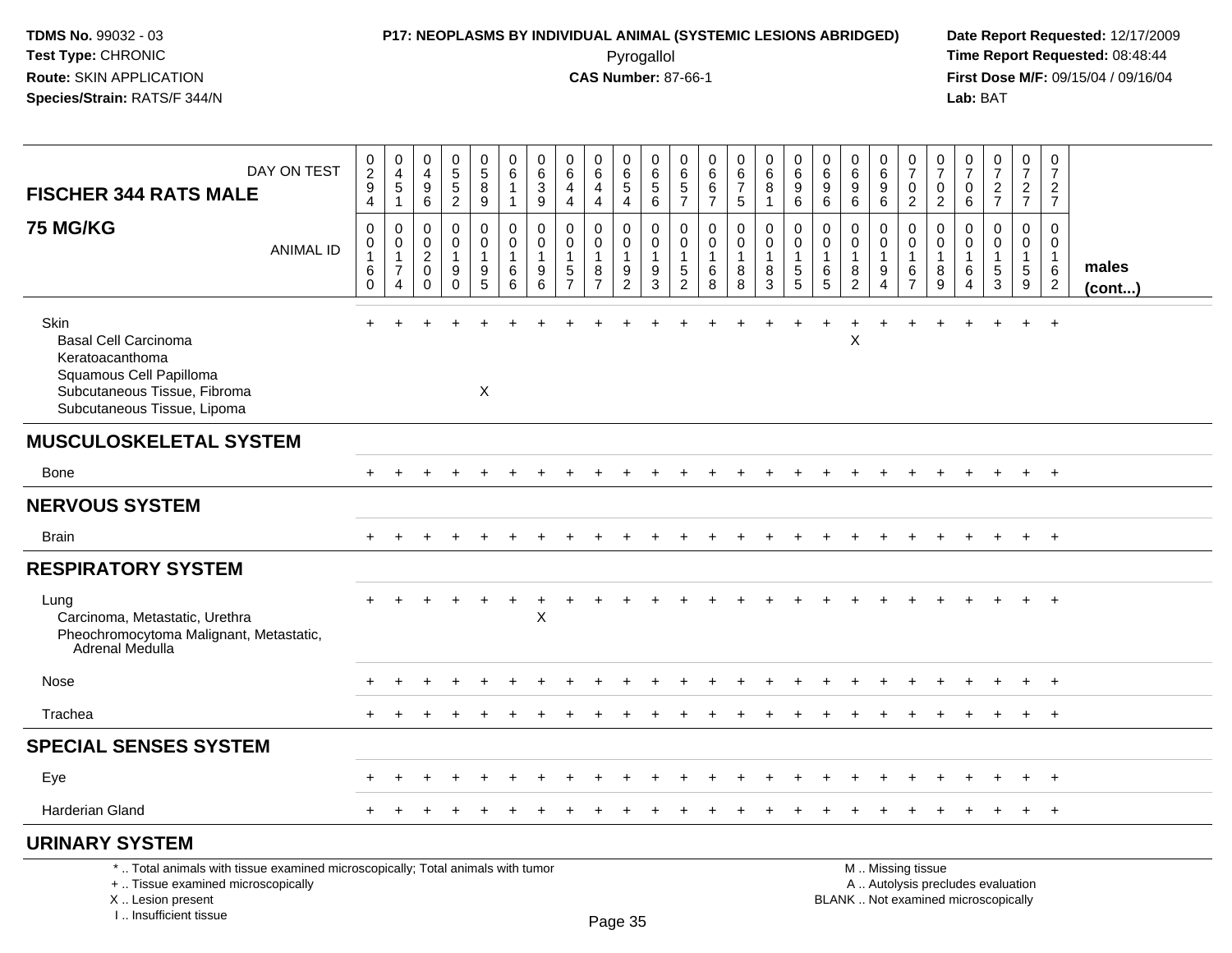### **P17: NEOPLASMS BY INDIVIDUAL ANIMAL (SYSTEMIC LESIONS ABRIDGED) Date Report Requested:** 12/17/2009 Pyrogallol Pyrogallol **Pyrogallol Time Report Requested:** 08:48:44<br>**CAS Number:** 87-66-1 **Time Report Requested:** 09/15/04 / 09/16/04

**First Dose M/F:** 09/15/04 / 09/16/04 Lab: BAT **Lab:** BAT

| <b>FISCHER 344 RATS MALE</b>                                     | DAY ON TEST      | 0<br>$\overline{2}$<br>$9\,$<br>4                  | 0<br>4<br>5                                          | $\pmb{0}$<br>$\overline{\mathbf{4}}$<br>$\boldsymbol{9}$<br>6      | 0<br>$\sqrt{5}$<br>5<br>$\overline{2}$ | $\,0\,$<br>5<br>8<br>9                           | 0<br>6           | $\begin{array}{c} 0 \\ 6 \end{array}$<br>$\mathbf{3}$<br>9 | $\begin{array}{c} 0 \\ 6 \end{array}$<br>$\overline{\mathbf{4}}$<br>4 | 0<br>$6\overline{6}$<br>4<br>4 | $\begin{array}{c} 0 \\ 6 \end{array}$<br>5<br>$\overline{4}$ | 0<br>$\,6\,$<br>5<br>6 | $\begin{array}{c} 0 \\ 6 \end{array}$<br>5<br>$\overline{z}$ | $_{6}^{\rm 0}$<br>6<br>$\overline{ }$ | $\begin{array}{c} 0 \\ 6 \\ 7 \end{array}$<br>5        | $\begin{array}{c} 0 \\ 6 \end{array}$<br>$\, 8$<br>и | $\pmb{0}$<br>$6\phantom{a}$<br>9<br>6 | $\begin{array}{c} 0 \\ 6 \end{array}$<br>9<br>6 | $_6^0$<br>9<br>6                   | 0<br>$\,6\,$<br>9<br>6                | $\pmb{0}$<br>$\overline{z}$<br>$\mathbf 0$<br>$\overline{2}$ | $\pmb{0}$<br>$\overline{ }$<br>$\pmb{0}$<br>$\overline{2}$ | $\pmb{0}$<br>$\overline{7}$<br>0<br>6 | $\mathbf 0$<br>$\overline{ }$<br>$\frac{2}{7}$ | 0<br>$\overline{ }$<br>$\frac{2}{7}$          | 0<br>$\overline{ }$<br>$\overline{c}$<br>$\overline{z}$ |                       |
|------------------------------------------------------------------|------------------|----------------------------------------------------|------------------------------------------------------|--------------------------------------------------------------------|----------------------------------------|--------------------------------------------------|------------------|------------------------------------------------------------|-----------------------------------------------------------------------|--------------------------------|--------------------------------------------------------------|------------------------|--------------------------------------------------------------|---------------------------------------|--------------------------------------------------------|------------------------------------------------------|---------------------------------------|-------------------------------------------------|------------------------------------|---------------------------------------|--------------------------------------------------------------|------------------------------------------------------------|---------------------------------------|------------------------------------------------|-----------------------------------------------|---------------------------------------------------------|-----------------------|
| <b>75 MG/KG</b>                                                  | <b>ANIMAL ID</b> | 0<br>0<br>$\overline{A}$<br>$\,6\,$<br>$\mathbf 0$ | 0<br>$\mathbf 0$<br>$\overline{ }$<br>$\overline{4}$ | $\pmb{0}$<br>$\mathbf 0$<br>$\sqrt{2}$<br>$\pmb{0}$<br>$\mathbf 0$ | 0<br>0<br>9<br>0                       | $\,0\,$<br>$\pmb{0}$<br>$\overline{A}$<br>9<br>5 | 0<br>0<br>6<br>6 | U<br>$\mathbf 0$<br>9<br>6                                 | 0<br>$\pmb{0}$<br>$\sqrt{5}$<br>$\overline{ }$                        | 0<br>0<br>8<br>$\overline{ }$  | $\boldsymbol{0}$<br>$\mathbf 0$<br>9<br>2                    | 0<br>9<br>3            | $\mathbf 0$<br>5<br>$\overline{c}$                           | 0<br>$\mathbf 0$<br>6<br>8            | $\begin{smallmatrix} 0\\0 \end{smallmatrix}$<br>8<br>8 | $_{\rm 0}^{\rm 0}$<br>1<br>$\,8\,$<br>$\mathbf{3}$   | $\pmb{0}$<br>5<br>5                   | 0<br>6<br>$\sqrt{5}$                            | 0<br>$\mathsf{O}\xspace$<br>8<br>2 | 0<br>$\pmb{0}$<br>9<br>$\overline{4}$ | $\pmb{0}$<br>$\,6$<br>$\overline{ }$                         | 0<br>$\pmb{0}$<br>8<br>9                                   | $\mathbf 0$<br>6<br>4                 | 0<br>$\pmb{0}$<br>5<br>3                       | 0<br>$\boldsymbol{0}$<br>$5\phantom{.0}$<br>9 | 0<br>$\mathbf 0$<br>$\,6$<br>$\overline{2}$             | males<br>$($ cont $)$ |
| Kidney                                                           |                  |                                                    |                                                      |                                                                    |                                        |                                                  |                  |                                                            |                                                                       |                                |                                                              |                        |                                                              |                                       |                                                        |                                                      |                                       |                                                 |                                    |                                       |                                                              |                                                            |                                       |                                                | $+$                                           | $+$                                                     |                       |
| Urethra                                                          |                  |                                                    |                                                      |                                                                    |                                        |                                                  |                  | $\ddot{}$                                                  |                                                                       |                                |                                                              |                        |                                                              |                                       |                                                        |                                                      |                                       |                                                 |                                    |                                       |                                                              |                                                            |                                       |                                                |                                               |                                                         |                       |
| <b>Urinary Bladder</b>                                           |                  |                                                    |                                                      |                                                                    |                                        |                                                  |                  |                                                            |                                                                       |                                |                                                              |                        |                                                              |                                       |                                                        |                                                      |                                       |                                                 |                                    |                                       |                                                              |                                                            |                                       |                                                | $+$                                           | $+$                                                     |                       |
| <b>SYSTEMIC LESIONS</b>                                          |                  |                                                    |                                                      |                                                                    |                                        |                                                  |                  |                                                            |                                                                       |                                |                                                              |                        |                                                              |                                       |                                                        |                                                      |                                       |                                                 |                                    |                                       |                                                              |                                                            |                                       |                                                |                                               |                                                         |                       |
| Multiple Organ<br>Leukemia Mononuclear<br>Mesothelioma Malignant |                  | $\ddot{}$                                          | X                                                    |                                                                    | ÷<br>X                                 |                                                  |                  |                                                            |                                                                       |                                |                                                              | X                      |                                                              |                                       |                                                        | X                                                    | X                                     | X                                               | $X \times X$                       |                                       |                                                              | X                                                          | $\mathsf{X}$                          |                                                | $+$<br>X                                      | $+$                                                     |                       |

<sup>+ ..</sup> Tissue examined microscopically

X .. Lesion present

I .. Insufficient tissue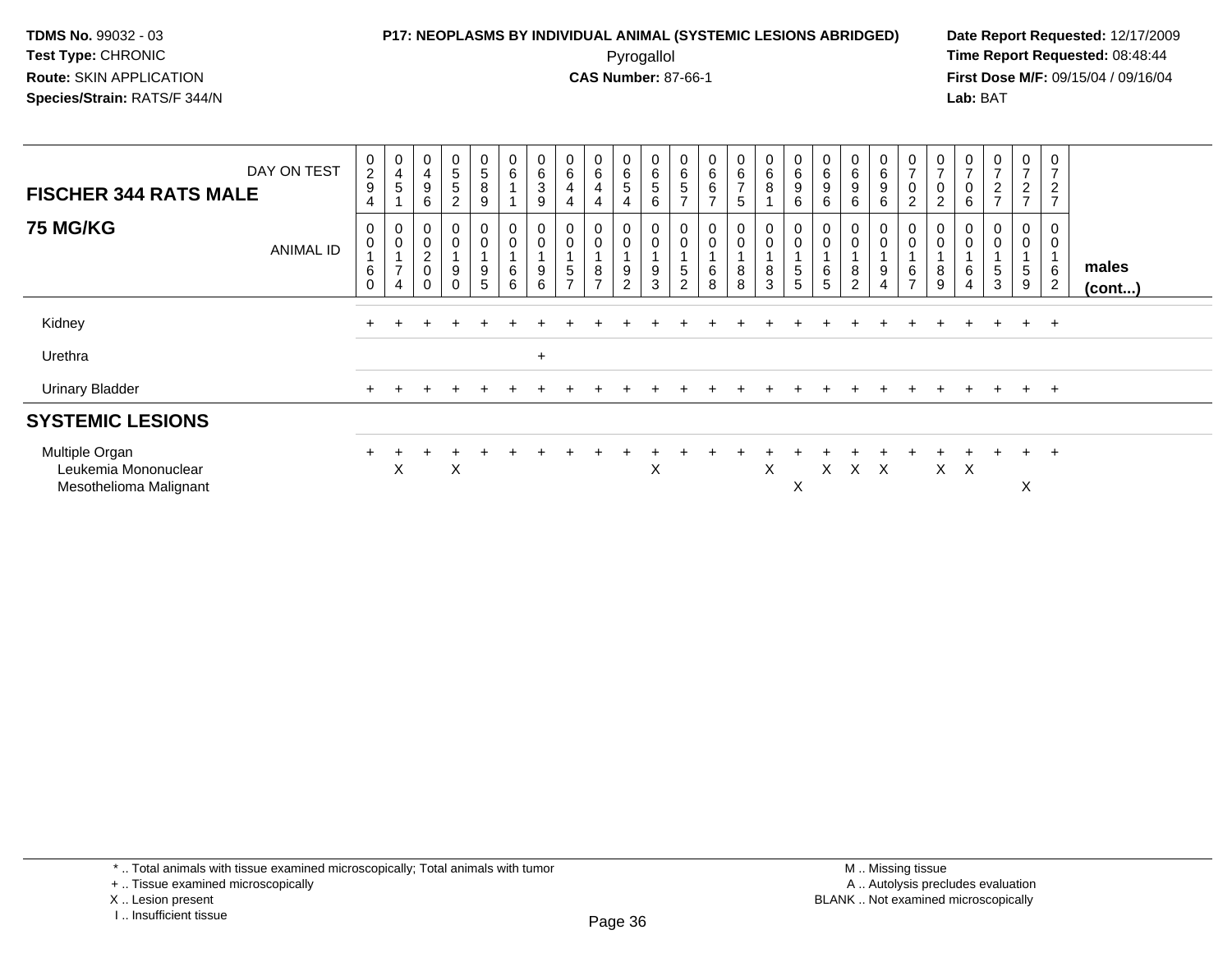## **P17: NEOPLASMS BY INDIVIDUAL ANIMAL (SYSTEMIC LESIONS ABRIDGED) Date Report Requested:** 12/17/2009 Pyrogallol Pyrogallol **Pyrogallol Time Report Requested:** 08:48:44<br>**CAS Number:** 87-66-1 **Time Report Requested:** 08/15/04 / 09/16/04

**First Dose M/F:** 09/15/04 / 09/16/04<br>Lab: BAT **Lab:** BAT

| <b>FISCHER 344 RATS MALE</b>                                                                                          | DAY ON TEST      | $\begin{array}{c} 0 \\ 7 \end{array}$<br>$\frac{2}{7}$ | $\frac{0}{7}$<br>$\frac{2}{7}$   | $\frac{0}{7}$<br>$\frac{2}{7}$     | $\frac{0}{7}$<br>$\frac{2}{7}$ | $\frac{0}{7}$<br>$\frac{2}{7}$                        | $\frac{0}{7}$<br>$\frac{2}{7}$                | $\begin{array}{c} 0 \\ 7 \end{array}$<br>$\frac{2}{7}$ | $\begin{array}{c} 0 \\ 7 \end{array}$<br>$\frac{2}{7}$ | $\begin{smallmatrix}0\\7\end{smallmatrix}$<br>$\frac{2}{7}$ | $\begin{smallmatrix}0\\7\end{smallmatrix}$<br>$\frac{2}{7}$ | 0<br>$\overline{7}$<br>$\frac{2}{7}$ | 0<br>$\overline{7}$<br>$\frac{2}{8}$ | $\frac{0}{7}$<br>$\frac{2}{8}$ | $\frac{0}{7}$<br>$\frac{2}{8}$                    | $\begin{array}{c} 0 \\ 7 \end{array}$<br>$\overline{c}$ | $\frac{0}{7}$<br>$\frac{2}{8}$ | $\begin{array}{c} 0 \\ 7 \end{array}$<br>$\frac{2}{8}$ | $\begin{smallmatrix}0\\7\end{smallmatrix}$<br>$\frac{2}{8}$ | 0<br>$\overline{7}$<br>$\frac{2}{8}$         | 0<br>$\overline{7}$<br>$\frac{2}{8}$                   | 0<br>$\overline{7}$<br>$\overline{c}$ | $\frac{0}{7}$<br>$_{8}^2$ | $\begin{smallmatrix}0\\7\end{smallmatrix}$<br>$\frac{2}{8}$ | $\begin{array}{c} 0 \\ 7 \end{array}$<br>$\overline{2}$ | $\mathbf 0$<br>$\overline{7}$<br>2 |                    |
|-----------------------------------------------------------------------------------------------------------------------|------------------|--------------------------------------------------------|----------------------------------|------------------------------------|--------------------------------|-------------------------------------------------------|-----------------------------------------------|--------------------------------------------------------|--------------------------------------------------------|-------------------------------------------------------------|-------------------------------------------------------------|--------------------------------------|--------------------------------------|--------------------------------|---------------------------------------------------|---------------------------------------------------------|--------------------------------|--------------------------------------------------------|-------------------------------------------------------------|----------------------------------------------|--------------------------------------------------------|---------------------------------------|---------------------------|-------------------------------------------------------------|---------------------------------------------------------|------------------------------------|--------------------|
| <b>75 MG/KG</b>                                                                                                       |                  | $\boldsymbol{0}$                                       | $\mathbf 0$                      | $\mathbf 0$                        | 0                              | $\mathbf 0$                                           | 0                                             | 0                                                      | $\mathbf 0$                                            | 0                                                           | $\mathbf 0$                                                 | $\mathbf 0$                          | $\mathbf 0$                          | 0                              | $\pmb{0}$                                         | 8<br>0                                                  | $\mathbf 0$                    | $\mathbf 0$                                            | 0                                                           | 0                                            | $\mathbf 0$                                            | $\overline{8}$<br>$\mathbf 0$         | 0                         | $\mathbf 0$                                                 | 8<br>0                                                  | 8<br>$\mathbf 0$                   |                    |
|                                                                                                                       | <b>ANIMAL ID</b> | $\mathbf 0$<br>$\mathbf{1}$<br>$6\phantom{1}6$         | $\mathbf 0$<br>$\mathbf{1}$<br>6 | $\mathbf 0$<br>1<br>$\overline{7}$ | $\mathbf 0$<br>$\overline{7}$  | $\ddot{\mathbf{0}}$<br>$\mathbf{1}$<br>$\overline{7}$ | $\mathbf 0$<br>$\mathbf{1}$<br>$\overline{7}$ | $\mathbf 0$<br>$\overline{1}$<br>$\overline{7}$        | $\mathbf 0$<br>8                                       | $\mathbf 0$<br>$\mathbf{1}$<br>8                            | $\mathbf 0$<br>$\overline{1}$<br>$9\,$                      | $\Omega$<br>$\mathbf{1}$<br>9        | $\Omega$<br>1<br>5                   | $\mathbf 0$<br>5               | $\ddot{\mathbf{0}}$<br>$\mathbf{1}$<br>$\sqrt{5}$ | $\mathbf 0$<br>$\mathbf{1}$<br>5                        | 0<br>6                         | $\mathbf 0$<br>$\overline{7}$                          | $\mathbf 0$<br>$\mathbf{1}$<br>$\overline{7}$               | $\Omega$<br>$\overline{1}$<br>$\overline{7}$ | $\Omega$<br>$\mathbf{1}$<br>7                          | $\Omega$<br>1<br>8                    | $\mathbf 0$<br>1<br>8     | $\mathbf 0$<br>$\mathbf{1}$<br>8                            | $\overline{0}$<br>$\mathbf{1}$<br>9                     | $\Omega$<br>$\mathbf{1}$<br>9      |                    |
|                                                                                                                       |                  | $\overline{3}$                                         | $9\,$                            | $\overline{1}$                     | 5                              | 6                                                     | $\overline{7}$                                | $9\,$                                                  |                                                        | $\overline{4}$                                              | $\overline{8}$                                              | 9                                    | $\overline{1}$                       | 4                              | 6                                                 | $\overline{8}$                                          | $\overline{1}$                 | $\mathbf{0}$                                           | $\overline{2}$                                              | $\mathbf{3}$                                 | 8                                                      | $\Omega$                              | $\overline{5}$            | $6\overline{6}$                                             | $\mathbf{1}$                                            | $\overline{7}$                     | * TOTALS           |
| <b>ALIMENTARY SYSTEM</b>                                                                                              |                  |                                                        |                                  |                                    |                                |                                                       |                                               |                                                        |                                                        |                                                             |                                                             |                                      |                                      |                                |                                                   |                                                         |                                |                                                        |                                                             |                                              |                                                        |                                       |                           |                                                             |                                                         |                                    |                    |
| Esophagus                                                                                                             |                  |                                                        |                                  |                                    |                                |                                                       |                                               |                                                        |                                                        |                                                             |                                                             |                                      |                                      |                                |                                                   |                                                         |                                |                                                        |                                                             |                                              |                                                        |                                       |                           |                                                             |                                                         |                                    | 50                 |
| Intestine Large, Cecum                                                                                                |                  |                                                        |                                  |                                    |                                |                                                       |                                               |                                                        |                                                        |                                                             |                                                             |                                      |                                      |                                |                                                   |                                                         |                                |                                                        |                                                             |                                              |                                                        |                                       |                           |                                                             |                                                         | $\ddot{}$                          | 50                 |
| Intestine Large, Colon                                                                                                |                  |                                                        |                                  |                                    |                                |                                                       |                                               |                                                        |                                                        |                                                             |                                                             |                                      |                                      |                                |                                                   |                                                         |                                |                                                        |                                                             |                                              |                                                        |                                       |                           |                                                             |                                                         |                                    | 50                 |
| Intestine Large, Rectum                                                                                               |                  |                                                        |                                  |                                    |                                |                                                       |                                               |                                                        |                                                        |                                                             |                                                             |                                      |                                      |                                |                                                   |                                                         |                                |                                                        |                                                             |                                              |                                                        |                                       |                           |                                                             |                                                         |                                    | 50                 |
| Intestine Small, Duodenum                                                                                             |                  |                                                        |                                  |                                    |                                |                                                       |                                               |                                                        |                                                        |                                                             |                                                             |                                      |                                      |                                |                                                   |                                                         |                                |                                                        |                                                             |                                              |                                                        |                                       |                           |                                                             |                                                         |                                    | 50                 |
| Intestine Small, Ileum                                                                                                |                  |                                                        |                                  |                                    |                                |                                                       |                                               |                                                        |                                                        |                                                             |                                                             |                                      |                                      |                                |                                                   |                                                         |                                |                                                        |                                                             |                                              |                                                        |                                       |                           |                                                             |                                                         |                                    | 50                 |
| Intestine Small, Jejunum                                                                                              |                  |                                                        |                                  |                                    |                                |                                                       |                                               |                                                        |                                                        |                                                             |                                                             |                                      |                                      |                                |                                                   |                                                         |                                |                                                        |                                                             |                                              |                                                        |                                       |                           |                                                             |                                                         | $\ddot{}$                          | 50                 |
| Liver<br>Hepatocellular Adenoma                                                                                       |                  |                                                        |                                  |                                    |                                |                                                       |                                               |                                                        |                                                        |                                                             |                                                             |                                      |                                      |                                |                                                   |                                                         |                                |                                                        | $\mathsf X$                                                 |                                              |                                                        |                                       |                           |                                                             |                                                         |                                    | 50<br>$\mathbf{1}$ |
| Mesentery                                                                                                             |                  |                                                        |                                  |                                    | $\ddot{}$                      |                                                       |                                               |                                                        |                                                        |                                                             |                                                             |                                      |                                      |                                |                                                   |                                                         |                                |                                                        |                                                             |                                              |                                                        |                                       |                           |                                                             |                                                         | $+$                                | $5\phantom{1}$     |
| Oral Mucosa                                                                                                           |                  |                                                        |                                  | $\ddot{}$                          |                                |                                                       |                                               |                                                        |                                                        |                                                             |                                                             | +                                    |                                      |                                |                                                   |                                                         |                                |                                                        |                                                             |                                              |                                                        |                                       |                           |                                                             |                                                         |                                    | 3                  |
| Pancreas                                                                                                              |                  |                                                        |                                  |                                    |                                |                                                       |                                               |                                                        |                                                        |                                                             |                                                             |                                      |                                      |                                |                                                   |                                                         |                                |                                                        |                                                             |                                              |                                                        |                                       |                           |                                                             |                                                         | $\ddot{}$                          | 50                 |
| Salivary Glands                                                                                                       |                  |                                                        |                                  |                                    |                                |                                                       |                                               |                                                        |                                                        |                                                             |                                                             |                                      |                                      |                                |                                                   |                                                         |                                |                                                        |                                                             |                                              |                                                        |                                       |                           |                                                             |                                                         | $\ddot{}$                          | 50                 |
| Stomach, Forestomach                                                                                                  |                  |                                                        |                                  |                                    |                                |                                                       |                                               |                                                        |                                                        |                                                             |                                                             |                                      |                                      |                                |                                                   |                                                         |                                |                                                        |                                                             |                                              |                                                        |                                       |                           |                                                             |                                                         |                                    | 50                 |
| Stomach, Glandular<br>Adenoma                                                                                         |                  |                                                        |                                  |                                    |                                |                                                       |                                               |                                                        |                                                        |                                                             |                                                             |                                      |                                      | Χ                              |                                                   |                                                         |                                |                                                        |                                                             |                                              |                                                        |                                       |                           |                                                             |                                                         |                                    | 50<br>$\mathbf{1}$ |
| Tongue                                                                                                                |                  |                                                        |                                  | $\ddot{}$                          |                                |                                                       |                                               |                                                        |                                                        |                                                             |                                                             |                                      |                                      |                                |                                                   |                                                         |                                |                                                        | $\ddot{}$                                                   |                                              |                                                        |                                       |                           |                                                             |                                                         |                                    | $\mathbf{2}$       |
| *  Total animals with tissue examined microscopically; Total animals with tumor<br>+  Tissue examined microscopically |                  |                                                        |                                  |                                    |                                |                                                       |                                               |                                                        |                                                        |                                                             |                                                             |                                      |                                      |                                |                                                   |                                                         |                                |                                                        |                                                             |                                              | M  Missing tissue<br>A  Autolysis precludes evaluation |                                       |                           |                                                             |                                                         |                                    |                    |

 Lesion present BLANK .. Not examined microscopicallyX .. Lesion present

I .. Insufficient tissue

Page 37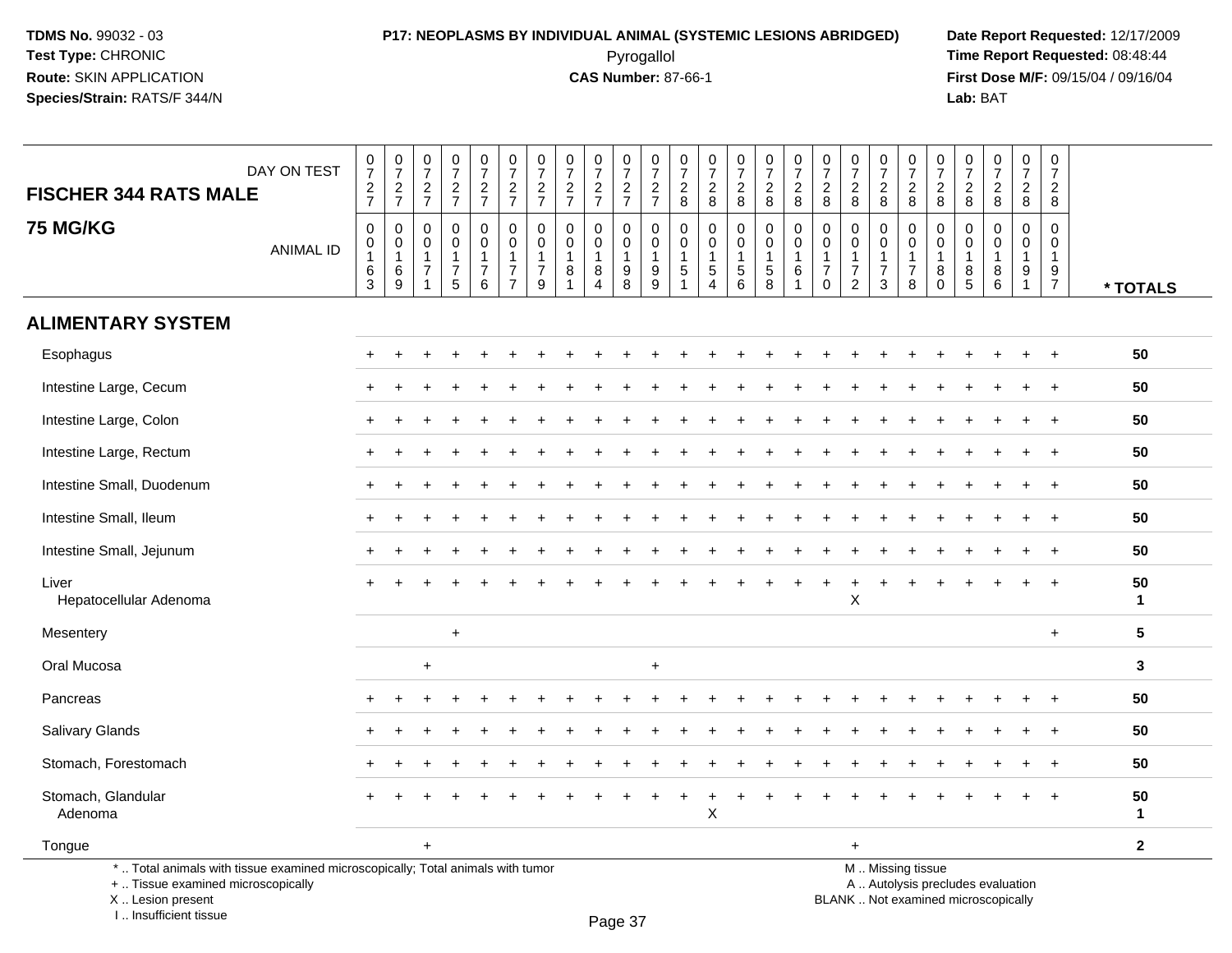#### **P17: NEOPLASMS BY INDIVIDUAL ANIMAL (SYSTEMIC LESIONS ABRIDGED) Date Report Requested:** 12/17/2009 Pyrogallol Pyrogallol **Pyrogallol Time Report Requested:** 08:48:44<br>**CAS Number:** 87-66-1 **Time Report Requested:** 08/15/04 / 09/16/04

**First Dose M/F:** 09/15/04 / 09/16/04<br>**Lab:** BAT **Lab:** BAT

| DAY ON TEST<br><b>FISCHER 344 RATS MALE</b>                                                | $\frac{0}{7}$<br>$\frac{2}{7}$                              | $\frac{0}{7}$<br>$\frac{2}{7}$                     | $\frac{0}{7}$<br>$\frac{2}{7}$                                     | $\frac{0}{7}$<br>$\frac{2}{7}$                | $\begin{smallmatrix}0\\7\end{smallmatrix}$<br>$\frac{2}{7}$     | $\frac{0}{7}$<br>$\frac{2}{7}$                                                       | $\frac{0}{7}$<br>$\frac{2}{7}$                                      | $\frac{0}{7}$<br>$\frac{2}{7}$                                  | $\frac{0}{7}$<br>$\frac{2}{7}$   | $\frac{0}{7}$<br>$\frac{2}{7}$                                    | $\frac{0}{7}$<br>$\frac{2}{7}$                             | $\frac{0}{7}$<br>$\sqrt{2}$<br>8               | $\frac{0}{7}$<br>$\frac{2}{8}$                                                  | $\begin{smallmatrix}0\\7\end{smallmatrix}$<br>$\frac{2}{8}$ | $\begin{array}{c} 0 \\ 7 \end{array}$<br>$\overline{2}$<br>8 | $\begin{smallmatrix}0\\7\end{smallmatrix}$<br>$\sqrt{2}$<br>8 | $\frac{0}{7}$<br>$\sqrt{2}$<br>8                               | $\frac{0}{7}$<br>$\sqrt{2}$<br>8                      | $\frac{0}{7}$<br>$\frac{2}{8}$                            | $\frac{0}{7}$<br>$\sqrt{2}$<br>8                                  | $\frac{0}{7}$<br>$\sqrt{2}$<br>8                  | $\frac{0}{7}$<br>$\frac{2}{8}$                   | $\frac{0}{7}$<br>$\frac{2}{8}$             | $\frac{0}{7}$<br>$\frac{2}{8}$      | 0<br>$\overline{7}$<br>$\sqrt{2}$<br>8        |                         |
|--------------------------------------------------------------------------------------------|-------------------------------------------------------------|----------------------------------------------------|--------------------------------------------------------------------|-----------------------------------------------|-----------------------------------------------------------------|--------------------------------------------------------------------------------------|---------------------------------------------------------------------|-----------------------------------------------------------------|----------------------------------|-------------------------------------------------------------------|------------------------------------------------------------|------------------------------------------------|---------------------------------------------------------------------------------|-------------------------------------------------------------|--------------------------------------------------------------|---------------------------------------------------------------|----------------------------------------------------------------|-------------------------------------------------------|-----------------------------------------------------------|-------------------------------------------------------------------|---------------------------------------------------|--------------------------------------------------|--------------------------------------------|-------------------------------------|-----------------------------------------------|-------------------------|
| <b>75 MG/KG</b><br><b>ANIMAL ID</b>                                                        | $\mathsf{O}$<br>$\pmb{0}$<br>$\overline{1}$<br>$\,6\,$<br>3 | $\mathbf 0$<br>$\pmb{0}$<br>$\mathbf{1}$<br>6<br>9 | 0<br>$\pmb{0}$<br>$\mathbf{1}$<br>$\overline{7}$<br>$\overline{1}$ | 0<br>0<br>$\mathbf{1}$<br>$\overline{7}$<br>5 | $\pmb{0}$<br>$\mathbf 0$<br>$\mathbf{1}$<br>$\overline{7}$<br>6 | $\mathsf{O}\xspace$<br>$\pmb{0}$<br>$\mathbf{1}$<br>$\overline{7}$<br>$\overline{7}$ | $\mathbf 0$<br>$\mathbf 0$<br>$\overline{1}$<br>$\overline{7}$<br>9 | $\mathbf 0$<br>$\pmb{0}$<br>$\mathbf{1}$<br>8<br>$\overline{1}$ | 0<br>0<br>$\mathbf{1}$<br>8<br>4 | $\pmb{0}$<br>$\pmb{0}$<br>$\overline{1}$<br>$\boldsymbol{9}$<br>8 | $\mathsf{O}\xspace$<br>$\pmb{0}$<br>$\mathbf{1}$<br>9<br>9 | $\mathbf 0$<br>0<br>$\mathbf{1}$<br>$\sqrt{5}$ | $\pmb{0}$<br>$\pmb{0}$<br>$\mathbf{1}$<br>$\,$ 5 $\,$<br>$\boldsymbol{\Lambda}$ | $\pmb{0}$<br>$\pmb{0}$<br>$\mathbf{1}$<br>$\sqrt{5}$<br>6   | $\pmb{0}$<br>$\pmb{0}$<br>$\mathbf{1}$<br>$\sqrt{5}$<br>8    | $\mathbf 0$<br>$\pmb{0}$<br>$\mathbf{1}$<br>$\,6$             | $\mathbf 0$<br>0<br>$\mathbf{1}$<br>$\overline{7}$<br>$\Omega$ | 0<br>$\pmb{0}$<br>$\mathbf{1}$<br>$\overline{7}$<br>2 | 0<br>$\mathbf 0$<br>$\overline{1}$<br>$\overline{7}$<br>3 | $\mathbf 0$<br>$\pmb{0}$<br>$\overline{1}$<br>$\overline{7}$<br>8 | 0<br>$\mathbf 0$<br>$\mathbf{1}$<br>8<br>$\Omega$ | $\mathbf 0$<br>$\,0\,$<br>$\mathbf{1}$<br>8<br>5 | $\mathbf 0$<br>0<br>$\mathbf{1}$<br>8<br>6 | 0<br>$\pmb{0}$<br>$\mathbf{1}$<br>9 | 0<br>0<br>$\mathbf{1}$<br>9<br>$\overline{7}$ | * TOTALS                |
| Squamous Cell Papilloma                                                                    |                                                             |                                                    |                                                                    |                                               |                                                                 |                                                                                      |                                                                     |                                                                 |                                  |                                                                   |                                                            |                                                |                                                                                 |                                                             |                                                              |                                                               |                                                                | X                                                     |                                                           |                                                                   |                                                   |                                                  |                                            |                                     |                                               | 1                       |
| <b>CARDIOVASCULAR SYSTEM</b>                                                               |                                                             |                                                    |                                                                    |                                               |                                                                 |                                                                                      |                                                                     |                                                                 |                                  |                                                                   |                                                            |                                                |                                                                                 |                                                             |                                                              |                                                               |                                                                |                                                       |                                                           |                                                                   |                                                   |                                                  |                                            |                                     |                                               |                         |
| <b>Blood Vessel</b>                                                                        |                                                             |                                                    |                                                                    |                                               |                                                                 |                                                                                      |                                                                     |                                                                 |                                  |                                                                   |                                                            |                                                |                                                                                 |                                                             |                                                              |                                                               |                                                                |                                                       |                                                           |                                                                   |                                                   |                                                  |                                            |                                     |                                               | 50                      |
| Heart<br>Carcinoma, Metastatic, Urethra                                                    |                                                             |                                                    |                                                                    |                                               |                                                                 |                                                                                      |                                                                     |                                                                 |                                  |                                                                   |                                                            |                                                |                                                                                 |                                                             |                                                              |                                                               |                                                                |                                                       |                                                           |                                                                   |                                                   |                                                  |                                            |                                     |                                               | 50<br>$\mathbf 1$       |
| <b>ENDOCRINE SYSTEM</b>                                                                    |                                                             |                                                    |                                                                    |                                               |                                                                 |                                                                                      |                                                                     |                                                                 |                                  |                                                                   |                                                            |                                                |                                                                                 |                                                             |                                                              |                                                               |                                                                |                                                       |                                                           |                                                                   |                                                   |                                                  |                                            |                                     |                                               |                         |
| <b>Adrenal Cortex</b>                                                                      |                                                             |                                                    |                                                                    |                                               |                                                                 |                                                                                      |                                                                     |                                                                 |                                  |                                                                   |                                                            |                                                |                                                                                 |                                                             |                                                              |                                                               |                                                                |                                                       |                                                           |                                                                   |                                                   |                                                  |                                            |                                     |                                               | 50                      |
| Adrenal Medulla<br>Pheochromocytoma Benign<br>Pheochromocytoma Malignant                   |                                                             |                                                    |                                                                    | X                                             |                                                                 |                                                                                      |                                                                     |                                                                 |                                  |                                                                   |                                                            |                                                |                                                                                 |                                                             |                                                              |                                                               |                                                                | X                                                     |                                                           |                                                                   |                                                   |                                                  |                                            |                                     |                                               | 50<br>3<br>$\mathbf{1}$ |
| Islets, Pancreatic<br>Adenoma                                                              |                                                             |                                                    |                                                                    |                                               |                                                                 |                                                                                      |                                                                     |                                                                 |                                  | $\boldsymbol{\mathsf{X}}$                                         |                                                            |                                                |                                                                                 | X                                                           |                                                              |                                                               |                                                                |                                                       |                                                           | X                                                                 |                                                   |                                                  |                                            |                                     |                                               | 50<br>5                 |
| Parathyroid Gland                                                                          |                                                             |                                                    |                                                                    |                                               |                                                                 |                                                                                      |                                                                     |                                                                 |                                  |                                                                   |                                                            |                                                |                                                                                 |                                                             |                                                              |                                                               |                                                                |                                                       |                                                           |                                                                   |                                                   |                                                  |                                            |                                     |                                               | 49                      |
| <b>Pituitary Gland</b><br>Pars Distalis, Adenoma                                           | X                                                           |                                                    |                                                                    | Χ                                             |                                                                 |                                                                                      |                                                                     |                                                                 | X                                | $\boldsymbol{\mathsf{X}}$                                         |                                                            | X                                              | $\mathsf{X}$                                                                    | $\times$                                                    |                                                              | Χ                                                             |                                                                |                                                       |                                                           |                                                                   | X                                                 | $\mathsf{X}$                                     | $X$ $X$                                    |                                     | $+$                                           | 50<br>27                |
| <b>Thyroid Gland</b><br>C-cell, Adenoma<br>C-cell, Carcinoma<br>Follicular Cell, Carcinoma |                                                             |                                                    |                                                                    | X                                             |                                                                 |                                                                                      |                                                                     |                                                                 |                                  |                                                                   | X                                                          |                                                | X                                                                               |                                                             |                                                              |                                                               |                                                                |                                                       |                                                           |                                                                   |                                                   | X                                                | $\div$                                     | $+$                                 | $+$                                           | 50<br>6<br>1            |

#### **GENERAL BODY SYSTEM**

#### NONE

\* .. Total animals with tissue examined microscopically; Total animals with tumor

+ .. Tissue examined microscopically

X .. Lesion present

I .. Insufficient tissue

 M .. Missing tissuey the contract of the contract of the contract of the contract of the contract of  $\mathsf A$  . Autolysis precludes evaluation Lesion present BLANK .. Not examined microscopically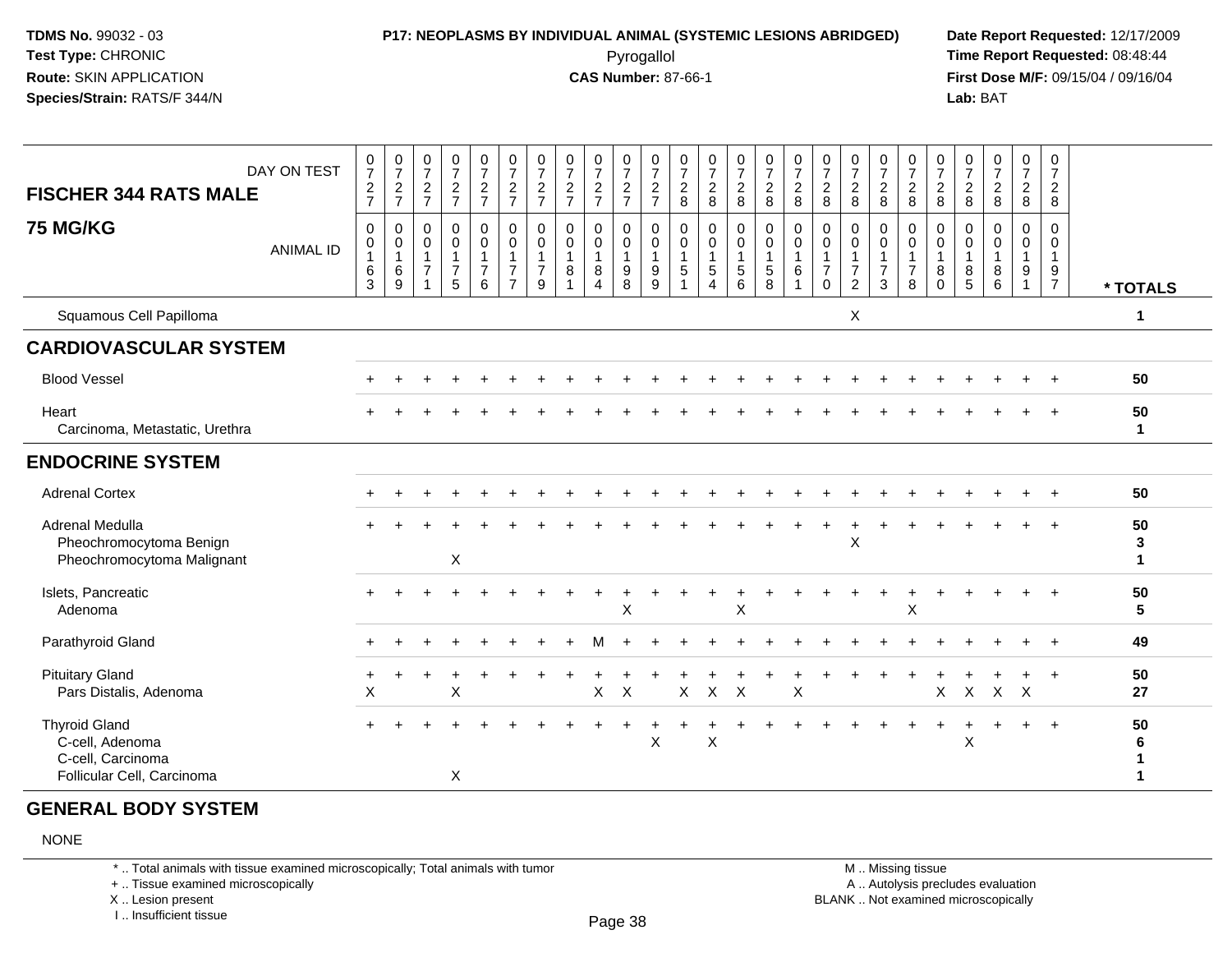I .. Insufficient tissue

## **P17: NEOPLASMS BY INDIVIDUAL ANIMAL (SYSTEMIC LESIONS ABRIDGED) Date Report Requested:** 12/17/2009 Pyrogallol Pyrogallol **Pyrogallol Time Report Requested:** 08:48:44<br>**CAS Number:** 87-66-1 **Time Report Requested:** 08/15/04 / 09/16/04

**First Dose M/F:** 09/15/04 / 09/16/04<br>Lab: BAT **Lab:** BAT

| DAY ON TEST<br><b>FISCHER 344 RATS MALE</b>                                                                                                | $\begin{array}{c} 0 \\ 7 \end{array}$<br>$\frac{2}{7}$            | $\frac{0}{7}$<br>$\frac{2}{7}$                                     | $\frac{0}{7}$<br>$\frac{2}{7}$                                                  | $\frac{0}{7}$<br>$\frac{2}{7}$                         | $\begin{array}{c} 0 \\ 7 \end{array}$<br>$\frac{2}{7}$               | $\frac{0}{7}$<br>$\frac{2}{7}$                                                 | 0<br>$\overline{7}$<br>$\frac{2}{7}$                              | $\frac{0}{7}$<br>$\frac{2}{7}$                        | $\frac{0}{7}$<br>$\frac{2}{7}$                            | 0<br>$\overline{7}$<br>$\frac{2}{7}$         | $\pmb{0}$<br>$\overline{7}$<br>$\frac{2}{7}$            | 0<br>$\overline{7}$<br>$\overline{c}$<br>8                         | $\frac{0}{7}$<br>$\overline{2}$<br>8         | $\frac{0}{7}$<br>$\overline{2}$<br>8                | $\frac{0}{7}$<br>$\overline{c}$<br>8                    | 0<br>$\overline{7}$<br>$\overline{c}$<br>8            | $\frac{0}{7}$<br>$\frac{2}{8}$                                     | $\frac{0}{7}$<br>$\frac{2}{8}$                                         | 0<br>$\overline{7}$<br>$\boldsymbol{2}$<br>8                         | $\pmb{0}$<br>$\overline{7}$<br>$\overline{2}$<br>8 | 0<br>$\overline{7}$<br>$\overline{c}$<br>8                        | $\frac{0}{7}$<br>$\overline{2}$<br>8                                     | $\frac{0}{7}$<br>$\overline{a}$<br>8                     | $\frac{0}{7}$<br>$\overline{c}$<br>8                            | 0<br>$\overline{7}$<br>$\overline{2}$<br>8              |                    |
|--------------------------------------------------------------------------------------------------------------------------------------------|-------------------------------------------------------------------|--------------------------------------------------------------------|---------------------------------------------------------------------------------|--------------------------------------------------------|----------------------------------------------------------------------|--------------------------------------------------------------------------------|-------------------------------------------------------------------|-------------------------------------------------------|-----------------------------------------------------------|----------------------------------------------|---------------------------------------------------------|--------------------------------------------------------------------|----------------------------------------------|-----------------------------------------------------|---------------------------------------------------------|-------------------------------------------------------|--------------------------------------------------------------------|------------------------------------------------------------------------|----------------------------------------------------------------------|----------------------------------------------------|-------------------------------------------------------------------|--------------------------------------------------------------------------|----------------------------------------------------------|-----------------------------------------------------------------|---------------------------------------------------------|--------------------|
| <b>75 MG/KG</b><br><b>ANIMAL ID</b>                                                                                                        | $\mathbf 0$<br>$\pmb{0}$<br>$\mathbf{1}$<br>$\,6$<br>$\mathbf{3}$ | $\mathbf 0$<br>$\mathbf 0$<br>$\mathbf{1}$<br>$6\phantom{1}6$<br>9 | $\mathbf 0$<br>$\overline{0}$<br>$\mathbf{1}$<br>$\overline{7}$<br>$\mathbf{1}$ | 0<br>$\mathbf 0$<br>$\mathbf 1$<br>$\overline{7}$<br>5 | $\mathbf 0$<br>0<br>$\mathbf{1}$<br>$\overline{7}$<br>$6\phantom{1}$ | $\mathbf 0$<br>$\mathbf 0$<br>$\mathbf{1}$<br>$\overline{7}$<br>$\overline{7}$ | $\mathbf 0$<br>$\mathbf 0$<br>$\mathbf{1}$<br>$\overline{7}$<br>9 | $\mathbf 0$<br>$\pmb{0}$<br>$\overline{1}$<br>$\bf 8$ | 0<br>$\mathbf 0$<br>$\overline{1}$<br>8<br>$\overline{4}$ | 0<br>$\mathbf 0$<br>$\overline{1}$<br>9<br>8 | $\mathbf 0$<br>0<br>$\mathbf{1}$<br>9<br>$\overline{9}$ | $\mathbf 0$<br>$\overline{0}$<br>$\mathbf{1}$<br>5<br>$\mathbf{1}$ | 0<br>$\mathbf 0$<br>1<br>5<br>$\overline{4}$ | 0<br>$\mathbf 0$<br>$\mathbf{1}$<br>$\sqrt{5}$<br>6 | $\mathbf 0$<br>0<br>$\mathbf{1}$<br>5<br>$\overline{8}$ | $\mathbf 0$<br>$\mathbf 0$<br>$\mathbf{1}$<br>$\,6\,$ | 0<br>$\mathbf 0$<br>$\mathbf{1}$<br>$\overline{7}$<br>$\mathbf{0}$ | 0<br>$\mathbf 0$<br>$\overline{1}$<br>$\overline{7}$<br>$\overline{2}$ | 0<br>$\mathbf 0$<br>$\overline{1}$<br>$\overline{7}$<br>$\mathbf{3}$ | 0<br>$\mathbf 0$<br>$\mathbf{1}$<br>7<br>8         | $\mathbf 0$<br>$\overline{0}$<br>$\mathbf{1}$<br>8<br>$\mathbf 0$ | 0<br>$\mathbf 0$<br>$\mathbf 1$<br>8<br>$\overline{5}$                   | 0<br>$\mathbf 0$<br>$\mathbf{1}$<br>8<br>$6\overline{6}$ | $\mathbf 0$<br>$\mathbf 0$<br>$\mathbf{1}$<br>9<br>$\mathbf{1}$ | $\mathbf 0$<br>0<br>$\mathbf{1}$<br>9<br>$\overline{7}$ | * TOTALS           |
| <b>GENITAL SYSTEM</b>                                                                                                                      |                                                                   |                                                                    |                                                                                 |                                                        |                                                                      |                                                                                |                                                                   |                                                       |                                                           |                                              |                                                         |                                                                    |                                              |                                                     |                                                         |                                                       |                                                                    |                                                                        |                                                                      |                                                    |                                                                   |                                                                          |                                                          |                                                                 |                                                         |                    |
| Epididymis                                                                                                                                 |                                                                   |                                                                    |                                                                                 |                                                        |                                                                      |                                                                                |                                                                   |                                                       |                                                           |                                              |                                                         |                                                                    |                                              |                                                     |                                                         |                                                       |                                                                    |                                                                        |                                                                      |                                                    |                                                                   |                                                                          |                                                          |                                                                 | $\ddot{}$                                               | 50                 |
| <b>Preputial Gland</b>                                                                                                                     |                                                                   |                                                                    |                                                                                 |                                                        |                                                                      |                                                                                |                                                                   |                                                       |                                                           |                                              |                                                         |                                                                    |                                              |                                                     |                                                         |                                                       |                                                                    |                                                                        |                                                                      |                                                    |                                                                   |                                                                          |                                                          |                                                                 |                                                         | 50                 |
| Prostate                                                                                                                                   |                                                                   |                                                                    |                                                                                 |                                                        |                                                                      |                                                                                |                                                                   |                                                       |                                                           |                                              |                                                         |                                                                    |                                              |                                                     |                                                         |                                                       |                                                                    |                                                                        |                                                                      |                                                    |                                                                   |                                                                          |                                                          |                                                                 |                                                         | 50                 |
| Seminal Vesicle                                                                                                                            |                                                                   |                                                                    |                                                                                 |                                                        |                                                                      |                                                                                |                                                                   |                                                       |                                                           |                                              |                                                         |                                                                    |                                              |                                                     |                                                         |                                                       |                                                                    |                                                                        |                                                                      |                                                    |                                                                   |                                                                          |                                                          |                                                                 | $\ddot{+}$                                              | 50                 |
| <b>Testes</b><br>Bilateral, Interstitial Cell, Adenoma<br>Interstitial Cell, Adenoma                                                       | X                                                                 | $\mathsf{X}$                                                       | $\mathsf{X}$                                                                    | $\mathsf{X}$                                           | $\mathsf{X}$                                                         | X                                                                              |                                                                   | X                                                     |                                                           | X X X X                                      |                                                         |                                                                    |                                              | $\mathsf{X}$                                        | $\boldsymbol{\mathsf{X}}$                               | X                                                     | X                                                                  | $\boldsymbol{\mathsf{X}}$                                              | $\times$                                                             | X                                                  | $\mathsf{X}$                                                      | $\mathsf{X}$                                                             | $\mathsf{X}$                                             | $\ddot{}$                                                       | $+$<br>X                                                | 50<br>20<br>17     |
| <b>HEMATOPOIETIC SYSTEM</b>                                                                                                                |                                                                   |                                                                    |                                                                                 |                                                        |                                                                      |                                                                                |                                                                   |                                                       |                                                           |                                              |                                                         |                                                                    |                                              |                                                     |                                                         |                                                       |                                                                    |                                                                        |                                                                      |                                                    |                                                                   |                                                                          |                                                          |                                                                 |                                                         |                    |
| <b>Bone Marrow</b>                                                                                                                         |                                                                   |                                                                    |                                                                                 |                                                        |                                                                      |                                                                                |                                                                   |                                                       |                                                           |                                              |                                                         |                                                                    |                                              |                                                     |                                                         |                                                       |                                                                    |                                                                        |                                                                      |                                                    |                                                                   |                                                                          |                                                          |                                                                 |                                                         | 50                 |
| Lymph Node                                                                                                                                 |                                                                   |                                                                    |                                                                                 |                                                        |                                                                      |                                                                                |                                                                   |                                                       |                                                           |                                              |                                                         |                                                                    |                                              |                                                     |                                                         |                                                       |                                                                    | $\ddot{}$                                                              |                                                                      |                                                    |                                                                   |                                                                          |                                                          |                                                                 |                                                         | $\overline{7}$     |
| Lymph Node, Mandibular                                                                                                                     | м                                                                 | М                                                                  | M                                                                               | M                                                      | M                                                                    | M                                                                              | M                                                                 | м                                                     | M                                                         | м                                            | M                                                       | М                                                                  | M                                            | M                                                   | M                                                       | M                                                     | M                                                                  | M                                                                      | М                                                                    | M                                                  | М                                                                 | M                                                                        | M                                                        | M                                                               | M                                                       | $\mathbf 0$        |
| Lymph Node, Mesenteric                                                                                                                     |                                                                   |                                                                    |                                                                                 |                                                        |                                                                      |                                                                                |                                                                   |                                                       |                                                           |                                              |                                                         |                                                                    |                                              |                                                     |                                                         |                                                       |                                                                    |                                                                        |                                                                      |                                                    |                                                                   |                                                                          |                                                          |                                                                 | $\div$                                                  | 50                 |
| Spleen                                                                                                                                     |                                                                   |                                                                    |                                                                                 |                                                        |                                                                      |                                                                                |                                                                   |                                                       |                                                           |                                              |                                                         |                                                                    |                                              |                                                     |                                                         |                                                       |                                                                    |                                                                        |                                                                      |                                                    |                                                                   |                                                                          |                                                          |                                                                 |                                                         | 50                 |
| Thymus<br>Carcinoma, Metastatic, Thyroid Gland                                                                                             |                                                                   |                                                                    |                                                                                 | X                                                      |                                                                      |                                                                                |                                                                   |                                                       |                                                           |                                              |                                                         |                                                                    |                                              |                                                     |                                                         |                                                       |                                                                    |                                                                        |                                                                      |                                                    |                                                                   |                                                                          |                                                          |                                                                 |                                                         | 47<br>$\mathbf{1}$ |
| <b>INTEGUMENTARY SYSTEM</b>                                                                                                                |                                                                   |                                                                    |                                                                                 |                                                        |                                                                      |                                                                                |                                                                   |                                                       |                                                           |                                              |                                                         |                                                                    |                                              |                                                     |                                                         |                                                       |                                                                    |                                                                        |                                                                      |                                                    |                                                                   |                                                                          |                                                          |                                                                 |                                                         |                    |
| <b>Mammary Gland</b><br>Fibroadenoma                                                                                                       |                                                                   |                                                                    |                                                                                 |                                                        |                                                                      |                                                                                |                                                                   |                                                       |                                                           |                                              |                                                         |                                                                    |                                              |                                                     |                                                         |                                                       |                                                                    |                                                                        |                                                                      |                                                    |                                                                   |                                                                          |                                                          |                                                                 |                                                         | 50<br>$\mathbf{1}$ |
| *  Total animals with tissue examined microscopically; Total animals with tumor<br>+  Tissue examined microscopically<br>X  Lesion present |                                                                   |                                                                    |                                                                                 |                                                        |                                                                      |                                                                                |                                                                   |                                                       |                                                           |                                              |                                                         |                                                                    |                                              |                                                     |                                                         |                                                       |                                                                    |                                                                        |                                                                      | M  Missing tissue                                  |                                                                   | A  Autolysis precludes evaluation<br>BLANK  Not examined microscopically |                                                          |                                                                 |                                                         |                    |

Page 39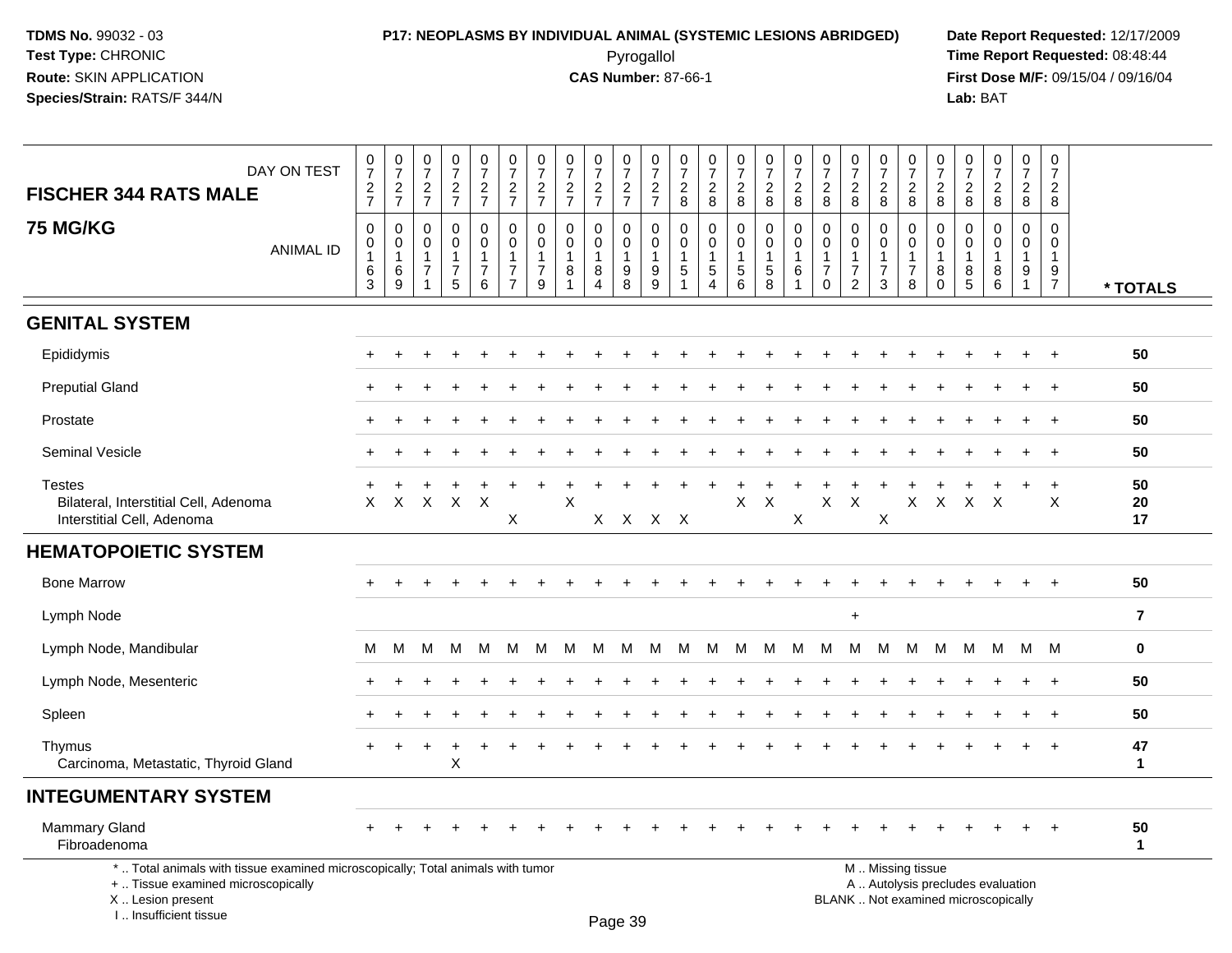I .. Insufficient tissue

## **P17: NEOPLASMS BY INDIVIDUAL ANIMAL (SYSTEMIC LESIONS ABRIDGED) Date Report Requested:** 12/17/2009 Pyrogallol Pyrogallol **Pyrogallol Time Report Requested:** 08:48:44<br>**CAS Number:** 87-66-1 **Time Report Requested:** 09/15/04 / 09/16/04

**First Dose M/F:** 09/15/04 / 09/16/04<br>Lab: BAT **Lab:** BAT

| DAY ON TEST<br><b>FISCHER 344 RATS MALE</b>                                                                                                      | $\frac{0}{7}$<br>$\frac{2}{7}$                         | $\begin{array}{c} 0 \\ 7 \end{array}$<br>$rac{2}{7}$ | $\begin{smallmatrix}0\\7\end{smallmatrix}$<br>$\frac{2}{7}$ | $\frac{0}{7}$<br>$\frac{2}{7}$                                    | $\begin{smallmatrix}0\\7\end{smallmatrix}$<br>$\frac{2}{7}$ | $\frac{0}{7}$<br>$\frac{2}{7}$                                              | $\frac{0}{7}$<br>$\frac{2}{7}$                                | $\frac{0}{7}$<br>$\frac{2}{7}$                        | $\frac{0}{7}$<br>$\frac{2}{7}$                                         | $\frac{0}{7}$<br>$\frac{2}{7}$                                  | $\begin{array}{c} 0 \\ 7 \end{array}$<br>$\frac{2}{7}$               | 0<br>$\overline{7}$<br>$\frac{2}{8}$         | $\frac{0}{7}$<br>$\overline{c}$<br>$\overline{8}$                            | $\frac{0}{7}$<br>$\frac{2}{8}$                | $\begin{smallmatrix}0\\7\end{smallmatrix}$<br>$\frac{2}{8}$              | $\frac{0}{7}$<br>$\frac{2}{8}$                     | $\begin{array}{c} 0 \\ 7 \end{array}$<br>$\frac{2}{8}$                   | $\begin{array}{c} 0 \\ 7 \end{array}$<br>$\frac{2}{8}$                          | $\frac{0}{7}$<br>$_{\rm 8}^2$                  | $\frac{0}{7}$<br>$_{\rm 8}^2$                                          | $\frac{0}{7}$<br>$\frac{2}{8}$                                 | 0<br>$\overline{7}$<br>$_{8}^2$         | $\begin{array}{c} 0 \\ 7 \end{array}$<br>$\frac{2}{8}$                   | $\mathbf 0$<br>$\overline{7}$<br>$\frac{2}{8}$               | $\pmb{0}$<br>$\overline{7}$<br>$\overline{2}$<br>8       |                                                  |
|--------------------------------------------------------------------------------------------------------------------------------------------------|--------------------------------------------------------|------------------------------------------------------|-------------------------------------------------------------|-------------------------------------------------------------------|-------------------------------------------------------------|-----------------------------------------------------------------------------|---------------------------------------------------------------|-------------------------------------------------------|------------------------------------------------------------------------|-----------------------------------------------------------------|----------------------------------------------------------------------|----------------------------------------------|------------------------------------------------------------------------------|-----------------------------------------------|--------------------------------------------------------------------------|----------------------------------------------------|--------------------------------------------------------------------------|---------------------------------------------------------------------------------|------------------------------------------------|------------------------------------------------------------------------|----------------------------------------------------------------|-----------------------------------------|--------------------------------------------------------------------------|--------------------------------------------------------------|----------------------------------------------------------|--------------------------------------------------|
| <b>75 MG/KG</b><br><b>ANIMAL ID</b>                                                                                                              | $\Omega$<br>0<br>$\mathbf{1}$<br>$\,6\,$<br>$\sqrt{3}$ | $\mathbf 0$<br>$\mathbf 0$<br>$\mathbf{1}$<br>6<br>9 | $\Omega$<br>$\mathbf 0$<br>$\mathbf{1}$<br>$\overline{7}$   | $\mathbf 0$<br>$\mathbf 0$<br>$\mathbf{1}$<br>$\overline{7}$<br>5 | 0<br>$\mathbf 0$<br>$\overline{1}$<br>$\overline{7}$<br>6   | $\Omega$<br>$\mathbf 0$<br>$\mathbf{1}$<br>$\overline{7}$<br>$\overline{7}$ | $\Omega$<br>$\mathbf 0$<br>$\mathbf 1$<br>$\overline{7}$<br>9 | $\mathbf 0$<br>$\mathbf 0$<br>$\mathbf{1}$<br>$\,8\,$ | $\Omega$<br>$\mathbf 0$<br>$\mathbf{1}$<br>8<br>$\boldsymbol{\Lambda}$ | $\Omega$<br>$\overline{0}$<br>$\mathbf 1$<br>$_{\rm 8}^{\rm 9}$ | $\Omega$<br>$\mathbf 0$<br>$\overline{1}$<br>$9\,$<br>$\overline{9}$ | $\Omega$<br>$\mathbf 0$<br>$\mathbf{1}$<br>5 | $\Omega$<br>$\Omega$<br>$\mathbf{1}$<br>$\sqrt{5}$<br>$\boldsymbol{\Lambda}$ | $\Omega$<br>$\mathbf 0$<br>1<br>$\frac{5}{6}$ | $\Omega$<br>$\overline{0}$<br>1<br>$\begin{array}{c} 5 \\ 8 \end{array}$ | $\Omega$<br>$\mathbf 0$<br>$\mathbf{1}$<br>$\,6\,$ | $\mathbf 0$<br>$\mathbf 0$<br>$\mathbf{1}$<br>$\overline{7}$<br>$\Omega$ | $\mathbf{0}$<br>$\mathbf 0$<br>$\mathbf{1}$<br>$\overline{7}$<br>$\overline{2}$ | $\Omega$<br>$\mathbf 0$<br>$\overline{7}$<br>3 | 0<br>$\mathbf 0$<br>$\mathbf{1}$<br>$\boldsymbol{7}$<br>$\overline{8}$ | $\mathbf 0$<br>$\mathbf 0$<br>$\mathbf{1}$<br>8<br>$\mathbf 0$ | $\Omega$<br>$\Omega$<br>8<br>$\sqrt{5}$ | $\Omega$<br>$\Omega$<br>$\mathbf 1$<br>8<br>6                            | $\Omega$<br>$\mathbf 0$<br>$\mathbf{1}$<br>9<br>$\mathbf{1}$ | $\Omega$<br>$\mathbf 0$<br>$\mathbf{1}$<br>$\frac{9}{7}$ | * TOTALS                                         |
| Skin<br><b>Basal Cell Carcinoma</b><br>Keratoacanthoma<br>Squamous Cell Papilloma<br>Subcutaneous Tissue, Fibroma<br>Subcutaneous Tissue, Lipoma |                                                        |                                                      | $\boldsymbol{\mathsf{X}}$                                   |                                                                   |                                                             |                                                                             |                                                               | X                                                     |                                                                        |                                                                 |                                                                      |                                              |                                                                              |                                               | X                                                                        |                                                    |                                                                          |                                                                                 |                                                |                                                                        | X                                                              |                                         |                                                                          | X                                                            | X                                                        | 50<br>1<br>$\mathbf 2$<br>3<br>1<br>$\mathbf{1}$ |
| <b>MUSCULOSKELETAL SYSTEM</b>                                                                                                                    |                                                        |                                                      |                                                             |                                                                   |                                                             |                                                                             |                                                               |                                                       |                                                                        |                                                                 |                                                                      |                                              |                                                                              |                                               |                                                                          |                                                    |                                                                          |                                                                                 |                                                |                                                                        |                                                                |                                         |                                                                          |                                                              |                                                          |                                                  |
| <b>Bone</b>                                                                                                                                      |                                                        |                                                      |                                                             |                                                                   |                                                             |                                                                             |                                                               |                                                       |                                                                        |                                                                 |                                                                      |                                              |                                                                              |                                               |                                                                          |                                                    |                                                                          |                                                                                 |                                                |                                                                        |                                                                |                                         |                                                                          |                                                              |                                                          | 50                                               |
| <b>NERVOUS SYSTEM</b>                                                                                                                            |                                                        |                                                      |                                                             |                                                                   |                                                             |                                                                             |                                                               |                                                       |                                                                        |                                                                 |                                                                      |                                              |                                                                              |                                               |                                                                          |                                                    |                                                                          |                                                                                 |                                                |                                                                        |                                                                |                                         |                                                                          |                                                              |                                                          |                                                  |
| <b>Brain</b>                                                                                                                                     | $+$                                                    | $\ddot{}$                                            |                                                             |                                                                   | $\div$                                                      |                                                                             |                                                               |                                                       |                                                                        |                                                                 |                                                                      |                                              |                                                                              |                                               | $\ddot{}$                                                                |                                                    |                                                                          |                                                                                 |                                                |                                                                        |                                                                |                                         |                                                                          | $+$                                                          | $+$                                                      | 50                                               |
| <b>RESPIRATORY SYSTEM</b>                                                                                                                        |                                                        |                                                      |                                                             |                                                                   |                                                             |                                                                             |                                                               |                                                       |                                                                        |                                                                 |                                                                      |                                              |                                                                              |                                               |                                                                          |                                                    |                                                                          |                                                                                 |                                                |                                                                        |                                                                |                                         |                                                                          |                                                              |                                                          |                                                  |
| Lung<br>Carcinoma, Metastatic, Urethra<br>Pheochromocytoma Malignant, Metastatic,<br>Adrenal Medulla                                             |                                                        |                                                      |                                                             | X                                                                 |                                                             |                                                                             |                                                               |                                                       |                                                                        |                                                                 |                                                                      |                                              |                                                                              |                                               |                                                                          |                                                    |                                                                          |                                                                                 |                                                |                                                                        |                                                                |                                         |                                                                          | $\ddot{}$                                                    | $+$                                                      | 50<br>$\mathbf{1}$<br>$\mathbf{1}$               |
| Nose                                                                                                                                             |                                                        |                                                      |                                                             |                                                                   |                                                             |                                                                             |                                                               |                                                       |                                                                        |                                                                 |                                                                      |                                              |                                                                              |                                               |                                                                          |                                                    |                                                                          |                                                                                 |                                                |                                                                        |                                                                |                                         |                                                                          |                                                              |                                                          | 50                                               |
| Trachea                                                                                                                                          |                                                        |                                                      |                                                             |                                                                   |                                                             |                                                                             |                                                               |                                                       |                                                                        |                                                                 |                                                                      |                                              |                                                                              |                                               |                                                                          |                                                    |                                                                          |                                                                                 |                                                |                                                                        |                                                                |                                         |                                                                          |                                                              |                                                          | 50                                               |
| <b>SPECIAL SENSES SYSTEM</b>                                                                                                                     |                                                        |                                                      |                                                             |                                                                   |                                                             |                                                                             |                                                               |                                                       |                                                                        |                                                                 |                                                                      |                                              |                                                                              |                                               |                                                                          |                                                    |                                                                          |                                                                                 |                                                |                                                                        |                                                                |                                         |                                                                          |                                                              |                                                          |                                                  |
| Eye                                                                                                                                              |                                                        |                                                      |                                                             |                                                                   |                                                             |                                                                             |                                                               |                                                       |                                                                        |                                                                 |                                                                      |                                              |                                                                              |                                               |                                                                          |                                                    |                                                                          |                                                                                 |                                                |                                                                        |                                                                |                                         |                                                                          |                                                              |                                                          | 50                                               |
| <b>Harderian Gland</b>                                                                                                                           |                                                        |                                                      |                                                             |                                                                   |                                                             |                                                                             |                                                               |                                                       |                                                                        |                                                                 |                                                                      |                                              |                                                                              |                                               |                                                                          |                                                    |                                                                          |                                                                                 |                                                |                                                                        |                                                                |                                         |                                                                          |                                                              |                                                          | 50                                               |
| <b>URINARY SYSTEM</b>                                                                                                                            |                                                        |                                                      |                                                             |                                                                   |                                                             |                                                                             |                                                               |                                                       |                                                                        |                                                                 |                                                                      |                                              |                                                                              |                                               |                                                                          |                                                    |                                                                          |                                                                                 |                                                |                                                                        |                                                                |                                         |                                                                          |                                                              |                                                          |                                                  |
| *  Total animals with tissue examined microscopically; Total animals with tumor<br>+  Tissue examined microscopically<br>X  Lesion present       |                                                        |                                                      |                                                             |                                                                   |                                                             |                                                                             |                                                               |                                                       |                                                                        |                                                                 |                                                                      |                                              |                                                                              |                                               |                                                                          |                                                    |                                                                          |                                                                                 |                                                | M  Missing tissue                                                      |                                                                |                                         | A  Autolysis precludes evaluation<br>BLANK  Not examined microscopically |                                                              |                                                          |                                                  |

Page 40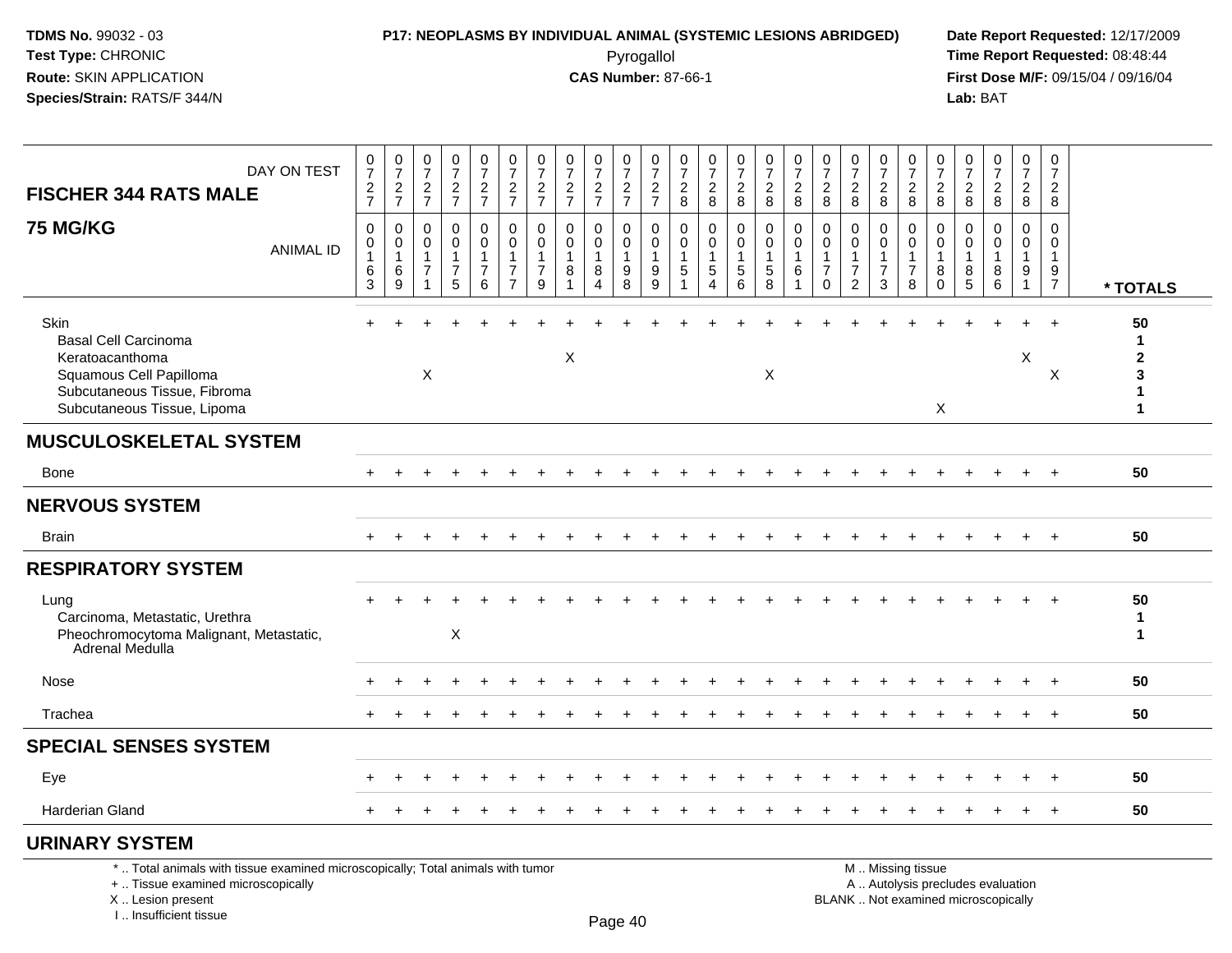#### **P17: NEOPLASMS BY INDIVIDUAL ANIMAL (SYSTEMIC LESIONS ABRIDGED) Date Report Requested:** 12/17/2009 Pyrogallol Pyrogallol **Pyrogallol Time Report Requested:** 08:48:44<br>**CAS Number:** 87-66-1 **Time Report Requested:** 09/15/04 / 09/16/04

**First Dose M/F:** 09/15/04 / 09/16/04 Lab: BAT **Lab:** BAT

| <b>FISCHER 344 RATS MALE</b><br><b>75 MG/KG</b>                  | DAY ON TEST | $\mathbf 0$<br>$\overline{ }$<br>$\overline{c}$<br>$\rightarrow$<br>$\mathbf 0$ | $\frac{0}{7}$<br>$\frac{2}{7}$<br>0 | 0<br>$\overline{ }$<br>$\overline{2}$<br>$\rightarrow$<br>0 | $\mathbf 0$<br>$\overline{ }$<br>$\frac{2}{7}$<br>$\mathbf 0$ | $\pmb{0}$<br>$\overline{7}$<br>$\overline{c}$<br>$\overline{ }$<br>$\pmb{0}$ | 0<br>$\overline{ }$<br>$\overline{\mathbf{c}}$<br>$\overline{ }$<br>0 | $\pmb{0}$<br>$\overline{ }$<br>$\boldsymbol{2}$<br>$\overline{ }$ | $\mathbf 0$<br>$\overline{ }$<br>$\overline{c}$<br>$\rightarrow$<br>$\overline{0}$ | $\mathbf 0$<br>$\overline{ }$<br>$\boldsymbol{2}$<br>$\rightarrow$<br>0 | $\frac{0}{7}$<br>$\frac{2}{7}$<br>$\mathbf 0$ | $\pmb{0}$<br>$\overline{ }$<br>$\frac{2}{7}$<br>$\pmb{0}$ | $\pmb{0}$<br>$\overline{7}$<br>$\boldsymbol{2}$<br>8<br>$\boldsymbol{0}$ | 0<br>$\overline{ }$<br>$\frac{2}{8}$<br>0 | $\frac{0}{7}$<br>$\frac{2}{8}$<br>0 | $\pmb{0}$<br>$\overline{ }$<br>$\frac{2}{8}$<br>$\boldsymbol{0}$ | $\pmb{0}$<br>$\overline{z}$<br>$\frac{2}{8}$<br>0 | $\mathbf 0$<br>$\overline{ }$<br>$\boldsymbol{2}$<br>8 | 0<br>$\overline{ }$<br>$\frac{2}{8}$<br>0 | $\frac{0}{7}$<br>$_{\rm 8}^2$                                       | $\pmb{0}$<br>$\overline{ }$<br>$_{\rm 8}^2$<br>0 | $\pmb{0}$<br>$\overline{ }$<br>$_{\rm 8}^2$<br>0 | $\pmb{0}$<br>$\overline{7}$<br>$\overline{c}$<br>8<br>0 | 0<br>$\overline{ }$<br>$\frac{2}{8}$<br>0 | $\pmb{0}$<br>$\overline{z}$<br>$\overline{c}$<br>8<br>0 | 0<br>$\overline{ }$<br>$\overline{\mathbf{c}}$<br>8<br>0 |               |
|------------------------------------------------------------------|-------------|---------------------------------------------------------------------------------|-------------------------------------|-------------------------------------------------------------|---------------------------------------------------------------|------------------------------------------------------------------------------|-----------------------------------------------------------------------|-------------------------------------------------------------------|------------------------------------------------------------------------------------|-------------------------------------------------------------------------|-----------------------------------------------|-----------------------------------------------------------|--------------------------------------------------------------------------|-------------------------------------------|-------------------------------------|------------------------------------------------------------------|---------------------------------------------------|--------------------------------------------------------|-------------------------------------------|---------------------------------------------------------------------|--------------------------------------------------|--------------------------------------------------|---------------------------------------------------------|-------------------------------------------|---------------------------------------------------------|----------------------------------------------------------|---------------|
|                                                                  | ANIMAL ID   | $\mathbf 0$<br>$\,6$<br>3                                                       | $\pmb{0}$<br>6<br>9                 | $\mathbf 0$<br>$\overline{ }$                               | $\pmb{0}$<br>$\overline{ }$<br>5                              | $\mathbf 0$<br>1<br>$\overline{7}$<br>6                                      | $\mathbf 0$<br>$\overline{\phantom{0}}$<br>$\overline{ }$             | $\mathbf 0$<br>$\overline{ }$<br>9                                | 0<br>8                                                                             | $\pmb{0}$<br>8<br>4                                                     | $\pmb{0}$<br>$\boldsymbol{9}$<br>8            | $\mathbf 0$<br>$\overline{\mathbf{A}}$<br>9<br>9          | $\boldsymbol{0}$<br>1<br>$\sqrt{5}$                                      | $\boldsymbol{0}$<br>$5\phantom{.0}$       | 0<br>5<br>6                         | $\pmb{0}$<br>$\,$ 5 $\,$<br>8                                    | $\pmb{0}$<br>$\overline{ }$<br>6                  | $\mathbf 0$<br>⇁<br>$\Omega$                           | 0<br>$\overline{ }$<br>$\overline{2}$     | $\begin{smallmatrix} 0\\0 \end{smallmatrix}$<br>$\overline{ }$<br>3 | $\pmb{0}$<br>$\overline{ }$<br>8                 | $\pmb{0}$<br>8<br>$\Omega$                       | $\mathbf 0$<br>8<br>5                                   | $\pmb{0}$<br>8<br>6                       | $\pmb{0}$<br>9                                          | 0<br>9<br>$\overline{ }$                                 | * TOTALS      |
| Kidney                                                           |             | $\div$                                                                          |                                     | $\div$                                                      |                                                               |                                                                              |                                                                       |                                                                   |                                                                                    |                                                                         |                                               |                                                           |                                                                          |                                           |                                     |                                                                  |                                                   |                                                        |                                           |                                                                     |                                                  |                                                  |                                                         |                                           | $+$                                                     | $+$                                                      | 50            |
| Urethra                                                          |             |                                                                                 |                                     |                                                             |                                                               |                                                                              |                                                                       |                                                                   |                                                                                    |                                                                         |                                               |                                                           |                                                                          |                                           |                                     |                                                                  |                                                   |                                                        |                                           |                                                                     |                                                  |                                                  |                                                         |                                           |                                                         |                                                          | $\mathbf 1$   |
| <b>Urinary Bladder</b>                                           |             | $\ddot{}$                                                                       |                                     |                                                             |                                                               |                                                                              |                                                                       |                                                                   |                                                                                    |                                                                         |                                               |                                                           |                                                                          |                                           |                                     |                                                                  |                                                   |                                                        |                                           |                                                                     |                                                  |                                                  |                                                         |                                           | $+$                                                     | $^{+}$                                                   | 50            |
| <b>SYSTEMIC LESIONS</b>                                          |             |                                                                                 |                                     |                                                             |                                                               |                                                                              |                                                                       |                                                                   |                                                                                    |                                                                         |                                               |                                                           |                                                                          |                                           |                                     |                                                                  |                                                   |                                                        |                                           |                                                                     |                                                  |                                                  |                                                         |                                           |                                                         |                                                          |               |
| Multiple Organ<br>Leukemia Mononuclear<br>Mesothelioma Malignant |             |                                                                                 |                                     |                                                             |                                                               |                                                                              |                                                                       | X                                                                 |                                                                                    |                                                                         |                                               |                                                           |                                                                          |                                           |                                     |                                                                  |                                                   |                                                        | X                                         |                                                                     | X                                                |                                                  |                                                         |                                           | $+$                                                     | $+$                                                      | 50<br>10<br>4 |

\*\*\* END OF MALE DATA \*\*\*

\* .. Total animals with tissue examined microscopically; Total animals with tumor

X .. Lesion present

I .. Insufficient tissue

<sup>+ ..</sup> Tissue examined microscopically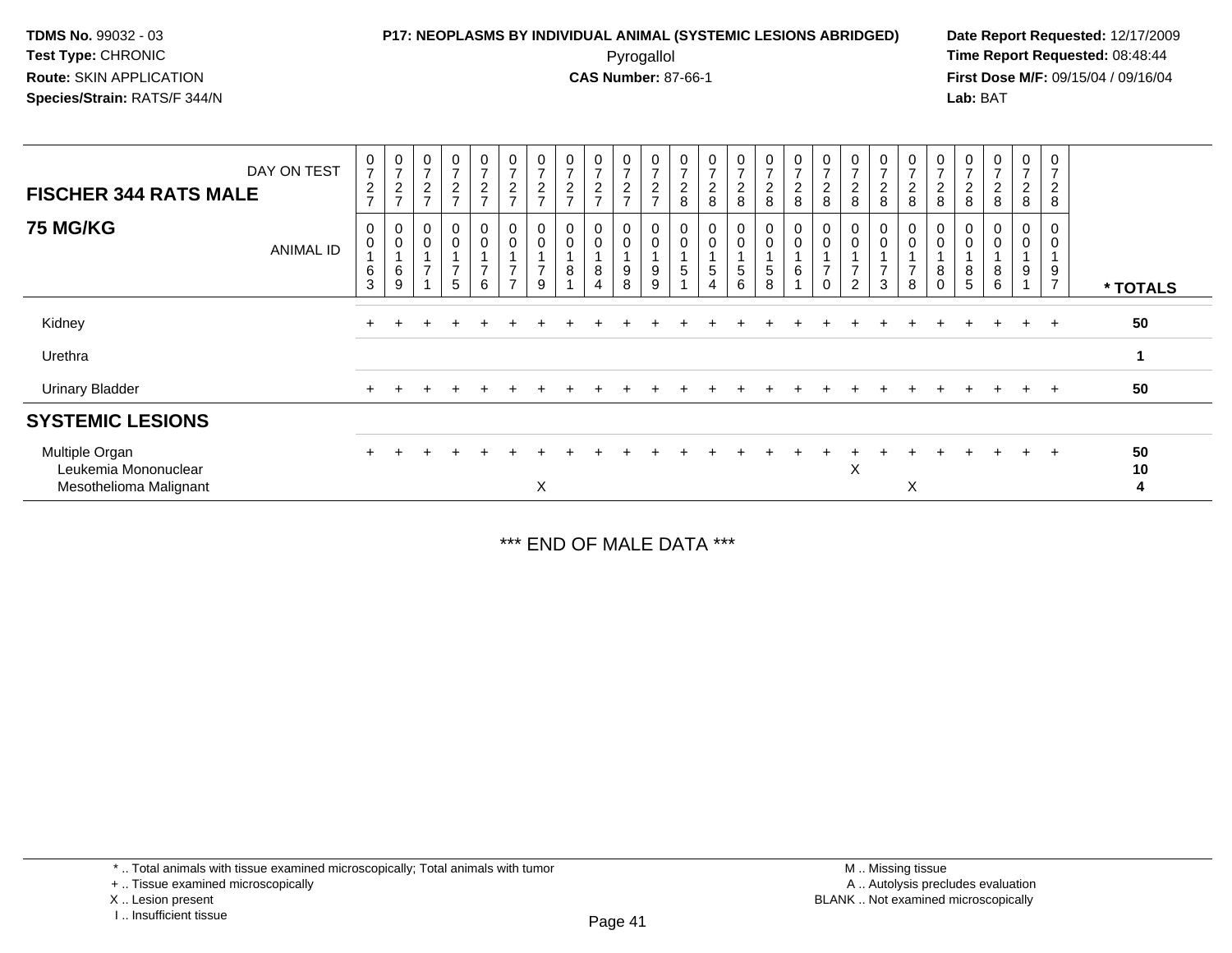#### **P17: NEOPLASMS BY INDIVIDUAL ANIMAL (SYSTEMIC LESIONS ABRIDGED) Date Report Requested:** 12/17/2009 Pyrogallol **Time Report Requested:** 08:48:44

**First Dose M/F:** 09/15/04 / 09/16/04<br>**Lab:** BAT **Lab:** BAT

| <b>FISCHER 344 RATS FEMALE</b>                                                  | DAY ON TEST      | $\begin{smallmatrix}0\\1\end{smallmatrix}$<br>$\boldsymbol{9}$<br>$9\,$ | $\begin{smallmatrix} 0\\2\\3 \end{smallmatrix}$<br>$\mathbf 0$ | $\begin{smallmatrix}0\5\0\end{smallmatrix}$<br>$\overline{5}$ | $\begin{array}{c} 0 \\ 5 \\ 3 \end{array}$<br>$\mathbf 0$ | $\begin{array}{c} 0 \\ 5 \\ 5 \end{array}$<br>$\mathbf{1}$      | $\begin{array}{c} 0 \\ 5 \end{array}$<br>6<br>$\overline{1}$ | $\mathbf 0$<br>$\overline{6}$<br>$\mathbf 0$<br>$\overline{2}$ | $\begin{array}{c} 0 \\ 6 \end{array}$<br>$\pmb{0}$<br>8                  | $\begin{array}{c} 0 \\ 6 \end{array}$<br>$\mathbf 0$<br>9 | $_{6}^{\rm 0}$<br>$\overline{3}$<br>$\mathbf{3}$            | 0<br>0<br>0<br>0<br>0                | $\mathbf 0$<br>$6\phantom{1}6$<br>4<br>$\mathbf{1}$                       | $\mathbf 0$<br>6<br>4<br>$\,6\,$                                   | 0<br>6<br>5<br>2                                        | $\begin{array}{c} 0 \\ 6 \\ 6 \end{array}$<br>$\overline{4}$ | $\begin{array}{c} 0 \\ 6 \\ 7 \end{array}$<br>$\overline{2}$              | $\mathbf 0$<br>$\,6\,$<br>$\overline{7}$<br>$\overline{4}$ | $\mathbf 0$<br>$\,6\,$<br>8<br>$\mathbf 0$                         | $\mathbf 0$<br>$\overline{6}$<br>$\boldsymbol{9}$<br>1 | $\begin{array}{c} 0 \\ 6 \end{array}$<br>$\frac{9}{5}$                       | $\frac{0}{7}$<br>$\pmb{0}$<br>$\sqrt{5}$                    | $\frac{0}{7}$<br>$\frac{2}{8}$                                                                  | $\begin{array}{c} 0 \\ 7 \end{array}$<br>$\frac{2}{8}$             | $\frac{0}{7}$<br>$_{8}^{\rm 2}$                    | $\begin{smallmatrix}0\\7\end{smallmatrix}$<br>$\overline{2}$<br>8 |                   |
|---------------------------------------------------------------------------------|------------------|-------------------------------------------------------------------------|----------------------------------------------------------------|---------------------------------------------------------------|-----------------------------------------------------------|-----------------------------------------------------------------|--------------------------------------------------------------|----------------------------------------------------------------|--------------------------------------------------------------------------|-----------------------------------------------------------|-------------------------------------------------------------|--------------------------------------|---------------------------------------------------------------------------|--------------------------------------------------------------------|---------------------------------------------------------|--------------------------------------------------------------|---------------------------------------------------------------------------|------------------------------------------------------------|--------------------------------------------------------------------|--------------------------------------------------------|------------------------------------------------------------------------------|-------------------------------------------------------------|-------------------------------------------------------------------------------------------------|--------------------------------------------------------------------|----------------------------------------------------|-------------------------------------------------------------------|-------------------|
| 0 MG/KG                                                                         | <b>ANIMAL ID</b> | $\mathbf 0$<br>$\pmb{0}$<br>$\sqrt{2}$<br>$\mathbf{1}$<br>$\mathbf 0$   | 0<br>$\boldsymbol{0}$<br>$\frac{2}{2}$                         | $\pmb{0}$<br>$\mathbf 0$<br>$\frac{2}{4}$<br>$\overline{4}$   | $\pmb{0}$<br>$\pmb{0}$<br>$\frac{2}{2}$                   | 0<br>$\mathbf 0$<br>$\sqrt{2}$<br>$\mathsf 0$<br>$\overline{5}$ | $\pmb{0}$<br>$\mathsf 0$<br>$\sqrt{2}$<br>$\frac{3}{3}$      | 0<br>$\mathbf 0$<br>$\overline{c}$<br>$\frac{2}{6}$            | $\mathbf 0$<br>$\mathbf 0$<br>$\sqrt{2}$<br>$\mathbf{1}$<br>$\mathbf{3}$ | 0<br>$\pmb{0}$<br>$\overline{c}$<br>$\mathbf 0$<br>6      | 0<br>$\pmb{0}$<br>$\sqrt{2}$<br>$\pmb{0}$<br>$\overline{4}$ | 0<br>$\frac{0}{2}$<br>$\overline{4}$ | $\mathbf 0$<br>$\mathbf 0$<br>$\sqrt{2}$<br>$\mathbf 0$<br>$\overline{c}$ | $\mathbf 0$<br>$\mathbf 0$<br>$\boldsymbol{2}$<br>$\mathbf 3$<br>9 | 0<br>$\mathbf 0$<br>$\overline{c}$<br>$\mathbf{1}$<br>8 | 0<br>$\begin{array}{c} 0 \\ 2 \\ 3 \\ 2 \end{array}$         | $\pmb{0}$<br>$\ddot{\mathbf{0}}$<br>$\overline{2}$<br>$\overline{4}$<br>6 | 0<br>$\mathbf 0$<br>$\sqrt{2}$<br>$\frac{2}{9}$            | $\mathbf 0$<br>$\mathbf 0$<br>$\sqrt{2}$<br>$\sqrt{2}$<br>$\Omega$ | 0<br>0<br>$\sqrt{2}$<br>$\overline{4}$<br>$\Omega$     | 0<br>$\mathsf{O}\xspace$<br>$\overline{2}$<br>$\mathbf{1}$<br>$\overline{2}$ | 0<br>$\mathsf{O}\xspace$<br>$\sqrt{2}$<br>$\mathbf{1}$<br>6 | $\boldsymbol{0}$<br>$\begin{smallmatrix} 0\\2 \end{smallmatrix}$<br>$\mathbf 0$<br>$\mathbf{3}$ | $\mathbf 0$<br>$\mathbf 0$<br>$\boldsymbol{2}$<br>$\mathsf 0$<br>8 | 0<br>$\mathbf 0$<br>$\overline{a}$<br>$\mathbf{1}$ | $\mathbf 0$<br>$\mathsf{O}\xspace$<br>$\frac{2}{3}$               | females<br>(cont) |
| <b>ALIMENTARY SYSTEM</b>                                                        |                  |                                                                         |                                                                |                                                               |                                                           |                                                                 |                                                              |                                                                |                                                                          |                                                           |                                                             |                                      |                                                                           |                                                                    |                                                         |                                                              |                                                                           |                                                            |                                                                    |                                                        |                                                                              |                                                             |                                                                                                 |                                                                    |                                                    |                                                                   |                   |
| Esophagus                                                                       |                  |                                                                         |                                                                |                                                               |                                                           |                                                                 |                                                              |                                                                |                                                                          |                                                           |                                                             |                                      |                                                                           |                                                                    |                                                         |                                                              |                                                                           |                                                            |                                                                    |                                                        |                                                                              |                                                             |                                                                                                 |                                                                    |                                                    | $\ddot{}$                                                         |                   |
| Intestine Large, Cecum                                                          |                  |                                                                         |                                                                |                                                               |                                                           |                                                                 |                                                              |                                                                |                                                                          |                                                           |                                                             |                                      |                                                                           |                                                                    |                                                         |                                                              |                                                                           |                                                            |                                                                    |                                                        |                                                                              |                                                             |                                                                                                 |                                                                    |                                                    |                                                                   |                   |
| Intestine Large, Colon                                                          |                  |                                                                         |                                                                |                                                               |                                                           |                                                                 |                                                              |                                                                |                                                                          |                                                           |                                                             |                                      |                                                                           |                                                                    |                                                         |                                                              |                                                                           |                                                            |                                                                    |                                                        |                                                                              |                                                             |                                                                                                 |                                                                    |                                                    |                                                                   |                   |
| Intestine Large, Rectum                                                         |                  |                                                                         |                                                                |                                                               |                                                           |                                                                 |                                                              |                                                                |                                                                          |                                                           |                                                             |                                      |                                                                           |                                                                    |                                                         |                                                              |                                                                           |                                                            |                                                                    |                                                        |                                                                              |                                                             |                                                                                                 |                                                                    |                                                    | $\ddot{}$                                                         |                   |
| Intestine Small, Duodenum                                                       |                  |                                                                         |                                                                |                                                               |                                                           |                                                                 |                                                              |                                                                |                                                                          |                                                           |                                                             |                                      |                                                                           |                                                                    |                                                         |                                                              |                                                                           |                                                            |                                                                    |                                                        |                                                                              |                                                             |                                                                                                 |                                                                    |                                                    |                                                                   |                   |
| Intestine Small, Ileum<br>Adenoma                                               |                  |                                                                         |                                                                |                                                               |                                                           |                                                                 |                                                              |                                                                |                                                                          |                                                           |                                                             |                                      |                                                                           |                                                                    |                                                         |                                                              |                                                                           |                                                            |                                                                    |                                                        |                                                                              |                                                             |                                                                                                 |                                                                    |                                                    |                                                                   |                   |
| Intestine Small, Jejunum                                                        |                  |                                                                         |                                                                |                                                               |                                                           |                                                                 |                                                              |                                                                |                                                                          |                                                           |                                                             |                                      |                                                                           |                                                                    |                                                         |                                                              |                                                                           |                                                            |                                                                    |                                                        |                                                                              |                                                             |                                                                                                 |                                                                    |                                                    | $^{+}$                                                            |                   |
| Liver<br>Hepatocellular Adenoma                                                 |                  |                                                                         |                                                                |                                                               |                                                           |                                                                 |                                                              |                                                                |                                                                          |                                                           |                                                             |                                      |                                                                           |                                                                    |                                                         |                                                              |                                                                           |                                                            |                                                                    |                                                        |                                                                              | $\ddot{}$                                                   | X                                                                                               |                                                                    | $\ddot{}$                                          | $\ddot{}$                                                         |                   |
| Mesentery<br>Schwannoma Malignant                                               |                  |                                                                         |                                                                |                                                               |                                                           |                                                                 |                                                              |                                                                |                                                                          |                                                           |                                                             |                                      |                                                                           | $\ddot{}$                                                          |                                                         | $\ddot{}$                                                    | $\ddot{}$<br>$X$ $X$                                                      |                                                            |                                                                    |                                                        |                                                                              | $\ddot{}$                                                   |                                                                                                 |                                                                    |                                                    | $+$                                                               |                   |
| Oral Mucosa                                                                     |                  |                                                                         |                                                                |                                                               |                                                           |                                                                 |                                                              |                                                                |                                                                          |                                                           |                                                             |                                      |                                                                           |                                                                    |                                                         |                                                              |                                                                           |                                                            |                                                                    |                                                        |                                                                              |                                                             |                                                                                                 |                                                                    |                                                    |                                                                   |                   |
| Pancreas                                                                        |                  |                                                                         |                                                                |                                                               |                                                           |                                                                 |                                                              |                                                                |                                                                          |                                                           |                                                             |                                      |                                                                           |                                                                    |                                                         |                                                              |                                                                           |                                                            |                                                                    |                                                        |                                                                              |                                                             |                                                                                                 |                                                                    |                                                    |                                                                   |                   |
| Salivary Glands                                                                 |                  |                                                                         |                                                                |                                                               |                                                           |                                                                 |                                                              |                                                                |                                                                          |                                                           |                                                             |                                      |                                                                           |                                                                    |                                                         |                                                              |                                                                           |                                                            |                                                                    |                                                        |                                                                              |                                                             |                                                                                                 |                                                                    |                                                    | $\ddot{}$                                                         |                   |
| Stomach, Forestomach                                                            |                  |                                                                         |                                                                |                                                               |                                                           |                                                                 |                                                              |                                                                |                                                                          |                                                           |                                                             |                                      |                                                                           |                                                                    |                                                         |                                                              |                                                                           |                                                            |                                                                    |                                                        |                                                                              |                                                             |                                                                                                 |                                                                    |                                                    |                                                                   |                   |
| Stomach, Glandular                                                              |                  |                                                                         |                                                                |                                                               |                                                           |                                                                 |                                                              |                                                                |                                                                          |                                                           |                                                             |                                      |                                                                           |                                                                    |                                                         |                                                              |                                                                           |                                                            |                                                                    |                                                        |                                                                              |                                                             |                                                                                                 |                                                                    |                                                    |                                                                   |                   |
| *  Total animals with tissue examined microscopically; Total animals with tumor |                  |                                                                         |                                                                |                                                               |                                                           |                                                                 |                                                              |                                                                |                                                                          |                                                           |                                                             |                                      |                                                                           |                                                                    |                                                         |                                                              |                                                                           |                                                            |                                                                    |                                                        | M  Missing tissue                                                            |                                                             |                                                                                                 |                                                                    |                                                    |                                                                   |                   |

+ .. Tissue examined microscopically

 Lesion present BLANK .. Not examined microscopicallyX .. Lesion present

I .. Insufficient tissue

M .. Missing tissue

y the contract of the contract of the contract of the contract of the contract of  $\mathsf A$  . Autolysis precludes evaluation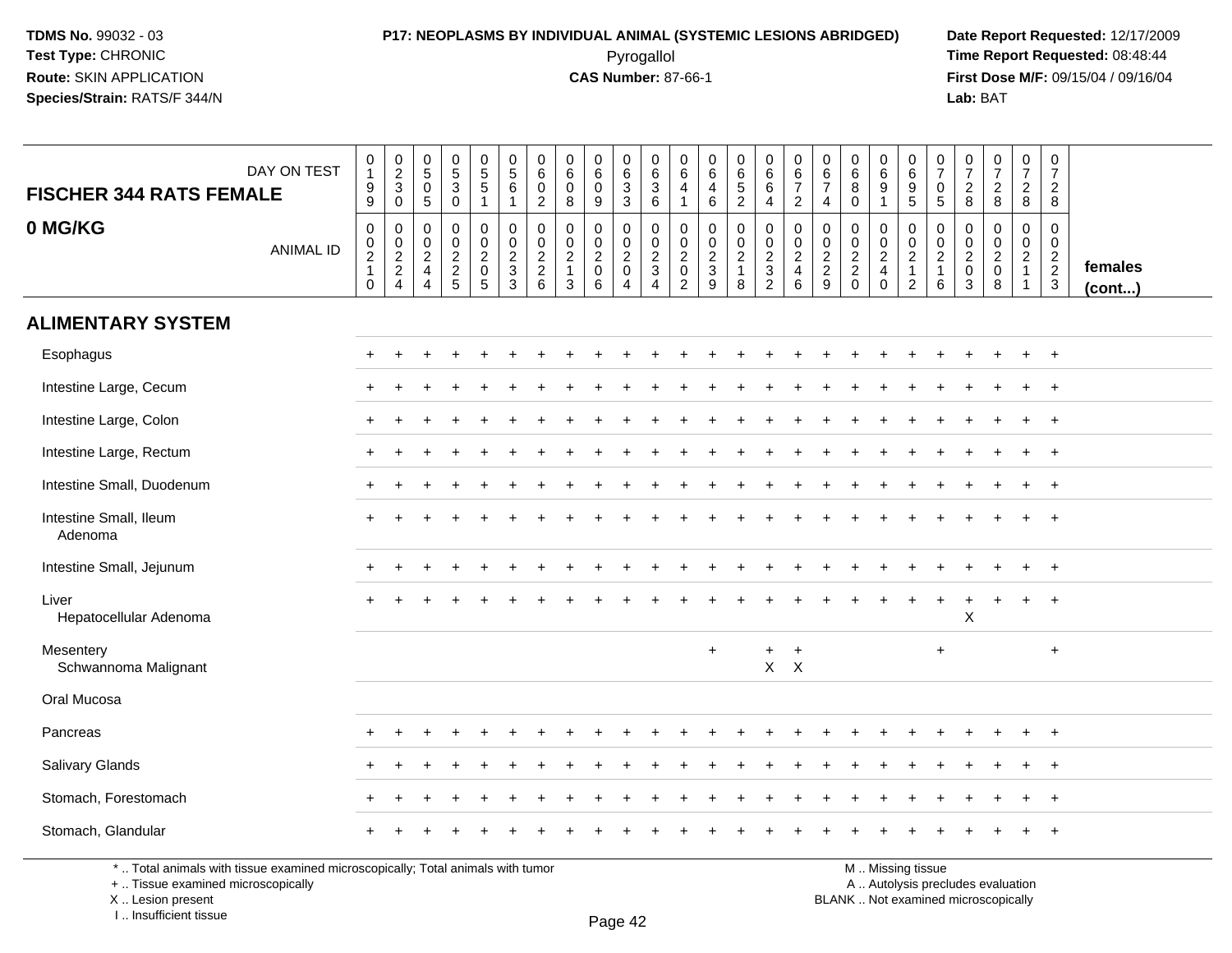## **P17: NEOPLASMS BY INDIVIDUAL ANIMAL (SYSTEMIC LESIONS ABRIDGED) Date Report Requested:** 12/17/2009 Pyrogallol Pyrogallol **Pyrogallol Time Report Requested:** 08:48:44<br>**CAS Number:** 87-66-1 **Time Report Requested:** 08/15/04 / 09/16/04

| <b>FISCHER 344 RATS FEMALE</b>                                                                                                                                     | DAY ON TEST      | $\pmb{0}$<br>$\overline{1}$<br>$\boldsymbol{9}$<br>9                       | $\pmb{0}$<br>$\frac{2}{3}$<br>$\mathbf 0$                              | 0<br>$\overline{5}$<br>$\mathbf 0$<br>5                                               | $\begin{smallmatrix}0\0\5\end{smallmatrix}$<br>$\sqrt{3}$<br>$\mathbf 0$ | $\begin{array}{c} 0 \\ 5 \\ 5 \end{array}$<br>$\overline{1}$   | $\mathbf 0$<br>$\overline{5}$<br>6<br>$\mathbf{1}$          | $\mathbf 0$<br>6<br>$\mathbf 0$<br>$\overline{2}$                   | $\pmb{0}$<br>$\,6\,$<br>$\mathbf 0$<br>8                          | $\pmb{0}$<br>$6\overline{6}$<br>$\mathbf 0$<br>9                 | $\pmb{0}$<br>$6\overline{6}$<br>3<br>3                 | $\pmb{0}$<br>$\,6\,$<br>$\mathbf{3}$<br>6                                              | 0<br>6<br>4<br>1                                        | $\mathbf 0$<br>6<br>4<br>6                                       | 0<br>$\frac{6}{5}$<br>$\overline{2}$                    | $\mathbf 0$<br>$6\phantom{.}6$<br>6<br>4                                            | $\mathbf 0$<br>$\,6\,$<br>$\overline{7}$<br>$\overline{2}$  | $\mathbf 0$<br>$\,6\,$<br>$\overline{7}$<br>4 | 0<br>$\,6\,$<br>8<br>$\mathbf{0}$                       | 0<br>$6\overline{6}$<br>9<br>1                                   | $\,0\,$<br>$6\overline{6}$<br>9<br>5                                   | $\pmb{0}$<br>$\overline{7}$<br>$\mathbf 0$<br>5       | 0<br>$\overline{7}$<br>$\overline{2}$<br>8          | $\begin{array}{c} 0 \\ 7 \end{array}$<br>$\overline{c}$<br>8             | $\mathbf 0$<br>$\overline{7}$<br>$\overline{2}$<br>8           | $\mathbf 0$<br>$\overline{7}$<br>$\overline{2}$<br>8          |                   |
|--------------------------------------------------------------------------------------------------------------------------------------------------------------------|------------------|----------------------------------------------------------------------------|------------------------------------------------------------------------|---------------------------------------------------------------------------------------|--------------------------------------------------------------------------|----------------------------------------------------------------|-------------------------------------------------------------|---------------------------------------------------------------------|-------------------------------------------------------------------|------------------------------------------------------------------|--------------------------------------------------------|----------------------------------------------------------------------------------------|---------------------------------------------------------|------------------------------------------------------------------|---------------------------------------------------------|-------------------------------------------------------------------------------------|-------------------------------------------------------------|-----------------------------------------------|---------------------------------------------------------|------------------------------------------------------------------|------------------------------------------------------------------------|-------------------------------------------------------|-----------------------------------------------------|--------------------------------------------------------------------------|----------------------------------------------------------------|---------------------------------------------------------------|-------------------|
| 0 MG/KG                                                                                                                                                            | <b>ANIMAL ID</b> | $\mathbf 0$<br>$\mathbf 0$<br>$\boldsymbol{2}$<br>$\mathbf{1}$<br>$\Omega$ | 0<br>$\mathbf 0$<br>$\overline{c}$<br>$\overline{2}$<br>$\overline{4}$ | $\mathbf 0$<br>$\Omega$<br>$\overline{2}$<br>$\overline{4}$<br>$\boldsymbol{\Lambda}$ | $\mathbf 0$<br>$\mathbf 0$<br>$\boldsymbol{2}$<br>$\boldsymbol{2}$<br>5  | 0<br>$\mathbf 0$<br>$\overline{c}$<br>$\mathsf{O}\xspace$<br>5 | $\mathbf 0$<br>$\mathbf 0$<br>$\sqrt{2}$<br>$\sqrt{3}$<br>3 | $\mathbf 0$<br>$\mathbf 0$<br>$\overline{2}$<br>$\overline{2}$<br>6 | $\mathbf 0$<br>$\mathbf 0$<br>$\overline{2}$<br>$\mathbf{1}$<br>3 | $\mathbf 0$<br>$\mathbf 0$<br>$\overline{a}$<br>$\mathbf 0$<br>6 | 0<br>$\mathbf 0$<br>$\overline{2}$<br>$\mathbf 0$<br>4 | $\mathbf 0$<br>$\mathbf 0$<br>$\boldsymbol{2}$<br>$\sqrt{3}$<br>$\boldsymbol{\Lambda}$ | 0<br>$\mathbf{0}$<br>$\overline{2}$<br>$\mathbf 0$<br>2 | $\mathbf 0$<br>$\Omega$<br>$\overline{2}$<br>$\mathfrak{Z}$<br>9 | 0<br>$\mathbf 0$<br>$\overline{a}$<br>$\mathbf{1}$<br>8 | 0<br>$\mathbf 0$<br>$\overline{c}$<br>$\ensuremath{\mathsf{3}}$<br>$\boldsymbol{2}$ | 0<br>$\mathbf 0$<br>$\boldsymbol{2}$<br>$\overline{4}$<br>6 | 0<br>$\mathbf 0$<br>$\frac{2}{2}$<br>9        | $\mathbf 0$<br>$\mathbf 0$<br>$\frac{2}{2}$<br>$\Omega$ | 0<br>$\mathbf 0$<br>$\overline{2}$<br>$\overline{4}$<br>$\Omega$ | 0<br>$\mathbf 0$<br>$\overline{2}$<br>$\overline{1}$<br>$\overline{2}$ | 0<br>$\mathbf 0$<br>$\mathbf{2}$<br>$\mathbf{1}$<br>6 | 0<br>$\Omega$<br>$\overline{c}$<br>$\mathbf 0$<br>3 | $\mathbf 0$<br>$\mathbf 0$<br>$\overline{2}$<br>$\mathbf 0$<br>8         | $\mathbf 0$<br>$\Omega$<br>$\overline{2}$<br>$\mathbf{1}$<br>1 | $\mathbf 0$<br>$\mathbf 0$<br>$\overline{2}$<br>$\frac{2}{3}$ | females<br>(cont) |
| <b>CARDIOVASCULAR SYSTEM</b>                                                                                                                                       |                  |                                                                            |                                                                        |                                                                                       |                                                                          |                                                                |                                                             |                                                                     |                                                                   |                                                                  |                                                        |                                                                                        |                                                         |                                                                  |                                                         |                                                                                     |                                                             |                                               |                                                         |                                                                  |                                                                        |                                                       |                                                     |                                                                          |                                                                |                                                               |                   |
| <b>Blood Vessel</b>                                                                                                                                                |                  |                                                                            |                                                                        |                                                                                       |                                                                          |                                                                |                                                             |                                                                     |                                                                   |                                                                  |                                                        |                                                                                        |                                                         |                                                                  |                                                         |                                                                                     |                                                             |                                               |                                                         |                                                                  |                                                                        |                                                       |                                                     |                                                                          |                                                                |                                                               |                   |
| Heart                                                                                                                                                              |                  |                                                                            |                                                                        |                                                                                       |                                                                          |                                                                |                                                             |                                                                     |                                                                   |                                                                  |                                                        |                                                                                        |                                                         |                                                                  |                                                         |                                                                                     |                                                             |                                               |                                                         |                                                                  |                                                                        |                                                       |                                                     |                                                                          |                                                                |                                                               |                   |
| <b>ENDOCRINE SYSTEM</b>                                                                                                                                            |                  |                                                                            |                                                                        |                                                                                       |                                                                          |                                                                |                                                             |                                                                     |                                                                   |                                                                  |                                                        |                                                                                        |                                                         |                                                                  |                                                         |                                                                                     |                                                             |                                               |                                                         |                                                                  |                                                                        |                                                       |                                                     |                                                                          |                                                                |                                                               |                   |
| <b>Adrenal Cortex</b><br>Adenoma                                                                                                                                   |                  |                                                                            |                                                                        |                                                                                       |                                                                          |                                                                |                                                             |                                                                     |                                                                   |                                                                  |                                                        |                                                                                        |                                                         |                                                                  |                                                         |                                                                                     |                                                             |                                               |                                                         |                                                                  |                                                                        | $\ddot{}$                                             | $\ddot{}$                                           | $\ddot{}$<br>X                                                           | $+$                                                            | $^{+}$                                                        |                   |
| Adrenal Medulla<br>Pheochromocytoma Benign                                                                                                                         |                  |                                                                            | X                                                                      |                                                                                       |                                                                          |                                                                |                                                             |                                                                     |                                                                   |                                                                  |                                                        |                                                                                        |                                                         |                                                                  |                                                         |                                                                                     |                                                             |                                               |                                                         |                                                                  |                                                                        |                                                       |                                                     |                                                                          |                                                                | $\ddot{}$                                                     |                   |
| Islets, Pancreatic<br>Adenoma                                                                                                                                      |                  |                                                                            |                                                                        |                                                                                       |                                                                          |                                                                |                                                             |                                                                     | X                                                                 | $\times$                                                         |                                                        |                                                                                        |                                                         |                                                                  |                                                         |                                                                                     |                                                             |                                               |                                                         |                                                                  |                                                                        |                                                       |                                                     |                                                                          |                                                                | $+$                                                           |                   |
| Parathyroid Gland                                                                                                                                                  |                  |                                                                            | $\ddot{}$                                                              | м                                                                                     | $\ddot{}$                                                                |                                                                |                                                             |                                                                     |                                                                   |                                                                  |                                                        |                                                                                        |                                                         |                                                                  |                                                         |                                                                                     |                                                             |                                               |                                                         |                                                                  |                                                                        |                                                       |                                                     |                                                                          | $\ddot{}$                                                      | $+$                                                           |                   |
| <b>Pituitary Gland</b><br>Pars Distalis, Adenoma                                                                                                                   |                  |                                                                            |                                                                        |                                                                                       | X                                                                        | $\boldsymbol{\mathsf{X}}$                                      | $\mathsf X$                                                 | $\mathsf{X}$                                                        | $\times$                                                          |                                                                  | X                                                      |                                                                                        | $\mathsf X$                                             | $\mathsf{X}$                                                     | $\boldsymbol{\mathsf{X}}$                               |                                                                                     | $\mathsf X$                                                 | $\mathsf X$                                   | $\times$                                                |                                                                  | X                                                                      | $\boldsymbol{\mathsf{X}}$                             |                                                     | X                                                                        | $\div$                                                         | $\ddot{}$<br>$\sf X$                                          |                   |
| <b>Thyroid Gland</b><br>C-cell, Adenoma<br>Follicular Cell, Adenoma                                                                                                |                  |                                                                            |                                                                        |                                                                                       |                                                                          |                                                                |                                                             |                                                                     |                                                                   |                                                                  |                                                        |                                                                                        |                                                         |                                                                  |                                                         | $\pm$                                                                               | $\ddot{}$                                                   | $\ddot{}$<br>X                                |                                                         |                                                                  |                                                                        |                                                       | ÷                                                   | $\pm$                                                                    | $+$<br>$\mathsf{X}$                                            | $+$<br>$\mathsf{X}$                                           |                   |
| <b>GENERAL BODY SYSTEM</b>                                                                                                                                         |                  |                                                                            |                                                                        |                                                                                       |                                                                          |                                                                |                                                             |                                                                     |                                                                   |                                                                  |                                                        |                                                                                        |                                                         |                                                                  |                                                         |                                                                                     |                                                             |                                               |                                                         |                                                                  |                                                                        |                                                       |                                                     |                                                                          |                                                                |                                                               |                   |
| <b>NONE</b>                                                                                                                                                        |                  |                                                                            |                                                                        |                                                                                       |                                                                          |                                                                |                                                             |                                                                     |                                                                   |                                                                  |                                                        |                                                                                        |                                                         |                                                                  |                                                         |                                                                                     |                                                             |                                               |                                                         |                                                                  |                                                                        |                                                       |                                                     |                                                                          |                                                                |                                                               |                   |
| <b>GENITAL SYSTEM</b>                                                                                                                                              |                  |                                                                            |                                                                        |                                                                                       |                                                                          |                                                                |                                                             |                                                                     |                                                                   |                                                                  |                                                        |                                                                                        |                                                         |                                                                  |                                                         |                                                                                     |                                                             |                                               |                                                         |                                                                  |                                                                        |                                                       |                                                     |                                                                          |                                                                |                                                               |                   |
| <b>Clitoral Gland</b>                                                                                                                                              |                  | $+$                                                                        | $\pm$                                                                  | $\pm$                                                                                 |                                                                          |                                                                |                                                             |                                                                     |                                                                   | +                                                                | $\div$                                                 |                                                                                        |                                                         |                                                                  |                                                         | $\div$                                                                              |                                                             |                                               |                                                         | $\ddot{}$                                                        | $\pm$                                                                  | $\ddot{}$                                             | $\ddot{}$                                           | $+$                                                                      | $+$                                                            | $+$                                                           |                   |
| *  Total animals with tissue examined microscopically; Total animals with tumor<br>+  Tissue examined microscopically<br>X Lesion present<br>I Insufficient tissue |                  |                                                                            |                                                                        |                                                                                       |                                                                          |                                                                |                                                             |                                                                     |                                                                   |                                                                  | $D_{200}$ $\Lambda$ ?                                  |                                                                                        |                                                         |                                                                  |                                                         |                                                                                     |                                                             |                                               |                                                         |                                                                  | M  Missing tissue                                                      |                                                       |                                                     | A  Autolysis precludes evaluation<br>BLANK  Not examined microscopically |                                                                |                                                               |                   |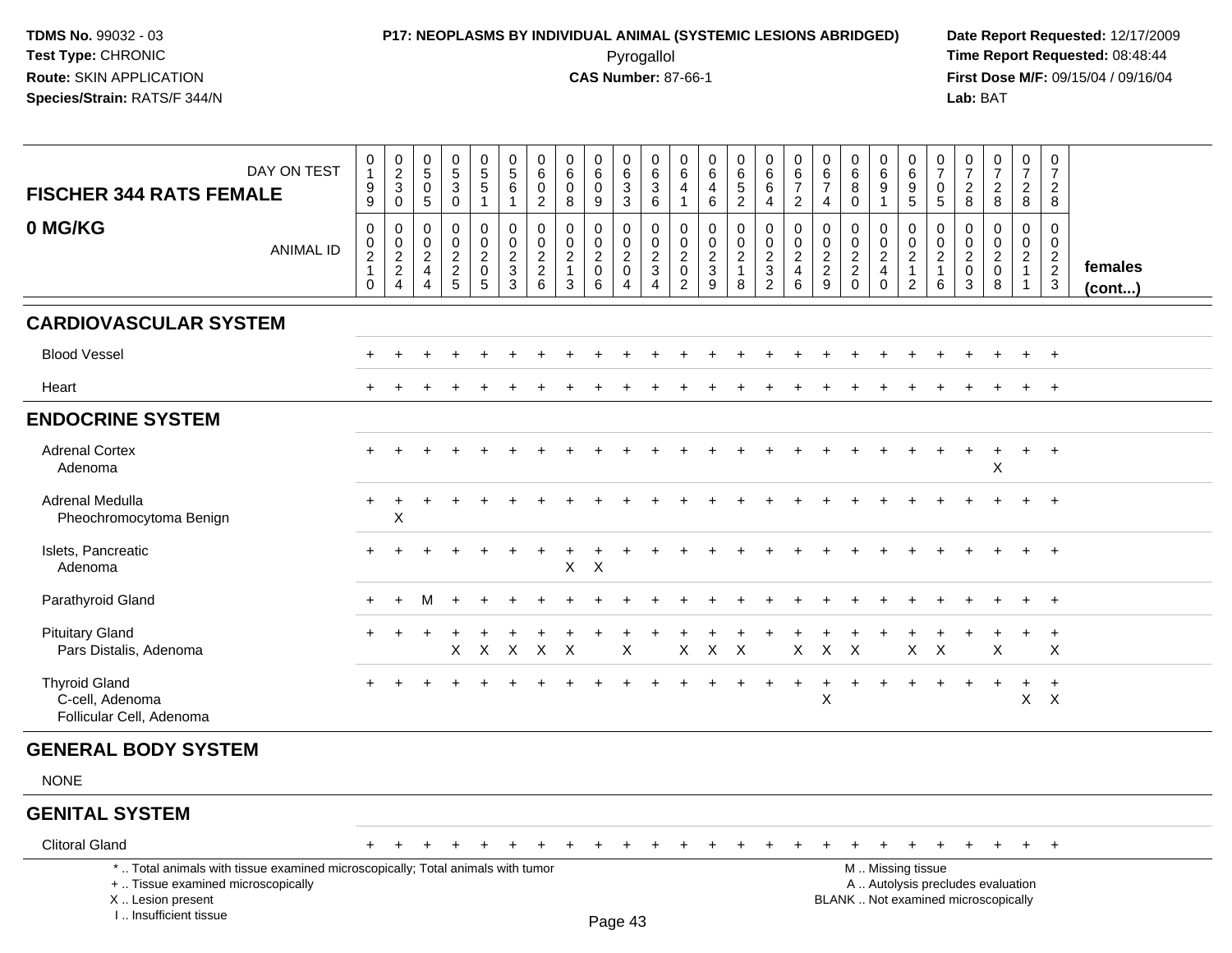I .. Insufficient tissue

## **P17: NEOPLASMS BY INDIVIDUAL ANIMAL (SYSTEMIC LESIONS ABRIDGED) Date Report Requested:** 12/17/2009 Pyrogallol Pyrogallol **Pyrogallol Time Report Requested:** 08:48:44<br>**CAS Number:** 87-66-1 **Time Report Requested:** 08/15/04 / 09/16/04

| <b>FISCHER 344 RATS FEMALE</b>                                                                                                             | DAY ON TEST      | $\mathbf 0$<br>$\mathbf{1}$<br>$^9_9$                      | $\begin{array}{c}\n0 \\ 2 \\ 3 \\ 0\n\end{array}$ | $\pmb{0}$<br>$\overline{5}$<br>$\pmb{0}$<br>$\overline{5}$                       | 0<br>$\overline{5}$<br>$\mathbf{3}$<br>0                      | $\begin{array}{c} 0 \\ 5 \\ 5 \end{array}$<br>$\mathbf{1}$   | $\begin{array}{c} 0 \\ 5 \end{array}$<br>$6\phantom{1}$<br>$\mathbf{1}$ | $\pmb{0}$<br>$\overline{6}$<br>$\pmb{0}$<br>$\boldsymbol{2}$  | $\pmb{0}$<br>$6\phantom{a}$<br>$\pmb{0}$<br>8                                | 0<br>6<br>$\mathbf 0$<br>9                                   | $\pmb{0}$<br>$\overline{6}$<br>$\ensuremath{\mathsf{3}}$<br>$\overline{3}$ | 0<br>$6\phantom{a}$<br>$\sqrt{3}$<br>$6\overline{6}$                          | 0<br>$\overline{6}$<br>$\overline{4}$<br>$\mathbf{1}$           | $\pmb{0}$<br>$\overline{6}$<br>$\overline{4}$<br>$\,6\,$            | $\begin{array}{c} 0 \\ 6 \end{array}$<br>$\frac{5}{2}$ | $\begin{array}{c} 0 \\ 6 \end{array}$<br>$6\phantom{1}$<br>$\overline{4}$ | 0<br>$\overline{6}$<br>$\overline{7}$<br>$\sqrt{2}$                                       | $\pmb{0}$<br>$\overline{6}$<br>$\overline{7}$<br>4                      | $\begin{array}{c} 0 \\ 6 \end{array}$<br>8<br>$\mathbf 0$ | $_{6}^{\rm 0}$<br>9<br>$\mathbf{1}$                                           | 0<br>0<br>0<br>5                                                                              | $\frac{0}{7}$<br>$\mathsf 0$<br>$\overline{5}$                | $\frac{0}{7}$<br>$_{\rm 8}^2$                                 | $\begin{array}{c} 0 \\ 7 \end{array}$<br>$\frac{2}{8}$         | $\frac{0}{7}$<br>$_{\rm 8}^2$                                     | $\frac{0}{7}$<br>$\frac{2}{8}$                              |                   |
|--------------------------------------------------------------------------------------------------------------------------------------------|------------------|------------------------------------------------------------|---------------------------------------------------|----------------------------------------------------------------------------------|---------------------------------------------------------------|--------------------------------------------------------------|-------------------------------------------------------------------------|---------------------------------------------------------------|------------------------------------------------------------------------------|--------------------------------------------------------------|----------------------------------------------------------------------------|-------------------------------------------------------------------------------|-----------------------------------------------------------------|---------------------------------------------------------------------|--------------------------------------------------------|---------------------------------------------------------------------------|-------------------------------------------------------------------------------------------|-------------------------------------------------------------------------|-----------------------------------------------------------|-------------------------------------------------------------------------------|-----------------------------------------------------------------------------------------------|---------------------------------------------------------------|---------------------------------------------------------------|----------------------------------------------------------------|-------------------------------------------------------------------|-------------------------------------------------------------|-------------------|
| 0 MG/KG                                                                                                                                    | <b>ANIMAL ID</b> | 0<br>$\mathbf 0$<br>$\sqrt{2}$<br>$\mathbf{1}$<br>$\Omega$ | $\mathbf 0$<br>$\frac{0}{2}$<br>4                 | $\mathbf 0$<br>$\mathbf 0$<br>$\overline{2}$<br>$\overline{a}$<br>$\overline{4}$ | $\mathbf 0$<br>$\mathbf 0$<br>$\overline{2}$<br>$\frac{2}{5}$ | $\mathbf 0$<br>$\pmb{0}$<br>$\overline{c}$<br>${\bf 0}$<br>5 | $\mathbf 0$<br>$\mathbf 0$<br>$\sqrt{2}$<br>$\overline{3}$<br>$3$       | $\mathbf 0$<br>$\pmb{0}$<br>$\boldsymbol{2}$<br>$\frac{2}{6}$ | $\mathbf 0$<br>$\mathbf 0$<br>$\overline{2}$<br>$\mathbf{1}$<br>$\mathbf{3}$ | $\mathbf 0$<br>$\mathbf 0$<br>$\sqrt{2}$<br>$\mathbf 0$<br>6 | $\mathbf 0$<br>$\mathbf 0$<br>$\sqrt{2}$<br>$\pmb{0}$<br>$\overline{4}$    | $\mathbf 0$<br>$\mathbf 0$<br>$\overline{2}$<br>$\mathsf 3$<br>$\overline{4}$ | 0<br>$\pmb{0}$<br>$\overline{c}$<br>$\pmb{0}$<br>$\overline{c}$ | $\mathbf 0$<br>$\mathbf 0$<br>$\overline{2}$<br>$\overline{3}$<br>9 | 0<br>$\pmb{0}$<br>$\overline{2}$<br>$\mathbf{1}$<br>8  | $\mathbf 0$<br>$\mathsf{O}\xspace$<br>$\frac{2}{3}$                       | $\mathbf 0$<br>$\mathsf{O}\xspace$<br>$\overline{2}$<br>$\overline{4}$<br>$6\phantom{1}6$ | 0<br>$\boldsymbol{0}$<br>$\overline{2}$<br>$\overline{\mathbf{c}}$<br>9 | 0<br>$\begin{matrix} 0 \\ 2 \\ 2 \\ 0 \end{matrix}$       | $\mathbf 0$<br>$\mathbf 0$<br>$\overline{c}$<br>$\overline{4}$<br>$\mathbf 0$ | $\mathbf 0$<br>$\begin{array}{c} 0 \\ 2 \\ 1 \\ 2 \end{array}$                                | 0<br>$\mathbf 0$<br>$\overline{2}$<br>$\mathbf{1}$<br>$\,6\,$ | $\mathbf 0$<br>$\mathbf 0$<br>$\frac{2}{0}$<br>$\overline{3}$ | $\mathbf 0$<br>$\mathbf 0$<br>$\overline{2}$<br>$\pmb{0}$<br>8 | $\mathbf 0$<br>$\mathbf 0$<br>$\overline{2}$<br>$\mathbf{1}$<br>1 | $\mathsf 0$<br>$\mathbf 0$<br>$\frac{2}{2}$<br>$\mathbf{3}$ | females<br>(cont) |
| Adenoma<br>Carcinoma                                                                                                                       |                  |                                                            |                                                   |                                                                                  |                                                               |                                                              |                                                                         |                                                               |                                                                              |                                                              |                                                                            |                                                                               |                                                                 |                                                                     |                                                        |                                                                           |                                                                                           |                                                                         |                                                           |                                                                               |                                                                                               |                                                               | $\boldsymbol{\mathsf{X}}$                                     |                                                                |                                                                   |                                                             |                   |
| Ovary<br>Granulosa Cell Tumor Benign                                                                                                       |                  |                                                            |                                                   |                                                                                  |                                                               |                                                              |                                                                         |                                                               |                                                                              |                                                              |                                                                            |                                                                               |                                                                 |                                                                     |                                                        |                                                                           |                                                                                           |                                                                         |                                                           |                                                                               |                                                                                               |                                                               |                                                               |                                                                |                                                                   |                                                             |                   |
| <b>Uterus</b><br>Polyp Stromal<br>Cervix, Sarcoma                                                                                          |                  |                                                            |                                                   |                                                                                  |                                                               |                                                              |                                                                         |                                                               |                                                                              |                                                              |                                                                            |                                                                               |                                                                 |                                                                     | X                                                      |                                                                           |                                                                                           |                                                                         |                                                           |                                                                               |                                                                                               |                                                               | $\mathsf{X}$                                                  | X                                                              |                                                                   |                                                             |                   |
| <b>HEMATOPOIETIC SYSTEM</b>                                                                                                                |                  |                                                            |                                                   |                                                                                  |                                                               |                                                              |                                                                         |                                                               |                                                                              |                                                              |                                                                            |                                                                               |                                                                 |                                                                     |                                                        |                                                                           |                                                                                           |                                                                         |                                                           |                                                                               |                                                                                               |                                                               |                                                               |                                                                |                                                                   |                                                             |                   |
| <b>Bone Marrow</b>                                                                                                                         |                  |                                                            |                                                   |                                                                                  |                                                               |                                                              |                                                                         |                                                               |                                                                              |                                                              |                                                                            |                                                                               |                                                                 |                                                                     |                                                        |                                                                           |                                                                                           |                                                                         |                                                           |                                                                               |                                                                                               |                                                               |                                                               |                                                                |                                                                   | $\overline{+}$                                              |                   |
| Lymph Node                                                                                                                                 |                  |                                                            |                                                   |                                                                                  |                                                               |                                                              |                                                                         | $\ddot{}$                                                     |                                                                              | $\ddot{}$                                                    |                                                                            |                                                                               |                                                                 |                                                                     |                                                        |                                                                           |                                                                                           |                                                                         |                                                           |                                                                               |                                                                                               |                                                               |                                                               |                                                                |                                                                   |                                                             |                   |
| Lymph Node, Mandibular                                                                                                                     |                  | М                                                          | м                                                 | М                                                                                | м                                                             | M                                                            | М                                                                       | M                                                             | M                                                                            | M                                                            | М                                                                          | м                                                                             | M                                                               | M                                                                   | M                                                      | M                                                                         | М                                                                                         | M                                                                       | M                                                         | M                                                                             | M                                                                                             | M                                                             | M                                                             | M                                                              | M M                                                               |                                                             |                   |
| Lymph Node, Mesenteric                                                                                                                     |                  |                                                            |                                                   |                                                                                  |                                                               |                                                              |                                                                         |                                                               |                                                                              |                                                              |                                                                            |                                                                               |                                                                 |                                                                     |                                                        |                                                                           |                                                                                           |                                                                         |                                                           |                                                                               |                                                                                               |                                                               |                                                               |                                                                |                                                                   | $\overline{+}$                                              |                   |
| Spleen                                                                                                                                     |                  |                                                            |                                                   |                                                                                  |                                                               |                                                              |                                                                         |                                                               |                                                                              |                                                              |                                                                            |                                                                               |                                                                 |                                                                     |                                                        |                                                                           |                                                                                           |                                                                         |                                                           |                                                                               |                                                                                               |                                                               |                                                               |                                                                |                                                                   |                                                             |                   |
| Thymus<br>Thymoma Benign                                                                                                                   |                  |                                                            |                                                   |                                                                                  |                                                               |                                                              |                                                                         |                                                               |                                                                              |                                                              |                                                                            |                                                                               |                                                                 |                                                                     |                                                        |                                                                           |                                                                                           |                                                                         |                                                           |                                                                               |                                                                                               |                                                               |                                                               |                                                                |                                                                   |                                                             |                   |
| <b>INTEGUMENTARY SYSTEM</b>                                                                                                                |                  |                                                            |                                                   |                                                                                  |                                                               |                                                              |                                                                         |                                                               |                                                                              |                                                              |                                                                            |                                                                               |                                                                 |                                                                     |                                                        |                                                                           |                                                                                           |                                                                         |                                                           |                                                                               |                                                                                               |                                                               |                                                               |                                                                |                                                                   |                                                             |                   |
| <b>Mammary Gland</b><br>Adenoma<br>Carcinoma<br>Fibroadenoma<br>Fibroadenoma, Multiple                                                     |                  |                                                            |                                                   |                                                                                  |                                                               |                                                              |                                                                         |                                                               | $\mathsf X$                                                                  |                                                              | X                                                                          |                                                                               |                                                                 | $X$ $X$                                                             |                                                        | Χ                                                                         |                                                                                           |                                                                         | $\mathsf X$                                               |                                                                               | +<br>$\boldsymbol{\mathsf{X}}$<br>X                                                           |                                                               |                                                               | X X X                                                          |                                                                   |                                                             |                   |
| *  Total animals with tissue examined microscopically; Total animals with tumor<br>+  Tissue examined microscopically<br>X  Lesion present |                  |                                                            |                                                   |                                                                                  |                                                               |                                                              |                                                                         |                                                               |                                                                              |                                                              |                                                                            |                                                                               |                                                                 |                                                                     |                                                        |                                                                           |                                                                                           |                                                                         |                                                           |                                                                               | M  Missing tissue<br>A  Autolysis precludes evaluation<br>BLANK  Not examined microscopically |                                                               |                                                               |                                                                |                                                                   |                                                             |                   |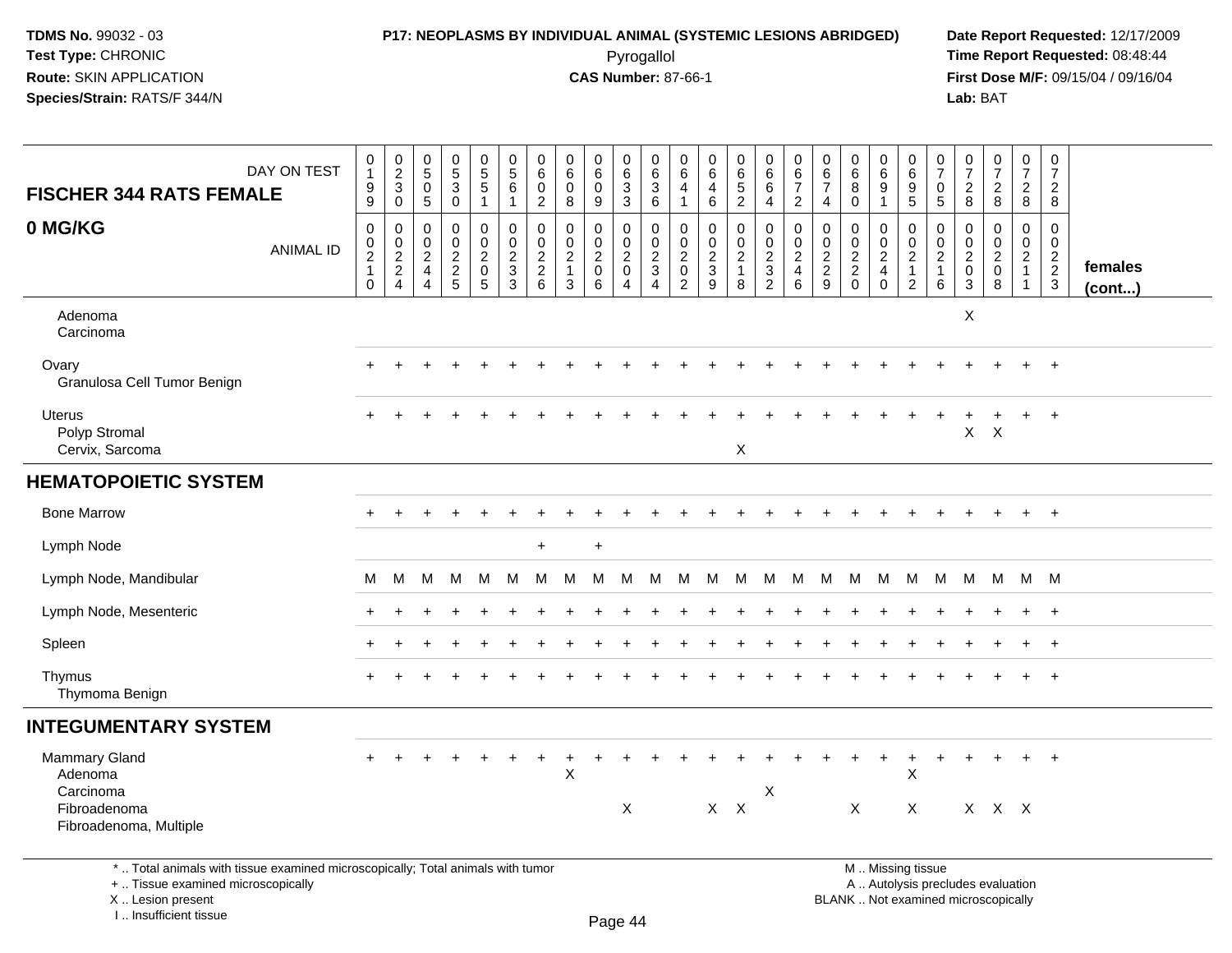## **P17: NEOPLASMS BY INDIVIDUAL ANIMAL (SYSTEMIC LESIONS ABRIDGED) Date Report Requested:** 12/17/2009 Pyrogallol Pyrogallol **Pyrogallol Time Report Requested:** 08:48:44<br>**CAS Number:** 87-66-1 **Time Report Requested:** 08/15/04 / 09/16/04

| DAY ON TEST<br><b>FISCHER 344 RATS FEMALE</b>                                                                                                                       | 0<br>$\mathbf{1}$<br>$\boldsymbol{9}$<br>9                                    | $\begin{smallmatrix} 0\\2\\3 \end{smallmatrix}$<br>$\mathbf 0$ | $\pmb{0}$<br>$\sqrt{5}$<br>$\mathbf 0$<br>5                      | $\begin{array}{c} 0 \\ 5 \end{array}$<br>$\mathfrak{Z}$<br>$\mathbf 0$ | $\begin{array}{c} 0 \\ 5 \end{array}$<br>$\sqrt{5}$<br>$\overline{1}$ | $\mathbf 0$<br>$\sqrt{5}$<br>6<br>$\overline{1}$                                          | 0<br>6<br>$\mathbf 0$<br>$\overline{2}$                    | $\mathbf 0$<br>6<br>$\mathbf 0$<br>8                           | 0<br>6<br>$\mathbf 0$<br>9                | $\pmb{0}$<br>$\,6\,$<br>$\mathbf{3}$<br>3                                         | $\mathbf 0$<br>6<br>$\mathbf{3}$<br>6                 | 0<br>6<br>4<br>$\mathbf{1}$                                      | 0<br>6<br>$\overline{4}$<br>6                                       | $\begin{array}{c} 0 \\ 6 \end{array}$<br>$\overline{5}$<br>$\overline{2}$ | $0\over 6$<br>6<br>$\overline{4}$                                                | $\mathbf 0$<br>$6\phantom{.}6$<br>$\overline{7}$<br>$\overline{2}$  | 0<br>6<br>$\overline{7}$<br>$\overline{4}$                | $\boldsymbol{0}$<br>$\,6\,$<br>8<br>0                    | $\begin{array}{c} 0 \\ 6 \end{array}$<br>9<br>1               | $\pmb{0}$<br>6<br>9<br>$\overline{5}$                                 | $\frac{0}{7}$<br>$\mathbf 0$<br>$\sqrt{5}$                   | 0<br>$\overline{7}$<br>$\overline{2}$<br>8                 | $\frac{0}{7}$<br>$\overline{2}$<br>8                                     | $\frac{0}{7}$<br>$\overline{2}$<br>8                                         | $\begin{smallmatrix} 0\\7 \end{smallmatrix}$<br>$\overline{2}$<br>8 |                         |
|---------------------------------------------------------------------------------------------------------------------------------------------------------------------|-------------------------------------------------------------------------------|----------------------------------------------------------------|------------------------------------------------------------------|------------------------------------------------------------------------|-----------------------------------------------------------------------|-------------------------------------------------------------------------------------------|------------------------------------------------------------|----------------------------------------------------------------|-------------------------------------------|-----------------------------------------------------------------------------------|-------------------------------------------------------|------------------------------------------------------------------|---------------------------------------------------------------------|---------------------------------------------------------------------------|----------------------------------------------------------------------------------|---------------------------------------------------------------------|-----------------------------------------------------------|----------------------------------------------------------|---------------------------------------------------------------|-----------------------------------------------------------------------|--------------------------------------------------------------|------------------------------------------------------------|--------------------------------------------------------------------------|------------------------------------------------------------------------------|---------------------------------------------------------------------|-------------------------|
| 0 MG/KG<br><b>ANIMAL ID</b>                                                                                                                                         | $\mathbf 0$<br>$\mathbf 0$<br>$\boldsymbol{2}$<br>$\mathbf{1}$<br>$\mathbf 0$ | 0<br>$\boldsymbol{0}$<br>$\overline{c}$<br>$\overline{2}$<br>4 | $\Omega$<br>$\mathbf 0$<br>$\overline{c}$<br>4<br>$\overline{4}$ | $\mathbf 0$<br>$\mathbf 0$<br>$\boldsymbol{2}$<br>$\overline{c}$<br>5  | $\mathbf 0$<br>$\pmb{0}$<br>$\boldsymbol{2}$<br>$\mathbf 0$<br>5      | $\mathbf 0$<br>$\mathbf 0$<br>$\overline{c}$<br>$\ensuremath{\mathsf{3}}$<br>$\mathbf{3}$ | $\mathbf{0}$<br>0<br>$\overline{c}$<br>$\overline{2}$<br>6 | $\Omega$<br>$\mathbf 0$<br>$\overline{2}$<br>$\mathbf{1}$<br>3 | $\Omega$<br>0<br>$\overline{c}$<br>0<br>6 | $\mathbf 0$<br>$\mathbf 0$<br>$\sqrt{2}$<br>$\mathbf 0$<br>$\boldsymbol{\Lambda}$ | $\Omega$<br>$\mathbf 0$<br>$\boldsymbol{2}$<br>3<br>4 | $\Omega$<br>0<br>$\overline{2}$<br>$\mathbf 0$<br>$\overline{2}$ | $\mathbf 0$<br>$\mathbf 0$<br>$\boldsymbol{2}$<br>$\mathbf{3}$<br>9 | $\mathbf 0$<br>$\pmb{0}$<br>$\overline{c}$<br>$\mathbf{1}$<br>8           | $\mathbf 0$<br>$\mathbf 0$<br>$\boldsymbol{2}$<br>$\mathbf{3}$<br>$\overline{2}$ | $\mathbf 0$<br>$\mathbf 0$<br>$\overline{c}$<br>$\overline{4}$<br>6 | $\mathbf 0$<br>0<br>$\overline{a}$<br>$\overline{2}$<br>9 | $\mathbf 0$<br>$\pmb{0}$<br>$\frac{2}{2}$<br>$\mathbf 0$ | $\Omega$<br>0<br>$\overline{c}$<br>$\overline{4}$<br>$\Omega$ | 0<br>$\mathsf{O}$<br>$\overline{2}$<br>$\mathbf{1}$<br>$\overline{2}$ | $\Omega$<br>$\mathbf 0$<br>$\sqrt{2}$<br>$\overline{1}$<br>6 | $\Omega$<br>$\Omega$<br>$\overline{c}$<br>$\mathbf 0$<br>3 | $\Omega$<br>$\Omega$<br>$\overline{2}$<br>$\mathbf{0}$<br>8              | $\mathbf 0$<br>$\mathbf 0$<br>$\overline{2}$<br>$\mathbf{1}$<br>$\mathbf{1}$ | $\mathbf 0$<br>$\mathbf 0$<br>$\frac{2}{3}$                         | females<br>$($ cont $)$ |
| Skin<br><b>Basal Cell Carcinoma</b><br>Subcutaneous Tissue, Fibroma<br>Subcutaneous Tissue, Schwannoma Malignant                                                    |                                                                               |                                                                |                                                                  |                                                                        |                                                                       |                                                                                           |                                                            |                                                                |                                           |                                                                                   |                                                       |                                                                  |                                                                     |                                                                           |                                                                                  |                                                                     |                                                           |                                                          |                                                               |                                                                       | $\boldsymbol{\mathsf{X}}$                                    |                                                            | $\sf X$                                                                  | $\ddot{}$                                                                    | $\ddot{}$                                                           |                         |
| <b>MUSCULOSKELETAL SYSTEM</b>                                                                                                                                       |                                                                               |                                                                |                                                                  |                                                                        |                                                                       |                                                                                           |                                                            |                                                                |                                           |                                                                                   |                                                       |                                                                  |                                                                     |                                                                           |                                                                                  |                                                                     |                                                           |                                                          |                                                               |                                                                       |                                                              |                                                            |                                                                          |                                                                              |                                                                     |                         |
| <b>Bone</b><br>Cranium, Osteoma                                                                                                                                     |                                                                               |                                                                |                                                                  |                                                                        |                                                                       |                                                                                           |                                                            |                                                                |                                           |                                                                                   | $\times$                                              |                                                                  |                                                                     |                                                                           |                                                                                  |                                                                     |                                                           |                                                          |                                                               |                                                                       |                                                              |                                                            |                                                                          |                                                                              | $\overline{ }$                                                      |                         |
| <b>NERVOUS SYSTEM</b>                                                                                                                                               |                                                                               |                                                                |                                                                  |                                                                        |                                                                       |                                                                                           |                                                            |                                                                |                                           |                                                                                   |                                                       |                                                                  |                                                                     |                                                                           |                                                                                  |                                                                     |                                                           |                                                          |                                                               |                                                                       |                                                              |                                                            |                                                                          |                                                                              |                                                                     |                         |
| <b>Brain</b>                                                                                                                                                        |                                                                               |                                                                |                                                                  |                                                                        |                                                                       |                                                                                           |                                                            |                                                                |                                           |                                                                                   |                                                       |                                                                  |                                                                     |                                                                           |                                                                                  |                                                                     |                                                           |                                                          |                                                               |                                                                       |                                                              |                                                            |                                                                          | $+$                                                                          | $+$                                                                 |                         |
| <b>RESPIRATORY SYSTEM</b>                                                                                                                                           |                                                                               |                                                                |                                                                  |                                                                        |                                                                       |                                                                                           |                                                            |                                                                |                                           |                                                                                   |                                                       |                                                                  |                                                                     |                                                                           |                                                                                  |                                                                     |                                                           |                                                          |                                                               |                                                                       |                                                              |                                                            |                                                                          |                                                                              |                                                                     |                         |
| Lung                                                                                                                                                                |                                                                               |                                                                |                                                                  |                                                                        |                                                                       |                                                                                           |                                                            |                                                                |                                           |                                                                                   |                                                       |                                                                  |                                                                     |                                                                           |                                                                                  |                                                                     |                                                           |                                                          |                                                               |                                                                       |                                                              |                                                            |                                                                          |                                                                              | $\overline{ }$                                                      |                         |
| Nose                                                                                                                                                                |                                                                               |                                                                |                                                                  |                                                                        |                                                                       |                                                                                           |                                                            |                                                                |                                           |                                                                                   |                                                       |                                                                  |                                                                     |                                                                           |                                                                                  |                                                                     |                                                           |                                                          |                                                               |                                                                       |                                                              |                                                            |                                                                          | $\div$                                                                       | $+$                                                                 |                         |
| Trachea                                                                                                                                                             | ÷.                                                                            |                                                                |                                                                  |                                                                        |                                                                       |                                                                                           |                                                            |                                                                |                                           |                                                                                   |                                                       |                                                                  |                                                                     |                                                                           | <b>+</b>                                                                         |                                                                     |                                                           |                                                          |                                                               | $\ddot{}$                                                             |                                                              |                                                            |                                                                          | $+$                                                                          | $+$                                                                 |                         |
| <b>SPECIAL SENSES SYSTEM</b>                                                                                                                                        |                                                                               |                                                                |                                                                  |                                                                        |                                                                       |                                                                                           |                                                            |                                                                |                                           |                                                                                   |                                                       |                                                                  |                                                                     |                                                                           |                                                                                  |                                                                     |                                                           |                                                          |                                                               |                                                                       |                                                              |                                                            |                                                                          |                                                                              |                                                                     |                         |
| Eye                                                                                                                                                                 |                                                                               |                                                                |                                                                  |                                                                        |                                                                       |                                                                                           |                                                            |                                                                |                                           |                                                                                   |                                                       |                                                                  |                                                                     |                                                                           |                                                                                  |                                                                     |                                                           |                                                          |                                                               |                                                                       |                                                              |                                                            |                                                                          | $\ddot{}$                                                                    | $+$                                                                 |                         |
| <b>Harderian Gland</b>                                                                                                                                              |                                                                               |                                                                |                                                                  |                                                                        |                                                                       |                                                                                           |                                                            |                                                                |                                           |                                                                                   |                                                       |                                                                  |                                                                     |                                                                           |                                                                                  |                                                                     |                                                           |                                                          |                                                               |                                                                       |                                                              |                                                            |                                                                          | $\ddot{}$                                                                    | $+$                                                                 |                         |
| <b>URINARY SYSTEM</b>                                                                                                                                               |                                                                               |                                                                |                                                                  |                                                                        |                                                                       |                                                                                           |                                                            |                                                                |                                           |                                                                                   |                                                       |                                                                  |                                                                     |                                                                           |                                                                                  |                                                                     |                                                           |                                                          |                                                               |                                                                       |                                                              |                                                            |                                                                          |                                                                              |                                                                     |                         |
| Kidney<br>Lipoma                                                                                                                                                    |                                                                               |                                                                |                                                                  |                                                                        |                                                                       |                                                                                           |                                                            |                                                                |                                           |                                                                                   |                                                       |                                                                  |                                                                     |                                                                           |                                                                                  | $\mathsf X$                                                         |                                                           |                                                          |                                                               |                                                                       |                                                              |                                                            |                                                                          |                                                                              | $\ddot{}$                                                           |                         |
| *  Total animals with tissue examined microscopically; Total animals with tumor<br>+  Tissue examined microscopically<br>X  Lesion present<br>I Insufficient tissue |                                                                               |                                                                |                                                                  |                                                                        |                                                                       |                                                                                           |                                                            |                                                                |                                           | $D_{200}$ $AE$                                                                    |                                                       |                                                                  |                                                                     |                                                                           |                                                                                  |                                                                     |                                                           | M  Missing tissue                                        |                                                               |                                                                       |                                                              |                                                            | A  Autolysis precludes evaluation<br>BLANK  Not examined microscopically |                                                                              |                                                                     |                         |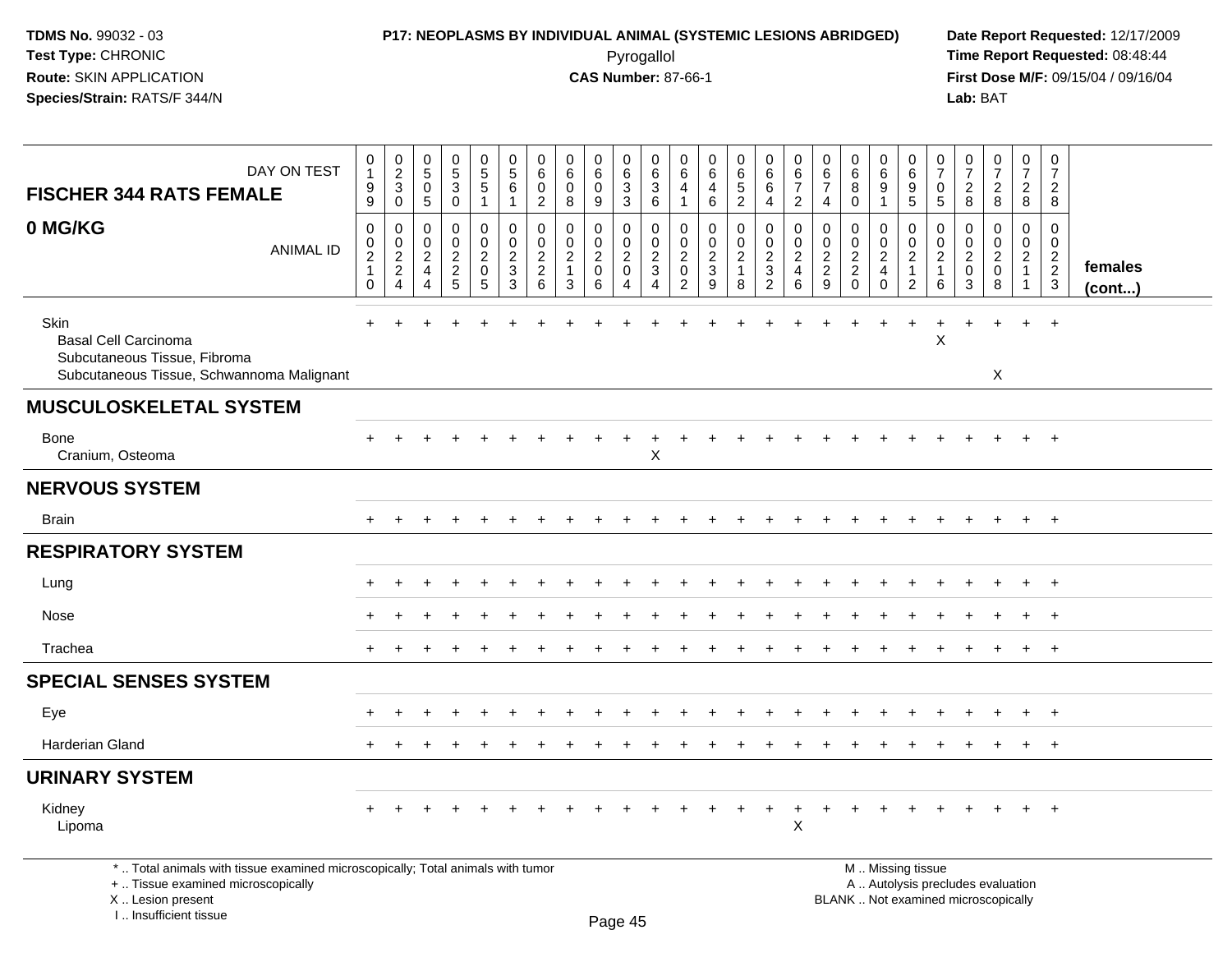#### **P17: NEOPLASMS BY INDIVIDUAL ANIMAL (SYSTEMIC LESIONS ABRIDGED) Date Report Requested:** 12/17/2009 Pyrogallol Pyrogallol **Pyrogallol Time Report Requested:** 08:48:44<br>**CAS Number:** 87-66-1 **Time Report Requested:** 09/15/04 / 09/16/04

**First Dose M/F:** 09/15/04 / 09/16/04 Lab: BAT **Lab:** BAT

| DAY ON TEST<br><b>FISCHER 344 RATS FEMALE</b> | 0<br>9<br>9                      | $\begin{array}{c} 0 \\ 2 \\ 3 \end{array}$<br>0     | 0<br>5<br>$\mathbf 0$<br>5             | 0<br>$\frac{5}{3}$                  | 0<br>$\frac{5}{5}$                                                                    | 0<br>$\sqrt{5}$<br>$\,6\,$                                     | 0<br>$^6_{\rm 0}$<br>2                              | $\begin{array}{c} 0 \\ 6 \end{array}$<br>$\pmb{0}$<br>8 | 0<br>6<br>0<br>9                   | 0<br>$6\over 3$<br>3                    | 0<br>$\,6\,$<br>$\overline{3}$<br>6                             | 0<br>6<br>4                                        | 0<br>$\,6\,$<br>$\overline{\mathbf{4}}$<br>6   | 0<br>$\frac{6}{5}$<br>$\overline{2}$     | 0<br>$\,6$<br>$6^{\circ}$                                                          | $rac{6}{7}$<br>$\sim$           | 0<br>$\frac{6}{7}$                                        | 0<br>$^6_8$                                                                      | 0<br>$^6_9$                                          | 0<br>$\,6\,$<br>9<br>5                                        | 0<br>$\rightarrow$<br>0<br>5  | 0<br>$\overline{ }$<br>$\overline{c}$<br>8                  | 0<br>$\rightarrow$<br>$\overline{2}$<br>8 | $\mathbf{0}$<br>⇁<br>$\overline{2}$<br>8 | 0<br>$\overline{2}$<br>8                                |                         |
|-----------------------------------------------|----------------------------------|-----------------------------------------------------|----------------------------------------|-------------------------------------|---------------------------------------------------------------------------------------|----------------------------------------------------------------|-----------------------------------------------------|---------------------------------------------------------|------------------------------------|-----------------------------------------|-----------------------------------------------------------------|----------------------------------------------------|------------------------------------------------|------------------------------------------|------------------------------------------------------------------------------------|---------------------------------|-----------------------------------------------------------|----------------------------------------------------------------------------------|------------------------------------------------------|---------------------------------------------------------------|-------------------------------|-------------------------------------------------------------|-------------------------------------------|------------------------------------------|---------------------------------------------------------|-------------------------|
| 0 MG/KG<br><b>ANIMAL ID</b>                   | 0<br>$\pmb{0}$<br>$\overline{c}$ | 0<br>$\pmb{0}$<br>$\sqrt{2}$<br>$\overline{c}$<br>4 | $\mathbf 0$<br>$\Omega$<br>∠<br>4<br>4 | 0<br>$\Omega$<br>$\frac{2}{2}$<br>5 | $\mathbf{0}$<br>$\pmb{0}$<br>$\overline{\mathbf{c}}$<br>$\mathbf 0$<br>$\overline{5}$ | 0<br>$\pmb{0}$<br>$\overline{c}$<br>$\sqrt{3}$<br>$\mathbf{3}$ | 0<br>$\pmb{0}$<br>$\boldsymbol{2}$<br>$\frac{2}{6}$ | 0<br>$\pmb{0}$<br>$\overline{2}$<br>3                   | 0<br>0<br>$\overline{c}$<br>0<br>6 | 0<br>$\overline{c}$<br>$\boldsymbol{0}$ | 0<br>$\pmb{0}$<br>$\boldsymbol{2}$<br>$\ensuremath{\mathsf{3}}$ | $\mathbf 0$<br>0<br>$\sim$<br>$\epsilon$<br>0<br>2 | 0<br>$\pmb{0}$<br>$\overline{c}$<br>3<br>$9\,$ | $\mathbf{0}$<br>0<br>$\overline{a}$<br>8 | 0<br>$\boldsymbol{0}$<br>$\overline{\mathbf{c}}$<br>$\ensuremath{\mathsf{3}}$<br>2 | 0<br>C.<br>$\epsilon$<br>4<br>6 | $\boldsymbol{0}$<br>$\overline{c}$<br>$\overline{c}$<br>9 | $\mathbf{0}$<br>0<br>$\sim$<br>$\epsilon$<br>$\Omega$<br>$\epsilon$<br>$\pmb{0}$ | 0<br>$\pmb{0}$<br>$\overline{2}$<br>4<br>$\mathbf 0$ | $\mathbf{0}$<br>$\pmb{0}$<br>$\overline{c}$<br>$\overline{2}$ | 0<br>0<br>$\overline{c}$<br>6 | 0<br>$\mathbf 0$<br>$\overline{c}$<br>$\boldsymbol{0}$<br>3 | 0<br>0<br>$\overline{c}$<br>0<br>8        | 0<br>0<br>$\overline{c}$                 | 0<br>0<br>$\Omega$<br>$\epsilon$<br>$\overline{2}$<br>3 | females<br>$($ cont $)$ |
| <b>Urinary Bladder</b>                        |                                  |                                                     |                                        |                                     |                                                                                       |                                                                |                                                     |                                                         |                                    |                                         |                                                                 |                                                    |                                                |                                          |                                                                                    |                                 |                                                           |                                                                                  |                                                      |                                                               |                               |                                                             | $+$                                       | $+$                                      | $+$                                                     |                         |
| <b>SYSTEMIC LESIONS</b>                       |                                  |                                                     |                                        |                                     |                                                                                       |                                                                |                                                     |                                                         |                                    |                                         |                                                                 |                                                    |                                                |                                          |                                                                                    |                                 |                                                           |                                                                                  |                                                      |                                                               |                               |                                                             |                                           |                                          |                                                         |                         |
| Multiple Organ<br>Leukemia Mononuclear        |                                  |                                                     |                                        |                                     |                                                                                       |                                                                |                                                     |                                                         |                                    |                                         |                                                                 |                                                    | X                                              |                                          |                                                                                    |                                 |                                                           |                                                                                  | v                                                    |                                                               |                               |                                                             | $+$<br>X                                  | $+$                                      | $+$                                                     |                         |

\* .. Total animals with tissue examined microscopically; Total animals with tumor

X .. Lesion present

I .. Insufficient tissue

<sup>+ ..</sup> Tissue examined microscopically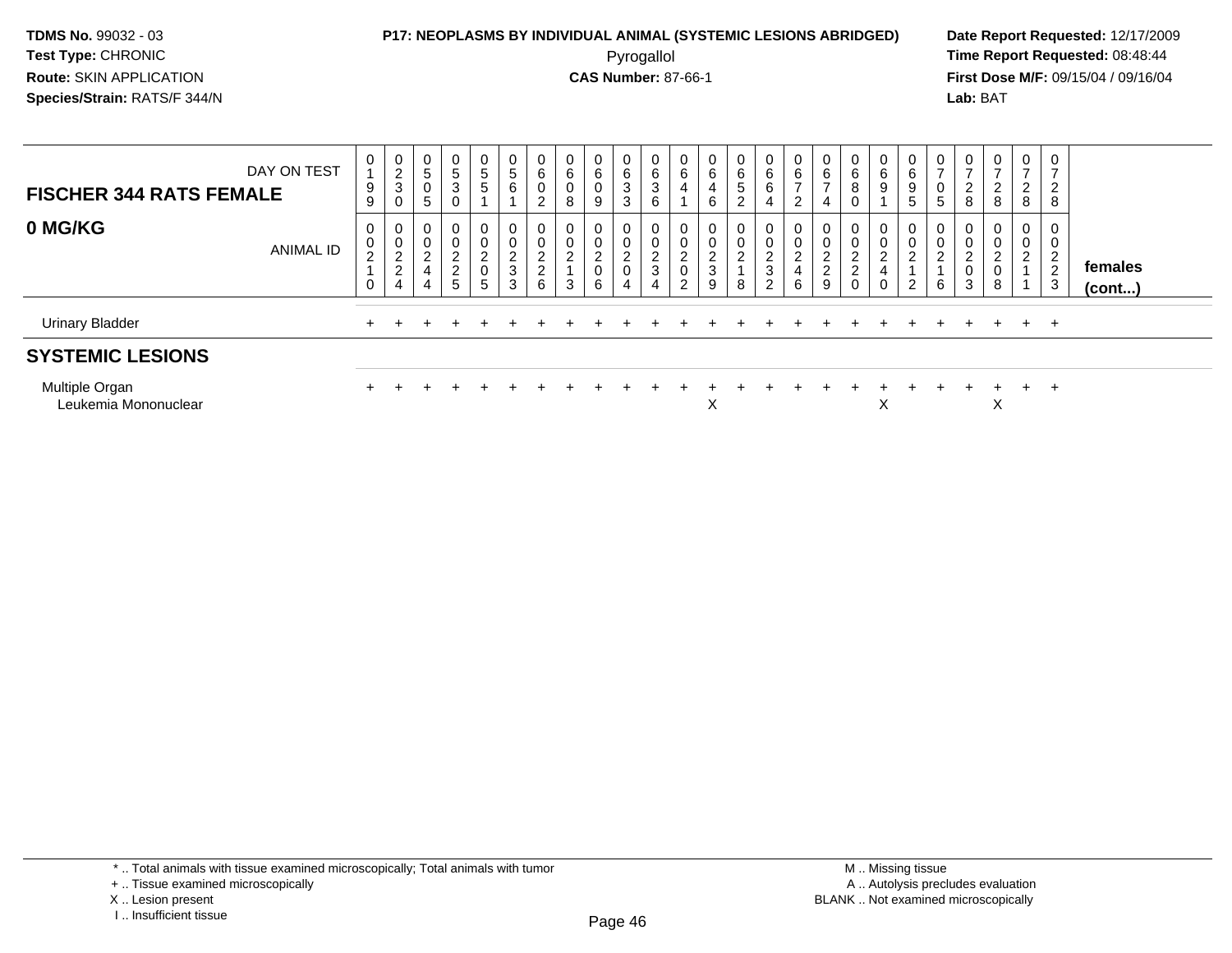#### **P17: NEOPLASMS BY INDIVIDUAL ANIMAL (SYSTEMIC LESIONS ABRIDGED) Date Report Requested:** 12/17/2009 Pyrogallol Pyrogallol **Pyrogallol Time Report Requested:** 08:48:44<br>**CAS Number:** 87-66-1 **Time Report Requested:** 09/15/04 / 09/16/04

**First Dose M/F:** 09/15/04 / 09/16/04 Lab: BAT **Lab:** BAT

| <b>FISCHER 344 RATS FEMALE</b>    | DAY ON TEST      | $\frac{0}{7}$<br>$\frac{2}{8}$ | $\begin{smallmatrix} 0\\7 \end{smallmatrix}$<br>$\frac{2}{8}$    | $\frac{0}{7}$<br>$\frac{2}{8}$        | $\frac{0}{7}$<br>$\frac{2}{8}$        | $\frac{0}{7}$<br>$\frac{2}{8}$       | $\begin{array}{c} 0 \\ 7 \end{array}$<br>$\frac{2}{8}$           | $\frac{0}{7}$<br>$_{\rm 8}^2$                                  | $\frac{0}{7}$<br>$\frac{2}{8}$                 | $\frac{0}{7}$<br>$\frac{2}{8}$                           | $\frac{0}{7}$<br>$\frac{2}{8}$                             | $\begin{array}{c} 0 \\ 7 \\ 2 \\ 9 \end{array}$ | $\frac{0}{7}$<br>$\frac{2}{9}$                                                      | $\frac{0}{7}$<br>$\frac{2}{9}$                        | $\begin{array}{c} 0 \\ 7 \end{array}$<br>$\frac{2}{9}$               | $\begin{smallmatrix}0\\7\end{smallmatrix}$<br>$\frac{2}{9}$ | $\frac{0}{7}$<br>$\frac{2}{9}$                               | $\frac{0}{7}$<br>$\frac{2}{9}$                                                | $\frac{0}{7}$<br>$\frac{2}{9}$                            | $\frac{0}{7}$<br>$\frac{2}{9}$                                         | $\frac{0}{7}$<br>$\frac{2}{9}$    | $\frac{0}{7}$<br>$\frac{2}{9}$                 | $\frac{0}{7}$<br>$\frac{2}{9}$               | $\frac{0}{7}$<br>$\frac{2}{9}$                                | $\frac{0}{7}$<br>$\frac{2}{9}$              | $\mathbf 0$<br>$\overline{7}$<br>$\frac{2}{9}$ |                    |
|-----------------------------------|------------------|--------------------------------|------------------------------------------------------------------|---------------------------------------|---------------------------------------|--------------------------------------|------------------------------------------------------------------|----------------------------------------------------------------|------------------------------------------------|----------------------------------------------------------|------------------------------------------------------------|-------------------------------------------------|-------------------------------------------------------------------------------------|-------------------------------------------------------|----------------------------------------------------------------------|-------------------------------------------------------------|--------------------------------------------------------------|-------------------------------------------------------------------------------|-----------------------------------------------------------|------------------------------------------------------------------------|-----------------------------------|------------------------------------------------|----------------------------------------------|---------------------------------------------------------------|---------------------------------------------|------------------------------------------------|--------------------|
| 0 MG/KG                           | <b>ANIMAL ID</b> | $\,0\,$<br>0 2 2 8             | $\begin{matrix} 0 \\ 0 \\ 2 \\ 3 \end{matrix}$<br>$\overline{1}$ | 0<br>0<br>$\frac{2}{3}$<br>$\sqrt{5}$ | $\pmb{0}$<br>$\pmb{0}$<br>$rac{2}{3}$ | 0<br>$\pmb{0}$<br>$\frac{2}{3}$<br>8 | $\pmb{0}$<br>$_2^0$<br>$\overline{\mathbf{4}}$<br>$\mathfrak{S}$ | $\pmb{0}$<br>$\frac{0}{2}$<br>$\overline{4}$<br>$\overline{7}$ | $\mathbf 0$<br>$\pmb{0}$<br>$\frac{2}{4}$<br>8 | $\mathsf{O}\xspace$<br>$\mathbf 0$<br>$\frac{2}{4}$<br>9 | $\mathbf 0$<br>$\mathbf 0$<br>$\frac{2}{5}$<br>$\mathbf 0$ | $\pmb{0}$<br>$\frac{0}{2}$<br>$\overline{1}$    | $\pmb{0}$<br>$\ddot{\mathbf{0}}$<br>$\overline{2}$<br>$\mathbf 0$<br>$\overline{7}$ | $\mathbf 0$<br>0<br>$\frac{2}{0}$<br>$\boldsymbol{9}$ | $\pmb{0}$<br>$\frac{0}{2}$<br>$\mathbf{1}$<br>$\boldsymbol{\Lambda}$ | $\pmb{0}$<br>$\mathbf 0$<br>$\frac{2}{1}$<br>$\sqrt{5}$     | $\pmb{0}$<br>$\frac{0}{2}$<br>$\mathbf{1}$<br>$\overline{7}$ | $\mathbf 0$<br>$\mathsf{O}\xspace$<br>$\overline{2}$<br>$\mathbf{1}$<br>$9\,$ | $\pmb{0}$<br>$\pmb{0}$<br>$\frac{2}{2}$<br>$\overline{1}$ | $\mathsf{O}\xspace$<br>$\begin{array}{c} 0 \\ 2 \\ 2 \\ 2 \end{array}$ | $\mathbf 0$<br>$\frac{0}{2}$<br>7 | $\boldsymbol{0}$<br>$\frac{0}{2}$<br>$\pmb{0}$ | 0<br>$\mathbf 0$<br>$\frac{2}{3}$<br>$\,6\,$ | $\pmb{0}$<br>$\mathbf 0$<br>$\sqrt{2}$<br>$\overline{4}$<br>1 | $\pmb{0}$<br>$\frac{0}{2}$<br>$\frac{4}{2}$ | $\mathbf 0$<br>$\mathbf 0$<br>$\frac{2}{4}$    | * TOTALS           |
| <b>ALIMENTARY SYSTEM</b>          |                  |                                |                                                                  |                                       |                                       |                                      |                                                                  |                                                                |                                                |                                                          |                                                            |                                                 |                                                                                     |                                                       |                                                                      |                                                             |                                                              |                                                                               |                                                           |                                                                        |                                   |                                                |                                              |                                                               |                                             |                                                |                    |
| Esophagus                         |                  | $\pm$                          |                                                                  |                                       |                                       |                                      |                                                                  |                                                                |                                                |                                                          |                                                            |                                                 |                                                                                     |                                                       |                                                                      |                                                             |                                                              |                                                                               |                                                           |                                                                        |                                   |                                                |                                              |                                                               |                                             | $\overline{1}$                                 | 50                 |
| Intestine Large, Cecum            |                  |                                |                                                                  |                                       |                                       |                                      |                                                                  |                                                                |                                                |                                                          |                                                            |                                                 |                                                                                     |                                                       |                                                                      |                                                             |                                                              |                                                                               |                                                           |                                                                        |                                   |                                                |                                              |                                                               |                                             |                                                | 50                 |
| Intestine Large, Colon            |                  |                                |                                                                  |                                       |                                       |                                      |                                                                  |                                                                |                                                |                                                          |                                                            |                                                 |                                                                                     |                                                       |                                                                      |                                                             |                                                              |                                                                               |                                                           |                                                                        |                                   |                                                |                                              |                                                               |                                             |                                                | 50                 |
| Intestine Large, Rectum           |                  |                                |                                                                  |                                       |                                       |                                      |                                                                  |                                                                |                                                |                                                          |                                                            |                                                 |                                                                                     |                                                       |                                                                      |                                                             |                                                              |                                                                               |                                                           |                                                                        |                                   |                                                |                                              |                                                               |                                             | $\overline{+}$                                 | 50                 |
| Intestine Small, Duodenum         |                  | $\pm$                          |                                                                  |                                       |                                       |                                      |                                                                  |                                                                |                                                |                                                          |                                                            |                                                 |                                                                                     |                                                       |                                                                      |                                                             |                                                              |                                                                               |                                                           |                                                                        |                                   |                                                |                                              |                                                               |                                             | $\overline{+}$                                 | 50                 |
| Intestine Small, Ileum<br>Adenoma |                  |                                |                                                                  |                                       |                                       |                                      |                                                                  |                                                                |                                                |                                                          |                                                            |                                                 |                                                                                     |                                                       |                                                                      |                                                             |                                                              |                                                                               |                                                           |                                                                        |                                   |                                                |                                              |                                                               | $\ddot{}$                                   | $\ddot{}$<br>X                                 | 50<br>$\mathbf{1}$ |
| Intestine Small, Jejunum          |                  |                                |                                                                  |                                       |                                       |                                      |                                                                  |                                                                |                                                |                                                          |                                                            |                                                 |                                                                                     |                                                       |                                                                      |                                                             |                                                              |                                                                               |                                                           |                                                                        |                                   |                                                |                                              |                                                               |                                             | $\overline{ }$                                 | 50                 |
| Liver<br>Hepatocellular Adenoma   |                  |                                |                                                                  |                                       |                                       |                                      |                                                                  |                                                                |                                                | $\mathsf X$                                              |                                                            |                                                 |                                                                                     |                                                       |                                                                      |                                                             |                                                              |                                                                               |                                                           |                                                                        |                                   |                                                |                                              |                                                               |                                             |                                                | 50<br>$\mathbf{2}$ |
| Mesentery<br>Schwannoma Malignant |                  |                                |                                                                  |                                       |                                       |                                      |                                                                  |                                                                |                                                |                                                          |                                                            |                                                 |                                                                                     |                                                       |                                                                      |                                                             |                                                              |                                                                               |                                                           |                                                                        |                                   |                                                |                                              |                                                               |                                             | ÷                                              | 8<br>$\mathbf{2}$  |
| Oral Mucosa                       |                  |                                | $\ddot{}$                                                        |                                       |                                       |                                      |                                                                  |                                                                |                                                |                                                          |                                                            |                                                 |                                                                                     |                                                       |                                                                      |                                                             |                                                              |                                                                               |                                                           |                                                                        |                                   |                                                | $\ddot{}$                                    |                                                               |                                             |                                                | $\mathbf{2}$       |
| Pancreas                          |                  |                                |                                                                  |                                       |                                       |                                      |                                                                  |                                                                |                                                |                                                          |                                                            |                                                 |                                                                                     |                                                       |                                                                      |                                                             |                                                              |                                                                               |                                                           |                                                                        |                                   |                                                |                                              |                                                               |                                             |                                                | 50                 |
| Salivary Glands                   |                  |                                |                                                                  |                                       |                                       |                                      |                                                                  |                                                                |                                                |                                                          |                                                            |                                                 |                                                                                     |                                                       |                                                                      |                                                             |                                                              |                                                                               |                                                           |                                                                        |                                   |                                                |                                              |                                                               |                                             |                                                | 50                 |
| Stomach, Forestomach              |                  |                                |                                                                  |                                       |                                       |                                      |                                                                  |                                                                |                                                |                                                          |                                                            |                                                 |                                                                                     |                                                       |                                                                      |                                                             |                                                              |                                                                               |                                                           |                                                                        |                                   |                                                |                                              |                                                               |                                             |                                                | 50                 |
| Stomach, Glandular                |                  |                                |                                                                  |                                       |                                       |                                      |                                                                  |                                                                |                                                |                                                          |                                                            |                                                 |                                                                                     |                                                       |                                                                      |                                                             |                                                              |                                                                               |                                                           |                                                                        |                                   |                                                |                                              |                                                               |                                             |                                                | 50                 |

\* .. Total animals with tissue examined microscopically; Total animals with tumor

+ .. Tissue examined microscopically

X .. Lesion present

I .. Insufficient tissue

M .. Missing tissue

y the contract of the contract of the contract of the contract of the contract of  $\mathsf A$  . Autolysis precludes evaluation

Lesion present BLANK .. Not examined microscopically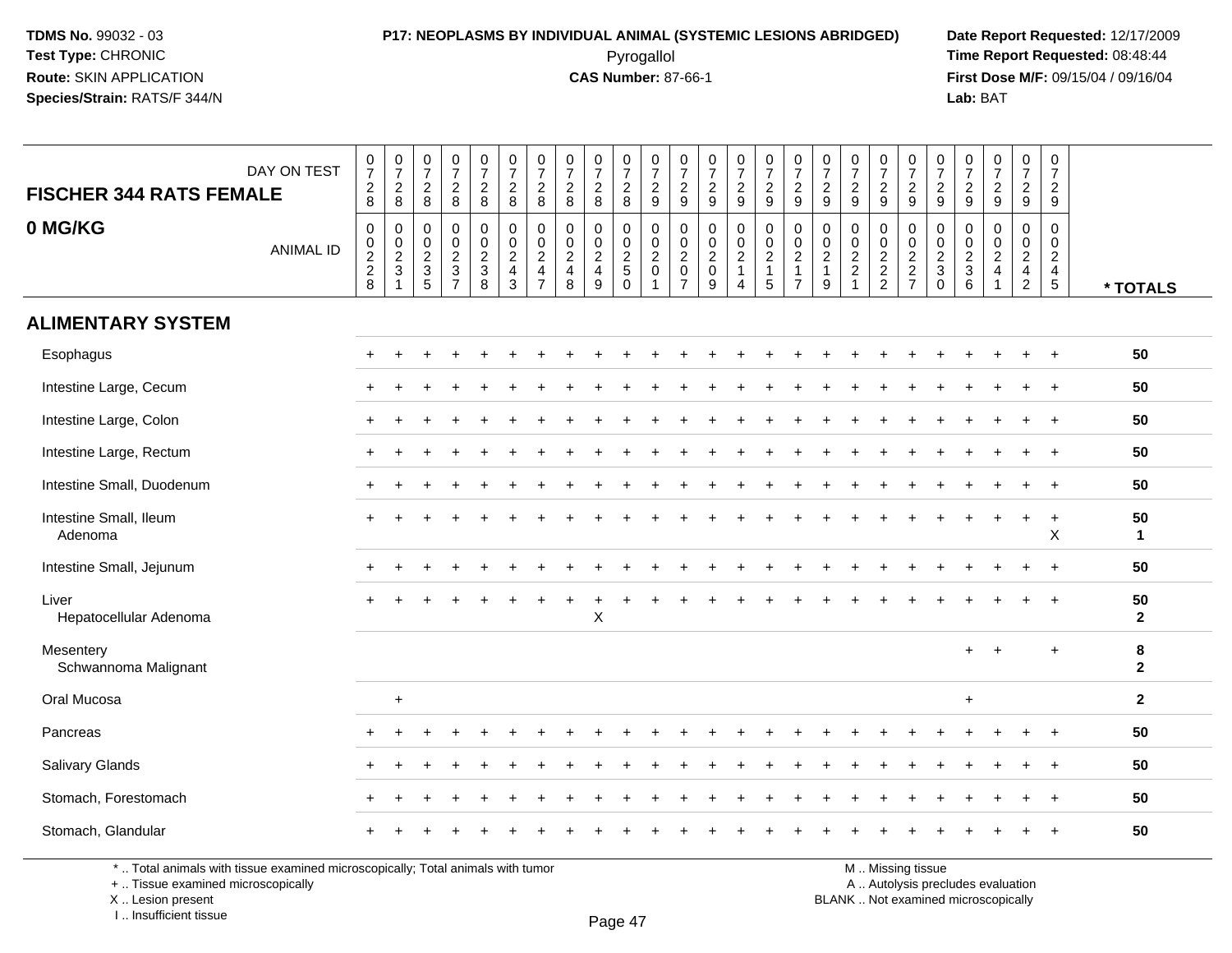#### **P17: NEOPLASMS BY INDIVIDUAL ANIMAL (SYSTEMIC LESIONS ABRIDGED) Date Report Requested:** 12/17/2009 Pyrogallol Pyrogallol **Pyrogallol Time Report Requested:** 08:48:44<br>**CAS Number:** 87-66-1 **Time Report Requested:** 08/15/04 / 09/16/04

**First Dose M/F:** 09/15/04 / 09/16/04<br>**Lab:** BAT **Lab:** BAT

| DAY ON TEST<br><b>FISCHER 344 RATS FEMALE</b><br>0 MG/KG<br><b>ANIMAL ID</b> | $\begin{smallmatrix}0\\7\end{smallmatrix}$<br>$\boldsymbol{2}$<br>8<br>0<br>$\begin{array}{c} 0 \\ 2 \\ 2 \\ 8 \end{array}$ | $\frac{0}{7}$<br>$\overline{2}$<br>8<br>0<br>$\boldsymbol{0}$<br>$\frac{2}{3}$ | $\frac{0}{7}$<br>$\boldsymbol{2}$<br>8<br>$\mathbf 0$<br>$\pmb{0}$<br>$\sqrt{2}$<br>$\mathbf{3}$<br>5 | $\frac{0}{7}$<br>$\overline{2}$<br>8<br>0<br>$\mathsf 0$<br>$\frac{2}{3}$<br>$\overline{7}$ | $\frac{0}{7}$<br>$\overline{c}$<br>8<br>0<br>$\mathsf 0$<br>$\frac{2}{3}$<br>8 | $\frac{0}{7}$<br>$\overline{c}$<br>8<br>0<br>$^{\rm 0}_{\rm 2}$<br>$\overline{4}$<br>3 | $\frac{0}{7}$<br>$\sqrt{2}$<br>8<br>0<br>$\begin{smallmatrix} 0\\2 \end{smallmatrix}$<br>$\overline{4}$<br>$\overline{7}$ | $\frac{0}{7}$<br>$\boldsymbol{2}$<br>8<br>$\mathbf 0$<br>$\frac{0}{2}$<br>$\overline{4}$<br>8 | $\frac{0}{7}$<br>$\overline{c}$<br>8<br>0<br>$\mathbf 0$<br>$\frac{2}{4}$<br>9 | $\frac{0}{7}$<br>$\boldsymbol{2}$<br>8<br>0<br>$\frac{0}{2}$<br>$\Omega$ | $\frac{0}{7}$<br>$\overline{2}$<br>9<br>0<br>$_2^0$<br>$\Omega$ | $\frac{0}{7}$<br>$\overline{c}$<br>$9\,$<br>0<br>$\frac{0}{2}$<br>$\overline{7}$ | $\frac{0}{7}$<br>$\sqrt{2}$<br>$9\,$<br>$\mathbf 0$<br>$\frac{0}{2}$<br>9 | $\frac{0}{7}$<br>$\sqrt{2}$<br>$\boldsymbol{9}$<br>0<br>$\frac{0}{2}$<br>1<br>4 | $\frac{0}{7}$<br>$\sqrt{2}$<br>$9\,$<br>$\pmb{0}$<br>$\begin{array}{c} 0 \\ 2 \\ 1 \end{array}$<br>5 | $\frac{0}{7}$<br>$\overline{c}$<br>$\boldsymbol{9}$<br>0<br>$\mathbf 0$<br>$\overline{c}$<br>$\overline{7}$ | $\frac{0}{7}$<br>$\boldsymbol{2}$<br>$\boldsymbol{9}$<br>$\mathbf 0$<br>$\pmb{0}$<br>$\overline{2}$<br>$\mathbf{1}$<br>9 | $\frac{0}{7}$<br>$\overline{c}$<br>$\boldsymbol{9}$<br>0<br>$\mathbf 0$<br>$\boldsymbol{2}$<br>$\mathbf 2$ | $\begin{array}{c} 0 \\ 7 \end{array}$<br>$\overline{c}$<br>9<br>0<br>$\mathbf 0$<br>$\frac{2}{2}$ | 0<br>$\overline{7}$<br>$\sqrt{2}$<br>9<br>0<br>$\frac{0}{2}$<br>$\frac{2}{7}$ | 0<br>$\overline{7}$<br>$\overline{c}$<br>9<br>0<br>$\mathbf 0$<br>$\frac{2}{3}$<br>$\Omega$ | $\frac{0}{7}$<br>$\boldsymbol{2}$<br>$\boldsymbol{9}$<br>0<br>$\,0\,$<br>$\frac{2}{3}$<br>6 | $\frac{0}{7}$<br>$\overline{a}$<br>$\boldsymbol{9}$<br>0<br>$\frac{0}{2}$ | $\frac{0}{7}$<br>$\frac{2}{9}$<br>0<br>$\mathbf 0$<br>$\frac{2}{4}$<br>$\overline{2}$ | 0<br>$\overline{7}$<br>$\overline{a}$<br>9<br>0<br>$\mathbf 0$<br>$\overline{c}$<br>$\overline{4}$<br>$\overline{5}$ | * TOTALS           |
|------------------------------------------------------------------------------|-----------------------------------------------------------------------------------------------------------------------------|--------------------------------------------------------------------------------|-------------------------------------------------------------------------------------------------------|---------------------------------------------------------------------------------------------|--------------------------------------------------------------------------------|----------------------------------------------------------------------------------------|---------------------------------------------------------------------------------------------------------------------------|-----------------------------------------------------------------------------------------------|--------------------------------------------------------------------------------|--------------------------------------------------------------------------|-----------------------------------------------------------------|----------------------------------------------------------------------------------|---------------------------------------------------------------------------|---------------------------------------------------------------------------------|------------------------------------------------------------------------------------------------------|-------------------------------------------------------------------------------------------------------------|--------------------------------------------------------------------------------------------------------------------------|------------------------------------------------------------------------------------------------------------|---------------------------------------------------------------------------------------------------|-------------------------------------------------------------------------------|---------------------------------------------------------------------------------------------|---------------------------------------------------------------------------------------------|---------------------------------------------------------------------------|---------------------------------------------------------------------------------------|----------------------------------------------------------------------------------------------------------------------|--------------------|
| <b>CARDIOVASCULAR SYSTEM</b>                                                 |                                                                                                                             |                                                                                |                                                                                                       |                                                                                             |                                                                                |                                                                                        |                                                                                                                           |                                                                                               |                                                                                |                                                                          |                                                                 |                                                                                  |                                                                           |                                                                                 |                                                                                                      |                                                                                                             |                                                                                                                          |                                                                                                            |                                                                                                   |                                                                               |                                                                                             |                                                                                             |                                                                           |                                                                                       |                                                                                                                      |                    |
| <b>Blood Vessel</b>                                                          |                                                                                                                             |                                                                                |                                                                                                       |                                                                                             |                                                                                |                                                                                        |                                                                                                                           |                                                                                               |                                                                                |                                                                          |                                                                 |                                                                                  |                                                                           |                                                                                 |                                                                                                      |                                                                                                             |                                                                                                                          |                                                                                                            |                                                                                                   |                                                                               |                                                                                             |                                                                                             |                                                                           |                                                                                       |                                                                                                                      | 50                 |
| Heart                                                                        |                                                                                                                             |                                                                                |                                                                                                       |                                                                                             |                                                                                |                                                                                        |                                                                                                                           |                                                                                               |                                                                                |                                                                          |                                                                 |                                                                                  |                                                                           |                                                                                 |                                                                                                      |                                                                                                             |                                                                                                                          |                                                                                                            |                                                                                                   |                                                                               |                                                                                             |                                                                                             |                                                                           |                                                                                       |                                                                                                                      | 50                 |
| <b>ENDOCRINE SYSTEM</b>                                                      |                                                                                                                             |                                                                                |                                                                                                       |                                                                                             |                                                                                |                                                                                        |                                                                                                                           |                                                                                               |                                                                                |                                                                          |                                                                 |                                                                                  |                                                                           |                                                                                 |                                                                                                      |                                                                                                             |                                                                                                                          |                                                                                                            |                                                                                                   |                                                                               |                                                                                             |                                                                                             |                                                                           |                                                                                       |                                                                                                                      |                    |
| <b>Adrenal Cortex</b><br>Adenoma                                             |                                                                                                                             |                                                                                |                                                                                                       |                                                                                             |                                                                                |                                                                                        |                                                                                                                           |                                                                                               |                                                                                |                                                                          |                                                                 |                                                                                  |                                                                           |                                                                                 |                                                                                                      |                                                                                                             |                                                                                                                          |                                                                                                            |                                                                                                   |                                                                               |                                                                                             |                                                                                             |                                                                           |                                                                                       |                                                                                                                      | 50<br>$\mathbf 1$  |
| Adrenal Medulla<br>Pheochromocytoma Benign                                   |                                                                                                                             |                                                                                |                                                                                                       |                                                                                             |                                                                                |                                                                                        |                                                                                                                           |                                                                                               |                                                                                |                                                                          |                                                                 |                                                                                  |                                                                           |                                                                                 |                                                                                                      |                                                                                                             |                                                                                                                          |                                                                                                            |                                                                                                   |                                                                               |                                                                                             |                                                                                             |                                                                           |                                                                                       |                                                                                                                      | 50<br>$\mathbf 1$  |
| Islets, Pancreatic<br>Adenoma                                                |                                                                                                                             |                                                                                |                                                                                                       |                                                                                             |                                                                                |                                                                                        |                                                                                                                           |                                                                                               |                                                                                |                                                                          |                                                                 |                                                                                  |                                                                           |                                                                                 |                                                                                                      |                                                                                                             |                                                                                                                          |                                                                                                            |                                                                                                   |                                                                               |                                                                                             |                                                                                             |                                                                           |                                                                                       |                                                                                                                      | 50<br>$\mathbf{2}$ |
| Parathyroid Gland                                                            |                                                                                                                             |                                                                                |                                                                                                       |                                                                                             |                                                                                |                                                                                        |                                                                                                                           |                                                                                               |                                                                                |                                                                          |                                                                 |                                                                                  |                                                                           |                                                                                 |                                                                                                      |                                                                                                             |                                                                                                                          |                                                                                                            |                                                                                                   |                                                                               |                                                                                             |                                                                                             |                                                                           |                                                                                       | $+$                                                                                                                  | 49                 |
| <b>Pituitary Gland</b><br>Pars Distalis, Adenoma                             |                                                                                                                             |                                                                                |                                                                                                       |                                                                                             |                                                                                | $X$ $X$ $X$ $X$ $X$                                                                    |                                                                                                                           |                                                                                               |                                                                                |                                                                          |                                                                 |                                                                                  |                                                                           | X                                                                               |                                                                                                      |                                                                                                             |                                                                                                                          |                                                                                                            | X                                                                                                 |                                                                               | X                                                                                           |                                                                                             |                                                                           |                                                                                       | $+$<br>X                                                                                                             | 50<br>25           |
| <b>Thyroid Gland</b><br>C-cell, Adenoma<br>Follicular Cell, Adenoma          | $+$                                                                                                                         |                                                                                |                                                                                                       | $\div$<br>X                                                                                 | X                                                                              |                                                                                        | $\mathsf{X}$                                                                                                              | $\times$                                                                                      |                                                                                |                                                                          |                                                                 |                                                                                  | X                                                                         |                                                                                 |                                                                                                      |                                                                                                             |                                                                                                                          |                                                                                                            |                                                                                                   |                                                                               |                                                                                             |                                                                                             |                                                                           | $+$                                                                                   | $+$                                                                                                                  | 50<br>7<br>1       |

#### **GENERAL BODY SYSTEM**

NONE

#### **GENITAL SYSTEM**

Clitoral Gland $\alpha$  + <sup>+</sup> <sup>+</sup> <sup>+</sup> <sup>+</sup> <sup>+</sup> <sup>+</sup> <sup>+</sup> <sup>+</sup> <sup>+</sup> <sup>+</sup> <sup>+</sup> <sup>+</sup> <sup>+</sup> <sup>+</sup> <sup>+</sup> <sup>+</sup> <sup>+</sup> <sup>+</sup> <sup>+</sup> <sup>+</sup> <sup>+</sup> <sup>+</sup> <sup>+</sup> <sup>+</sup> **<sup>50</sup>** \* .. Total animals with tissue examined microscopically; Total animals with tumor M .. Missing tissuey the contract of the contract of the contract of the contract of the contract of  $\mathsf A$  . Autolysis precludes evaluation + .. Tissue examined microscopically Lesion present BLANK .. Not examined microscopicallyX .. Lesion present I .. Insufficient tissue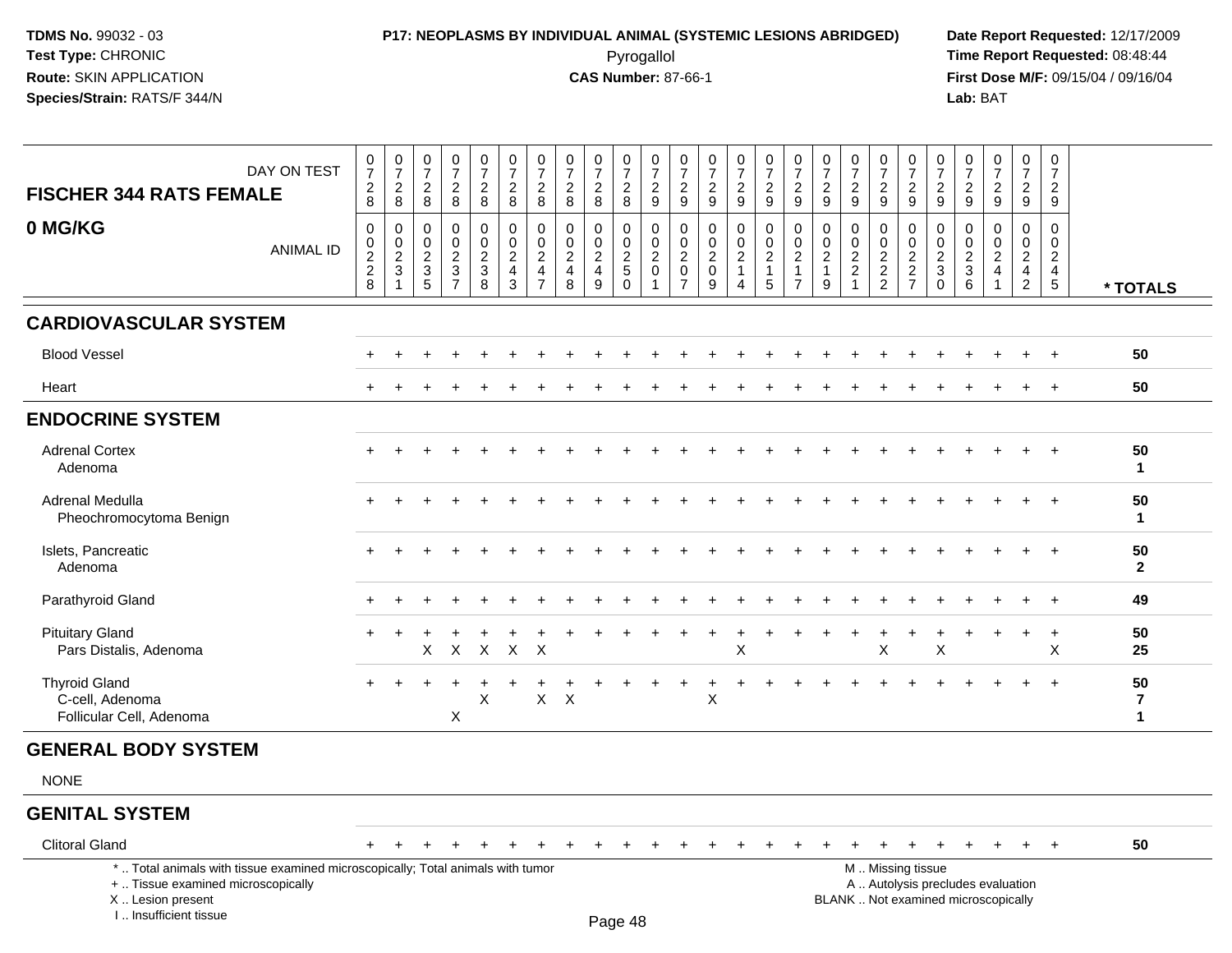#### **P17: NEOPLASMS BY INDIVIDUAL ANIMAL (SYSTEMIC LESIONS ABRIDGED) Date Report Requested:** 12/17/2009 Pyrogallol **Time Report Requested:** 08:48:44

**First Dose M/F:** 09/15/04 / 09/16/04<br>**Lab:** BAT **Lab:** BAT

| <b>FISCHER 344 RATS FEMALE</b>                                                  | DAY ON TEST      | $\begin{array}{c} 0 \\ 7 \\ 2 \\ 8 \end{array}$              | $\frac{0}{7}$<br>$_{\rm 2}^2$              | $\begin{smallmatrix}0\\7\end{smallmatrix}$<br>$_{\rm 8}^2$ | $\frac{0}{7}$<br>$\frac{2}{8}$                                           | $\begin{array}{c} 0 \\ 7 \end{array}$<br>$\frac{2}{8}$       | $\frac{0}{7}$<br>$\frac{2}{8}$               | $\frac{0}{7}$<br>$_{8}^2$                                       | 0728                               | $\begin{array}{c} 0 \\ 7 \end{array}$<br>$\frac{2}{8}$ | $\frac{0}{7}$<br>$\frac{2}{8}$                | $\frac{0}{7}$<br>$\frac{2}{9}$                                | $\pmb{0}$<br>$\overline{7}$<br>$\frac{2}{9}$     | $\frac{0}{7}$<br>$\frac{2}{9}$                                 | $\begin{array}{c} 0 \\ 7 \end{array}$<br>$\frac{2}{9}$         | $\begin{smallmatrix} 0\\7 \end{smallmatrix}$<br>$\frac{2}{9}$ | $\begin{array}{c} 0 \\ 7 \end{array}$<br>$\frac{2}{9}$        | $\frac{0}{7}$<br>$\frac{2}{9}$                 | $\frac{0}{7}$<br>$\frac{2}{9}$                               | $\frac{0}{7}$<br>$\frac{2}{9}$              | 0729                      | $\frac{0}{7}$<br>$\frac{2}{9}$                                     | $\frac{0}{7}$<br>$\frac{2}{9}$                      | $\begin{array}{c} 0 \\ 7 \end{array}$<br>$\frac{2}{9}$             | $\frac{0}{7}$<br>$\frac{2}{9}$                                         | $\begin{smallmatrix} 0\\7 \end{smallmatrix}$<br>$\frac{2}{9}$ |                                            |
|---------------------------------------------------------------------------------|------------------|--------------------------------------------------------------|--------------------------------------------|------------------------------------------------------------|--------------------------------------------------------------------------|--------------------------------------------------------------|----------------------------------------------|-----------------------------------------------------------------|------------------------------------|--------------------------------------------------------|-----------------------------------------------|---------------------------------------------------------------|--------------------------------------------------|----------------------------------------------------------------|----------------------------------------------------------------|---------------------------------------------------------------|---------------------------------------------------------------|------------------------------------------------|--------------------------------------------------------------|---------------------------------------------|---------------------------|--------------------------------------------------------------------|-----------------------------------------------------|--------------------------------------------------------------------|------------------------------------------------------------------------|---------------------------------------------------------------|--------------------------------------------|
| 0 MG/KG                                                                         | <b>ANIMAL ID</b> | $\pmb{0}$<br>$\begin{array}{c} 0 \\ 2 \\ 2 \\ 8 \end{array}$ | $\pmb{0}$<br>$\frac{0}{2}$<br>$\mathbf{1}$ | $\mathbf 0$<br>$\mathbf 0$<br>$\frac{2}{3}$                | $\mathbf 0$<br>$\mathbf 0$<br>$\begin{array}{c} 2 \\ 3 \\ 7 \end{array}$ | 0<br>$\pmb{0}$<br>$\begin{array}{c} 2 \\ 3 \\ 8 \end{array}$ | $\pmb{0}$<br>$\pmb{0}$<br>$\frac{2}{4}$<br>3 | $\pmb{0}$<br>$\pmb{0}$<br>$\overline{c}$<br>4<br>$\overline{7}$ | 0<br>0<br>$\overline{2}$<br>4<br>8 | $\mathbf 0$<br>$\pmb{0}$<br>$\frac{2}{4}$<br>9         | 0<br>$\mathsf 0$<br>$\frac{2}{5}$<br>$\Omega$ | $\mathbf 0$<br>$\mathbf 0$<br>$\frac{2}{0}$<br>$\overline{1}$ | 0<br>$\pmb{0}$<br>$^2_{\rm 0}$<br>$\overline{7}$ | $\mathbf 0$<br>$\pmb{0}$<br>$\boldsymbol{2}$<br>$\pmb{0}$<br>9 | 0<br>$\pmb{0}$<br>$\sqrt{2}$<br>$\mathbf{1}$<br>$\overline{4}$ | 0<br>$\pmb{0}$<br>$\sqrt{2}$<br>$\mathbf{1}$<br>$\sqrt{5}$    | $\mathbf 0$<br>$\mathbf 0$<br>$\frac{2}{1}$<br>$\overline{7}$ | 0<br>$\mathbf 0$<br>$\boldsymbol{2}$<br>1<br>9 | $\pmb{0}$<br>$\begin{array}{c} 0 \\ 2 \\ 2 \\ 1 \end{array}$ | $\mathbf 0$<br>$\mathbf 0$<br>$\frac{2}{2}$ | 0<br>$\frac{0}{2}$<br>7   | $\mathbf 0$<br>$\boldsymbol{0}$<br>$\frac{2}{3}$<br>$\overline{0}$ | 0<br>$\mathbf 0$<br>$\sqrt{2}$<br>$\mathbf{3}$<br>6 | $\Omega$<br>$\mathbf 0$<br>$\boldsymbol{2}$<br>4<br>$\overline{1}$ | 0<br>$\mathbf 0$<br>$\overline{c}$<br>$\overline{4}$<br>$\overline{2}$ | $\mathbf 0$<br>$\mathbf 0$<br>$\frac{2}{4}$<br>$5\,$          | * TOTALS                                   |
| Adenoma<br>Carcinoma                                                            |                  |                                                              |                                            |                                                            |                                                                          | X                                                            |                                              |                                                                 |                                    |                                                        |                                               |                                                               |                                                  |                                                                |                                                                |                                                               |                                                               |                                                |                                                              | X                                           | X                         |                                                                    |                                                     |                                                                    |                                                                        |                                                               | 3<br>$\mathbf 1$                           |
| Ovary<br>Granulosa Cell Tumor Benign                                            |                  | $+$                                                          | $\ddot{}$                                  |                                                            |                                                                          |                                                              |                                              |                                                                 |                                    |                                                        |                                               | X                                                             |                                                  |                                                                |                                                                |                                                               |                                                               |                                                |                                                              | $\div$                                      |                           |                                                                    |                                                     |                                                                    | $\ddot{}$                                                              | $+$                                                           | 50<br>$\mathbf{1}$                         |
| <b>Uterus</b><br>Polyp Stromal<br>Cervix, Sarcoma                               |                  | $+$                                                          | X                                          | X                                                          |                                                                          | Χ                                                            |                                              |                                                                 |                                    |                                                        |                                               |                                                               |                                                  |                                                                | X                                                              |                                                               | X                                                             |                                                |                                                              |                                             |                           |                                                                    |                                                     |                                                                    |                                                                        | $\overline{+}$                                                | 50<br>7<br>$\mathbf{1}$                    |
| <b>HEMATOPOIETIC SYSTEM</b>                                                     |                  |                                                              |                                            |                                                            |                                                                          |                                                              |                                              |                                                                 |                                    |                                                        |                                               |                                                               |                                                  |                                                                |                                                                |                                                               |                                                               |                                                |                                                              |                                             |                           |                                                                    |                                                     |                                                                    |                                                                        |                                                               |                                            |
| <b>Bone Marrow</b>                                                              |                  |                                                              |                                            |                                                            |                                                                          |                                                              |                                              |                                                                 |                                    |                                                        |                                               |                                                               |                                                  |                                                                |                                                                |                                                               |                                                               |                                                |                                                              |                                             |                           |                                                                    |                                                     |                                                                    |                                                                        | $\ddot{}$                                                     | 50                                         |
| Lymph Node                                                                      |                  |                                                              |                                            |                                                            |                                                                          |                                                              |                                              |                                                                 | $\ddot{}$                          |                                                        |                                               |                                                               |                                                  |                                                                |                                                                |                                                               |                                                               |                                                |                                                              |                                             |                           |                                                                    |                                                     |                                                                    |                                                                        |                                                               | $\mathbf{3}$                               |
| Lymph Node, Mandibular                                                          |                  | M                                                            | M                                          | м                                                          | м                                                                        | M                                                            | М                                            | M                                                               | M                                  | м                                                      | м                                             | M                                                             | M                                                | M                                                              | M                                                              | M                                                             | M                                                             | М                                              | M                                                            | M                                           | M                         | M                                                                  | M                                                   |                                                                    | M M M                                                                  |                                                               | $\mathbf 0$                                |
| Lymph Node, Mesenteric                                                          |                  |                                                              |                                            |                                                            |                                                                          |                                                              |                                              |                                                                 |                                    |                                                        |                                               |                                                               |                                                  |                                                                |                                                                |                                                               |                                                               |                                                |                                                              |                                             |                           |                                                                    |                                                     |                                                                    |                                                                        | $\ddot{}$                                                     | 50                                         |
| Spleen                                                                          |                  |                                                              |                                            |                                                            |                                                                          |                                                              |                                              |                                                                 |                                    |                                                        |                                               |                                                               |                                                  |                                                                |                                                                |                                                               |                                                               |                                                |                                                              |                                             |                           |                                                                    |                                                     |                                                                    |                                                                        |                                                               | 50                                         |
| Thymus<br>Thymoma Benign                                                        |                  |                                                              |                                            |                                                            |                                                                          |                                                              |                                              |                                                                 |                                    |                                                        |                                               |                                                               |                                                  |                                                                |                                                                |                                                               |                                                               |                                                | X                                                            |                                             |                           |                                                                    |                                                     |                                                                    |                                                                        | $\ddot{}$                                                     | 50<br>$\mathbf{1}$                         |
| <b>INTEGUMENTARY SYSTEM</b>                                                     |                  |                                                              |                                            |                                                            |                                                                          |                                                              |                                              |                                                                 |                                    |                                                        |                                               |                                                               |                                                  |                                                                |                                                                |                                                               |                                                               |                                                |                                                              |                                             |                           |                                                                    |                                                     |                                                                    |                                                                        |                                                               |                                            |
| Mammary Gland<br>Adenoma<br>Carcinoma<br>Fibroadenoma                           |                  |                                                              | X                                          |                                                            |                                                                          |                                                              | $\boldsymbol{\mathsf{X}}$                    |                                                                 |                                    | X X X X                                                |                                               |                                                               |                                                  | $\boldsymbol{\mathsf{X}}$                                      |                                                                |                                                               | X                                                             |                                                | $X$ $X$                                                      |                                             |                           |                                                                    | $\mathsf{X}$                                        | $\mathsf{X}$                                                       | $X$ X                                                                  | $\ddot{+}$                                                    | 50<br>$\mathbf{2}$<br>$\overline{1}$<br>22 |
| Fibroadenoma, Multiple                                                          |                  |                                                              |                                            |                                                            |                                                                          |                                                              |                                              |                                                                 |                                    |                                                        |                                               |                                                               |                                                  |                                                                |                                                                |                                                               |                                                               | $\mathsf{X}$                                   |                                                              |                                             | $\boldsymbol{\mathsf{X}}$ |                                                                    |                                                     |                                                                    |                                                                        |                                                               | $\overline{2}$                             |
| *  Total animals with tissue examined microscopically; Total animals with tumor |                  |                                                              |                                            |                                                            |                                                                          |                                                              |                                              |                                                                 |                                    |                                                        |                                               |                                                               |                                                  |                                                                |                                                                |                                                               |                                                               |                                                |                                                              |                                             | M  Missing tissue         |                                                                    |                                                     |                                                                    |                                                                        |                                                               |                                            |

+ .. Tissue examined microscopically

 Lesion present BLANK .. Not examined microscopicallyX .. Lesion present

I .. Insufficient tissue

M .. Missing tissue

y the contract of the contract of the contract of the contract of the contract of  $\mathsf A$  . Autolysis precludes evaluation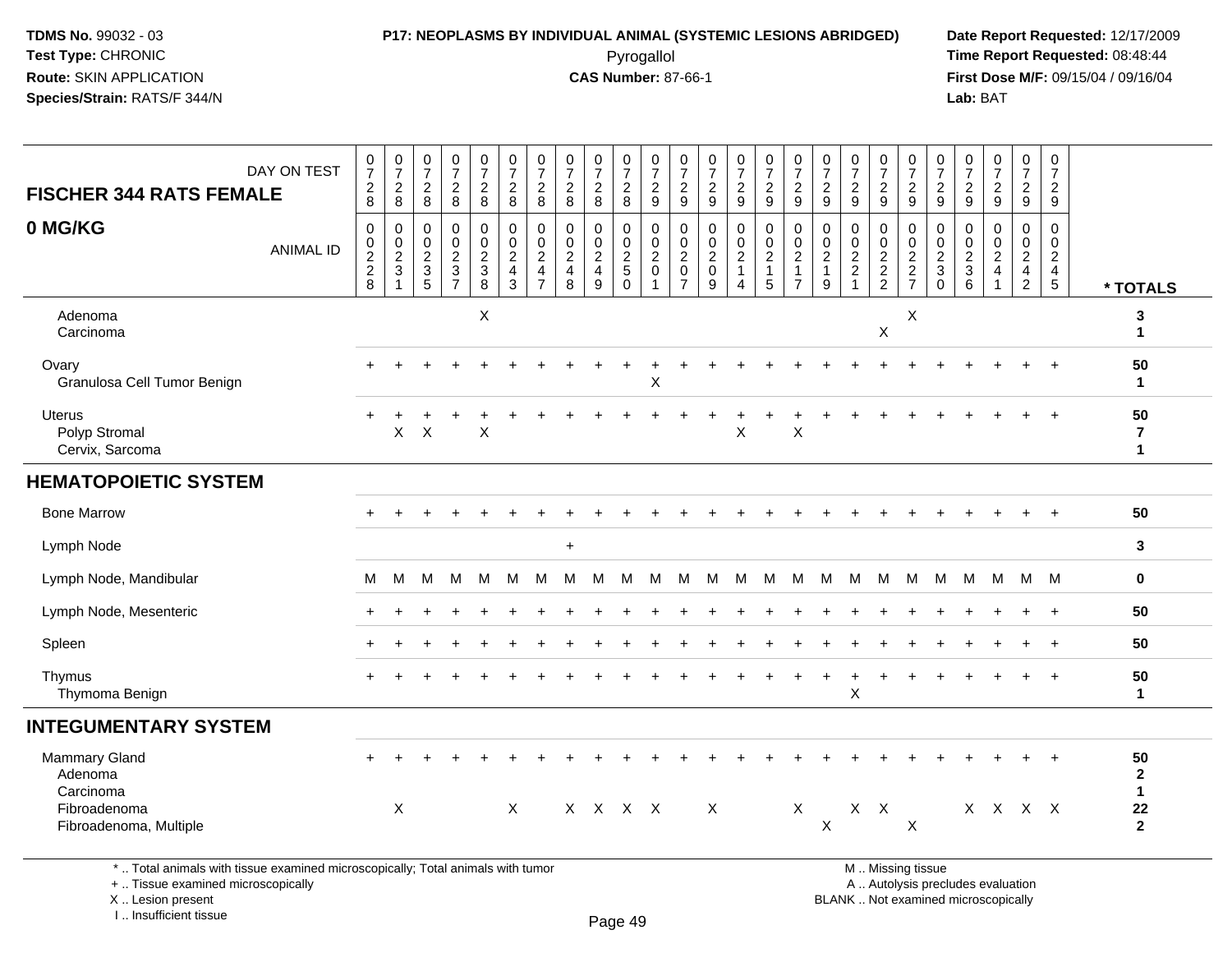I .. Insufficient tissue

## **P17: NEOPLASMS BY INDIVIDUAL ANIMAL (SYSTEMIC LESIONS ABRIDGED) Date Report Requested:** 12/17/2009 Pyrogallol Pyrogallol **Pyrogallol Time Report Requested:** 08:48:44<br>**CAS Number:** 87-66-1 **Time Report Requested:** 09/15/04 / 09/16/04

| DAY ON TEST<br><b>FISCHER 344 RATS FEMALE</b>                                                                                              | $\frac{0}{7}$<br>$_{8}^{2}$                         | $\frac{0}{7}$<br>$_{8}^2$                                      | 0<br>$\overline{7}$<br>$_{\rm 8}^2$                                     | $\begin{array}{c} 0 \\ 7 \end{array}$<br>$_{8}^{\rm 2}$                       | $\frac{0}{7}$<br>$\frac{2}{8}$       | $\frac{0}{7}$<br>$\frac{2}{8}$                                             | $\frac{0}{7}$<br>$_{\rm 8}^2$                                          | 0<br>$\overline{7}$<br>$\sqrt{2}$<br>$\,8\,$ | $\frac{0}{7}$<br>$_{\rm 8}^2$                | $\frac{0}{7}$<br>$_{8}^{\rm 2}$                    | $\frac{0}{7}$<br>$\frac{2}{9}$                                     | $\frac{0}{7}$<br>$\frac{2}{9}$                          | $\frac{0}{7}$<br>$\frac{2}{9}$                       | $\frac{0}{7}$<br>$\frac{2}{9}$                                        | $\frac{0}{7}$<br>$\frac{2}{9}$                                   | $\frac{0}{7}$<br>$\overline{\mathbf{c}}$<br>9                                  | $\frac{0}{7}$<br>$\overline{c}$<br>$\boldsymbol{9}$ | 0<br>$\overline{7}$<br>$\overline{\mathbf{c}}$<br>$\boldsymbol{9}$ | $\frac{0}{7}$<br>$\overline{\mathbf{c}}$<br>$9\,$   | $\begin{smallmatrix}0\\7\end{smallmatrix}$<br>$\frac{2}{9}$ | $\frac{0}{7}$<br>$\frac{2}{9}$                              | 0<br>$\overline{7}$<br>$\frac{2}{9}$                              | $\frac{0}{7}$<br>$\frac{2}{9}$                                                | $\frac{0}{7}$<br>$\frac{2}{9}$                                                   | 0<br>$\overline{7}$<br>$\sqrt{2}$<br>9                                         |                        |
|--------------------------------------------------------------------------------------------------------------------------------------------|-----------------------------------------------------|----------------------------------------------------------------|-------------------------------------------------------------------------|-------------------------------------------------------------------------------|--------------------------------------|----------------------------------------------------------------------------|------------------------------------------------------------------------|----------------------------------------------|----------------------------------------------|----------------------------------------------------|--------------------------------------------------------------------|---------------------------------------------------------|------------------------------------------------------|-----------------------------------------------------------------------|------------------------------------------------------------------|--------------------------------------------------------------------------------|-----------------------------------------------------|--------------------------------------------------------------------|-----------------------------------------------------|-------------------------------------------------------------|-------------------------------------------------------------|-------------------------------------------------------------------|-------------------------------------------------------------------------------|----------------------------------------------------------------------------------|--------------------------------------------------------------------------------|------------------------|
| 0 MG/KG<br><b>ANIMAL ID</b>                                                                                                                | $\mathbf 0$<br>0<br>$\overline{c}$<br>$\frac{2}{8}$ | 0<br>$\boldsymbol{0}$<br>$\boldsymbol{2}$<br>3<br>$\mathbf{1}$ | 0<br>0<br>$\overline{2}$<br>$\ensuremath{\mathsf{3}}$<br>$\overline{5}$ | $\mathbf 0$<br>0<br>$\sqrt{2}$<br>$\ensuremath{\mathsf{3}}$<br>$\overline{7}$ | 0<br>0<br>$\boldsymbol{2}$<br>$_8^3$ | $\mathbf 0$<br>$\mathbf 0$<br>$\sqrt{2}$<br>$\overline{4}$<br>$\mathbf{3}$ | 0<br>$\mathbf 0$<br>$\overline{c}$<br>$\overline{4}$<br>$\overline{7}$ | 0<br>$\mathbf 0$<br>$\overline{c}$<br>4<br>8 | 0<br>$\mathbf 0$<br>$\overline{2}$<br>4<br>9 | 0<br>0<br>$\sqrt{2}$<br>$\mathbf 5$<br>$\mathbf 0$ | $\mathbf{0}$<br>$\mathbf 0$<br>$\overline{2}$<br>0<br>$\mathbf{1}$ | 0<br>0<br>$\overline{2}$<br>$\pmb{0}$<br>$\overline{7}$ | 0<br>$\mathbf 0$<br>$\overline{2}$<br>$\pmb{0}$<br>9 | 0<br>$\mathsf{O}$<br>$\overline{2}$<br>$\mathbf{1}$<br>$\overline{4}$ | 0<br>$\mathbf 0$<br>$\overline{2}$<br>$\mathbf{1}$<br>$\sqrt{5}$ | $\mathbf 0$<br>$\mathbf 0$<br>$\overline{2}$<br>$\mathbf{1}$<br>$\overline{7}$ | 0<br>0<br>$\sqrt{2}$<br>$\mathbf{1}$<br>9           | 0<br>$\mathbf 0$<br>$\sqrt{2}$<br>$\sqrt{2}$<br>$\mathbf{1}$       | 0<br>$\mathbf 0$<br>$\overline{2}$<br>$\frac{2}{2}$ | 0<br>0<br>$\overline{c}$<br>$\frac{2}{7}$                   | 0<br>$\mathbf 0$<br>$\sqrt{2}$<br>$\sqrt{3}$<br>$\mathbf 0$ | $\Omega$<br>0<br>$\overline{2}$<br>$\ensuremath{\mathsf{3}}$<br>6 | $\Omega$<br>$\mathbf 0$<br>$\overline{2}$<br>$\overline{4}$<br>$\overline{1}$ | $\Omega$<br>$\overline{0}$<br>$\overline{2}$<br>$\overline{4}$<br>$\overline{2}$ | $\Omega$<br>$\mathbf 0$<br>$\overline{2}$<br>$\overline{4}$<br>$5\phantom{.0}$ | * TOTALS               |
| Skin<br><b>Basal Cell Carcinoma</b><br>Subcutaneous Tissue, Fibroma<br>Subcutaneous Tissue, Schwannoma Malignant                           |                                                     |                                                                |                                                                         |                                                                               |                                      |                                                                            |                                                                        |                                              |                                              |                                                    |                                                                    |                                                         |                                                      |                                                                       |                                                                  |                                                                                |                                                     |                                                                    |                                                     |                                                             | X                                                           |                                                                   |                                                                               |                                                                                  | $\ddot{}$                                                                      | 50<br>$\mathbf 1$<br>1 |
| <b>MUSCULOSKELETAL SYSTEM</b>                                                                                                              |                                                     |                                                                |                                                                         |                                                                               |                                      |                                                                            |                                                                        |                                              |                                              |                                                    |                                                                    |                                                         |                                                      |                                                                       |                                                                  |                                                                                |                                                     |                                                                    |                                                     |                                                             |                                                             |                                                                   |                                                                               |                                                                                  |                                                                                |                        |
| <b>Bone</b><br>Cranium, Osteoma                                                                                                            |                                                     |                                                                |                                                                         |                                                                               |                                      |                                                                            |                                                                        |                                              |                                              |                                                    |                                                                    |                                                         |                                                      |                                                                       |                                                                  |                                                                                |                                                     |                                                                    |                                                     |                                                             |                                                             |                                                                   |                                                                               |                                                                                  |                                                                                | 50<br>$\mathbf{1}$     |
| <b>NERVOUS SYSTEM</b>                                                                                                                      |                                                     |                                                                |                                                                         |                                                                               |                                      |                                                                            |                                                                        |                                              |                                              |                                                    |                                                                    |                                                         |                                                      |                                                                       |                                                                  |                                                                                |                                                     |                                                                    |                                                     |                                                             |                                                             |                                                                   |                                                                               |                                                                                  |                                                                                |                        |
| <b>Brain</b>                                                                                                                               |                                                     |                                                                |                                                                         |                                                                               |                                      |                                                                            |                                                                        |                                              |                                              |                                                    |                                                                    |                                                         |                                                      |                                                                       |                                                                  |                                                                                |                                                     |                                                                    |                                                     |                                                             |                                                             |                                                                   |                                                                               | $\div$                                                                           | $+$                                                                            | 50                     |
| <b>RESPIRATORY SYSTEM</b>                                                                                                                  |                                                     |                                                                |                                                                         |                                                                               |                                      |                                                                            |                                                                        |                                              |                                              |                                                    |                                                                    |                                                         |                                                      |                                                                       |                                                                  |                                                                                |                                                     |                                                                    |                                                     |                                                             |                                                             |                                                                   |                                                                               |                                                                                  |                                                                                |                        |
| Lung                                                                                                                                       |                                                     |                                                                |                                                                         |                                                                               |                                      |                                                                            |                                                                        |                                              |                                              |                                                    |                                                                    |                                                         |                                                      |                                                                       |                                                                  |                                                                                |                                                     |                                                                    |                                                     |                                                             |                                                             |                                                                   |                                                                               |                                                                                  |                                                                                | 50                     |
| <b>Nose</b>                                                                                                                                |                                                     |                                                                |                                                                         |                                                                               |                                      |                                                                            |                                                                        |                                              |                                              |                                                    |                                                                    |                                                         |                                                      |                                                                       |                                                                  |                                                                                |                                                     |                                                                    |                                                     |                                                             |                                                             |                                                                   |                                                                               |                                                                                  | $\overline{1}$                                                                 | 50                     |
| Trachea                                                                                                                                    | $+$                                                 |                                                                |                                                                         |                                                                               |                                      |                                                                            |                                                                        |                                              |                                              |                                                    |                                                                    |                                                         |                                                      |                                                                       |                                                                  |                                                                                |                                                     |                                                                    |                                                     |                                                             |                                                             |                                                                   |                                                                               |                                                                                  | $+$                                                                            | 50                     |
| <b>SPECIAL SENSES SYSTEM</b>                                                                                                               |                                                     |                                                                |                                                                         |                                                                               |                                      |                                                                            |                                                                        |                                              |                                              |                                                    |                                                                    |                                                         |                                                      |                                                                       |                                                                  |                                                                                |                                                     |                                                                    |                                                     |                                                             |                                                             |                                                                   |                                                                               |                                                                                  |                                                                                |                        |
| Eye                                                                                                                                        |                                                     |                                                                |                                                                         |                                                                               |                                      |                                                                            |                                                                        |                                              |                                              |                                                    |                                                                    |                                                         |                                                      |                                                                       |                                                                  |                                                                                |                                                     |                                                                    |                                                     |                                                             |                                                             |                                                                   |                                                                               |                                                                                  |                                                                                | 50                     |
| Harderian Gland                                                                                                                            |                                                     |                                                                |                                                                         |                                                                               |                                      |                                                                            |                                                                        |                                              |                                              |                                                    |                                                                    |                                                         |                                                      |                                                                       |                                                                  |                                                                                |                                                     |                                                                    |                                                     |                                                             |                                                             |                                                                   |                                                                               |                                                                                  | $+$                                                                            | 50                     |
| <b>URINARY SYSTEM</b>                                                                                                                      |                                                     |                                                                |                                                                         |                                                                               |                                      |                                                                            |                                                                        |                                              |                                              |                                                    |                                                                    |                                                         |                                                      |                                                                       |                                                                  |                                                                                |                                                     |                                                                    |                                                     |                                                             |                                                             |                                                                   |                                                                               |                                                                                  |                                                                                |                        |
| Kidney<br>Lipoma                                                                                                                           |                                                     |                                                                |                                                                         |                                                                               |                                      |                                                                            |                                                                        |                                              |                                              |                                                    |                                                                    |                                                         |                                                      |                                                                       |                                                                  |                                                                                |                                                     |                                                                    |                                                     |                                                             |                                                             |                                                                   |                                                                               |                                                                                  |                                                                                | 50<br>$\mathbf{1}$     |
| *  Total animals with tissue examined microscopically; Total animals with tumor<br>+  Tissue examined microscopically<br>X  Lesion present |                                                     |                                                                |                                                                         |                                                                               |                                      |                                                                            |                                                                        |                                              |                                              |                                                    |                                                                    |                                                         |                                                      |                                                                       |                                                                  |                                                                                |                                                     | M  Missing tissue                                                  |                                                     |                                                             |                                                             |                                                                   | A  Autolysis precludes evaluation<br>BLANK  Not examined microscopically      |                                                                                  |                                                                                |                        |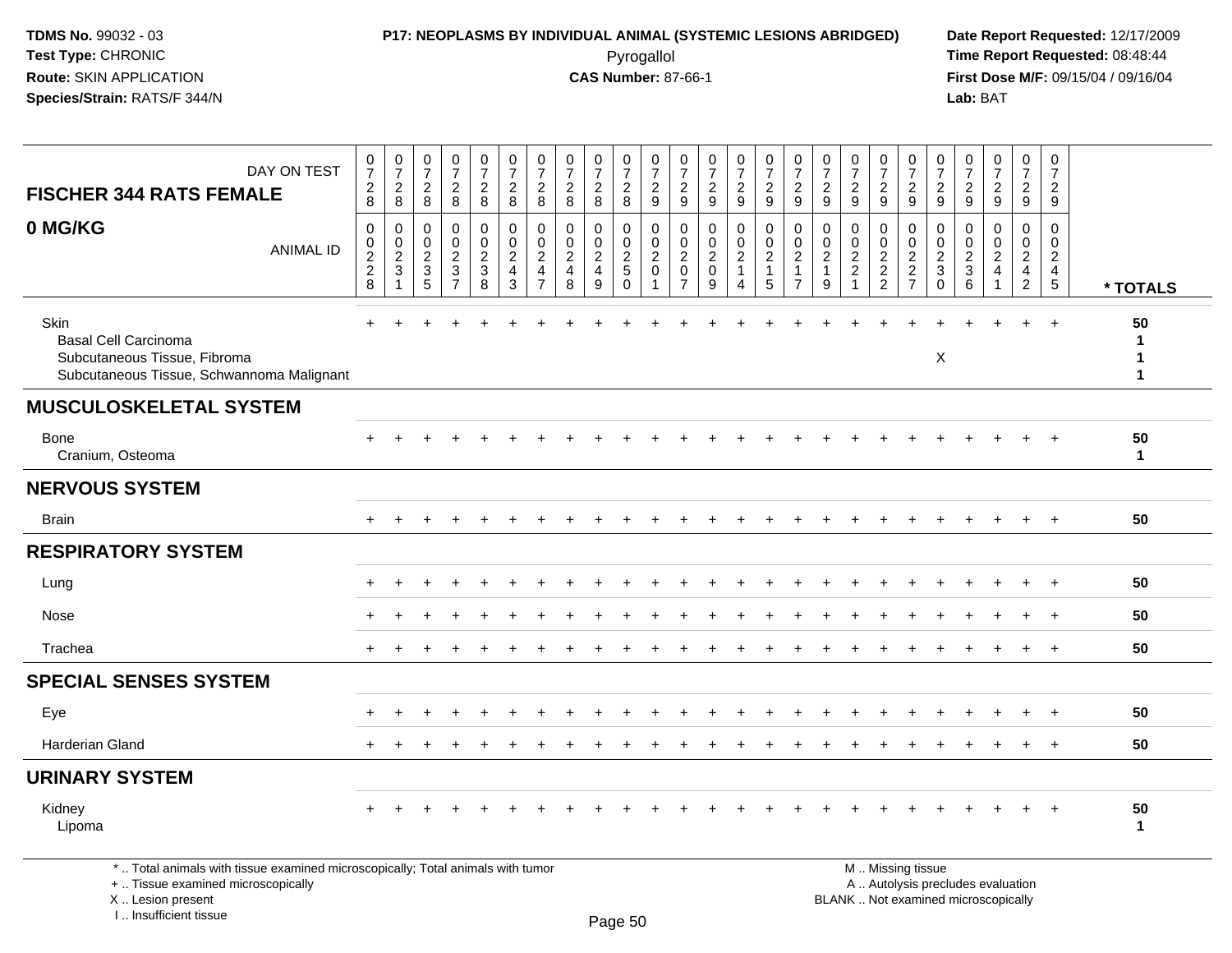#### **P17: NEOPLASMS BY INDIVIDUAL ANIMAL (SYSTEMIC LESIONS ABRIDGED) Date Report Requested:** 12/17/2009 Pyrogallol Pyrogallol **Pyrogallol Time Report Requested:** 08:48:44<br>**CAS Number:** 87-66-1 **Time Report Requested:** 09/15/04 / 09/16/04

**First Dose M/F:** 09/15/04 / 09/16/04 Lab: BAT **Lab:** BAT

| DAY ON TEST<br><b>FISCHER 344 RATS FEMALE</b> | $\boldsymbol{0}$<br>$\overline{ }$<br>$\overline{c}$<br>8 | 0<br>$\rightarrow$<br>$\sim$<br>$\epsilon$<br>8 | 0<br>-<br>$\overline{c}$<br>8                       | 0<br>$\overline{2}$<br>8                 | $\mathbf 0$<br>$\overline{z}$<br>$\overline{c}$<br>8 | 0<br>$\overline{z}$<br>$\overline{2}$<br>8              | $\pmb{0}$<br>$\rightarrow$<br>2<br>8 | 0<br>$\overline{ }$<br>$\overline{2}$<br>8                         | $\mathbf{0}$<br>$\overline{ }$<br>$\overline{2}$<br>8 | $\overline{0}$<br>$\overline{ }$<br>$\frac{2}{8}$ | $\mathbf{0}$<br>2<br>$\mathsf g$                | $\mathbf 0$<br>$\overline{ }$<br>$\frac{2}{9}$   | 0<br>$\overline{ }$<br>$\frac{2}{9}$                   | 0<br>$\rightarrow$<br>$\overline{a}$<br>9 | $\mathbf 0$<br>$\overline{ }$<br>$\frac{2}{9}$   | 0<br>$\rightarrow$<br>$\frac{2}{9}$                | 0<br>2<br>9                               | 0<br>$\rightarrow$<br>$\frac{2}{9}$              | 0<br>$\overline{ }$<br>2<br>9             | $\mathbf 0$<br>$\overline{ }$<br>$\overline{2}$<br>9                  | 0<br>∠<br>9                      | $\overline{ }$<br>۷<br>9      | 0<br>$\rightarrow$<br>$\frac{2}{9}$ | 0<br>-<br>$\overline{c}$<br>9                   | $\mathbf 0$<br>$\overline{ }$<br>$\overline{2}$<br>9 |          |
|-----------------------------------------------|-----------------------------------------------------------|-------------------------------------------------|-----------------------------------------------------|------------------------------------------|------------------------------------------------------|---------------------------------------------------------|--------------------------------------|--------------------------------------------------------------------|-------------------------------------------------------|---------------------------------------------------|-------------------------------------------------|--------------------------------------------------|--------------------------------------------------------|-------------------------------------------|--------------------------------------------------|----------------------------------------------------|-------------------------------------------|--------------------------------------------------|-------------------------------------------|-----------------------------------------------------------------------|----------------------------------|-------------------------------|-------------------------------------|-------------------------------------------------|------------------------------------------------------|----------|
| 0 MG/KG<br><b>ANIMAL ID</b>                   | 0<br>0<br>$\boldsymbol{2}$<br>$\boldsymbol{2}$<br>8       | 0<br>$\Omega$<br>$\epsilon$<br>3                | 0<br>$\boldsymbol{0}$<br>$\boldsymbol{2}$<br>3<br>5 | 0<br>0<br>$\frac{2}{3}$<br>$\rightarrow$ | 0<br>$\mathbf 0$<br>$\frac{2}{3}$<br>8               | 0<br>$\pmb{0}$<br>$\overline{c}$<br>$\overline{4}$<br>3 | 0<br>0<br>$\boldsymbol{2}$<br>4<br>- | 0<br>$\mathbf 0$<br>$\overline{c}$<br>$\overline{\mathbf{4}}$<br>8 | 0<br>0<br>$\overline{c}$<br>4<br>9                    | 0<br>$\pmb{0}$<br>$\frac{2}{5}$<br>0              | 0<br>$\pmb{0}$<br>$\overline{c}$<br>$\mathbf 0$ | 0<br>$\pmb{0}$<br>$\frac{2}{0}$<br>$\rightarrow$ | 0<br>$\pmb{0}$<br>$\boldsymbol{2}$<br>$\mathbf 0$<br>9 | 0<br>0<br>$\overline{2}$<br>4             | $\pmb{0}$<br>$\boldsymbol{2}$<br>$5\phantom{.0}$ | $\mathbf{0}$<br>$\pmb{0}$<br>$\boldsymbol{2}$<br>- | 0<br>$\mathbf 0$<br>$\boldsymbol{2}$<br>9 | 0<br>$\pmb{0}$<br>$\boldsymbol{2}$<br>$\sqrt{2}$ | 0<br>0<br>$\overline{c}$<br>$\frac{2}{2}$ | 0<br>$\pmb{0}$<br>$\overline{c}$<br>$\boldsymbol{2}$<br>$\rightarrow$ | 0<br>$\Omega$<br>$\epsilon$<br>3 | 0<br>$\overline{c}$<br>3<br>6 | $\mathbf{0}$<br>0<br>$\overline{2}$ | 0<br>0<br>$\overline{a}$<br>4<br>$\overline{2}$ | 0<br>0<br>$\overline{2}$<br>4<br>5                   | * TOTALS |
| <b>Urinary Bladder</b>                        |                                                           |                                                 |                                                     |                                          |                                                      |                                                         |                                      |                                                                    |                                                       |                                                   |                                                 |                                                  |                                                        |                                           |                                                  |                                                    |                                           |                                                  |                                           |                                                                       |                                  |                               |                                     | $+$                                             |                                                      | 50       |
| <b>SYSTEMIC LESIONS</b>                       |                                                           |                                                 |                                                     |                                          |                                                      |                                                         |                                      |                                                                    |                                                       |                                                   |                                                 |                                                  |                                                        |                                           |                                                  |                                                    |                                           |                                                  |                                           |                                                                       |                                  |                               |                                     |                                                 |                                                      |          |
| Multiple Organ<br>Leukemia Mononuclear        |                                                           |                                                 |                                                     |                                          |                                                      | X                                                       |                                      | X                                                                  |                                                       |                                                   |                                                 |                                                  |                                                        |                                           |                                                  |                                                    | X                                         |                                                  | X                                         |                                                                       |                                  | $+$                           | $\div$                              | $+$<br>$\sim$                                   | $+$                                                  | 50<br>8  |

\* .. Total animals with tissue examined microscopically; Total animals with tumor

<sup>+ ..</sup> Tissue examined microscopically

X .. Lesion present

I .. Insufficient tissue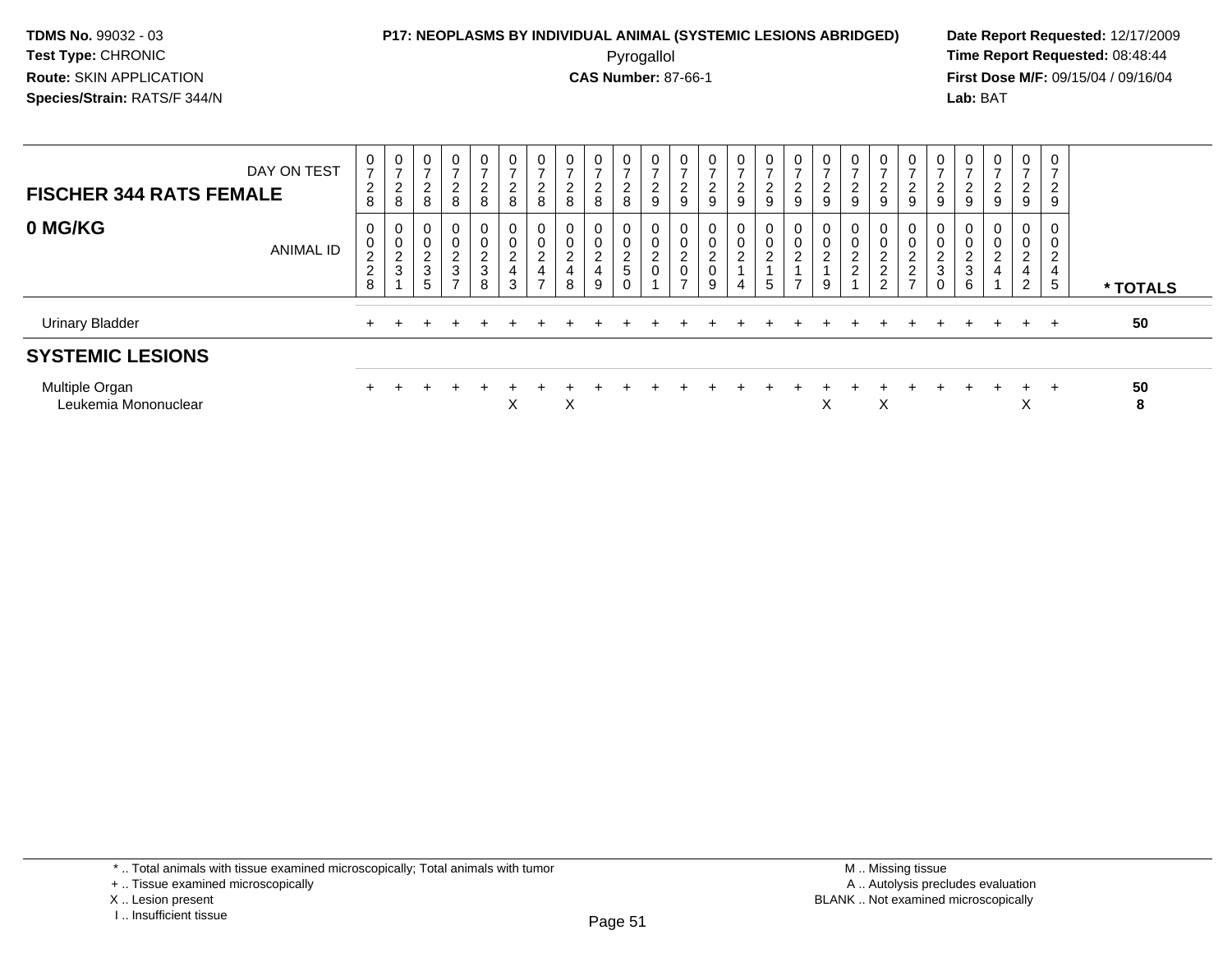#### **P17: NEOPLASMS BY INDIVIDUAL ANIMAL (SYSTEMIC LESIONS ABRIDGED) Date Report Requested:** 12/17/2009 Pyrogallol Pyrogallol **Pyrogallol Time Report Requested:** 08:48:44<br>**CAS Number:** 87-66-1 **Time Report Requested:** 09/15/04 / 09/16/04

**First Dose M/F:** 09/15/04 / 09/16/04 Lab: BAT **Lab:** BAT

| DAY ON TEST<br><b>FISCHER 344 RATS FEMALE</b>                         | $\begin{smallmatrix} 0\\2\\9 \end{smallmatrix}$<br>$\bf 8$ | 0<br>$\overline{4}$<br>$\sqrt{3}$<br>$\boldsymbol{9}$ | $\begin{array}{c} 0 \\ 5 \end{array}$<br>$\sqrt{3}$<br>$\overline{4}$ | 0<br>5<br>5<br>7                               | $\begin{array}{c} 0 \\ 5 \\ 6 \end{array}$<br>$\overline{1}$ | $\begin{array}{c} 0 \\ 5 \\ 7 \end{array}$<br>$\overline{2}$ | 0<br>$\overline{5}$<br>$\boldsymbol{9}$<br>3                | $\begin{matrix} 0 \\ 6 \end{matrix}$<br>$\frac{2}{4}$                      | $\begin{array}{c} 0 \\ 6 \end{array}$<br>$6\phantom{a}$<br>$\mathbf{1}$ | 0<br>$\overline{6}$<br>$\,6\,$<br>$\,6\,$ | 0<br>$6\phantom{a}$<br>$\overline{7}$<br>$\sqrt{5}$ | $\mathbf 0$<br>$\overline{6}$<br>$\boldsymbol{9}$<br>$\overline{5}$ | $\begin{array}{c} 0 \\ 6 \end{array}$<br>$\boldsymbol{9}$<br>$\sqrt{5}$ | $\begin{matrix} 0 \\ 6 \\ 9 \end{matrix}$<br>$6\phantom{a}$ | $\frac{0}{7}$<br>$\mathbf{1}$                | $\frac{0}{7}$<br>$\mathbf{1}$<br>$\sqrt{2}$ | $\frac{0}{7}$<br>$\overline{1}$<br>$\sqrt{5}$ | $\frac{0}{7}$<br>$\overline{c}$<br>8                             | $\frac{0}{7}$<br>$_{8}^2$ | $\frac{0}{7}$<br>$\frac{2}{8}$    | $\frac{0}{7}$<br>$\frac{2}{8}$               | $\frac{0}{7}$<br>$\frac{2}{8}$                                               | $\frac{0}{7}$<br>$\frac{2}{8}$                        | $\frac{0}{7}$<br>$\frac{2}{8}$                      | $\frac{0}{7}$<br>$_{8}^{\rm 2}$                              |                   |
|-----------------------------------------------------------------------|------------------------------------------------------------|-------------------------------------------------------|-----------------------------------------------------------------------|------------------------------------------------|--------------------------------------------------------------|--------------------------------------------------------------|-------------------------------------------------------------|----------------------------------------------------------------------------|-------------------------------------------------------------------------|-------------------------------------------|-----------------------------------------------------|---------------------------------------------------------------------|-------------------------------------------------------------------------|-------------------------------------------------------------|----------------------------------------------|---------------------------------------------|-----------------------------------------------|------------------------------------------------------------------|---------------------------|-----------------------------------|----------------------------------------------|------------------------------------------------------------------------------|-------------------------------------------------------|-----------------------------------------------------|--------------------------------------------------------------|-------------------|
| 5 MG/KG<br><b>ANIMAL ID</b>                                           | $\boldsymbol{0}$<br>$\frac{0}{2}$<br>$\overline{5}$        | 0<br>$\frac{0}{2}$<br>3                               | $\mathbf 0$<br>$\mathsf{O}\xspace$<br>$\frac{2}{9}$<br>$\overline{c}$ | $\mathbf 0$<br>$\frac{0}{2}$<br>$\overline{4}$ | $\pmb{0}$<br>$\frac{0}{2}$<br>$\overline{2}$                 | $\mathbf 0$<br>$\frac{0}{2}$<br>$\overline{7}$               | 0<br>$\mathbf 0$<br>$\boldsymbol{2}$<br>$\,6\,$<br>$\Omega$ | $\mathbf 0$<br>$\begin{smallmatrix} 0\\2 \end{smallmatrix}$<br>$\bf8$<br>6 | 0<br>$\frac{0}{2}$<br>$\overline{7}$                                    | 0<br>$\frac{0}{2}$                        | $\mathbf 0$<br>$\frac{0}{2}$<br>$\overline{2}$      | $\mathbf 0$<br>$\begin{array}{c} 0 \\ 2 \\ 6 \end{array}$<br>8      | $\pmb{0}$<br>$\begin{array}{c} 0 \\ 2 \\ 8 \end{array}$<br>5            | 0<br>$\frac{0}{2}$<br>$\,6\,$                               | $\pmb{0}$<br>$\frac{0}{2}$<br>$\overline{7}$ | $\pmb{0}$<br>$\frac{0}{2}$<br>$\mathbf 1$   | 0<br>$\boldsymbol{0}$<br>$\frac{2}{5}$<br>6   | $\mathbf 0$<br>$\mathbf 0$<br>$\overline{2}$<br>$\sqrt{5}$<br>-1 | 0<br>$\frac{0}{2}$        | $\pmb{0}$<br>$\frac{0}{2}$ 6<br>3 | $\mathbf 0$<br>$\frac{0}{2}$ 6<br>$\sqrt{5}$ | $\mathbf 0$<br>$\begin{array}{c} 0 \\ 2 \\ 6 \end{array}$<br>$6\phantom{1}6$ | $\mathbf 0$<br>$\boldsymbol{0}$<br>$\frac{2}{6}$<br>9 | 0<br>$\mathbf 0$<br>$\frac{2}{7}$<br>$\overline{4}$ | 0<br>$\ddot{\mathbf{0}}$<br>$\frac{2}{7}$<br>$5\phantom{.0}$ | females<br>(cont) |
| <b>ALIMENTARY SYSTEM</b>                                              |                                                            |                                                       |                                                                       |                                                |                                                              |                                                              |                                                             |                                                                            |                                                                         |                                           |                                                     |                                                                     |                                                                         |                                                             |                                              |                                             |                                               |                                                                  |                           |                                   |                                              |                                                                              |                                                       |                                                     |                                                              |                   |
| Esophagus                                                             |                                                            |                                                       |                                                                       |                                                |                                                              |                                                              |                                                             |                                                                            |                                                                         |                                           |                                                     |                                                                     |                                                                         |                                                             |                                              |                                             |                                               |                                                                  |                           |                                   |                                              |                                                                              |                                                       |                                                     | $+$                                                          |                   |
| Intestine Large, Cecum                                                |                                                            |                                                       |                                                                       |                                                |                                                              |                                                              |                                                             |                                                                            |                                                                         |                                           |                                                     |                                                                     |                                                                         |                                                             |                                              |                                             |                                               |                                                                  |                           |                                   |                                              |                                                                              |                                                       |                                                     |                                                              |                   |
| Intestine Large, Colon<br>Adenoma                                     |                                                            |                                                       |                                                                       |                                                |                                                              |                                                              |                                                             |                                                                            |                                                                         | $\ddot{}$                                 | $\sf X$                                             |                                                                     |                                                                         |                                                             |                                              |                                             |                                               |                                                                  |                           |                                   |                                              |                                                                              |                                                       |                                                     |                                                              |                   |
| Intestine Large, Rectum                                               |                                                            |                                                       |                                                                       |                                                |                                                              |                                                              |                                                             |                                                                            |                                                                         |                                           |                                                     |                                                                     |                                                                         |                                                             |                                              |                                             |                                               |                                                                  |                           |                                   |                                              |                                                                              |                                                       | ÷.                                                  | $\overline{+}$                                               |                   |
| Intestine Small, Duodenum                                             |                                                            |                                                       |                                                                       |                                                |                                                              |                                                              |                                                             |                                                                            |                                                                         |                                           |                                                     |                                                                     |                                                                         |                                                             |                                              |                                             |                                               |                                                                  |                           |                                   |                                              |                                                                              |                                                       |                                                     | $\ddot{}$                                                    |                   |
| Intestine Small, Ileum                                                |                                                            |                                                       |                                                                       |                                                |                                                              |                                                              |                                                             |                                                                            |                                                                         |                                           |                                                     |                                                                     |                                                                         |                                                             |                                              |                                             |                                               |                                                                  |                           |                                   |                                              |                                                                              |                                                       |                                                     |                                                              |                   |
| Intestine Small, Jejunum                                              |                                                            |                                                       |                                                                       |                                                |                                                              |                                                              |                                                             |                                                                            |                                                                         |                                           |                                                     |                                                                     |                                                                         |                                                             |                                              |                                             |                                               |                                                                  |                           |                                   |                                              |                                                                              |                                                       |                                                     | $\ddot{}$                                                    |                   |
| Liver<br>Hepatocellular Adenoma, Multiple<br>Hepatocellular Carcinoma |                                                            |                                                       |                                                                       |                                                |                                                              |                                                              |                                                             |                                                                            |                                                                         |                                           |                                                     |                                                                     |                                                                         |                                                             |                                              |                                             |                                               |                                                                  |                           |                                   |                                              |                                                                              |                                                       |                                                     |                                                              |                   |
| Mesentery                                                             |                                                            |                                                       |                                                                       |                                                |                                                              |                                                              | $+$                                                         |                                                                            |                                                                         |                                           |                                                     |                                                                     |                                                                         |                                                             |                                              |                                             |                                               |                                                                  |                           | $+$                               |                                              | $+$                                                                          | $+$                                                   | $+$                                                 |                                                              |                   |
| Oral Mucosa                                                           |                                                            |                                                       |                                                                       |                                                |                                                              |                                                              |                                                             |                                                                            |                                                                         |                                           |                                                     |                                                                     |                                                                         |                                                             |                                              |                                             |                                               | $\ddot{}$                                                        |                           |                                   |                                              |                                                                              |                                                       |                                                     |                                                              |                   |
| Pancreas                                                              | $\pm$                                                      | $\div$                                                |                                                                       |                                                |                                                              |                                                              |                                                             |                                                                            |                                                                         |                                           |                                                     |                                                                     |                                                                         |                                                             |                                              |                                             |                                               |                                                                  |                           |                                   |                                              |                                                                              |                                                       | ÷                                                   | $+$                                                          |                   |
| Salivary Glands                                                       |                                                            |                                                       |                                                                       |                                                |                                                              |                                                              |                                                             |                                                                            |                                                                         |                                           |                                                     |                                                                     |                                                                         |                                                             |                                              |                                             |                                               |                                                                  |                           |                                   |                                              |                                                                              |                                                       |                                                     |                                                              |                   |
| Stomach, Forestomach                                                  |                                                            |                                                       |                                                                       |                                                |                                                              |                                                              |                                                             |                                                                            |                                                                         |                                           |                                                     |                                                                     |                                                                         |                                                             |                                              |                                             |                                               |                                                                  |                           |                                   |                                              |                                                                              |                                                       |                                                     | $\ddot{}$                                                    |                   |
| Stomach, Glandular                                                    |                                                            |                                                       |                                                                       |                                                |                                                              |                                                              |                                                             |                                                                            |                                                                         |                                           |                                                     |                                                                     |                                                                         |                                                             |                                              |                                             |                                               |                                                                  |                           |                                   |                                              |                                                                              |                                                       |                                                     |                                                              |                   |

\* .. Total animals with tissue examined microscopically; Total animals with tumor

+ .. Tissue examined microscopically

X .. Lesion present

I .. Insufficient tissue

Page 52

M .. Missing tissue

y the contract of the contract of the contract of the contract of the contract of  $\mathsf A$  . Autolysis precludes evaluation

Lesion present BLANK .. Not examined microscopically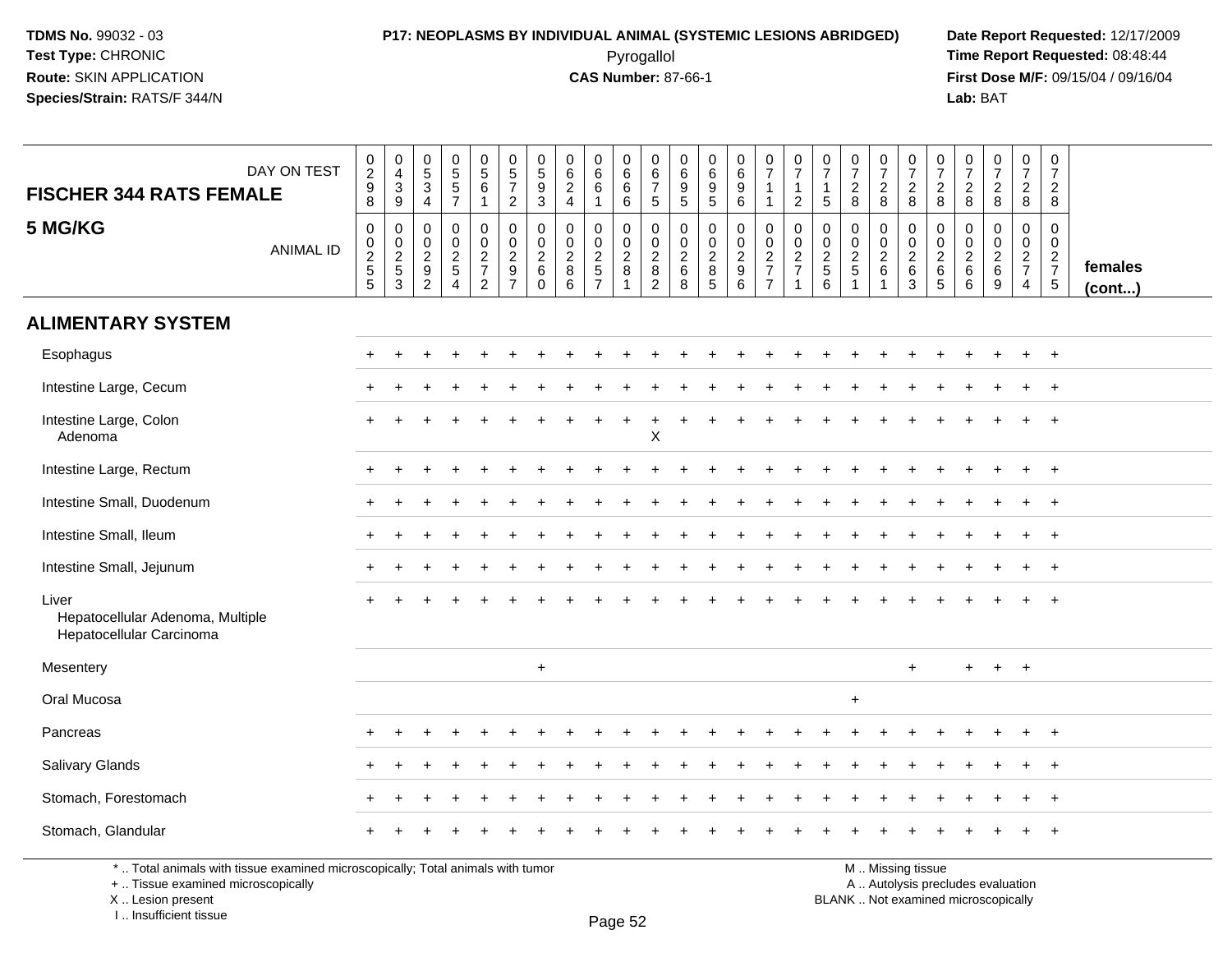## **P17: NEOPLASMS BY INDIVIDUAL ANIMAL (SYSTEMIC LESIONS ABRIDGED) Date Report Requested:** 12/17/2009 Pyrogallol Pyrogallol **Pyrogallol Time Report Requested:** 08:48:44<br>**CAS Number:** 87-66-1 **Time Report Requested:** 08/15/04 / 09/16/04

| DAY ON TEST<br><b>FISCHER 344 RATS FEMALE</b>                                                                                                                         | $\begin{smallmatrix} 0\\2\\9 \end{smallmatrix}$<br>8 | $\mathbf 0$<br>$\overline{4}$<br>$\mathbf{3}$<br>9 | $\begin{array}{c} 0 \\ 5 \end{array}$<br>$\mathbf{3}$<br>$\overline{4}$          | $\begin{array}{c} 0 \\ 5 \\ 5 \end{array}$<br>$\overline{7}$ | $\begin{array}{c} 0 \\ 5 \\ 6 \end{array}$<br>$\mathbf{1}$ | $\begin{array}{c} 0 \\ 5 \\ 7 \end{array}$<br>$\overline{2}$                         | 0<br>$\sqrt{5}$<br>9<br>3                                     | $\pmb{0}$<br>$\,6\,$<br>$\overline{2}$<br>$\overline{4}$ | 0<br>$\,6\,$<br>$\,6\,$<br>$\mathbf 1$    | 0<br>$\,6\,$<br>$6\phantom{1}$<br>6                                    | 0<br>$\,6\,$<br>$\overline{7}$<br>$\sqrt{5}$                                     | $\boldsymbol{0}$<br>$\,6\,$<br>$9\,$<br>$\overline{5}$           | $\begin{array}{c} 0 \\ 6 \end{array}$<br>9<br>$\overline{5}$ | $\begin{array}{c} 0 \\ 6 \end{array}$<br>$\overline{9}$<br>6 | $\begin{smallmatrix}0\\7\end{smallmatrix}$<br>$\mathbf{1}$<br>$\mathbf{1}$ | $\pmb{0}$<br>$\boldsymbol{7}$<br>$\mathbf{1}$<br>$\overline{c}$ | $\pmb{0}$<br>$\overline{7}$<br>$\overline{1}$<br>$\sqrt{5}$ | $\begin{array}{c} 0 \\ 7 \end{array}$<br>$\overline{2}$<br>8 | $\begin{array}{c} 0 \\ 7 \end{array}$<br>$\frac{2}{8}$ | $\begin{array}{c} 0 \\ 7 \end{array}$<br>$_{8}^2$         | 0<br>$\overline{7}$<br>$\overline{2}$<br>8 | $\pmb{0}$<br>$\boldsymbol{7}$<br>$\boldsymbol{2}$<br>8 | $\begin{array}{c} 0 \\ 7 \end{array}$<br>$\frac{2}{8}$                   | $\frac{0}{7}$<br>$_{8}^2$                                     | $\,0\,$<br>$\overline{7}$<br>$\overline{2}$<br>8          |                         |
|-----------------------------------------------------------------------------------------------------------------------------------------------------------------------|------------------------------------------------------|----------------------------------------------------|----------------------------------------------------------------------------------|--------------------------------------------------------------|------------------------------------------------------------|--------------------------------------------------------------------------------------|---------------------------------------------------------------|----------------------------------------------------------|-------------------------------------------|------------------------------------------------------------------------|----------------------------------------------------------------------------------|------------------------------------------------------------------|--------------------------------------------------------------|--------------------------------------------------------------|----------------------------------------------------------------------------|-----------------------------------------------------------------|-------------------------------------------------------------|--------------------------------------------------------------|--------------------------------------------------------|-----------------------------------------------------------|--------------------------------------------|--------------------------------------------------------|--------------------------------------------------------------------------|---------------------------------------------------------------|-----------------------------------------------------------|-------------------------|
| 5 MG/KG<br><b>ANIMAL ID</b>                                                                                                                                           | $\mathbf 0$<br>$\pmb{0}$<br>$\frac{2}{5}$<br>5       | $\mathbf 0$<br>$\mathbf 0$<br>$\frac{2}{5}$<br>3   | $\mathbf 0$<br>$\mathbf 0$<br>$\overline{c}$<br>$\overline{9}$<br>$\overline{c}$ | $\mathbf 0$<br>0<br>$\frac{2}{5}$<br>4                       | 0<br>$\mathsf{O}\xspace$<br>$rac{2}{7}$<br>$\overline{2}$  | $\mathbf 0$<br>$\mathbf 0$<br>$\boldsymbol{2}$<br>$\boldsymbol{9}$<br>$\overline{7}$ | $\mathbf 0$<br>$\mathbf 0$<br>$\overline{2}$<br>6<br>$\Omega$ | $\mathbf 0$<br>$\mathbf 0$<br>$\overline{c}$<br>8<br>6   | 0<br>0<br>$\frac{2}{5}$<br>$\overline{7}$ | $\mathbf 0$<br>$\mathsf{O}\xspace$<br>$\overline{c}$<br>$\overline{8}$ | $\mathbf 0$<br>$\pmb{0}$<br>$\boldsymbol{2}$<br>$\overline{8}$<br>$\overline{2}$ | $\mathbf 0$<br>$\boldsymbol{0}$<br>$\frac{2}{6}$<br>$\mathbf{8}$ | $\mathbf 0$<br>$\mathbf 0$<br>$\frac{2}{8}$<br>5             | 0<br>$\pmb{0}$<br>$\overline{c}$<br>$\overline{9}$<br>6      | 0<br>$\mathsf{O}\xspace$<br>$\frac{2}{7}$<br>$\overline{7}$                | $\pmb{0}$<br>$\pmb{0}$<br>$\frac{2}{7}$<br>1                    | $\mathbf 0$<br>$\mathbf 0$<br>$\frac{2}{5}$<br>6            | $\mathbf 0$<br>0<br>$\frac{2}{5}$                            | 0<br>$\pmb{0}$<br>$\frac{2}{6}$<br>-1                  | 0<br>$\mathsf{O}\xspace$<br>$\frac{2}{6}$<br>$\mathbf{3}$ | 0<br>0<br>$\overline{2}$<br>6<br>5         | 0<br>0<br>$^2\phantom{1}6$<br>6                        | $\mathbf 0$<br>$\pmb{0}$<br>$\frac{2}{6}$<br>9                           | $\mathbf 0$<br>$\mathbf 0$<br>$\frac{2}{7}$<br>$\overline{4}$ | $\mathbf 0$<br>$\mathbf 0$<br>$\frac{2}{7}$<br>$\sqrt{5}$ | females<br>$($ cont $)$ |
| <b>CARDIOVASCULAR SYSTEM</b>                                                                                                                                          |                                                      |                                                    |                                                                                  |                                                              |                                                            |                                                                                      |                                                               |                                                          |                                           |                                                                        |                                                                                  |                                                                  |                                                              |                                                              |                                                                            |                                                                 |                                                             |                                                              |                                                        |                                                           |                                            |                                                        |                                                                          |                                                               |                                                           |                         |
| <b>Blood Vessel</b>                                                                                                                                                   |                                                      |                                                    |                                                                                  |                                                              |                                                            |                                                                                      |                                                               |                                                          |                                           |                                                                        |                                                                                  |                                                                  |                                                              |                                                              |                                                                            |                                                                 |                                                             |                                                              |                                                        |                                                           |                                            |                                                        |                                                                          |                                                               |                                                           |                         |
| Heart                                                                                                                                                                 |                                                      |                                                    |                                                                                  |                                                              |                                                            |                                                                                      |                                                               |                                                          |                                           |                                                                        |                                                                                  |                                                                  |                                                              |                                                              |                                                                            |                                                                 |                                                             |                                                              |                                                        |                                                           |                                            |                                                        |                                                                          |                                                               | $\ddot{}$                                                 |                         |
| <b>ENDOCRINE SYSTEM</b>                                                                                                                                               |                                                      |                                                    |                                                                                  |                                                              |                                                            |                                                                                      |                                                               |                                                          |                                           |                                                                        |                                                                                  |                                                                  |                                                              |                                                              |                                                                            |                                                                 |                                                             |                                                              |                                                        |                                                           |                                            |                                                        |                                                                          |                                                               |                                                           |                         |
| <b>Adrenal Cortex</b>                                                                                                                                                 |                                                      |                                                    |                                                                                  |                                                              |                                                            |                                                                                      |                                                               |                                                          |                                           |                                                                        |                                                                                  |                                                                  |                                                              |                                                              |                                                                            |                                                                 |                                                             |                                                              |                                                        |                                                           |                                            |                                                        |                                                                          |                                                               | $+$                                                       |                         |
| Adrenal Medulla<br>Pheochromocytoma Benign                                                                                                                            |                                                      |                                                    |                                                                                  |                                                              |                                                            |                                                                                      |                                                               |                                                          |                                           |                                                                        |                                                                                  |                                                                  | X                                                            |                                                              |                                                                            |                                                                 |                                                             |                                                              |                                                        |                                                           |                                            |                                                        |                                                                          |                                                               | $\overline{+}$                                            |                         |
| Islets, Pancreatic                                                                                                                                                    |                                                      |                                                    |                                                                                  |                                                              |                                                            |                                                                                      |                                                               |                                                          |                                           |                                                                        |                                                                                  |                                                                  |                                                              |                                                              |                                                                            |                                                                 |                                                             |                                                              |                                                        |                                                           |                                            |                                                        |                                                                          |                                                               | $\ddot{}$                                                 |                         |
| Parathyroid Gland                                                                                                                                                     |                                                      |                                                    |                                                                                  |                                                              |                                                            |                                                                                      |                                                               |                                                          |                                           |                                                                        |                                                                                  |                                                                  |                                                              |                                                              |                                                                            |                                                                 |                                                             |                                                              | м                                                      |                                                           |                                            |                                                        |                                                                          |                                                               | $\div$                                                    |                         |
| <b>Pituitary Gland</b><br>Pars Distalis, Adenoma                                                                                                                      |                                                      | X                                                  | X                                                                                | X                                                            | X                                                          |                                                                                      | X                                                             |                                                          | X                                         | X                                                                      | X                                                                                | X                                                                | $\times$                                                     | $\times$                                                     |                                                                            |                                                                 | $\pmb{\times}$                                              | $\times$                                                     |                                                        |                                                           | $\ddot{}$                                  | ÷<br>X                                                 | $\ddot{}$                                                                | $\ddot{}$                                                     | $^{+}$                                                    |                         |
| <b>Thyroid Gland</b><br>C-cell, Adenoma<br>Follicle, Adenoma                                                                                                          |                                                      |                                                    |                                                                                  |                                                              |                                                            |                                                                                      |                                                               |                                                          |                                           |                                                                        |                                                                                  |                                                                  |                                                              |                                                              |                                                                            | X                                                               |                                                             |                                                              |                                                        |                                                           |                                            |                                                        |                                                                          |                                                               | $\ddot{}$                                                 |                         |
| <b>GENERAL BODY SYSTEM</b>                                                                                                                                            |                                                      |                                                    |                                                                                  |                                                              |                                                            |                                                                                      |                                                               |                                                          |                                           |                                                                        |                                                                                  |                                                                  |                                                              |                                                              |                                                                            |                                                                 |                                                             |                                                              |                                                        |                                                           |                                            |                                                        |                                                                          |                                                               |                                                           |                         |
| <b>NONE</b>                                                                                                                                                           |                                                      |                                                    |                                                                                  |                                                              |                                                            |                                                                                      |                                                               |                                                          |                                           |                                                                        |                                                                                  |                                                                  |                                                              |                                                              |                                                                            |                                                                 |                                                             |                                                              |                                                        |                                                           |                                            |                                                        |                                                                          |                                                               |                                                           |                         |
| <b>GENITAL SYSTEM</b>                                                                                                                                                 |                                                      |                                                    |                                                                                  |                                                              |                                                            |                                                                                      |                                                               |                                                          |                                           |                                                                        |                                                                                  |                                                                  |                                                              |                                                              |                                                                            |                                                                 |                                                             |                                                              |                                                        |                                                           |                                            |                                                        |                                                                          |                                                               |                                                           |                         |
| <b>Clitoral Gland</b><br>Carcinoma                                                                                                                                    |                                                      |                                                    |                                                                                  | $\ddot{}$                                                    | $\ddot{}$                                                  | $\ddot{}$<br>$\boldsymbol{\mathsf{X}}$                                               |                                                               |                                                          |                                           |                                                                        | $\ddot{}$                                                                        | X                                                                |                                                              |                                                              |                                                                            |                                                                 |                                                             |                                                              |                                                        |                                                           |                                            |                                                        |                                                                          |                                                               | $^{+}$                                                    |                         |
| *  Total animals with tissue examined microscopically; Total animals with tumor<br>+  Tissue examined microscopically<br>X  Lesion present<br>I., Insufficient tissue |                                                      |                                                    |                                                                                  |                                                              |                                                            |                                                                                      |                                                               |                                                          |                                           | Page 53                                                                |                                                                                  |                                                                  |                                                              |                                                              |                                                                            |                                                                 |                                                             |                                                              |                                                        | M  Missing tissue                                         |                                            |                                                        | A  Autolysis precludes evaluation<br>BLANK  Not examined microscopically |                                                               |                                                           |                         |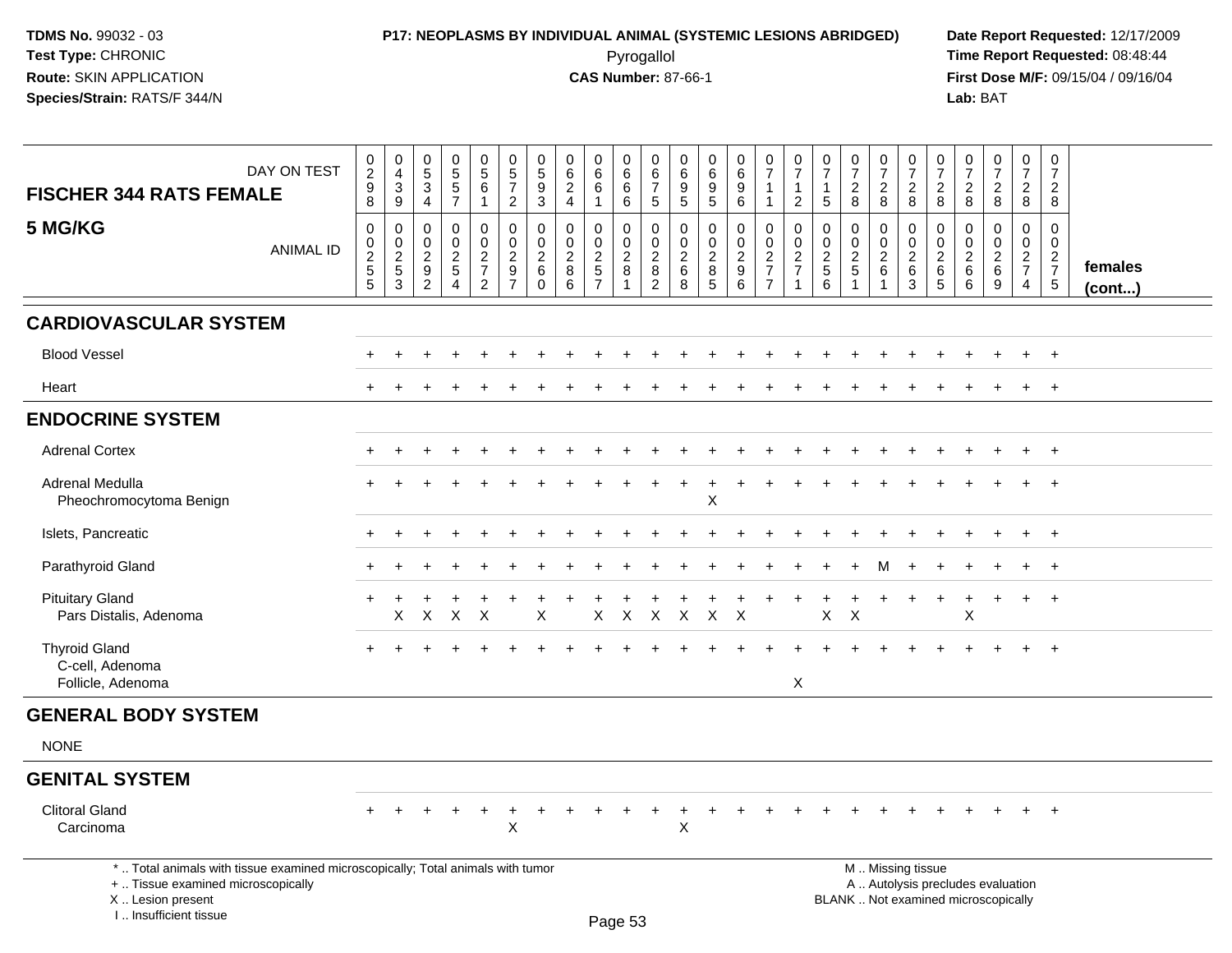#### **P17: NEOPLASMS BY INDIVIDUAL ANIMAL (SYSTEMIC LESIONS ABRIDGED) Date Report Requested:** 12/17/2009 Pyrogallol Pyrogallol **Pyrogallol Time Report Requested:** 08:48:44<br>**CAS Number:** 87-66-1 **Time Report Requested:** 08/15/04 / 09/16/04

**First Dose M/F:** 09/15/04 / 09/16/04<br>**Lab:** BAT **Lab:** BAT

| DAY ON TEST<br><b>FISCHER 344 RATS FEMALE</b>                                                                                                                                                                                                          | $\begin{smallmatrix} 0\\2 \end{smallmatrix}$<br>$\boldsymbol{9}$<br>8 | 0<br>$\overline{4}$<br>$\mathbf 3$<br>9                     | $\begin{array}{c} 0 \\ 5 \end{array}$<br>$\mathbf{3}$<br>$\overline{4}$ | $\begin{array}{c} 0 \\ 5 \\ 5 \end{array}$<br>$\overline{7}$ | $\begin{array}{c} 0 \\ 5 \\ 6 \end{array}$<br>$\mathbf{1}$                     | $\begin{array}{c} 0 \\ 5 \\ 7 \end{array}$<br>$\overline{2}$                                                    | 0<br>$\overline{5}$<br>$\boldsymbol{9}$<br>$\mathbf{3}$ | 0<br>6<br>$\sqrt{2}$<br>$\overline{4}$         | 0<br>$6\overline{6}$<br>$6\phantom{1}$<br>$\mathbf{1}$ | $\begin{matrix} 0 \\ 6 \end{matrix}$<br>$6^{\circ}$<br>6 | 0<br>$\frac{6}{7}$<br>$5\phantom{.0}$                 | $\begin{matrix}0\\6\end{matrix}$<br>$\boldsymbol{9}$<br>$\overline{5}$ | $\begin{array}{c} 0 \\ 6 \end{array}$<br>$\boldsymbol{9}$<br>$\sqrt{5}$ | $\begin{matrix} 0 \\ 6 \end{matrix}$<br>$\boldsymbol{9}$<br>$\,6\,$     | $\frac{0}{7}$<br>$\mathbf{1}$<br>$\mathbf{1}$                | $\begin{smallmatrix}0\\7\end{smallmatrix}$<br>$\mathbf{1}$<br>$\overline{2}$ | $\frac{0}{7}$<br>$\mathbf{1}$<br>$\sqrt{5}$       | $\frac{0}{7}$<br>$\sqrt{2}$<br>8  | $\frac{0}{7}$<br>$\frac{2}{8}$                    | $\frac{0}{7}$<br>$\overline{2}$<br>8                                             | $\frac{0}{7}$<br>$\sqrt{2}$<br>8         | $\frac{0}{7}$<br>$\sqrt{2}$<br>8          | $\begin{smallmatrix}0\\7\end{smallmatrix}$<br>$\frac{2}{8}$               | $\frac{0}{7}$<br>$\overline{2}$<br>8                   | $\frac{0}{7}$<br>$\overline{c}$<br>8                                   |                   |
|--------------------------------------------------------------------------------------------------------------------------------------------------------------------------------------------------------------------------------------------------------|-----------------------------------------------------------------------|-------------------------------------------------------------|-------------------------------------------------------------------------|--------------------------------------------------------------|--------------------------------------------------------------------------------|-----------------------------------------------------------------------------------------------------------------|---------------------------------------------------------|------------------------------------------------|--------------------------------------------------------|----------------------------------------------------------|-------------------------------------------------------|------------------------------------------------------------------------|-------------------------------------------------------------------------|-------------------------------------------------------------------------|--------------------------------------------------------------|------------------------------------------------------------------------------|---------------------------------------------------|-----------------------------------|---------------------------------------------------|----------------------------------------------------------------------------------|------------------------------------------|-------------------------------------------|---------------------------------------------------------------------------|--------------------------------------------------------|------------------------------------------------------------------------|-------------------|
| 5 MG/KG<br><b>ANIMAL ID</b>                                                                                                                                                                                                                            | $\pmb{0}$<br>$\begin{array}{c} 0 \\ 2 \\ 5 \\ 5 \end{array}$          | $\mathbf 0$<br>$\mathbf 0$<br>$\sqrt{2}$<br>$\sqrt{5}$<br>3 | $\mathbf 0$<br>$\mathbf 0$<br>$\overline{2}$<br>$\frac{9}{2}$           | $\mathbf 0$<br>0<br>$\frac{2}{5}$<br>$\overline{4}$          | $\pmb{0}$<br>$\mathbf 0$<br>$\overline{2}$<br>$\overline{7}$<br>$\overline{2}$ | $\mathsf 0$<br>$\mathbf 0$<br>$\overline{2}$<br>$\boldsymbol{9}$<br>$\overline{7}$                              | 0<br>0<br>$\sqrt{2}$<br>$\,6\,$<br>$\Omega$             | $\pmb{0}$<br>$\pmb{0}$<br>$\sqrt{2}$<br>8<br>6 | 0<br>$\mathbf 0$<br>$rac{2}{7}$                        | $\pmb{0}$<br>$\frac{0}{2}$<br>8<br>$\overline{1}$        | $\pmb{0}$<br>$\pmb{0}$<br>$\sqrt{2}$<br>$\frac{8}{2}$ | $\boldsymbol{0}$<br>$\mathbf 0$<br>$\sqrt{2}$<br>$\,6\,$<br>8          | $\pmb{0}$<br>$\pmb{0}$<br>$\sqrt{2}$<br>8<br>5                          | 0<br>$\mathbf 0$<br>$\sqrt{2}$<br>$\begin{array}{c} 9 \\ 6 \end{array}$ | $\pmb{0}$<br>$\begin{array}{c} 0 \\ 2 \\ 7 \\ 7 \end{array}$ | $\mathbf 0$<br>$\pmb{0}$<br>$\overline{2}$<br>$\overline{7}$<br>$\mathbf{1}$ | 0<br>$\pmb{0}$<br>$\frac{2}{5}$<br>$6\phantom{a}$ | $\mathbf 0$<br>$\frac{0}{2}$<br>1 | 0<br>$\mathbf 0$<br>$\frac{2}{6}$<br>$\mathbf{1}$ | 0<br>$\mathbf 0$<br>$\sqrt{2}$<br>$\,6\,$<br>3                                   | 0<br>$\mathbf 0$<br>$\sqrt{2}$<br>6<br>5 | $\mathbf 0$<br>$\pmb{0}$<br>$\frac{2}{6}$ | $\mathbf 0$<br>$\mathsf 0$<br>$\overline{2}$<br>$\,6\,$<br>$\overline{9}$ | 0<br>$\overline{0}$<br>$\frac{2}{7}$<br>$\overline{4}$ | $\mathbf 0$<br>$\ddot{\mathbf{0}}$<br>$\frac{2}{7}$<br>$5\phantom{.0}$ | females<br>(cont) |
| Ovary                                                                                                                                                                                                                                                  |                                                                       |                                                             |                                                                         |                                                              |                                                                                |                                                                                                                 |                                                         |                                                |                                                        |                                                          |                                                       |                                                                        |                                                                         |                                                                         |                                                              |                                                                              |                                                   |                                   |                                                   |                                                                                  |                                          |                                           |                                                                           | $\ddot{}$                                              | $+$                                                                    |                   |
| <b>Uterus</b><br>Leiomyosarcoma<br>Polyp Stromal<br>Cervix, Polyp Stromal                                                                                                                                                                              |                                                                       |                                                             |                                                                         |                                                              |                                                                                |                                                                                                                 |                                                         |                                                |                                                        |                                                          |                                                       |                                                                        |                                                                         |                                                                         |                                                              |                                                                              |                                                   |                                   |                                                   |                                                                                  |                                          |                                           |                                                                           |                                                        | $\ddot{+}$                                                             |                   |
| Vagina                                                                                                                                                                                                                                                 |                                                                       |                                                             |                                                                         |                                                              |                                                                                |                                                                                                                 |                                                         |                                                |                                                        |                                                          |                                                       |                                                                        |                                                                         |                                                                         |                                                              |                                                                              |                                                   |                                   |                                                   |                                                                                  |                                          |                                           |                                                                           |                                                        |                                                                        |                   |
| <b>HEMATOPOIETIC SYSTEM</b>                                                                                                                                                                                                                            |                                                                       |                                                             |                                                                         |                                                              |                                                                                |                                                                                                                 |                                                         |                                                |                                                        |                                                          |                                                       |                                                                        |                                                                         |                                                                         |                                                              |                                                                              |                                                   |                                   |                                                   |                                                                                  |                                          |                                           |                                                                           |                                                        |                                                                        |                   |
| <b>Bone Marrow</b>                                                                                                                                                                                                                                     | $\ddot{}$                                                             |                                                             |                                                                         |                                                              |                                                                                |                                                                                                                 |                                                         |                                                |                                                        |                                                          |                                                       |                                                                        |                                                                         |                                                                         |                                                              |                                                                              |                                                   |                                   |                                                   |                                                                                  |                                          |                                           |                                                                           | $+$                                                    | $+$                                                                    |                   |
| Lymph Node                                                                                                                                                                                                                                             | $\ddot{}$                                                             |                                                             |                                                                         |                                                              |                                                                                |                                                                                                                 |                                                         |                                                |                                                        |                                                          |                                                       |                                                                        |                                                                         |                                                                         |                                                              |                                                                              |                                                   |                                   |                                                   |                                                                                  | $\ddot{}$                                |                                           |                                                                           |                                                        |                                                                        |                   |
| Lymph Node, Mandibular                                                                                                                                                                                                                                 | М                                                                     | M                                                           | М                                                                       | M                                                            | M                                                                              | M                                                                                                               | М                                                       | M                                              | M                                                      | M                                                        | M                                                     | M                                                                      | М                                                                       | M                                                                       | M                                                            | M                                                                            |                                                   | M M M M                           |                                                   |                                                                                  | M                                        |                                           | M M M M                                                                   |                                                        |                                                                        |                   |
| Lymph Node, Mesenteric                                                                                                                                                                                                                                 | $\ddot{}$                                                             |                                                             |                                                                         |                                                              |                                                                                |                                                                                                                 |                                                         |                                                |                                                        |                                                          |                                                       |                                                                        |                                                                         |                                                                         |                                                              |                                                                              |                                                   |                                   |                                                   |                                                                                  |                                          |                                           |                                                                           | $+$                                                    | $+$                                                                    |                   |
| Spleen                                                                                                                                                                                                                                                 |                                                                       |                                                             |                                                                         |                                                              |                                                                                |                                                                                                                 |                                                         |                                                |                                                        |                                                          |                                                       |                                                                        |                                                                         |                                                                         |                                                              |                                                                              |                                                   |                                   |                                                   |                                                                                  |                                          |                                           |                                                                           |                                                        | $+$                                                                    |                   |
| Thymus                                                                                                                                                                                                                                                 | $+$                                                                   |                                                             |                                                                         |                                                              |                                                                                |                                                                                                                 |                                                         |                                                |                                                        |                                                          |                                                       |                                                                        |                                                                         |                                                                         |                                                              |                                                                              |                                                   |                                   |                                                   |                                                                                  |                                          |                                           |                                                                           | $+$                                                    | $+$                                                                    |                   |
| <b>INTEGUMENTARY SYSTEM</b>                                                                                                                                                                                                                            |                                                                       |                                                             |                                                                         |                                                              |                                                                                |                                                                                                                 |                                                         |                                                |                                                        |                                                          |                                                       |                                                                        |                                                                         |                                                                         |                                                              |                                                                              |                                                   |                                   |                                                   |                                                                                  |                                          |                                           |                                                                           |                                                        |                                                                        |                   |
| <b>Mammary Gland</b><br>Carcinoma<br>Fibroadenoma<br>Fibroadenoma, Multiple                                                                                                                                                                            |                                                                       |                                                             |                                                                         |                                                              |                                                                                |                                                                                                                 |                                                         |                                                | X                                                      |                                                          |                                                       |                                                                        | $X$ $X$                                                                 |                                                                         |                                                              |                                                                              | X                                                 |                                   |                                                   |                                                                                  | $X$ $X$                                  |                                           | X                                                                         | $\ddot{}$                                              | $+$                                                                    |                   |
| Skin                                                                                                                                                                                                                                                   |                                                                       |                                                             |                                                                         |                                                              |                                                                                |                                                                                                                 |                                                         |                                                |                                                        |                                                          |                                                       |                                                                        |                                                                         |                                                                         |                                                              |                                                                              |                                                   |                                   |                                                   |                                                                                  |                                          |                                           |                                                                           | $\ddot{}$                                              | $+$                                                                    |                   |
| the property of the control of the control of the control of the control of the control of the control of the control of the control of the control of the control of the control of the control of the control of the control<br>$\sim$ $\sim$ $\sim$ |                                                                       |                                                             |                                                                         |                                                              |                                                                                | the contract of the contract of the contract of the contract of the contract of the contract of the contract of |                                                         |                                                |                                                        |                                                          |                                                       |                                                                        |                                                                         |                                                                         |                                                              |                                                                              |                                                   |                                   |                                                   | $\mathbf{r}$ and $\mathbf{r}$ and $\mathbf{r}$ and $\mathbf{r}$ and $\mathbf{r}$ |                                          |                                           |                                                                           |                                                        |                                                                        |                   |

\* .. Total animals with tissue examined microscopically; Total animals with tumor

+ .. Tissue examined microscopically

X .. Lesion present

I .. Insufficient tissue

 M .. Missing tissuey the contract of the contract of the contract of the contract of the contract of  $\mathsf A$  . Autolysis precludes evaluation Lesion present BLANK .. Not examined microscopically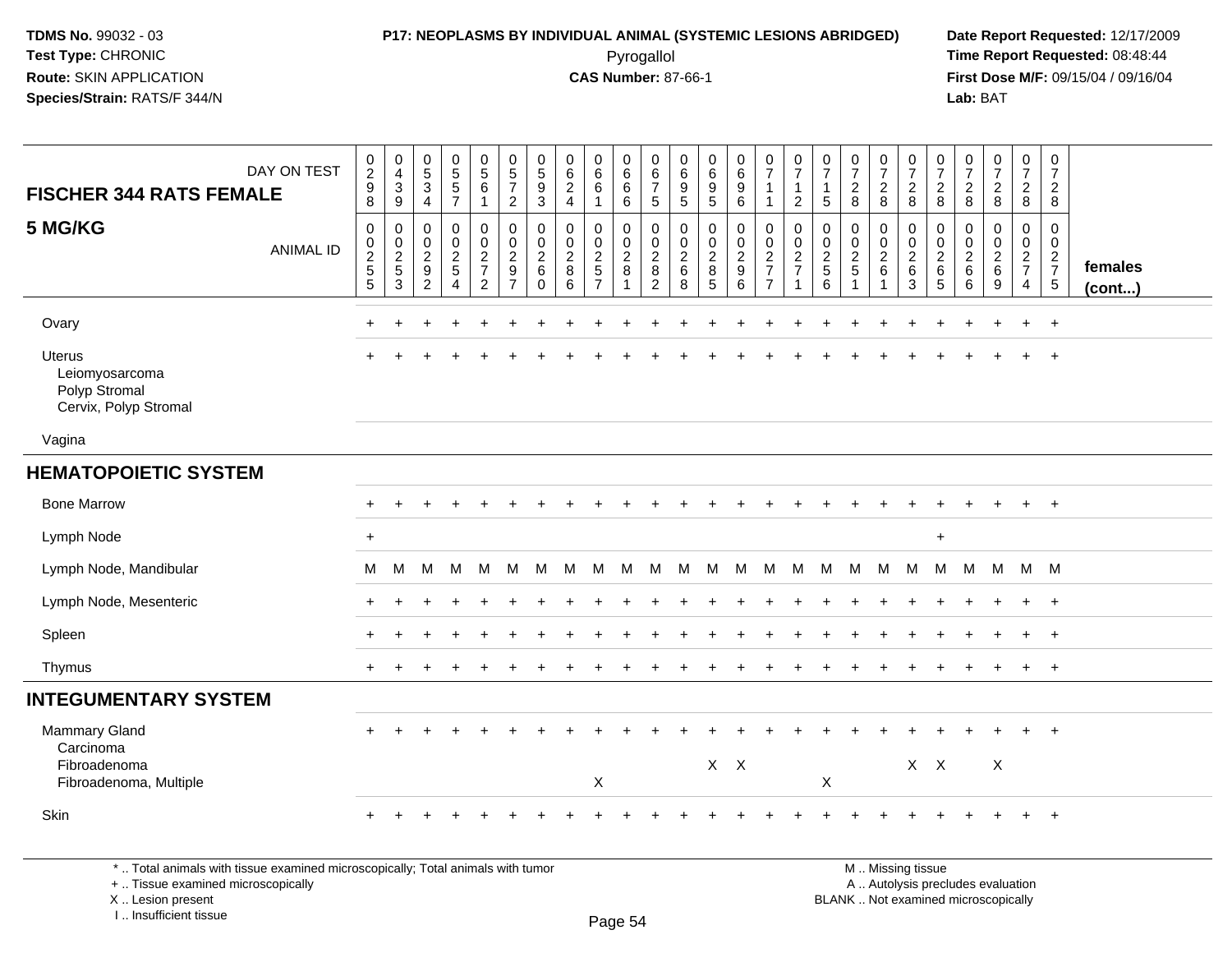## **P17: NEOPLASMS BY INDIVIDUAL ANIMAL (SYSTEMIC LESIONS ABRIDGED) Date Report Requested:** 12/17/2009 Pyrogallol Pyrogallol **Pyrogallol Time Report Requested:** 08:48:44<br>**CAS Number:** 87-66-1 **Time Report Requested:** 08/15/04 / 09/16/04

| DAY ON TEST<br><b>FISCHER 344 RATS FEMALE</b>                                                                                                                       | $\begin{smallmatrix} 0\\2\\9 \end{smallmatrix}$<br>8 | 0<br>$\overline{4}$<br>3<br>9                       | 0<br>$\,$ 5 $\,$<br>$\overline{3}$<br>$\overline{4}$      | $\begin{array}{c} 0 \\ 5 \\ 5 \end{array}$<br>$\overline{7}$ | $\begin{array}{c} 0 \\ 5 \\ 6 \end{array}$<br>$\mathbf{1}$    | $\pmb{0}$<br>$\sqrt{5}$<br>$\overline{7}$<br>$\overline{2}$                        | 0<br>$\sqrt{5}$<br>9<br>$\mathbf{3}$                                | 0<br>$\,6\,$<br>$\sqrt{2}$<br>$\overline{4}$           | 0<br>6<br>$\,6\,$<br>$\mathbf{1}$                                      | 0<br>$\,6\,$<br>6<br>6                        | 0<br>6<br>$\overline{7}$<br>$5\phantom{.0}$                       | 0<br>6<br>9<br>$\sqrt{5}$                 | $\mathbf 0$<br>$\,6\,$<br>9<br>$\sqrt{5}$                                   | 0<br>$\,6\,$<br>$\boldsymbol{9}$<br>6    | 0<br>$\overline{7}$<br>$\mathbf{1}$<br>$\mathbf{1}$ | 0<br>$\overline{7}$<br>$\mathbf{1}$<br>$\overline{2}$     | 0<br>$\overline{7}$<br>$\mathbf 1$<br>$\sqrt{5}$ | $\frac{0}{7}$<br>$\overline{c}$<br>8 | 0<br>$\overline{7}$<br>$\sqrt{2}$<br>$\boldsymbol{8}$ | $\frac{0}{7}$<br>$\sqrt{2}$<br>8                                                              | 0<br>$\overline{7}$<br>$\overline{c}$<br>8                          | $\frac{0}{7}$<br>$\overline{c}$<br>8                      | 0<br>$\overline{7}$<br>$\overline{2}$<br>8         | $\frac{0}{7}$<br>$\overline{a}$<br>8             | $\mathbf 0$<br>$\overline{7}$<br>$\overline{2}$<br>8 |                         |
|---------------------------------------------------------------------------------------------------------------------------------------------------------------------|------------------------------------------------------|-----------------------------------------------------|-----------------------------------------------------------|--------------------------------------------------------------|---------------------------------------------------------------|------------------------------------------------------------------------------------|---------------------------------------------------------------------|--------------------------------------------------------|------------------------------------------------------------------------|-----------------------------------------------|-------------------------------------------------------------------|-------------------------------------------|-----------------------------------------------------------------------------|------------------------------------------|-----------------------------------------------------|-----------------------------------------------------------|--------------------------------------------------|--------------------------------------|-------------------------------------------------------|-----------------------------------------------------------------------------------------------|---------------------------------------------------------------------|-----------------------------------------------------------|----------------------------------------------------|--------------------------------------------------|------------------------------------------------------|-------------------------|
| 5 MG/KG<br>ANIMAL ID                                                                                                                                                | $\pmb{0}$<br>$\frac{0}{2}$<br>$\overline{5}$         | 0<br>$\mathbf 0$<br>$\frac{2}{5}$<br>$\overline{3}$ | 0<br>$\mathbf 0$<br>$\overline{2}$<br>9<br>$\overline{2}$ | $\mathbf 0$<br>$\mathbf 0$<br>$\frac{2}{5}$<br>4             | $\mathbf 0$<br>$\mathsf 0$<br>$\frac{2}{7}$<br>$\overline{2}$ | $\mathbf 0$<br>$\mathbf 0$<br>$\overline{2}$<br>$\boldsymbol{9}$<br>$\overline{7}$ | $\mathbf 0$<br>$\mathbf 0$<br>$\overline{2}$<br>$\,6\,$<br>$\Omega$ | $\mathbf 0$<br>$\mathbf 0$<br>$\overline{2}$<br>8<br>6 | 0<br>$\mathbf 0$<br>$\overline{2}$<br>$\overline{5}$<br>$\overline{7}$ | 0<br>$\mathbf 0$<br>$\overline{c}$<br>$\,8\,$ | 0<br>$\mathsf{O}\xspace$<br>$\overline{c}$<br>8<br>$\overline{2}$ | 0<br>$\mathbf 0$<br>$^2\phantom{1}6$<br>8 | $\mathbf 0$<br>$\mathbf 0$<br>$\boldsymbol{2}$<br>$\,8\,$<br>$\overline{5}$ | 0<br>$\mathbf 0$<br>$\sqrt{2}$<br>9<br>6 | 0<br>$\pmb{0}$<br>$\frac{2}{7}$<br>$\overline{7}$   | 0<br>$\mathsf 0$<br>$\overline{c}$<br>$\overline{7}$<br>1 | $\mathbf 0$<br>$\mathbf 0$<br>$\frac{2}{5}$<br>6 | $\mathbf 0$<br>0<br>$\frac{2}{5}$    | 0<br>$\mathbf{0}$<br>$\overline{c}$<br>$\,6\,$        | $\mathbf 0$<br>$\mathbf 0$<br>$\frac{2}{6}$<br>$\overline{3}$                                 | $\Omega$<br>$\Omega$<br>$\overline{2}$<br>$\,6\,$<br>$\overline{5}$ | $\Omega$<br>$\mathbf 0$<br>$\overline{c}$<br>$\,6\,$<br>6 | 0<br>$\mathbf 0$<br>$\overline{c}$<br>$\,6\,$<br>9 | $\mathbf 0$<br>$\mathbf 0$<br>$\frac{2}{7}$<br>4 | 0<br>$\mathbf 0$<br>$rac{2}{7}$<br>5                 | females<br>$($ cont $)$ |
| <b>MUSCULOSKELETAL SYSTEM</b>                                                                                                                                       |                                                      |                                                     |                                                           |                                                              |                                                               |                                                                                    |                                                                     |                                                        |                                                                        |                                               |                                                                   |                                           |                                                                             |                                          |                                                     |                                                           |                                                  |                                      |                                                       |                                                                                               |                                                                     |                                                           |                                                    |                                                  |                                                      |                         |
| <b>Bone</b>                                                                                                                                                         |                                                      |                                                     |                                                           |                                                              |                                                               |                                                                                    |                                                                     |                                                        |                                                                        |                                               |                                                                   |                                           |                                                                             |                                          |                                                     |                                                           |                                                  |                                      |                                                       |                                                                                               |                                                                     |                                                           |                                                    | $+$                                              | $+$                                                  |                         |
| <b>NERVOUS SYSTEM</b>                                                                                                                                               |                                                      |                                                     |                                                           |                                                              |                                                               |                                                                                    |                                                                     |                                                        |                                                                        |                                               |                                                                   |                                           |                                                                             |                                          |                                                     |                                                           |                                                  |                                      |                                                       |                                                                                               |                                                                     |                                                           |                                                    |                                                  |                                                      |                         |
| <b>Brain</b>                                                                                                                                                        | $+$                                                  | $\ddot{}$                                           | $\pm$                                                     | $\overline{ }$                                               | $\div$                                                        | ÷                                                                                  |                                                                     |                                                        |                                                                        | $\ddot{}$                                     | $\div$                                                            | $\div$                                    | $\div$                                                                      | $+$                                      | $\div$                                              |                                                           | $\div$                                           | $\overline{+}$                       | $\pm$                                                 | $\ddot{}$                                                                                     | $\ddot{}$                                                           | $\div$                                                    | $+$                                                | $+$                                              | $+$                                                  |                         |
| <b>RESPIRATORY SYSTEM</b>                                                                                                                                           |                                                      |                                                     |                                                           |                                                              |                                                               |                                                                                    |                                                                     |                                                        |                                                                        |                                               |                                                                   |                                           |                                                                             |                                          |                                                     |                                                           |                                                  |                                      |                                                       |                                                                                               |                                                                     |                                                           |                                                    |                                                  |                                                      |                         |
| Larynx                                                                                                                                                              |                                                      |                                                     |                                                           |                                                              |                                                               |                                                                                    |                                                                     |                                                        |                                                                        |                                               |                                                                   |                                           | $\ddot{}$                                                                   |                                          |                                                     |                                                           |                                                  |                                      |                                                       |                                                                                               |                                                                     |                                                           |                                                    |                                                  |                                                      |                         |
| Lung<br>Alveolar/Bronchiolar Adenoma<br>Alveolar/Bronchiolar Carcinoma                                                                                              |                                                      |                                                     |                                                           |                                                              |                                                               |                                                                                    |                                                                     |                                                        |                                                                        |                                               |                                                                   |                                           |                                                                             |                                          |                                                     |                                                           |                                                  |                                      |                                                       |                                                                                               |                                                                     |                                                           |                                                    |                                                  | $\overline{+}$                                       |                         |
| Nose                                                                                                                                                                |                                                      |                                                     |                                                           |                                                              |                                                               |                                                                                    |                                                                     |                                                        |                                                                        |                                               |                                                                   |                                           |                                                                             |                                          |                                                     |                                                           |                                                  |                                      |                                                       |                                                                                               |                                                                     |                                                           |                                                    |                                                  | $\overline{+}$                                       |                         |
| Trachea                                                                                                                                                             |                                                      |                                                     |                                                           |                                                              |                                                               |                                                                                    |                                                                     |                                                        |                                                                        |                                               |                                                                   |                                           |                                                                             |                                          |                                                     |                                                           |                                                  |                                      |                                                       |                                                                                               |                                                                     |                                                           |                                                    |                                                  | $+$                                                  |                         |
| <b>SPECIAL SENSES SYSTEM</b>                                                                                                                                        |                                                      |                                                     |                                                           |                                                              |                                                               |                                                                                    |                                                                     |                                                        |                                                                        |                                               |                                                                   |                                           |                                                                             |                                          |                                                     |                                                           |                                                  |                                      |                                                       |                                                                                               |                                                                     |                                                           |                                                    |                                                  |                                                      |                         |
| Eye                                                                                                                                                                 |                                                      |                                                     |                                                           |                                                              |                                                               |                                                                                    |                                                                     |                                                        |                                                                        |                                               |                                                                   |                                           |                                                                             |                                          |                                                     |                                                           |                                                  |                                      |                                                       |                                                                                               |                                                                     |                                                           |                                                    | $\pm$                                            | $^{+}$                                               |                         |
| <b>Harderian Gland</b>                                                                                                                                              | $\pm$                                                |                                                     |                                                           |                                                              |                                                               |                                                                                    |                                                                     |                                                        |                                                                        |                                               |                                                                   |                                           |                                                                             |                                          |                                                     |                                                           |                                                  |                                      |                                                       |                                                                                               |                                                                     |                                                           |                                                    | $+$                                              | $+$                                                  |                         |
| <b>URINARY SYSTEM</b>                                                                                                                                               |                                                      |                                                     |                                                           |                                                              |                                                               |                                                                                    |                                                                     |                                                        |                                                                        |                                               |                                                                   |                                           |                                                                             |                                          |                                                     |                                                           |                                                  |                                      |                                                       |                                                                                               |                                                                     |                                                           |                                                    |                                                  |                                                      |                         |
| Kidney                                                                                                                                                              |                                                      |                                                     |                                                           |                                                              |                                                               |                                                                                    |                                                                     |                                                        |                                                                        |                                               |                                                                   |                                           |                                                                             |                                          |                                                     |                                                           |                                                  |                                      |                                                       |                                                                                               |                                                                     |                                                           |                                                    | $+$                                              | $+$                                                  |                         |
| <b>Urinary Bladder</b>                                                                                                                                              |                                                      |                                                     |                                                           |                                                              |                                                               |                                                                                    |                                                                     |                                                        |                                                                        |                                               |                                                                   |                                           |                                                                             |                                          |                                                     |                                                           |                                                  |                                      |                                                       |                                                                                               |                                                                     |                                                           |                                                    | $\ddot{}$                                        | $+$                                                  |                         |
| <b>SYSTEMIC LESIONS</b>                                                                                                                                             |                                                      |                                                     |                                                           |                                                              |                                                               |                                                                                    |                                                                     |                                                        |                                                                        |                                               |                                                                   |                                           |                                                                             |                                          |                                                     |                                                           |                                                  |                                      |                                                       |                                                                                               |                                                                     |                                                           |                                                    |                                                  |                                                      |                         |
| *  Total animals with tissue examined microscopically; Total animals with tumor<br>+  Tissue examined microscopically<br>X  Lesion present<br>I Insufficient tissue |                                                      |                                                     |                                                           |                                                              |                                                               |                                                                                    |                                                                     |                                                        |                                                                        | DaoE                                          |                                                                   |                                           |                                                                             |                                          |                                                     |                                                           |                                                  |                                      |                                                       | M  Missing tissue<br>A  Autolysis precludes evaluation<br>BLANK  Not examined microscopically |                                                                     |                                                           |                                                    |                                                  |                                                      |                         |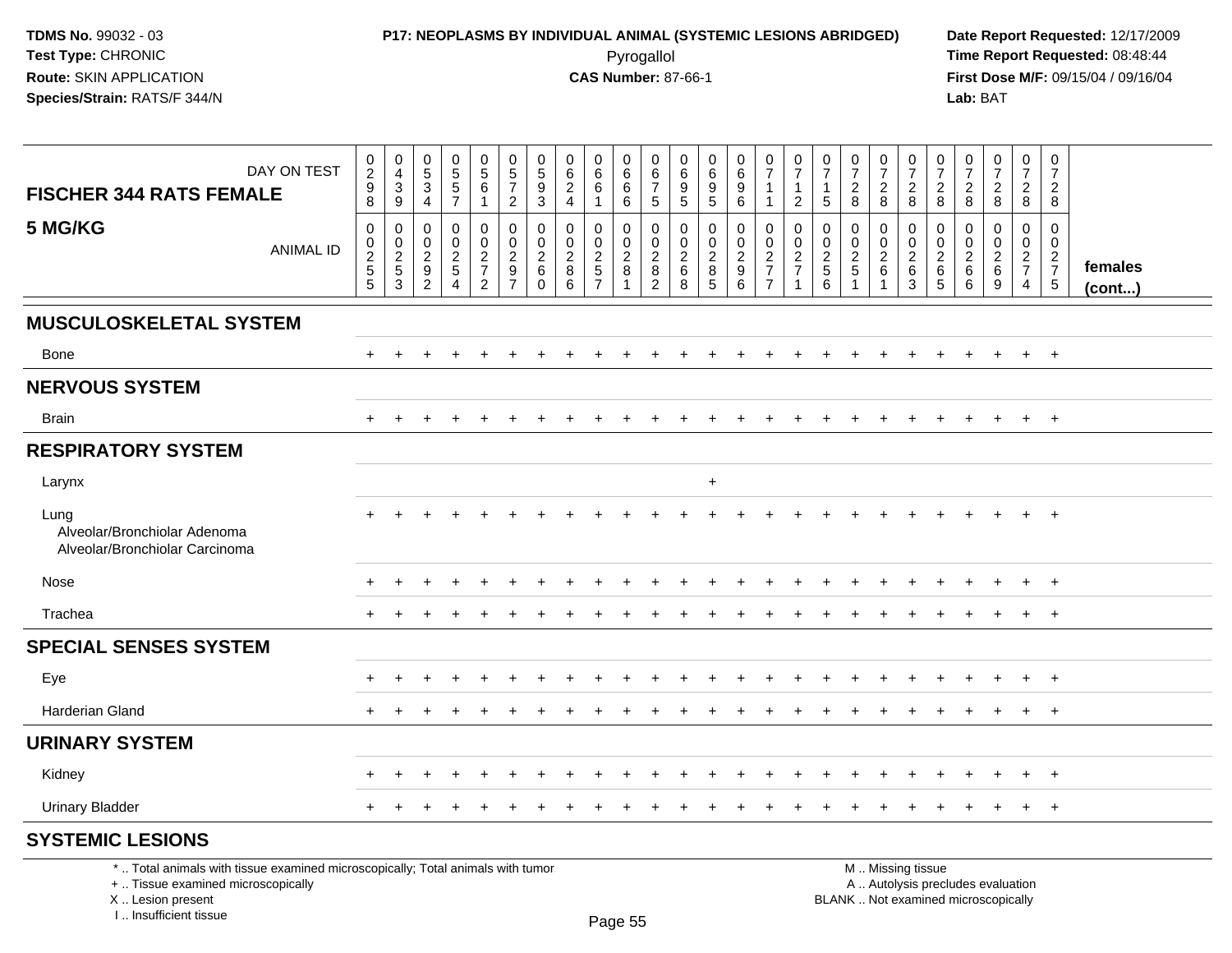## **P17: NEOPLASMS BY INDIVIDUAL ANIMAL (SYSTEMIC LESIONS ABRIDGED) Date Report Requested:** 12/17/2009

Pyrogallol Pyrogallol **Pyrogallol Time Report Requested:** 08:48:44<br>**CAS Number:** 87-66-1 **Time Report Requested:** 09/15/04 / 09/16/04 **First Dose M/F:** 09/15/04 / 09/16/04 Lab: BAT **Lab:** BAT

| DAY ON TEST<br><b>FISCHER 344 RATS FEMALE</b>                 | 0<br>$\overline{c}$<br>9<br>8                                        | 0<br>4<br>3<br>9                                                         | 0<br>5<br>3<br>4             | $\mathbf 0$<br>5<br>$5\phantom{.0}$<br>$\rightarrow$                    | 0<br>5<br>6                                                  | $5\overline{)}$<br>$\overline{ }$<br>2                              | $\overline{0}$<br>5<br>9<br>3             | U<br>6<br>ົ<br>∼<br>4      | 0<br>6<br>6                                     | 0<br>6<br>6<br>6       | 0<br>6<br>$\overline{ }$<br>5 | 0<br>6<br>9<br>5                    | 0<br>6<br>9<br>5                              | 0<br>6<br>9<br>6      | 0<br>$\overline{\phantom{0}}$                     | ⇁<br>2                                | 0<br>⇁<br>5                         | 0<br>∠<br>8                         | 0<br>ົ<br>8           | 0<br>ົ<br>∠<br>8           | 0<br>2<br>8                                 | ∠<br>8                         | 0<br>∠<br>8                | $\overline{0}$<br>⇁<br>ົ<br>∠<br>8                          | 0<br>⇁<br>$\sim$<br>∠<br>8             |                   |
|---------------------------------------------------------------|----------------------------------------------------------------------|--------------------------------------------------------------------------|------------------------------|-------------------------------------------------------------------------|--------------------------------------------------------------|---------------------------------------------------------------------|-------------------------------------------|----------------------------|-------------------------------------------------|------------------------|-------------------------------|-------------------------------------|-----------------------------------------------|-----------------------|---------------------------------------------------|---------------------------------------|-------------------------------------|-------------------------------------|-----------------------|----------------------------|---------------------------------------------|--------------------------------|----------------------------|-------------------------------------------------------------|----------------------------------------|-------------------|
| 5 MG/KG<br><b>ANIMAL ID</b>                                   | 0<br>$\begin{smallmatrix} 0\\2 \end{smallmatrix}$<br>$\sqrt{5}$<br>5 | 0<br>0<br>$\Omega$<br>∼<br>$\overline{\phantom{0}}$<br><sub>5</sub><br>3 | 0<br>0<br><u>_</u><br>9<br>ົ | $\mathbf 0$<br>0<br>$\overline{c}$<br>$5\phantom{.0}$<br>$\overline{4}$ | $\overline{0}$<br>0<br>ົ<br>$\epsilon$<br>$\rightarrow$<br>ົ | $\mathbf 0$<br>$\mathbf 0$<br>$\overline{c}$<br>9<br>$\overline{ }$ | $\mathbf 0$<br>0<br>$\sim$<br>∼<br>6<br>0 | 0<br>0<br>ົ<br>L<br>8<br>6 | 0<br>0<br>$\overline{2}$<br>5<br>$\overline{ }$ | 0<br>0<br>C.<br>∠<br>8 | $\mathbf 0$<br>2<br>8<br>2    | 0<br>0<br>ົ<br>$\epsilon$<br>6<br>8 | 0<br>$\sim$<br>U<br>ົ<br>$\epsilon$<br>8<br>5 | 0<br>0<br>2<br>9<br>6 | 0<br>0<br>C.<br>$\epsilon$<br>$\overline{ }$<br>⇁ | 0<br>$\overline{a}$<br>$\overline{7}$ | 0<br>$\sim$<br>$\epsilon$<br>5<br>6 | 0<br>0<br>$\sim$<br>∠<br>$\sqrt{5}$ | 0<br>0<br>ົ<br>∠<br>6 | 0<br>0<br>ົ<br>∠<br>6<br>3 | 0<br>$\sim$<br>$\mathcal{P}$<br>∠<br>6<br>5 | $\sim$<br>$\epsilon$<br>6<br>6 | 0<br>0<br>າ<br>∠<br>6<br>9 | 0<br>0<br>$\overline{2}$<br>$\rightarrow$<br>$\overline{4}$ | 0<br>0<br>ົ<br>∠<br>$\rightarrow$<br>5 | females<br>(cont) |
| Multiple Organ<br>Histiocytic Sarcoma<br>Leukemia Mononuclear |                                                                      |                                                                          |                              |                                                                         |                                                              |                                                                     |                                           |                            | Χ                                               |                        |                               |                                     |                                               |                       |                                                   | X                                     |                                     |                                     |                       | X.                         |                                             |                                | X                          | $+$ $-$                                                     | $^{+}$                                 |                   |

\* .. Total animals with tissue examined microscopically; Total animals with tumor

<sup>+ ..</sup> Tissue examined microscopically

X .. Lesion present

I .. Insufficient tissue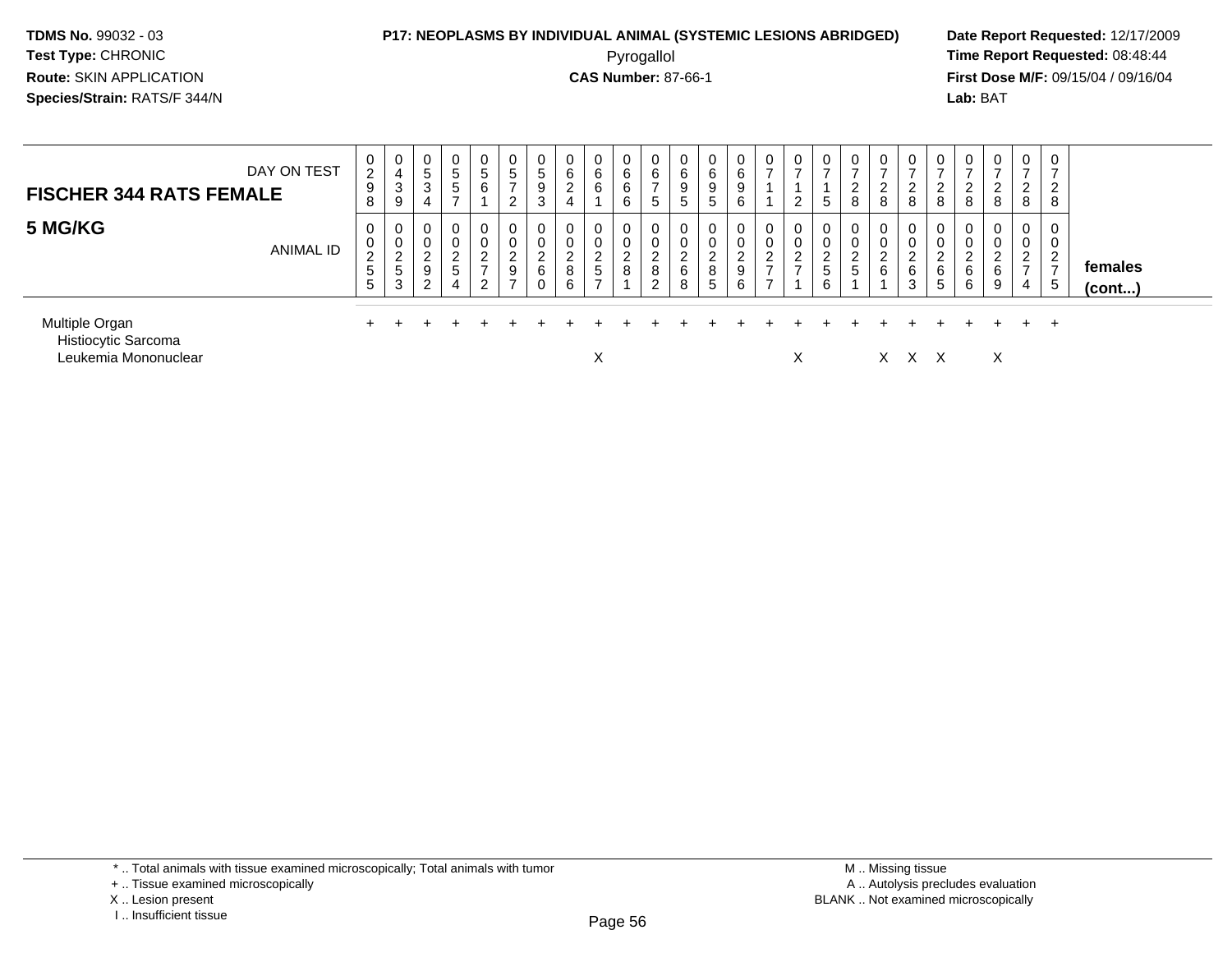#### **P17: NEOPLASMS BY INDIVIDUAL ANIMAL (SYSTEMIC LESIONS ABRIDGED) Date Report Requested:** 12/17/2009 Pyrogallol Pyrogallol **Pyrogallol Time Report Requested:** 08:48:44<br>**CAS Number:** 87-66-1 **Time Report Requested:** 09/15/04 / 09/16/04

**First Dose M/F:** 09/15/04 / 09/16/04 Lab: BAT **Lab:** BAT

| DAY ON TEST<br><b>FISCHER 344 RATS FEMALE</b><br>5 MG/KG<br><b>ANIMAL ID</b> | $\frac{0}{7}$<br>8<br>$\pmb{0}$<br>$\frac{0}{2}$<br>9 | $\begin{array}{c} 0 \\ 7 \end{array}$<br>$_{8}^2$<br>$\mathbf 0$<br>$_{2}^{\rm 0}$<br>$\,8\,$<br>$\overline{7}$ | $\begin{smallmatrix}0\\7\end{smallmatrix}$<br>$\begin{array}{c} 2 \\ 8 \end{array}$<br>0<br>$\pmb{0}$<br>$\overline{2}$<br>$\bf 8$<br>$\overline{9}$ | $\begin{array}{c} 0 \\ 7 \end{array}$<br>$_{\rm 8}^2$<br>$\mathsf{O}\xspace$<br>$\frac{0}{2}$<br>$\overline{3}$ | $\begin{array}{c} 0 \\ 7 \end{array}$<br>$\frac{2}{8}$<br>$\mathbf 0$<br>$\overline{0}$<br>$\frac{2}{9}$ | $\frac{0}{7}$<br>8<br>$\mathbf 0$<br>$\frac{0}{3}$<br>$\mathbf 0$<br>$\mathbf 0$ | $\frac{0}{7}$<br>$\frac{2}{9}$<br>0<br>0<br>$\overline{c}$<br>5<br>$\overline{2}$ | $\frac{0}{7}$<br>$\frac{2}{9}$<br>$\mathbf 0$<br>$\frac{0}{2}$<br>8 | $\frac{0}{7}$<br>$\frac{2}{9}$<br>0<br>$\mathsf{O}\xspace$<br>$\frac{2}{5}$<br>$\mathsf{Q}$ | $\frac{0}{7}$<br>$\frac{2}{9}$<br>$\mathsf{O}$<br>$\frac{0}{2}$<br>$^6_2$ | $\frac{0}{7}$<br>$\frac{2}{9}$<br>$\mathbf 0$<br>$\frac{0}{2}$<br>$\,6\,$<br>$\overline{A}$ | $\frac{0}{7}$<br>$\frac{2}{9}$<br>0<br>$\mathbf 0$<br>$\sqrt{2}$<br>$\,6\,$<br>$\overline{7}$ | $\frac{0}{7}$<br>$\frac{2}{9}$<br>$\pmb{0}$<br>$\frac{0}{2}$<br>$\mathbf 0$ | $\frac{0}{7}$<br>$\frac{2}{9}$<br>0<br>$\mathbf 0$<br>$\overline{2}$<br>$\overline{7}$<br>$\mathbf{3}$ | 0729<br>$\mathbf 0$<br>$\frac{0}{2}$<br>7<br>$6\phantom{1}$ | $\frac{0}{7}$<br>$\frac{2}{9}$<br>$\mathbf 0$<br>$\frac{0}{2}$<br>7<br>8 | $\frac{0}{7}$<br>$\frac{2}{9}$<br>0<br>$\mathbf 0$<br>$\overline{2}$<br>$\bf 8$<br>$\mathbf 0$ | $\frac{0}{7}$<br>$\frac{2}{9}$<br>$\pmb{0}$<br>$\frac{0}{2}$<br>$\mathbf{3}$ | $\frac{0}{7}$<br>$\frac{2}{9}$<br>0<br>$\mathbf 0$<br>$\overline{2}$<br>$\, 8$<br>$\boldsymbol{\Lambda}$ | $\frac{0}{7}$<br>$rac{2}{9}$<br>$\boldsymbol{0}$<br>$\frac{0}{2}$<br>$\bf 8$<br>8 | $\frac{0}{7}$<br>$\overline{c}$<br>9<br>0<br>$\mathbf 0$<br>$\sqrt{2}$<br>$\boldsymbol{9}$<br>$\mathbf 0$ | $\frac{0}{7}$<br>$\frac{2}{9}$<br>0<br>$\mathbf 0$<br>$\frac{2}{9}$<br>$\overline{1}$ | $\frac{0}{7}$<br>$\frac{2}{9}$<br>$\pmb{0}$<br>$\frac{0}{2}$<br>$\overline{4}$ | $\begin{array}{c} 0 \\ 7 \end{array}$<br>$\frac{2}{9}$<br>0<br>$\mathbf 0$<br>$\overline{2}$<br>$\frac{9}{8}$ | 0<br>$\overline{7}$<br>$\overline{c}$<br>9<br>$\mathbf 0$<br>$\mathbf 0$<br>$\overline{2}$<br>$^9_9$ | * TOTALS                           |
|------------------------------------------------------------------------------|-------------------------------------------------------|-----------------------------------------------------------------------------------------------------------------|------------------------------------------------------------------------------------------------------------------------------------------------------|-----------------------------------------------------------------------------------------------------------------|----------------------------------------------------------------------------------------------------------|----------------------------------------------------------------------------------|-----------------------------------------------------------------------------------|---------------------------------------------------------------------|---------------------------------------------------------------------------------------------|---------------------------------------------------------------------------|---------------------------------------------------------------------------------------------|-----------------------------------------------------------------------------------------------|-----------------------------------------------------------------------------|--------------------------------------------------------------------------------------------------------|-------------------------------------------------------------|--------------------------------------------------------------------------|------------------------------------------------------------------------------------------------|------------------------------------------------------------------------------|----------------------------------------------------------------------------------------------------------|-----------------------------------------------------------------------------------|-----------------------------------------------------------------------------------------------------------|---------------------------------------------------------------------------------------|--------------------------------------------------------------------------------|---------------------------------------------------------------------------------------------------------------|------------------------------------------------------------------------------------------------------|------------------------------------|
| <b>ALIMENTARY SYSTEM</b>                                                     |                                                       |                                                                                                                 |                                                                                                                                                      |                                                                                                                 |                                                                                                          |                                                                                  |                                                                                   |                                                                     |                                                                                             |                                                                           |                                                                                             |                                                                                               |                                                                             |                                                                                                        |                                                             |                                                                          |                                                                                                |                                                                              |                                                                                                          |                                                                                   |                                                                                                           |                                                                                       |                                                                                |                                                                                                               |                                                                                                      |                                    |
| Esophagus                                                                    |                                                       |                                                                                                                 |                                                                                                                                                      |                                                                                                                 |                                                                                                          |                                                                                  |                                                                                   |                                                                     |                                                                                             |                                                                           |                                                                                             |                                                                                               |                                                                             |                                                                                                        |                                                             |                                                                          |                                                                                                |                                                                              |                                                                                                          |                                                                                   |                                                                                                           |                                                                                       |                                                                                |                                                                                                               | $+$                                                                                                  | 50                                 |
| Intestine Large, Cecum                                                       |                                                       |                                                                                                                 |                                                                                                                                                      |                                                                                                                 |                                                                                                          |                                                                                  |                                                                                   |                                                                     |                                                                                             |                                                                           |                                                                                             |                                                                                               |                                                                             |                                                                                                        |                                                             |                                                                          |                                                                                                |                                                                              |                                                                                                          |                                                                                   |                                                                                                           |                                                                                       |                                                                                |                                                                                                               |                                                                                                      | 50                                 |
| Intestine Large, Colon<br>Adenoma                                            |                                                       |                                                                                                                 |                                                                                                                                                      |                                                                                                                 |                                                                                                          |                                                                                  |                                                                                   |                                                                     |                                                                                             |                                                                           |                                                                                             |                                                                                               |                                                                             |                                                                                                        |                                                             |                                                                          |                                                                                                |                                                                              |                                                                                                          |                                                                                   |                                                                                                           |                                                                                       |                                                                                |                                                                                                               |                                                                                                      | 50<br>$\mathbf{1}$                 |
| Intestine Large, Rectum                                                      |                                                       |                                                                                                                 |                                                                                                                                                      |                                                                                                                 |                                                                                                          |                                                                                  |                                                                                   |                                                                     |                                                                                             |                                                                           |                                                                                             |                                                                                               |                                                                             |                                                                                                        |                                                             |                                                                          |                                                                                                |                                                                              |                                                                                                          |                                                                                   |                                                                                                           |                                                                                       |                                                                                |                                                                                                               | $\ddot{}$                                                                                            | 50                                 |
| Intestine Small, Duodenum                                                    |                                                       |                                                                                                                 |                                                                                                                                                      |                                                                                                                 |                                                                                                          |                                                                                  |                                                                                   |                                                                     |                                                                                             |                                                                           |                                                                                             |                                                                                               |                                                                             |                                                                                                        |                                                             |                                                                          |                                                                                                |                                                                              |                                                                                                          |                                                                                   |                                                                                                           |                                                                                       |                                                                                |                                                                                                               |                                                                                                      | 50                                 |
| Intestine Small, Ileum                                                       |                                                       |                                                                                                                 |                                                                                                                                                      |                                                                                                                 |                                                                                                          |                                                                                  |                                                                                   |                                                                     |                                                                                             |                                                                           |                                                                                             |                                                                                               |                                                                             |                                                                                                        |                                                             |                                                                          |                                                                                                |                                                                              |                                                                                                          |                                                                                   |                                                                                                           |                                                                                       |                                                                                |                                                                                                               |                                                                                                      | 50                                 |
| Intestine Small, Jejunum                                                     |                                                       |                                                                                                                 |                                                                                                                                                      |                                                                                                                 |                                                                                                          |                                                                                  |                                                                                   |                                                                     |                                                                                             |                                                                           |                                                                                             |                                                                                               |                                                                             |                                                                                                        |                                                             |                                                                          |                                                                                                |                                                                              |                                                                                                          |                                                                                   |                                                                                                           |                                                                                       |                                                                                |                                                                                                               | $\overline{+}$                                                                                       | 50                                 |
| Liver<br>Hepatocellular Adenoma, Multiple<br>Hepatocellular Carcinoma        |                                                       |                                                                                                                 |                                                                                                                                                      |                                                                                                                 |                                                                                                          |                                                                                  |                                                                                   |                                                                     |                                                                                             |                                                                           |                                                                                             |                                                                                               |                                                                             |                                                                                                        |                                                             |                                                                          |                                                                                                |                                                                              |                                                                                                          |                                                                                   | $\mathsf{X}$                                                                                              | X                                                                                     |                                                                                |                                                                                                               | $+$                                                                                                  | 50<br>$\mathbf{1}$<br>$\mathbf{1}$ |
| Mesentery                                                                    |                                                       |                                                                                                                 | $+$                                                                                                                                                  |                                                                                                                 |                                                                                                          |                                                                                  |                                                                                   |                                                                     | $+$                                                                                         |                                                                           |                                                                                             |                                                                                               |                                                                             | $+$                                                                                                    | $+$                                                         |                                                                          |                                                                                                |                                                                              |                                                                                                          |                                                                                   |                                                                                                           |                                                                                       | $\ddot{}$                                                                      |                                                                                                               | $\ddot{+}$                                                                                           | 11                                 |
| Oral Mucosa                                                                  |                                                       |                                                                                                                 |                                                                                                                                                      |                                                                                                                 |                                                                                                          | $+$                                                                              |                                                                                   |                                                                     |                                                                                             |                                                                           |                                                                                             |                                                                                               |                                                                             |                                                                                                        |                                                             |                                                                          |                                                                                                |                                                                              |                                                                                                          |                                                                                   |                                                                                                           |                                                                                       |                                                                                |                                                                                                               |                                                                                                      | $\overline{2}$                     |
| Pancreas                                                                     |                                                       |                                                                                                                 |                                                                                                                                                      |                                                                                                                 |                                                                                                          |                                                                                  |                                                                                   |                                                                     |                                                                                             |                                                                           |                                                                                             |                                                                                               |                                                                             |                                                                                                        |                                                             |                                                                          |                                                                                                |                                                                              |                                                                                                          |                                                                                   |                                                                                                           |                                                                                       |                                                                                |                                                                                                               | $\div$                                                                                               | 50                                 |
| Salivary Glands                                                              |                                                       |                                                                                                                 |                                                                                                                                                      |                                                                                                                 |                                                                                                          |                                                                                  |                                                                                   |                                                                     |                                                                                             |                                                                           |                                                                                             |                                                                                               |                                                                             |                                                                                                        |                                                             |                                                                          |                                                                                                |                                                                              |                                                                                                          |                                                                                   |                                                                                                           |                                                                                       |                                                                                |                                                                                                               |                                                                                                      | 50                                 |
| Stomach, Forestomach                                                         |                                                       |                                                                                                                 |                                                                                                                                                      |                                                                                                                 |                                                                                                          |                                                                                  |                                                                                   |                                                                     |                                                                                             |                                                                           |                                                                                             |                                                                                               |                                                                             |                                                                                                        |                                                             |                                                                          |                                                                                                |                                                                              |                                                                                                          |                                                                                   |                                                                                                           |                                                                                       |                                                                                |                                                                                                               |                                                                                                      | 50                                 |
| Stomach, Glandular                                                           |                                                       |                                                                                                                 |                                                                                                                                                      |                                                                                                                 |                                                                                                          |                                                                                  |                                                                                   |                                                                     |                                                                                             |                                                                           |                                                                                             |                                                                                               |                                                                             |                                                                                                        |                                                             |                                                                          |                                                                                                |                                                                              |                                                                                                          |                                                                                   |                                                                                                           |                                                                                       |                                                                                |                                                                                                               |                                                                                                      | 50                                 |

\* .. Total animals with tissue examined microscopically; Total animals with tumor

+ .. Tissue examined microscopically

X .. Lesion present

I .. Insufficient tissue

M .. Missing tissue

y the contract of the contract of the contract of the contract of the contract of  $\mathsf A$  . Autolysis precludes evaluation

Lesion present BLANK .. Not examined microscopically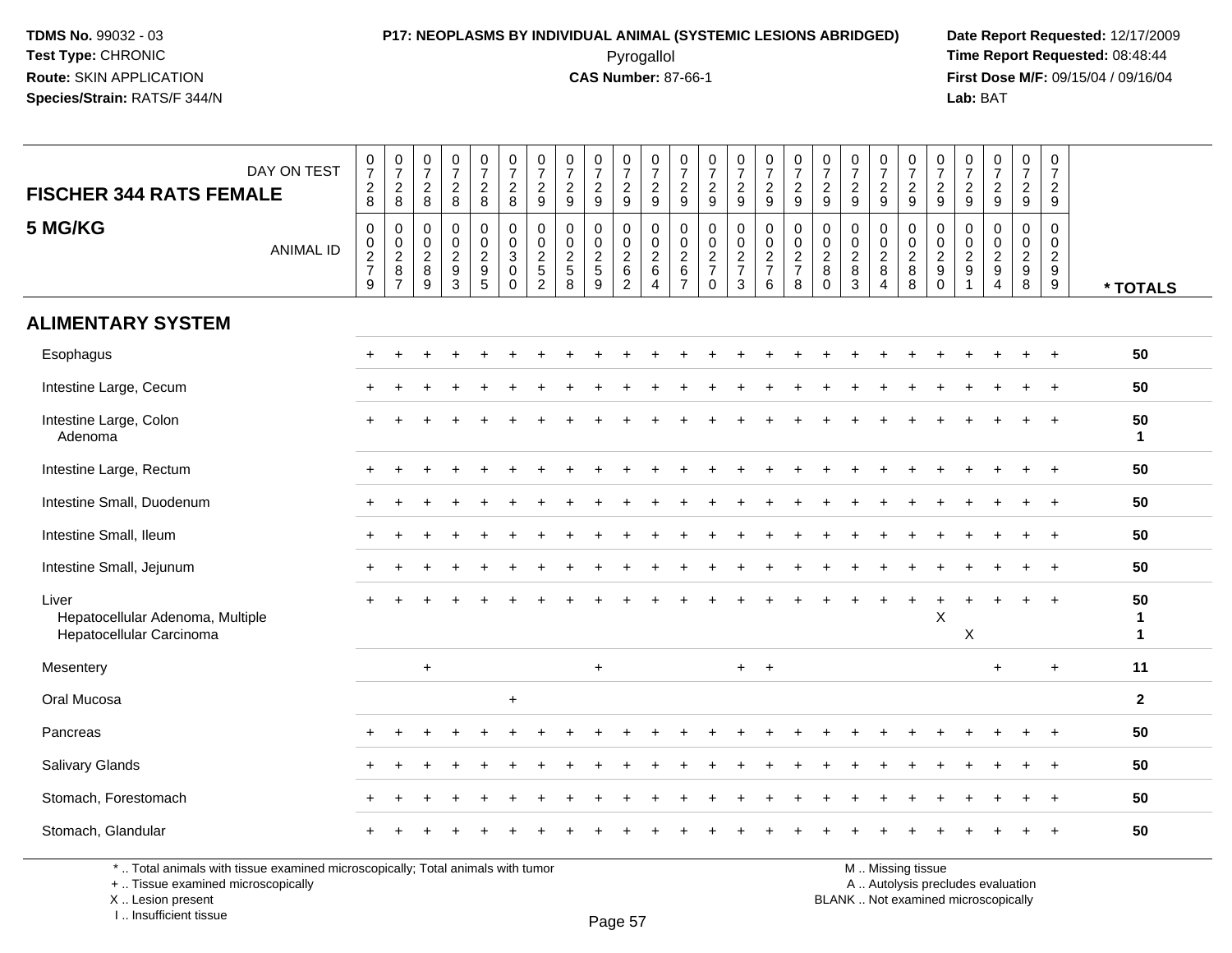I .. Insufficient tissue

## **P17: NEOPLASMS BY INDIVIDUAL ANIMAL (SYSTEMIC LESIONS ABRIDGED) Date Report Requested:** 12/17/2009 Pyrogallol Pyrogallol **Pyrogallol Time Report Requested:** 08:48:44<br>**CAS Number:** 87-66-1 **Time Report Requested:** 08/15/04 / 09/16/04

|                                                                                                                                           |                  |                                                |                                                                                              |                                                    |                                                       | 0                                                                                    |                                                  |                                                                              |                                                           |                                                     | $\boldsymbol{0}$                                            |                                                           |                                                                   |                                                                     | 0                                                   |                                                                   | 0                                                                   |                                                                  | 0                                                                    | 0                                                                   | 0                                            | 0                                                                              | 0                                                               |                                                                          |                                                                     | 0                                            |                         |
|-------------------------------------------------------------------------------------------------------------------------------------------|------------------|------------------------------------------------|----------------------------------------------------------------------------------------------|----------------------------------------------------|-------------------------------------------------------|--------------------------------------------------------------------------------------|--------------------------------------------------|------------------------------------------------------------------------------|-----------------------------------------------------------|-----------------------------------------------------|-------------------------------------------------------------|-----------------------------------------------------------|-------------------------------------------------------------------|---------------------------------------------------------------------|-----------------------------------------------------|-------------------------------------------------------------------|---------------------------------------------------------------------|------------------------------------------------------------------|----------------------------------------------------------------------|---------------------------------------------------------------------|----------------------------------------------|--------------------------------------------------------------------------------|-----------------------------------------------------------------|--------------------------------------------------------------------------|---------------------------------------------------------------------|----------------------------------------------|-------------------------|
|                                                                                                                                           | DAY ON TEST      | $\frac{0}{7}$                                  | $\frac{0}{7}$                                                                                | $\frac{0}{7}$                                      | $\frac{0}{7}$                                         | $\overline{7}$                                                                       | $\frac{0}{7}$                                    | $\frac{0}{7}$                                                                | $\frac{0}{7}$<br>$\overline{2}$                           | $\frac{0}{7}$                                       | $\overline{7}$                                              | $\frac{0}{7}$                                             | $\frac{0}{7}$                                                     | $\frac{0}{7}$                                                       | $\overline{7}$                                      | $\frac{0}{7}$                                                     | $\overline{7}$                                                      | $\frac{0}{7}$                                                    | $\overline{7}$                                                       | $\overline{7}$                                                      | $\overline{7}$                               | $\overline{7}$                                                                 | $\overline{7}$                                                  | $\frac{0}{7}$                                                            | $\begin{smallmatrix}0\\7\end{smallmatrix}$                          | $\overline{7}$                               |                         |
| <b>FISCHER 344 RATS FEMALE</b>                                                                                                            |                  | $\begin{array}{c} 2 \\ 8 \end{array}$          | $\frac{2}{8}$                                                                                | $\boldsymbol{2}$<br>$\,8\,$                        | $\frac{2}{8}$                                         | $\overline{a}$<br>$\,8\,$                                                            | $_{8}^2$                                         | $\overline{c}$<br>$\boldsymbol{9}$                                           | 9                                                         | $\frac{2}{9}$                                       | $\frac{2}{9}$                                               | $\frac{2}{9}$                                             | $\frac{2}{9}$                                                     | $\frac{2}{9}$                                                       | $\frac{2}{9}$                                       | $\frac{2}{9}$                                                     | $\overline{c}$<br>$\mathsf g$                                       | $\frac{2}{9}$                                                    | $\frac{2}{9}$                                                        | $\frac{2}{9}$                                                       | $\frac{2}{9}$                                | $\frac{2}{9}$                                                                  | $\frac{2}{9}$                                                   | $\frac{2}{9}$                                                            | $\overline{2}$<br>9                                                 | $\overline{2}$<br>9                          |                         |
| 5 MG/KG                                                                                                                                   | <b>ANIMAL ID</b> | 0<br>$_{2}^{\rm 0}$<br>$\overline{7}$<br>$9\,$ | $\boldsymbol{0}$<br>$\begin{smallmatrix} 0\\2 \end{smallmatrix}$<br>$\bf8$<br>$\overline{7}$ | $\mathbf 0$<br>$\mathbf 0$<br>$\sqrt{2}$<br>8<br>9 | 0<br>$\mathbf 0$<br>$\sqrt{2}$<br>9<br>$\overline{3}$ | $\mathbf 0$<br>$\mathbf 0$<br>$\boldsymbol{2}$<br>$\boldsymbol{9}$<br>$\overline{5}$ | 0<br>$\mathbf 0$<br>3<br>$\mathbf 0$<br>$\Omega$ | $\mathbf 0$<br>$\mathbf 0$<br>$\overline{c}$<br>$\sqrt{5}$<br>$\overline{2}$ | 0<br>$\mathbf 0$<br>$\overline{c}$<br>5<br>$\overline{8}$ | 0<br>$\mathbf 0$<br>$\overline{2}$<br>$\frac{5}{9}$ | 0<br>$\mathsf 0$<br>$\sqrt{2}$<br>$\,6\,$<br>$\overline{2}$ | 0<br>$\mathbf 0$<br>$\overline{c}$<br>$6\phantom{1}$<br>4 | 0<br>$\mathbf 0$<br>$\boldsymbol{2}$<br>$\,6\,$<br>$\overline{7}$ | 0<br>$\pmb{0}$<br>$\boldsymbol{2}$<br>$\overline{7}$<br>$\mathbf 0$ | 0<br>$\mathbf 0$<br>$\frac{2}{7}$<br>$\overline{3}$ | $\mathbf 0$<br>$\pmb{0}$<br>$\overline{c}$<br>$\overline{7}$<br>6 | $\mathbf 0$<br>$\mathbf 0$<br>$\overline{2}$<br>$\overline{7}$<br>8 | 0<br>$\mathsf{O}\xspace$<br>$\overline{c}$<br>$\, 8$<br>$\Omega$ | $\mathbf{0}$<br>$\mathbf 0$<br>$\boldsymbol{2}$<br>8<br>$\mathbf{3}$ | $\mathbf 0$<br>$\mathbf 0$<br>$\overline{2}$<br>8<br>$\overline{4}$ | 0<br>$\mathbf 0$<br>$\overline{2}$<br>8<br>8 | $\mathbf 0$<br>$\mathbf 0$<br>$\boldsymbol{2}$<br>$\boldsymbol{9}$<br>$\Omega$ | 0<br>$\mathbf 0$<br>$\overline{c}$<br>9<br>$\blacktriangleleft$ | 0<br>$\pmb{0}$<br>$\overline{2}$<br>$\boldsymbol{9}$<br>$\overline{4}$   | $\mathbf 0$<br>$\mathbf 0$<br>$\overline{c}$<br>9<br>$\overline{8}$ | $\mathbf 0$<br>0<br>$\overline{2}$<br>9<br>9 | * TOTALS                |
| <b>CARDIOVASCULAR SYSTEM</b>                                                                                                              |                  |                                                |                                                                                              |                                                    |                                                       |                                                                                      |                                                  |                                                                              |                                                           |                                                     |                                                             |                                                           |                                                                   |                                                                     |                                                     |                                                                   |                                                                     |                                                                  |                                                                      |                                                                     |                                              |                                                                                |                                                                 |                                                                          |                                                                     |                                              |                         |
| <b>Blood Vessel</b>                                                                                                                       |                  |                                                |                                                                                              |                                                    |                                                       |                                                                                      |                                                  |                                                                              |                                                           |                                                     |                                                             |                                                           |                                                                   |                                                                     |                                                     |                                                                   |                                                                     |                                                                  |                                                                      |                                                                     |                                              |                                                                                |                                                                 |                                                                          |                                                                     |                                              | 50                      |
| Heart                                                                                                                                     |                  |                                                |                                                                                              |                                                    |                                                       |                                                                                      |                                                  |                                                                              |                                                           |                                                     |                                                             |                                                           |                                                                   |                                                                     |                                                     |                                                                   |                                                                     |                                                                  |                                                                      |                                                                     |                                              |                                                                                |                                                                 |                                                                          |                                                                     |                                              | 50                      |
| <b>ENDOCRINE SYSTEM</b>                                                                                                                   |                  |                                                |                                                                                              |                                                    |                                                       |                                                                                      |                                                  |                                                                              |                                                           |                                                     |                                                             |                                                           |                                                                   |                                                                     |                                                     |                                                                   |                                                                     |                                                                  |                                                                      |                                                                     |                                              |                                                                                |                                                                 |                                                                          |                                                                     |                                              |                         |
| <b>Adrenal Cortex</b>                                                                                                                     |                  |                                                |                                                                                              |                                                    |                                                       |                                                                                      |                                                  |                                                                              |                                                           |                                                     |                                                             |                                                           |                                                                   |                                                                     |                                                     |                                                                   |                                                                     |                                                                  |                                                                      |                                                                     |                                              |                                                                                |                                                                 |                                                                          |                                                                     | $\div$                                       | 50                      |
| Adrenal Medulla<br>Pheochromocytoma Benign                                                                                                |                  |                                                |                                                                                              |                                                    |                                                       |                                                                                      |                                                  |                                                                              |                                                           |                                                     |                                                             |                                                           |                                                                   |                                                                     |                                                     |                                                                   |                                                                     |                                                                  |                                                                      |                                                                     |                                              |                                                                                |                                                                 |                                                                          |                                                                     | $\ddot{}$                                    | 50<br>$\mathbf 1$       |
| Islets, Pancreatic                                                                                                                        |                  |                                                |                                                                                              |                                                    |                                                       |                                                                                      |                                                  |                                                                              |                                                           |                                                     |                                                             |                                                           |                                                                   |                                                                     |                                                     |                                                                   |                                                                     |                                                                  |                                                                      |                                                                     |                                              |                                                                                |                                                                 |                                                                          | $\ddot{}$                                                           | $\ddot{}$                                    | 50                      |
| Parathyroid Gland                                                                                                                         |                  |                                                |                                                                                              |                                                    |                                                       |                                                                                      |                                                  |                                                                              |                                                           |                                                     |                                                             |                                                           |                                                                   |                                                                     |                                                     |                                                                   |                                                                     |                                                                  |                                                                      |                                                                     |                                              |                                                                                |                                                                 |                                                                          |                                                                     | $\ddot{}$                                    | 49                      |
| <b>Pituitary Gland</b><br>Pars Distalis, Adenoma                                                                                          |                  |                                                | $\times$                                                                                     | $\times$                                           |                                                       | $\mathsf{X}$                                                                         | $\mathsf{X}$                                     | $\mathsf{X}$                                                                 |                                                           | X                                                   |                                                             | $\mathsf{X}$                                              | $\mathsf{X}$                                                      | $\boldsymbol{\mathsf{X}}$                                           |                                                     | $\mathsf{X}$                                                      | X                                                                   |                                                                  | $\mathsf{X}$                                                         | $\mathsf{X}$                                                        | $\times$                                     |                                                                                |                                                                 |                                                                          |                                                                     | $\ddot{}$<br>X                               | 50<br>29                |
| <b>Thyroid Gland</b><br>C-cell, Adenoma<br>Follicle, Adenoma                                                                              |                  | $\ddot{}$                                      | $\ddot{}$                                                                                    | $\ddot{}$                                          | $\ddot{}$                                             | $\ddot{}$                                                                            | $\ddot{}$<br>X                                   |                                                                              | $\pmb{\times}$                                            |                                                     | $X$ $X$                                                     |                                                           | X                                                                 | $+$                                                                 | $\ddot{}$                                           | $\ddot{}$                                                         | $\ddot{}$<br>X                                                      | $\ddot{}$                                                        | $\pm$                                                                |                                                                     |                                              |                                                                                |                                                                 |                                                                          |                                                                     | $\ddot{}$                                    | 50<br>6<br>$\mathbf{1}$ |
| <b>GENERAL BODY SYSTEM</b>                                                                                                                |                  |                                                |                                                                                              |                                                    |                                                       |                                                                                      |                                                  |                                                                              |                                                           |                                                     |                                                             |                                                           |                                                                   |                                                                     |                                                     |                                                                   |                                                                     |                                                                  |                                                                      |                                                                     |                                              |                                                                                |                                                                 |                                                                          |                                                                     |                                              |                         |
| <b>NONE</b>                                                                                                                               |                  |                                                |                                                                                              |                                                    |                                                       |                                                                                      |                                                  |                                                                              |                                                           |                                                     |                                                             |                                                           |                                                                   |                                                                     |                                                     |                                                                   |                                                                     |                                                                  |                                                                      |                                                                     |                                              |                                                                                |                                                                 |                                                                          |                                                                     |                                              |                         |
| <b>GENITAL SYSTEM</b>                                                                                                                     |                  |                                                |                                                                                              |                                                    |                                                       |                                                                                      |                                                  |                                                                              |                                                           |                                                     |                                                             |                                                           |                                                                   |                                                                     |                                                     |                                                                   |                                                                     |                                                                  |                                                                      |                                                                     |                                              |                                                                                |                                                                 |                                                                          |                                                                     |                                              |                         |
| <b>Clitoral Gland</b><br>Carcinoma                                                                                                        |                  |                                                |                                                                                              |                                                    |                                                       |                                                                                      |                                                  |                                                                              |                                                           | ÷                                                   | X                                                           |                                                           |                                                                   |                                                                     |                                                     |                                                                   |                                                                     |                                                                  |                                                                      |                                                                     |                                              |                                                                                |                                                                 |                                                                          |                                                                     |                                              | 50<br>3                 |
| *  Total animals with tissue examined microscopically; Total animals with tumor<br>+  Tissue examined microscopically<br>X Lesion present |                  |                                                |                                                                                              |                                                    |                                                       |                                                                                      |                                                  |                                                                              |                                                           |                                                     |                                                             |                                                           |                                                                   |                                                                     |                                                     |                                                                   |                                                                     |                                                                  |                                                                      |                                                                     | M  Missing tissue                            |                                                                                |                                                                 | A  Autolysis precludes evaluation<br>BLANK  Not examined microscopically |                                                                     |                                              |                         |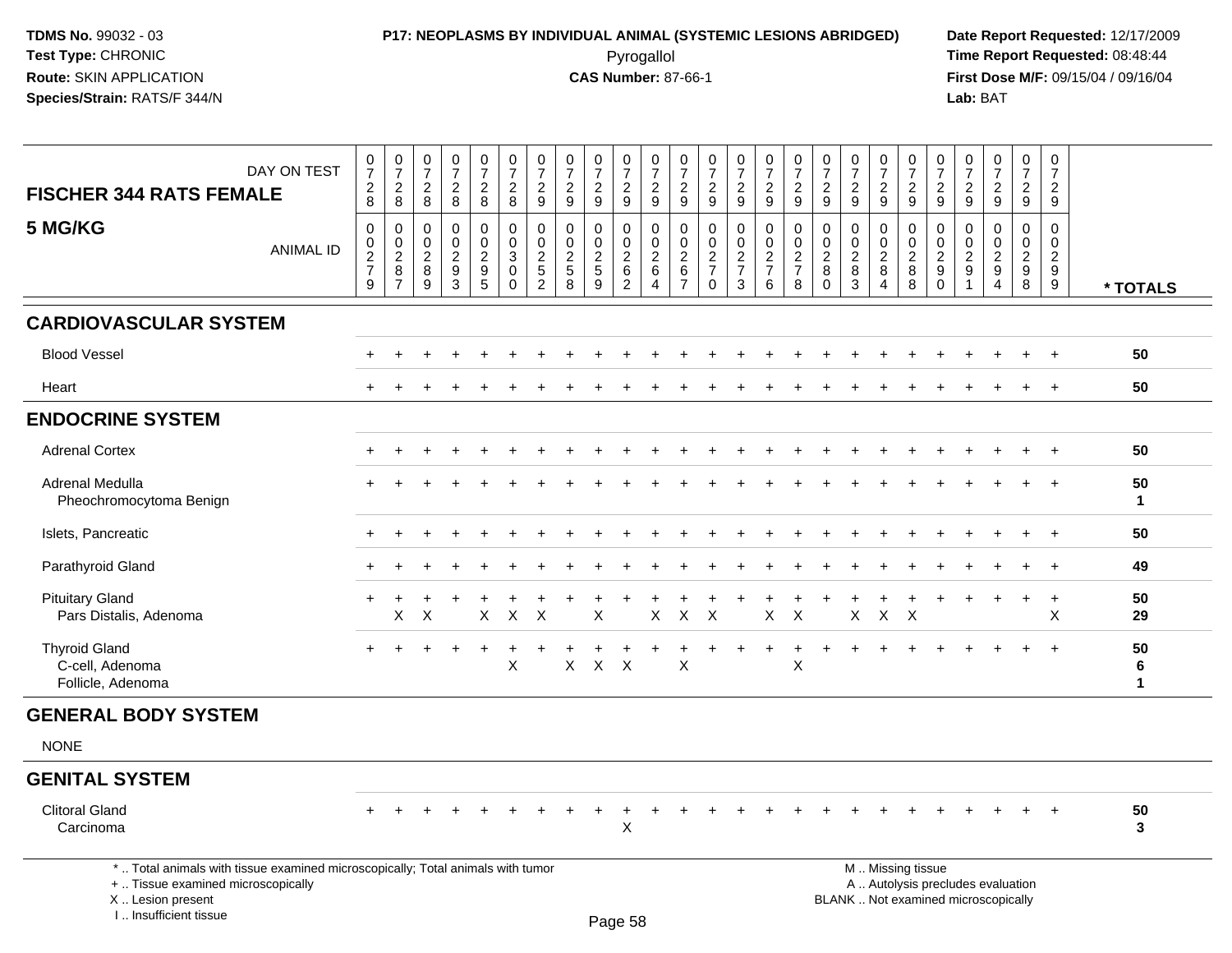#### **P17: NEOPLASMS BY INDIVIDUAL ANIMAL (SYSTEMIC LESIONS ABRIDGED) Date Report Requested:** 12/17/2009 Pyrogallol Pyrogallol **Pyrogallol Time Report Requested:** 08:48:44<br>**CAS Number:** 87-66-1 **Time Report Requested:** 09/15/04 / 09/16/04

**First Dose M/F:** 09/15/04 / 09/16/04 Lab: BAT **Lab:** BAT

| DAY ON TEST<br><b>FISCHER 344 RATS FEMALE</b>                               | $\begin{array}{c} 0 \\ 7 \end{array}$<br>$\begin{array}{c} 2 \\ 8 \end{array}$ | $\frac{0}{7}$<br>$\overline{c}$<br>8                   | $\frac{0}{7}$<br>$_{\rm 8}^2$                             | $\frac{0}{7}$<br>$\frac{2}{8}$    | $\begin{smallmatrix}0\\7\end{smallmatrix}$<br>$\frac{2}{8}$                                  | $\begin{array}{c} 0 \\ 7 \end{array}$<br>$\frac{2}{8}$                | $\begin{array}{c} 0 \\ 7 \end{array}$<br>$\sqrt{2}$<br>$\boldsymbol{9}$    | $\frac{0}{7}$<br>$\frac{2}{9}$  | $\frac{0}{7}$<br>$\overline{a}$<br>9 | $\frac{0}{7}$<br>$\frac{2}{9}$                                          | $\frac{0}{7}$<br>$\frac{2}{9}$                               | $\frac{0}{7}$<br>$\overline{\mathbf{c}}$<br>9                             | $\frac{0}{7}$<br>$\sqrt{2}$<br>9                                         | $\frac{0}{7}$<br>$\frac{2}{9}$    | 0729                            | $\frac{0}{7}$<br>$\frac{2}{9}$                 | $\frac{0}{7}$<br>$\overline{c}$<br>9                                | $\frac{0}{7}$<br>$\sqrt{2}$<br>9                     | $\frac{0}{7}$<br>$\overline{c}$<br>9           | $\frac{0}{7}$<br>$\overline{2}$<br>9   | $\frac{0}{7}$<br>$\frac{2}{9}$                                                | $\frac{0}{7}$<br>$\frac{2}{9}$ | $\begin{array}{c} 0 \\ 7 \end{array}$<br>$\frac{2}{9}$                             | $\frac{0}{7}$<br>$\frac{2}{9}$                                      | $\mathbf 0$<br>$\overline{7}$<br>$\overline{a}$<br>9 |                               |
|-----------------------------------------------------------------------------|--------------------------------------------------------------------------------|--------------------------------------------------------|-----------------------------------------------------------|-----------------------------------|----------------------------------------------------------------------------------------------|-----------------------------------------------------------------------|----------------------------------------------------------------------------|---------------------------------|--------------------------------------|-------------------------------------------------------------------------|--------------------------------------------------------------|---------------------------------------------------------------------------|--------------------------------------------------------------------------|-----------------------------------|---------------------------------|------------------------------------------------|---------------------------------------------------------------------|------------------------------------------------------|------------------------------------------------|----------------------------------------|-------------------------------------------------------------------------------|--------------------------------|------------------------------------------------------------------------------------|---------------------------------------------------------------------|------------------------------------------------------|-------------------------------|
| 5 MG/KG<br><b>ANIMAL ID</b>                                                 | $\mathbf 0$<br>$\pmb{0}$<br>$\frac{2}{7}$<br>9                                 | $\mathbf 0$<br>$\pmb{0}$<br>$\boldsymbol{2}$<br>8<br>7 | $\mathbf 0$<br>$\pmb{0}$<br>$\overline{2}$<br>$\, 8$<br>9 | $\mathsf 0$<br>$\frac{0}{2}$<br>3 | $\mathsf{O}$<br>$\mathsf{O}\xspace$<br>$\overline{c}$<br>$\boldsymbol{9}$<br>$5\phantom{.0}$ | $\mathbf 0$<br>$\pmb{0}$<br>$\overline{3}$<br>$\mathbf 0$<br>$\Omega$ | $\mathbf 0$<br>$\pmb{0}$<br>$\overline{c}$<br>$\sqrt{5}$<br>$\overline{c}$ | $\pmb{0}$<br>$\frac{0}{2}$<br>8 | $\mathbf 0$<br>$\frac{0}{2}$<br>9    | $\mathbf 0$<br>$\mathbf 0$<br>$\overline{c}$<br>$\,6$<br>$\overline{c}$ | $\mathbf 0$<br>$\mathbf 0$<br>$\overline{2}$<br>$\,6\,$<br>4 | $\mathbf 0$<br>$\pmb{0}$<br>$\boldsymbol{2}$<br>$\,6\,$<br>$\overline{7}$ | $\pmb{0}$<br>$\mathbf 0$<br>$\overline{c}$<br>$\overline{7}$<br>$\Omega$ | $\mathbf 0$<br>$\frac{0}{2}$<br>3 | $\pmb{0}$<br>$\frac{0}{2}$<br>6 | $\mathbf 0$<br>$\pmb{0}$<br>$\frac{2}{7}$<br>8 | $\mathbf 0$<br>$\pmb{0}$<br>$\boldsymbol{2}$<br>$\bf 8$<br>$\Omega$ | $\mathbf 0$<br>$\pmb{0}$<br>$\overline{2}$<br>8<br>3 | $\mathbf 0$<br>$\pmb{0}$<br>$\frac{2}{8}$<br>4 | 0<br>$\mathbf 0$<br>$\frac{2}{8}$<br>8 | $\mathbf 0$<br>$\pmb{0}$<br>$\overline{2}$<br>$\boldsymbol{9}$<br>$\mathbf 0$ | $\mathbf 0$<br>$\frac{0}{2}$   | $\mathbf 0$<br>$\mathsf 0$<br>$\overline{2}$<br>$\boldsymbol{9}$<br>$\overline{4}$ | $\mathsf 0$<br>$\pmb{0}$<br>$\overline{c}$<br>$\boldsymbol{9}$<br>8 | $\mathbf 0$<br>$\mathbf 0$<br>$\frac{2}{9}$<br>9     | * TOTALS                      |
| Ovary                                                                       |                                                                                |                                                        |                                                           |                                   |                                                                                              |                                                                       |                                                                            |                                 |                                      |                                                                         |                                                              |                                                                           |                                                                          |                                   |                                 |                                                |                                                                     |                                                      |                                                |                                        |                                                                               |                                |                                                                                    |                                                                     | $\ddot{}$                                            | 50                            |
| Uterus<br>Leiomyosarcoma<br>Polyp Stromal<br>Cervix, Polyp Stromal          | $\ddot{}$                                                                      |                                                        | $\pmb{\times}$                                            |                                   |                                                                                              |                                                                       | $\pmb{\times}$                                                             | $X$ $X$                         |                                      |                                                                         |                                                              |                                                                           |                                                                          | X                                 |                                 |                                                |                                                                     |                                                      |                                                |                                        |                                                                               |                                | $X$ $X$ $X$                                                                        |                                                                     |                                                      | 50<br>$\mathbf{1}$<br>6<br>1  |
| Vagina                                                                      |                                                                                |                                                        |                                                           |                                   |                                                                                              |                                                                       |                                                                            |                                 |                                      |                                                                         |                                                              |                                                                           |                                                                          |                                   |                                 |                                                |                                                                     |                                                      |                                                |                                        |                                                                               |                                | $\ddot{}$                                                                          |                                                                     |                                                      | $\mathbf{1}$                  |
| <b>HEMATOPOIETIC SYSTEM</b>                                                 |                                                                                |                                                        |                                                           |                                   |                                                                                              |                                                                       |                                                                            |                                 |                                      |                                                                         |                                                              |                                                                           |                                                                          |                                   |                                 |                                                |                                                                     |                                                      |                                                |                                        |                                                                               |                                |                                                                                    |                                                                     |                                                      |                               |
| <b>Bone Marrow</b>                                                          |                                                                                |                                                        |                                                           |                                   |                                                                                              |                                                                       |                                                                            |                                 |                                      |                                                                         |                                                              |                                                                           |                                                                          |                                   |                                 |                                                |                                                                     |                                                      |                                                |                                        |                                                                               |                                |                                                                                    |                                                                     |                                                      | 50                            |
| Lymph Node                                                                  |                                                                                |                                                        |                                                           |                                   |                                                                                              |                                                                       |                                                                            |                                 |                                      |                                                                         |                                                              |                                                                           |                                                                          |                                   |                                 |                                                |                                                                     |                                                      |                                                |                                        |                                                                               |                                |                                                                                    |                                                                     |                                                      | $\overline{2}$                |
| Lymph Node, Mandibular                                                      | M                                                                              | M                                                      | M                                                         | M                                 | M                                                                                            | м                                                                     | М                                                                          | M                               | M                                    | M                                                                       | М                                                            | M                                                                         | M                                                                        | M                                 | M                               | M                                              | M                                                                   | M                                                    | M                                              | M                                      | M                                                                             | M                              | M                                                                                  |                                                                     | M M                                                  | $\mathbf 0$                   |
| Lymph Node, Mesenteric                                                      | $\div$                                                                         |                                                        |                                                           |                                   |                                                                                              |                                                                       |                                                                            |                                 |                                      |                                                                         |                                                              |                                                                           |                                                                          |                                   |                                 |                                                |                                                                     |                                                      |                                                |                                        |                                                                               |                                |                                                                                    | ÷                                                                   | $^{+}$                                               | 50                            |
| Spleen                                                                      |                                                                                |                                                        |                                                           |                                   |                                                                                              |                                                                       |                                                                            |                                 |                                      |                                                                         |                                                              |                                                                           |                                                                          |                                   |                                 |                                                |                                                                     |                                                      |                                                |                                        |                                                                               |                                |                                                                                    |                                                                     |                                                      | 50                            |
| Thymus                                                                      |                                                                                |                                                        |                                                           |                                   |                                                                                              |                                                                       |                                                                            |                                 |                                      |                                                                         |                                                              |                                                                           |                                                                          |                                   |                                 |                                                |                                                                     |                                                      |                                                |                                        |                                                                               |                                |                                                                                    | ÷                                                                   | $\ddot{}$                                            | 50                            |
| <b>INTEGUMENTARY SYSTEM</b>                                                 |                                                                                |                                                        |                                                           |                                   |                                                                                              |                                                                       |                                                                            |                                 |                                      |                                                                         |                                                              |                                                                           |                                                                          |                                   |                                 |                                                |                                                                     |                                                      |                                                |                                        |                                                                               |                                |                                                                                    |                                                                     |                                                      |                               |
| <b>Mammary Gland</b><br>Carcinoma<br>Fibroadenoma<br>Fibroadenoma, Multiple |                                                                                | X                                                      | $\sf X$                                                   |                                   |                                                                                              |                                                                       | $X$ $X$                                                                    |                                 |                                      |                                                                         |                                                              |                                                                           |                                                                          | X                                 |                                 | X                                              |                                                                     |                                                      |                                                |                                        |                                                                               | X                              |                                                                                    | $\ddot{}$<br>X                                                      | $\ddot{}$<br>Χ                                       | 50<br>$\mathbf{1}$<br>12<br>3 |
| <b>Skin</b>                                                                 |                                                                                |                                                        |                                                           |                                   |                                                                                              |                                                                       |                                                                            |                                 |                                      |                                                                         |                                                              |                                                                           |                                                                          |                                   |                                 |                                                |                                                                     |                                                      |                                                |                                        |                                                                               |                                |                                                                                    |                                                                     | $\ddot{}$                                            | 50                            |

\* .. Total animals with tissue examined microscopically; Total animals with tumor

+ .. Tissue examined microscopically

X .. Lesion present

I .. Insufficient tissue

M .. Missing tissue y the contract of the contract of the contract of the contract of the contract of  $\mathsf A$  . Autolysis precludes evaluation

Lesion present BLANK .. Not examined microscopically

Page 59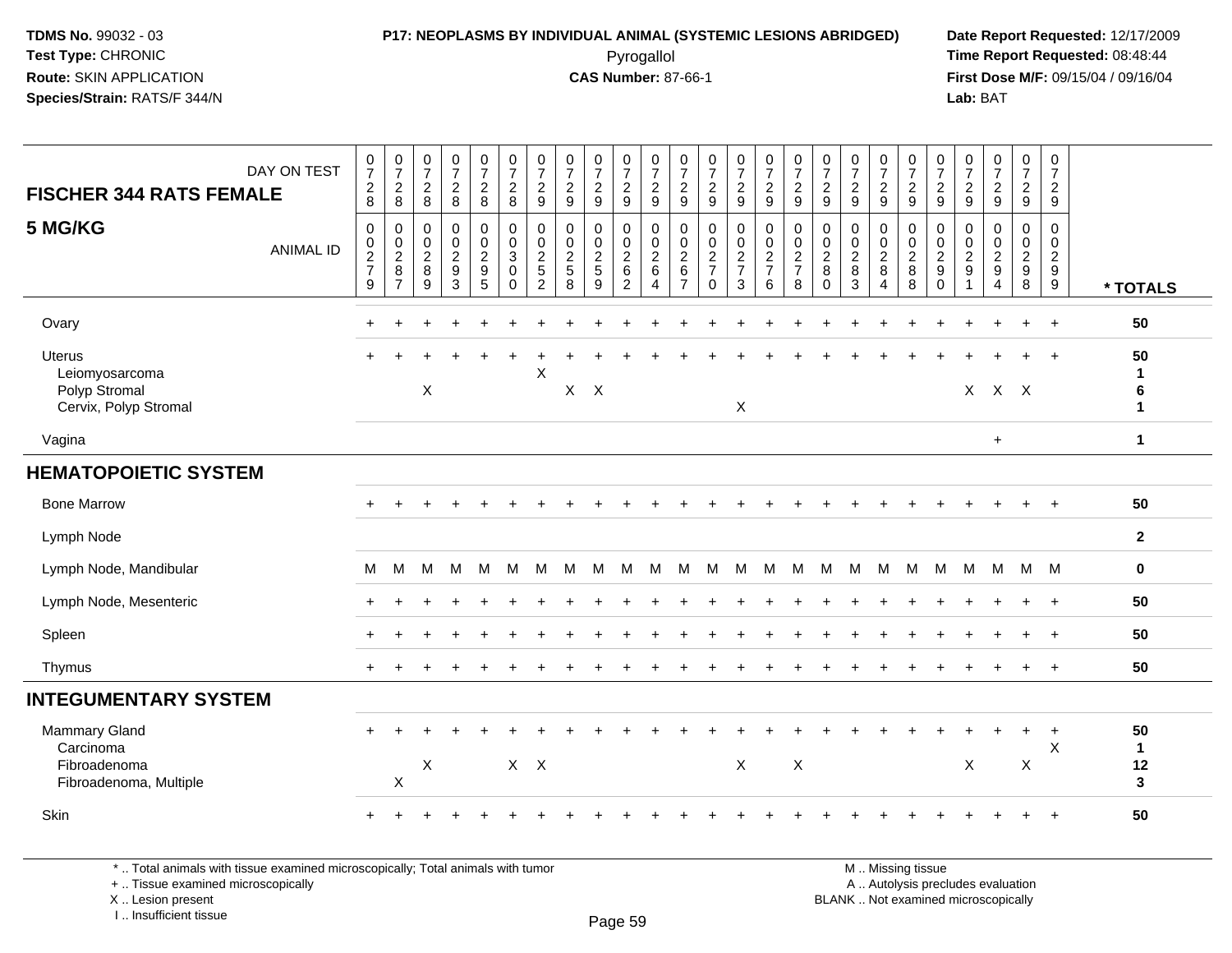## **P17: NEOPLASMS BY INDIVIDUAL ANIMAL (SYSTEMIC LESIONS ABRIDGED) Date Report Requested:** 12/17/2009 Pyrogallol Pyrogallol **Pyrogallol Time Report Requested:** 08:48:44<br>**CAS Number:** 87-66-1 **Time Report Requested:** 09/15/04 / 09/16/04

**First Dose M/F:** 09/15/04 / 09/16/04<br>Lab: BAT **Lab:** BAT

| DAY ON TEST<br><b>FISCHER 344 RATS FEMALE</b>                                                                         | $\frac{0}{7}$<br>$_{\rm 8}^2$                       | $\frac{0}{7}$<br>$\overline{c}$<br>8                             | $\pmb{0}$<br>$\overline{7}$<br>$_{\rm 8}^2$ | $\frac{0}{7}$<br>$\frac{2}{8}$                                    | $\frac{0}{7}$<br>$^2_{\bf 8}$                                  | $\frac{0}{7}$<br>$\overline{c}$<br>$\,8\,$ | $\frac{0}{7}$<br>$\overline{c}$<br>$\boldsymbol{9}$                 | 0<br>$\overline{7}$<br>$\overline{c}$<br>9             | $\frac{0}{7}$<br>$\overline{2}$<br>9                      | 0<br>$\overline{7}$<br>$\frac{2}{9}$                   | 0<br>$\overline{7}$<br>$\boldsymbol{2}$<br>$9\,$          | $\pmb{0}$<br>$\overline{7}$<br>$\overline{c}$<br>$\boldsymbol{9}$ | 0<br>$\overline{7}$<br>$\frac{2}{9}$             | $\frac{0}{7}$<br>$\frac{2}{9}$       | $\frac{0}{7}$<br>$\frac{2}{9}$                      | $\frac{0}{7}$<br>$\overline{c}$<br>$\boldsymbol{9}$ | $\boldsymbol{0}$<br>$\overline{7}$<br>$\overline{c}$<br>$9\,$ | 0<br>$\overline{7}$<br>$\overline{c}$<br>$\boldsymbol{9}$ | $\frac{0}{7}$<br>$\overline{c}$<br>9           | $\frac{0}{7}$<br>$\frac{2}{9}$          | 0<br>$\overline{7}$<br>$\frac{2}{9}$             | 0<br>$\overline{7}$<br>$\frac{2}{9}$    | $\pmb{0}$<br>$\overline{7}$<br>$\overline{2}$<br>9                       | $\frac{0}{7}$<br>$\overline{2}$<br>$\mathsf g$ | 0<br>$\overline{7}$<br>$\overline{2}$<br>$9\,$   |                                    |
|-----------------------------------------------------------------------------------------------------------------------|-----------------------------------------------------|------------------------------------------------------------------|---------------------------------------------|-------------------------------------------------------------------|----------------------------------------------------------------|--------------------------------------------|---------------------------------------------------------------------|--------------------------------------------------------|-----------------------------------------------------------|--------------------------------------------------------|-----------------------------------------------------------|-------------------------------------------------------------------|--------------------------------------------------|--------------------------------------|-----------------------------------------------------|-----------------------------------------------------|---------------------------------------------------------------|-----------------------------------------------------------|------------------------------------------------|-----------------------------------------|--------------------------------------------------|-----------------------------------------|--------------------------------------------------------------------------|------------------------------------------------|--------------------------------------------------|------------------------------------|
| 5 MG/KG<br><b>ANIMAL ID</b>                                                                                           | $\boldsymbol{0}$<br>$\pmb{0}$<br>$\frac{2}{7}$<br>9 | 0<br>$\pmb{0}$<br>$\overline{\mathbf{c}}$<br>8<br>$\overline{7}$ | 0<br>0<br>$\overline{\mathbf{c}}$<br>8<br>9 | $\pmb{0}$<br>$\mathsf{O}\xspace$<br>$\frac{2}{9}$<br>$\mathbf{3}$ | 0<br>$\mathbf 0$<br>$\begin{array}{c} 2 \\ 9 \\ 5 \end{array}$ | 0<br>$\pmb{0}$<br>3<br>0<br>$\mathbf 0$    | 0<br>$\mathbf 0$<br>$\overline{2}$<br>$\,$ 5 $\,$<br>$\overline{2}$ | 0<br>$\mathbf 0$<br>$\overline{c}$<br>$\,$ 5 $\,$<br>8 | 0<br>$\mathbf 0$<br>$\overline{2}$<br>$\overline{5}$<br>9 | 0<br>$\mathbf 0$<br>$^2\phantom{1}6$<br>$\overline{2}$ | 0<br>$\mathbf 0$<br>$\overline{2}$<br>6<br>$\overline{4}$ | 0<br>$\mathbf 0$<br>$\frac{2}{6}$<br>$\overline{7}$               | 0<br>$\mathbf 0$<br>$\frac{2}{7}$<br>$\mathbf 0$ | 0<br>$\mathbf 0$<br>$rac{2}{7}$<br>3 | 0<br>$\mathbf 0$<br>$\frac{2}{7}$<br>$6\phantom{a}$ | 0<br>$\boldsymbol{0}$<br>$\frac{2}{7}$<br>8         | 0<br>$\mathbf 0$<br>$\overline{2}$<br>8<br>$\mathbf{0}$       | 0<br>$\mathbf 0$<br>$\overline{c}$<br>8<br>3              | 0<br>$\mathbf 0$<br>$_{8}^2$<br>$\overline{4}$ | 0<br>$\mathbf 0$<br>$_{8}^{\rm 2}$<br>8 | 0<br>$\mathbf 0$<br>$\frac{2}{9}$<br>$\mathbf 0$ | 0<br>$\mathbf 0$<br>$\overline{c}$<br>9 | 0<br>$\mathbf 0$<br>$\overline{c}$<br>$\boldsymbol{9}$<br>$\overline{4}$ | 0<br>$\mathbf 0$<br>$\frac{2}{9}$<br>8         | $\mathbf 0$<br>$\mathbf 0$<br>$\frac{2}{9}$<br>9 | * TOTALS                           |
| <b>MUSCULOSKELETAL SYSTEM</b>                                                                                         |                                                     |                                                                  |                                             |                                                                   |                                                                |                                            |                                                                     |                                                        |                                                           |                                                        |                                                           |                                                                   |                                                  |                                      |                                                     |                                                     |                                                               |                                                           |                                                |                                         |                                                  |                                         |                                                                          |                                                |                                                  |                                    |
| Bone                                                                                                                  |                                                     |                                                                  |                                             |                                                                   |                                                                |                                            |                                                                     |                                                        |                                                           |                                                        |                                                           |                                                                   |                                                  |                                      |                                                     |                                                     |                                                               |                                                           |                                                |                                         |                                                  |                                         |                                                                          |                                                | $\ddot{}$                                        | 50                                 |
| <b>NERVOUS SYSTEM</b>                                                                                                 |                                                     |                                                                  |                                             |                                                                   |                                                                |                                            |                                                                     |                                                        |                                                           |                                                        |                                                           |                                                                   |                                                  |                                      |                                                     |                                                     |                                                               |                                                           |                                                |                                         |                                                  |                                         |                                                                          |                                                |                                                  |                                    |
| <b>Brain</b>                                                                                                          | ÷                                                   |                                                                  |                                             |                                                                   |                                                                |                                            |                                                                     |                                                        |                                                           |                                                        |                                                           |                                                                   |                                                  |                                      | ÷                                                   |                                                     |                                                               |                                                           |                                                | $\div$                                  |                                                  |                                         |                                                                          | $\ddot{}$                                      | $+$                                              | 50                                 |
| <b>RESPIRATORY SYSTEM</b>                                                                                             |                                                     |                                                                  |                                             |                                                                   |                                                                |                                            |                                                                     |                                                        |                                                           |                                                        |                                                           |                                                                   |                                                  |                                      |                                                     |                                                     |                                                               |                                                           |                                                |                                         |                                                  |                                         |                                                                          |                                                |                                                  |                                    |
| Larynx                                                                                                                |                                                     |                                                                  |                                             |                                                                   |                                                                |                                            |                                                                     |                                                        |                                                           |                                                        |                                                           |                                                                   |                                                  |                                      |                                                     |                                                     |                                                               |                                                           |                                                |                                         |                                                  |                                         |                                                                          |                                                |                                                  | $\mathbf{1}$                       |
| Lung<br>Alveolar/Bronchiolar Adenoma<br>Alveolar/Bronchiolar Carcinoma                                                |                                                     |                                                                  |                                             |                                                                   |                                                                |                                            |                                                                     | X                                                      |                                                           |                                                        |                                                           |                                                                   |                                                  |                                      |                                                     |                                                     |                                                               |                                                           |                                                |                                         |                                                  | +                                       | X                                                                        | $\ddot{}$                                      | $^{+}$                                           | 50<br>$\mathbf{1}$<br>$\mathbf{1}$ |
| Nose                                                                                                                  |                                                     |                                                                  |                                             |                                                                   |                                                                |                                            |                                                                     |                                                        |                                                           |                                                        |                                                           |                                                                   |                                                  |                                      |                                                     |                                                     |                                                               |                                                           |                                                |                                         |                                                  |                                         |                                                                          |                                                |                                                  | 50                                 |
| Trachea                                                                                                               |                                                     |                                                                  |                                             |                                                                   |                                                                |                                            |                                                                     |                                                        |                                                           |                                                        |                                                           |                                                                   |                                                  |                                      |                                                     |                                                     |                                                               |                                                           |                                                |                                         |                                                  |                                         |                                                                          |                                                |                                                  | 50                                 |
| <b>SPECIAL SENSES SYSTEM</b>                                                                                          |                                                     |                                                                  |                                             |                                                                   |                                                                |                                            |                                                                     |                                                        |                                                           |                                                        |                                                           |                                                                   |                                                  |                                      |                                                     |                                                     |                                                               |                                                           |                                                |                                         |                                                  |                                         |                                                                          |                                                |                                                  |                                    |
| Eye                                                                                                                   |                                                     |                                                                  |                                             |                                                                   |                                                                |                                            |                                                                     |                                                        |                                                           |                                                        |                                                           |                                                                   |                                                  |                                      |                                                     |                                                     |                                                               |                                                           |                                                |                                         |                                                  |                                         |                                                                          |                                                | $\ddot{}$                                        | 50                                 |
| <b>Harderian Gland</b>                                                                                                |                                                     |                                                                  |                                             |                                                                   |                                                                |                                            |                                                                     |                                                        |                                                           |                                                        |                                                           |                                                                   |                                                  |                                      |                                                     |                                                     |                                                               |                                                           |                                                |                                         |                                                  |                                         |                                                                          | ÷                                              | $\ddot{}$                                        | 50                                 |
| <b>URINARY SYSTEM</b>                                                                                                 |                                                     |                                                                  |                                             |                                                                   |                                                                |                                            |                                                                     |                                                        |                                                           |                                                        |                                                           |                                                                   |                                                  |                                      |                                                     |                                                     |                                                               |                                                           |                                                |                                         |                                                  |                                         |                                                                          |                                                |                                                  |                                    |
| Kidney                                                                                                                |                                                     |                                                                  |                                             |                                                                   |                                                                |                                            |                                                                     |                                                        |                                                           |                                                        |                                                           |                                                                   |                                                  |                                      |                                                     |                                                     |                                                               |                                                           |                                                |                                         |                                                  |                                         |                                                                          |                                                |                                                  | 50                                 |
| <b>Urinary Bladder</b>                                                                                                |                                                     |                                                                  |                                             |                                                                   |                                                                |                                            |                                                                     |                                                        |                                                           |                                                        |                                                           |                                                                   |                                                  |                                      |                                                     |                                                     |                                                               |                                                           |                                                |                                         |                                                  |                                         |                                                                          | $\pm$                                          | $+$                                              | 50                                 |
| <b>SYSTEMIC LESIONS</b>                                                                                               |                                                     |                                                                  |                                             |                                                                   |                                                                |                                            |                                                                     |                                                        |                                                           |                                                        |                                                           |                                                                   |                                                  |                                      |                                                     |                                                     |                                                               |                                                           |                                                |                                         |                                                  |                                         |                                                                          |                                                |                                                  |                                    |
| *  Total animals with tissue examined microscopically; Total animals with tumor<br>+  Tissue examined microscopically |                                                     |                                                                  |                                             |                                                                   |                                                                |                                            |                                                                     |                                                        |                                                           |                                                        |                                                           |                                                                   |                                                  |                                      |                                                     |                                                     |                                                               |                                                           |                                                | M  Missing tissue                       |                                                  |                                         | A  Autolysis precludes evaluation                                        |                                                |                                                  |                                    |

 Lesion present BLANK .. Not examined microscopicallyX .. Lesion present

I .. Insufficient tissue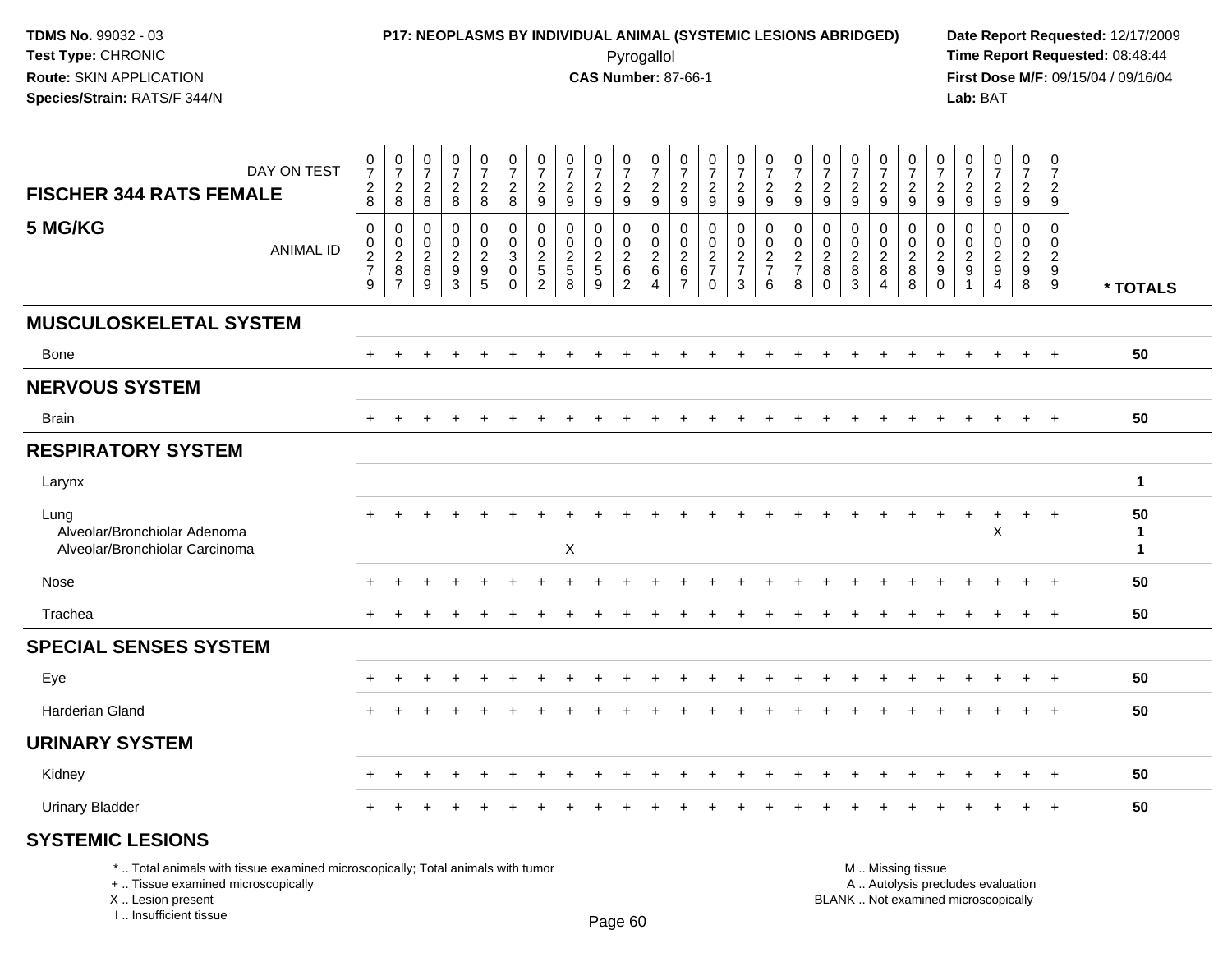## **P17: NEOPLASMS BY INDIVIDUAL ANIMAL (SYSTEMIC LESIONS ABRIDGED) Date Report Requested:** 12/17/2009

Pyrogallol Pyrogallol **Pyrogallol Time Report Requested:** 08:48:44<br>**CAS Number:** 87-66-1 **Time Report Requested:** 09/15/04 / 09/16/04 **First Dose M/F:** 09/15/04 / 09/16/04 Lab: BAT **Lab:** BAT

| DAY ON TEST<br><b>FISCHER 344 RATS FEMALE</b>                 | 0<br>$\overline{ }$<br>2<br>8                   | 0<br>⇁<br>$\sim$<br>∼<br>8                  | $\overline{0}$<br>۷<br>8   | $\mathbf 0$<br>-<br>ົ<br>$\epsilon$<br>8 | $\mathbf{0}$<br>$\epsilon$<br>8 | 0<br>ົ<br>$\epsilon$<br>$\,8\,$           | ົ<br>∼<br>9                  | 0<br>-<br>ົ<br>∠<br>9           | $\epsilon$<br>9      | $\epsilon$<br>9 | 0<br>∠<br>9                | 0<br>$\sim$<br>$9\,$                  | 0<br>$\overline{ }$<br>$\overline{c}$<br>$\overline{9}$ | 0<br>$\rightarrow$<br>$\overline{2}$<br>9          | 2<br>9                  | $\epsilon$<br>9       | ∠<br>9             | 0<br>$\epsilon$<br>$\boldsymbol{9}$ | 0<br>$\overline{ }$<br>2<br>$\boldsymbol{9}$ | 0<br>2<br>$\boldsymbol{9}$        | 0<br><u>_</u><br>9 | -0<br>∠<br>9 | $\mathbf{0}$<br>-<br>◠<br>$\epsilon$<br>9      | $\mathbf{0}$<br>ົ<br>$\sim$<br>9    | $\mathbf{0}$<br>ົ<br>$\epsilon$<br>9 |          |
|---------------------------------------------------------------|-------------------------------------------------|---------------------------------------------|----------------------------|------------------------------------------|---------------------------------|-------------------------------------------|------------------------------|---------------------------------|----------------------|-----------------|----------------------------|---------------------------------------|---------------------------------------------------------|----------------------------------------------------|-------------------------|-----------------------|--------------------|-------------------------------------|----------------------------------------------|-----------------------------------|--------------------|--------------|------------------------------------------------|-------------------------------------|--------------------------------------|----------|
| 5 MG/KG<br>ANIMAL ID                                          | 0<br>0<br>$\overline{c}$<br>$\overline{ }$<br>9 | 0<br>0<br>$\sim$<br>∼<br>8<br>$\rightarrow$ | $\mathbf 0$<br>∠<br>8<br>9 | 0<br>0<br>⌒<br>$\epsilon$<br>9<br>3      | <u>L</u><br>9<br>5              | 0<br>0<br>3<br>$\mathbf 0$<br>$\mathbf 0$ | ົ<br>∼<br>5<br>$\mathcal{D}$ | $\mathbf 0$<br>0<br>2<br>5<br>8 | $\epsilon$<br>5<br>9 | ∠<br>6<br>◠     | 0<br>υ<br>$\sim$<br>∼<br>6 | 0<br>$\epsilon$<br>6<br>$\rightarrow$ | 0<br>0<br>ົ<br>∠<br>$\overline{ }$<br>0                 | 0<br>0<br>$\mathcal{D}$<br>∠<br>$\rightarrow$<br>3 | 2<br>$\rightarrow$<br>6 | $\sim$<br>∠<br>-<br>8 | ▃<br>8<br>$\Omega$ | $\mathbf 0$<br>ົ<br>∠<br>8<br>3     | $\mathbf 0$<br>0<br>$\overline{2}$<br>8<br>4 | 0<br>0<br>$\mathcal{D}$<br>8<br>8 | 0<br>υ<br>∼<br>9   | ∠<br>-9      | $\mathbf{0}$<br>0<br>◠<br>$\epsilon$<br>9<br>4 | 0<br>0<br>ົ<br>$\epsilon$<br>9<br>8 | 0<br>0<br>ົ<br>$\epsilon$<br>9<br>9  | * TOTALS |
| Multiple Organ<br>Histiocytic Sarcoma<br>Leukemia Mononuclear |                                                 |                                             |                            |                                          |                                 | ⋏                                         |                              |                                 |                      |                 |                            |                                       |                                                         |                                                    |                         |                       |                    | X                                   |                                              |                                   | $\check{ }$<br>⋏   |              |                                                | $+$<br>∧                            |                                      | 50<br>9  |

<sup>+ ..</sup> Tissue examined microscopically

X .. Lesion present

I .. Insufficient tissue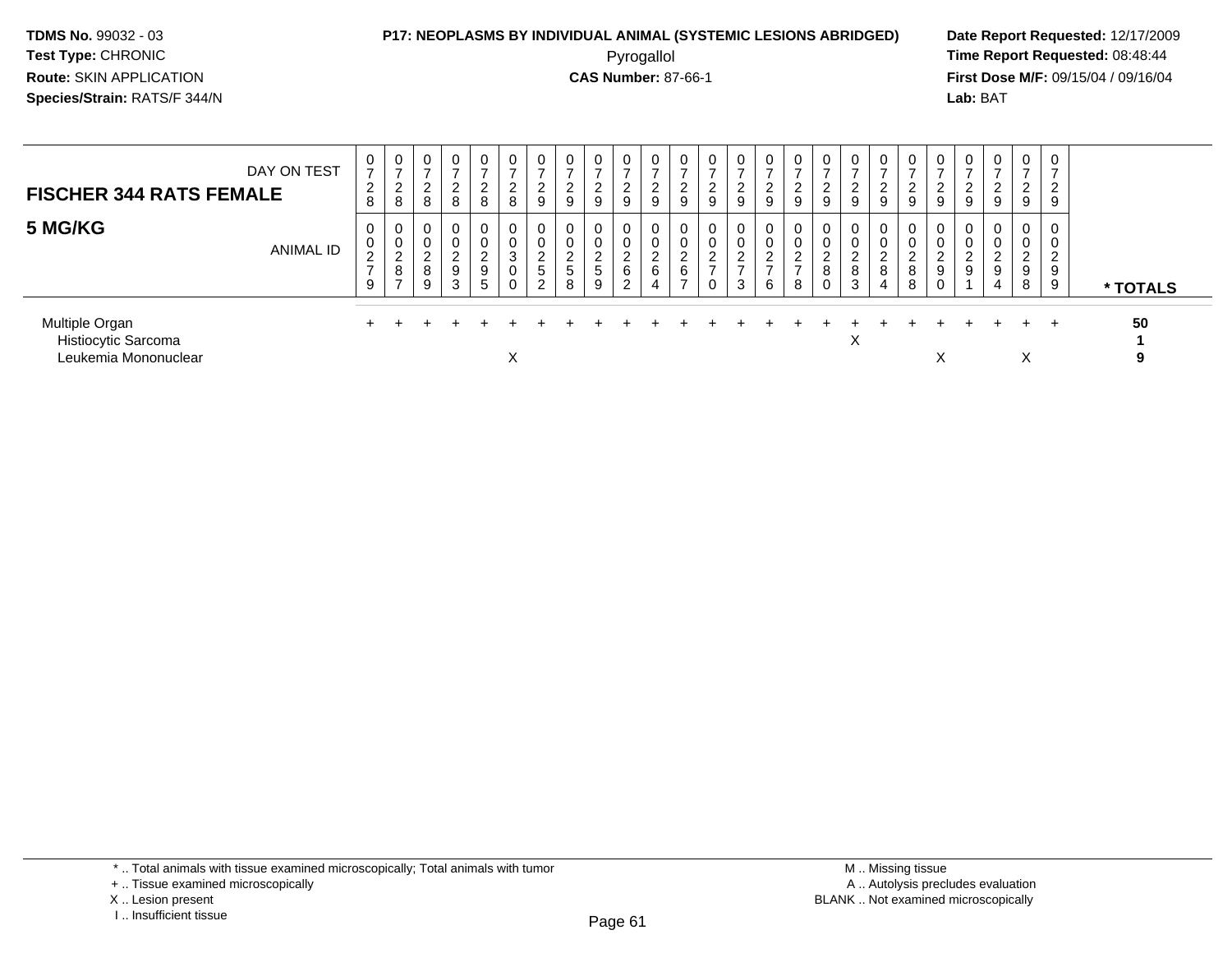## **P17: NEOPLASMS BY INDIVIDUAL ANIMAL (SYSTEMIC LESIONS ABRIDGED) Date Report Requested:** 12/17/2009 Pyrogallol Pyrogallol **Pyrogallol Time Report Requested:** 08:48:44<br>**CAS Number:** 87-66-1 **Time Report Requested:** 09/15/04 / 09/16/04

**First Dose M/F:** 09/15/04 / 09/16/04<br>Lab: BAT **Lab:** BAT

| DAY ON TEST<br><b>FISCHER 344 RATS FEMALE</b>                                                                                             | $\pmb{0}$<br>$\overline{\mathbf{4}}$<br>$\mathbf{1}$<br>4   | $\boldsymbol{0}$<br>$\overline{\mathbf{4}}$<br>$\mathbf{1}$<br>$\overline{4}$ | $\pmb{0}$<br>$\overline{4}$<br>$\,6\,$<br>8                   | $\pmb{0}$<br>$\overline{4}$<br>$\boldsymbol{9}$<br>$\,$ 5 $\,$                            | $\begin{array}{c} 0 \\ 5 \\ 3 \end{array}$<br>$\bf8$                         | $\begin{array}{c} 0 \\ 5 \\ 7 \end{array}$<br>$\overline{4}$ | 0<br>$\sqrt{5}$<br>9<br>$\mathbf 0$                                                      | $\pmb{0}$<br>$\sqrt{5}$<br>$\boldsymbol{9}$<br>$\boldsymbol{9}$ | $\pmb{0}$<br>$\,6\,$<br>$\mathbf 0$<br>$\mathsf{O}\xspace$ | $\pmb{0}$<br>$6\phantom{1}$<br>$\mathbf 0$<br>$\mathbf{1}$ | 0<br>$\,6\,$<br>$\mathbf{1}$<br>$\overline{5}$                       | 0<br>6<br>$\overline{7}$                          | $\mathbf 0$<br>$\frac{6}{3}$<br>$\mathsf{O}\xspace$ | $\begin{matrix} 0 \\ 6 \\ 3 \end{matrix}$<br>$\overline{2}$           | $\begin{array}{c} 0 \\ 6 \\ 3 \end{array}$<br>$\overline{2}$                       | $\pmb{0}$<br>6<br>$\overline{5}$<br>9                                                  | $\mathbf 0$<br>6<br>$\,6\,$<br>$\overline{7}$                      | $\pmb{0}$<br>$\,6\,$<br>9<br>$\mathbf{1}$                                            | 0<br>$6\overline{6}$<br>9<br>$\mathbf{1}$                 | $\begin{array}{c} 0 \\ 7 \end{array}$<br>$\mathbf 0$<br>$\mathbf 0$ | $\begin{array}{c} 0 \\ 7 \end{array}$<br>$\mathbf 1$<br>$\overline{2}$ | 0<br>$\overline{7}$<br>$\mathbf{1}$<br>$\sqrt{5}$ | $\frac{0}{7}$<br>$\mathbf{1}$<br>$\sqrt{5}$                                  | 0<br>$\overline{7}$<br>$\overline{2}$<br>$\mathbf 0$           | $\begin{smallmatrix}0\\7\end{smallmatrix}$<br>$\overline{c}$<br>8 |                         |
|-------------------------------------------------------------------------------------------------------------------------------------------|-------------------------------------------------------------|-------------------------------------------------------------------------------|---------------------------------------------------------------|-------------------------------------------------------------------------------------------|------------------------------------------------------------------------------|--------------------------------------------------------------|------------------------------------------------------------------------------------------|-----------------------------------------------------------------|------------------------------------------------------------|------------------------------------------------------------|----------------------------------------------------------------------|---------------------------------------------------|-----------------------------------------------------|-----------------------------------------------------------------------|------------------------------------------------------------------------------------|----------------------------------------------------------------------------------------|--------------------------------------------------------------------|--------------------------------------------------------------------------------------|-----------------------------------------------------------|---------------------------------------------------------------------|------------------------------------------------------------------------|---------------------------------------------------|------------------------------------------------------------------------------|----------------------------------------------------------------|-------------------------------------------------------------------|-------------------------|
| 20 MG/KG<br><b>ANIMAL ID</b>                                                                                                              | $\mathbf 0$<br>$\pmb{0}$<br>$\overline{3}$<br>$\frac{2}{6}$ | 0<br>$\mathsf{O}$<br>$\overline{3}$<br>4<br>$\overline{7}$                    | $\mathbf 0$<br>0<br>$\sqrt{3}$<br>$\mathbf{1}$<br>$\mathbf 0$ | $\mathbf 0$<br>$\mathbf 0$<br>$\ensuremath{\mathsf{3}}$<br>$\mathbf{1}$<br>$\overline{7}$ | 0<br>$\mathbf 0$<br>$\ensuremath{\mathsf{3}}$<br>$\pmb{0}$<br>$\overline{3}$ | $\mathbf 0$<br>$\mathbf 0$<br>$\sqrt{3}$<br>$\frac{2}{8}$    | $\mathbf 0$<br>$\mathbf 0$<br>$\mathsf 3$<br>$\ensuremath{\mathsf{3}}$<br>$6\phantom{a}$ | 0<br>$\mathbf 0$<br>3<br>$\overline{1}$<br>5                    | $\mathbf 0$<br>0<br>$\sqrt{3}$<br>8                        | $\mathbf 0$<br>$\mathbf 0$<br>$\frac{3}{2}$                | $\mathbf 0$<br>0<br>$\mathbf{3}$<br>$\overline{4}$<br>$\overline{5}$ | 0<br>$\mathbf 0$<br>$\mathbf 3$<br>$\pmb{0}$<br>8 | 0<br>$\mathbf 0$<br>$\frac{3}{2}$                   | 0<br>$\mathsf{O}$<br>$\overline{3}$<br>$\mathbf{1}$<br>$6\phantom{a}$ | 0<br>$\overline{0}$<br>$\ensuremath{\mathsf{3}}$<br>$\overline{2}$<br>$\mathbf{1}$ | $\mathbf 0$<br>$\mathsf{O}\xspace$<br>$\overline{3}$<br>$\overline{4}$<br>$\mathbf{3}$ | $\mathbf 0$<br>$\mathbf 0$<br>$\sqrt{3}$<br>$\sqrt{3}$<br>$\Omega$ | $\mathbf 0$<br>$\mathbf 0$<br>$\mathbf{3}$<br>$\mathbf{1}$<br>$\boldsymbol{\Lambda}$ | 0<br>$\mathbf 0$<br>$\overline{3}$<br>4<br>$6\phantom{1}$ | 0<br>$\mathbf 0$<br>$\overline{3}$<br>$^{\rm 0}_{\rm 2}$            | $\mathbf 0$<br>$\mathbf 0$<br>$\frac{3}{3}$                            | 0<br>0<br>$\sqrt{3}$<br>$\frac{2}{7}$             | $\mathbf 0$<br>$\mathbf 0$<br>$\sqrt{3}$<br>$\overline{4}$<br>$\overline{0}$ | $\mathbf 0$<br>$\mathbf 0$<br>$\mathbf{3}$<br>$\mathsf 0$<br>1 | $\mathbf 0$<br>0<br>$\sqrt{3}$<br>$\mathbf 0$<br>$\overline{4}$   | females<br>$($ cont $)$ |
| <b>ALIMENTARY SYSTEM</b>                                                                                                                  |                                                             |                                                                               |                                                               |                                                                                           |                                                                              |                                                              |                                                                                          |                                                                 |                                                            |                                                            |                                                                      |                                                   |                                                     |                                                                       |                                                                                    |                                                                                        |                                                                    |                                                                                      |                                                           |                                                                     |                                                                        |                                                   |                                                                              |                                                                |                                                                   |                         |
| Esophagus                                                                                                                                 |                                                             |                                                                               |                                                               |                                                                                           |                                                                              |                                                              |                                                                                          |                                                                 |                                                            |                                                            |                                                                      |                                                   |                                                     |                                                                       |                                                                                    |                                                                                        |                                                                    |                                                                                      |                                                           |                                                                     |                                                                        |                                                   |                                                                              |                                                                | $\ddot{}$                                                         |                         |
| Intestine Large, Cecum                                                                                                                    |                                                             |                                                                               |                                                               |                                                                                           |                                                                              |                                                              |                                                                                          |                                                                 |                                                            |                                                            |                                                                      |                                                   |                                                     |                                                                       |                                                                                    |                                                                                        |                                                                    |                                                                                      |                                                           |                                                                     |                                                                        |                                                   |                                                                              |                                                                | $\overline{1}$                                                    |                         |
| Intestine Large, Colon<br>Adenoma                                                                                                         |                                                             |                                                                               |                                                               |                                                                                           |                                                                              |                                                              |                                                                                          |                                                                 |                                                            |                                                            |                                                                      |                                                   |                                                     |                                                                       |                                                                                    |                                                                                        |                                                                    |                                                                                      |                                                           |                                                                     |                                                                        |                                                   |                                                                              |                                                                | $\ddot{}$                                                         |                         |
| Intestine Large, Rectum                                                                                                                   |                                                             |                                                                               |                                                               |                                                                                           |                                                                              |                                                              |                                                                                          |                                                                 |                                                            |                                                            |                                                                      |                                                   |                                                     |                                                                       |                                                                                    |                                                                                        |                                                                    |                                                                                      |                                                           |                                                                     |                                                                        |                                                   |                                                                              |                                                                |                                                                   |                         |
| Intestine Small, Duodenum                                                                                                                 |                                                             |                                                                               |                                                               |                                                                                           |                                                                              |                                                              |                                                                                          |                                                                 |                                                            |                                                            |                                                                      |                                                   |                                                     |                                                                       |                                                                                    |                                                                                        |                                                                    |                                                                                      |                                                           |                                                                     |                                                                        |                                                   |                                                                              |                                                                |                                                                   |                         |
| Intestine Small, Ileum                                                                                                                    |                                                             |                                                                               |                                                               |                                                                                           |                                                                              |                                                              |                                                                                          |                                                                 |                                                            |                                                            |                                                                      |                                                   |                                                     |                                                                       |                                                                                    |                                                                                        |                                                                    |                                                                                      |                                                           |                                                                     |                                                                        |                                                   |                                                                              | $\div$                                                         | $^{+}$                                                            |                         |
| Intestine Small, Jejunum                                                                                                                  |                                                             |                                                                               |                                                               |                                                                                           |                                                                              |                                                              |                                                                                          |                                                                 |                                                            |                                                            |                                                                      |                                                   |                                                     |                                                                       |                                                                                    |                                                                                        |                                                                    |                                                                                      |                                                           |                                                                     |                                                                        |                                                   |                                                                              |                                                                | $\ddot{}$                                                         |                         |
| Liver<br>Sarcoma Stromal, Metastatic, Uterus                                                                                              |                                                             |                                                                               |                                                               |                                                                                           |                                                                              |                                                              | X                                                                                        |                                                                 |                                                            |                                                            |                                                                      |                                                   |                                                     |                                                                       |                                                                                    |                                                                                        |                                                                    |                                                                                      |                                                           |                                                                     |                                                                        |                                                   |                                                                              |                                                                |                                                                   |                         |
| Mesentery                                                                                                                                 |                                                             | $\ddot{}$                                                                     | $+$                                                           | $\ddot{}$                                                                                 | $+$                                                                          |                                                              |                                                                                          |                                                                 |                                                            |                                                            |                                                                      |                                                   |                                                     |                                                                       |                                                                                    |                                                                                        |                                                                    |                                                                                      | $\ddot{}$                                                 |                                                                     |                                                                        | $+$                                               | $+$                                                                          |                                                                |                                                                   |                         |
| Pancreas                                                                                                                                  |                                                             |                                                                               |                                                               |                                                                                           |                                                                              |                                                              |                                                                                          |                                                                 |                                                            |                                                            |                                                                      |                                                   |                                                     |                                                                       |                                                                                    |                                                                                        |                                                                    |                                                                                      |                                                           |                                                                     |                                                                        |                                                   |                                                                              |                                                                | $\overline{1}$                                                    |                         |
| <b>Salivary Glands</b>                                                                                                                    |                                                             |                                                                               |                                                               |                                                                                           |                                                                              |                                                              |                                                                                          |                                                                 |                                                            |                                                            |                                                                      |                                                   |                                                     |                                                                       |                                                                                    |                                                                                        |                                                                    |                                                                                      |                                                           |                                                                     |                                                                        |                                                   |                                                                              |                                                                |                                                                   |                         |
| Stomach, Forestomach                                                                                                                      |                                                             |                                                                               |                                                               |                                                                                           |                                                                              |                                                              |                                                                                          |                                                                 |                                                            |                                                            |                                                                      |                                                   |                                                     |                                                                       |                                                                                    |                                                                                        |                                                                    |                                                                                      |                                                           |                                                                     |                                                                        |                                                   |                                                                              |                                                                |                                                                   |                         |
| Stomach, Glandular                                                                                                                        |                                                             |                                                                               |                                                               |                                                                                           |                                                                              |                                                              |                                                                                          |                                                                 |                                                            |                                                            |                                                                      |                                                   |                                                     |                                                                       |                                                                                    |                                                                                        |                                                                    |                                                                                      |                                                           |                                                                     |                                                                        |                                                   |                                                                              | $\pm$                                                          | $+$                                                               |                         |
| <b>CARDIOVASCULAR SYSTEM</b>                                                                                                              |                                                             |                                                                               |                                                               |                                                                                           |                                                                              |                                                              |                                                                                          |                                                                 |                                                            |                                                            |                                                                      |                                                   |                                                     |                                                                       |                                                                                    |                                                                                        |                                                                    |                                                                                      |                                                           |                                                                     |                                                                        |                                                   |                                                                              |                                                                |                                                                   |                         |
| <b>Blood Vessel</b>                                                                                                                       |                                                             |                                                                               |                                                               |                                                                                           |                                                                              |                                                              |                                                                                          |                                                                 |                                                            |                                                            |                                                                      |                                                   |                                                     |                                                                       |                                                                                    |                                                                                        |                                                                    |                                                                                      | $\div$                                                    |                                                                     |                                                                        |                                                   |                                                                              | $\overline{+}$                                                 | $+$                                                               |                         |
| *  Total animals with tissue examined microscopically; Total animals with tumor<br>+  Tissue examined microscopically<br>X Lesion present |                                                             |                                                                               |                                                               |                                                                                           |                                                                              |                                                              |                                                                                          |                                                                 |                                                            |                                                            |                                                                      |                                                   |                                                     |                                                                       |                                                                                    |                                                                                        |                                                                    |                                                                                      |                                                           | M  Missing tissue                                                   |                                                                        |                                                   | A  Autolysis precludes evaluation<br>BLANK  Not examined microscopically     |                                                                |                                                                   |                         |

Page 62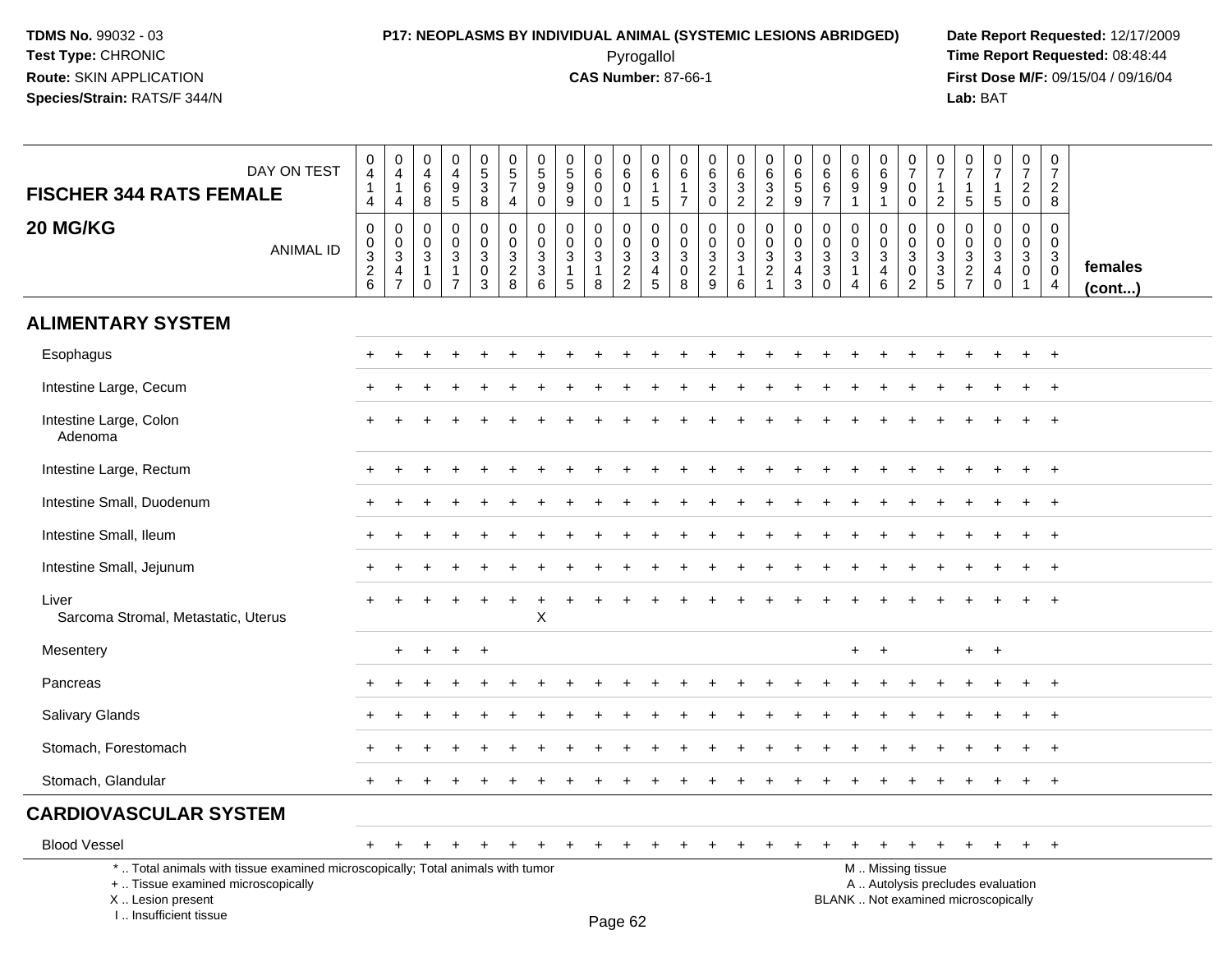## **P17: NEOPLASMS BY INDIVIDUAL ANIMAL (SYSTEMIC LESIONS ABRIDGED) Date Report Requested:** 12/17/2009 Pyrogallol Pyrogallol **Pyrogallol Time Report Requested:** 08:48:44<br>**CAS Number:** 87-66-1 **Time Report Requested:** 08/15/04 / 09/16/04

| DAY ON TEST<br><b>FISCHER 344 RATS FEMALE</b>                                                                                                                       | 0<br>4<br>$\mathbf{1}$<br>4                  | $\pmb{0}$<br>$\overline{4}$<br>$\mathbf{1}$<br>4                     | $\mathsf{O}\xspace$<br>4<br>6<br>8                       | $\pmb{0}$<br>$\overline{\mathbf{4}}$<br>$\boldsymbol{9}$<br>$\sqrt{5}$ | $\begin{array}{c} 0 \\ 5 \\ 3 \end{array}$<br>8               | $\pmb{0}$<br>$\overline{5}$<br>$\overline{7}$<br>$\overline{4}$     | $\pmb{0}$<br>$\overline{5}$<br>9<br>$\mathbf 0$                 | 0<br>$\overline{5}$<br>$\boldsymbol{9}$<br>9                    | 0<br>$\overline{6}$<br>$\mathbf 0$<br>0 | $\pmb{0}$<br>$\overline{6}$<br>0<br>$\mathbf{1}$    | $\mathbf 0$<br>6<br>$\mathbf{1}$<br>$5\phantom{.0}$    | $\mathbf 0$<br>6<br>$\overline{1}$<br>$\overline{7}$ | $\pmb{0}$<br>$\,6\,$<br>$\mathbf{3}$<br>$\mathbf 0$              | $\pmb{0}$<br>$\overline{6}$<br>$\mathbf{3}$<br>$\overline{2}$ | $\pmb{0}$<br>$\,6\,$<br>$\mathbf{3}$<br>$\overline{2}$             | $_{6}^{\rm 0}$<br>$\sqrt{5}$<br>$\boldsymbol{9}$ | 0<br>6<br>$6\phantom{1}$<br>$\overline{7}$                | $\pmb{0}$<br>$\overline{6}$<br>$9\,$<br>1 | $\mathbf 0$<br>$\overline{6}$<br>9<br>$\mathbf{1}$                | $\mathbf 0$<br>$\overline{7}$<br>$\mathbf 0$<br>$\mathsf{O}\xspace$                           | $\mathbf 0$<br>$\overline{7}$<br>$\overline{1}$<br>$\overline{2}$ | 0<br>$\overline{7}$<br>$\mathbf{1}$<br>5                         | $\frac{0}{7}$<br>$\mathbf{1}$<br>5                  | $\pmb{0}$<br>$\overline{7}$<br>$\overline{2}$<br>0 | $\pmb{0}$<br>$\overline{7}$<br>$\overline{2}$<br>8              |                   |
|---------------------------------------------------------------------------------------------------------------------------------------------------------------------|----------------------------------------------|----------------------------------------------------------------------|----------------------------------------------------------|------------------------------------------------------------------------|---------------------------------------------------------------|---------------------------------------------------------------------|-----------------------------------------------------------------|-----------------------------------------------------------------|-----------------------------------------|-----------------------------------------------------|--------------------------------------------------------|------------------------------------------------------|------------------------------------------------------------------|---------------------------------------------------------------|--------------------------------------------------------------------|--------------------------------------------------|-----------------------------------------------------------|-------------------------------------------|-------------------------------------------------------------------|-----------------------------------------------------------------------------------------------|-------------------------------------------------------------------|------------------------------------------------------------------|-----------------------------------------------------|----------------------------------------------------|-----------------------------------------------------------------|-------------------|
| 20 MG/KG<br><b>ANIMAL ID</b>                                                                                                                                        | $\mathbf 0$<br>0<br>3<br>$\overline{2}$<br>6 | $\mathbf 0$<br>0<br>$\mathbf{3}$<br>$\overline{4}$<br>$\overline{7}$ | $\Omega$<br>$\mathbf 0$<br>3<br>$\mathbf{1}$<br>$\Omega$ | $\mathbf 0$<br>$\pmb{0}$<br>$\mathfrak{Z}$<br>1                        | $\mathbf 0$<br>$\mathbf 0$<br>$\mathsf 3$<br>$\mathbf 0$<br>3 | $\mathbf 0$<br>$\mathbf 0$<br>$\mathfrak{Z}$<br>$\overline{2}$<br>8 | $\mathbf 0$<br>$\mathbf 0$<br>$\mathbf{3}$<br>$\mathbf{3}$<br>6 | $\mathbf 0$<br>$\mathbf 0$<br>$\mathbf{3}$<br>$\mathbf{1}$<br>5 | $\mathbf 0$<br>0<br>3<br>1<br>8         | 0<br>$\mathbf 0$<br>$\frac{3}{2}$<br>$\overline{2}$ | $\mathbf 0$<br>$\mathbf 0$<br>$\mathfrak{S}$<br>4<br>5 | $\mathbf 0$<br>0<br>3<br>0<br>8                      | $\mathbf 0$<br>$\mathbf 0$<br>$\mathbf 3$<br>$\overline{2}$<br>9 | $\mathbf 0$<br>$\mathbf 0$<br>3<br>$\mathbf{1}$<br>6          | $\mathbf 0$<br>0<br>$\mathbf{3}$<br>$\overline{c}$<br>$\mathbf{1}$ | $\mathbf 0$<br>0<br>$\mathbf{3}$<br>4<br>3       | $\Omega$<br>0<br>$\mathbf{3}$<br>$\mathbf{3}$<br>$\Omega$ | $\mathbf 0$<br>0<br>$\mathfrak{Z}$<br>4   | $\mathbf 0$<br>$\mathbf 0$<br>$\mathbf{3}$<br>$\overline{4}$<br>6 | $\mathbf 0$<br>$\mathbf 0$<br>$\mathbf{3}$<br>0<br>$\overline{2}$                             | $\mathbf 0$<br>$\mathbf 0$<br>$\sqrt{3}$<br>$\sqrt{3}$<br>5       | $\mathbf 0$<br>$\Omega$<br>3<br>$\overline{c}$<br>$\overline{7}$ | $\mathbf 0$<br>0<br>3<br>$\overline{4}$<br>$\Omega$ | $\mathbf 0$<br>0<br>3<br>0<br>$\overline{1}$       | $\mathbf 0$<br>0<br>$\mathbf{3}$<br>$\pmb{0}$<br>$\overline{4}$ | females<br>(cont) |
| Heart<br>Sarcoma Stromal, Metastatic, Uterus                                                                                                                        |                                              |                                                                      |                                                          |                                                                        |                                                               |                                                                     | $\sf X$                                                         |                                                                 |                                         |                                                     |                                                        |                                                      |                                                                  |                                                               |                                                                    |                                                  |                                                           |                                           |                                                                   |                                                                                               |                                                                   |                                                                  |                                                     | $+$                                                | $\ddot{}$                                                       |                   |
| <b>ENDOCRINE SYSTEM</b>                                                                                                                                             |                                              |                                                                      |                                                          |                                                                        |                                                               |                                                                     |                                                                 |                                                                 |                                         |                                                     |                                                        |                                                      |                                                                  |                                                               |                                                                    |                                                  |                                                           |                                           |                                                                   |                                                                                               |                                                                   |                                                                  |                                                     |                                                    |                                                                 |                   |
| <b>Adrenal Cortex</b><br>Adenoma                                                                                                                                    |                                              |                                                                      |                                                          |                                                                        |                                                               |                                                                     |                                                                 |                                                                 |                                         |                                                     |                                                        |                                                      |                                                                  |                                                               |                                                                    |                                                  |                                                           |                                           |                                                                   |                                                                                               |                                                                   |                                                                  |                                                     | $\ddot{}$                                          | $\ddot{}$<br>X                                                  |                   |
| Adrenal Medulla<br>Pheochromocytoma Benign                                                                                                                          |                                              |                                                                      |                                                          |                                                                        |                                                               |                                                                     |                                                                 |                                                                 |                                         |                                                     |                                                        |                                                      |                                                                  |                                                               |                                                                    |                                                  |                                                           |                                           |                                                                   |                                                                                               |                                                                   |                                                                  |                                                     |                                                    | $\ddot{}$                                                       |                   |
| Islets, Pancreatic                                                                                                                                                  |                                              |                                                                      |                                                          |                                                                        |                                                               |                                                                     |                                                                 |                                                                 |                                         |                                                     |                                                        |                                                      |                                                                  |                                                               |                                                                    |                                                  |                                                           |                                           |                                                                   |                                                                                               |                                                                   |                                                                  |                                                     | $+$                                                | $+$                                                             |                   |
| Parathyroid Gland                                                                                                                                                   |                                              |                                                                      |                                                          |                                                                        |                                                               |                                                                     |                                                                 |                                                                 |                                         |                                                     |                                                        |                                                      |                                                                  |                                                               |                                                                    |                                                  |                                                           |                                           |                                                                   |                                                                                               |                                                                   |                                                                  |                                                     | $+$                                                | $+$                                                             |                   |
| <b>Pituitary Gland</b><br>Pars Distalis, Adenoma<br>Pars Distalis, Carcinoma<br>Pars Intermedia, Adenoma                                                            |                                              | X                                                                    | X                                                        |                                                                        | X                                                             |                                                                     |                                                                 | X                                                               | $\times$                                |                                                     |                                                        |                                                      |                                                                  | X                                                             | $\boldsymbol{\mathsf{X}}$                                          |                                                  |                                                           |                                           | X                                                                 | $\mathsf{X}$                                                                                  | $\times$                                                          |                                                                  |                                                     | $+$<br>X<br>X                                      | $+$                                                             |                   |
| <b>Thyroid Gland</b><br>C-cell, Adenoma                                                                                                                             |                                              |                                                                      |                                                          |                                                                        |                                                               |                                                                     |                                                                 |                                                                 |                                         |                                                     |                                                        | X                                                    |                                                                  |                                                               |                                                                    |                                                  |                                                           |                                           |                                                                   | $\boldsymbol{\mathsf{X}}$                                                                     |                                                                   | X                                                                | $\ddot{}$                                           | $+$                                                | $+$                                                             |                   |
| <b>GENERAL BODY SYSTEM</b>                                                                                                                                          |                                              |                                                                      |                                                          |                                                                        |                                                               |                                                                     |                                                                 |                                                                 |                                         |                                                     |                                                        |                                                      |                                                                  |                                                               |                                                                    |                                                  |                                                           |                                           |                                                                   |                                                                                               |                                                                   |                                                                  |                                                     |                                                    |                                                                 |                   |
| <b>NONE</b>                                                                                                                                                         |                                              |                                                                      |                                                          |                                                                        |                                                               |                                                                     |                                                                 |                                                                 |                                         |                                                     |                                                        |                                                      |                                                                  |                                                               |                                                                    |                                                  |                                                           |                                           |                                                                   |                                                                                               |                                                                   |                                                                  |                                                     |                                                    |                                                                 |                   |
| <b>GENITAL SYSTEM</b>                                                                                                                                               |                                              |                                                                      |                                                          |                                                                        |                                                               |                                                                     |                                                                 |                                                                 |                                         |                                                     |                                                        |                                                      |                                                                  |                                                               |                                                                    |                                                  |                                                           |                                           |                                                                   |                                                                                               |                                                                   |                                                                  |                                                     |                                                    |                                                                 |                   |
| <b>Clitoral Gland</b><br>Adenoma                                                                                                                                    |                                              |                                                                      |                                                          |                                                                        |                                                               |                                                                     | $\mathsf X$                                                     |                                                                 |                                         |                                                     |                                                        |                                                      | $\boldsymbol{\mathsf{X}}$                                        |                                                               |                                                                    |                                                  |                                                           |                                           |                                                                   |                                                                                               |                                                                   |                                                                  |                                                     | $\pm$                                              | $+$                                                             |                   |
| *  Total animals with tissue examined microscopically; Total animals with tumor<br>+  Tissue examined microscopically<br>X  Lesion present<br>I Insufficient tissue |                                              |                                                                      |                                                          |                                                                        |                                                               |                                                                     |                                                                 |                                                                 |                                         | <b>Pane 63</b>                                      |                                                        |                                                      |                                                                  |                                                               |                                                                    |                                                  |                                                           |                                           |                                                                   | M  Missing tissue<br>A  Autolysis precludes evaluation<br>BLANK  Not examined microscopically |                                                                   |                                                                  |                                                     |                                                    |                                                                 |                   |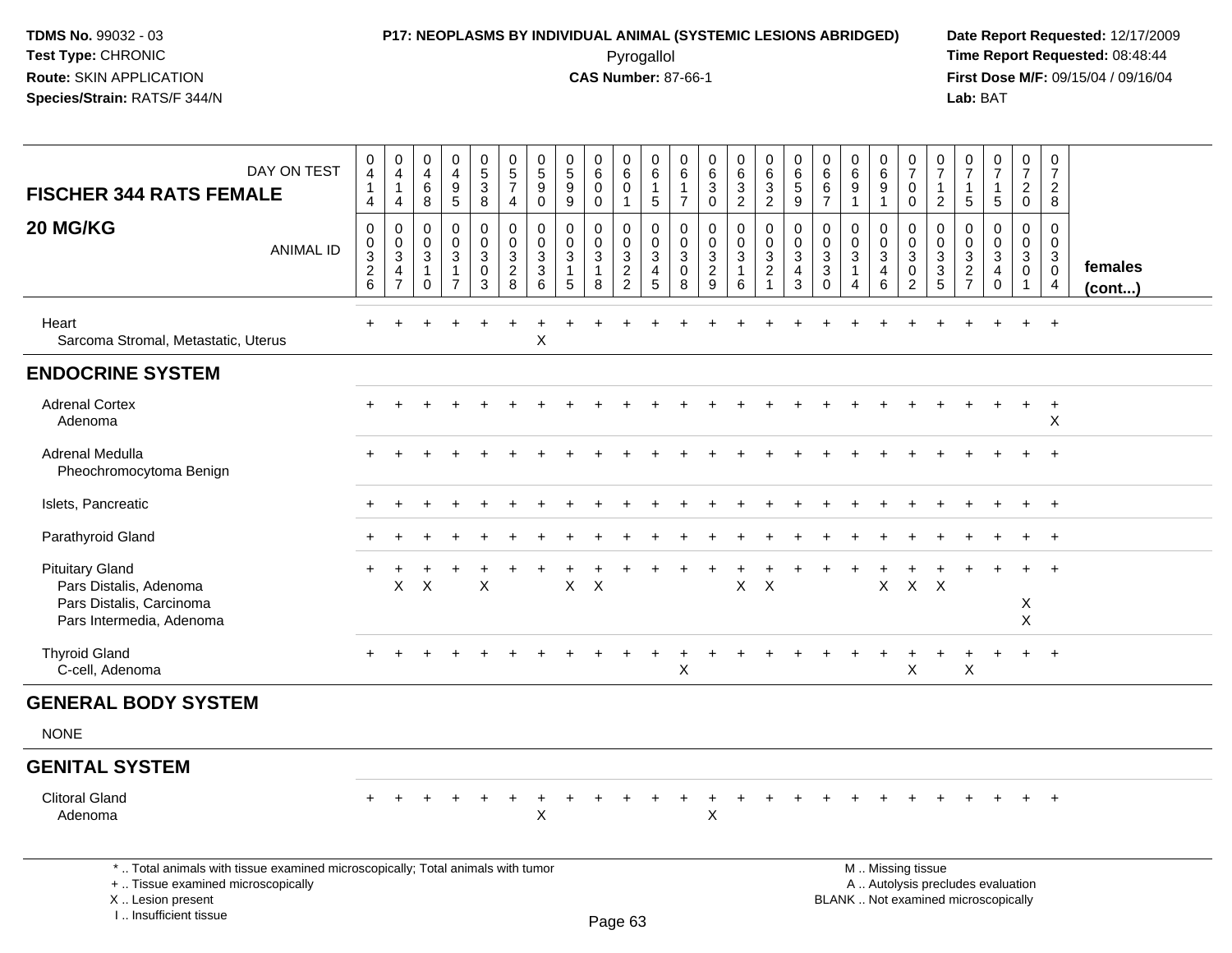#### **P17: NEOPLASMS BY INDIVIDUAL ANIMAL (SYSTEMIC LESIONS ABRIDGED) Date Report Requested:** 12/17/2009 Pyrogallol Pyrogallol **Pyrogallol Time Report Requested:** 08:48:44<br>**CAS Number:** 87-66-1 **Time Report Requested:** 09/15/04 / 09/16/04

**First Dose M/F:** 09/15/04 / 09/16/04 Lab: BAT **Lab:** BAT

| DAY ON TEST<br><b>FISCHER 344 RATS FEMALE</b>                             | 0<br>$\overline{\mathbf{4}}$<br>$\mathbf{1}$<br>$\overline{4}$ | 0<br>$\overline{4}$<br>$\overline{1}$<br>$\overline{4}$   | 0<br>$\overline{4}$<br>6<br>8                                               | 0<br>$\overline{4}$<br>$\boldsymbol{9}$<br>5        | $\begin{array}{c} 0 \\ 5 \\ 3 \end{array}$<br>8           | $\begin{array}{c} 0 \\ 5 \\ 7 \end{array}$<br>$\overline{4}$ | $\begin{matrix} 0 \\ 5 \end{matrix}$<br>9<br>$\mathbf 0$ | $\begin{array}{c} 0 \\ 5 \end{array}$<br>$9\,$<br>9             | 0<br>$6\phantom{a}$<br>$\mathbf 0$<br>$\mathbf 0$                | $\begin{array}{c} 0 \\ 6 \end{array}$<br>$\mathbf 0$<br>$\overline{1}$ | $\boldsymbol{0}$<br>$6\phantom{a}$<br>$\mathbf{1}$<br>$5\phantom{.0}$ | 0<br>$\,6\,$<br>$\overline{1}$<br>$\overline{7}$                 | $\begin{array}{c} 0 \\ 6 \end{array}$<br>$\mathbf{3}$<br>$\mathbf 0$ | $\begin{matrix} 0 \\ 6 \\ 3 \end{matrix}$<br>$\boldsymbol{2}$           | 0<br>6<br>3<br>2                                             | $\begin{array}{c} 0 \\ 6 \\ 5 \end{array}$<br>9    | 0<br>$\,6\,$<br>$\,6\,$<br>$\overline{7}$                          | $\begin{array}{c} 0 \\ 6 \end{array}$<br>$9\,$<br>-1                              | $\pmb{0}$<br>$\overline{6}$<br>$9\,$<br>$\mathbf{1}$                             | $\frac{0}{7}$<br>$\mathbf 0$<br>$\mathbf 0$                            | 0<br>$\overline{7}$<br>$\mathbf{1}$<br>$\overline{2}$ | $\frac{0}{7}$<br>$\mathbf{1}$<br>$5\phantom{.0}$ | $\begin{smallmatrix}0\\7\end{smallmatrix}$<br>$\mathbf{1}$<br>$\sqrt{5}$ | $\begin{smallmatrix}0\\7\end{smallmatrix}$<br>$\sqrt{2}$<br>$\mathsf{O}\xspace$ | $\frac{0}{7}$<br>$\overline{2}$<br>8                                          |                   |
|---------------------------------------------------------------------------|----------------------------------------------------------------|-----------------------------------------------------------|-----------------------------------------------------------------------------|-----------------------------------------------------|-----------------------------------------------------------|--------------------------------------------------------------|----------------------------------------------------------|-----------------------------------------------------------------|------------------------------------------------------------------|------------------------------------------------------------------------|-----------------------------------------------------------------------|------------------------------------------------------------------|----------------------------------------------------------------------|-------------------------------------------------------------------------|--------------------------------------------------------------|----------------------------------------------------|--------------------------------------------------------------------|-----------------------------------------------------------------------------------|----------------------------------------------------------------------------------|------------------------------------------------------------------------|-------------------------------------------------------|--------------------------------------------------|--------------------------------------------------------------------------|---------------------------------------------------------------------------------|-------------------------------------------------------------------------------|-------------------|
| 20 MG/KG<br><b>ANIMAL ID</b>                                              | $\mathbf 0$<br>$\begin{array}{c} 0 \\ 3 \\ 2 \\ 6 \end{array}$ | $\mathbf 0$<br>0<br>$\overline{3}$<br>4<br>$\overline{7}$ | $\mathbf 0$<br>$\mathbf 0$<br>$\overline{3}$<br>$\mathbf{1}$<br>$\mathbf 0$ | 0<br>$\frac{0}{3}$<br>$\mathbf 1$<br>$\overline{7}$ | $\pmb{0}$<br>$\frac{0}{3}$<br>$\pmb{0}$<br>$\overline{3}$ | $\mathbf 0$<br>$\frac{0}{3}$<br>$\frac{2}{8}$                | $\mathbf 0$<br>$\mathbf 0$<br>$\mathbf{3}$<br>3<br>6     | $\pmb{0}$<br>$\mathbf 0$<br>$\overline{3}$<br>$\mathbf{1}$<br>5 | $\mathbf 0$<br>$\mathbf 0$<br>$\overline{3}$<br>$\mathbf 1$<br>8 | $\mathbf 0$<br>$\begin{array}{c} 0 \\ 3 \\ 2 \\ 2 \end{array}$         | 0<br>$_{3}^{\rm 0}$<br>4<br>5                                         | $\mathbf 0$<br>$\mathbf 0$<br>$\overline{3}$<br>$\mathbf 0$<br>8 | $\pmb{0}$<br>0<br>$\overline{3}$<br>$\overline{2}$<br>9              | 0<br>$\overline{0}$<br>$\overline{3}$<br>$\mathbf{1}$<br>$6\phantom{1}$ | $\pmb{0}$<br>$\begin{array}{c} 0 \\ 3 \\ 2 \\ 1 \end{array}$ | $\mathbf 0$<br>$_{3}^{\rm 0}$<br>4<br>$\mathbf{3}$ | 0<br>0<br>$\ensuremath{\mathsf{3}}$<br>$\mathbf{3}$<br>$\mathbf 0$ | $\mathbf 0$<br>$\boldsymbol{0}$<br>$\overline{3}$<br>-1<br>$\boldsymbol{\Lambda}$ | $\mathbf 0$<br>$\mathbf 0$<br>$\overline{3}$<br>$\overline{4}$<br>$6\phantom{a}$ | 0<br>$\overline{0}$<br>$\overline{3}$<br>$\mathsf 0$<br>$\overline{c}$ | 0<br>0<br>$\frac{3}{3}$                               | 0<br>0<br>$\frac{3}{2}$                          | $\mathbf 0$<br>$\mathbf 0$<br>$\overline{3}$<br>4<br>$\mathbf 0$         | 0<br>$\mathbf 0$<br>$\overline{3}$<br>$\mathbf 0$<br>$\overline{1}$             | $\mathbf 0$<br>$\mathbf 0$<br>$\overline{3}$<br>$\mathbf 0$<br>$\overline{4}$ | females<br>(cont) |
| Ovary                                                                     |                                                                |                                                           |                                                                             |                                                     |                                                           |                                                              |                                                          |                                                                 |                                                                  |                                                                        |                                                                       |                                                                  |                                                                      |                                                                         |                                                              |                                                    |                                                                    |                                                                                   |                                                                                  |                                                                        |                                                       |                                                  |                                                                          | +                                                                               | $+$                                                                           |                   |
| <b>Uterus</b><br>Leiomyoma<br>Polyp Stromal<br>Cervix, Sarcoma Stromal    | $\ddot{}$                                                      | ÷                                                         |                                                                             |                                                     |                                                           | X                                                            | $\mathsf X$                                              |                                                                 |                                                                  |                                                                        | $\boldsymbol{\mathsf{X}}$                                             |                                                                  | $\boldsymbol{\mathsf{X}}$                                            |                                                                         |                                                              |                                                    |                                                                    |                                                                                   |                                                                                  |                                                                        |                                                       |                                                  |                                                                          | $+$                                                                             | $+$                                                                           |                   |
| <b>HEMATOPOIETIC SYSTEM</b>                                               |                                                                |                                                           |                                                                             |                                                     |                                                           |                                                              |                                                          |                                                                 |                                                                  |                                                                        |                                                                       |                                                                  |                                                                      |                                                                         |                                                              |                                                    |                                                                    |                                                                                   |                                                                                  |                                                                        |                                                       |                                                  |                                                                          |                                                                                 |                                                                               |                   |
| <b>Bone Marrow</b>                                                        |                                                                |                                                           |                                                                             |                                                     |                                                           |                                                              |                                                          |                                                                 |                                                                  |                                                                        |                                                                       |                                                                  |                                                                      |                                                                         |                                                              |                                                    |                                                                    |                                                                                   |                                                                                  |                                                                        |                                                       |                                                  |                                                                          | $+$                                                                             | $+$                                                                           |                   |
| Lymph Node                                                                |                                                                |                                                           |                                                                             |                                                     |                                                           |                                                              |                                                          |                                                                 |                                                                  | $\ddot{}$                                                              |                                                                       |                                                                  |                                                                      |                                                                         |                                                              | $+$                                                |                                                                    |                                                                                   |                                                                                  |                                                                        |                                                       | $+$                                              |                                                                          |                                                                                 |                                                                               |                   |
| Lymph Node, Mandibular                                                    | М                                                              | M                                                         | M                                                                           | M                                                   | M                                                         | м                                                            | M                                                        | М                                                               | M                                                                | М                                                                      | M                                                                     | M                                                                | м                                                                    | M                                                                       | M                                                            | M                                                  | M                                                                  | M                                                                                 | M                                                                                | M                                                                      | M                                                     | M                                                | М                                                                        | M M                                                                             |                                                                               |                   |
| Lymph Node, Mesenteric                                                    |                                                                |                                                           |                                                                             |                                                     |                                                           |                                                              |                                                          |                                                                 |                                                                  |                                                                        |                                                                       |                                                                  |                                                                      |                                                                         |                                                              |                                                    |                                                                    |                                                                                   |                                                                                  |                                                                        |                                                       |                                                  |                                                                          |                                                                                 | $\ddot{}$                                                                     |                   |
| Spleen                                                                    |                                                                |                                                           |                                                                             |                                                     |                                                           |                                                              |                                                          |                                                                 |                                                                  |                                                                        |                                                                       |                                                                  |                                                                      |                                                                         |                                                              |                                                    |                                                                    |                                                                                   |                                                                                  |                                                                        |                                                       |                                                  |                                                                          | $\ddot{}$                                                                       | $+$                                                                           |                   |
| Thymus                                                                    |                                                                |                                                           |                                                                             |                                                     |                                                           |                                                              |                                                          |                                                                 |                                                                  |                                                                        |                                                                       |                                                                  |                                                                      | м                                                                       |                                                              |                                                    |                                                                    |                                                                                   |                                                                                  |                                                                        |                                                       |                                                  |                                                                          | $\ddot{}$                                                                       | $+$                                                                           |                   |
| <b>INTEGUMENTARY SYSTEM</b>                                               |                                                                |                                                           |                                                                             |                                                     |                                                           |                                                              |                                                          |                                                                 |                                                                  |                                                                        |                                                                       |                                                                  |                                                                      |                                                                         |                                                              |                                                    |                                                                    |                                                                                   |                                                                                  |                                                                        |                                                       |                                                  |                                                                          |                                                                                 |                                                                               |                   |
| <b>Mammary Gland</b><br>Adenoma<br>Fibroadenoma<br>Fibroadenoma, Multiple |                                                                |                                                           |                                                                             |                                                     |                                                           |                                                              | $\boldsymbol{\mathsf{X}}$                                |                                                                 | X                                                                |                                                                        |                                                                       |                                                                  |                                                                      | X                                                                       | Χ<br>$\mathsf{X}$                                            |                                                    |                                                                    | $\pmb{\times}$                                                                    |                                                                                  | $\boldsymbol{\mathsf{X}}$                                              |                                                       |                                                  |                                                                          |                                                                                 | $+$<br>$X$ $X$                                                                |                   |
| Skin<br>Subcutaneous Tissue, Fibrosarcoma<br>Subcutaneous Tissue, Lipoma  |                                                                |                                                           |                                                                             |                                                     |                                                           |                                                              | +<br>$\mathsf X$                                         |                                                                 |                                                                  |                                                                        |                                                                       |                                                                  |                                                                      |                                                                         |                                                              |                                                    |                                                                    |                                                                                   |                                                                                  |                                                                        |                                                       |                                                  |                                                                          |                                                                                 | $+$                                                                           |                   |

\* .. Total animals with tissue examined microscopically; Total animals with tumor

+ .. Tissue examined microscopically

X .. Lesion present

I .. Insufficient tissue

M .. Missing tissue y the contract of the contract of the contract of the contract of the contract of  $\mathsf A$  . Autolysis precludes evaluation Lesion present BLANK .. Not examined microscopically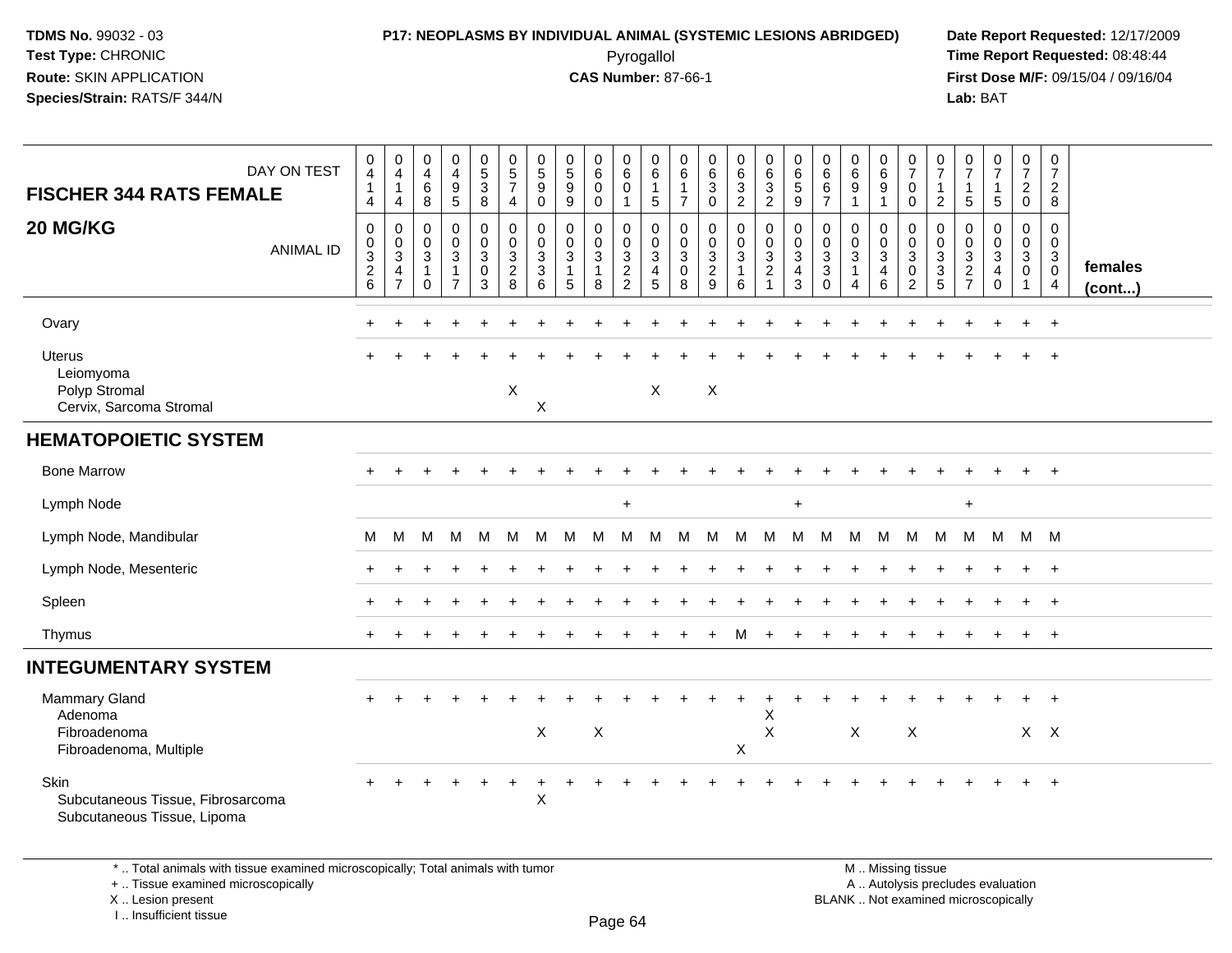## **P17: NEOPLASMS BY INDIVIDUAL ANIMAL (SYSTEMIC LESIONS ABRIDGED) Date Report Requested:** 12/17/2009 Pyrogallol Pyrogallol **Pyrogallol Time Report Requested:** 08:48:44<br>**CAS Number:** 87-66-1 **Time Report Requested:** 08/15/04 / 09/16/04

| DAY ON TEST<br><b>FISCHER 344 RATS FEMALE</b>                                                                                                                       | $\boldsymbol{0}$<br>4<br>1<br>$\overline{4}$ | $\pmb{0}$<br>$\overline{4}$<br>$\mathbf{1}$<br>$\overline{4}$      | $\mathbf 0$<br>$\overline{4}$<br>$6\phantom{1}6$<br>8 | 0<br>$\overline{4}$<br>$\boldsymbol{9}$<br>$5\phantom{.0}$ | 0<br>$5\,$<br>$\ensuremath{\mathsf{3}}$<br>8         | $\begin{array}{c} 0 \\ 5 \\ 7 \end{array}$<br>$\overline{4}$ | $\begin{array}{c} 0 \\ 5 \end{array}$<br>$\boldsymbol{9}$<br>$\mathbf 0$ | $\pmb{0}$<br>$\sqrt{5}$<br>$\boldsymbol{9}$<br>9        | 0<br>$\,6$<br>$\mathbf 0$<br>$\mathbf 0$ | 0<br>6<br>$\pmb{0}$<br>$\mathbf{1}$                            | 0<br>$\,6$<br>$\mathbf{1}$<br>$\sqrt{5}$                | 0<br>6<br>1<br>$\overline{7}$                               | $\pmb{0}$<br>$\,6\,$<br>$\mathbf{3}$<br>$\mathbf 0$ | 0<br>$\,6\,$<br>$\overline{3}$<br>$\overline{2}$ | 0<br>6<br>$\ensuremath{\mathsf{3}}$<br>$\overline{2}$ | $\pmb{0}$<br>$\,6\,$<br>$\overline{5}$<br>$\boldsymbol{9}$      | 0<br>6<br>6<br>$\overline{7}$                   | $\pmb{0}$<br>$\,6\,$<br>$\boldsymbol{9}$<br>$\mathbf{1}$ | 0<br>$\,6\,$<br>9<br>$\mathbf{1}$            | 0<br>$\overline{7}$<br>$\pmb{0}$<br>$\mathbf 0$                 | 0<br>$\overline{7}$<br>1<br>$\overline{2}$ | 0<br>7<br>$\overline{1}$<br>5                                  | $\begin{array}{c} 0 \\ 7 \end{array}$<br>$\mathbf{1}$<br>$\overline{5}$ | $\pmb{0}$<br>$\overline{7}$<br>$\overline{2}$<br>$\mathbf 0$ | $\pmb{0}$<br>$\overline{7}$<br>$\overline{c}$<br>8             |                   |
|---------------------------------------------------------------------------------------------------------------------------------------------------------------------|----------------------------------------------|--------------------------------------------------------------------|-------------------------------------------------------|------------------------------------------------------------|------------------------------------------------------|--------------------------------------------------------------|--------------------------------------------------------------------------|---------------------------------------------------------|------------------------------------------|----------------------------------------------------------------|---------------------------------------------------------|-------------------------------------------------------------|-----------------------------------------------------|--------------------------------------------------|-------------------------------------------------------|-----------------------------------------------------------------|-------------------------------------------------|----------------------------------------------------------|----------------------------------------------|-----------------------------------------------------------------|--------------------------------------------|----------------------------------------------------------------|-------------------------------------------------------------------------|--------------------------------------------------------------|----------------------------------------------------------------|-------------------|
| 20 MG/KG<br><b>ANIMAL ID</b>                                                                                                                                        | 0<br>0<br>$\overline{3}$<br>$\frac{2}{6}$    | $\mathbf 0$<br>0<br>$\sqrt{3}$<br>$\overline{4}$<br>$\overline{7}$ | $\mathbf 0$<br>$\mathbf 0$<br>3<br>-1<br>$\Omega$     | 0<br>$\mathbf 0$<br>3<br>1<br>$\overline{7}$               | 0<br>$\mathbf 0$<br>$\mathbf{3}$<br>$\mathsf 0$<br>3 | $\mathbf 0$<br>$\mathbf 0$<br>$\mathbf{3}$<br>$\frac{2}{8}$  | 0<br>$\mathbf 0$<br>$\mathbf{3}$<br>$\frac{3}{6}$                        | 0<br>$\mathbf 0$<br>$\mathbf{3}$<br>$\overline{1}$<br>5 | 0<br>$\mathbf 0$<br>3<br>1<br>8          | 0<br>$\mathbf 0$<br>$\begin{array}{c} 3 \\ 2 \\ 2 \end{array}$ | 0<br>$\mathbf 0$<br>$\mathbf{3}$<br>$\overline{4}$<br>5 | $\mathbf 0$<br>$\mathbf 0$<br>3<br>$\mathsf{O}\xspace$<br>8 | 0<br>$\mathbf 0$<br>3<br>$\frac{2}{9}$              | 0<br>$\mathbf 0$<br>3<br>$\mathbf{1}$<br>$\,6\,$ | 0<br>$\mathbf 0$<br>$\sqrt{3}$<br>$\frac{2}{1}$       | $\mathbf 0$<br>$\mathbf 0$<br>3<br>$\overline{\mathbf{4}}$<br>3 | 0<br>$\mathbf 0$<br>3<br>$\sqrt{3}$<br>$\Omega$ | 0<br>$\mathbf 0$<br>$\sqrt{3}$<br>-1<br>$\overline{4}$   | 0<br>$\mathbf 0$<br>3<br>4<br>$6\phantom{1}$ | 0<br>$\mathbf 0$<br>$\mathbf{3}$<br>$\pmb{0}$<br>$\overline{2}$ | 0<br>$\mathbf 0$<br>3<br>$\frac{3}{5}$     | 0<br>$\mathbf 0$<br>$\ensuremath{\mathsf{3}}$<br>$\frac{2}{7}$ | $\mathbf 0$<br>$\mathbf 0$<br>3<br>$\overline{4}$<br>$\mathbf 0$        | 0<br>$\mathbf 0$<br>3<br>$\mathbf 0$<br>$\overline{1}$       | $\mathbf 0$<br>$\mathbf 0$<br>3<br>$\pmb{0}$<br>$\overline{4}$ | females<br>(cont) |
| <b>MUSCULOSKELETAL SYSTEM</b>                                                                                                                                       |                                              |                                                                    |                                                       |                                                            |                                                      |                                                              |                                                                          |                                                         |                                          |                                                                |                                                         |                                                             |                                                     |                                                  |                                                       |                                                                 |                                                 |                                                          |                                              |                                                                 |                                            |                                                                |                                                                         |                                                              |                                                                |                   |
| <b>Bone</b>                                                                                                                                                         |                                              |                                                                    |                                                       |                                                            |                                                      |                                                              |                                                                          |                                                         |                                          |                                                                |                                                         |                                                             |                                                     |                                                  |                                                       |                                                                 |                                                 |                                                          |                                              |                                                                 |                                            |                                                                |                                                                         | $+$                                                          | $+$                                                            |                   |
| <b>Skeletal Muscle</b><br>Sarcoma                                                                                                                                   |                                              |                                                                    |                                                       |                                                            |                                                      |                                                              |                                                                          |                                                         |                                          |                                                                |                                                         | $\ddot{}$<br>X                                              |                                                     |                                                  |                                                       |                                                                 |                                                 |                                                          |                                              |                                                                 |                                            |                                                                |                                                                         |                                                              |                                                                |                   |
| <b>NERVOUS SYSTEM</b>                                                                                                                                               |                                              |                                                                    |                                                       |                                                            |                                                      |                                                              |                                                                          |                                                         |                                          |                                                                |                                                         |                                                             |                                                     |                                                  |                                                       |                                                                 |                                                 |                                                          |                                              |                                                                 |                                            |                                                                |                                                                         |                                                              |                                                                |                   |
| <b>Brain</b>                                                                                                                                                        |                                              |                                                                    |                                                       |                                                            |                                                      |                                                              |                                                                          |                                                         |                                          |                                                                |                                                         |                                                             |                                                     |                                                  |                                                       |                                                                 |                                                 |                                                          |                                              |                                                                 |                                            |                                                                | $\div$                                                                  | $+$                                                          | $+$                                                            |                   |
| <b>Peripheral Nerve</b>                                                                                                                                             |                                              |                                                                    |                                                       |                                                            |                                                      |                                                              |                                                                          |                                                         |                                          |                                                                |                                                         |                                                             |                                                     |                                                  |                                                       |                                                                 |                                                 |                                                          |                                              |                                                                 |                                            |                                                                |                                                                         |                                                              |                                                                |                   |
| Spinal Cord                                                                                                                                                         |                                              |                                                                    |                                                       |                                                            |                                                      |                                                              |                                                                          |                                                         |                                          |                                                                |                                                         |                                                             |                                                     |                                                  |                                                       |                                                                 |                                                 |                                                          |                                              |                                                                 |                                            |                                                                |                                                                         |                                                              |                                                                |                   |
| <b>RESPIRATORY SYSTEM</b>                                                                                                                                           |                                              |                                                                    |                                                       |                                                            |                                                      |                                                              |                                                                          |                                                         |                                          |                                                                |                                                         |                                                             |                                                     |                                                  |                                                       |                                                                 |                                                 |                                                          |                                              |                                                                 |                                            |                                                                |                                                                         |                                                              |                                                                |                   |
| Lung<br>Sarcoma Stromal, Metastatic, Uterus                                                                                                                         |                                              |                                                                    |                                                       |                                                            |                                                      | $\overline{+}$                                               | ٠<br>X                                                                   |                                                         |                                          |                                                                |                                                         |                                                             |                                                     |                                                  |                                                       |                                                                 |                                                 |                                                          |                                              |                                                                 |                                            |                                                                |                                                                         |                                                              | $\overline{ }$                                                 |                   |
| Nose                                                                                                                                                                | ÷                                            |                                                                    |                                                       |                                                            |                                                      |                                                              |                                                                          |                                                         |                                          |                                                                |                                                         |                                                             |                                                     |                                                  |                                                       |                                                                 |                                                 |                                                          |                                              |                                                                 |                                            |                                                                |                                                                         | $\ddot{}$                                                    | $+$                                                            |                   |
| Trachea                                                                                                                                                             | $\ddot{}$                                    | $\pm$                                                              |                                                       |                                                            |                                                      |                                                              |                                                                          |                                                         |                                          |                                                                |                                                         |                                                             |                                                     |                                                  |                                                       |                                                                 |                                                 |                                                          |                                              |                                                                 |                                            |                                                                | $\div$                                                                  | $+$                                                          | $+$                                                            |                   |
| <b>SPECIAL SENSES SYSTEM</b>                                                                                                                                        |                                              |                                                                    |                                                       |                                                            |                                                      |                                                              |                                                                          |                                                         |                                          |                                                                |                                                         |                                                             |                                                     |                                                  |                                                       |                                                                 |                                                 |                                                          |                                              |                                                                 |                                            |                                                                |                                                                         |                                                              |                                                                |                   |
| Eye                                                                                                                                                                 |                                              |                                                                    |                                                       |                                                            |                                                      |                                                              |                                                                          |                                                         |                                          |                                                                |                                                         |                                                             |                                                     |                                                  |                                                       |                                                                 |                                                 |                                                          |                                              |                                                                 |                                            |                                                                |                                                                         | $\ddot{}$                                                    | $+$                                                            |                   |
| Harderian Gland                                                                                                                                                     |                                              |                                                                    |                                                       |                                                            |                                                      |                                                              |                                                                          |                                                         |                                          |                                                                |                                                         |                                                             |                                                     |                                                  |                                                       |                                                                 |                                                 |                                                          |                                              |                                                                 |                                            | $\pm$                                                          | $\ddot{}$                                                               | $+$                                                          | $+$                                                            |                   |
| <b>URINARY SYSTEM</b>                                                                                                                                               |                                              |                                                                    |                                                       |                                                            |                                                      |                                                              |                                                                          |                                                         |                                          |                                                                |                                                         |                                                             |                                                     |                                                  |                                                       |                                                                 |                                                 |                                                          |                                              |                                                                 |                                            |                                                                |                                                                         |                                                              |                                                                |                   |
| Kidney                                                                                                                                                              |                                              |                                                                    |                                                       |                                                            |                                                      |                                                              |                                                                          |                                                         |                                          |                                                                |                                                         |                                                             |                                                     |                                                  |                                                       |                                                                 |                                                 |                                                          |                                              |                                                                 |                                            |                                                                |                                                                         | $+$                                                          | $+$                                                            |                   |
| *  Total animals with tissue examined microscopically; Total animals with tumor<br>+  Tissue examined microscopically<br>X  Lesion present<br>I Insufficient tissue |                                              |                                                                    |                                                       |                                                            |                                                      |                                                              |                                                                          |                                                         | Dogo 65                                  |                                                                |                                                         |                                                             |                                                     |                                                  |                                                       |                                                                 |                                                 | M  Missing tissue<br>BLANK  Not examined microscopically |                                              | A  Autolysis precludes evaluation                               |                                            |                                                                |                                                                         |                                                              |                                                                |                   |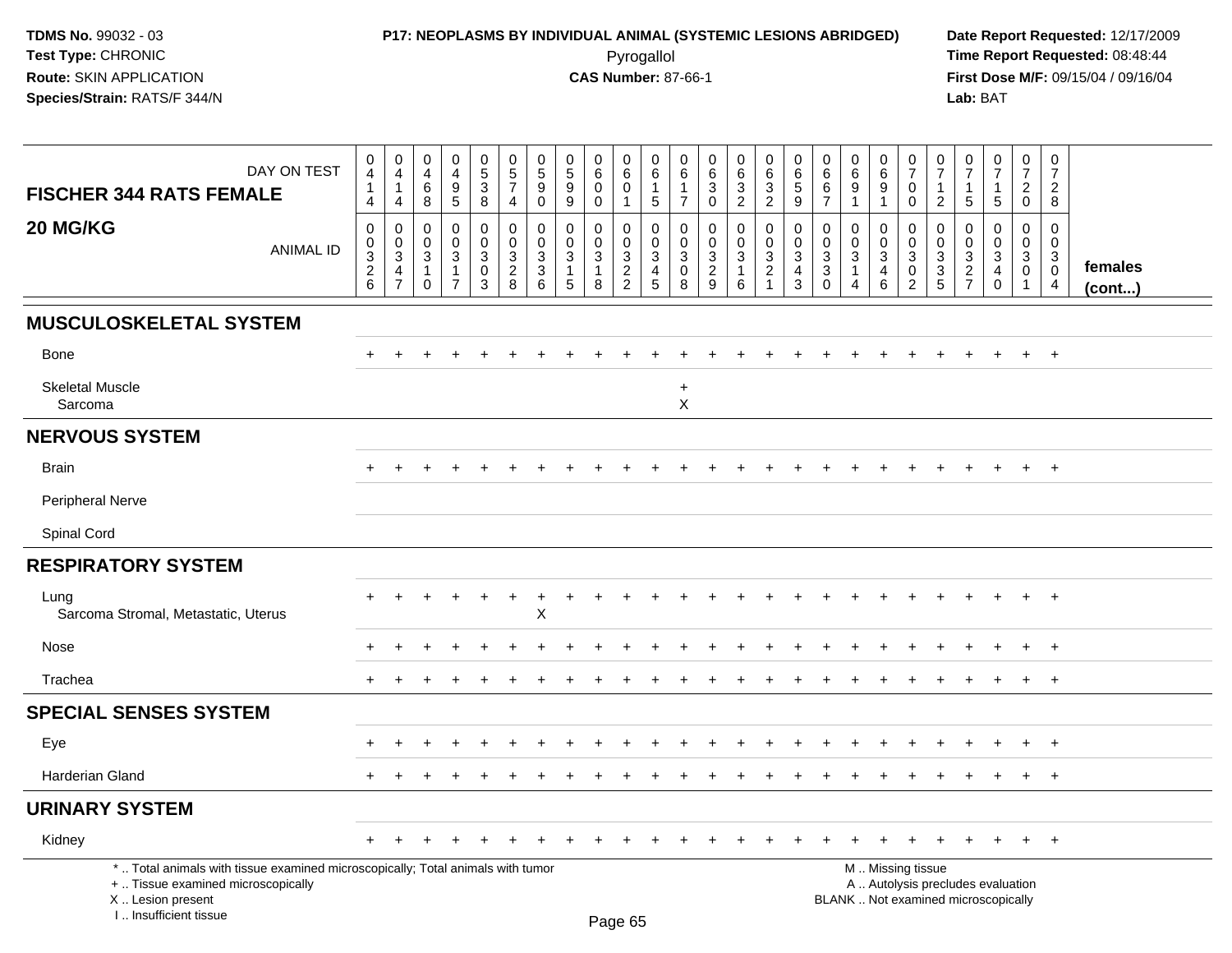#### **P17: NEOPLASMS BY INDIVIDUAL ANIMAL (SYSTEMIC LESIONS ABRIDGED) Date Report Requested:** 12/17/2009 Pyrogallol Pyrogallol **Pyrogallol Time Report Requested:** 08:48:44<br>**CAS Number:** 87-66-1 **Time Report Requested:** 09/15/04 / 09/16/04

**First Dose M/F:** 09/15/04 / 09/16/04 Lab: BAT **Lab:** BAT

| DAY ON TEST<br><b>FISCHER 344 RATS FEMALE</b>                 | 0<br>$\overline{\mathbf{4}}$<br>$\overline{4}$          | $\mathbf 0$<br>$\overline{\mathbf{4}}$<br>4 | 0<br>$\overline{\mathbf{4}}$<br>6<br>8 | $\overline{0}$<br>4<br>9<br>5         | $\frac{0}{5}$<br>3<br>8 | $\begin{array}{c} 0 \\ 5 \\ 7 \end{array}$<br>4 | $\frac{0}{5}$<br>9<br>U                | $\frac{0}{5}$<br>9<br>9  | $\mathbf 0$<br>6 | 0<br>6                                     | $0\over 6$<br>5                                                  | $\begin{matrix} 0 \\ 6 \end{matrix}$ | $\begin{matrix} 0 \\ 6 \end{matrix}$<br>3<br>$\mathbf 0$ | $_6^0$<br>3<br>2                    | 0<br>6<br>3<br>2                                           | $\begin{matrix} 0 \\ 6 \end{matrix}$<br>$\sqrt{5}$<br>9 | $\begin{matrix} 0 \\ 6 \end{matrix}$<br>6 | 0<br>6<br>9 | 0<br>$6\phantom{a}$<br>$\boldsymbol{9}$             | 0<br>$\overline{z}$<br>0            | $\frac{0}{7}$<br>2                                    | 0<br>G                                      | $\mathbf{0}$<br>$\rightarrow$<br>5 | 0<br>$\overline{ }$<br>$\overline{\mathbf{c}}$<br>$\mathbf 0$ | $\mathbf 0$<br>2<br>8                                   |                         |
|---------------------------------------------------------------|---------------------------------------------------------|---------------------------------------------|----------------------------------------|---------------------------------------|-------------------------|-------------------------------------------------|----------------------------------------|--------------------------|------------------|--------------------------------------------|------------------------------------------------------------------|--------------------------------------|----------------------------------------------------------|-------------------------------------|------------------------------------------------------------|---------------------------------------------------------|-------------------------------------------|-------------|-----------------------------------------------------|-------------------------------------|-------------------------------------------------------|---------------------------------------------|------------------------------------|---------------------------------------------------------------|---------------------------------------------------------|-------------------------|
| <b>20 MG/KG</b><br>ANIMAL ID                                  | 0<br>$_{3}^{\rm 0}$<br>$\overline{c}$<br>$6\phantom{a}$ | 0<br>$\pmb{0}$<br>3<br>4<br>$\rightarrow$   | 0<br>$\pmb{0}$<br>3                    | 0<br>$\pmb{0}$<br>3<br>$\overline{ }$ | 0<br>0<br>3<br>0<br>3   | 0<br>$\pmb{0}$<br>3<br>$\boldsymbol{2}$<br>8    | U<br>$\pmb{0}$<br>$\sqrt{3}$<br>3<br>6 | 0<br>$\pmb{0}$<br>3<br>5 | 3<br>8           | 0<br>3<br>$\overline{c}$<br>$\overline{2}$ | $\mathbf{0}$<br>$\pmb{0}$<br>$\ensuremath{\mathsf{3}}$<br>4<br>5 | 0<br>$\ensuremath{\mathsf{3}}$<br>8  | 0<br>$\pmb{0}$<br>$\frac{3}{2}$                          | 0<br>$\pmb{0}$<br>$\mathbf{3}$<br>6 | $\mathbf 0$<br>$\ensuremath{\mathsf{3}}$<br>$\overline{c}$ | $\boldsymbol{0}$<br>3<br>4<br>3                         | $\boldsymbol{0}$<br>3<br>3<br>$\Omega$    | 0<br>0<br>3 | 0<br>$\pmb{0}$<br>$\sqrt{3}$<br>$\overline{4}$<br>6 | 0<br>$\pmb{0}$<br>$\mathbf{3}$<br>2 | 0<br>$\pmb{0}$<br>$\ensuremath{\mathsf{3}}$<br>3<br>5 | $\mathbf 0$<br>$\sqrt{3}$<br>$\overline{ }$ | 0<br>0<br>3<br>0                   | 0<br>$\pmb{0}$<br>$\ensuremath{\mathsf{3}}$<br>$\pmb{0}$      | 0<br>0<br>$\mathbf{3}$<br>$\mathbf 0$<br>$\overline{4}$ | females<br>$($ cont $)$ |
| <b>Urinary Bladder</b><br>Sarcoma Stromal, Metastatic, Uterus | $\ddot{}$                                               |                                             |                                        |                                       |                         |                                                 | X                                      |                          |                  |                                            |                                                                  |                                      |                                                          |                                     |                                                            |                                                         |                                           |             |                                                     |                                     |                                                       |                                             |                                    | $+$                                                           | $+$                                                     |                         |
| <b>SYSTEMIC LESIONS</b>                                       |                                                         |                                             |                                        |                                       |                         |                                                 |                                        |                          |                  |                                            |                                                                  |                                      |                                                          |                                     |                                                            |                                                         |                                           |             |                                                     |                                     |                                                       |                                             |                                    |                                                               |                                                         |                         |
| Multiple Organ<br>Leukemia Mononuclear                        |                                                         |                                             |                                        | X.                                    | $X \times$              |                                                 |                                        |                          |                  | X.                                         | $\mathsf{X}$                                                     |                                      |                                                          |                                     |                                                            | X.                                                      | X                                         |             | X                                                   |                                     |                                                       | X                                           | Х                                  |                                                               | X                                                       |                         |

\* .. Total animals with tissue examined microscopically; Total animals with tumor

X .. Lesion present

I .. Insufficient tissue

<sup>+ ..</sup> Tissue examined microscopically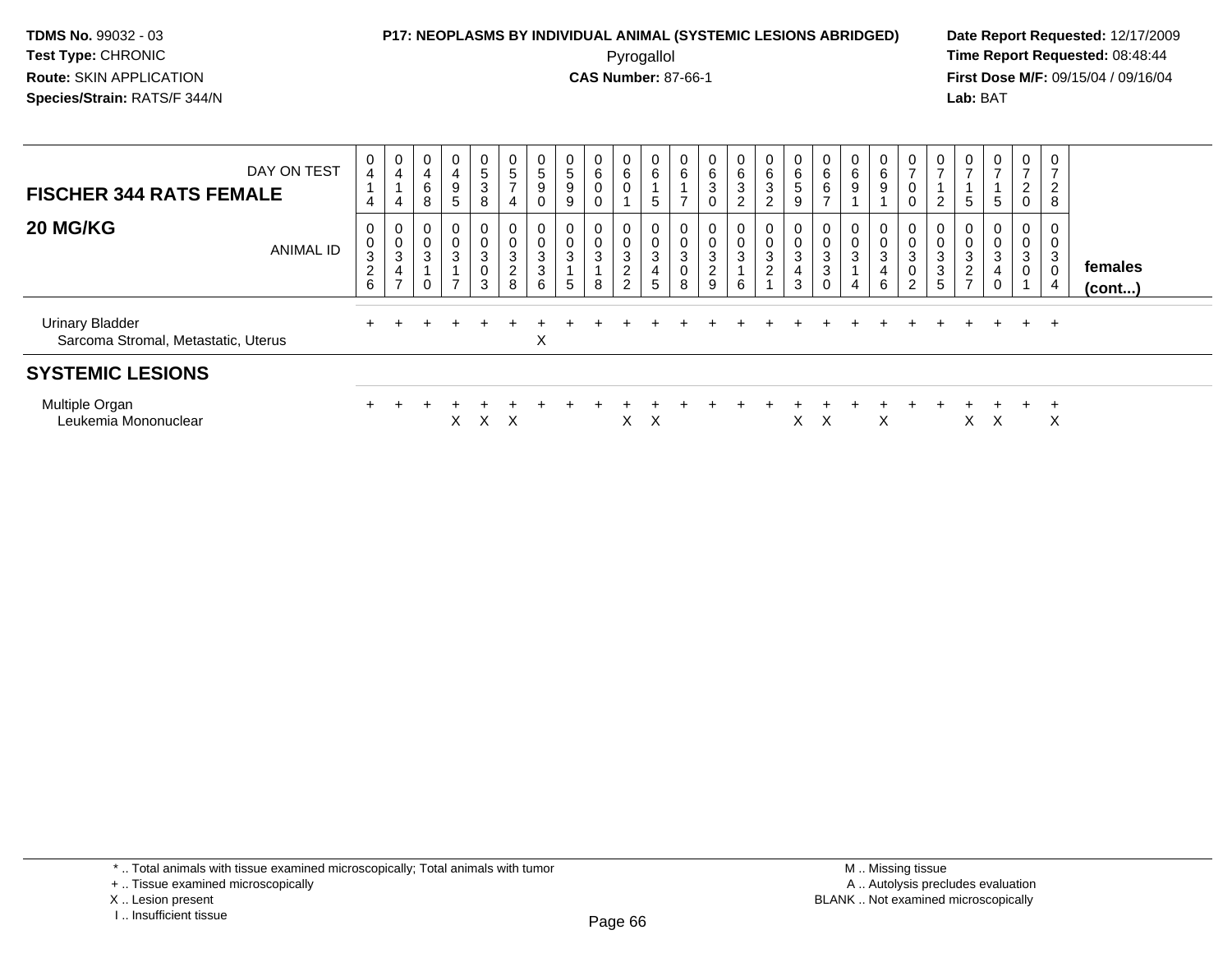## **P17: NEOPLASMS BY INDIVIDUAL ANIMAL (SYSTEMIC LESIONS ABRIDGED) Date Report Requested:** 12/17/2009 Pyrogallol Pyrogallol **Pyrogallol Time Report Requested:** 08:48:44<br>**CAS Number:** 87-66-1 **Time Report Requested:** 08/15/04 / 09/16/04

**First Dose M/F:** 09/15/04 / 09/16/04<br>Lab: BAT **Lab:** BAT

| DAY ON TEST<br><b>FISCHER 344 RATS FEMALE</b>                                                                         | $\frac{0}{7}$<br>$_{\rm 8}^2$                                             | $\begin{array}{c} 0 \\ 7 \end{array}$<br>$_{8}^{\rm 2}$ | $\begin{smallmatrix}0\\7\end{smallmatrix}$<br>$_{\rm 8}^2$                     | $\frac{0}{7}$<br>$_{\rm 8}^2$                                         | $\frac{0}{7}$<br>$\frac{2}{8}$                                                            | $\frac{0}{7}$<br>$\frac{2}{8}$    | $\begin{array}{c} 0 \\ 7 \end{array}$<br>$_{8}^2$ | $\begin{smallmatrix}0\\7\end{smallmatrix}$<br>$\frac{2}{8}$              | $\frac{0}{7}$<br>$\frac{2}{8}$                                                          | $\frac{0}{7}$<br>$_{\rm 8}^2$   | $\begin{array}{c} 0 \\ 7 \end{array}$<br>$_{8}^{\rm 2}$              | $\frac{0}{7}$<br>$_{\rm 8}^2$                                                                    | $\frac{0}{7}$<br>$\frac{2}{9}$                                            | $\frac{0}{7}$<br>$\frac{2}{9}$                                                | $\frac{0}{7}$<br>$\frac{2}{9}$       | $\frac{0}{7}$<br>$\frac{2}{9}$                    | $\frac{0}{7}$<br>$\frac{2}{9}$    | $\begin{array}{c} 0 \\ 7 \end{array}$<br>$\frac{2}{9}$ | $\begin{array}{c} 0 \\ 7 \end{array}$<br>$\frac{2}{9}$ | 0<br>$\overline{7}$<br>$\frac{2}{9}$            | $\frac{0}{7}$<br>$\frac{2}{9}$                                            | $\frac{0}{7}$<br>$\frac{2}{9}$                                           | $\frac{0}{7}$<br>$\frac{2}{9}$                   | $\frac{0}{7}$<br>$\frac{2}{9}$                                       | $\pmb{0}$<br>$\overline{7}$<br>$\overline{2}$<br>9               |                    |
|-----------------------------------------------------------------------------------------------------------------------|---------------------------------------------------------------------------|---------------------------------------------------------|--------------------------------------------------------------------------------|-----------------------------------------------------------------------|-------------------------------------------------------------------------------------------|-----------------------------------|---------------------------------------------------|--------------------------------------------------------------------------|-----------------------------------------------------------------------------------------|---------------------------------|----------------------------------------------------------------------|--------------------------------------------------------------------------------------------------|---------------------------------------------------------------------------|-------------------------------------------------------------------------------|--------------------------------------|---------------------------------------------------|-----------------------------------|--------------------------------------------------------|--------------------------------------------------------|-------------------------------------------------|---------------------------------------------------------------------------|--------------------------------------------------------------------------|--------------------------------------------------|----------------------------------------------------------------------|------------------------------------------------------------------|--------------------|
| 20 MG/KG<br><b>ANIMAL ID</b>                                                                                          | $\pmb{0}$<br>$\mathbf 0$<br>$\overline{3}$<br>$\pmb{0}$<br>$\overline{5}$ | 0<br>$\mathsf{O}\xspace$<br>3<br>0<br>6                 | $\mathbf 0$<br>$\mathbf 0$<br>$\sqrt{3}$<br>$\boldsymbol{0}$<br>$\overline{9}$ | $\pmb{0}$<br>$\mathbf 0$<br>$\ensuremath{\mathsf{3}}$<br>$\mathbf{1}$ | $\mathbf 0$<br>$\mathbf 0$<br>$\ensuremath{\mathsf{3}}$<br>$\mathbf{1}$<br>$\overline{c}$ | $\mathbf 0$<br>$\frac{0}{3}$<br>9 | 0<br>$\mathbf 0$<br>3<br>$\frac{2}{5}$            | $\mathbf 0$<br>$\mathbf 0$<br>$\sqrt{3}$<br>$\mathbf{3}$<br>$\mathbf{1}$ | $\mathbf 0$<br>$\mathbf 0$<br>$\ensuremath{\mathsf{3}}$<br>$\sqrt{3}$<br>$\overline{2}$ | 0<br>$\pmb{0}$<br>$\frac{3}{4}$ | 0<br>$\mathbf 0$<br>$\ensuremath{\mathsf{3}}$<br>$\overline{4}$<br>8 | $\mathbf 0$<br>$\mathbf 0$<br>$\ensuremath{\mathsf{3}}$<br>$\begin{array}{c} 4 \\ 9 \end{array}$ | $\mathbf 0$<br>$\mathbf 0$<br>$\sqrt{3}$<br>$\mathbf 0$<br>$\overline{7}$ | 0<br>$\mathbf 0$<br>$\ensuremath{\mathsf{3}}$<br>$\mathbf{1}$<br>$\mathbf{3}$ | 0<br>$\overline{0}$<br>$\frac{3}{2}$ | 0<br>$\mathbf 0$<br>$\mathbf{3}$<br>$\frac{2}{3}$ | 0<br>$\mathbf 0$<br>$\frac{3}{2}$ | $\mathbf 0$<br>$\mathbf 0$<br>$\frac{3}{3}$            | 0<br>$\mathbf 0$<br>$\frac{3}{3}$                      | 0<br>$\mathbf 0$<br>$\sqrt{3}$<br>$\frac{3}{7}$ | $\mathbf 0$<br>$\mathbf 0$<br>$\sqrt{3}$<br>$\mathsf 3$<br>$\overline{8}$ | $\mathbf 0$<br>$\mathbf 0$<br>$\ensuremath{\mathsf{3}}$<br>$\frac{3}{9}$ | 0<br>$\mathbf 0$<br>$\sqrt{3}$<br>$\overline{4}$ | 0<br>$\mathbf 0$<br>$\ensuremath{\mathsf{3}}$<br>4<br>$\overline{a}$ | $\mathbf 0$<br>$\mathbf 0$<br>3<br>$\overline{5}$<br>$\mathbf 0$ | * TOTALS           |
| <b>ALIMENTARY SYSTEM</b>                                                                                              |                                                                           |                                                         |                                                                                |                                                                       |                                                                                           |                                   |                                                   |                                                                          |                                                                                         |                                 |                                                                      |                                                                                                  |                                                                           |                                                                               |                                      |                                                   |                                   |                                                        |                                                        |                                                 |                                                                           |                                                                          |                                                  |                                                                      |                                                                  |                    |
| Esophagus                                                                                                             |                                                                           |                                                         |                                                                                |                                                                       |                                                                                           |                                   |                                                   |                                                                          |                                                                                         |                                 |                                                                      |                                                                                                  |                                                                           |                                                                               |                                      |                                                   |                                   |                                                        |                                                        |                                                 |                                                                           |                                                                          |                                                  |                                                                      | $+$                                                              | 50                 |
| Intestine Large, Cecum                                                                                                |                                                                           |                                                         |                                                                                |                                                                       |                                                                                           |                                   |                                                   |                                                                          |                                                                                         |                                 |                                                                      |                                                                                                  |                                                                           |                                                                               |                                      |                                                   |                                   |                                                        |                                                        |                                                 |                                                                           |                                                                          |                                                  |                                                                      | $\div$                                                           | 50                 |
| Intestine Large, Colon<br>Adenoma                                                                                     |                                                                           |                                                         |                                                                                |                                                                       | +<br>Χ                                                                                    |                                   |                                                   |                                                                          |                                                                                         |                                 |                                                                      |                                                                                                  |                                                                           |                                                                               |                                      |                                                   |                                   |                                                        |                                                        |                                                 |                                                                           |                                                                          |                                                  |                                                                      |                                                                  | 50<br>$\mathbf{1}$ |
| Intestine Large, Rectum                                                                                               |                                                                           |                                                         |                                                                                |                                                                       |                                                                                           |                                   |                                                   |                                                                          |                                                                                         |                                 |                                                                      |                                                                                                  |                                                                           |                                                                               |                                      |                                                   |                                   |                                                        |                                                        |                                                 |                                                                           |                                                                          |                                                  |                                                                      | $\ddot{}$                                                        | 50                 |
| Intestine Small, Duodenum                                                                                             |                                                                           |                                                         |                                                                                |                                                                       |                                                                                           |                                   |                                                   |                                                                          |                                                                                         |                                 |                                                                      |                                                                                                  |                                                                           |                                                                               |                                      |                                                   |                                   |                                                        |                                                        |                                                 |                                                                           |                                                                          |                                                  |                                                                      |                                                                  | 50                 |
| Intestine Small, Ileum                                                                                                |                                                                           |                                                         |                                                                                |                                                                       |                                                                                           |                                   |                                                   |                                                                          |                                                                                         |                                 |                                                                      |                                                                                                  |                                                                           |                                                                               |                                      |                                                   |                                   |                                                        |                                                        |                                                 |                                                                           |                                                                          |                                                  |                                                                      |                                                                  | 50                 |
| Intestine Small, Jejunum                                                                                              |                                                                           |                                                         |                                                                                |                                                                       |                                                                                           |                                   |                                                   |                                                                          |                                                                                         |                                 |                                                                      |                                                                                                  |                                                                           |                                                                               |                                      |                                                   |                                   |                                                        |                                                        |                                                 |                                                                           |                                                                          |                                                  |                                                                      | $+$                                                              | 50                 |
| Liver<br>Sarcoma Stromal, Metastatic, Uterus                                                                          |                                                                           |                                                         |                                                                                |                                                                       |                                                                                           |                                   |                                                   |                                                                          |                                                                                         |                                 |                                                                      |                                                                                                  |                                                                           |                                                                               |                                      |                                                   |                                   |                                                        |                                                        |                                                 |                                                                           |                                                                          |                                                  |                                                                      |                                                                  | 50<br>$\mathbf 1$  |
| Mesentery                                                                                                             |                                                                           | $\ddot{}$                                               |                                                                                |                                                                       |                                                                                           | $+$                               | $+$                                               |                                                                          |                                                                                         |                                 |                                                                      |                                                                                                  |                                                                           |                                                                               |                                      |                                                   | $\ddot{}$                         |                                                        |                                                        |                                                 |                                                                           |                                                                          |                                                  |                                                                      | $\ddot{}$                                                        | 13                 |
| Pancreas                                                                                                              |                                                                           |                                                         |                                                                                |                                                                       |                                                                                           |                                   |                                                   |                                                                          |                                                                                         |                                 |                                                                      |                                                                                                  |                                                                           |                                                                               |                                      |                                                   |                                   |                                                        |                                                        |                                                 |                                                                           |                                                                          |                                                  |                                                                      |                                                                  | 50                 |
| <b>Salivary Glands</b>                                                                                                |                                                                           |                                                         |                                                                                |                                                                       |                                                                                           |                                   |                                                   |                                                                          |                                                                                         |                                 |                                                                      |                                                                                                  |                                                                           |                                                                               |                                      |                                                   |                                   |                                                        |                                                        |                                                 |                                                                           |                                                                          |                                                  |                                                                      |                                                                  | 50                 |
| Stomach, Forestomach                                                                                                  |                                                                           |                                                         |                                                                                |                                                                       |                                                                                           |                                   |                                                   |                                                                          |                                                                                         |                                 |                                                                      |                                                                                                  |                                                                           |                                                                               |                                      |                                                   |                                   |                                                        |                                                        |                                                 |                                                                           |                                                                          |                                                  |                                                                      | $+$                                                              | 50                 |
| Stomach, Glandular                                                                                                    |                                                                           |                                                         |                                                                                |                                                                       |                                                                                           |                                   |                                                   |                                                                          |                                                                                         |                                 |                                                                      |                                                                                                  |                                                                           |                                                                               |                                      |                                                   |                                   |                                                        |                                                        |                                                 |                                                                           |                                                                          |                                                  |                                                                      | $\ddot{}$                                                        | 50                 |
| <b>CARDIOVASCULAR SYSTEM</b>                                                                                          |                                                                           |                                                         |                                                                                |                                                                       |                                                                                           |                                   |                                                   |                                                                          |                                                                                         |                                 |                                                                      |                                                                                                  |                                                                           |                                                                               |                                      |                                                   |                                   |                                                        |                                                        |                                                 |                                                                           |                                                                          |                                                  |                                                                      |                                                                  |                    |
| <b>Blood Vessel</b>                                                                                                   |                                                                           |                                                         |                                                                                |                                                                       |                                                                                           |                                   |                                                   |                                                                          |                                                                                         |                                 |                                                                      |                                                                                                  |                                                                           |                                                                               |                                      |                                                   |                                   |                                                        |                                                        |                                                 |                                                                           |                                                                          |                                                  |                                                                      |                                                                  | 50                 |
| *  Total animals with tissue examined microscopically; Total animals with tumor<br>+  Tissue examined microscopically |                                                                           |                                                         |                                                                                |                                                                       |                                                                                           |                                   |                                                   |                                                                          |                                                                                         |                                 |                                                                      |                                                                                                  |                                                                           |                                                                               |                                      |                                                   |                                   |                                                        |                                                        | M  Missing tissue                               |                                                                           |                                                                          | A  Autolysis precludes evaluation                |                                                                      |                                                                  |                    |

X .. Lesion present

I .. Insufficient tissue

Page 67

Lesion present BLANK .. Not examined microscopically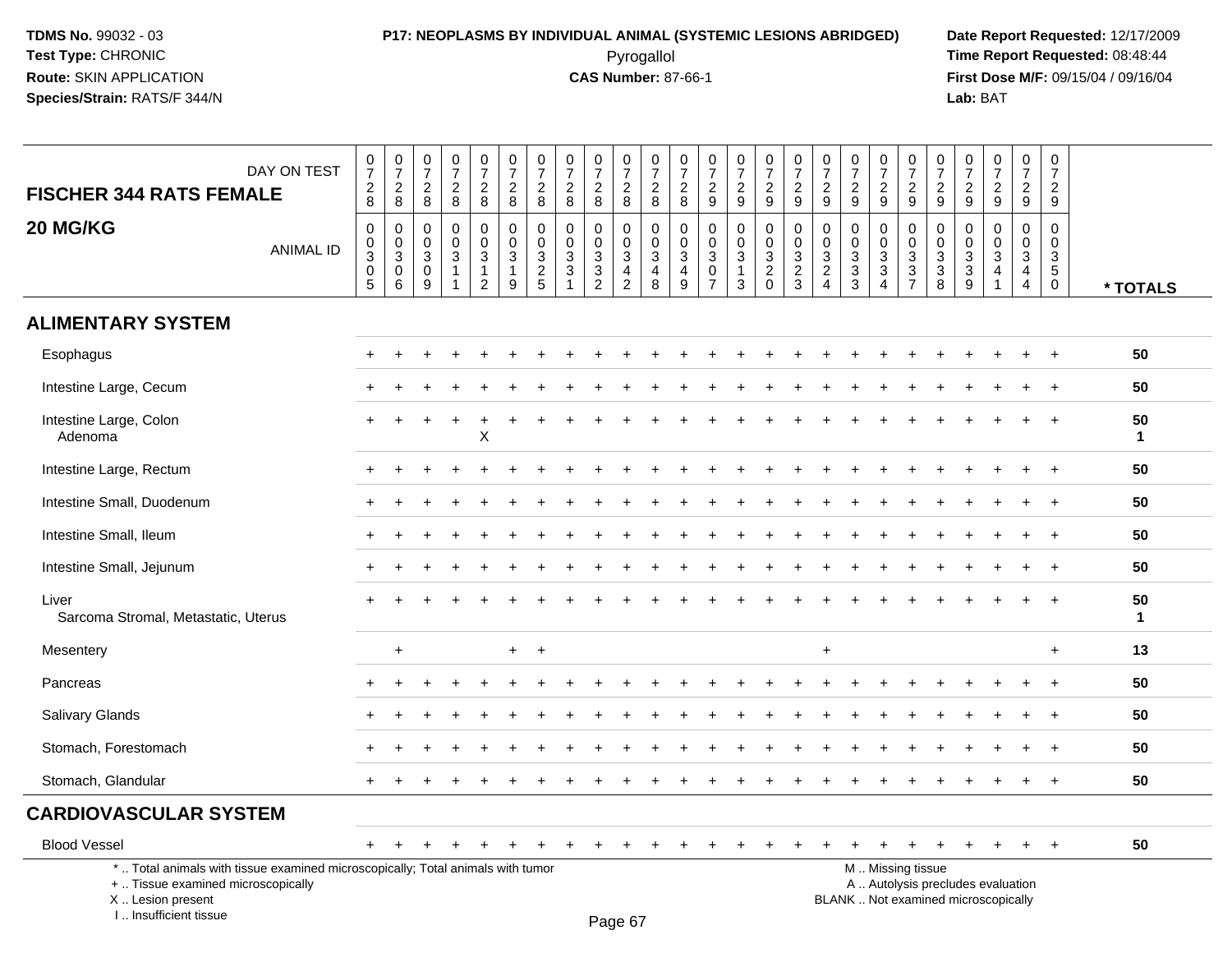# **P17: NEOPLASMS BY INDIVIDUAL ANIMAL (SYSTEMIC LESIONS ABRIDGED) Date Report Requested:** 12/17/2009

Pyrogallol Pyrogallol **Pyrogallol Time Report Requested:** 08:48:44<br>**CAS Number:** 87-66-1 **Time Report Requested:** 08/15/04 / 09/16/04 **First Dose M/F:** 09/15/04 / 09/16/04<br>Lab: BAT **Lab:** BAT

| <b>FISCHER 344 RATS FEMALE</b>                                                                                                                                      | DAY ON TEST      | $\frac{0}{7}$<br>$\frac{2}{8}$               | $\frac{0}{7}$<br>$\frac{2}{8}$             | $\frac{0}{7}$<br>$\frac{2}{8}$                  | $\begin{smallmatrix}0\\7\end{smallmatrix}$<br>$\sqrt{2}$<br>8 | $\frac{0}{7}$<br>$\overline{2}$<br>8                                     | $\begin{smallmatrix}0\\7\end{smallmatrix}$<br>$\overline{a}$<br>8 | 0<br>$\overline{7}$<br>$\boldsymbol{2}$<br>8                   | 0<br>$\overline{7}$<br>$\overline{c}$<br>8   | $\begin{array}{c} 0 \\ 7 \end{array}$<br>$\sqrt{2}$<br>8        | $\begin{array}{c} 0 \\ 7 \end{array}$<br>$\sqrt{2}$<br>8           | $\frac{0}{7}$<br>$\sqrt{2}$<br>8                                | 0<br>$\overline{7}$<br>$\overline{c}$<br>8 | $\begin{smallmatrix}0\\7\end{smallmatrix}$<br>$\boldsymbol{2}$<br>9      | $\frac{0}{7}$<br>$\mathbf 2$<br>9                 | $\begin{smallmatrix}0\\7\end{smallmatrix}$<br>$\sqrt{2}$<br>9           | $\frac{0}{7}$<br>$\sqrt{2}$<br>9                                         | $\pmb{0}$<br>$\overline{7}$<br>$\sqrt{2}$<br>9                            | $\frac{0}{7}$<br>$\overline{c}$<br>9                           | 0<br>$\overline{7}$<br>$\overline{c}$<br>9          | $\begin{smallmatrix}0\\7\end{smallmatrix}$<br>$\frac{2}{9}$                     | $\begin{array}{c} 0 \\ 7 \end{array}$<br>$\frac{2}{9}$                        | $\pmb{0}$<br>$\overline{7}$<br>$\overline{c}$<br>9          | $\begin{array}{c} 0 \\ 7 \end{array}$<br>$\frac{2}{9}$                    | $\frac{0}{7}$<br>$\overline{c}$<br>9                                        | $\boldsymbol{0}$<br>$\overline{7}$<br>$\overline{a}$<br>9                      |                                          |
|---------------------------------------------------------------------------------------------------------------------------------------------------------------------|------------------|----------------------------------------------|--------------------------------------------|-------------------------------------------------|---------------------------------------------------------------|--------------------------------------------------------------------------|-------------------------------------------------------------------|----------------------------------------------------------------|----------------------------------------------|-----------------------------------------------------------------|--------------------------------------------------------------------|-----------------------------------------------------------------|--------------------------------------------|--------------------------------------------------------------------------|---------------------------------------------------|-------------------------------------------------------------------------|--------------------------------------------------------------------------|---------------------------------------------------------------------------|----------------------------------------------------------------|-----------------------------------------------------|---------------------------------------------------------------------------------|-------------------------------------------------------------------------------|-------------------------------------------------------------|---------------------------------------------------------------------------|-----------------------------------------------------------------------------|--------------------------------------------------------------------------------|------------------------------------------|
| 20 MG/KG                                                                                                                                                            | <b>ANIMAL ID</b> | 0<br>$\mathbf 0$<br>$\overline{3}$<br>0<br>5 | 0<br>$\pmb{0}$<br>$\overline{3}$<br>0<br>6 | $\Omega$<br>0<br>$\sqrt{3}$<br>$\mathbf 0$<br>9 | $\Omega$<br>$\mathbf 0$<br>$\mathbf{3}$<br>$\mathbf{1}$       | $\mathbf 0$<br>$\pmb{0}$<br>$\sqrt{3}$<br>$\mathbf{1}$<br>$\overline{2}$ | 0<br>$\mathbf 0$<br>$\overline{3}$<br>$\mathbf{1}$<br>9           | $\Omega$<br>$\mathbf 0$<br>$\mathbf{3}$<br>$\overline{2}$<br>5 | $\Omega$<br>$\mathbf 0$<br>$\mathbf{3}$<br>3 | $\mathbf 0$<br>$\mathbf 0$<br>$\overline{3}$<br>$\sqrt{3}$<br>2 | $\mathbf 0$<br>0<br>$\sqrt{3}$<br>$\overline{4}$<br>$\overline{2}$ | $\mathbf 0$<br>$\mathbf 0$<br>$\sqrt{3}$<br>$\overline{a}$<br>8 | $\Omega$<br>$\mathbf 0$<br>3<br>4<br>9     | $\Omega$<br>$\mathbf 0$<br>$\mathbf{3}$<br>$\mathbf 0$<br>$\overline{7}$ | 0<br>$\pmb{0}$<br>$\sqrt{3}$<br>$\mathbf{1}$<br>3 | $\mathbf 0$<br>$\mathbf 0$<br>$\mathsf 3$<br>$\overline{2}$<br>$\Omega$ | $\Omega$<br>$\mathbf 0$<br>$\mathbf 3$<br>$\overline{2}$<br>$\mathbf{3}$ | $\mathbf{0}$<br>$\mathbf 0$<br>$\sqrt{3}$<br>$\sqrt{2}$<br>$\overline{4}$ | $\mathbf 0$<br>$\mathbf 0$<br>$\mathsf 3$<br>$\mathbf{3}$<br>3 | $\Omega$<br>$\mathbf 0$<br>3<br>3<br>$\overline{4}$ | 0<br>$\pmb{0}$<br>$\overline{3}$<br>$\ensuremath{\mathsf{3}}$<br>$\overline{7}$ | $\mathbf{0}$<br>$\mathbf 0$<br>$\ensuremath{\mathsf{3}}$<br>$\mathbf{3}$<br>8 | $\Omega$<br>$\mathbf 0$<br>$\mathbf{3}$<br>$\mathbf 3$<br>9 | $\Omega$<br>$\mathbf 0$<br>$\sqrt{3}$<br>$\overline{4}$<br>$\overline{1}$ | $\Omega$<br>$\mathbf 0$<br>$\mathbf{3}$<br>$\overline{4}$<br>$\overline{4}$ | $\mathbf 0$<br>$\mathbf 0$<br>$\mathbf{3}$<br>$\overline{5}$<br>$\overline{0}$ | * TOTALS                                 |
| Heart<br>Sarcoma Stromal, Metastatic, Uterus                                                                                                                        |                  | $\div$                                       |                                            |                                                 |                                                               |                                                                          |                                                                   |                                                                |                                              |                                                                 |                                                                    |                                                                 |                                            |                                                                          |                                                   |                                                                         |                                                                          |                                                                           |                                                                |                                                     |                                                                                 |                                                                               |                                                             |                                                                           |                                                                             |                                                                                | 50<br>$\mathbf{1}$                       |
| <b>ENDOCRINE SYSTEM</b>                                                                                                                                             |                  |                                              |                                            |                                                 |                                                               |                                                                          |                                                                   |                                                                |                                              |                                                                 |                                                                    |                                                                 |                                            |                                                                          |                                                   |                                                                         |                                                                          |                                                                           |                                                                |                                                     |                                                                                 |                                                                               |                                                             |                                                                           |                                                                             |                                                                                |                                          |
| <b>Adrenal Cortex</b><br>Adenoma                                                                                                                                    |                  |                                              |                                            |                                                 |                                                               |                                                                          |                                                                   |                                                                |                                              |                                                                 |                                                                    |                                                                 |                                            |                                                                          |                                                   |                                                                         |                                                                          |                                                                           |                                                                |                                                     |                                                                                 |                                                                               |                                                             |                                                                           |                                                                             |                                                                                | 50<br>$\mathbf 1$                        |
| Adrenal Medulla<br>Pheochromocytoma Benign                                                                                                                          |                  | $\pm$                                        | $\div$<br>X                                |                                                 |                                                               |                                                                          |                                                                   |                                                                |                                              |                                                                 |                                                                    |                                                                 |                                            | х                                                                        |                                                   |                                                                         |                                                                          |                                                                           |                                                                |                                                     |                                                                                 |                                                                               |                                                             |                                                                           |                                                                             |                                                                                | 50<br>$\overline{2}$                     |
| Islets, Pancreatic                                                                                                                                                  |                  |                                              |                                            |                                                 |                                                               |                                                                          |                                                                   |                                                                |                                              |                                                                 |                                                                    |                                                                 |                                            |                                                                          |                                                   |                                                                         |                                                                          |                                                                           |                                                                |                                                     |                                                                                 |                                                                               |                                                             |                                                                           |                                                                             | $\ddot{+}$                                                                     | 50                                       |
| Parathyroid Gland                                                                                                                                                   |                  |                                              |                                            |                                                 |                                                               |                                                                          |                                                                   |                                                                |                                              |                                                                 |                                                                    |                                                                 |                                            |                                                                          |                                                   |                                                                         |                                                                          |                                                                           |                                                                |                                                     |                                                                                 |                                                                               |                                                             |                                                                           |                                                                             |                                                                                | 50                                       |
| <b>Pituitary Gland</b><br>Pars Distalis, Adenoma<br>Pars Distalis, Carcinoma<br>Pars Intermedia, Adenoma                                                            |                  | $+$                                          | $\div$                                     |                                                 | X                                                             | X                                                                        |                                                                   | $\mathsf{X}$                                                   | $\boldsymbol{\mathsf{X}}$                    |                                                                 | $\mathsf{X}$                                                       | $\mathsf{X}$                                                    | $\times$                                   |                                                                          |                                                   | $\mathsf{X}$                                                            | $\mathsf{X}$                                                             |                                                                           | $X$ $X$                                                        | $\mathsf{X}$                                        | $\mathsf{X}$                                                                    | $\mathsf{X}$                                                                  |                                                             | X X X X                                                                   |                                                                             |                                                                                | 50<br>28<br>$\mathbf{1}$<br>$\mathbf{1}$ |
| <b>Thyroid Gland</b><br>C-cell, Adenoma                                                                                                                             |                  |                                              |                                            |                                                 |                                                               |                                                                          |                                                                   |                                                                |                                              |                                                                 |                                                                    |                                                                 |                                            |                                                                          |                                                   |                                                                         |                                                                          | X                                                                         |                                                                |                                                     |                                                                                 | $\times$                                                                      |                                                             | X                                                                         |                                                                             | $\ddot{}$                                                                      | 50<br>6                                  |
| <b>GENERAL BODY SYSTEM</b>                                                                                                                                          |                  |                                              |                                            |                                                 |                                                               |                                                                          |                                                                   |                                                                |                                              |                                                                 |                                                                    |                                                                 |                                            |                                                                          |                                                   |                                                                         |                                                                          |                                                                           |                                                                |                                                     |                                                                                 |                                                                               |                                                             |                                                                           |                                                                             |                                                                                |                                          |
| <b>NONE</b>                                                                                                                                                         |                  |                                              |                                            |                                                 |                                                               |                                                                          |                                                                   |                                                                |                                              |                                                                 |                                                                    |                                                                 |                                            |                                                                          |                                                   |                                                                         |                                                                          |                                                                           |                                                                |                                                     |                                                                                 |                                                                               |                                                             |                                                                           |                                                                             |                                                                                |                                          |
| <b>GENITAL SYSTEM</b>                                                                                                                                               |                  |                                              |                                            |                                                 |                                                               |                                                                          |                                                                   |                                                                |                                              |                                                                 |                                                                    |                                                                 |                                            |                                                                          |                                                   |                                                                         |                                                                          |                                                                           |                                                                |                                                     |                                                                                 |                                                                               |                                                             |                                                                           |                                                                             |                                                                                |                                          |
| <b>Clitoral Gland</b><br>Adenoma                                                                                                                                    |                  |                                              |                                            |                                                 |                                                               |                                                                          |                                                                   |                                                                |                                              |                                                                 |                                                                    |                                                                 |                                            |                                                                          |                                                   | X                                                                       |                                                                          |                                                                           |                                                                |                                                     |                                                                                 |                                                                               |                                                             |                                                                           |                                                                             |                                                                                | 50<br>3                                  |
| *  Total animals with tissue examined microscopically; Total animals with tumor<br>+  Tissue examined microscopically<br>X  Lesion present<br>I Insufficient tissue |                  |                                              |                                            |                                                 |                                                               |                                                                          |                                                                   |                                                                |                                              |                                                                 | $D_{200}$ $69$                                                     |                                                                 |                                            |                                                                          |                                                   |                                                                         |                                                                          |                                                                           | M  Missing tissue<br>BLANK  Not examined microscopically       |                                                     |                                                                                 |                                                                               |                                                             | A  Autolysis precludes evaluation                                         |                                                                             |                                                                                |                                          |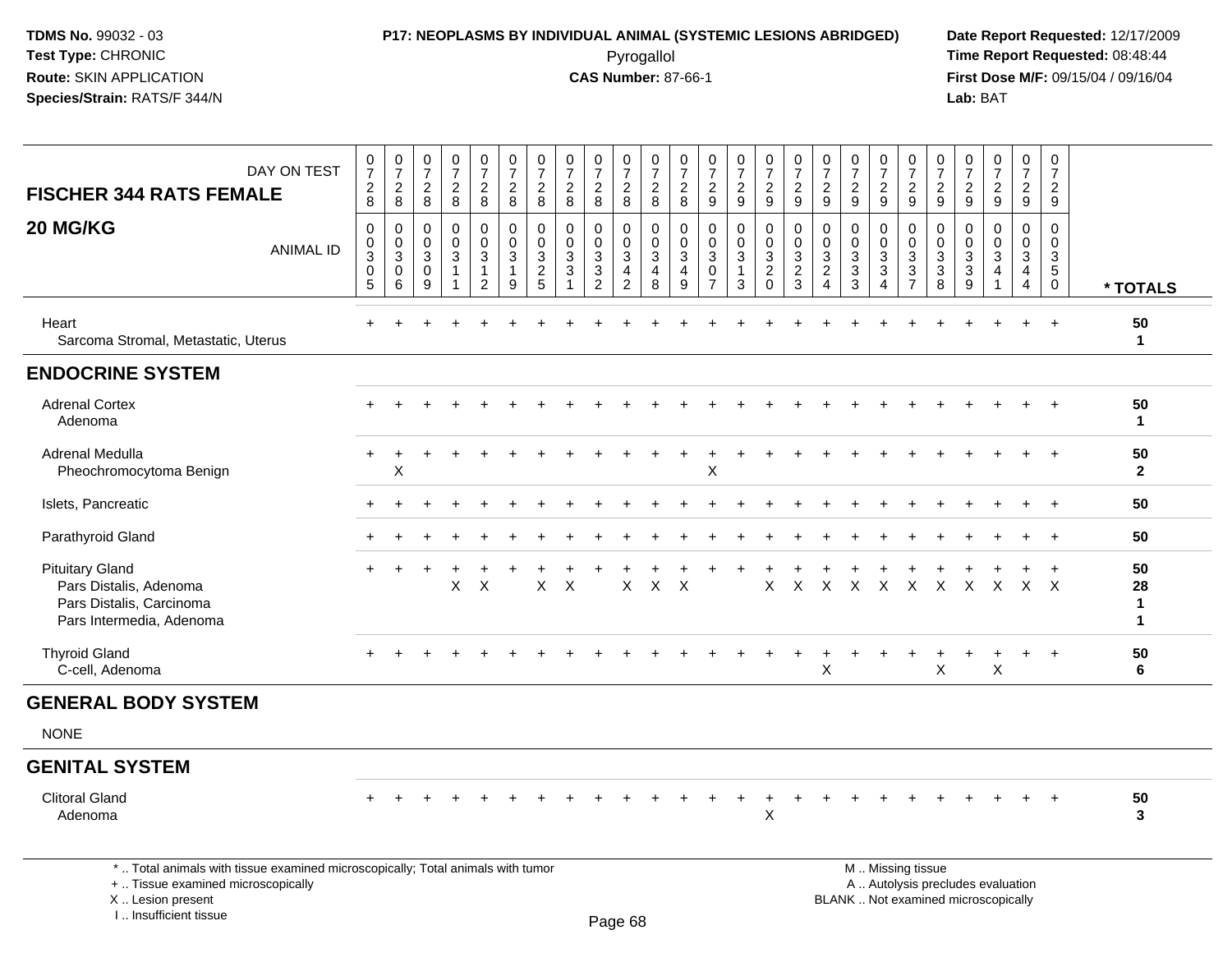#### **P17: NEOPLASMS BY INDIVIDUAL ANIMAL (SYSTEMIC LESIONS ABRIDGED) Date Report Requested:** 12/17/2009 Pyrogallol Pyrogallol **Pyrogallol Time Report Requested:** 08:48:44<br>**CAS Number:** 87-66-1 **Time Report Requested:** 09/15/04 / 09/16/04

**First Dose M/F:** 09/15/04 / 09/16/04 Lab: BAT **Lab:** BAT

| DAY ON TEST<br><b>FISCHER 344 RATS FEMALE</b><br>20 MG/KG<br><b>ANIMAL ID</b> | $\begin{array}{c} 0 \\ 7 \end{array}$<br>$\begin{array}{c} 2 \\ 8 \end{array}$<br>$\mathbf 0$<br>$\pmb{0}$<br>$\ensuremath{\mathsf{3}}$<br>$\boldsymbol{0}$<br>5 | $\begin{smallmatrix}0\\7\end{smallmatrix}$<br>$\overline{c}$<br>8<br>$\mathbf 0$<br>$\pmb{0}$<br>$\mathbf{3}$<br>0<br>6 | $\frac{0}{7}$<br>$\overline{c}$<br>8<br>$\mathbf 0$<br>0<br>3<br>$\mathbf 0$<br>9 | $\frac{0}{7}$<br>$\overline{c}$<br>8<br>0<br>$\pmb{0}$<br>$\mathbf{3}$<br>$\mathbf{1}$ | $\begin{array}{c} 0 \\ 7 \end{array}$<br>$\frac{2}{8}$<br>$\overline{0}$<br>$\mathbf 0$<br>3<br>$\mathbf{1}$<br>$\overline{2}$ | $\frac{0}{7}$<br>$\overline{c}$<br>8<br>$\mathbf 0$<br>$\mathsf 0$<br>$\mathbf{3}$<br>$\mathbf{1}$<br>9 | $\frac{0}{7}$<br>$\overline{2}$<br>8<br>$\mathbf 0$<br>$\boldsymbol{0}$<br>$\mathbf{3}$<br>$\overline{2}$<br>5 | $\frac{0}{7}$<br>$_{8}^{\rm 2}$<br>$\mathbf 0$<br>$\pmb{0}$<br>$\mathbf{3}$<br>$\sqrt{3}$<br>$\mathbf{1}$ | $\frac{0}{7}$<br>$\overline{a}$<br>8<br>$\mathbf 0$<br>$\mathbf 0$<br>$\mathbf{3}$<br>3<br>$\overline{2}$ | $\frac{0}{7}$<br>$_{8}^2$<br>0<br>$\mathbf 0$<br>$\mathbf{3}$<br>$\overline{\mathbf{4}}$<br>$\overline{c}$ | $\frac{0}{7}$<br>$\frac{2}{8}$<br>$\mathbf 0$<br>$_{3}^{\rm 0}$<br>$\overline{4}$<br>8 | $\frac{0}{7}$<br>$\overline{2}$<br>8<br>$\mathbf 0$<br>$\mathbf 0$<br>3<br>4<br>9 | $\frac{0}{7}$<br>$\sqrt{2}$<br>9<br>$\mathbf 0$<br>$\mathbf 0$<br>3<br>$\mathbf 0$<br>$\overline{7}$ | $\frac{0}{7}$<br>$\overline{a}$<br>$\overline{9}$<br>0<br>$\pmb{0}$<br>3<br>$\mathbf{1}$<br>3 | $\begin{smallmatrix}0\\7\end{smallmatrix}$<br>$\frac{2}{9}$<br>0<br>$\mathbf 0$<br>$\mathbf{3}$<br>$\overline{c}$<br>$\mathbf 0$ | $\frac{0}{7}$<br>$\frac{2}{9}$<br>0<br>$_{3}^{\rm 0}$<br>$\overline{c}$<br>3 | $\frac{0}{7}$<br>$\overline{2}$<br>9<br>0<br>$\boldsymbol{0}$<br>3<br>$\overline{2}$<br>$\overline{4}$ | $\frac{0}{7}$<br>$\overline{c}$<br>9<br>$\mathbf 0$<br>$\mathbf 0$<br>$\mathbf{3}$<br>$\sqrt{3}$<br>3 | 0<br>$\overline{7}$<br>$\overline{c}$<br>9<br>$\mathbf 0$<br>$\mathbf 0$<br>3<br>3<br>4 | 0<br>$\overline{7}$<br>$\frac{2}{9}$<br>$\mathbf 0$<br>$_{3}^{\rm 0}$<br>$\sqrt{3}$<br>$\overline{7}$ | $\frac{0}{7}$<br>$\frac{2}{9}$<br>0<br>$\pmb{0}$<br>$\mathbf{3}$<br>$\ensuremath{\mathsf{3}}$<br>8 | $\begin{smallmatrix}0\\7\end{smallmatrix}$<br>$\frac{2}{9}$<br>$\mathbf 0$<br>$\mathbf 0$<br>$\mathsf 3$<br>$\sqrt{3}$<br>9 | $\frac{0}{7}$<br>$\overline{c}$<br>9<br>$\mathbf 0$<br>$\mathbf 0$<br>$\mathbf{3}$<br>$\overline{4}$<br>$\overline{ }$ | $\frac{0}{7}$<br>$\overline{2}$<br>$\boldsymbol{9}$<br>0<br>$\mathbf 0$<br>$\mathbf{3}$<br>$\overline{4}$<br>4 | 0<br>$\overline{7}$<br>$\overline{2}$<br>9<br>0<br>$\mathbf 0$<br>$\mathbf{3}$<br>$\overline{5}$<br>$\boldsymbol{0}$ | * TOTALS                                        |
|-------------------------------------------------------------------------------|------------------------------------------------------------------------------------------------------------------------------------------------------------------|-------------------------------------------------------------------------------------------------------------------------|-----------------------------------------------------------------------------------|----------------------------------------------------------------------------------------|--------------------------------------------------------------------------------------------------------------------------------|---------------------------------------------------------------------------------------------------------|----------------------------------------------------------------------------------------------------------------|-----------------------------------------------------------------------------------------------------------|-----------------------------------------------------------------------------------------------------------|------------------------------------------------------------------------------------------------------------|----------------------------------------------------------------------------------------|-----------------------------------------------------------------------------------|------------------------------------------------------------------------------------------------------|-----------------------------------------------------------------------------------------------|----------------------------------------------------------------------------------------------------------------------------------|------------------------------------------------------------------------------|--------------------------------------------------------------------------------------------------------|-------------------------------------------------------------------------------------------------------|-----------------------------------------------------------------------------------------|-------------------------------------------------------------------------------------------------------|----------------------------------------------------------------------------------------------------|-----------------------------------------------------------------------------------------------------------------------------|------------------------------------------------------------------------------------------------------------------------|----------------------------------------------------------------------------------------------------------------|----------------------------------------------------------------------------------------------------------------------|-------------------------------------------------|
| Ovary                                                                         |                                                                                                                                                                  |                                                                                                                         |                                                                                   |                                                                                        |                                                                                                                                |                                                                                                         |                                                                                                                |                                                                                                           |                                                                                                           |                                                                                                            |                                                                                        |                                                                                   |                                                                                                      |                                                                                               |                                                                                                                                  |                                                                              |                                                                                                        |                                                                                                       |                                                                                         |                                                                                                       |                                                                                                    |                                                                                                                             |                                                                                                                        |                                                                                                                | $+$                                                                                                                  | 50                                              |
| <b>Uterus</b><br>Leiomyoma<br>Polyp Stromal<br>Cervix, Sarcoma Stromal        |                                                                                                                                                                  |                                                                                                                         |                                                                                   |                                                                                        |                                                                                                                                | X                                                                                                       |                                                                                                                |                                                                                                           |                                                                                                           |                                                                                                            |                                                                                        |                                                                                   |                                                                                                      |                                                                                               |                                                                                                                                  |                                                                              |                                                                                                        | X<br>X                                                                                                |                                                                                         |                                                                                                       |                                                                                                    |                                                                                                                             |                                                                                                                        |                                                                                                                |                                                                                                                      | 50<br>$\mathbf{1}$<br>$\sqrt{5}$<br>$\mathbf 1$ |
| <b>HEMATOPOIETIC SYSTEM</b>                                                   |                                                                                                                                                                  |                                                                                                                         |                                                                                   |                                                                                        |                                                                                                                                |                                                                                                         |                                                                                                                |                                                                                                           |                                                                                                           |                                                                                                            |                                                                                        |                                                                                   |                                                                                                      |                                                                                               |                                                                                                                                  |                                                                              |                                                                                                        |                                                                                                       |                                                                                         |                                                                                                       |                                                                                                    |                                                                                                                             |                                                                                                                        |                                                                                                                |                                                                                                                      |                                                 |
| <b>Bone Marrow</b>                                                            |                                                                                                                                                                  |                                                                                                                         |                                                                                   |                                                                                        |                                                                                                                                |                                                                                                         |                                                                                                                |                                                                                                           |                                                                                                           |                                                                                                            |                                                                                        |                                                                                   |                                                                                                      |                                                                                               |                                                                                                                                  |                                                                              |                                                                                                        |                                                                                                       |                                                                                         |                                                                                                       |                                                                                                    |                                                                                                                             |                                                                                                                        |                                                                                                                |                                                                                                                      | 50                                              |
| Lymph Node                                                                    |                                                                                                                                                                  |                                                                                                                         |                                                                                   |                                                                                        |                                                                                                                                |                                                                                                         |                                                                                                                |                                                                                                           |                                                                                                           |                                                                                                            | $\ddot{}$                                                                              |                                                                                   |                                                                                                      |                                                                                               |                                                                                                                                  |                                                                              |                                                                                                        |                                                                                                       |                                                                                         |                                                                                                       |                                                                                                    |                                                                                                                             |                                                                                                                        |                                                                                                                |                                                                                                                      | 4                                               |
| Lymph Node, Mandibular                                                        | М                                                                                                                                                                | M                                                                                                                       | м                                                                                 | M                                                                                      | M                                                                                                                              | M                                                                                                       | М                                                                                                              | M                                                                                                         | M                                                                                                         | M                                                                                                          | м                                                                                      | м                                                                                 | М                                                                                                    | M                                                                                             | M                                                                                                                                | М                                                                            | M                                                                                                      | M                                                                                                     | M                                                                                       | M                                                                                                     | M                                                                                                  | M                                                                                                                           | M                                                                                                                      | M M                                                                                                            |                                                                                                                      | $\mathbf 0$                                     |
| Lymph Node, Mesenteric                                                        |                                                                                                                                                                  |                                                                                                                         |                                                                                   |                                                                                        |                                                                                                                                |                                                                                                         |                                                                                                                |                                                                                                           |                                                                                                           |                                                                                                            |                                                                                        |                                                                                   |                                                                                                      |                                                                                               |                                                                                                                                  |                                                                              |                                                                                                        |                                                                                                       |                                                                                         |                                                                                                       |                                                                                                    |                                                                                                                             |                                                                                                                        |                                                                                                                |                                                                                                                      | 50                                              |
| Spleen                                                                        |                                                                                                                                                                  |                                                                                                                         |                                                                                   |                                                                                        |                                                                                                                                |                                                                                                         |                                                                                                                |                                                                                                           |                                                                                                           |                                                                                                            |                                                                                        |                                                                                   |                                                                                                      |                                                                                               |                                                                                                                                  |                                                                              |                                                                                                        |                                                                                                       |                                                                                         |                                                                                                       |                                                                                                    |                                                                                                                             |                                                                                                                        |                                                                                                                |                                                                                                                      | 50                                              |
| Thymus                                                                        |                                                                                                                                                                  |                                                                                                                         |                                                                                   |                                                                                        |                                                                                                                                |                                                                                                         |                                                                                                                |                                                                                                           |                                                                                                           |                                                                                                            |                                                                                        |                                                                                   |                                                                                                      |                                                                                               |                                                                                                                                  |                                                                              |                                                                                                        |                                                                                                       |                                                                                         |                                                                                                       |                                                                                                    |                                                                                                                             |                                                                                                                        |                                                                                                                |                                                                                                                      | 49                                              |
| <b>INTEGUMENTARY SYSTEM</b>                                                   |                                                                                                                                                                  |                                                                                                                         |                                                                                   |                                                                                        |                                                                                                                                |                                                                                                         |                                                                                                                |                                                                                                           |                                                                                                           |                                                                                                            |                                                                                        |                                                                                   |                                                                                                      |                                                                                               |                                                                                                                                  |                                                                              |                                                                                                        |                                                                                                       |                                                                                         |                                                                                                       |                                                                                                    |                                                                                                                             |                                                                                                                        |                                                                                                                |                                                                                                                      |                                                 |
| Mammary Gland<br>Adenoma<br>Fibroadenoma<br>Fibroadenoma, Multiple            |                                                                                                                                                                  | X                                                                                                                       |                                                                                   |                                                                                        | $X$ $X$                                                                                                                        |                                                                                                         |                                                                                                                |                                                                                                           | X                                                                                                         |                                                                                                            |                                                                                        |                                                                                   | $X$ $X$                                                                                              |                                                                                               | X                                                                                                                                | X                                                                            |                                                                                                        |                                                                                                       |                                                                                         | X X X                                                                                                 |                                                                                                    | X                                                                                                                           | Χ                                                                                                                      |                                                                                                                |                                                                                                                      | 50<br>$\mathbf{1}$<br>18<br>3                   |
| Skin<br>Subcutaneous Tissue, Fibrosarcoma<br>Subcutaneous Tissue, Lipoma      |                                                                                                                                                                  |                                                                                                                         |                                                                                   |                                                                                        |                                                                                                                                |                                                                                                         |                                                                                                                |                                                                                                           |                                                                                                           |                                                                                                            |                                                                                        |                                                                                   |                                                                                                      | X                                                                                             |                                                                                                                                  |                                                                              |                                                                                                        |                                                                                                       |                                                                                         |                                                                                                       |                                                                                                    |                                                                                                                             |                                                                                                                        |                                                                                                                |                                                                                                                      | 50<br>1<br>-1                                   |

\* .. Total animals with tissue examined microscopically; Total animals with tumor

+ .. Tissue examined microscopically

X .. Lesion present

I .. Insufficient tissue

M .. Missing tissue

y the contract of the contract of the contract of the contract of the contract of  $\mathsf A$  . Autolysis precludes evaluation

Lesion present BLANK .. Not examined microscopically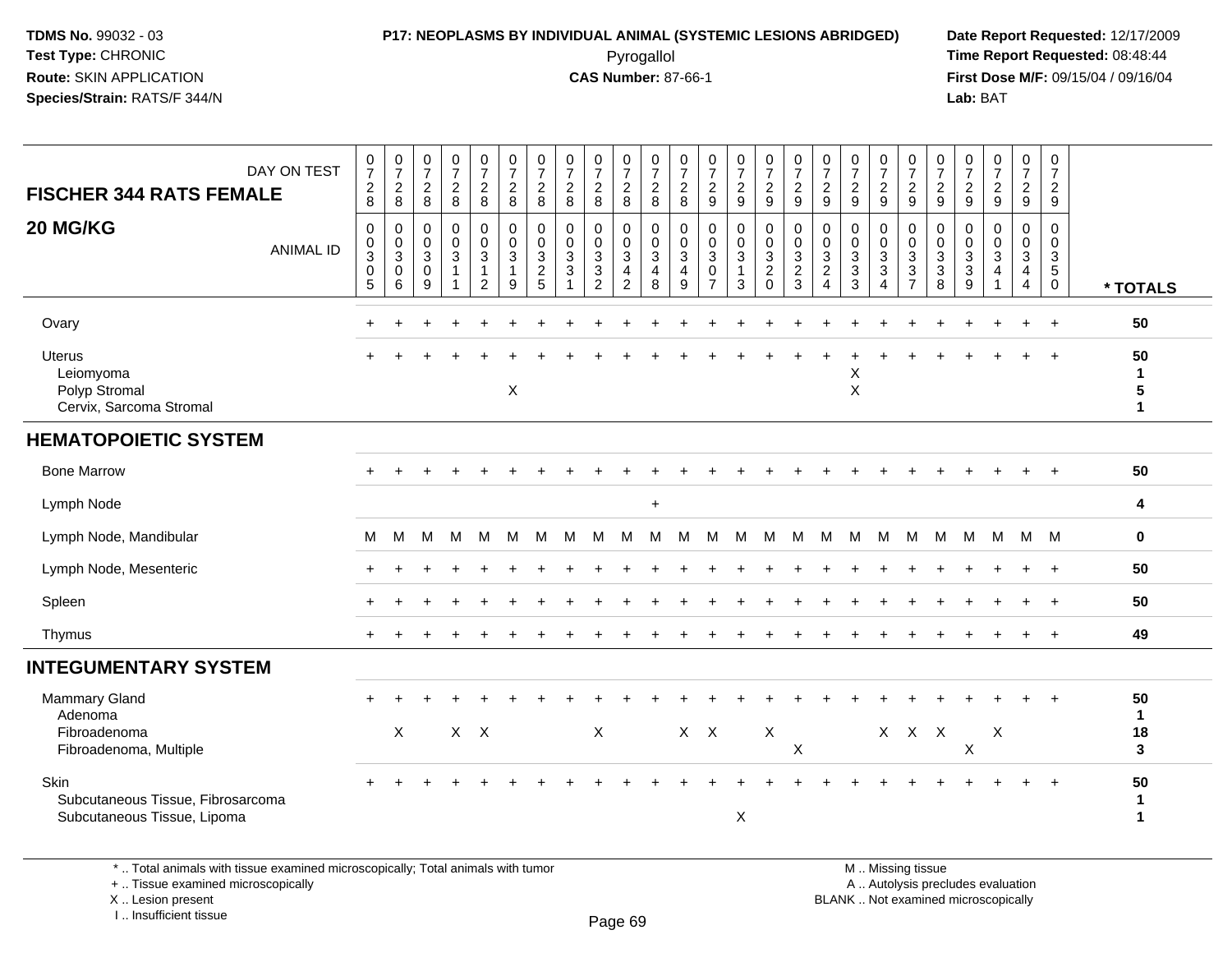## **P17: NEOPLASMS BY INDIVIDUAL ANIMAL (SYSTEMIC LESIONS ABRIDGED) Date Report Requested:** 12/17/2009 Pyrogallol Pyrogallol **Pyrogallol Time Report Requested:** 08:48:44<br>**CAS Number:** 87-66-1 **Time Report Requested:** 08/15/04 / 09/16/04

| DAY ON TEST<br><b>FISCHER 344 RATS FEMALE</b>                                                                                                                       | $\frac{0}{7}$<br>$_{8}^2$                                                      | $\begin{array}{c} 0 \\ 7 \end{array}$<br>$\sqrt{2}$<br>8                  | $\pmb{0}$<br>$\overline{7}$<br>$\overline{c}$<br>8 | $\pmb{0}$<br>$\overline{7}$<br>$\boldsymbol{2}$<br>8 | $\frac{0}{7}$<br>$\overline{c}$<br>8                    | $\pmb{0}$<br>$\overline{7}$<br>$\overline{a}$<br>8  | $\frac{0}{7}$<br>$\overline{c}$<br>8   | 0<br>$\overline{7}$<br>$\overline{c}$<br>8      | $\boldsymbol{0}$<br>$\overline{7}$<br>$\sqrt{2}$<br>8            | 0<br>$\overline{7}$<br>$\sqrt{2}$<br>8          | 0<br>$\overline{7}$<br>$\overline{\mathbf{c}}$<br>8 | 0<br>$\overline{7}$<br>$\overline{c}$<br>8 | 0<br>$\overline{7}$<br>$\sqrt{2}$<br>9               | $\begin{array}{c} 0 \\ 7 \end{array}$<br>$\sqrt{2}$<br>9 | 0<br>$\overline{7}$<br>$\overline{a}$<br>$\boldsymbol{9}$ | $\pmb{0}$<br>$\overline{7}$<br>$\overline{c}$<br>9        | 0<br>$\overline{7}$<br>$\overline{c}$<br>9                         | 0<br>$\overline{7}$<br>$\overline{2}$<br>9                          | $\pmb{0}$<br>$\overline{7}$<br>$\overline{c}$<br>$9\,$                                 | $\pmb{0}$<br>$\overline{7}$<br>$\frac{2}{9}$ | 0<br>$\overline{7}$<br>$\boldsymbol{2}$<br>9                     | 0<br>$\overline{7}$<br>$\overline{c}$<br>9 | $\pmb{0}$<br>$\overline{7}$<br>$\sqrt{2}$<br>9                           | $\frac{0}{7}$<br>$\overline{a}$<br>9                                | $\mathbf 0$<br>$\overline{7}$<br>$\overline{c}$<br>9                        |                              |
|---------------------------------------------------------------------------------------------------------------------------------------------------------------------|--------------------------------------------------------------------------------|---------------------------------------------------------------------------|----------------------------------------------------|------------------------------------------------------|---------------------------------------------------------|-----------------------------------------------------|----------------------------------------|-------------------------------------------------|------------------------------------------------------------------|-------------------------------------------------|-----------------------------------------------------|--------------------------------------------|------------------------------------------------------|----------------------------------------------------------|-----------------------------------------------------------|-----------------------------------------------------------|--------------------------------------------------------------------|---------------------------------------------------------------------|----------------------------------------------------------------------------------------|----------------------------------------------|------------------------------------------------------------------|--------------------------------------------|--------------------------------------------------------------------------|---------------------------------------------------------------------|-----------------------------------------------------------------------------|------------------------------|
| 20 MG/KG<br><b>ANIMAL ID</b>                                                                                                                                        | $\mathbf 0$<br>0<br>$\ensuremath{\mathsf{3}}$<br>$\mathbf 0$<br>$\overline{5}$ | $\mathbf 0$<br>$\mathbf 0$<br>$\ensuremath{\mathsf{3}}$<br>$\pmb{0}$<br>6 | $\mathbf 0$<br>$\mathbf 0$<br>3<br>$\pmb{0}$<br>9  | $\mathbf 0$<br>$\Omega$<br>3<br>-1<br>1              | 0<br>$\mathbf 0$<br>$\mathbf{3}$<br>1<br>$\overline{2}$ | 0<br>$\mathbf 0$<br>$\sqrt{3}$<br>$\mathbf{1}$<br>9 | 0<br>$\mathbf 0$<br>3<br>$\frac{2}{5}$ | $\mathbf 0$<br>$\mathbf 0$<br>3<br>$\mathbf{3}$ | 0<br>$\mathbf 0$<br>$\mathbf{3}$<br>$\sqrt{3}$<br>$\overline{2}$ | 0<br>0<br>3<br>$\overline{4}$<br>$\overline{2}$ | 0<br>$\mathbf 0$<br>3<br>4<br>8                     | 0<br>$\mathbf 0$<br>3<br>4<br>9            | 0<br>$\mathbf 0$<br>3<br>$\pmb{0}$<br>$\overline{7}$ | $\mathbf 0$<br>$\mathbf 0$<br>3<br>$\mathbf{3}$          | 0<br>$\mathbf 0$<br>$\mathbf{3}$<br>$\frac{2}{0}$         | $\mathbf 0$<br>$\mathbf 0$<br>$\sqrt{3}$<br>$\frac{2}{3}$ | 0<br>$\mathbf 0$<br>3<br>$\overline{\mathbf{c}}$<br>$\overline{4}$ | 0<br>$\mathbf{0}$<br>$\mathbf{3}$<br>$\ensuremath{\mathsf{3}}$<br>3 | $\mathbf 0$<br>$\Omega$<br>$\mathbf{3}$<br>$\ensuremath{\mathsf{3}}$<br>$\overline{4}$ | 0<br>$\mathbf 0$<br>3<br>$\frac{3}{7}$       | 0<br>$\mathbf 0$<br>$\mathbf{3}$<br>$\sqrt{3}$<br>$\overline{8}$ | 0<br>0<br>3<br>3<br>9                      | 0<br>$\Omega$<br>3<br>$\overline{4}$<br>$\mathbf{1}$                     | $\mathbf 0$<br>$\mathbf 0$<br>3<br>$\overline{4}$<br>$\overline{4}$ | $\mathbf 0$<br>$\mathbf 0$<br>$\mathbf{3}$<br>$\overline{5}$<br>$\mathbf 0$ | * TOTALS                     |
| <b>MUSCULOSKELETAL SYSTEM</b>                                                                                                                                       |                                                                                |                                                                           |                                                    |                                                      |                                                         |                                                     |                                        |                                                 |                                                                  |                                                 |                                                     |                                            |                                                      |                                                          |                                                           |                                                           |                                                                    |                                                                     |                                                                                        |                                              |                                                                  |                                            |                                                                          |                                                                     |                                                                             |                              |
| <b>Bone</b>                                                                                                                                                         | ÷.                                                                             | $\ddot{}$                                                                 |                                                    |                                                      |                                                         |                                                     |                                        |                                                 |                                                                  |                                                 |                                                     |                                            |                                                      |                                                          |                                                           |                                                           |                                                                    |                                                                     |                                                                                        |                                              |                                                                  |                                            |                                                                          | $+$                                                                 | $+$                                                                         | 50                           |
| <b>Skeletal Muscle</b><br>Sarcoma                                                                                                                                   |                                                                                |                                                                           |                                                    |                                                      |                                                         |                                                     |                                        |                                                 | $\ddot{}$                                                        |                                                 |                                                     |                                            |                                                      |                                                          |                                                           |                                                           |                                                                    |                                                                     |                                                                                        |                                              |                                                                  |                                            |                                                                          |                                                                     |                                                                             | $\mathbf{2}$<br>$\mathbf{1}$ |
| <b>NERVOUS SYSTEM</b>                                                                                                                                               |                                                                                |                                                                           |                                                    |                                                      |                                                         |                                                     |                                        |                                                 |                                                                  |                                                 |                                                     |                                            |                                                      |                                                          |                                                           |                                                           |                                                                    |                                                                     |                                                                                        |                                              |                                                                  |                                            |                                                                          |                                                                     |                                                                             |                              |
| <b>Brain</b>                                                                                                                                                        |                                                                                |                                                                           |                                                    |                                                      |                                                         |                                                     |                                        |                                                 |                                                                  |                                                 |                                                     |                                            |                                                      |                                                          |                                                           |                                                           |                                                                    |                                                                     |                                                                                        |                                              |                                                                  |                                            |                                                                          | $\ddot{}$                                                           | $+$                                                                         | 50                           |
| <b>Peripheral Nerve</b>                                                                                                                                             |                                                                                |                                                                           |                                                    |                                                      |                                                         |                                                     |                                        |                                                 | $+$                                                              |                                                 |                                                     |                                            |                                                      |                                                          |                                                           |                                                           |                                                                    |                                                                     |                                                                                        |                                              |                                                                  |                                            |                                                                          |                                                                     |                                                                             | $\mathbf{1}$                 |
| Spinal Cord                                                                                                                                                         |                                                                                |                                                                           |                                                    |                                                      |                                                         |                                                     |                                        |                                                 | $\ddot{}$                                                        |                                                 |                                                     |                                            |                                                      |                                                          |                                                           |                                                           |                                                                    |                                                                     |                                                                                        |                                              |                                                                  |                                            |                                                                          |                                                                     |                                                                             | $\mathbf{1}$                 |
| <b>RESPIRATORY SYSTEM</b>                                                                                                                                           |                                                                                |                                                                           |                                                    |                                                      |                                                         |                                                     |                                        |                                                 |                                                                  |                                                 |                                                     |                                            |                                                      |                                                          |                                                           |                                                           |                                                                    |                                                                     |                                                                                        |                                              |                                                                  |                                            |                                                                          |                                                                     |                                                                             |                              |
| Lung<br>Sarcoma Stromal, Metastatic, Uterus                                                                                                                         |                                                                                |                                                                           |                                                    |                                                      |                                                         |                                                     |                                        |                                                 |                                                                  |                                                 |                                                     |                                            |                                                      |                                                          |                                                           |                                                           |                                                                    |                                                                     |                                                                                        |                                              |                                                                  |                                            |                                                                          |                                                                     | $\overline{1}$                                                              | 50<br>$\mathbf{1}$           |
| Nose                                                                                                                                                                | $\pm$                                                                          |                                                                           |                                                    |                                                      |                                                         |                                                     |                                        |                                                 |                                                                  |                                                 |                                                     |                                            |                                                      |                                                          |                                                           |                                                           |                                                                    |                                                                     |                                                                                        |                                              |                                                                  |                                            |                                                                          | $\ddot{}$                                                           | $+$                                                                         | 50                           |
| Trachea                                                                                                                                                             | $\pm$                                                                          | $\div$                                                                    |                                                    |                                                      |                                                         |                                                     |                                        |                                                 |                                                                  |                                                 |                                                     |                                            |                                                      |                                                          |                                                           |                                                           |                                                                    |                                                                     |                                                                                        | +                                            |                                                                  |                                            |                                                                          | $\ddot{}$                                                           | $+$                                                                         | 50                           |
| <b>SPECIAL SENSES SYSTEM</b>                                                                                                                                        |                                                                                |                                                                           |                                                    |                                                      |                                                         |                                                     |                                        |                                                 |                                                                  |                                                 |                                                     |                                            |                                                      |                                                          |                                                           |                                                           |                                                                    |                                                                     |                                                                                        |                                              |                                                                  |                                            |                                                                          |                                                                     |                                                                             |                              |
| Eye                                                                                                                                                                 |                                                                                |                                                                           |                                                    |                                                      |                                                         |                                                     |                                        |                                                 |                                                                  |                                                 |                                                     |                                            |                                                      |                                                          |                                                           |                                                           |                                                                    |                                                                     |                                                                                        |                                              |                                                                  |                                            |                                                                          |                                                                     | $\ddot{}$                                                                   | 50                           |
| Harderian Gland                                                                                                                                                     |                                                                                |                                                                           |                                                    |                                                      |                                                         |                                                     |                                        |                                                 |                                                                  |                                                 |                                                     |                                            |                                                      |                                                          |                                                           |                                                           |                                                                    |                                                                     |                                                                                        |                                              |                                                                  |                                            |                                                                          | $\ddot{}$                                                           | $+$                                                                         | 50                           |
| <b>URINARY SYSTEM</b>                                                                                                                                               |                                                                                |                                                                           |                                                    |                                                      |                                                         |                                                     |                                        |                                                 |                                                                  |                                                 |                                                     |                                            |                                                      |                                                          |                                                           |                                                           |                                                                    |                                                                     |                                                                                        |                                              |                                                                  |                                            |                                                                          |                                                                     |                                                                             |                              |
| Kidney                                                                                                                                                              | $+$                                                                            |                                                                           |                                                    |                                                      |                                                         |                                                     |                                        |                                                 |                                                                  |                                                 |                                                     |                                            |                                                      |                                                          |                                                           |                                                           |                                                                    |                                                                     |                                                                                        |                                              |                                                                  |                                            |                                                                          |                                                                     | $+$                                                                         | 50                           |
| *  Total animals with tissue examined microscopically; Total animals with tumor<br>+  Tissue examined microscopically<br>X  Lesion present<br>I Insufficient tissue |                                                                                |                                                                           |                                                    |                                                      |                                                         |                                                     |                                        |                                                 |                                                                  | $D_{200}$ 70                                    |                                                     |                                            |                                                      |                                                          |                                                           |                                                           |                                                                    |                                                                     |                                                                                        | M  Missing tissue                            |                                                                  |                                            | A  Autolysis precludes evaluation<br>BLANK  Not examined microscopically |                                                                     |                                                                             |                              |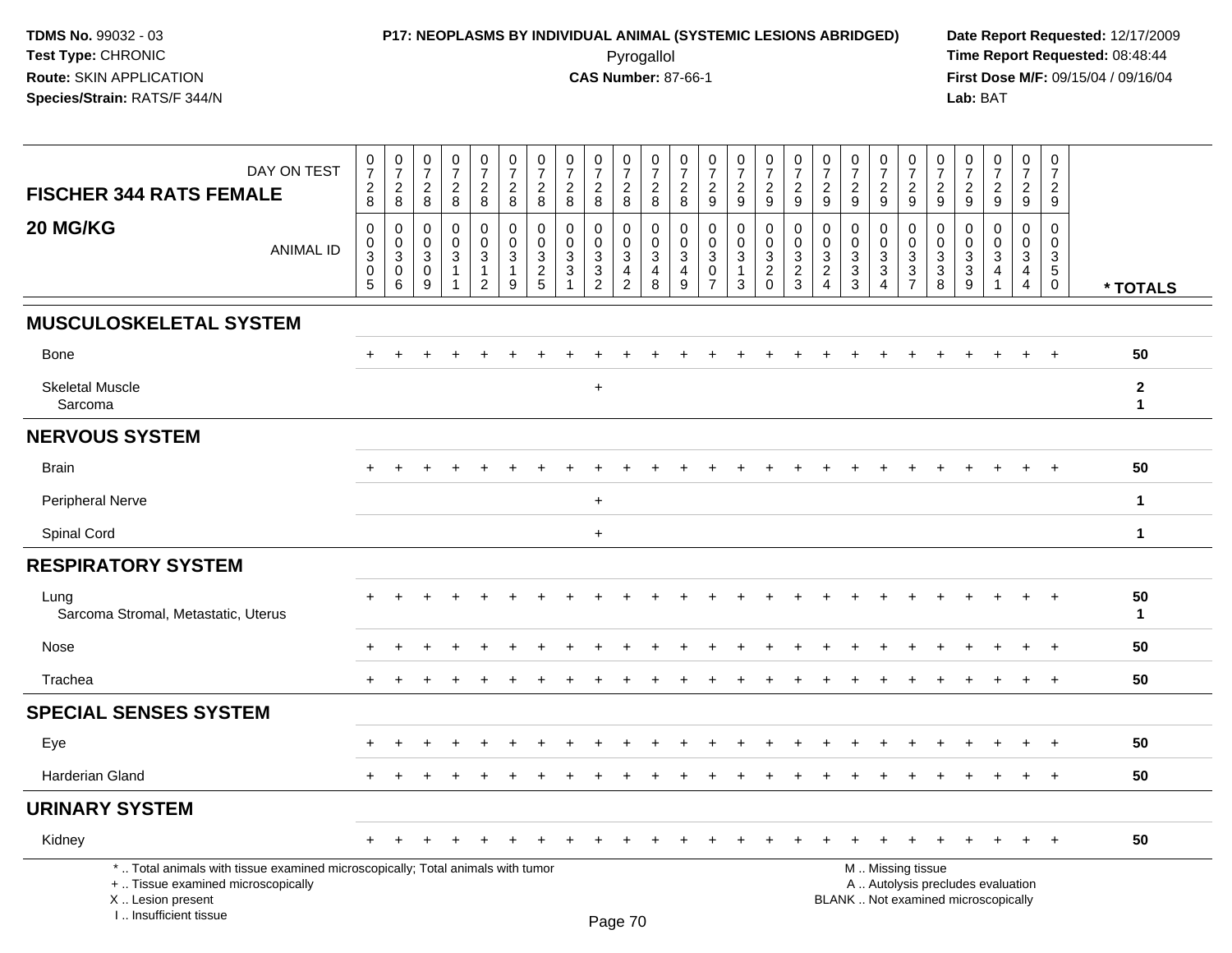#### **P17: NEOPLASMS BY INDIVIDUAL ANIMAL (SYSTEMIC LESIONS ABRIDGED) Date Report Requested:** 12/17/2009 Pyrogallol Pyrogallol **Pyrogallol Time Report Requested:** 08:48:44<br>**CAS Number:** 87-66-1 **Time Report Requested:** 09/15/04 / 09/16/04

**First Dose M/F:** 09/15/04 / 09/16/04 Lab: BAT **Lab:** BAT

| DAY ON TEST<br><b>FISCHER 344 RATS FEMALE</b>                 | 0<br>$\overline{ }$<br>$\overline{c}$<br>8 | $\frac{0}{7}$<br>$\frac{2}{8}$                 | 0<br>$\overline{c}$<br>8   | $\mathbf{0}$<br>$\rightarrow$<br>$\frac{2}{8}$ | 0<br>$\rightarrow$<br>$_{\rm 8}^2$                          | 0<br>$\rightarrow$<br>$\overline{2}$<br>$\,8\,$ | 0<br>$\overline{ }$<br>$\frac{2}{8}$                           | 0<br>⇁<br>$\overline{c}$<br>8       | $\mathbf 0$<br>⌒<br>$\epsilon$<br>8 | 0<br>$\overline{ }$<br>$\overline{c}$<br>8 | 0<br>2<br>8                     | 0<br>ົ<br>∠<br>8                                        | 0<br>$\overline{ }$<br>$\frac{2}{9}$                                  | 0<br>$\overline{ }$<br>$\overline{c}$<br>9 | 0<br>$\overline{ }$<br>$\boldsymbol{2}$<br>9 | 0<br>$\overline{ }$<br>$\frac{2}{9}$                         | 0<br>9                  | 0<br>$\overline{\phantom{a}}$<br>$\overline{2}$<br>9             | 0<br>$\overline{ }$<br>$\frac{2}{9}$ | 0<br>$\overline{ }$<br>2<br>9                                        | 9           | 0<br>$\sim$<br>∠<br>9 | 0<br>$\overline{a}$<br>9                       | $\mathbf{0}$<br>$\overline{ }$<br>$\frac{2}{9}$     | 0<br>$\overline{ }$<br>$\overline{2}$<br>9 |          |
|---------------------------------------------------------------|--------------------------------------------|------------------------------------------------|----------------------------|------------------------------------------------|-------------------------------------------------------------|-------------------------------------------------|----------------------------------------------------------------|-------------------------------------|-------------------------------------|--------------------------------------------|---------------------------------|---------------------------------------------------------|-----------------------------------------------------------------------|--------------------------------------------|----------------------------------------------|--------------------------------------------------------------|-------------------------|------------------------------------------------------------------|--------------------------------------|----------------------------------------------------------------------|-------------|-----------------------|------------------------------------------------|-----------------------------------------------------|--------------------------------------------|----------|
| 20 MG/KG<br><b>ANIMAL ID</b>                                  | 0<br>0<br>3<br>$\mathbf 0$<br>5            | 0<br>$\pmb{0}$<br>$\sqrt{3}$<br>$\pmb{0}$<br>6 | 0<br>$\mathbf 0$<br>3<br>9 | 0<br>0<br>3                                    | $\mathbf{0}$<br>$\pmb{0}$<br>$\ensuremath{\mathsf{3}}$<br>2 | 0<br>$\pmb{0}$<br>$\mathbf{3}$<br>9             | 0<br>$\pmb{0}$<br>$\mathbf{3}$<br>$\overline{\mathbf{c}}$<br>5 | 0<br>$\pmb{0}$<br>$\mathbf{3}$<br>3 | 3<br>3<br>2                         | 3<br>$\overline{2}$                        | 0<br>$\mathbf 0$<br>3<br>4<br>8 | $\mathbf 0$<br>0<br>$\ensuremath{\mathsf{3}}$<br>4<br>9 | 0<br>$\pmb{0}$<br>$\sqrt{3}$<br>$\mathsf{O}\xspace$<br>$\overline{ }$ | 0<br>0<br>3<br>3                           | 3<br>$\boldsymbol{2}$<br>0                   | 0<br>$\pmb{0}$<br>$\ensuremath{\mathsf{3}}$<br>$\frac{2}{3}$ | 0<br>3<br>$\Omega$<br>4 | 0<br>$\pmb{0}$<br>$\ensuremath{\mathsf{3}}$<br>$\mathbf{3}$<br>3 | 0<br>0<br>3<br>3<br>4                | 0<br>$\mathbf 0$<br>3<br>$\ensuremath{\mathsf{3}}$<br>$\overline{ }$ | 3<br>3<br>8 | 0<br>3<br>3<br>9      | $\mathbf{0}$<br>0<br>$\ensuremath{\mathsf{3}}$ | 0<br>$\pmb{0}$<br>$\sqrt{3}$<br>4<br>$\overline{4}$ | 0<br>0<br>3<br>5<br>$\mathbf 0$            | * TOTALS |
| <b>Urinary Bladder</b><br>Sarcoma Stromal, Metastatic, Uterus |                                            |                                                |                            |                                                |                                                             |                                                 |                                                                |                                     |                                     |                                            |                                 |                                                         |                                                                       |                                            |                                              |                                                              |                         |                                                                  |                                      |                                                                      |             |                       |                                                | $+$                                                 | $+$                                        | 50       |
| <b>SYSTEMIC LESIONS</b>                                       |                                            |                                                |                            |                                                |                                                             |                                                 |                                                                |                                     |                                     |                                            |                                 |                                                         |                                                                       |                                            |                                              |                                                              |                         |                                                                  |                                      |                                                                      |             |                       |                                                |                                                     |                                            |          |
| Multiple Organ<br>Leukemia Mononuclear                        |                                            |                                                |                            |                                                |                                                             |                                                 | X                                                              | X.                                  | $\mathsf{X}$                        |                                            |                                 |                                                         |                                                                       |                                            |                                              | X                                                            |                         |                                                                  | $X \times$                           |                                                                      |             |                       |                                                | $+$                                                 | $+$                                        | 50<br>17 |

\* .. Total animals with tissue examined microscopically; Total animals with tumor

<sup>+ ..</sup> Tissue examined microscopically

X .. Lesion present

I .. Insufficient tissue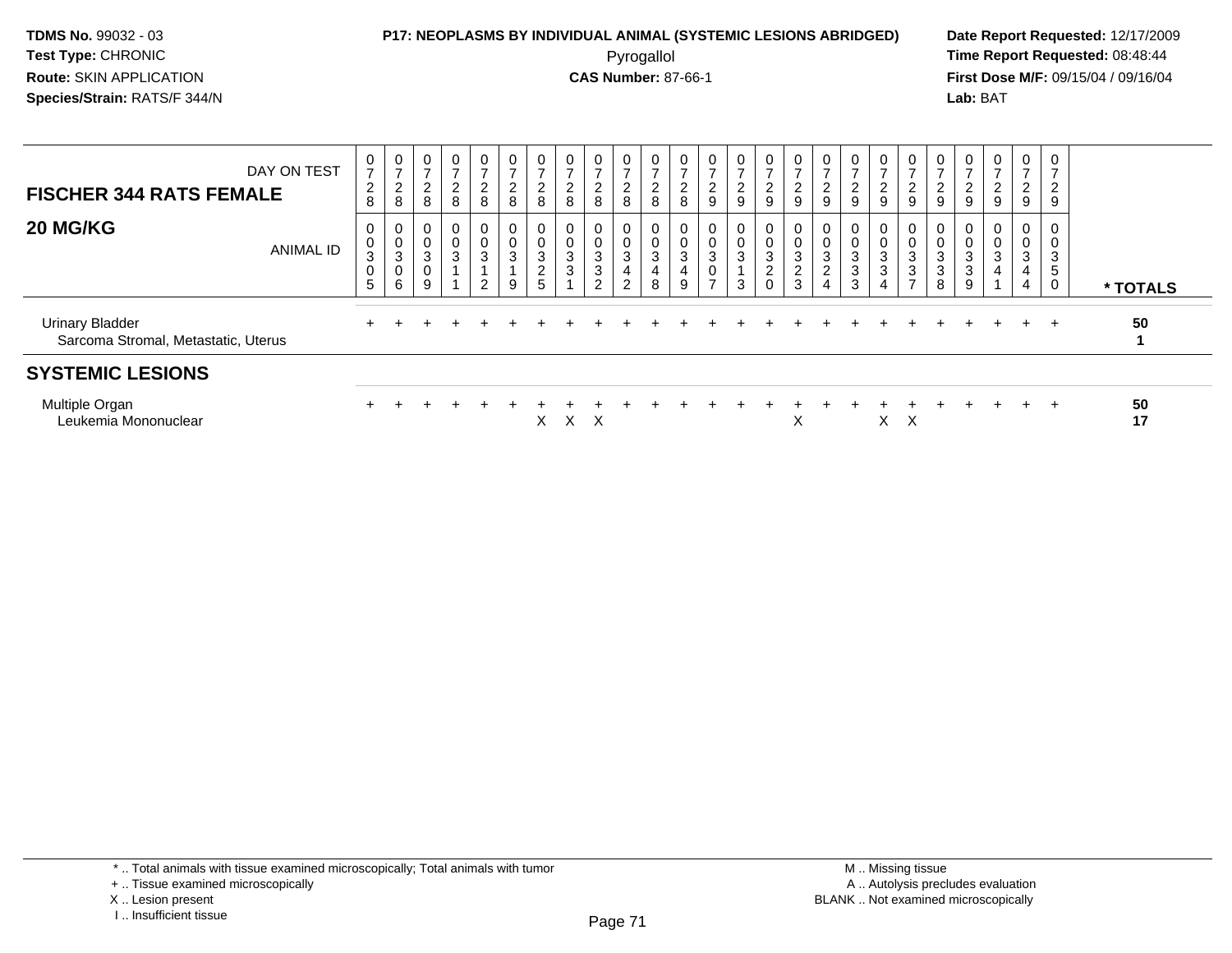#### **P17: NEOPLASMS BY INDIVIDUAL ANIMAL (SYSTEMIC LESIONS ABRIDGED) Date Report Requested:** 12/17/2009 Pyrogallol Pyrogallol **Pyrogallol Time Report Requested:** 08:48:44<br>**CAS Number:** 87-66-1 **Time Report Requested:** 09/15/04 / 09/16/04

**First Dose M/F:** 09/15/04 / 09/16/04<br>Lab: BAT **Lab:** BAT

| DAY ON TEST<br><b>FISCHER 344 RATS FEMALE</b>                                   | 0<br>$\mathbf{1}$<br>$\frac{9}{7}$ | $\begin{smallmatrix} 0\\4 \end{smallmatrix}$<br>$\mathbf{1}$<br>$\overline{9}$ | 0<br>$\overline{4}$<br>4<br>$9\,$ | 0<br>$\overline{a}$<br>$\bf8$<br>$\overline{1}$                                | $\begin{array}{c} 0 \\ 5 \\ 7 \end{array}$<br>$\overline{4}$ | $\begin{array}{c} 0 \\ 5 \end{array}$<br>9<br>$\mathbf 0$ | $\begin{smallmatrix}0\0\5\end{smallmatrix}$<br>$\boldsymbol{9}$<br>$\overline{4}$       | 0<br>$\,6\,$<br>$\mathbf 0$<br>$\overline{2}$              | 0<br>$\,6\,$<br>$\mathbf{1}$<br>$\overline{7}$        | $\pmb{0}$<br>$\,6\,$<br>$\frac{3}{2}$      | 0<br>6<br>6<br>6                                                     | 0<br>6<br>$\overline{7}$<br>$\overline{2}$         | 0<br>$\,6\,$<br>$\overline{7}$<br>$\overline{2}$                        | $_{\rm 6}^{\rm 0}$<br>$\overline{7}$<br>$\overline{4}$                 | $\begin{array}{c} 0 \\ 6 \end{array}$<br>$\begin{array}{c} 9 \\ 5 \end{array}$ | $\begin{array}{c} 0 \\ 6 \end{array}$<br>$\begin{array}{c} 9 \\ 5 \end{array}$ | $\frac{0}{7}$<br>$\mathbf 0$<br>9            | 0<br>$\overline{7}$<br>$\mathbf{1}$<br>$\overline{2}$                   | $\frac{0}{7}$<br>$\overline{c}$<br>$\mathbf{1}$ | $\begin{array}{c} 0 \\ 7 \end{array}$<br>$_{\rm 8}^2$ | $\frac{0}{7}$<br>$\begin{array}{c} 2 \\ 8 \end{array}$ | 0<br>$\overline{7}$<br>$\frac{2}{8}$                                     | 0<br>$\overline{7}$<br>$\frac{2}{8}$                            | $\frac{0}{7}$<br>$\frac{2}{8}$         | $\mathbf 0$<br>$\overline{7}$<br>$\overline{2}$<br>$\overline{8}$  |                   |
|---------------------------------------------------------------------------------|------------------------------------|--------------------------------------------------------------------------------|-----------------------------------|--------------------------------------------------------------------------------|--------------------------------------------------------------|-----------------------------------------------------------|-----------------------------------------------------------------------------------------|------------------------------------------------------------|-------------------------------------------------------|--------------------------------------------|----------------------------------------------------------------------|----------------------------------------------------|-------------------------------------------------------------------------|------------------------------------------------------------------------|--------------------------------------------------------------------------------|--------------------------------------------------------------------------------|----------------------------------------------|-------------------------------------------------------------------------|-------------------------------------------------|-------------------------------------------------------|--------------------------------------------------------|--------------------------------------------------------------------------|-----------------------------------------------------------------|----------------------------------------|--------------------------------------------------------------------|-------------------|
| <b>75 MG/KG</b><br><b>ANIMAL ID</b>                                             | $\pmb{0}$<br>0<br>3<br>5<br>6      | $\pmb{0}$<br>$\begin{array}{c} 0 \\ 3 \\ 6 \\ 5 \end{array}$                   | 0<br>$\mathbf 0$<br>3<br>9<br>1   | $\mathbf 0$<br>$\mathbf 0$<br>$\mathbf{3}$<br>$\overline{7}$<br>$\overline{4}$ | 0<br>$\mathbf 0$<br>3<br>$6\phantom{a}$<br>$\overline{2}$    | 0<br>0<br>$\sqrt{3}$<br>$\overline{9}$<br>$\mathbf 0$     | $\pmb{0}$<br>$\pmb{0}$<br>$\ensuremath{\mathsf{3}}$<br>$\overline{7}$<br>$\overline{2}$ | $\mathbf 0$<br>$\mathbf 0$<br>$\mathbf{3}$<br>$\,6\,$<br>3 | $\mathbf 0$<br>$\Omega$<br>3<br>$\boldsymbol{9}$<br>9 | 0<br>$\mathbf 0$<br>$\frac{3}{7}$<br>$9\,$ | 0<br>$\mathbf 0$<br>$\ensuremath{\mathsf{3}}$<br>$\overline{8}$<br>8 | 0<br>$\mathbf 0$<br>3<br>$\bf 8$<br>$\overline{2}$ | 0<br>0<br>$\ensuremath{\mathsf{3}}$<br>$\overline{9}$<br>$\overline{4}$ | $\pmb{0}$<br>$\mathbf 0$<br>$\begin{array}{c} 3 \\ 9 \\ 5 \end{array}$ | 0<br>0<br>3<br>$6\phantom{a}$<br>$\mathbf 0$                                   | $\pmb{0}$<br>$\mathbf 0$<br>$\overline{3}$<br>$6\phantom{1}6$<br>9             | 0<br>$\mathbf 0$<br>3<br>$\overline{5}$<br>8 | $\mathbf 0$<br>$\mathbf 0$<br>$\mathbf{3}$<br>$\overline{7}$<br>$\,6\,$ | 0<br>0<br>$\frac{3}{5}$<br>$\boldsymbol{9}$     | 0<br>$\mathbf 0$<br>3<br>$\overline{5}$               | 0<br>$\mathbf 0$<br>$\frac{3}{2}$                      | $\mathbf 0$<br>$\mathbf 0$<br>$\mathbf{3}$<br>$\sqrt{5}$<br>$\mathbf{3}$ | $\mathbf 0$<br>$\mathbf 0$<br>3<br>$\sqrt{5}$<br>$\overline{4}$ | 0<br>$\mathbf 0$<br>$\frac{3}{5}$<br>5 | $\mathsf{O}$<br>$\mathbf 0$<br>$\mathbf{3}$<br>$6\phantom{1}$<br>6 | females<br>(cont) |
| <b>ALIMENTARY SYSTEM</b>                                                        |                                    |                                                                                |                                   |                                                                                |                                                              |                                                           |                                                                                         |                                                            |                                                       |                                            |                                                                      |                                                    |                                                                         |                                                                        |                                                                                |                                                                                |                                              |                                                                         |                                                 |                                                       |                                                        |                                                                          |                                                                 |                                        |                                                                    |                   |
| Esophagus                                                                       | $+$                                | $\ddot{}$                                                                      |                                   |                                                                                |                                                              |                                                           |                                                                                         |                                                            |                                                       |                                            |                                                                      |                                                    |                                                                         |                                                                        |                                                                                |                                                                                |                                              |                                                                         |                                                 |                                                       |                                                        |                                                                          |                                                                 | $\ddot{}$                              | $\ddot{}$                                                          |                   |
| Intestine Large, Cecum                                                          |                                    |                                                                                |                                   |                                                                                |                                                              |                                                           |                                                                                         |                                                            |                                                       |                                            |                                                                      |                                                    |                                                                         |                                                                        |                                                                                |                                                                                |                                              |                                                                         |                                                 |                                                       |                                                        |                                                                          |                                                                 |                                        |                                                                    |                   |
| Intestine Large, Colon                                                          | $\pm$                              |                                                                                |                                   |                                                                                |                                                              |                                                           |                                                                                         |                                                            |                                                       |                                            |                                                                      |                                                    |                                                                         |                                                                        |                                                                                |                                                                                |                                              |                                                                         |                                                 |                                                       |                                                        |                                                                          |                                                                 |                                        | $\ddot{}$                                                          |                   |
| Intestine Large, Rectum                                                         | $\ddot{}$                          |                                                                                |                                   |                                                                                |                                                              |                                                           |                                                                                         |                                                            |                                                       |                                            |                                                                      |                                                    |                                                                         |                                                                        |                                                                                |                                                                                |                                              |                                                                         |                                                 |                                                       |                                                        |                                                                          |                                                                 |                                        | $\overline{+}$                                                     |                   |
| Intestine Small, Duodenum                                                       | $\pm$                              |                                                                                |                                   |                                                                                |                                                              |                                                           |                                                                                         |                                                            |                                                       |                                            |                                                                      |                                                    |                                                                         |                                                                        |                                                                                |                                                                                |                                              |                                                                         |                                                 |                                                       |                                                        |                                                                          |                                                                 |                                        | $\overline{+}$                                                     |                   |
| Intestine Small, Ileum                                                          | +                                  |                                                                                |                                   |                                                                                |                                                              |                                                           |                                                                                         |                                                            |                                                       |                                            |                                                                      |                                                    |                                                                         |                                                                        |                                                                                |                                                                                |                                              |                                                                         |                                                 |                                                       |                                                        |                                                                          |                                                                 |                                        | $\overline{+}$                                                     |                   |
| Intestine Small, Jejunum                                                        | $+$                                |                                                                                |                                   |                                                                                |                                                              |                                                           |                                                                                         |                                                            |                                                       |                                            |                                                                      |                                                    |                                                                         |                                                                        |                                                                                |                                                                                |                                              |                                                                         |                                                 |                                                       |                                                        |                                                                          |                                                                 |                                        | $\overline{+}$                                                     |                   |
| Liver<br>Hepatocellular Carcinoma, Multiple                                     |                                    |                                                                                |                                   |                                                                                |                                                              |                                                           |                                                                                         |                                                            |                                                       |                                            |                                                                      |                                                    |                                                                         |                                                                        |                                                                                |                                                                                |                                              |                                                                         |                                                 |                                                       |                                                        |                                                                          |                                                                 |                                        |                                                                    |                   |
| Mesentery                                                                       |                                    |                                                                                |                                   | $+$                                                                            | $+$                                                          |                                                           |                                                                                         |                                                            |                                                       |                                            |                                                                      | $\ddot{}$                                          |                                                                         |                                                                        |                                                                                | $+$                                                                            | $+$                                          |                                                                         | $\ddot{}$                                       |                                                       |                                                        | $\ddot{}$                                                                |                                                                 |                                        |                                                                    |                   |
| Pancreas                                                                        | +                                  |                                                                                |                                   |                                                                                |                                                              |                                                           |                                                                                         |                                                            |                                                       |                                            |                                                                      |                                                    |                                                                         |                                                                        |                                                                                |                                                                                |                                              |                                                                         |                                                 |                                                       |                                                        |                                                                          |                                                                 |                                        | $\ddot{}$                                                          |                   |
| Salivary Glands                                                                 | $+$                                |                                                                                |                                   |                                                                                |                                                              |                                                           |                                                                                         |                                                            |                                                       |                                            |                                                                      |                                                    |                                                                         |                                                                        |                                                                                |                                                                                |                                              |                                                                         |                                                 |                                                       |                                                        |                                                                          |                                                                 |                                        | $\ddot{}$                                                          |                   |
| Stomach, Forestomach                                                            |                                    |                                                                                |                                   |                                                                                |                                                              |                                                           |                                                                                         |                                                            |                                                       |                                            |                                                                      |                                                    |                                                                         |                                                                        |                                                                                |                                                                                |                                              |                                                                         |                                                 |                                                       |                                                        |                                                                          |                                                                 |                                        | $\overline{+}$                                                     |                   |
| Stomach, Glandular                                                              |                                    |                                                                                |                                   |                                                                                |                                                              |                                                           |                                                                                         |                                                            |                                                       |                                            |                                                                      |                                                    |                                                                         |                                                                        |                                                                                |                                                                                |                                              |                                                                         |                                                 |                                                       |                                                        |                                                                          |                                                                 |                                        | $\overline{1}$                                                     |                   |
| <b>CARDIOVASCULAR SYSTEM</b>                                                    |                                    |                                                                                |                                   |                                                                                |                                                              |                                                           |                                                                                         |                                                            |                                                       |                                            |                                                                      |                                                    |                                                                         |                                                                        |                                                                                |                                                                                |                                              |                                                                         |                                                 |                                                       |                                                        |                                                                          |                                                                 |                                        |                                                                    |                   |
| <b>Blood Vessel</b>                                                             | $+$                                |                                                                                |                                   |                                                                                |                                                              |                                                           |                                                                                         |                                                            |                                                       |                                            |                                                                      |                                                    |                                                                         |                                                                        |                                                                                |                                                                                |                                              |                                                                         |                                                 |                                                       |                                                        |                                                                          |                                                                 | $\ddot{}$                              | $^{+}$                                                             |                   |
| *  Total animals with tissue examined microscopically; Total animals with tumor |                                    |                                                                                |                                   |                                                                                |                                                              |                                                           |                                                                                         |                                                            |                                                       |                                            |                                                                      |                                                    |                                                                         |                                                                        |                                                                                |                                                                                |                                              |                                                                         |                                                 | M  Missing tissue                                     |                                                        |                                                                          |                                                                 |                                        |                                                                    |                   |

+ .. Tissue examined microscopically

 Lesion present BLANK .. Not examined microscopicallyX .. Lesion present

I .. Insufficient tissue

Page 72

y the contract of the contract of the contract of the contract of the contract of  $\mathsf A$  . Autolysis precludes evaluation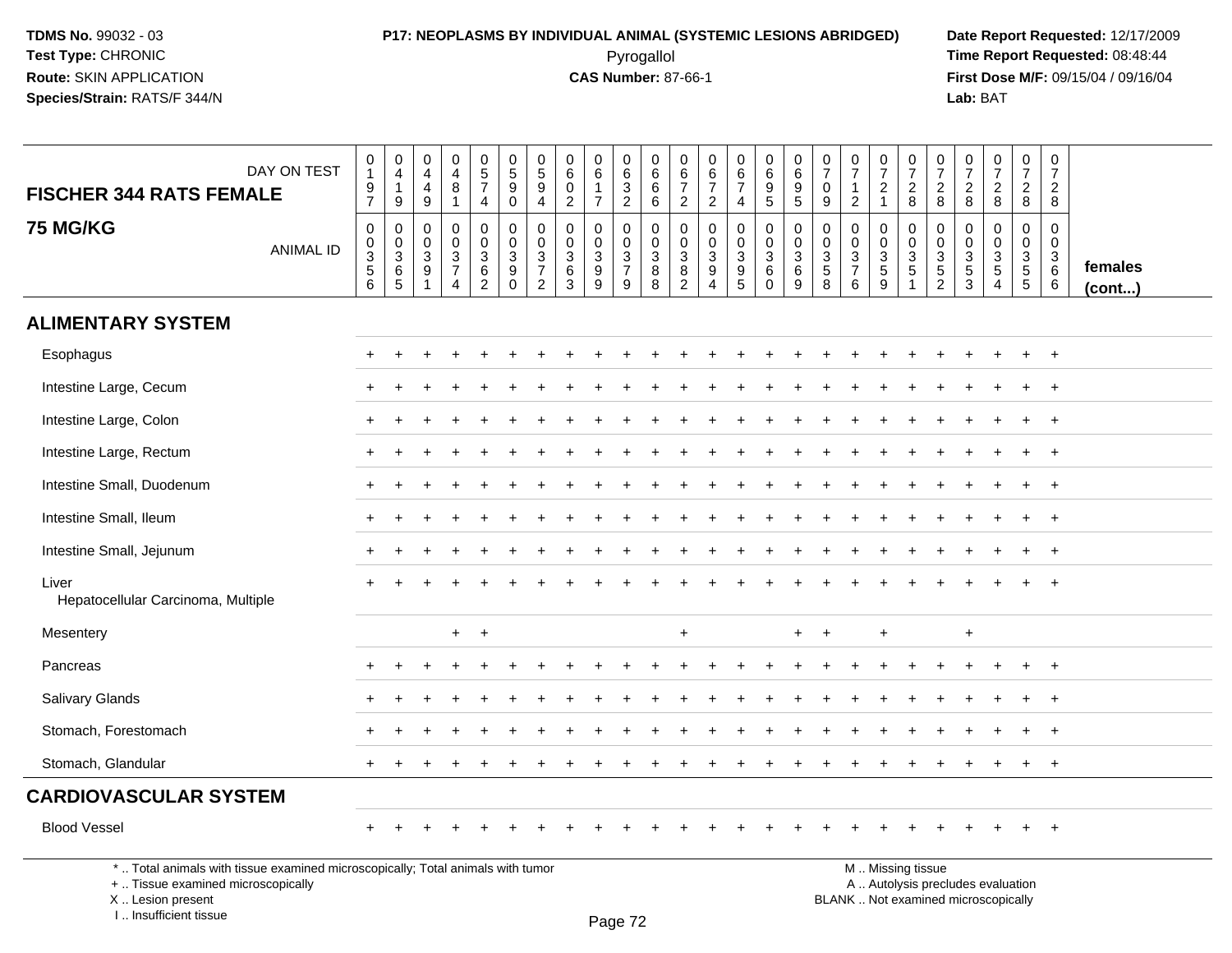# **P17: NEOPLASMS BY INDIVIDUAL ANIMAL (SYSTEMIC LESIONS ABRIDGED) Date Report Requested:** 12/17/2009 Pyrogallol Pyrogallol **Pyrogallol Time Report Requested:** 08:48:44<br>**CAS Number:** 87-66-1 **Time Report Requested:** 08/15/04 / 09/16/04

**First Dose M/F:** 09/15/04 / 09/16/04<br>Lab: BAT **Lab:** BAT

| <b>FISCHER 344 RATS FEMALE</b>                                                                                                             | DAY ON TEST      | $\begin{smallmatrix}0\\1\end{smallmatrix}$<br>$\frac{9}{7}$                    | $\pmb{0}$<br>$\overline{4}$<br>$\mathbf{1}$<br>9         | 0<br>$\overline{4}$<br>$\overline{4}$<br>$\boldsymbol{9}$ | $\pmb{0}$<br>$\overline{\mathbf{4}}$<br>$\,8\,$<br>$\mathbf{1}$                           | $\begin{array}{c} 0 \\ 5 \\ 7 \end{array}$<br>4                               | $\begin{array}{c} 0 \\ 5 \end{array}$<br>$\boldsymbol{9}$<br>0    | $\begin{smallmatrix}0\0\5\end{smallmatrix}$<br>9<br>$\overline{4}$ | $\begin{array}{c} 0 \\ 6 \end{array}$<br>$\mathbf 0$<br>$\overline{2}$        | $\begin{array}{c} 0 \\ 6 \end{array}$<br>$\mathbf 1$<br>$\overline{7}$ | $_{6}^{\rm 0}$<br>$\sqrt{3}$<br>$\mathbf{2}$                              | $\begin{array}{c} 0 \\ 6 \end{array}$<br>$\,6\,$<br>6 | 0<br>$6\phantom{1}6$<br>$\overline{7}$<br>$\overline{c}$ | 0<br>6<br>$\overline{7}$<br>$\overline{c}$                                | $\begin{array}{c} 0 \\ 6 \\ 7 \end{array}$<br>4           | $\begin{array}{c} 0 \\ 6 \end{array}$<br>9<br>$\sqrt{5}$      | $\begin{array}{c} 0 \\ 6 \end{array}$<br>$\boldsymbol{9}$<br>$\overline{5}$          | $\begin{array}{c} 0 \\ 7 \end{array}$<br>$\mathbf 0$<br>9 | $\begin{array}{c} 0 \\ 7 \end{array}$<br>$\mathbf{1}$<br>$\overline{2}$ | $\frac{0}{7}$<br>$\overline{c}$<br>$\mathbf{1}$ | $\frac{0}{7}$<br>$_{8}^{2}$                       | $\begin{array}{c} 0 \\ 7 \end{array}$<br>$\overline{c}$<br>8 | $\frac{0}{7}$<br>$\sqrt{2}$<br>8                 | $\begin{array}{c} 0 \\ 7 \end{array}$<br>$\frac{2}{8}$                                          | $\frac{0}{7}$<br>$_{8}^2$                                         | $\pmb{0}$<br>$\boldsymbol{7}$<br>$\overline{2}$<br>8 |                         |
|--------------------------------------------------------------------------------------------------------------------------------------------|------------------|--------------------------------------------------------------------------------|----------------------------------------------------------|-----------------------------------------------------------|-------------------------------------------------------------------------------------------|-------------------------------------------------------------------------------|-------------------------------------------------------------------|--------------------------------------------------------------------|-------------------------------------------------------------------------------|------------------------------------------------------------------------|---------------------------------------------------------------------------|-------------------------------------------------------|----------------------------------------------------------|---------------------------------------------------------------------------|-----------------------------------------------------------|---------------------------------------------------------------|--------------------------------------------------------------------------------------|-----------------------------------------------------------|-------------------------------------------------------------------------|-------------------------------------------------|---------------------------------------------------|--------------------------------------------------------------|--------------------------------------------------|-------------------------------------------------------------------------------------------------|-------------------------------------------------------------------|------------------------------------------------------|-------------------------|
| <b>75 MG/KG</b>                                                                                                                            | <b>ANIMAL ID</b> | $\mathbf 0$<br>$\pmb{0}$<br>$\ensuremath{\mathsf{3}}$<br>$\sqrt{5}$<br>$\,6\,$ | 0<br>$\boldsymbol{0}$<br>$\mathbf{3}$<br>6<br>$\sqrt{5}$ | 0<br>$\Omega$<br>$\sqrt{3}$<br>9                          | $\mathbf 0$<br>$\pmb{0}$<br>$\ensuremath{\mathsf{3}}$<br>$\overline{7}$<br>$\overline{4}$ | $\mathbf 0$<br>$\mathbf 0$<br>$\mathsf 3$<br>$6\phantom{a}$<br>$\overline{2}$ | 0<br>$\mathbf 0$<br>$\sqrt{3}$<br>$\boldsymbol{9}$<br>$\mathbf 0$ | 0<br>0<br>3<br>$\overline{7}$<br>$\overline{2}$                    | $\mathbf 0$<br>$\pmb{0}$<br>$\ensuremath{\mathsf{3}}$<br>$6\overline{6}$<br>3 | 0<br>0<br>$\mathbf{3}$<br>9<br>9                                       | 0<br>$\boldsymbol{0}$<br>$\ensuremath{\mathsf{3}}$<br>$\overline{7}$<br>9 | $\mathbf 0$<br>$_{3}^{\rm 0}$<br>$\overline{8}$<br>8  | $\Omega$<br>$\Omega$<br>3<br>8<br>$\overline{c}$         | $\mathbf 0$<br>$\mathbf 0$<br>$\mathbf{3}$<br>9<br>$\boldsymbol{\Lambda}$ | 0<br>$\mathbf 0$<br>$\mathbf{3}$<br>$\boldsymbol{9}$<br>5 | $\pmb{0}$<br>$\mathbf 0$<br>$\mathbf{3}$<br>6<br>$\mathsf{O}$ | $\mathbf 0$<br>$\pmb{0}$<br>$\ensuremath{\mathsf{3}}$<br>$\,6\,$<br>$\boldsymbol{9}$ | 0<br>$\mathbf 0$<br>$\frac{3}{5}$<br>8                    | $\mathbf 0$<br>0<br>$\mathbf{3}$<br>$\overline{7}$<br>6                 | 0<br>0<br>$\mathbf{3}$<br>$\,$ 5 $\,$<br>9      | 0<br>$\mathbf 0$<br>$\frac{3}{5}$<br>$\mathbf{1}$ | 0<br>0<br>$\mathbf{3}$<br>$5\,$<br>$\overline{2}$            | $\Omega$<br>$\mathbf 0$<br>3<br>$\,$ 5 $\,$<br>3 | $\mathbf 0$<br>$\mathbf 0$<br>$\ensuremath{\mathsf{3}}$<br>$\sqrt{5}$<br>$\boldsymbol{\Lambda}$ | 0<br>$\mathbf 0$<br>$\mathbf{3}$<br>$\sqrt{5}$<br>$5\phantom{.0}$ | 0<br>$\mathbf 0$<br>$\mathbf{3}$<br>6<br>6           | females<br>$($ cont $)$ |
| Heart                                                                                                                                      |                  | $+$                                                                            | $\ddot{}$                                                |                                                           |                                                                                           |                                                                               |                                                                   |                                                                    |                                                                               |                                                                        |                                                                           |                                                       |                                                          |                                                                           |                                                           |                                                               |                                                                                      |                                                           |                                                                         |                                                 |                                                   |                                                              |                                                  |                                                                                                 | $\ddot{}$                                                         | $+$                                                  |                         |
| <b>ENDOCRINE SYSTEM</b>                                                                                                                    |                  |                                                                                |                                                          |                                                           |                                                                                           |                                                                               |                                                                   |                                                                    |                                                                               |                                                                        |                                                                           |                                                       |                                                          |                                                                           |                                                           |                                                               |                                                                                      |                                                           |                                                                         |                                                 |                                                   |                                                              |                                                  |                                                                                                 |                                                                   |                                                      |                         |
| <b>Adrenal Cortex</b>                                                                                                                      |                  |                                                                                |                                                          |                                                           |                                                                                           |                                                                               |                                                                   |                                                                    |                                                                               |                                                                        |                                                                           |                                                       |                                                          |                                                                           |                                                           |                                                               |                                                                                      |                                                           |                                                                         |                                                 |                                                   |                                                              |                                                  |                                                                                                 |                                                                   | $+$                                                  |                         |
| Adrenal Medulla<br>Pheochromocytoma Benign                                                                                                 |                  |                                                                                |                                                          |                                                           |                                                                                           |                                                                               |                                                                   |                                                                    |                                                                               |                                                                        |                                                                           |                                                       |                                                          |                                                                           |                                                           |                                                               | X                                                                                    |                                                           |                                                                         |                                                 |                                                   |                                                              |                                                  |                                                                                                 |                                                                   |                                                      |                         |
| Islets, Pancreatic<br>Adenoma                                                                                                              |                  |                                                                                |                                                          |                                                           |                                                                                           |                                                                               |                                                                   |                                                                    |                                                                               | Χ                                                                      |                                                                           |                                                       |                                                          |                                                                           |                                                           |                                                               |                                                                                      |                                                           |                                                                         |                                                 |                                                   |                                                              |                                                  |                                                                                                 |                                                                   |                                                      |                         |
| Parathyroid Gland                                                                                                                          |                  | M                                                                              | $+$                                                      |                                                           |                                                                                           |                                                                               |                                                                   |                                                                    |                                                                               |                                                                        |                                                                           |                                                       |                                                          |                                                                           |                                                           |                                                               |                                                                                      |                                                           |                                                                         |                                                 |                                                   |                                                              |                                                  |                                                                                                 | $\ddot{}$                                                         | $+$                                                  |                         |
| <b>Pituitary Gland</b><br>Pars Distalis, Adenoma                                                                                           |                  |                                                                                |                                                          |                                                           |                                                                                           |                                                                               |                                                                   | Χ                                                                  |                                                                               | $\mathsf X$                                                            |                                                                           |                                                       | Χ                                                        |                                                                           |                                                           |                                                               | X                                                                                    | X                                                         | X                                                                       | $\times$                                        |                                                   | X                                                            |                                                  | X                                                                                               | $\mathsf{X}$                                                      | $\mathsf{X}$                                         |                         |
| <b>Thyroid Gland</b><br>C-cell, Adenoma<br>Follicular Cell, Adenoma                                                                        |                  |                                                                                |                                                          |                                                           |                                                                                           |                                                                               |                                                                   |                                                                    |                                                                               |                                                                        |                                                                           |                                                       |                                                          |                                                                           |                                                           |                                                               |                                                                                      |                                                           | $\times$                                                                |                                                 |                                                   |                                                              |                                                  |                                                                                                 | $\ddot{}$                                                         | $\overline{+}$<br>$\mathsf{X}$                       |                         |
| <b>GENERAL BODY SYSTEM</b>                                                                                                                 |                  |                                                                                |                                                          |                                                           |                                                                                           |                                                                               |                                                                   |                                                                    |                                                                               |                                                                        |                                                                           |                                                       |                                                          |                                                                           |                                                           |                                                               |                                                                                      |                                                           |                                                                         |                                                 |                                                   |                                                              |                                                  |                                                                                                 |                                                                   |                                                      |                         |
| <b>NONE</b>                                                                                                                                |                  |                                                                                |                                                          |                                                           |                                                                                           |                                                                               |                                                                   |                                                                    |                                                                               |                                                                        |                                                                           |                                                       |                                                          |                                                                           |                                                           |                                                               |                                                                                      |                                                           |                                                                         |                                                 |                                                   |                                                              |                                                  |                                                                                                 |                                                                   |                                                      |                         |
| <b>GENITAL SYSTEM</b>                                                                                                                      |                  |                                                                                |                                                          |                                                           |                                                                                           |                                                                               |                                                                   |                                                                    |                                                                               |                                                                        |                                                                           |                                                       |                                                          |                                                                           |                                                           |                                                               |                                                                                      |                                                           |                                                                         |                                                 |                                                   |                                                              |                                                  |                                                                                                 |                                                                   |                                                      |                         |
| <b>Clitoral Gland</b><br>Carcinoma                                                                                                         |                  |                                                                                |                                                          |                                                           | $\div$                                                                                    |                                                                               |                                                                   |                                                                    |                                                                               |                                                                        |                                                                           |                                                       |                                                          |                                                                           |                                                           |                                                               |                                                                                      |                                                           |                                                                         | $\ddot{}$                                       | $\ddot{}$<br>X                                    | $\ddot{}$                                                    | $\ddot{}$                                        |                                                                                                 | $+$                                                               | $^{+}$                                               |                         |
| Ovary                                                                                                                                      |                  |                                                                                |                                                          |                                                           |                                                                                           |                                                                               |                                                                   |                                                                    |                                                                               |                                                                        |                                                                           |                                                       |                                                          |                                                                           |                                                           |                                                               |                                                                                      |                                                           |                                                                         |                                                 |                                                   |                                                              |                                                  |                                                                                                 |                                                                   | $\ddot{}$                                            |                         |
| <b>Uterus</b>                                                                                                                              |                  |                                                                                |                                                          |                                                           |                                                                                           |                                                                               |                                                                   |                                                                    |                                                                               |                                                                        |                                                                           |                                                       |                                                          |                                                                           |                                                           | $\div$                                                        |                                                                                      |                                                           |                                                                         | $\ddot{}$                                       |                                                   | $\ddot{}$                                                    |                                                  |                                                                                                 | $\ddot{}$                                                         | $+$                                                  |                         |
| *  Total animals with tissue examined microscopically; Total animals with tumor<br>+  Tissue examined microscopically<br>X  Lesion present |                  |                                                                                |                                                          |                                                           |                                                                                           |                                                                               |                                                                   |                                                                    |                                                                               |                                                                        |                                                                           |                                                       |                                                          |                                                                           |                                                           |                                                               |                                                                                      |                                                           |                                                                         |                                                 | M  Missing tissue                                 |                                                              |                                                  | A  Autolysis precludes evaluation<br>BLANK  Not examined microscopically                        |                                                                   |                                                      |                         |

I .. Insufficient tissue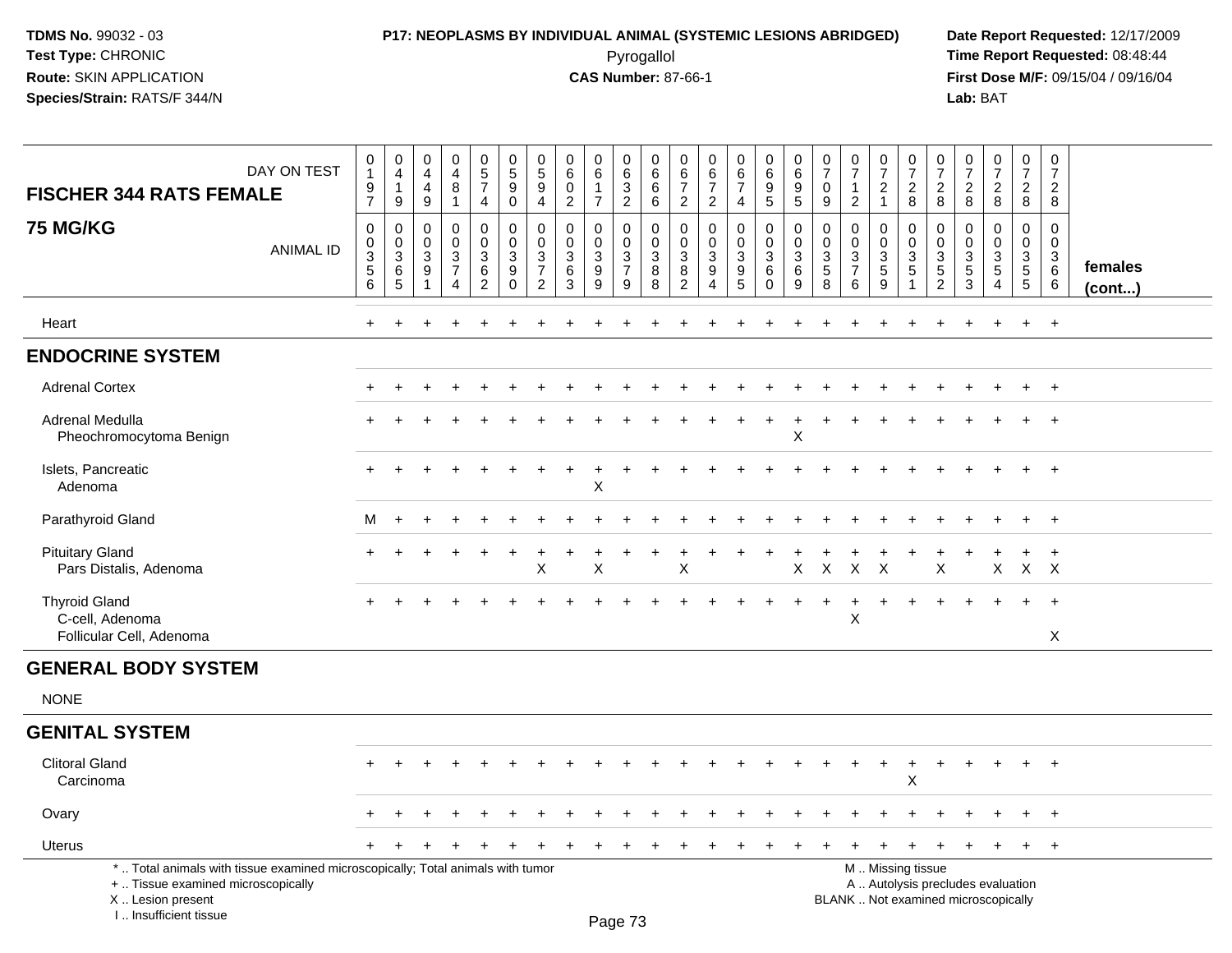# **P17: NEOPLASMS BY INDIVIDUAL ANIMAL (SYSTEMIC LESIONS ABRIDGED) Date Report Requested:** 12/17/2009 Pyrogallol Pyrogallol **Pyrogallol Time Report Requested:** 08:48:44<br>**CAS Number:** 87-66-1 **Time Report Requested:** 08/15/04 / 09/16/04

**First Dose M/F:** 09/15/04 / 09/16/04<br>Lab: BAT **Lab:** BAT

| DAY ON TEST                                                                                                                                                         | $\mathbf 0$<br>$\mathbf{1}$<br>9                           | $\pmb{0}$<br>$\overline{4}$<br>$\mathbf{1}$                | 0<br>$\overline{4}$<br>4            | 0<br>$\overline{4}$<br>8                            | 0<br>$\overline{5}$<br>$\overline{7}$      | 0<br>$\overline{5}$<br>9                           | $\begin{array}{c} 0 \\ 5 \end{array}$<br>9                                   | $\mathbf 0$<br>6<br>$\mathbf 0$        | 0<br>6<br>-1                                         | 0<br>$\,6\,$<br>3                            | 0<br>$6\phantom{1}6$<br>6                          | 0<br>6<br>7                      | 0<br>6<br>$\overline{7}$                       | 0<br>6<br>$\overline{7}$                                            | $\boldsymbol{0}$<br>6<br>9                                      | $\pmb{0}$<br>6<br>9                                  | 0<br>$\overline{7}$<br>$\mathbf 0$                             | 0<br>$\overline{7}$<br>1                                     | 0<br>$\overline{7}$<br>$\overline{\mathbf{c}}$ | 0<br>$\overline{7}$<br>$\overline{c}$ | $\frac{0}{7}$<br>$\overline{c}$                                                   | 0<br>$\overline{7}$<br>$\overline{c}$        | $\begin{array}{c} 0 \\ 7 \end{array}$<br>$\overline{c}$                  | 0<br>$\overline{7}$<br>$\overline{c}$                       | 0<br>$\overline{7}$<br>$\overline{c}$                   |                         |
|---------------------------------------------------------------------------------------------------------------------------------------------------------------------|------------------------------------------------------------|------------------------------------------------------------|-------------------------------------|-----------------------------------------------------|--------------------------------------------|----------------------------------------------------|------------------------------------------------------------------------------|----------------------------------------|------------------------------------------------------|----------------------------------------------|----------------------------------------------------|----------------------------------|------------------------------------------------|---------------------------------------------------------------------|-----------------------------------------------------------------|------------------------------------------------------|----------------------------------------------------------------|--------------------------------------------------------------|------------------------------------------------|---------------------------------------|-----------------------------------------------------------------------------------|----------------------------------------------|--------------------------------------------------------------------------|-------------------------------------------------------------|---------------------------------------------------------|-------------------------|
| <b>FISCHER 344 RATS FEMALE</b>                                                                                                                                      | $\overline{7}$                                             | 9                                                          | 9                                   | $\mathbf{1}$                                        | 4                                          | $\mathbf 0$                                        | $\overline{4}$                                                               | $\overline{2}$                         | $\overline{7}$                                       | $\overline{2}$                               | 6                                                  | $\overline{2}$                   | $\overline{c}$                                 | $\overline{4}$                                                      | $\overline{5}$                                                  | 5                                                    | 9                                                              | $\overline{2}$                                               | $\mathbf{1}$                                   | 8                                     | 8                                                                                 | 8                                            | 8                                                                        | $\boldsymbol{8}$                                            | 8                                                       |                         |
| <b>75 MG/KG</b><br><b>ANIMAL ID</b>                                                                                                                                 | 0<br>0<br>$\ensuremath{\mathsf{3}}$<br>$\overline{5}$<br>6 | $\mathbf 0$<br>$_{3}^{\rm 0}$<br>$\,6\,$<br>$\overline{5}$ | $\Omega$<br>$\Omega$<br>3<br>9<br>1 | $\mathbf 0$<br>$\Omega$<br>3<br>$\overline{7}$<br>4 | 0<br>$\mathbf 0$<br>$\mathbf{3}$<br>6<br>2 | 0<br>$\mathbf 0$<br>$\sqrt{3}$<br>9<br>$\mathbf 0$ | $\mathbf 0$<br>$\mathbf 0$<br>$\sqrt{3}$<br>$\overline{7}$<br>$\overline{2}$ | $\mathbf 0$<br>$\Omega$<br>3<br>6<br>3 | $\mathbf 0$<br>$\mathbf 0$<br>$\mathbf{3}$<br>9<br>9 | 0<br>$\mathbf 0$<br>3<br>$\overline{7}$<br>9 | $\mathbf 0$<br>$\mathbf 0$<br>$\sqrt{3}$<br>8<br>8 | 0<br>0<br>$\mathbf{3}$<br>8<br>2 | 0<br>$\Omega$<br>$\mathbf{3}$<br>9<br>$\Delta$ | $\mathbf 0$<br>$\mathbf 0$<br>$\mathbf{3}$<br>$\boldsymbol{9}$<br>5 | $\mathbf 0$<br>$\mathbf{0}$<br>$\mathbf{3}$<br>6<br>$\mathbf 0$ | $\mathbf 0$<br>$\mathbf 0$<br>$\mathbf{3}$<br>6<br>9 | $\mathbf 0$<br>$\mathbf{0}$<br>$\mathbf{3}$<br>$\sqrt{5}$<br>8 | $\mathbf 0$<br>$\Omega$<br>$\sqrt{3}$<br>$\overline{7}$<br>6 | 0<br>$\mathbf 0$<br>$\sqrt{3}$<br>5<br>9       | 0<br>$\mathbf 0$<br>$\sqrt{3}$<br>5   | 0<br>$\mathbf 0$<br>$\ensuremath{\mathsf{3}}$<br>$\overline{5}$<br>$\overline{2}$ | $\Omega$<br>$\Omega$<br>3<br>$\sqrt{5}$<br>3 | $\mathbf 0$<br>$\mathbf{0}$<br>3<br>5<br>$\overline{4}$                  | $\mathbf 0$<br>$\mathbf 0$<br>$\mathbf{3}$<br>$\frac{5}{5}$ | $\mathbf 0$<br>$\Omega$<br>$\mathbf{3}$<br>$\,6\,$<br>6 | females<br>$($ cont $)$ |
| Polyp Stromal                                                                                                                                                       |                                                            |                                                            |                                     |                                                     |                                            |                                                    |                                                                              |                                        |                                                      |                                              |                                                    |                                  |                                                |                                                                     |                                                                 |                                                      |                                                                |                                                              | X                                              |                                       |                                                                                   |                                              |                                                                          | $\times$                                                    |                                                         |                         |
| <b>HEMATOPOIETIC SYSTEM</b>                                                                                                                                         |                                                            |                                                            |                                     |                                                     |                                            |                                                    |                                                                              |                                        |                                                      |                                              |                                                    |                                  |                                                |                                                                     |                                                                 |                                                      |                                                                |                                                              |                                                |                                       |                                                                                   |                                              |                                                                          |                                                             |                                                         |                         |
| <b>Bone Marrow</b>                                                                                                                                                  |                                                            |                                                            |                                     |                                                     |                                            |                                                    |                                                                              |                                        |                                                      |                                              |                                                    |                                  |                                                |                                                                     |                                                                 |                                                      |                                                                |                                                              |                                                |                                       |                                                                                   |                                              |                                                                          | $\ddot{}$                                                   | $+$                                                     |                         |
| Lymph Node                                                                                                                                                          |                                                            |                                                            |                                     | $\ddot{}$                                           |                                            |                                                    |                                                                              |                                        |                                                      |                                              |                                                    |                                  |                                                | $\ddot{}$                                                           |                                                                 |                                                      |                                                                |                                                              |                                                |                                       |                                                                                   |                                              |                                                                          |                                                             |                                                         |                         |
| Lymph Node, Mandibular                                                                                                                                              | м                                                          | M                                                          | м                                   | M                                                   | M                                          | M                                                  | M                                                                            | м                                      | M                                                    | M                                            | M                                                  | M                                | M                                              | M                                                                   | M                                                               | м                                                    | м                                                              | M                                                            | M                                              | M                                     | M                                                                                 | M                                            | M                                                                        |                                                             | M M                                                     |                         |
| Lymph Node, Mesenteric                                                                                                                                              |                                                            |                                                            |                                     |                                                     |                                            |                                                    |                                                                              |                                        |                                                      |                                              |                                                    |                                  |                                                |                                                                     |                                                                 |                                                      |                                                                |                                                              |                                                |                                       |                                                                                   |                                              |                                                                          |                                                             | $\ddot{}$                                               |                         |
| Spleen                                                                                                                                                              |                                                            |                                                            |                                     |                                                     |                                            |                                                    |                                                                              |                                        |                                                      |                                              |                                                    |                                  |                                                |                                                                     |                                                                 |                                                      |                                                                |                                                              |                                                |                                       |                                                                                   |                                              |                                                                          |                                                             |                                                         |                         |
| Thymus                                                                                                                                                              | ÷                                                          |                                                            |                                     |                                                     |                                            |                                                    |                                                                              |                                        |                                                      |                                              |                                                    |                                  |                                                |                                                                     |                                                                 |                                                      |                                                                |                                                              |                                                |                                       |                                                                                   |                                              |                                                                          | $\ddot{}$                                                   | $+$                                                     |                         |
| <b>INTEGUMENTARY SYSTEM</b>                                                                                                                                         |                                                            |                                                            |                                     |                                                     |                                            |                                                    |                                                                              |                                        |                                                      |                                              |                                                    |                                  |                                                |                                                                     |                                                                 |                                                      |                                                                |                                                              |                                                |                                       |                                                                                   |                                              |                                                                          |                                                             |                                                         |                         |
| <b>Mammary Gland</b><br>Carcinoma<br>Fibroadenoma<br>Fibroadenoma, Multiple                                                                                         | $+$                                                        |                                                            |                                     |                                                     | X                                          | X                                                  |                                                                              | $X$ $X$                                |                                                      |                                              |                                                    |                                  | $\mathsf{X}$                                   |                                                                     |                                                                 |                                                      |                                                                | $X$ $X$ $X$                                                  |                                                |                                       | X                                                                                 |                                              |                                                                          | $\ddot{}$<br>X                                              | $^{+}$<br>X                                             |                         |
| <b>Skin</b><br>Keratoacanthoma<br>Site Of Application, Subcutaneous Tissue,<br>Schwannoma Benign<br>Subcutaneous Tissue, Schwannoma Malignant                       |                                                            |                                                            |                                     |                                                     |                                            |                                                    |                                                                              |                                        |                                                      |                                              |                                                    |                                  |                                                |                                                                     |                                                                 |                                                      |                                                                |                                                              |                                                |                                       |                                                                                   |                                              |                                                                          | $\ddot{}$                                                   | $+$                                                     |                         |
| <b>MUSCULOSKELETAL SYSTEM</b>                                                                                                                                       |                                                            |                                                            |                                     |                                                     |                                            |                                                    |                                                                              |                                        |                                                      |                                              |                                                    |                                  |                                                |                                                                     |                                                                 |                                                      |                                                                |                                                              |                                                |                                       |                                                                                   |                                              |                                                                          |                                                             |                                                         |                         |
| <b>Bone</b>                                                                                                                                                         |                                                            |                                                            |                                     |                                                     |                                            |                                                    |                                                                              |                                        |                                                      |                                              |                                                    |                                  |                                                |                                                                     |                                                                 |                                                      |                                                                |                                                              |                                                |                                       |                                                                                   |                                              |                                                                          |                                                             |                                                         |                         |
| *  Total animals with tissue examined microscopically; Total animals with tumor<br>+  Tissue examined microscopically<br>X  Lesion present<br>I Insufficient tissue |                                                            |                                                            |                                     |                                                     |                                            |                                                    |                                                                              |                                        |                                                      | $D_{200}$ $74$                               |                                                    |                                  |                                                |                                                                     |                                                                 |                                                      |                                                                |                                                              |                                                | M  Missing tissue                     |                                                                                   |                                              | A  Autolysis precludes evaluation<br>BLANK  Not examined microscopically |                                                             |                                                         |                         |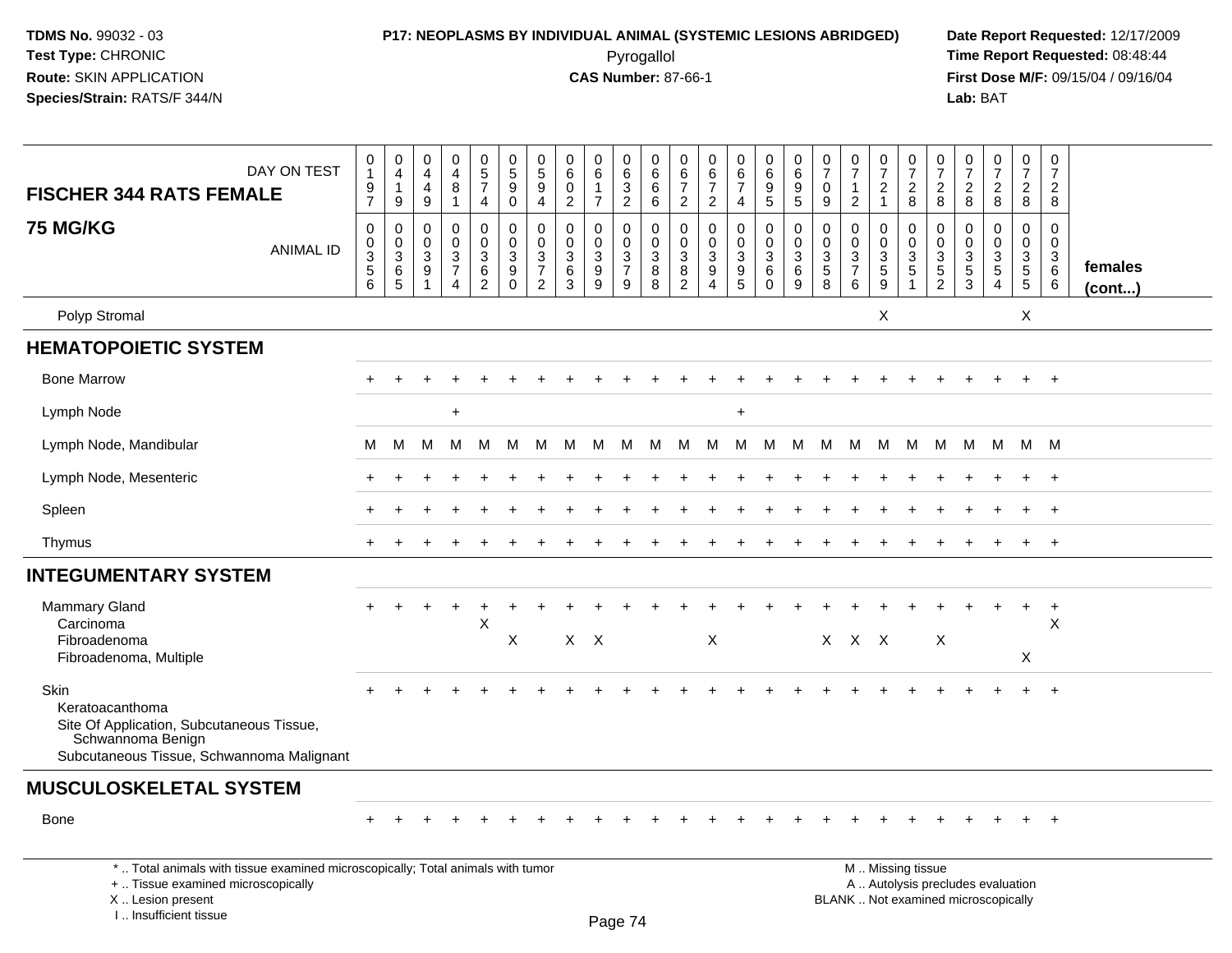# **P17: NEOPLASMS BY INDIVIDUAL ANIMAL (SYSTEMIC LESIONS ABRIDGED) Date Report Requested:** 12/17/2009 Pyrogallol Pyrogallol **Pyrogallol Time Report Requested:** 08:48:44<br>**CAS Number:** 87-66-1 **Time Report Requested:** 08/15/04 / 09/16/04

**First Dose M/F:** 09/15/04 / 09/16/04<br>Lab: BAT **Lab:** BAT

| DAY ON TEST<br><b>FISCHER 344 RATS FEMALE</b>                                                                                                                       | $\pmb{0}$<br>$\mathbf{1}$<br>$\boldsymbol{9}$<br>$\overline{7}$              | 0<br>$\overline{4}$<br>$\mathbf{1}$<br>9                            | $\pmb{0}$<br>$\overline{4}$<br>4<br>$\boldsymbol{9}$ | $\pmb{0}$<br>$\overline{4}$<br>$\,8\,$<br>$\mathbf{1}$                         | $\begin{array}{c} 0 \\ 5 \end{array}$<br>$\overline{7}$<br>$\overline{4}$      | $\begin{array}{c} 0 \\ 5 \end{array}$<br>$\boldsymbol{9}$<br>$\mathbf 0$ | $\pmb{0}$<br>$\sqrt{5}$<br>9<br>$\overline{4}$                   | $\pmb{0}$<br>$\,6$<br>$\mathbf 0$<br>$\overline{2}$ | $\begin{array}{c} 0 \\ 6 \end{array}$<br>$\mathbf{1}$<br>$\overline{7}$ | $\begin{array}{c} 0 \\ 6 \end{array}$<br>$\mathfrak{Z}$<br>$\overline{2}$ | $\mathbf 0$<br>6<br>$\,6\,$<br>6                 | 0<br>6<br>$\overline{7}$<br>$\overline{2}$           | $\mathbf 0$<br>6<br>$\overline{7}$<br>$\overline{2}$                   | 0<br>6<br>$\overline{7}$<br>4           | $\begin{array}{c} 0 \\ 6 \end{array}$<br>9<br>$\overline{5}$ | 0<br>$\overline{6}$<br>$\boldsymbol{9}$<br>$\overline{5}$  | $\frac{0}{7}$<br>$\mathbf 0$<br>9                | $\begin{array}{c} 0 \\ 7 \end{array}$<br>$\mathbf{1}$<br>$\overline{2}$ | $\frac{0}{7}$<br>$\overline{2}$<br>$\mathbf{1}$               | $\frac{0}{7}$<br>$_{8}^2$                           | $\begin{array}{c} 0 \\ 7 \end{array}$<br>$\overline{2}$<br>8             | $\frac{0}{7}$<br>$\overline{2}$<br>8                           | $\begin{smallmatrix} 0\\7 \end{smallmatrix}$<br>$\sqrt{2}$<br>$\overline{8}$ | $\begin{array}{c} 0 \\ 7 \end{array}$<br>$\overline{2}$<br>$\overline{8}$ | $\pmb{0}$<br>$\overline{7}$<br>$\overline{2}$<br>8 |                         |
|---------------------------------------------------------------------------------------------------------------------------------------------------------------------|------------------------------------------------------------------------------|---------------------------------------------------------------------|------------------------------------------------------|--------------------------------------------------------------------------------|--------------------------------------------------------------------------------|--------------------------------------------------------------------------|------------------------------------------------------------------|-----------------------------------------------------|-------------------------------------------------------------------------|---------------------------------------------------------------------------|--------------------------------------------------|------------------------------------------------------|------------------------------------------------------------------------|-----------------------------------------|--------------------------------------------------------------|------------------------------------------------------------|--------------------------------------------------|-------------------------------------------------------------------------|---------------------------------------------------------------|-----------------------------------------------------|--------------------------------------------------------------------------|----------------------------------------------------------------|------------------------------------------------------------------------------|---------------------------------------------------------------------------|----------------------------------------------------|-------------------------|
| <b>75 MG/KG</b><br><b>ANIMAL ID</b>                                                                                                                                 | $\mathbf 0$<br>$\pmb{0}$<br>$\ensuremath{\mathsf{3}}$<br>$\overline{5}$<br>6 | 0<br>$\pmb{0}$<br>$\ensuremath{\mathsf{3}}$<br>$6\phantom{1}6$<br>5 | $\Omega$<br>0<br>3<br>9                              | $\mathbf 0$<br>$\mathbf 0$<br>$\ensuremath{\mathsf{3}}$<br>$\overline{7}$<br>4 | $\mathbf 0$<br>$\mathbf 0$<br>$\ensuremath{\mathsf{3}}$<br>6<br>$\overline{2}$ | $\mathbf 0$<br>$\mathbf 0$<br>$\sqrt{3}$<br>9<br>$\Omega$                | $\Omega$<br>$\mathbf 0$<br>3<br>$\overline{7}$<br>$\overline{2}$ | $\mathbf 0$<br>$\mathbf 0$<br>$\mathbf 3$<br>6<br>3 | $\Omega$<br>0<br>$\mathbf{3}$<br>9<br>9                                 | $\mathbf 0$<br>0<br>$\sqrt{3}$<br>$\boldsymbol{7}$<br>9                   | $\mathbf 0$<br>$\mathbf 0$<br>$\frac{3}{8}$<br>8 | $\Omega$<br>$\mathbf{0}$<br>3<br>8<br>$\overline{2}$ | $\Omega$<br>$\mathbf 0$<br>$\mathbf{3}$<br>9<br>$\boldsymbol{\Lambda}$ | $\Omega$<br>0<br>$\mathbf{3}$<br>9<br>5 | $\mathbf 0$<br>$\mathbf 0$<br>$\mathbf{3}$<br>6<br>$\Omega$  | $\mathbf 0$<br>$\pmb{0}$<br>$\mathfrak{Z}$<br>$\,6\,$<br>9 | $\mathbf 0$<br>$\mathbf 0$<br>$\frac{3}{5}$<br>8 | $\Omega$<br>0<br>$\frac{3}{7}$<br>6                                     | $\mathbf 0$<br>$\mathbf 0$<br>$\mathbf{3}$<br>$\sqrt{5}$<br>9 | 0<br>$\mathbf 0$<br>$\frac{3}{5}$<br>$\overline{1}$ | $\Omega$<br>$\mathbf 0$<br>$\sqrt{3}$<br>$\sqrt{5}$<br>$\overline{2}$    | $\Omega$<br>$\mathbf 0$<br>3<br>$\overline{5}$<br>$\mathbf{3}$ | $\mathbf 0$<br>$\mathsf{O}\xspace$<br>$\frac{3}{5}$<br>$\Delta$              | $\Omega$<br>$\mathbf 0$<br>$\mathbf{3}$<br>$\,$ 5 $\,$<br>$5\phantom{.0}$ | $\mathbf 0$<br>$\mathbf 0$<br>3<br>6<br>6          | females<br>$($ cont $)$ |
| <b>NERVOUS SYSTEM</b>                                                                                                                                               |                                                                              |                                                                     |                                                      |                                                                                |                                                                                |                                                                          |                                                                  |                                                     |                                                                         |                                                                           |                                                  |                                                      |                                                                        |                                         |                                                              |                                                            |                                                  |                                                                         |                                                               |                                                     |                                                                          |                                                                |                                                                              |                                                                           |                                                    |                         |
| <b>Brain</b>                                                                                                                                                        |                                                                              |                                                                     |                                                      |                                                                                |                                                                                |                                                                          |                                                                  |                                                     |                                                                         |                                                                           |                                                  |                                                      |                                                                        |                                         |                                                              |                                                            |                                                  |                                                                         |                                                               |                                                     |                                                                          |                                                                |                                                                              |                                                                           | $+$                                                |                         |
| <b>RESPIRATORY SYSTEM</b>                                                                                                                                           |                                                                              |                                                                     |                                                      |                                                                                |                                                                                |                                                                          |                                                                  |                                                     |                                                                         |                                                                           |                                                  |                                                      |                                                                        |                                         |                                                              |                                                            |                                                  |                                                                         |                                                               |                                                     |                                                                          |                                                                |                                                                              |                                                                           |                                                    |                         |
| Lung<br>Alveolar/Bronchiolar Carcinoma<br>Squamous Cell Carcinoma                                                                                                   |                                                                              |                                                                     |                                                      |                                                                                |                                                                                |                                                                          |                                                                  |                                                     |                                                                         |                                                                           |                                                  |                                                      |                                                                        |                                         |                                                              |                                                            |                                                  |                                                                         |                                                               |                                                     |                                                                          |                                                                |                                                                              | ÷.                                                                        | $\ddot{}$<br>X                                     |                         |
| Nose                                                                                                                                                                |                                                                              |                                                                     |                                                      |                                                                                |                                                                                |                                                                          |                                                                  |                                                     |                                                                         |                                                                           |                                                  |                                                      |                                                                        |                                         |                                                              |                                                            |                                                  |                                                                         |                                                               |                                                     |                                                                          |                                                                |                                                                              | $\ddot{}$                                                                 | $+$                                                |                         |
| Trachea                                                                                                                                                             |                                                                              |                                                                     |                                                      |                                                                                |                                                                                |                                                                          |                                                                  |                                                     |                                                                         |                                                                           |                                                  |                                                      |                                                                        |                                         |                                                              |                                                            |                                                  |                                                                         |                                                               |                                                     |                                                                          |                                                                |                                                                              | $\ddot{}$                                                                 | $+$                                                |                         |
| <b>SPECIAL SENSES SYSTEM</b>                                                                                                                                        |                                                                              |                                                                     |                                                      |                                                                                |                                                                                |                                                                          |                                                                  |                                                     |                                                                         |                                                                           |                                                  |                                                      |                                                                        |                                         |                                                              |                                                            |                                                  |                                                                         |                                                               |                                                     |                                                                          |                                                                |                                                                              |                                                                           |                                                    |                         |
| Eye                                                                                                                                                                 |                                                                              |                                                                     |                                                      |                                                                                |                                                                                |                                                                          |                                                                  |                                                     |                                                                         |                                                                           |                                                  |                                                      |                                                                        |                                         |                                                              |                                                            |                                                  |                                                                         |                                                               |                                                     |                                                                          |                                                                |                                                                              |                                                                           | $\ddot{}$                                          |                         |
| <b>Harderian Gland</b>                                                                                                                                              |                                                                              |                                                                     |                                                      |                                                                                |                                                                                |                                                                          |                                                                  |                                                     |                                                                         |                                                                           |                                                  |                                                      |                                                                        |                                         |                                                              |                                                            |                                                  |                                                                         |                                                               |                                                     |                                                                          |                                                                |                                                                              |                                                                           |                                                    |                         |
| <b>URINARY SYSTEM</b>                                                                                                                                               |                                                                              |                                                                     |                                                      |                                                                                |                                                                                |                                                                          |                                                                  |                                                     |                                                                         |                                                                           |                                                  |                                                      |                                                                        |                                         |                                                              |                                                            |                                                  |                                                                         |                                                               |                                                     |                                                                          |                                                                |                                                                              |                                                                           |                                                    |                         |
| Kidney<br>Adenoma                                                                                                                                                   |                                                                              |                                                                     |                                                      |                                                                                |                                                                                |                                                                          |                                                                  |                                                     |                                                                         |                                                                           |                                                  |                                                      |                                                                        |                                         |                                                              |                                                            |                                                  |                                                                         |                                                               |                                                     |                                                                          |                                                                |                                                                              | $+$                                                                       | $+$                                                |                         |
| <b>Urinary Bladder</b>                                                                                                                                              |                                                                              |                                                                     |                                                      |                                                                                |                                                                                |                                                                          |                                                                  |                                                     |                                                                         |                                                                           |                                                  |                                                      |                                                                        |                                         |                                                              |                                                            |                                                  |                                                                         |                                                               |                                                     |                                                                          |                                                                |                                                                              | $\ddot{}$                                                                 | $+$                                                |                         |
| <b>SYSTEMIC LESIONS</b>                                                                                                                                             |                                                                              |                                                                     |                                                      |                                                                                |                                                                                |                                                                          |                                                                  |                                                     |                                                                         |                                                                           |                                                  |                                                      |                                                                        |                                         |                                                              |                                                            |                                                  |                                                                         |                                                               |                                                     |                                                                          |                                                                |                                                                              |                                                                           |                                                    |                         |
| Multiple Organ<br>Histiocytic Sarcoma<br>Leukemia Mononuclear<br>Lymphoma Malignant                                                                                 |                                                                              |                                                                     |                                                      | $X$ $X$                                                                        |                                                                                |                                                                          |                                                                  |                                                     |                                                                         | X                                                                         |                                                  |                                                      | $\pmb{\times}$                                                         |                                         | $X$ $X$                                                      |                                                            |                                                  |                                                                         |                                                               |                                                     |                                                                          | X                                                              |                                                                              |                                                                           | $\ddot{}$                                          |                         |
| *  Total animals with tissue examined microscopically; Total animals with tumor<br>+  Tissue examined microscopically<br>X  Lesion present<br>I Insufficient tissue |                                                                              |                                                                     |                                                      |                                                                                |                                                                                |                                                                          |                                                                  |                                                     |                                                                         | DaoZE                                                                     |                                                  |                                                      |                                                                        |                                         |                                                              |                                                            |                                                  | M  Missing tissue                                                       |                                                               |                                                     | A  Autolysis precludes evaluation<br>BLANK  Not examined microscopically |                                                                |                                                                              |                                                                           |                                                    |                         |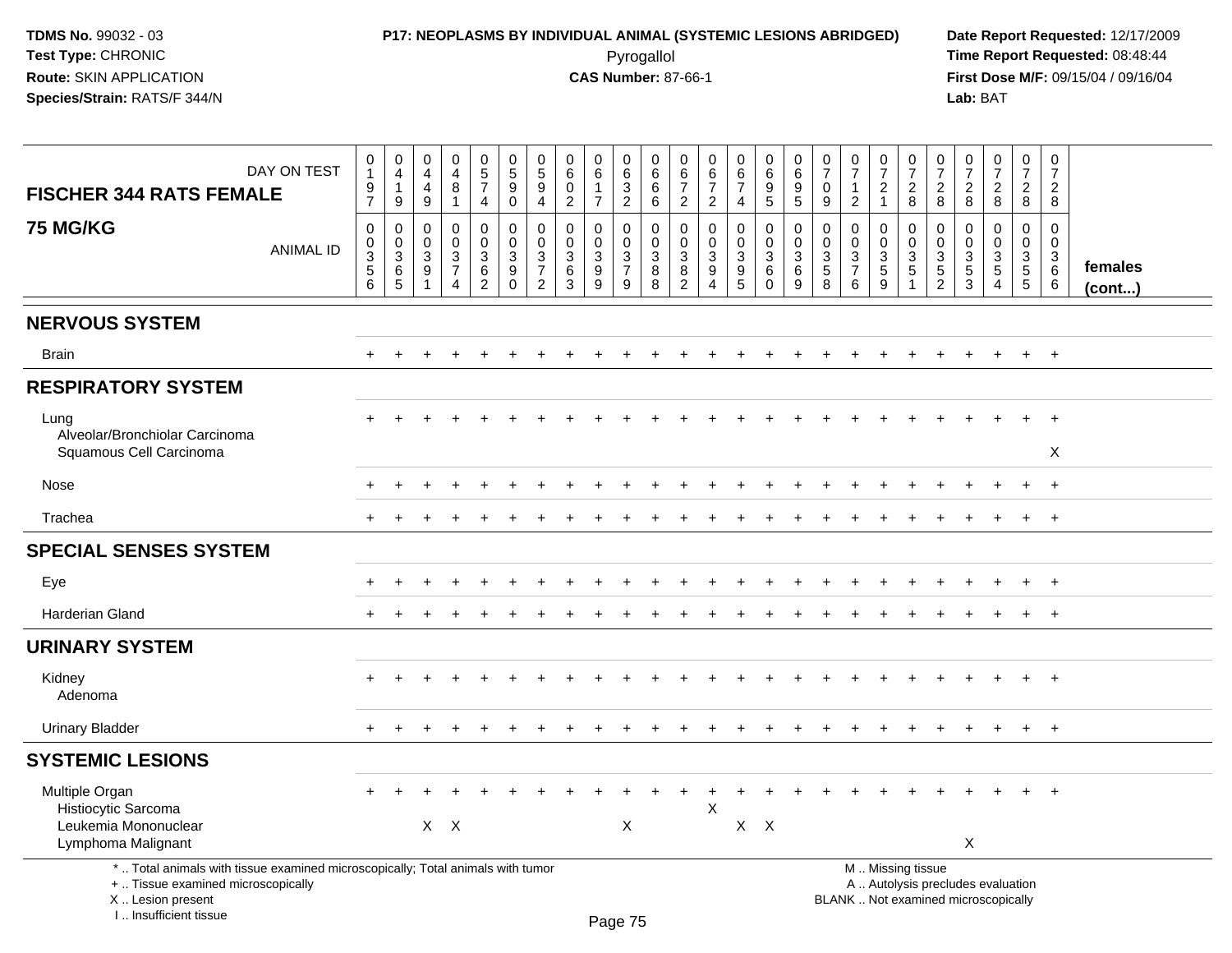# **P17: NEOPLASMS BY INDIVIDUAL ANIMAL (SYSTEMIC LESIONS ABRIDGED) Date Report Requested:** 12/17/2009 Pyrogallol **Time Report Requested:** 08:48:44

**First Dose M/F:** 09/15/04 / 09/16/04<br>Lab: BAT **Lab:** BAT

| DAY ON TEST<br><b>FISCHER 344 RATS FEMALE</b>                                   | $\frac{0}{7}$<br>$_{8}^2$                                    | $\frac{0}{7}$<br>$\overline{c}$<br>8                    | $\frac{0}{7}$<br>$\overline{c}$<br>8                                           | $\frac{0}{7}$<br>$\overline{c}$<br>8                                         | $\begin{smallmatrix}0\\7\end{smallmatrix}$<br>$\frac{2}{8}$ | $\frac{0}{7}$<br>$\overline{c}$<br>8                 | $\frac{0}{7}$<br>$\overline{c}$<br>8               | $\frac{0}{7}$<br>$\boldsymbol{2}$<br>8             | $\frac{0}{7}$<br>$\overline{c}$<br>8                                   | $\frac{0}{7}$<br>$_{8}^2$                                              | $\frac{0}{7}$<br>$\overline{a}$<br>8                           | $\frac{0}{7}$<br>$\overline{c}$<br>8                | $\frac{0}{7}$<br>$\overline{c}$<br>9           | $\frac{0}{7}$<br>$\overline{a}$<br>9 | $\frac{0}{7}$<br>$\frac{2}{9}$                                        | $\begin{array}{c} 0 \\ 7 \end{array}$<br>$\frac{2}{9}$      | $\frac{0}{7}$<br>$\sqrt{2}$<br>9                    | $\frac{0}{7}$<br>$\overline{c}$<br>9                                           | $\frac{0}{7}$<br>$\sqrt{2}$<br>9                                | 0<br>$\overline{7}$<br>$\overline{2}$<br>9 | $\frac{0}{7}$<br>$\frac{2}{9}$                                                                   | $\frac{0}{7}$<br>$\overline{a}$<br>9              | $\frac{0}{7}$<br>$\overline{2}$<br>9                     | $\frac{0}{7}$<br>$\boldsymbol{2}$<br>9                                   | 0<br>$\overline{7}$<br>$\overline{2}$<br>9 |                   |
|---------------------------------------------------------------------------------|--------------------------------------------------------------|---------------------------------------------------------|--------------------------------------------------------------------------------|------------------------------------------------------------------------------|-------------------------------------------------------------|------------------------------------------------------|----------------------------------------------------|----------------------------------------------------|------------------------------------------------------------------------|------------------------------------------------------------------------|----------------------------------------------------------------|-----------------------------------------------------|------------------------------------------------|--------------------------------------|-----------------------------------------------------------------------|-------------------------------------------------------------|-----------------------------------------------------|--------------------------------------------------------------------------------|-----------------------------------------------------------------|--------------------------------------------|--------------------------------------------------------------------------------------------------|---------------------------------------------------|----------------------------------------------------------|--------------------------------------------------------------------------|--------------------------------------------|-------------------|
| <b>75 MG/KG</b><br><b>ANIMAL ID</b>                                             | $\pmb{0}$<br>$\mathbf 0$<br>$\overline{3}$<br>$\overline{7}$ | 0<br>$\mathbf 0$<br>$\mathbf{3}$<br>$\overline{7}$<br>3 | $\mathbf 0$<br>$\mathbf 0$<br>$\mathbf{3}$<br>$\overline{7}$<br>$\overline{7}$ | $\mathbf 0$<br>$\pmb{0}$<br>$\ensuremath{\mathsf{3}}$<br>$\overline{7}$<br>8 | $\mathbf 0$<br>$\mathbf 0$<br>$\mathsf 3$<br>8<br>$\Omega$  | $\mathbf 0$<br>$\mathbf 0$<br>$\mathbf{3}$<br>8<br>1 | $\mathbf{0}$<br>$\Omega$<br>$\mathbf{3}$<br>8<br>3 | $\mathbf 0$<br>$\mathbf 0$<br>$\sqrt{3}$<br>8<br>6 | $\mathbf 0$<br>0<br>$\mathbf{3}$<br>$\boldsymbol{9}$<br>$\overline{2}$ | 0<br>$\mathbf 0$<br>$\ensuremath{\mathsf{3}}$<br>$\boldsymbol{9}$<br>6 | $\mathbf 0$<br>0<br>$\ensuremath{\mathsf{3}}$<br>$\frac{9}{7}$ | 0<br>$\mathbf 0$<br>$\overline{4}$<br>0<br>$\Omega$ | 0<br>$\pmb{0}$<br>$\mathbf 3$<br>$\frac{5}{7}$ | $\mathbf 0$<br>0<br>3<br>$\,6\,$     | $\mathbf 0$<br>$\mathbf 0$<br>$\sqrt{3}$<br>$\,6\,$<br>$\overline{4}$ | $\mathbf 0$<br>0<br>$\sqrt{3}$<br>$\,6\,$<br>$\overline{7}$ | $\mathbf 0$<br>$\mathbf 0$<br>$\mathbf 3$<br>6<br>8 | 0<br>$\mathbf 0$<br>$\ensuremath{\mathsf{3}}$<br>$\overline{7}$<br>$\mathbf 0$ | $\mathbf 0$<br>$\mathbf 0$<br>$\sqrt{3}$<br>$\overline{7}$<br>5 | $\mathbf 0$<br>$\Omega$<br>3<br>8<br>4     | $\mathbf 0$<br>$\mathbf 0$<br>$\ensuremath{\mathsf{3}}$<br>$\begin{array}{c} 8 \\ 5 \end{array}$ | $\mathbf 0$<br>0<br>$\mathbf{3}$<br>$\frac{8}{7}$ | $\mathbf 0$<br>$\mathbf 0$<br>$\mathbf{3}$<br>$_{9}^{8}$ | $\mathbf 0$<br>$\mathbf 0$<br>$\ensuremath{\mathsf{3}}$<br>$\frac{9}{3}$ | $\Omega$<br>$\Omega$<br>3<br>9<br>8        | * TOTALS          |
| <b>ALIMENTARY SYSTEM</b>                                                        |                                                              |                                                         |                                                                                |                                                                              |                                                             |                                                      |                                                    |                                                    |                                                                        |                                                                        |                                                                |                                                     |                                                |                                      |                                                                       |                                                             |                                                     |                                                                                |                                                                 |                                            |                                                                                                  |                                                   |                                                          |                                                                          |                                            |                   |
| Esophagus                                                                       |                                                              |                                                         |                                                                                |                                                                              |                                                             |                                                      |                                                    |                                                    |                                                                        |                                                                        |                                                                |                                                     |                                                |                                      |                                                                       |                                                             |                                                     |                                                                                |                                                                 |                                            |                                                                                                  |                                                   |                                                          |                                                                          | $\ddot{}$                                  | 50                |
| Intestine Large, Cecum                                                          |                                                              |                                                         |                                                                                |                                                                              |                                                             |                                                      |                                                    |                                                    |                                                                        |                                                                        |                                                                |                                                     |                                                |                                      |                                                                       |                                                             |                                                     |                                                                                |                                                                 |                                            |                                                                                                  |                                                   |                                                          |                                                                          |                                            | 50                |
| Intestine Large, Colon                                                          | $+$                                                          |                                                         |                                                                                |                                                                              |                                                             |                                                      |                                                    |                                                    |                                                                        |                                                                        |                                                                |                                                     |                                                |                                      |                                                                       |                                                             |                                                     |                                                                                |                                                                 |                                            |                                                                                                  |                                                   |                                                          |                                                                          | $\div$                                     | 50                |
| Intestine Large, Rectum                                                         |                                                              |                                                         |                                                                                |                                                                              |                                                             |                                                      |                                                    |                                                    |                                                                        |                                                                        |                                                                |                                                     |                                                |                                      |                                                                       |                                                             |                                                     |                                                                                |                                                                 |                                            |                                                                                                  |                                                   |                                                          |                                                                          | $\div$                                     | 50                |
| Intestine Small, Duodenum                                                       |                                                              |                                                         |                                                                                |                                                                              |                                                             |                                                      |                                                    |                                                    |                                                                        |                                                                        |                                                                |                                                     |                                                |                                      |                                                                       |                                                             |                                                     |                                                                                |                                                                 |                                            |                                                                                                  |                                                   |                                                          |                                                                          |                                            | 50                |
| Intestine Small, Ileum                                                          | $+$                                                          |                                                         |                                                                                |                                                                              |                                                             |                                                      |                                                    |                                                    |                                                                        |                                                                        |                                                                |                                                     |                                                |                                      |                                                                       |                                                             |                                                     |                                                                                |                                                                 |                                            |                                                                                                  |                                                   |                                                          |                                                                          | $\overline{+}$                             | 50                |
| Intestine Small, Jejunum                                                        | $+$                                                          |                                                         |                                                                                |                                                                              |                                                             |                                                      |                                                    |                                                    |                                                                        |                                                                        |                                                                |                                                     |                                                |                                      |                                                                       |                                                             |                                                     |                                                                                |                                                                 |                                            |                                                                                                  |                                                   |                                                          |                                                                          | $\ddot{}$                                  | 50                |
| Liver<br>Hepatocellular Carcinoma, Multiple                                     |                                                              |                                                         |                                                                                |                                                                              |                                                             |                                                      |                                                    |                                                    |                                                                        |                                                                        |                                                                |                                                     |                                                |                                      |                                                                       |                                                             |                                                     |                                                                                |                                                                 | X                                          |                                                                                                  |                                                   |                                                          |                                                                          |                                            | 50<br>$\mathbf 1$ |
| Mesentery                                                                       |                                                              |                                                         |                                                                                |                                                                              |                                                             |                                                      |                                                    | $\ddot{}$                                          |                                                                        |                                                                        |                                                                |                                                     |                                                |                                      |                                                                       |                                                             |                                                     | $\ddot{}$                                                                      |                                                                 |                                            |                                                                                                  |                                                   | $+$                                                      |                                                                          |                                            | 10                |
| Pancreas                                                                        |                                                              |                                                         |                                                                                |                                                                              |                                                             |                                                      |                                                    |                                                    |                                                                        |                                                                        |                                                                |                                                     |                                                |                                      |                                                                       |                                                             |                                                     |                                                                                |                                                                 |                                            |                                                                                                  |                                                   |                                                          |                                                                          |                                            | 50                |
| <b>Salivary Glands</b>                                                          |                                                              |                                                         |                                                                                |                                                                              |                                                             |                                                      |                                                    |                                                    |                                                                        |                                                                        |                                                                |                                                     |                                                |                                      |                                                                       |                                                             |                                                     |                                                                                |                                                                 |                                            |                                                                                                  |                                                   |                                                          |                                                                          |                                            | 50                |
| Stomach, Forestomach                                                            |                                                              |                                                         |                                                                                |                                                                              |                                                             |                                                      |                                                    |                                                    |                                                                        |                                                                        |                                                                |                                                     |                                                |                                      |                                                                       |                                                             |                                                     |                                                                                |                                                                 |                                            |                                                                                                  |                                                   |                                                          |                                                                          |                                            | 50                |
| Stomach, Glandular                                                              | $+$                                                          | $\div$                                                  |                                                                                |                                                                              |                                                             |                                                      |                                                    |                                                    |                                                                        |                                                                        |                                                                |                                                     |                                                |                                      |                                                                       |                                                             |                                                     |                                                                                |                                                                 |                                            |                                                                                                  |                                                   |                                                          |                                                                          | $\div$                                     | 50                |
| <b>CARDIOVASCULAR SYSTEM</b>                                                    |                                                              |                                                         |                                                                                |                                                                              |                                                             |                                                      |                                                    |                                                    |                                                                        |                                                                        |                                                                |                                                     |                                                |                                      |                                                                       |                                                             |                                                     |                                                                                |                                                                 |                                            |                                                                                                  |                                                   |                                                          |                                                                          |                                            |                   |
| <b>Blood Vessel</b>                                                             |                                                              |                                                         |                                                                                |                                                                              |                                                             |                                                      |                                                    |                                                    |                                                                        |                                                                        |                                                                |                                                     |                                                |                                      |                                                                       |                                                             |                                                     |                                                                                |                                                                 |                                            |                                                                                                  |                                                   |                                                          |                                                                          |                                            | 50                |
| *  Total animals with tissue examined microscopically; Total animals with tumor |                                                              |                                                         |                                                                                |                                                                              |                                                             |                                                      |                                                    |                                                    |                                                                        |                                                                        |                                                                |                                                     |                                                |                                      |                                                                       |                                                             |                                                     |                                                                                |                                                                 | M  Missing tissue                          |                                                                                                  |                                                   |                                                          |                                                                          |                                            |                   |

+ .. Tissue examined microscopically

 Lesion present BLANK .. Not examined microscopicallyX .. Lesion present

I .. Insufficient tissue

Page 76

M .. Missing tissue

y the contract of the contract of the contract of the contract of the contract of  $\mathsf A$  . Autolysis precludes evaluation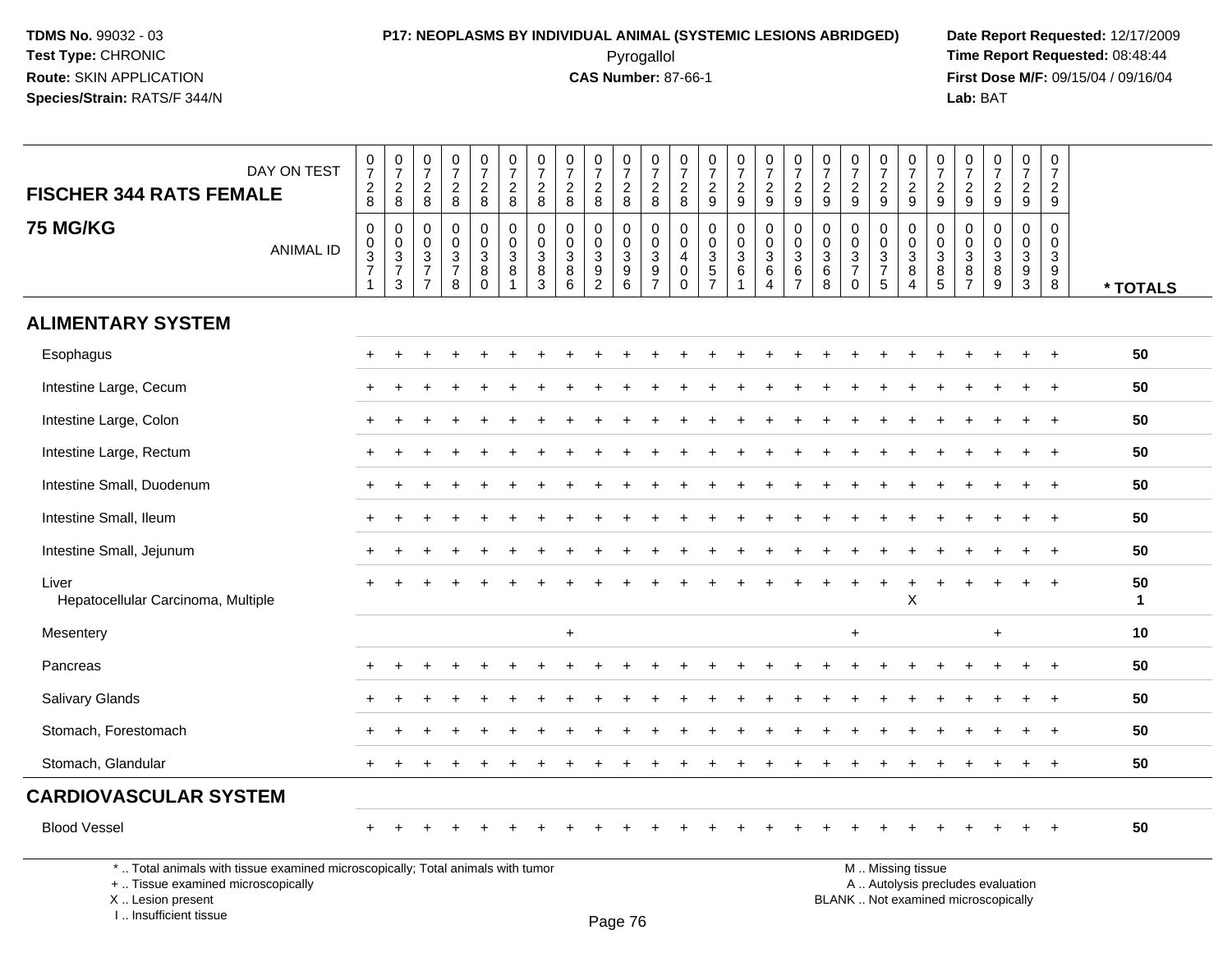# **P17: NEOPLASMS BY INDIVIDUAL ANIMAL (SYSTEMIC LESIONS ABRIDGED) Date Report Requested:** 12/17/2009 Pyrogallol Pyrogallol **Pyrogallol Time Report Requested:** 08:48:44<br>**CAS Number:** 87-66-1 **Time Report Requested:** 08/15/04 / 09/16/04

**First Dose M/F:** 09/15/04 / 09/16/04<br>Lab: BAT **Lab:** BAT

| <b>FISCHER 344 RATS FEMALE</b>                                      | DAY ON TEST      | $\frac{0}{7}$<br>$\overline{c}$<br>8                              | $\frac{0}{7}$<br>$\overline{c}$<br>8                                 | $\frac{0}{7}$<br>$\overline{2}$<br>8                                              | $\frac{0}{7}$<br>$\sqrt{2}$<br>8                                           | $\frac{0}{7}$<br>$\frac{2}{8}$                                                                   | $\frac{0}{7}$<br>$\overline{2}$<br>$\bf8$                                 | $\frac{0}{7}$<br>$\overline{c}$<br>8      | $\frac{0}{7}$<br>$\overline{2}$<br>8            | $\frac{0}{7}$<br>$\overline{c}$<br>8                                              | $\frac{0}{7}$<br>$_{\rm 8}^2$                                          | $\frac{0}{7}$<br>$\overline{2}$<br>8                    | $\frac{0}{7}$<br>$\boldsymbol{2}$<br>8 | $\frac{0}{7}$<br>$\sqrt{2}$<br>9                     | $\frac{0}{7}$<br>$\overline{2}$<br>9                         | $\frac{0}{7}$<br>$\sqrt{2}$<br>9 | $\frac{0}{7}$<br>$\overline{2}$<br>$\boldsymbol{9}$          | $\frac{0}{7}$<br>$\overline{c}$<br>9 | $\frac{0}{7}$<br>$\sqrt{2}$<br>9                             | $\frac{0}{7}$<br>$\overline{c}$<br>9 | $\frac{0}{7}$<br>$\overline{c}$<br>9 | $\frac{0}{7}$<br>$\overline{c}$<br>9                                      | 0<br>$\overline{7}$<br>$\overline{c}$<br>$\boldsymbol{9}$ | $\frac{0}{7}$<br>$\sqrt{2}$<br>$\boldsymbol{9}$         | $\frac{0}{7}$<br>$\overline{c}$<br>9                            | 0<br>$\overline{7}$<br>$\overline{a}$<br>9 |                    |
|---------------------------------------------------------------------|------------------|-------------------------------------------------------------------|----------------------------------------------------------------------|-----------------------------------------------------------------------------------|----------------------------------------------------------------------------|--------------------------------------------------------------------------------------------------|---------------------------------------------------------------------------|-------------------------------------------|-------------------------------------------------|-----------------------------------------------------------------------------------|------------------------------------------------------------------------|---------------------------------------------------------|----------------------------------------|------------------------------------------------------|--------------------------------------------------------------|----------------------------------|--------------------------------------------------------------|--------------------------------------|--------------------------------------------------------------|--------------------------------------|--------------------------------------|---------------------------------------------------------------------------|-----------------------------------------------------------|---------------------------------------------------------|-----------------------------------------------------------------|--------------------------------------------|--------------------|
| <b>75 MG/KG</b>                                                     | <b>ANIMAL ID</b> | $\mathbf 0$<br>$_{3}^{\rm 0}$<br>$\overline{7}$<br>$\overline{1}$ | 0<br>$\mathbf 0$<br>$\ensuremath{\mathsf{3}}$<br>$\overline{7}$<br>3 | 0<br>$\mathbf 0$<br>$\ensuremath{\mathsf{3}}$<br>$\overline{7}$<br>$\overline{7}$ | $\pmb{0}$<br>$\pmb{0}$<br>$\ensuremath{\mathsf{3}}$<br>$\overline{7}$<br>8 | $\begin{smallmatrix} 0\\0 \end{smallmatrix}$<br>$\ensuremath{\mathsf{3}}$<br>$\,8\,$<br>$\Omega$ | $\pmb{0}$<br>$\ddot{\mathbf{0}}$<br>$\overline{3}$<br>8<br>$\overline{1}$ | $\mathbf 0$<br>$\mathbf 0$<br>3<br>8<br>3 | $\mathbf 0$<br>0<br>$\mathbf{3}$<br>$\bf8$<br>6 | 0<br>$\pmb{0}$<br>$\ensuremath{\mathsf{3}}$<br>$\boldsymbol{9}$<br>$\overline{2}$ | 0<br>$\mathbf 0$<br>$\ensuremath{\mathsf{3}}$<br>$\boldsymbol{9}$<br>6 | 0<br>$\mathbf 0$<br>$\mathbf{3}$<br>9<br>$\overline{7}$ | 0<br>$\mathbf 0$<br>4<br>0<br>$\Omega$ | 0<br>$_{3}^{\rm 0}$<br>$\mathbf 5$<br>$\overline{7}$ | $\pmb{0}$<br>$\pmb{0}$<br>$\ensuremath{\mathsf{3}}$<br>$\,6$ | 0<br>$\mathbf 0$<br>3<br>6<br>4  | 0<br>$\mathbf 0$<br>$\mathbf 3$<br>$\,6\,$<br>$\overline{7}$ | 0<br>$\mathbf 0$<br>3<br>6<br>8      | 0<br>$\pmb{0}$<br>$\mathbf{3}$<br>$\overline{7}$<br>$\Omega$ | 0<br>0<br>3<br>$\overline{7}$<br>5   | 0<br>0<br>3<br>8<br>4                | $\mathbf 0$<br>$\mathbf 0$<br>$\overline{3}$<br>$\,8\,$<br>$\overline{5}$ | 0<br>0<br>$\mathbf{3}$<br>8<br>$\overline{7}$             | 0<br>$\mathbf 0$<br>$\ensuremath{\mathsf{3}}$<br>8<br>9 | 0<br>$\mathsf{O}\xspace$<br>$\mathfrak{S}$<br>9<br>$\mathbf{3}$ | 0<br>0<br>3<br>9<br>8                      | * TOTALS           |
| Heart                                                               |                  | $+$                                                               |                                                                      |                                                                                   |                                                                            |                                                                                                  |                                                                           |                                           |                                                 |                                                                                   |                                                                        |                                                         |                                        |                                                      |                                                              |                                  |                                                              |                                      |                                                              |                                      |                                      |                                                                           |                                                           |                                                         | $\ddot{}$                                                       | $+$                                        | 50                 |
| <b>ENDOCRINE SYSTEM</b>                                             |                  |                                                                   |                                                                      |                                                                                   |                                                                            |                                                                                                  |                                                                           |                                           |                                                 |                                                                                   |                                                                        |                                                         |                                        |                                                      |                                                              |                                  |                                                              |                                      |                                                              |                                      |                                      |                                                                           |                                                           |                                                         |                                                                 |                                            |                    |
| <b>Adrenal Cortex</b>                                               |                  |                                                                   |                                                                      |                                                                                   |                                                                            |                                                                                                  |                                                                           |                                           |                                                 |                                                                                   |                                                                        |                                                         |                                        |                                                      |                                                              |                                  |                                                              |                                      |                                                              |                                      |                                      |                                                                           |                                                           |                                                         |                                                                 |                                            | 50                 |
| Adrenal Medulla<br>Pheochromocytoma Benign                          |                  |                                                                   |                                                                      |                                                                                   |                                                                            |                                                                                                  | $\times$                                                                  |                                           |                                                 |                                                                                   |                                                                        |                                                         |                                        |                                                      |                                                              |                                  |                                                              |                                      |                                                              |                                      |                                      |                                                                           |                                                           |                                                         |                                                                 |                                            | 50<br>$\mathbf{2}$ |
| Islets, Pancreatic<br>Adenoma                                       |                  |                                                                   |                                                                      |                                                                                   |                                                                            |                                                                                                  |                                                                           |                                           |                                                 |                                                                                   |                                                                        |                                                         |                                        |                                                      |                                                              |                                  |                                                              |                                      |                                                              |                                      |                                      |                                                                           |                                                           |                                                         |                                                                 | $\ddot{}$                                  | 50<br>1            |
| Parathyroid Gland                                                   |                  |                                                                   |                                                                      |                                                                                   |                                                                            |                                                                                                  |                                                                           |                                           |                                                 |                                                                                   |                                                                        |                                                         |                                        |                                                      |                                                              |                                  |                                                              |                                      |                                                              |                                      |                                      |                                                                           |                                                           |                                                         |                                                                 | $\div$                                     | 49                 |
| <b>Pituitary Gland</b><br>Pars Distalis, Adenoma                    |                  | $\mathsf{X}$                                                      | $\mathsf{X}$                                                         | $\times$                                                                          |                                                                            |                                                                                                  |                                                                           | X                                         | $\boldsymbol{\mathsf{X}}$                       |                                                                                   | $\mathsf X$                                                            |                                                         | X                                      | X                                                    |                                                              |                                  | $\mathsf{X}$                                                 | $\mathsf{X}$                         | $\mathsf{X}$                                                 | $\mathsf{X}$                         | $\mathsf{X}$                         | $\mathsf{X}$                                                              | $\boldsymbol{\mathsf{X}}$                                 |                                                         | $\boldsymbol{\mathsf{X}}$                                       | $\ddot{}$                                  | 50<br>27           |
| <b>Thyroid Gland</b><br>C-cell, Adenoma<br>Follicular Cell, Adenoma |                  | $\div$                                                            | Χ                                                                    | $\mathsf X$                                                                       |                                                                            |                                                                                                  |                                                                           |                                           | $\mathbf +$<br>Χ                                |                                                                                   |                                                                        |                                                         |                                        |                                                      |                                                              |                                  |                                                              | $\ddot{}$<br>X                       |                                                              |                                      |                                      | X                                                                         | $\times$                                                  |                                                         | $\ddot{}$                                                       | $+$                                        | 50<br>7<br>1       |
| <b>GENERAL BODY SYSTEM</b>                                          |                  |                                                                   |                                                                      |                                                                                   |                                                                            |                                                                                                  |                                                                           |                                           |                                                 |                                                                                   |                                                                        |                                                         |                                        |                                                      |                                                              |                                  |                                                              |                                      |                                                              |                                      |                                      |                                                                           |                                                           |                                                         |                                                                 |                                            |                    |
| <b>NONE</b>                                                         |                  |                                                                   |                                                                      |                                                                                   |                                                                            |                                                                                                  |                                                                           |                                           |                                                 |                                                                                   |                                                                        |                                                         |                                        |                                                      |                                                              |                                  |                                                              |                                      |                                                              |                                      |                                      |                                                                           |                                                           |                                                         |                                                                 |                                            |                    |
|                                                                     |                  |                                                                   |                                                                      |                                                                                   |                                                                            |                                                                                                  |                                                                           |                                           |                                                 |                                                                                   |                                                                        |                                                         |                                        |                                                      |                                                              |                                  |                                                              |                                      |                                                              |                                      |                                      |                                                                           |                                                           |                                                         |                                                                 |                                            |                    |

| <b>Clitoral Gland</b><br>Carcinoma                                                                                    |  |  |  |  |  |  |  |  |  |                   |  |                                   |  | 50 |  |
|-----------------------------------------------------------------------------------------------------------------------|--|--|--|--|--|--|--|--|--|-------------------|--|-----------------------------------|--|----|--|
| Ovary                                                                                                                 |  |  |  |  |  |  |  |  |  |                   |  |                                   |  | 50 |  |
| Uterus                                                                                                                |  |  |  |  |  |  |  |  |  |                   |  |                                   |  | 50 |  |
| *  Total animals with tissue examined microscopically; Total animals with tumor<br>+  Tissue examined microscopically |  |  |  |  |  |  |  |  |  | M  Missing tissue |  | A  Autolysis precludes evaluation |  |    |  |

 Lesion present BLANK .. Not examined microscopicallyX .. Lesion present

I .. Insufficient tissue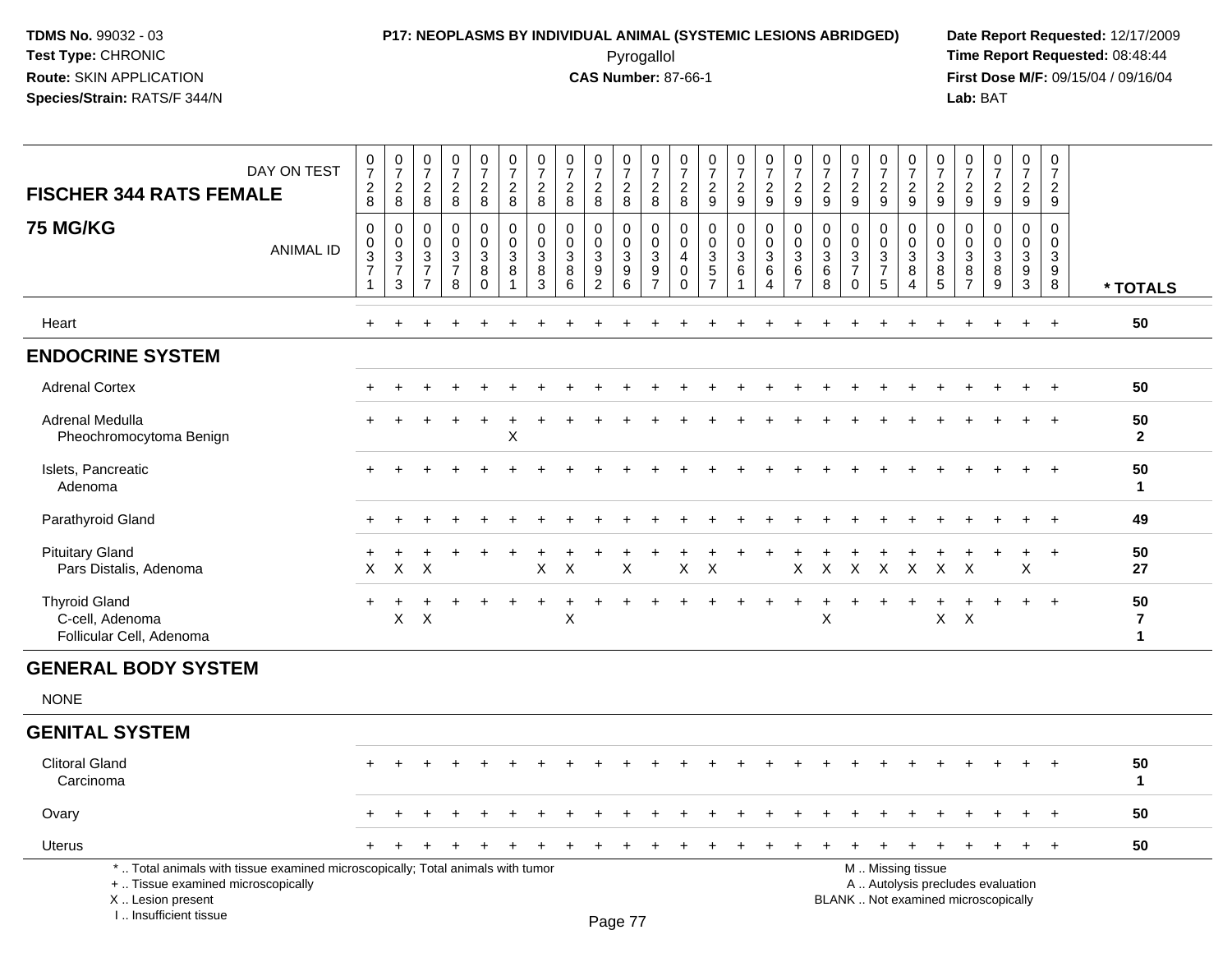I .. Insufficient tissue

# **P17: NEOPLASMS BY INDIVIDUAL ANIMAL (SYSTEMIC LESIONS ABRIDGED) Date Report Requested:** 12/17/2009 Pyrogallol Pyrogallol **Pyrogallol Time Report Requested:** 08:48:44<br>**CAS Number:** 87-66-1 **Time Report Requested:** 08/15/04 / 09/16/04

**First Dose M/F:** 09/15/04 / 09/16/04<br>Lab: BAT **Lab:** BAT

| DAY ON TEST<br><b>FISCHER 344 RATS FEMALE</b>                                                                                              | $\frac{0}{7}$<br>$\frac{2}{8}$                                 | $\frac{0}{7}$<br>$_{\rm 8}^2$              | $\frac{0}{7}$<br>$_{\rm 8}^2$                                              | $\frac{0}{7}$<br>$\frac{2}{8}$                                                 | $\begin{smallmatrix}0\\7\end{smallmatrix}$<br>$\frac{2}{8}$     | $\frac{0}{7}$<br>$\frac{2}{8}$  | $\frac{0}{7}$<br>$_{8}^2$                       | $\frac{0}{7}$<br>$_{\rm 8}^2$   | $\frac{0}{7}$<br>$_{\rm 8}^2$                   | $\frac{0}{7}$<br>$_{8}^2$                                 | $\frac{0}{7}$<br>$\frac{2}{8}$                    | $\frac{0}{7}$<br>$\frac{2}{8}$                                             | $\frac{0}{7}$<br>$\frac{2}{9}$         | $\frac{0}{7}$<br>$\frac{2}{9}$                                                 | $\frac{0}{7}$<br>$\frac{2}{9}$                             | $\frac{0}{7}$<br>$\frac{2}{9}$                              | $\frac{0}{7}$<br>$\frac{2}{9}$                                  | $\frac{0}{7}$<br>$\frac{2}{9}$                      | $\begin{smallmatrix}0\\7\end{smallmatrix}$<br>$\frac{2}{9}$                       | $\frac{0}{7}$<br>$\frac{2}{9}$                     | $\frac{0}{7}$<br>$\frac{2}{9}$                                           | 0<br>$\overline{7}$<br>$\frac{2}{9}$                | $\frac{0}{7}$<br>$\frac{2}{9}$                                  | $\begin{array}{c} 0 \\ 7 \end{array}$<br>$\overline{2}$<br>$\overline{9}$ | 0<br>$\overline{7}$<br>$\frac{2}{9}$                 |                                                   |
|--------------------------------------------------------------------------------------------------------------------------------------------|----------------------------------------------------------------|--------------------------------------------|----------------------------------------------------------------------------|--------------------------------------------------------------------------------|-----------------------------------------------------------------|---------------------------------|-------------------------------------------------|---------------------------------|-------------------------------------------------|-----------------------------------------------------------|---------------------------------------------------|----------------------------------------------------------------------------|----------------------------------------|--------------------------------------------------------------------------------|------------------------------------------------------------|-------------------------------------------------------------|-----------------------------------------------------------------|-----------------------------------------------------|-----------------------------------------------------------------------------------|----------------------------------------------------|--------------------------------------------------------------------------|-----------------------------------------------------|-----------------------------------------------------------------|---------------------------------------------------------------------------|------------------------------------------------------|---------------------------------------------------|
| <b>75 MG/KG</b><br><b>ANIMAL ID</b>                                                                                                        | $\Omega$<br>$\mathbf 0$<br>3<br>$\overline{7}$<br>$\mathbf{1}$ | $\,0\,$<br>$\frac{0}{3}$<br>$\overline{3}$ | 0<br>$\mathsf{O}\xspace$<br>$\sqrt{3}$<br>$\overline{7}$<br>$\overline{7}$ | $\mathbf 0$<br>$\mathbf 0$<br>$\ensuremath{\mathsf{3}}$<br>$\overline{7}$<br>8 | $\mathbf 0$<br>$\mathbf 0$<br>$\sqrt{3}$<br>$\,8\,$<br>$\Omega$ | 0<br>$\mathbf 0$<br>3<br>8<br>1 | 0<br>$\pmb{0}$<br>$\mathbf{3}$<br>$\frac{8}{3}$ | 0<br>$\mathbf 0$<br>3<br>8<br>6 | 0<br>$\mathbf 0$<br>$\sqrt{3}$<br>$\frac{9}{2}$ | $\mathbf 0$<br>$\mathbf 0$<br>$\sqrt{3}$<br>$\frac{9}{6}$ | 0<br>$\mathbf 0$<br>$\mathbf{3}$<br>$\frac{9}{7}$ | $\mathbf 0$<br>$\mathbf 0$<br>$\overline{4}$<br>$\mathbf 0$<br>$\mathbf 0$ | 0<br>$\mathbf 0$<br>3<br>$\frac{5}{7}$ | $\mathbf 0$<br>$\mathbf 0$<br>$\ensuremath{\mathsf{3}}$<br>6<br>$\overline{1}$ | 0<br>$\overline{0}$<br>$\mathbf{3}$<br>6<br>$\overline{4}$ | 0<br>$\mathbf 0$<br>$\mathbf{3}$<br>$\,6$<br>$\overline{7}$ | $\mathbf 0$<br>$\mathbf 0$<br>$\sqrt{3}$<br>$6\phantom{a}$<br>8 | 0<br>$\mathbf 0$<br>3<br>$\overline{7}$<br>$\Omega$ | $\mathbf 0$<br>$\mathbf 0$<br>$\sqrt{3}$<br>$\begin{array}{c} 7 \\ 5 \end{array}$ | 0<br>$\mathbf 0$<br>3<br>$\bf 8$<br>$\overline{4}$ | 0<br>$\mathbf 0$<br>$\mathbf{3}$<br>$^8$ 5                               | $\mathbf 0$<br>$\Omega$<br>3<br>8<br>$\overline{7}$ | $\mathbf 0$<br>0<br>$\mathbf{3}$<br>$\bf 8$<br>$\boldsymbol{9}$ | $\mathbf 0$<br>$\mathbf 0$<br>$\mathbf{3}$<br>$\frac{9}{3}$               | $\mathbf 0$<br>$\mathbf 0$<br>$\mathbf{3}$<br>9<br>8 | * TOTALS                                          |
| Polyp Stromal                                                                                                                              |                                                                |                                            |                                                                            |                                                                                |                                                                 |                                 |                                                 |                                 | X                                               |                                                           |                                                   |                                                                            |                                        |                                                                                |                                                            |                                                             |                                                                 |                                                     |                                                                                   |                                                    |                                                                          |                                                     |                                                                 |                                                                           |                                                      | 3                                                 |
| <b>HEMATOPOIETIC SYSTEM</b>                                                                                                                |                                                                |                                            |                                                                            |                                                                                |                                                                 |                                 |                                                 |                                 |                                                 |                                                           |                                                   |                                                                            |                                        |                                                                                |                                                            |                                                             |                                                                 |                                                     |                                                                                   |                                                    |                                                                          |                                                     |                                                                 |                                                                           |                                                      |                                                   |
| <b>Bone Marrow</b>                                                                                                                         |                                                                |                                            |                                                                            |                                                                                |                                                                 |                                 |                                                 |                                 |                                                 |                                                           |                                                   |                                                                            |                                        |                                                                                |                                                            |                                                             |                                                                 |                                                     |                                                                                   |                                                    |                                                                          |                                                     |                                                                 |                                                                           |                                                      | 50                                                |
| Lymph Node                                                                                                                                 |                                                                |                                            |                                                                            |                                                                                |                                                                 |                                 |                                                 |                                 |                                                 |                                                           |                                                   |                                                                            |                                        |                                                                                |                                                            |                                                             |                                                                 |                                                     |                                                                                   |                                                    |                                                                          |                                                     |                                                                 |                                                                           |                                                      | $\mathbf{2}$                                      |
| Lymph Node, Mandibular                                                                                                                     | м                                                              | M                                          | м                                                                          | м                                                                              | M                                                               | м                               | M                                               | M                               | M                                               | м                                                         | М                                                 | M                                                                          | M                                      | M                                                                              | M                                                          | M                                                           | М                                                               | M                                                   | M                                                                                 | M                                                  | M                                                                        | M                                                   | M                                                               |                                                                           | M M                                                  | $\mathbf 0$                                       |
| Lymph Node, Mesenteric                                                                                                                     |                                                                |                                            |                                                                            |                                                                                |                                                                 |                                 |                                                 |                                 |                                                 |                                                           |                                                   |                                                                            |                                        |                                                                                |                                                            |                                                             |                                                                 |                                                     |                                                                                   |                                                    |                                                                          |                                                     |                                                                 |                                                                           |                                                      | 50                                                |
| Spleen                                                                                                                                     |                                                                |                                            |                                                                            |                                                                                |                                                                 |                                 |                                                 |                                 |                                                 |                                                           |                                                   |                                                                            |                                        |                                                                                |                                                            |                                                             |                                                                 |                                                     |                                                                                   |                                                    |                                                                          |                                                     |                                                                 |                                                                           |                                                      | 50                                                |
| Thymus                                                                                                                                     | $\pm$                                                          | $\pm$                                      |                                                                            |                                                                                |                                                                 |                                 |                                                 |                                 |                                                 |                                                           |                                                   |                                                                            |                                        |                                                                                |                                                            |                                                             |                                                                 |                                                     |                                                                                   |                                                    |                                                                          |                                                     |                                                                 |                                                                           | $+$                                                  | 50                                                |
| <b>INTEGUMENTARY SYSTEM</b>                                                                                                                |                                                                |                                            |                                                                            |                                                                                |                                                                 |                                 |                                                 |                                 |                                                 |                                                           |                                                   |                                                                            |                                        |                                                                                |                                                            |                                                             |                                                                 |                                                     |                                                                                   |                                                    |                                                                          |                                                     |                                                                 |                                                                           |                                                      |                                                   |
| Mammary Gland<br>Carcinoma<br>Fibroadenoma<br>Fibroadenoma, Multiple                                                                       |                                                                |                                            |                                                                            |                                                                                |                                                                 |                                 | $\pmb{\times}$                                  |                                 |                                                 | $\times$                                                  |                                                   |                                                                            |                                        | $\boldsymbol{\mathsf{X}}$                                                      |                                                            |                                                             |                                                                 |                                                     |                                                                                   |                                                    |                                                                          | X                                                   |                                                                 |                                                                           |                                                      | 50<br>$\mathbf{2}$<br>11<br>$\overline{2}$        |
| Skin<br>Keratoacanthoma<br>Site Of Application, Subcutaneous Tissue,<br>Schwannoma Benign<br>Subcutaneous Tissue, Schwannoma Malignant     |                                                                | X                                          |                                                                            |                                                                                |                                                                 |                                 |                                                 |                                 |                                                 |                                                           |                                                   |                                                                            | X                                      |                                                                                |                                                            |                                                             |                                                                 |                                                     |                                                                                   |                                                    |                                                                          |                                                     | X                                                               |                                                                           | $+$                                                  | 50<br>$\mathbf 1$<br>$\mathbf{1}$<br>$\mathbf{1}$ |
| <b>MUSCULOSKELETAL SYSTEM</b>                                                                                                              |                                                                |                                            |                                                                            |                                                                                |                                                                 |                                 |                                                 |                                 |                                                 |                                                           |                                                   |                                                                            |                                        |                                                                                |                                                            |                                                             |                                                                 |                                                     |                                                                                   |                                                    |                                                                          |                                                     |                                                                 |                                                                           |                                                      |                                                   |
| <b>Bone</b>                                                                                                                                |                                                                |                                            |                                                                            |                                                                                |                                                                 |                                 |                                                 |                                 |                                                 |                                                           |                                                   |                                                                            |                                        |                                                                                |                                                            |                                                             |                                                                 |                                                     |                                                                                   |                                                    |                                                                          |                                                     |                                                                 |                                                                           |                                                      | 50                                                |
| *  Total animals with tissue examined microscopically; Total animals with tumor<br>+  Tissue examined microscopically<br>X  Lesion present |                                                                |                                            |                                                                            |                                                                                |                                                                 |                                 |                                                 |                                 |                                                 |                                                           |                                                   |                                                                            |                                        |                                                                                |                                                            |                                                             |                                                                 |                                                     |                                                                                   | M  Missing tissue                                  | A  Autolysis precludes evaluation<br>BLANK  Not examined microscopically |                                                     |                                                                 |                                                                           |                                                      |                                                   |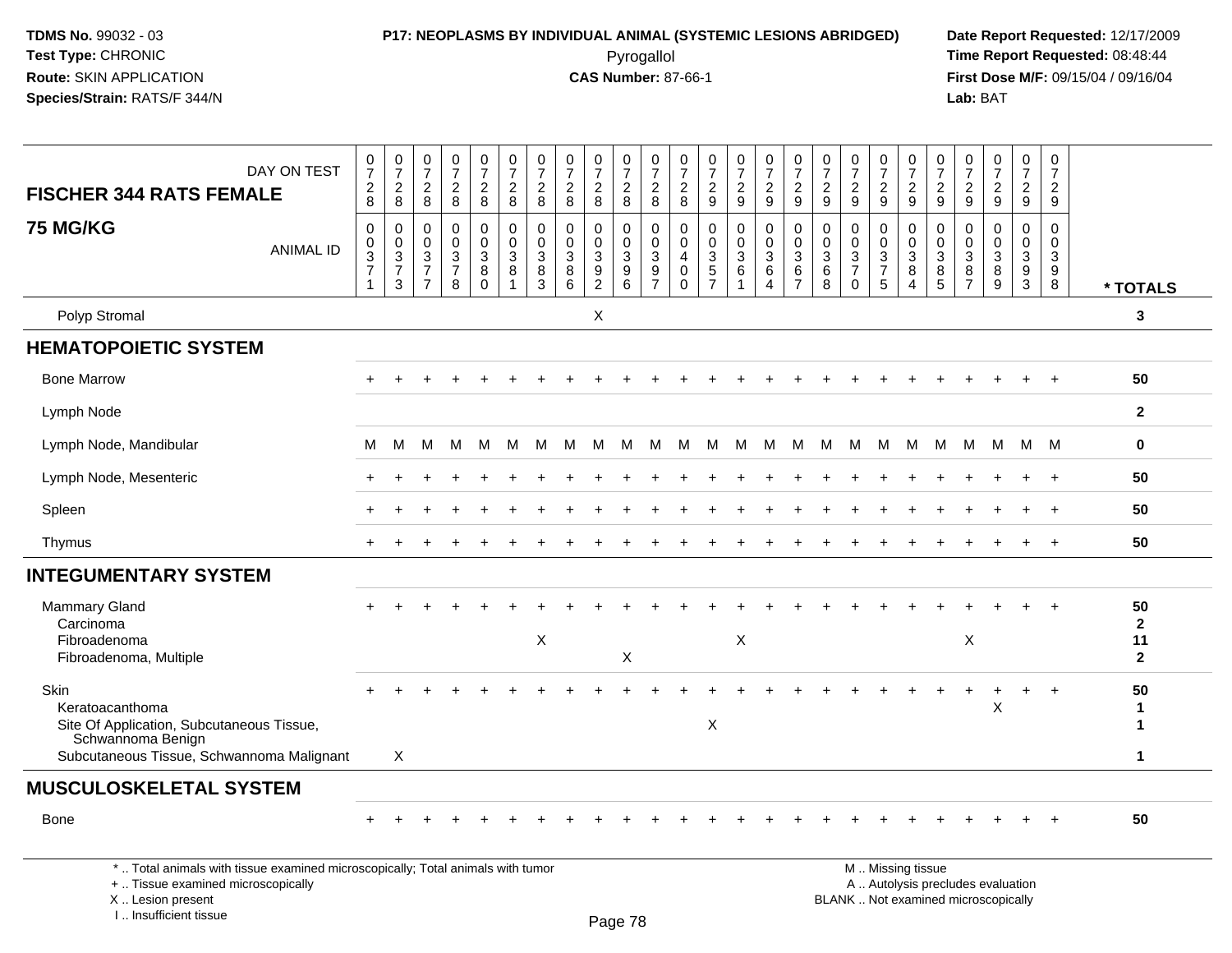# **P17: NEOPLASMS BY INDIVIDUAL ANIMAL (SYSTEMIC LESIONS ABRIDGED) Date Report Requested:** 12/17/2009 Pyrogallol Pyrogallol **Pyrogallol Time Report Requested:** 08:48:44<br>**CAS Number:** 87-66-1 **Time Report Requested:** 09/15/04 / 09/16/04

**First Dose M/F:** 09/15/04 / 09/16/04<br>Lab: BAT **Lab:** BAT

| DAY ON TEST<br><b>FISCHER 344 RATS FEMALE</b>                                                                         | $\begin{array}{c} 0 \\ 7 \end{array}$<br>$_{8}^{\rm 2}$                  | $\frac{0}{7}$<br>$\overline{c}$<br>8                                 | $\begin{smallmatrix}0\\7\end{smallmatrix}$<br>$\overline{2}$<br>8 | $\frac{0}{7}$<br>$\overline{c}$<br>$\,8\,$     | $\begin{array}{c} 0 \\ 7 \end{array}$<br>$_{\rm 8}^2$                                | $\begin{array}{c} 0 \\ 7 \\ 2 \end{array}$<br>8                         | $\frac{0}{7}$<br>$\overline{c}$<br>8 | $\frac{0}{7}$<br>$\overline{2}$<br>8                                      | $\begin{array}{c} 0 \\ 7 \end{array}$<br>$\overline{2}$<br>8         | $\begin{array}{c} 0 \\ 7 \end{array}$<br>$\frac{2}{8}$             | $\frac{0}{7}$<br>$\overline{2}$<br>8                    | $\frac{0}{7}$<br>$\overline{2}$<br>$\,8\,$ | $\frac{0}{7}$<br>$\frac{2}{9}$                                         | $\frac{0}{7}$<br>$\frac{2}{9}$                           | $\begin{smallmatrix}0\\7\end{smallmatrix}$<br>$\overline{2}$<br>$\mathsf g$ | $\frac{0}{7}$<br>$\sqrt{2}$<br>9                                | $\frac{0}{7}$<br>$\overline{2}$<br>$\boldsymbol{9}$ | $\frac{0}{7}$<br>$\frac{2}{9}$                                                     | $\frac{0}{7}$<br>$\overline{c}$<br>$9\,$ | $\begin{smallmatrix}0\\7\end{smallmatrix}$<br>$\frac{2}{9}$ | $\frac{0}{7}$<br>$\frac{2}{9}$              | $\frac{0}{7}$<br>$\frac{2}{9}$                            | $\begin{smallmatrix}0\\7\end{smallmatrix}$<br>$\frac{2}{9}$ | $\frac{0}{7}$<br>$\overline{2}$<br>9             | $\mathbf 0$<br>$\overline{7}$<br>$\overline{2}$<br>9 |                         |
|-----------------------------------------------------------------------------------------------------------------------|--------------------------------------------------------------------------|----------------------------------------------------------------------|-------------------------------------------------------------------|------------------------------------------------|--------------------------------------------------------------------------------------|-------------------------------------------------------------------------|--------------------------------------|---------------------------------------------------------------------------|----------------------------------------------------------------------|--------------------------------------------------------------------|---------------------------------------------------------|--------------------------------------------|------------------------------------------------------------------------|----------------------------------------------------------|-----------------------------------------------------------------------------|-----------------------------------------------------------------|-----------------------------------------------------|------------------------------------------------------------------------------------|------------------------------------------|-------------------------------------------------------------|---------------------------------------------|-----------------------------------------------------------|-------------------------------------------------------------|--------------------------------------------------|------------------------------------------------------|-------------------------|
| <b>75 MG/KG</b><br><b>ANIMAL ID</b>                                                                                   | $\pmb{0}$<br>$\pmb{0}$<br>$\sqrt{3}$<br>$\overline{7}$<br>$\overline{1}$ | 0<br>$\mathbf 0$<br>$\mathbf{3}$<br>$\overline{7}$<br>$\mathfrak{S}$ | $\pmb{0}$<br>$\mathbf 0$<br>3<br>$\overline{7}$<br>$\overline{7}$ | $\pmb{0}$<br>$\mathbf 0$<br>$\frac{3}{7}$<br>8 | $\pmb{0}$<br>$\pmb{0}$<br>$\ensuremath{\mathsf{3}}$<br>$\overline{8}$<br>$\mathbf 0$ | $\pmb{0}$<br>$\ddot{\mathbf{0}}$<br>$\mathbf{3}$<br>8<br>$\overline{1}$ | 0<br>$\mathbf 0$<br>3<br>8<br>3      | $\mathsf{O}\xspace$<br>$\mathbf 0$<br>$\mathbf{3}$<br>8<br>$6\phantom{1}$ | 0<br>$\mathbf 0$<br>$\mathbf{3}$<br>$\overline{9}$<br>$\overline{2}$ | $\mathbf 0$<br>$\mathsf{O}\xspace$<br>$\mathsf 3$<br>$\frac{9}{6}$ | 0<br>$\mathbf 0$<br>$\mathbf{3}$<br>9<br>$\overline{7}$ | 0<br>$\mathbf 0$<br>4<br>0<br>$\Omega$     | $\pmb{0}$<br>$\mathbf 0$<br>$\ensuremath{\mathsf{3}}$<br>$\frac{5}{7}$ | $\pmb{0}$<br>$\pmb{0}$<br>$\mathbf{3}$<br>$\overline{6}$ | 0<br>$\mathsf{O}\xspace$<br>$\mathbf{3}$<br>6<br>$\overline{4}$             | $\pmb{0}$<br>$\mathbf 0$<br>$\mathbf{3}$<br>6<br>$\overline{7}$ | 0<br>$\mathbf 0$<br>3<br>$6\phantom{1}6$<br>8       | $\mathsf{O}\xspace$<br>$\mathbf 0$<br>$\sqrt{3}$<br>$\overline{7}$<br>$\mathbf{0}$ | 0<br>$\mathbf 0$<br>$\frac{3}{7}$<br>5   | 0<br>$\mathbf 0$<br>3<br>8<br>$\overline{4}$                | $\mathbf 0$<br>$\mathbf 0$<br>$\frac{3}{8}$ | $\mathbf 0$<br>$\overline{0}$<br>3<br>8<br>$\overline{7}$ | $\mathbf 0$<br>$\mathbf 0$<br>$\mathbf{3}$<br>$\,8\,$<br>9  | $\mathsf 0$<br>$\mathbf 0$<br>3<br>$\frac{9}{3}$ | $\mathbf 0$<br>$\mathbf 0$<br>3<br>9<br>8            | * TOTALS                |
| <b>NERVOUS SYSTEM</b>                                                                                                 |                                                                          |                                                                      |                                                                   |                                                |                                                                                      |                                                                         |                                      |                                                                           |                                                                      |                                                                    |                                                         |                                            |                                                                        |                                                          |                                                                             |                                                                 |                                                     |                                                                                    |                                          |                                                             |                                             |                                                           |                                                             |                                                  |                                                      |                         |
| <b>Brain</b>                                                                                                          | $\pm$                                                                    |                                                                      |                                                                   |                                                |                                                                                      |                                                                         |                                      |                                                                           |                                                                      |                                                                    |                                                         |                                            |                                                                        |                                                          |                                                                             |                                                                 |                                                     |                                                                                    |                                          |                                                             |                                             |                                                           |                                                             |                                                  | $+$                                                  | 50                      |
| <b>RESPIRATORY SYSTEM</b>                                                                                             |                                                                          |                                                                      |                                                                   |                                                |                                                                                      |                                                                         |                                      |                                                                           |                                                                      |                                                                    |                                                         |                                            |                                                                        |                                                          |                                                                             |                                                                 |                                                     |                                                                                    |                                          |                                                             |                                             |                                                           |                                                             |                                                  |                                                      |                         |
| Lung<br>Alveolar/Bronchiolar Carcinoma<br>Squamous Cell Carcinoma                                                     | $+$                                                                      |                                                                      |                                                                   | $+$                                            | $+$                                                                                  | $\ddot{}$<br>X                                                          |                                      |                                                                           |                                                                      |                                                                    |                                                         |                                            |                                                                        |                                                          |                                                                             |                                                                 |                                                     |                                                                                    |                                          |                                                             |                                             |                                                           |                                                             |                                                  | $+$                                                  | 50<br>1<br>$\mathbf{1}$ |
| Nose                                                                                                                  |                                                                          |                                                                      |                                                                   |                                                |                                                                                      |                                                                         |                                      |                                                                           |                                                                      |                                                                    |                                                         |                                            |                                                                        |                                                          |                                                                             |                                                                 |                                                     |                                                                                    |                                          |                                                             |                                             |                                                           |                                                             |                                                  |                                                      | 50                      |
| Trachea                                                                                                               | $+$                                                                      |                                                                      |                                                                   |                                                |                                                                                      |                                                                         |                                      |                                                                           |                                                                      |                                                                    |                                                         |                                            |                                                                        |                                                          |                                                                             |                                                                 |                                                     |                                                                                    |                                          |                                                             |                                             |                                                           |                                                             |                                                  | $\ddot{}$                                            | 50                      |
| <b>SPECIAL SENSES SYSTEM</b>                                                                                          |                                                                          |                                                                      |                                                                   |                                                |                                                                                      |                                                                         |                                      |                                                                           |                                                                      |                                                                    |                                                         |                                            |                                                                        |                                                          |                                                                             |                                                                 |                                                     |                                                                                    |                                          |                                                             |                                             |                                                           |                                                             |                                                  |                                                      |                         |
| Eye                                                                                                                   |                                                                          |                                                                      |                                                                   |                                                |                                                                                      |                                                                         |                                      |                                                                           |                                                                      |                                                                    |                                                         |                                            |                                                                        |                                                          |                                                                             |                                                                 |                                                     |                                                                                    |                                          |                                                             |                                             |                                                           |                                                             |                                                  | $\pm$                                                | 50                      |
| <b>Harderian Gland</b>                                                                                                |                                                                          |                                                                      |                                                                   |                                                |                                                                                      |                                                                         |                                      |                                                                           |                                                                      |                                                                    |                                                         |                                            |                                                                        |                                                          |                                                                             |                                                                 |                                                     |                                                                                    |                                          |                                                             |                                             |                                                           |                                                             |                                                  |                                                      | 50                      |
| <b>URINARY SYSTEM</b>                                                                                                 |                                                                          |                                                                      |                                                                   |                                                |                                                                                      |                                                                         |                                      |                                                                           |                                                                      |                                                                    |                                                         |                                            |                                                                        |                                                          |                                                                             |                                                                 |                                                     |                                                                                    |                                          |                                                             |                                             |                                                           |                                                             |                                                  |                                                      |                         |
| Kidney<br>Adenoma                                                                                                     | $\ddot{}$<br>$\times$                                                    | $\ddot{}$                                                            |                                                                   |                                                |                                                                                      |                                                                         |                                      |                                                                           |                                                                      |                                                                    |                                                         |                                            |                                                                        |                                                          |                                                                             |                                                                 |                                                     |                                                                                    |                                          |                                                             |                                             |                                                           |                                                             |                                                  | $\ddot{}$                                            | 50<br>$\mathbf{1}$      |
| <b>Urinary Bladder</b>                                                                                                | $\ddot{}$                                                                |                                                                      |                                                                   |                                                |                                                                                      |                                                                         | м                                    |                                                                           |                                                                      |                                                                    |                                                         |                                            |                                                                        |                                                          |                                                                             |                                                                 |                                                     |                                                                                    |                                          |                                                             |                                             |                                                           |                                                             | $\ddot{}$                                        | $+$                                                  | 49                      |
| <b>SYSTEMIC LESIONS</b>                                                                                               |                                                                          |                                                                      |                                                                   |                                                |                                                                                      |                                                                         |                                      |                                                                           |                                                                      |                                                                    |                                                         |                                            |                                                                        |                                                          |                                                                             |                                                                 |                                                     |                                                                                    |                                          |                                                             |                                             |                                                           |                                                             |                                                  |                                                      |                         |
| Multiple Organ<br>Histiocytic Sarcoma<br>Leukemia Mononuclear<br>Lymphoma Malignant                                   | $\boldsymbol{\mathsf{X}}$                                                |                                                                      |                                                                   |                                                | $X$ $X$                                                                              |                                                                         |                                      |                                                                           | X                                                                    |                                                                    |                                                         |                                            |                                                                        |                                                          |                                                                             |                                                                 |                                                     | $\mathsf X$                                                                        |                                          | X                                                           |                                             |                                                           |                                                             | ÷.                                               | $\div$                                               | 50<br>1<br>11<br>1      |
| *  Total animals with tissue examined microscopically; Total animals with tumor<br>+  Tissue examined microscopically |                                                                          |                                                                      |                                                                   |                                                |                                                                                      |                                                                         |                                      |                                                                           |                                                                      |                                                                    |                                                         |                                            |                                                                        |                                                          |                                                                             |                                                                 |                                                     | M  Missing tissue                                                                  |                                          |                                                             |                                             |                                                           | A  Autolysis precludes evaluation                           |                                                  |                                                      |                         |

X .. Lesion present

I .. Insufficient tissue

Lesion present BLANK .. Not examined microscopically